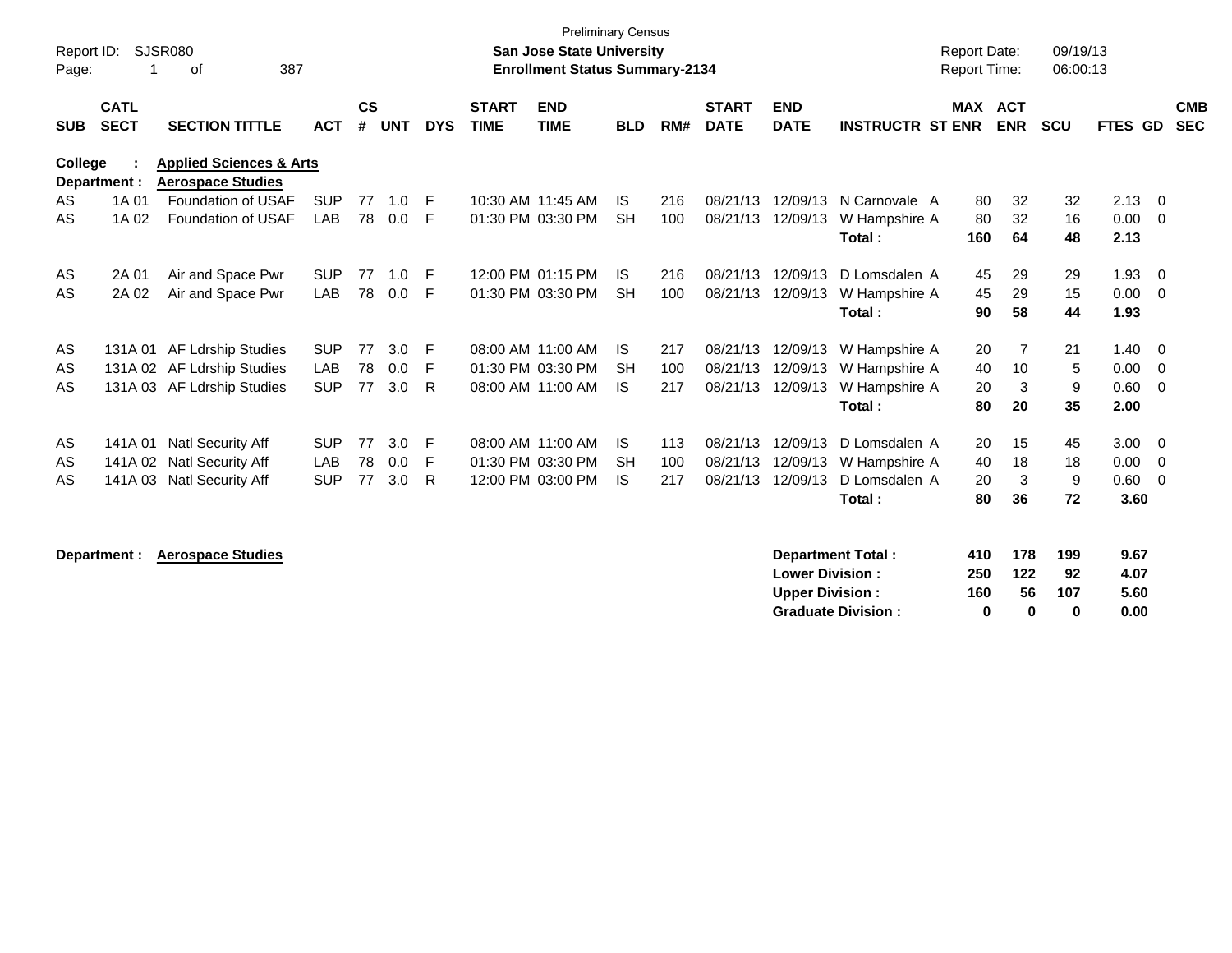| Page:          | Report ID: SJSR080         | 387<br>2<br>οf                                             |            |                    |            |            |                             | San Jose State University<br><b>Enrollment Status Summary-2134</b> | Preliminary Census |     |                             |                            |                                  | <b>Report Date:</b><br><b>Report Time:</b> |             |                       | 09/19/13<br>06:00:13 |                |                         |                          |
|----------------|----------------------------|------------------------------------------------------------|------------|--------------------|------------|------------|-----------------------------|--------------------------------------------------------------------|--------------------|-----|-----------------------------|----------------------------|----------------------------------|--------------------------------------------|-------------|-----------------------|----------------------|----------------|-------------------------|--------------------------|
| <b>SUB</b>     | <b>CATL</b><br><b>SECT</b> | <b>SECTION TITTLE</b>                                      | <b>ACT</b> | $\mathsf{cs}$<br># | <b>UNT</b> | <b>DYS</b> | <b>START</b><br><b>TIME</b> | <b>END</b><br><b>TIME</b>                                          | <b>BLD</b>         | RM# | <b>START</b><br><b>DATE</b> | <b>END</b><br><b>DATE</b>  | <b>INSTRUCTR ST ENR</b>          |                                            |             | MAX ACT<br><b>ENR</b> | <b>SCU</b>           | <b>FTES GD</b> |                         | <b>CMB</b><br><b>SEC</b> |
| <b>College</b> |                            | <b>Applied Sciences &amp; Arts</b>                         |            |                    |            |            |                             |                                                                    |                    |     |                             |                            |                                  |                                            |             |                       |                      |                |                         |                          |
| <b>NUFS</b>    | Department :<br>1A 01      | <b>Nutrition &amp; Food Science</b><br>Physical Science of | SEM        | 04                 | 3.0        | MW.        | 09:00 AM 10:15 AM           |                                                                    | <b>CCB</b>         | 102 |                             | 08/21/13 12/09/13          | A Rowell                         | Α                                          | 45          | 42                    | 126                  | 8.40 0         |                         |                          |
|                |                            |                                                            |            |                    |            |            |                             |                                                                    |                    |     |                             |                            | Total:                           |                                            | 45          | 42                    | 126                  | 8.40           |                         |                          |
| <b>NUFS</b>    | 801                        | Nutr Health Prof                                           | <b>LEC</b> | 01                 | 3.0        | MW         |                             | 09:00 AM 10:15 AM                                                  | <b>IRC</b>         | 306 |                             |                            | 08/21/13 12/09/13 R Freiberg     | A                                          | 35          | 29                    | 87                   | 5.80           | $\overline{\mathbf{0}}$ |                          |
| <b>NUFS</b>    | 802                        | Nutr Health Prof                                           | <b>LEC</b> | 01                 | 3.0        | <b>TBA</b> |                             |                                                                    |                    |     |                             | 08/21/13 12/09/13          | R Freiberg                       | A                                          | 150         | 181                   | 543                  | 36.30 2        |                         |                          |
|                |                            |                                                            |            |                    |            |            |                             |                                                                    |                    |     |                             |                            | Total:                           |                                            | 185         | 210                   | 630                  | 42.10          |                         |                          |
| <b>NUFS</b>    | 901                        | Intro Human Nutr                                           | LEC        | 01                 | 3.0        | <b>TR</b>  |                             | 09:00 AM 10:15 AM                                                  | CL.                | 302 |                             | 08/21/13 12/09/13          | D Stone                          | Α                                          | 45          | 48                    | 144                  | 9.60           | $\overline{\mathbf{0}}$ |                          |
| <b>NUFS</b>    | 902                        | Intro Human Nutr                                           | <b>LEC</b> | 01                 | 3.0        | <b>TR</b>  |                             | 10:30 AM 11:45 AM                                                  | CL.                | 302 |                             | 08/21/13 12/09/13          | D Stone                          | A                                          | 45          | 47                    | 141                  | 9.40           | 0                       |                          |
| <b>NUFS</b>    | 903                        | Intro Human Nutr                                           | <b>LEC</b> | 01                 | 3.0        | МW         |                             | 12:00 PM 01:15 PM                                                  | <b>CCB</b>         | 102 |                             | 08/21/13 12/09/13          | K Knoblaugh A                    |                                            | 45          | 47                    | 141                  | 9.40           | 0                       |                          |
| <b>NUFS</b>    | 904                        | Intro Human Nutr                                           | <b>LEC</b> | 01                 | 3.0        | MW         |                             | 01:30 PM 02:45 PM                                                  | <b>CCB</b>         | 102 |                             | 08/21/13 12/09/13          | K Knoblaugh A                    |                                            | 45          | 47                    | 141                  | 9.40           | 0                       |                          |
|                |                            |                                                            |            |                    |            |            |                             |                                                                    |                    |     |                             |                            | Total:                           |                                            | 180         | 189                   | 567                  | 37.80          |                         |                          |
| <b>NUFS</b>    | 16 01                      | Sci, Physio, Nutr                                          | <b>LEC</b> | 02                 | 3.0        | <b>TR</b>  |                             | 10:30 AM 11:45 AM                                                  | <b>CCB</b>         | 102 |                             | 08/21/13 12/09/13          | M Kim                            | Α                                          | 45          | 44                    | 132                  | 8.80           | $\overline{\mathbf{0}}$ |                          |
| <b>NUFS</b>    | 16 02                      | Sci, Physio, Nutr                                          | <b>LEC</b> | 02 <sub>o</sub>    | 3.0        | MW         |                             | 12:00 PM 01:15 PM                                                  | CL.                | 302 |                             | 08/21/13 12/09/13          | J Morrill                        | Α                                          | 45          | 44                    | 132                  | 8.80           | 0                       |                          |
| <b>NUFS</b>    | 16 03                      | Sci, Physio, Nutr                                          | <b>LEC</b> | 02                 | 3.0        | MW         |                             | 10:30 AM 11:45 AM                                                  | <b>BBC</b>         | 201 |                             | 08/21/13 12/09/13          | A Reisenauer A                   |                                            | 45          | 44                    | 132                  | 8.80           | 0                       |                          |
| <b>NUFS</b>    | 16 04                      | Sci, Physio, Nutr                                          | <b>LEC</b> | 02                 | 3.0        | TR         |                             | 12:00 PM 01:15 PM                                                  | CL                 | 302 |                             | 08/21/13 12/09/13          | M Kim                            | A                                          | 45          | 46                    | 138                  | 9.20           | 0                       |                          |
|                |                            |                                                            |            |                    |            |            |                             |                                                                    |                    |     |                             |                            | Total:                           |                                            | 180         | 178                   | 534                  | 35.60          |                         |                          |
| <b>NUFS</b>    | 20 01                      | Sanitatn & Env Iss                                         | SEM        | 04                 | 2.0        | $\top$     |                             | 03:00 PM 04:50 PM                                                  | CL                 | 229 |                             |                            | 08/21/13 12/09/13 A Finkelstei   | A                                          | 30          | 28                    | 56                   | 3.73           |                         | 0 <sup>o</sup>           |
|                | HSPM 2001                  | Sanitatn & Env Iss                                         | SEM        |                    | 04 2.0     | $\top$     |                             | 03:00 PM 04:50 PM                                                  | CL.                | 229 |                             | 08/21/13 12/09/13          | A Finkelstei                     | A                                          | $\mathbf 0$ | 8                     | 16                   | 1.07           |                         | $0\,C$                   |
|                |                            |                                                            |            |                    |            |            |                             |                                                                    |                    |     |                             |                            | Total:                           |                                            | 30          | 36                    | 72                   | 4.80           |                         |                          |
|                | NUFS 21 01                 | Culinary Prin & Prac                                       | <b>LEC</b> | 02                 | 3.0        | W          |                             | 08:30 AM 10:10 AM                                                  | <b>CCB</b>         | 122 |                             | 08/21/13 12/09/13 R Larson |                                  | A                                          | 30          | 42                    | 84                   | 8.60 4         |                         |                          |
|                | NUFS 21 02                 | <b>Culinary Prin &amp; Prac</b>                            | LAB        | 16                 | 0.0        | W          |                             | 10:15 AM 01:00 PM                                                  | <b>CCB</b>         | 125 |                             | 08/21/13 12/09/13 R Larson |                                  | A                                          | 15          | 23                    | 23                   | 0.00           | $\overline{4}$          |                          |
|                | NUFS 21 03                 | Culinary Prin & Prac                                       | LAB        |                    | 16 0.0     | F          |                             | 09:00 AM 11:45 AM                                                  | <b>CCB</b>         | 125 |                             | 08/21/13 12/09/13 R Larson |                                  | Α                                          | 15          | 19                    | 19                   | 0.00           | 0                       |                          |
|                |                            |                                                            |            |                    |            |            |                             |                                                                    |                    |     |                             |                            | Total :                          |                                            | 60          | 84                    | 126                  | 8.60           |                         |                          |
| <b>NUFS</b>    | 22 01                      | Caterng & Bev Mgmt LEC                                     |            |                    | 02 2.0     | M          |                             | 02:00 PM 02:50 PM                                                  | CCB                | 125 |                             |                            | 08/21/13 12/09/13 A Finkelstei A |                                            | 20          | 6                     | 6                    | 0.80           |                         | $0\,C$                   |
|                | HSPM 2201                  | Caterng & Bev Mgmt LEC 02 2.0 M                            |            |                    |            |            |                             | 02:00 PM 02:50 PM                                                  | CCB 125            |     |                             |                            | 08/21/13 12/09/13 A Finkelstei A |                                            | 0           | 9                     | 9                    | 1.20 0 C       |                         |                          |
|                | NUFS 22 02                 | Caterng & Bev Mgmt LAB                                     |            |                    | 16 0.0     | W          |                             | 02:00 PM 04:40 PM                                                  | CCB 125            |     |                             |                            | 08/21/13 12/09/13 A Finkelstei   | A                                          | 20          | 6                     | 6                    | $0.00 \t 0 C$  |                         |                          |
|                | HSPM 22 02                 | Caterng & Bev Mgmt LAB 16 0.0 W                            |            |                    |            |            |                             | 02:00 PM 04:40 PM                                                  | CCB 125            |     |                             |                            | 08/21/13 12/09/13 A Finkelstei A |                                            | 0           | 9                     | 9                    | $0.00 \t 0 C$  |                         |                          |
|                |                            |                                                            |            |                    |            |            |                             |                                                                    |                    |     |                             |                            | Total:                           |                                            | 40          | 30                    | 30                   | 2.00           |                         |                          |
|                | NUFS 25 01                 | Intern Fdserv Mgmt                                         | <b>SUP</b> |                    | 36 1.0     | TBA        |                             |                                                                    |                    |     |                             |                            | 08/21/13 12/09/13 L Mcproud      | A                                          | 20          | 0                     | 0                    | $0.00 \quad 0$ |                         |                          |
|                | NUFS 25 02                 | Intern Fdserv Mgmt                                         | <b>SUP</b> |                    | 36 2.0     | TBA        |                             |                                                                    |                    |     |                             |                            | 08/21/13 12/09/13 L Mcproud      | A                                          | 20          | 3                     | 6                    | $0.40 \quad 0$ |                         |                          |
|                | NUFS 25 03                 | Intern Fdserv Mgmt                                         | SUP        |                    |            | 36 1.0 TBA |                             |                                                                    |                    |     |                             | 08/21/13 12/09/13 E Brown  |                                  | A                                          | 20          | 0                     | 0                    | $0.00 \t 0$    |                         |                          |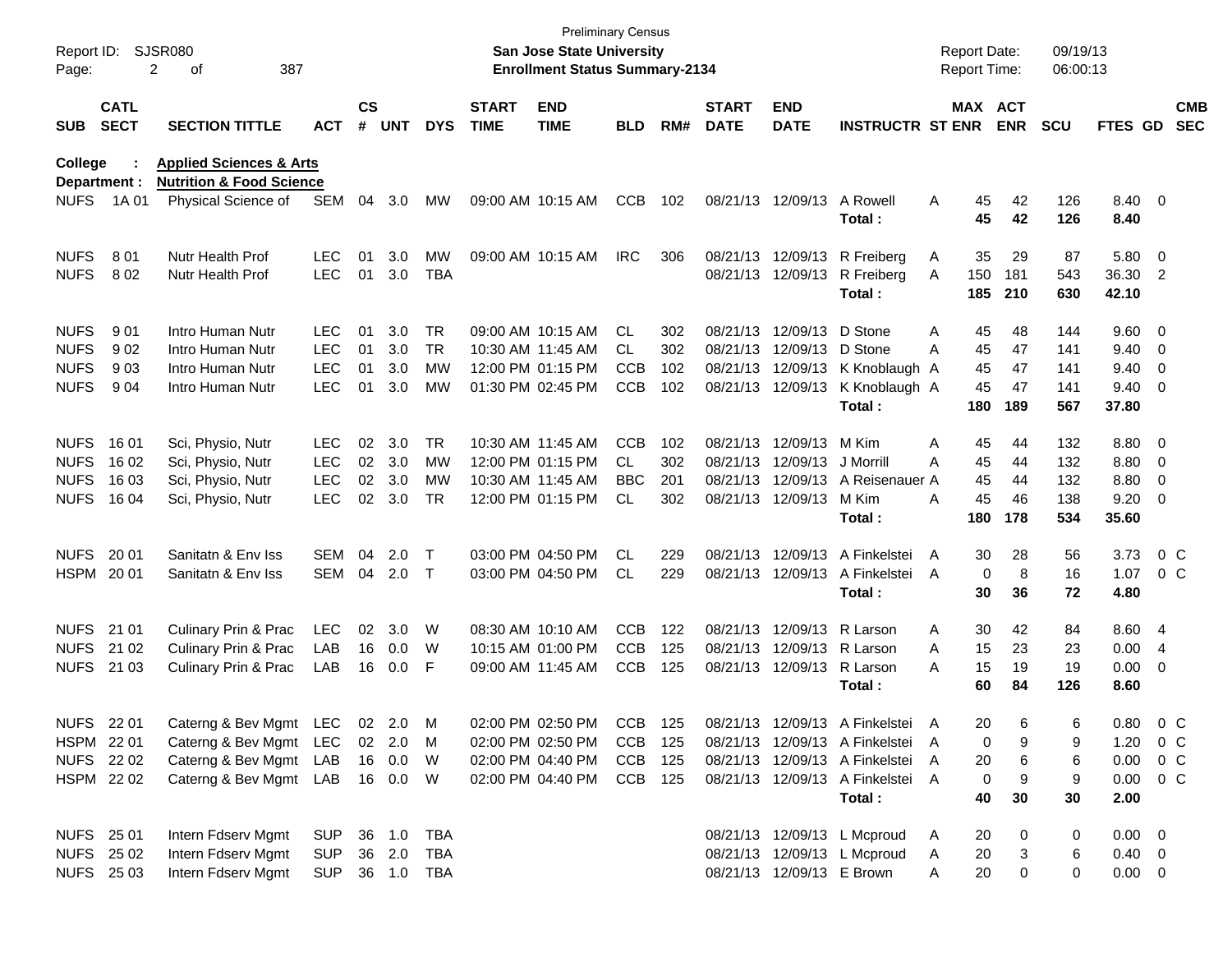| Page:             | Report ID: SJSR080<br>3    | 387<br>оf                       |              |                    |            |              |                             | San Jose State University<br><b>Enrollment Status Summary-2134</b> | <b>Preliminary Census</b> |     |                             |                           |                                                                                | <b>Report Date:</b><br><b>Report Time:</b> |                       | 09/19/13<br>06:00:13 |                |                            |            |
|-------------------|----------------------------|---------------------------------|--------------|--------------------|------------|--------------|-----------------------------|--------------------------------------------------------------------|---------------------------|-----|-----------------------------|---------------------------|--------------------------------------------------------------------------------|--------------------------------------------|-----------------------|----------------------|----------------|----------------------------|------------|
| <b>SUB</b>        | <b>CATL</b><br><b>SECT</b> | <b>SECTION TITTLE</b>           | <b>ACT</b>   | $\mathsf{cs}$<br># | <b>UNT</b> | <b>DYS</b>   | <b>START</b><br><b>TIME</b> | <b>END</b><br><b>TIME</b>                                          | <b>BLD</b>                | RM# | <b>START</b><br><b>DATE</b> | <b>END</b><br><b>DATE</b> | <b>INSTRUCTR ST ENR</b>                                                        |                                            | MAX ACT<br><b>ENR</b> | <b>SCU</b>           | FTES GD SEC    |                            | <b>CMB</b> |
| <b>NUFS 25 04</b> |                            | Intern Fdserv Mgmt              | <b>SUP</b>   | 36                 | 2.0        | <b>TBA</b>   |                             |                                                                    |                           |     |                             | 08/21/13 12/09/13         | E Brown                                                                        | Α                                          | 20<br>0               | 0                    | 0.00           | $\overline{\phantom{0}}$   |            |
| <b>NUFS</b>       | 25 05                      | Intern Fdserv Mgmt              | <b>SUP</b>   | 36                 | 1.0        | <b>TBA</b>   |                             |                                                                    |                           |     |                             | 08/21/13 12/09/13 C Haas  |                                                                                | A                                          | 20<br>0               | 0                    | 0.00           | $\overline{\mathbf{0}}$    |            |
|                   | <b>NUFS 2506</b>           | Intern Fdserv Mgmt              | <b>SUP</b>   |                    | 36 2.0     | <b>TBA</b>   |                             |                                                                    |                           |     |                             | 08/21/13 12/09/13         | C Haas                                                                         | Α                                          | 20<br>0               | 0                    | 0.00           | $\overline{\phantom{0}}$   |            |
|                   |                            |                                 |              |                    |            |              |                             |                                                                    |                           |     |                             |                           | Total:                                                                         | 120                                        | 3                     | 6                    | 0.40           |                            |            |
| NUFS 31 01        |                            | Prof in Nufs and Pkg            | <b>LEC</b>   | 02                 | 1.0 T      |              |                             | 01:30 PM 02:20 PM                                                  | IS.                       | 230 |                             | 08/21/13 12/09/13         | L Mcproud                                                                      | A                                          | 40<br>46              | 46                   | $3.07 \quad 0$ |                            |            |
|                   |                            |                                 |              |                    |            |              |                             |                                                                    |                           |     |                             |                           | Total:                                                                         |                                            | 40<br>46              | 46                   | 3.07           |                            |            |
|                   |                            | NUFS 101A 01 Food Science       | SEM          | 04                 | 4.0        | TR           |                             | 10:30 AM 11:45 AM                                                  | МH                        | 523 |                             | 08/21/13 12/09/13         | R Ting                                                                         | A                                          | 54<br>46              | 138                  | 12.87 9        |                            |            |
|                   |                            | NUFS 101A 02 Food Science       | LAB          | 16                 | 0.0        | $\mathsf{T}$ |                             | 12:00 PM 02:40 PM                                                  | <b>CCB</b>                | 125 |                             | 08/21/13 12/09/13         | R Ting                                                                         | A                                          | 18<br>15              | 15                   | 0.00           | $\overline{\phantom{0}}^2$ |            |
|                   |                            | NUFS 101A 03 Food Science       | LAB          | 16                 | 0.0        | R            |                             | 12:00 PM 02:40 PM                                                  | <b>CCB</b>                | 125 |                             | 08/21/13 12/09/13         | R Ting                                                                         | A                                          | 18<br>18              | 18                   | 0.00           | $\overline{7}$             |            |
|                   |                            | NUFS 101A 04 Food Science       | LAB          | 16                 | 0.0        | F            |                             | 12:20 PM 03:00 PM                                                  | <b>CCB</b>                | 125 |                             | 08/21/13 12/09/13         | R Ting                                                                         | A                                          | 18<br>13              | 13                   | 0.00           | $\overline{\phantom{0}}$   |            |
|                   |                            |                                 |              |                    |            |              |                             |                                                                    |                           |     |                             |                           | Total:                                                                         | 108                                        | 92                    | 184                  | 12.87          |                            |            |
|                   | NUFS 103 01                | Food Proc & Pkg I               | SEM          |                    | $02$ 2.0   | TR           |                             | 08:00 AM 08:50 AM                                                  | <b>CCB</b>                | 102 |                             | 08/21/13 12/09/13         | P Belo                                                                         | Α                                          | 45<br>57              | 114                  | 7.73 4         |                            |            |
|                   |                            |                                 |              |                    |            |              |                             |                                                                    |                           |     |                             |                           | Total:                                                                         |                                            | 45<br>57              | 114                  | 7.73           |                            |            |
|                   |                            | NUFS 103L 01 Food Process Lab   | LAB          | 16                 | 1.0        | $\top$       |                             | 09:00 AM 11:50 AM                                                  | <b>CCB</b>                | 216 |                             | 08/21/13 12/09/13         | P Belo                                                                         | A                                          | 18<br>8               | 8                    | 0.55           | $\overline{\phantom{1}}$   |            |
|                   |                            | NUFS 103L 02 Food Process Lab   | LAB          |                    | 16 1.0     | R            |                             | 09:00 AM 11:50 AM                                                  | <b>CCB</b>                | 216 |                             | 08/21/13 12/09/13         | P Belo                                                                         | Α                                          | 18<br>8               | 8                    | 0.53 0         |                            |            |
|                   |                            |                                 |              |                    |            |              |                             |                                                                    |                           |     |                             |                           | Total:                                                                         |                                            | 36<br>16              | 16                   | 1.08           |                            |            |
|                   |                            | NUFS 106A 01 Nutr in Life Span  | <b>LEC</b>   | 02                 | 3.0        | TR           |                             | 03:00 PM 04:15 PM                                                  | <b>BBC</b>                | 201 |                             | 08/21/13 12/09/13         | E Brown                                                                        | A                                          | 35<br>32              | 96                   | 6.70           | $-6$                       |            |
|                   |                            | NUFS 106A 02 Nutr in Life Span  | <b>LEC</b>   |                    | 02 3.0     | МW           |                             | 01:30 PM 02:45 PM                                                  | <b>BBC</b>                | 201 |                             |                           | 08/21/13 12/09/13 L Steinberg                                                  | A                                          | 35<br>26              | 78                   | 5.35           | $\overline{\mathbf{3}}$    |            |
|                   |                            |                                 |              |                    |            |              |                             |                                                                    |                           |     |                             |                           | Total:                                                                         |                                            | 70<br>58              | 174                  | 12.05          |                            |            |
|                   | NUFS 106B 01               | <b>Resrch Method NufS</b>       | <b>LEC</b>   |                    | 01 2.0     | W            |                             | 02:00 PM 03:40 PM                                                  | <b>CCB</b>                | 122 |                             | 08/21/13 12/09/13         | C Hollenbeck A                                                                 |                                            | 30<br>14              | 28                   | $1.87 \quad 0$ |                            |            |
|                   |                            |                                 |              |                    |            |              |                             |                                                                    |                           |     |                             |                           | Total:                                                                         |                                            | 30<br>14              | 28                   | 1.87           |                            |            |
|                   |                            | NUFS 108L 01 Nutrition Lab      | LAB          | 16                 | 1.0        | R            |                             | 01:00 PM 03:45 PM                                                  | <b>CCB</b>                | 221 |                             | 08/21/13 12/09/13         | K Mauldin                                                                      | A                                          | 15<br>11              | 11                   | 0.78           | - 3                        |            |
|                   |                            | NUFS 108L 02 Nutrition Lab      | LAB          |                    | 16 1.0     | F            |                             | 09:00 AM 11:45 AM                                                  | <b>CCB</b>                | 221 |                             |                           | 08/21/13 12/09/13 K Mauldin                                                    | A                                          | 15<br>12              | 12                   | 0.83           | $\overline{\phantom{a}}$   |            |
|                   |                            | NUFS 108L 03 Nutrition Lab      | LAB          |                    | 1.0        |              |                             |                                                                    |                           |     |                             |                           |                                                                                | X                                          | 0<br>$\mathbf 0$      | 0                    | $0.00\,$       | - 0                        |            |
|                   |                            |                                 |              |                    |            |              |                             |                                                                    |                           |     |                             |                           | Total :                                                                        |                                            | 30<br>23              | 23                   | 1.62           |                            |            |
|                   |                            | NUFS 109 01 Adv Nutr            |              |                    |            |              |                             |                                                                    |                           |     |                             |                           | LEC 02 3.0 TR  01:30 PM 02:45 PM  CCB  102  08/21/13  12/09/13  C Hollenbeck A |                                            | 36<br>34              | 102                  | 6.95 3         |                            |            |
|                   |                            |                                 |              |                    |            |              |                             |                                                                    |                           |     |                             |                           | Total:                                                                         |                                            | 36<br>34              | 102                  | 6.95           |                            |            |
|                   |                            | NUFS 110A 01 Med Nutrition Ther | SEM 04 3.0 M |                    |            |              |                             | 12:00 PM 01:50 PM IRC 306                                          |                           |     |                             |                           | 08/21/13 12/09/13 C LaSalle                                                    | A                                          | 45<br>46              | 92                   | $9.55$ 7       |                            |            |
|                   |                            | NUFS 110A 02 Med Nutrition Ther | ACT 13 0.0 W |                    |            |              |                             | 12:00 PM 01:40 PM IRC 306                                          |                           |     |                             |                           | 08/21/13 12/09/13 C LaSalle                                                    | A                                          | 45<br>46              | 46                   | 0.007          |                            |            |
|                   |                            |                                 |              |                    |            |              |                             |                                                                    |                           |     |                             |                           | Total:                                                                         |                                            | 90<br>92              | 138                  | 9.55           |                            |            |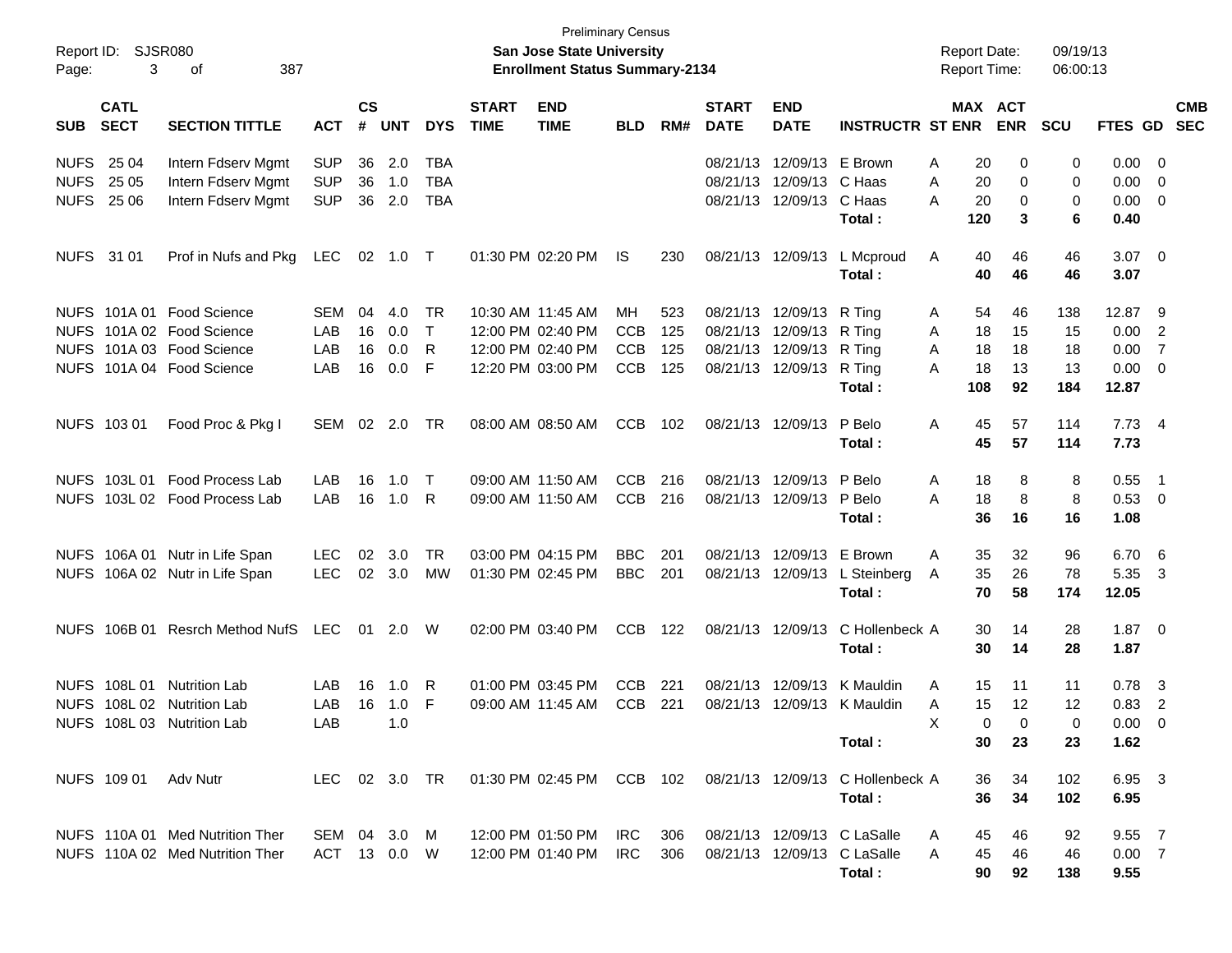| Page: | Report ID: SJSR080<br>4                                                 |                                                                                                                                                   |                                 |                      |                                 |                                     | <b>Preliminary Census</b><br><b>San Jose State University</b><br><b>Enrollment Status Summary-2134</b> |                                                                                                       |                                        |                                 |                             |                                                                                      | <b>Report Date:</b><br><b>Report Time:</b>                                                                                                                    |                                                    | 09/19/13<br>06:00:13                |                            |                                                             |                          |                          |
|-------|-------------------------------------------------------------------------|---------------------------------------------------------------------------------------------------------------------------------------------------|---------------------------------|----------------------|---------------------------------|-------------------------------------|--------------------------------------------------------------------------------------------------------|-------------------------------------------------------------------------------------------------------|----------------------------------------|---------------------------------|-----------------------------|--------------------------------------------------------------------------------------|---------------------------------------------------------------------------------------------------------------------------------------------------------------|----------------------------------------------------|-------------------------------------|----------------------------|-------------------------------------------------------------|--------------------------|--------------------------|
| SUB   | <b>CATL</b><br><b>SECT</b>                                              | <b>SECTION TITTLE</b>                                                                                                                             | <b>ACT</b>                      | $\mathsf{cs}$<br>#   | <b>UNT</b>                      | <b>DYS</b>                          | <b>START</b><br><b>TIME</b>                                                                            | <b>END</b><br><b>TIME</b>                                                                             | <b>BLD</b>                             | RM#                             | <b>START</b><br><b>DATE</b> | <b>END</b><br><b>DATE</b>                                                            | <b>INSTRUCTR ST ENR</b>                                                                                                                                       | MAX ACT                                            | <b>ENR</b>                          | <b>SCU</b>                 | <b>FTES GD</b>                                              |                          | <b>CMB</b><br><b>SEC</b> |
|       |                                                                         | NUFS 111L 01 Fdserv Prod Mgmt                                                                                                                     | LAB                             |                      | 16 2.0 T                        |                                     |                                                                                                        | 07:30 AM 01:20 PM                                                                                     | <b>CCB</b>                             | 122                             |                             | 08/21/13 12/09/13                                                                    | A Finkelstei A<br>Total:                                                                                                                                      | 20<br>20                                           | 24<br>24                            | 48<br>48                   | 3.33 4<br>3.33                                              |                          |                          |
|       | NUFS 11201<br>NUFS 112 02                                               | <b>Fdserv Procurement</b><br><b>Fdserv Procurement</b>                                                                                            | <b>LEC</b><br><b>ACT</b>        | 02                   | 2.0<br>13 0.0                   | M<br>M                              |                                                                                                        | 09:00 AM 10:20 AM<br>10:30 AM 11:50 AM                                                                | IS<br>IS                               | 230<br>230                      |                             | 08/21/13 12/09/13 A Wagle<br>08/21/13 12/09/13                                       | A Wagle<br>Total:                                                                                                                                             | 40<br>A<br>40<br>A<br>80                           | 53<br>53<br>106                     | 53<br>53<br>106            | 7.47 12<br>$0.00$ 12<br>7.47                                |                          |                          |
|       | NUFS 115 01<br>NUFS 115 02<br>NUFS 115 03                               | <b>Issues in Food Tox</b><br><b>Issues in Food Tox</b><br><b>Issues in Food Tox</b>                                                               | SEM<br><b>SEM</b><br><b>SEM</b> | 04<br>04<br>04       | 3.0<br>3.0<br>3.0               | TR.<br><b>TR</b><br>MW              |                                                                                                        | 09:00 AM 10:15 AM<br>10:30 AM 11:45 AM<br>07:30 AM 08:45 AM                                           | IS<br>IS<br><b>CCB</b>                 | 230<br>230<br>102               |                             | 08/21/13 12/09/13<br>08/21/13 12/09/13<br>08/21/13 12/09/13                          | I Chou<br>I Chou<br>A Rowell<br>Total:                                                                                                                        | 30<br>Α<br>A<br>30<br>30<br>А<br>90                | 37<br>36<br>19<br>92                | 111<br>108<br>57<br>276    | $7.40 \quad 0$<br>7.20<br>$3.80\ 0$<br>18.40                | $\overline{\phantom{0}}$ |                          |
|       | NUFS 11801<br>NUFS 11802                                                | <b>Food Chemistry</b><br><b>Food Chemistry</b>                                                                                                    | LEC.<br>LAB                     | 02<br>16             | 3.0<br>0.0                      | MW<br>M                             |                                                                                                        | 09:00 AM 09:50 AM<br>10:00 AM 12:45 PM                                                                | <b>CCB</b><br><b>CCB</b>               | 128<br>216                      |                             | 08/21/13 12/09/13 P Belo<br>08/21/13 12/09/13                                        | P Belo<br>Total:                                                                                                                                              | 16<br>Α<br>16<br>A<br>32                           | 12<br>12<br>24                      | 24<br>12<br>36             | 2.55<br>$0.00 \quad 3$<br>2.55                              | $\overline{\mathbf{3}}$  |                          |
|       | NUFS 123 01<br>NUFS 123 02                                              | Nutrit for Sport<br><b>Nutrit for Sport</b>                                                                                                       | <b>SEM</b><br><b>SEM</b>        | 04                   | 3.0<br>3.0                      | R                                   |                                                                                                        | 06:00 PM 08:45 PM                                                                                     | CL                                     | 302                             |                             | 08/21/13 12/09/13                                                                    | E Brown<br>Total:                                                                                                                                             | 0<br>X<br>A<br>40<br>40                            | 0<br>47<br>47                       | 0<br>141<br>141            | $0.00 \t 0$<br>9.45<br>9.45                                 | $\overline{\phantom{1}}$ |                          |
|       | NUFS 139 01<br>NUFS 139 02<br>NUFS 139 03<br>NUFS 139 04                | Hunger & Environ Nut SEM<br>Hunger & Environ Nut SEM<br>Hunger & Environ Nut SEM<br>Hunger & Environ Nut SEM                                      |                                 | 04<br>04<br>04       | 3.0<br>3.0<br>3.0<br>3.0        | <b>TR</b><br><b>TR</b><br><b>MW</b> |                                                                                                        | 01:30 PM 02:45 PM<br>03:00 PM 04:15 PM<br>10:30 AM 11:45 AM                                           | CL<br>CL<br>CL                         | 302<br>302<br>302               |                             | 08/21/13 12/09/13 G Acker<br>08/21/13 12/09/13 G Acker<br>08/21/13 12/09/13 K Cahill |                                                                                                                                                               | 0<br>X.<br>A<br>30<br>30<br>A<br>30<br>A           | 0<br>29<br>30<br>31                 | 0<br>87<br>90<br>93        | $0.00 \t 0$<br>5.80 0<br>$6.00 \t 0$<br>6.20                | $\overline{\phantom{0}}$ |                          |
|       | NUFS 139 05<br>NUFS 139 06<br>NUFS 139 07<br>NUFS 139 08<br>NUFS 139 09 | Hunger & Environ Nut SEM<br>Hunger & Environ Nut SEM<br>Hunger & Environ Nut SEM<br>Hunger & Environ Nut SEM<br>Hunger & Environ Nut SEM          |                                 | 04<br>04<br>04<br>04 | 3.0<br>3.0<br>3.0<br>3.0<br>3.0 | м<br>MW<br>MW<br>M                  |                                                                                                        | 05:30 PM 08:15 PM<br>12:00 PM 01:15 PM<br>10:30 AM 11:45 AM<br>01:30 PM 04:15 PM                      | <b>CL</b><br>IS.<br><b>CCB</b><br>IS   | 302<br>230<br>122<br>230        | 08/21/13                    | 08/21/13 12/09/13 K Cahill<br>08/21/13 12/09/13 K Harvey                             | 12/09/13 K Knoblaugh A<br>08/21/13 12/09/13 E MacKusick A                                                                                                     | 30<br>A<br>X<br>$\mathbf 0$<br>A<br>30<br>30<br>30 | 25<br>$\mathbf 0$<br>35<br>30<br>28 | 75<br>0<br>105<br>90<br>84 | $5.00 \t 0$<br>$0.00 \t 0$<br>$7.00 \t 0$<br>6.00<br>5.60 0 | $\overline{\phantom{0}}$ |                          |
|       | NUFS 139 10<br>NUFS 139 11<br>NUFS 139 12<br>NUFS 139 13                | Hunger & Environ Nut SEM 04<br>Hunger & Environ Nut SEM<br>Hunger & Environ Nut SEM<br>Hunger & Environ Nut SEM                                   |                                 | 04                   | 3.0<br>3.0<br>04 3.0<br>04 3.0  | M<br>МW<br>TR<br>TR                 |                                                                                                        | 05:30 PM 08:15 PM<br>09:00 AM 10:15 AM<br>12:00 PM 01:15 PM<br>01:30 PM 02:45 PM                      | <b>CCB</b><br>BBC<br><b>BBC</b><br>BBC | 102<br>201<br>201<br>201        |                             |                                                                                      | 08/21/13 12/09/13 E MacKusick A<br>08/21/13 12/09/13 A Reisenauer A<br>08/21/13 12/09/13 D Singamsett A<br>08/21/13 12/09/13 D Singamsett A                   | 30<br>30<br>30<br>30                               | 26<br>34<br>31<br>28                | 78<br>102<br>93<br>84      | 5.20<br>6.80 0<br>$6.20\ 0$<br>5.60 0                       | $\overline{\phantom{0}}$ |                          |
|       | NUFS 139 14<br>NUFS 139 15<br>NUFS 139 16<br>NUFS 139 17<br>NUFS 139 18 | Hunger & Environ Nut SEM<br>Hunger & Environ Nut SEM<br>Hunger & Environ Nut SEM<br>Hunger & Environ Nut SEM<br>Hunger & Environ Nut SEM 04 3.0 W |                                 | 04<br>04             | 3.0<br>3.0<br>04 3.0<br>04 3.0  | МW<br>W<br>$\top$<br>W              |                                                                                                        | 03:00 PM 04:15 PM<br>05:30 PM 08:15 PM<br>05:30 PM 08:15 PM<br>03:00 PM 05:45 PM<br>06:00 PM 08:45 PM | BBC<br>IS.<br>BBC<br>CL<br>CL          | 201<br>230<br>201<br>302<br>302 |                             |                                                                                      | 08/21/13 12/09/13 L Steinberg A<br>08/21/13 12/09/13 L Steinberg<br>08/21/13 12/09/13 A Whitson<br>08/21/13 12/09/13 A Whitson<br>08/21/13 12/09/13 A Whitson | 30<br>30<br>A<br>30<br>Α<br>30<br>Α<br>30<br>A     | 31<br>28<br>22<br>29<br>26          | 93<br>84<br>66<br>87<br>78 | $6.20\ 0$<br>5.60 0<br>4.40 0<br>5.80 0<br>$5.20 \t 0$      |                          |                          |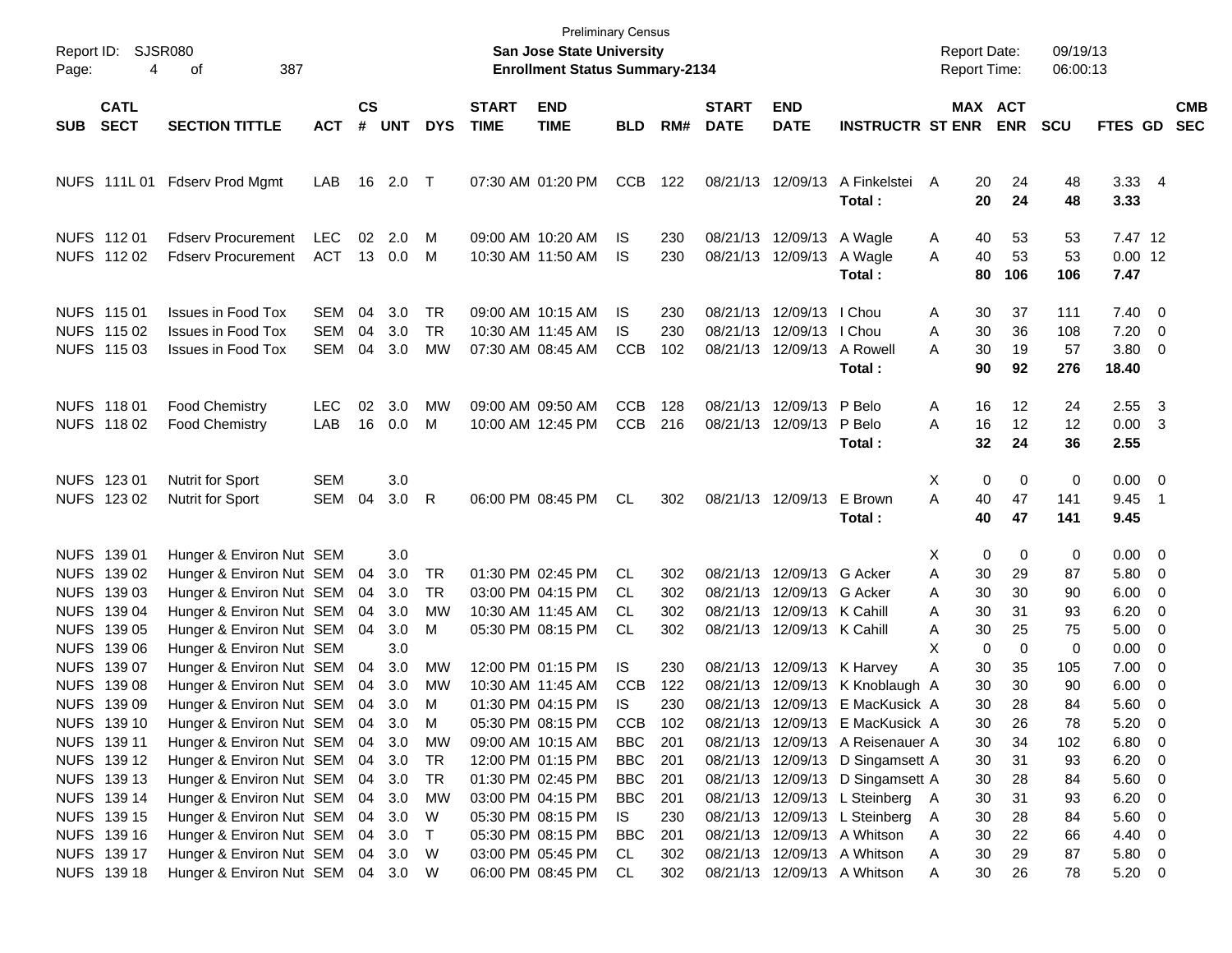|             |                                                     |                     |            |               |            |            |              |                                       | <b>Preliminary Census</b> |     |              |                           |                         |                     |                   |            |         |                |
|-------------|-----------------------------------------------------|---------------------|------------|---------------|------------|------------|--------------|---------------------------------------|---------------------------|-----|--------------|---------------------------|-------------------------|---------------------|-------------------|------------|---------|----------------|
| Report ID:  |                                                     | SJSR080             |            |               |            |            |              | <b>San Jose State University</b>      |                           |     |              |                           |                         | <b>Report Date:</b> |                   | 09/19/13   |         |                |
| Page:       | 387<br>5<br>οf                                      |                     |            |               |            |            |              | <b>Enrollment Status Summary-2134</b> |                           |     |              |                           |                         | <b>Report Time:</b> |                   | 06:00:13   |         |                |
|             | <b>CATL</b><br><b>SECT</b><br><b>SECTION TITTLE</b> |                     |            |               |            |            |              |                                       |                           |     |              |                           |                         |                     |                   |            |         |                |
|             |                                                     |                     |            | $\mathsf{cs}$ |            |            | <b>START</b> | <b>END</b>                            |                           |     | <b>START</b> | <b>END</b>                |                         |                     | MAX ACT           |            |         | <b>CMB</b>     |
| <b>SUB</b>  |                                                     |                     | <b>ACT</b> | #             | <b>UNT</b> | <b>DYS</b> | <b>TIME</b>  | <b>TIME</b>                           | <b>BLD</b>                | RM# | <b>DATE</b>  | <b>DATE</b>               | <b>INSTRUCTR ST ENR</b> |                     | <b>ENR</b>        | <b>SCU</b> | FTES GD | <b>SEC</b>     |
|             |                                                     |                     |            |               |            |            |              |                                       |                           |     |              |                           | Total:                  | 480                 | 463               | 1389       | 92.60   |                |
|             | NUFS 144 01                                         | <b>Food Culture</b> | <b>LEC</b> | 02            | 3.0        | <b>TR</b>  |              | 09:00 AM 10:15 AM                     | <b>CCB</b>                | 102 | 08/21/13     | 12/09/13                  | A Wagle                 | 30<br>A             | 38                | 114        | 7.60    | 0              |
|             | NUFS 144 02                                         | Food Culture        | <b>LEC</b> | 02            | 3.0        | <b>MW</b>  |              | 09:00 AM 10:15 AM                     | CL                        | 302 | 08/21/13     | 12/09/13                  | K Cahill                | 30<br>Α             | 29                | 87         | 5.80    | 0              |
| <b>NUFS</b> | 144 03                                              | <b>Food Culture</b> | <b>LEC</b> | 02            | 3.0        | МW         |              | 01:30 PM 02:45 PM                     | CL                        | 302 | 08/21/13     | 12/09/13                  | K Cahill                | 30<br>Α             | 30                | 90         | 6.00    | 0              |
| <b>NUFS</b> | 144 04                                              | <b>Food Culture</b> | <b>LEC</b> | 02            | 3.0        | Т          |              | 02:30 PM 05:15 PM                     | IS.                       | 230 | 08/21/13     | 12/09/13                  | J Kubota                | 30<br>Α             | 35                | 105        | 7.00    | 0              |
| <b>NUFS</b> | 144 05                                              | <b>Food Culture</b> | <b>LEC</b> | 02            | 3.0        | T          |              | 05:30 PM 08:15 PM                     | IS.                       | 230 | 08/21/13     | 12/09/13                  | J Kubota                | 30<br>A             | 37                | 111        | 7.40    | 0              |
| <b>NUFS</b> | 144 06                                              | <b>Food Culture</b> | LEC        | 02            | 3.0        | <b>TR</b>  |              | 10:30 AM 11:45 AM                     | <b>BBC</b>                | 201 | 08/21/13     | 12/09/13                  | D Singamsett A          | 30                  | 32                | 96         | 6.40    | 0              |
| <b>NUFS</b> | 144 07                                              | <b>Food Culture</b> | <b>LEC</b> | 02            | 3.0        | M          |              | 05:30 PM 08:15 PM                     | <b>SPXC 211</b>           |     | 08/21/13     |                           |                         | 30                  | 29                | 87         | 5.80    | 0              |
|             |                                                     |                     |            |               |            |            |              | 05:30 PM 08:15 PM                     |                           |     |              | 12/09/13                  | S Spencer               | A                   |                   |            |         |                |
| <b>NUFS</b> | 144 08                                              | <b>Food Culture</b> | <b>LEC</b> | 02            | 3.0        | W          |              |                                       | <b>BBC</b>                | 201 | 08/21/13     | 12/09/13                  | S Spencer               | 30<br>Α             | 29                | 87         | 5.80    | 0              |
| <b>NUFS</b> | 144 09                                              | <b>Food Culture</b> | LEC        | 02            | 3.0        | <b>TR</b>  |              | 03:00 PM 04:15 PM                     | <b>CCB</b>                | 122 | 08/21/13     | 12/09/13                  | R Ting                  | 30<br>Α             | 33                | 99         | 6.60    | 0              |
| <b>NUFS</b> | 144 10                                              | <b>Food Culture</b> | LEC        | 02            | 3.0        | R          |              | 03:00 PM 05:45 PM                     | CL                        | 229 | 08/21/13     | 12/09/13                  | L Wiley                 | 30<br>Α             | 32                | 96         | 6.40    | 0              |
| <b>NUFS</b> | 144 11                                              | <b>Food Culture</b> | <b>LEC</b> | 02            | 3.0        | R          |              | 06:00 PM 08:45 PM                     | CL                        | 229 | 08/21/13     | 12/09/13                  | L Wiley                 | 30<br>Α             | 29                | 87         | 5.80    | 0              |
| <b>NUFS</b> | 144 12                                              | <b>Food Culture</b> | <b>LEC</b> | 02            | 3.0        | МW         |              | 01:30 PM 02:45 PM                     | CL                        | 243 | 08/21/13     | 12/09/13                  | K Harvey                | 30<br>A             | 30                | 90         | 6.00    | 0              |
|             |                                                     |                     |            |               |            |            |              |                                       |                           |     |              |                           | Total:                  | 360                 | 383               | 1149       | 76.60   |                |
| <b>NUFS</b> | 16301                                               | Phys Fit + Nutrit   | <b>LEC</b> | 02            | 3.0        | <b>TR</b>  |              | 10:30 AM 11:45 AM                     | <b>SH</b>                 | 345 | 08/21/13     | 12/09/13                  | E Brown                 | 30<br>A             | 15                | 45         | 3.00    | $0\,C$         |
| <b>KIN</b>  | 16301                                               | Phys Fit + Nutrit   | <b>LEC</b> | 02            | 3.0        | <b>TR</b>  |              | 10:30 AM 11:45 AM                     | <b>SH</b>                 | 345 | 08/21/13     | 12/09/13                  | E Brown                 | Α                   | 15<br>0           | 45         | 3.00    | $0\,C$         |
| <b>NUFS</b> | 16302                                               | Phys Fit + Nutrit   | LEC        | 02            | 3.0        | <b>TR</b>  |              | 10:30 AM 11:45 AM                     | <b>BBC</b>                | 225 | 08/21/13     | 12/09/13                  | E Brown                 | 30<br>Α             | 11                | 33         | 2.20    | 0 <sup>C</sup> |
| KIN.        | 163 02                                              | Phys Fit + Nutrit   | LEC        | 02            | 3.0        | <b>TR</b>  |              | 10:30 AM 11:45 AM                     | <b>BBC</b>                | 225 | 08/21/13     | 12/09/13                  | E Brown                 | A                   | 21<br>0           | 63         | 4.20    | 0 <sup>C</sup> |
| <b>NUFS</b> | 16303                                               | Phys Fit + Nutrit   | LEC        | 02            | 3.0        | <b>TR</b>  |              | 12:00 PM 01:15 PM                     | CL                        | 229 | 08/21/13     | 12/09/13                  | E Brown                 | 30<br>Α             | 11                | 33         | 2.20    | 0 <sup>C</sup> |
| <b>KIN</b>  | 163 03                                              | Phys Fit + Nutrit   | LEC        | 02            | 3.0        | <b>TR</b>  |              | 12:00 PM 01:15 PM                     | CL                        | 229 | 08/21/13     | 12/09/13                  | E Brown                 | Α                   | 20<br>0           | 60         | 4.00    | 0 <sup>C</sup> |
| <b>NUFS</b> | 16304                                               | Phys Fit + Nutrit   | LEC        | 02            | 3.0        | <b>TR</b>  |              | 12:00 PM 01:15 PM                     | IS.                       | 230 | 08/21/13     | 12/09/13                  | E Brown                 | 30<br>A             | 15                | 45         | 3.00    | 0 <sup>C</sup> |
| KIN.        | 163 04                                              |                     | LEC        | 02            | 3.0        | <b>TR</b>  |              | 12:00 PM 01:15 PM                     | IS.                       | 230 | 08/21/13     | 12/09/13                  | E Brown                 | A                   | 15<br>0           | 45         | 3.00    | 0 <sup>C</sup> |
|             |                                                     | Phys Fit + Nutrit   |            |               |            | <b>MW</b>  |              |                                       |                           |     |              |                           |                         |                     |                   |            |         |                |
| <b>NUFS</b> | 16305                                               | Phys Fit + Nutrit   | LEC        | 02            | 3.0        |            |              | 09:00 AM 10:15 AM                     | <b>CL</b>                 | 229 | 08/21/13     | 12/09/13                  | A Bloom                 | 30<br>Α             | 15                | 45         | 3.00    | 0 <sup>C</sup> |
| <b>KIN</b>  | 163 05                                              | Phys Fit + Nutrit   | LEC        | 02            | 3.0        | МW         |              | 09:00 AM 10:15 AM                     | <b>CL</b>                 | 229 | 08/21/13     | 12/09/13                  | A Bloom                 | A                   | 15<br>0           | 45         | 3.05    | 1 C            |
| <b>NUFS</b> | 16306                                               | Phys Fit + Nutrit   | LEC        | 02            | 3.0        | МW         |              | 09:00 AM 10:15 AM                     | <b>BBC</b>                | 225 | 08/21/13     | 12/09/13                  | A Bloom                 | 30<br>A             | 9                 | 27         | 1.80    | 0 <sup>C</sup> |
| <b>KIN</b>  | 163 06                                              | Phys Fit + Nutrit   | LEC        | 02            | 3.0        | <b>MW</b>  |              | 09:00 AM 10:15 AM                     | <b>BBC</b>                | 225 | 08/21/13     | 12/09/13                  | A Bloom                 | Α                   | 0<br>23           | 69         | 4.60    | 0 <sup>C</sup> |
| <b>NUFS</b> | 16307                                               | Phys Fit + Nutrit   | LEC        | 02            | 3.0        | <b>MW</b>  |              | 10:30 AM 11:45 AM                     | <b>CL</b>                 | 229 | 08/21/13     | 12/09/13                  | A Bloom                 | 30<br>Α             | 19                | 57         | 3.80    | 0 <sup>C</sup> |
| <b>KIN</b>  | 163 07                                              | Phys Fit + Nutrit   | <b>LEC</b> | 02            | 3.0        | МW         |              | 10:30 AM 11:45 AM                     | <b>CL</b>                 | 229 | 08/21/13     | 12/09/13 A Bloom          |                         | A                   | $\mathbf 0$<br>14 | 42         | 2.85    | 1 C            |
|             | NUFS 163 08                                         | Phys Fit + Nutrit   | <b>LEC</b> |               | 02 3.0     | <b>MW</b>  |              | 10:30 AM 11:45 AM                     | <b>SH</b>                 | 345 |              | 08/21/13 12/09/13 A Bloom |                         | 30<br>А             | 14                | 42         | 2.80    | 0 <sup>C</sup> |
| KIN         | 16308                                               | Phys Fit + Nutrit   | <b>LEC</b> | 02            | 3.0        | MW         |              | 10:30 AM 11:45 AM                     | <b>SH</b>                 | 345 |              | 08/21/13 12/09/13 A Bloom |                         | A                   | 17<br>0           | 51         | 3.45    | 1 C            |
|             | NUFS 163 09                                         | Phys Fit + Nutrit   | <b>LEC</b> |               | 02 3.0     | MW         |              | 12:00 PM 01:15 PM                     | CL                        | 229 |              | 08/21/13 12/09/13 R Ryan  |                         | 30<br>Α             | 18                | 54         | 3.60    | 0 C            |
| KIN.        | 16309                                               | Phys Fit + Nutrit   | <b>LEC</b> |               | 02 3.0     | MW         |              | 12:00 PM 01:15 PM                     | CL                        | 229 |              | 08/21/13 12/09/13 R Ryan  |                         | Α                   | 16<br>0           | 48         | 3.20    | 0 <sup>C</sup> |
|             | NUFS 163 10                                         | Phys Fit + Nutrit   | <b>LEC</b> |               | 02 3.0     | MW         |              | 12:00 PM 01:15 PM                     | <b>CCB</b>                | 122 |              | 08/21/13 12/09/13 R Ryan  |                         | 30<br>Α             | 17                | 51         | 3.40    | 0 <sup>C</sup> |
| <b>KIN</b>  | 163 10                                              | Phys Fit + Nutrit   | <b>LEC</b> |               | 02 3.0     | MW         |              | 12:00 PM 01:15 PM                     | <b>CCB</b>                | 122 |              | 08/21/13 12/09/13 R Ryan  |                         | Α                   | 17<br>0           | 51         | 3.40    | 0 <sup>C</sup> |
|             | NUFS 16311                                          | Phys Fit + Nutrit   | <b>LEC</b> |               | 02 3.0     | MW         |              | 01:30 PM 02:45 PM                     | CL                        | 229 |              | 08/21/13 12/09/13 R Ryan  |                         | 30<br>Α             | 14                | 42         | 2.80    | 0 C            |
| <b>KIN</b>  | 163 11                                              | Phys Fit + Nutrit   | <b>LEC</b> |               | 02 3.0     | MW         |              | 01:30 PM 02:45 PM                     | CL                        | 229 |              | 08/21/13 12/09/13 R Ryan  |                         | Α                   | 0<br>17           | 51         | 3.55    | 3 C            |
|             | NUFS 16312                                          | Phys Fit + Nutrit   | LEC        |               | 02 3.0     | MW         |              | 01:30 PM 02:45 PM                     | BBC                       | 225 |              | 08/21/13 12/09/13 R Ryan  |                         | 30<br>A             | 10                | 30         | 2.00    | $0\,C$         |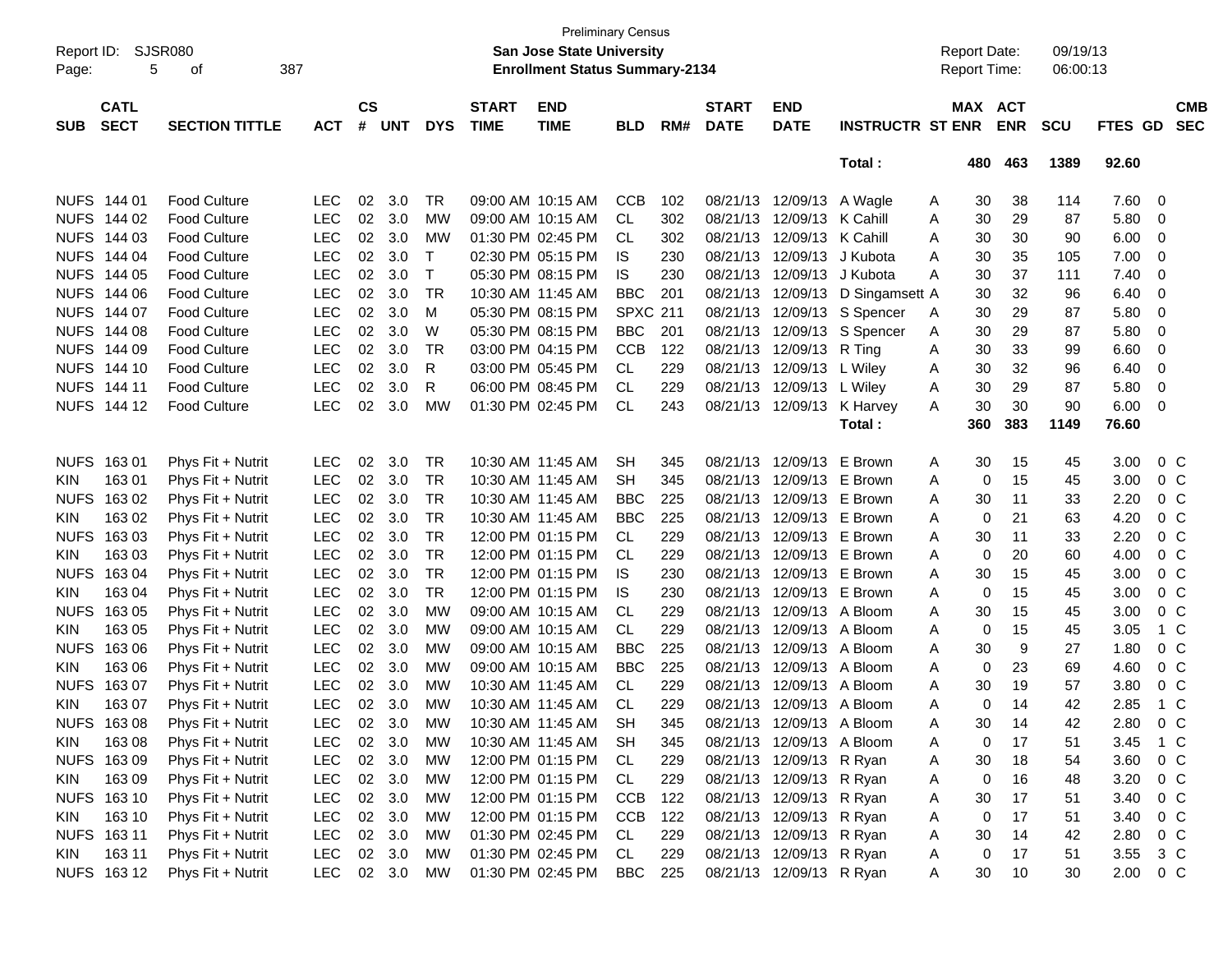| Page:      | Report ID: SJSR080<br>6    |                                                        |                          |                    |               |                          | <b>Preliminary Census</b><br>San Jose State University<br><b>Enrollment Status Summary-2134</b> |                           |            |     |                             |                                                        | <b>Report Date:</b><br><b>Report Time:</b>                           |        |                       | 09/19/13<br>06:00:13 |                   |                            |                                                      |                          |
|------------|----------------------------|--------------------------------------------------------|--------------------------|--------------------|---------------|--------------------------|-------------------------------------------------------------------------------------------------|---------------------------|------------|-----|-----------------------------|--------------------------------------------------------|----------------------------------------------------------------------|--------|-----------------------|----------------------|-------------------|----------------------------|------------------------------------------------------|--------------------------|
| <b>SUB</b> | <b>CATL</b><br><b>SECT</b> | <b>SECTION TITTLE</b>                                  | <b>ACT</b>               | $\mathsf{cs}$<br># | <b>UNT</b>    | <b>DYS</b>               | <b>START</b><br><b>TIME</b>                                                                     | <b>END</b><br><b>TIME</b> | <b>BLD</b> | RM# | <b>START</b><br><b>DATE</b> | <b>END</b><br><b>DATE</b>                              | <b>INSTRUCTR ST ENR</b>                                              |        | MAX ACT               | <b>ENR</b>           | <b>SCU</b>        | FTES GD                    |                                                      | <b>CMB</b><br><b>SEC</b> |
| KIN        | 163 12                     | Phys Fit + Nutrit                                      | <b>LEC</b>               |                    | 02 3.0        | MW                       | 01:30 PM 02:45 PM                                                                               |                           | <b>BBC</b> | 225 |                             | 08/21/13 12/09/13 R Ryan                               | Total :                                                              | A      | 0<br>360              | 25<br>383            | 75<br>1149        | 5.00<br>76.90              | $0\,$ C                                              |                          |
|            | NUFS 180 01<br>NUFS 180 02 | Individual Studies<br><b>Individual Studies</b>        | <b>SUP</b><br><b>SUP</b> | 36<br>36           | 1.0<br>2.0    | <b>TBA</b><br><b>TBA</b> |                                                                                                 |                           |            |     |                             |                                                        | 08/21/13 12/09/13 C Hollenbeck A<br>08/21/13 12/09/13 C Hollenbeck A |        | 20<br>20              | 12<br>0              | 12<br>0           | 0.85<br>$0.00 \t 0$        | - 3                                                  |                          |
|            | NUFS 180 03<br>NUFS 180 04 | <b>Individual Studies</b><br><b>Individual Studies</b> | <b>SUP</b><br><b>SUP</b> | 36<br>36           | 3.0<br>4.0    | <b>TBA</b><br><b>TBA</b> |                                                                                                 |                           |            |     |                             |                                                        | 08/21/13 12/09/13 L Mcproud<br>08/21/13 12/09/13 L Mcproud           | A<br>A | 20<br>20              | 0<br>0               | 0<br>0            | $0.00 \t 0$<br>$0.00 \t 0$ |                                                      |                          |
|            | NUFS 180 05<br>NUFS 180 06 | <b>Individual Studies</b><br><b>Individual Studies</b> | <b>SUP</b><br><b>SUP</b> | 36<br>36           | 5.0<br>6.0    | <b>TBA</b><br><b>TBA</b> |                                                                                                 |                           |            |     |                             |                                                        | 08/21/13 12/09/13 L Mcproud<br>08/21/13 12/09/13 L Mcproud           | A<br>A | 20<br>20              | 0<br>0               | 0<br>0            | 0.00<br>0.00               | $\overline{\phantom{0}}$<br>$\overline{\phantom{0}}$ |                          |
|            | NUFS 180 07<br>NUFS 180 08 | <b>Individual Studies</b><br><b>Individual Studies</b> | <b>SUP</b><br><b>SUP</b> | 36<br>36           | 1.0<br>2.0    | <b>TBA</b><br><b>TBA</b> |                                                                                                 |                           |            |     |                             | 08/21/13 12/09/13 E Brown<br>08/21/13 12/09/13 E Brown |                                                                      | A<br>A | 20<br>20              | 0<br>0               | 0<br>0            | 0.00<br>0.00               | $\overline{\phantom{0}}$<br>$\overline{\phantom{0}}$ |                          |
|            | NUFS 180 09<br>NUFS 180 10 | <b>Individual Studies</b><br><b>Individual Studies</b> | <b>SUP</b><br><b>SUP</b> | 36<br>36           | 3.0<br>1.0    | <b>TBA</b><br><b>TBA</b> |                                                                                                 |                           |            |     |                             | 08/21/13 12/09/13 E Brown<br>08/21/13 12/09/13 C Haas  |                                                                      | A<br>A | 20<br>20              | 0<br>0               | 0<br>0            | 0.00<br>$0.00 \t 0$        | $\overline{\phantom{0}}$                             |                          |
|            | NUFS 180 11<br>NUFS 180 12 | <b>Individual Studies</b><br><b>Individual Studies</b> | <b>SUP</b><br><b>SUP</b> | 36<br>36           | 2.0<br>3.0    | <b>TBA</b><br><b>TBA</b> |                                                                                                 |                           |            |     |                             | 08/21/13 12/09/13 C Haas<br>08/21/13 12/09/13 C Haas   |                                                                      | A<br>Α | 20<br>20              | 0<br>0               | 0<br>0            | $0.00 \t 0$<br>$0.00 \t 0$ |                                                      |                          |
|            | NUFS 190 01                | <b>Nutrition Education</b>                             | <b>LEC</b>               |                    | 01 2.0        | R                        |                                                                                                 | 04:00 PM 05:45 PM         | <b>CCB</b> | 102 |                             | 08/21/13 12/09/13                                      | Total:<br>M Freedman A                                               |        | 240<br>35             | 12<br>38             | 12<br>76          | 0.85<br>5.23 5             |                                                      |                          |
|            |                            |                                                        |                          |                    |               |                          |                                                                                                 |                           |            |     |                             |                                                        | Total :                                                              |        | 35                    | 38                   | 76                | 5.23                       |                                                      |                          |
|            | NUFS 191 01                | <b>Nutr Counseling</b>                                 | <b>LEC</b>               |                    | 03 1.0 F      |                          |                                                                                                 | 12:45 PM 02:25 PM         | <b>CCB</b> | 122 |                             | 08/21/13 12/09/13 E Herb                               | Total :                                                              | Α      | 25<br>25              | 30<br>30             | 30<br>30          | $2.03$ 2<br>2.03           |                                                      |                          |
|            | NUFS 192 01<br>NUFS 192 02 | Fld Exp NufS/Pkg<br>Fld Exp NufS/Pkg                   | <b>SUP</b><br><b>SUP</b> | 36<br>36           | 1.0<br>2.0    | <b>TBA</b><br>TBA        |                                                                                                 |                           |            |     |                             |                                                        | 08/21/13 12/09/13 L Mcproud<br>08/21/13 12/09/13 L Mcproud           | A<br>A | 20<br>40              | -1<br>20             | $\mathbf 1$<br>40 | $0.07 \quad 0$<br>2.67     | $\overline{\phantom{0}}$                             |                          |
|            | NUFS 192 03<br>NUFS 192 04 | Fld Exp NufS/Pkg<br>Fld Exp NufS/Pkg                   | <b>SUP</b><br><b>SUP</b> | 36<br>36           | 3.0<br>4.0    | <b>TBA</b><br><b>TBA</b> |                                                                                                 |                           |            |     |                             |                                                        | 08/21/13 12/09/13 L Mcproud<br>08/21/13 12/09/13 L Mcproud           | A<br>A | 20<br>20              | 0<br>5               | 0<br>20           | 0.00<br>1.33               | $\overline{\mathbf{0}}$<br>$\overline{\phantom{0}}$  |                          |
|            | NUFS 192 05<br>NUFS 192 06 | Fld Exp NufS/Pkg<br>Fld Exp NufS/Pkg                   | <b>SUP</b><br><b>SUP</b> | 36<br>36           | 5.0<br>6.0    | <b>TBA</b><br><b>TBA</b> |                                                                                                 |                           |            |     |                             |                                                        | 08/21/13 12/09/13 L Mcproud<br>08/21/13 12/09/13 L Mcproud           | A<br>A | 20<br>20              | 0<br>-1              | 0<br>6            | 0.00<br>0.40               | $\overline{\phantom{0}}$<br>$\overline{\phantom{0}}$ |                          |
|            | NUFS 192 07<br>NUFS 192 08 | Fld Exp NufS/Pkg<br>Fld Exp NufS/Pkg                   | <b>SUP</b><br><b>SUP</b> | 36                 | 2.0<br>36 2.0 | <b>TBA</b><br><b>TBA</b> |                                                                                                 |                           |            |     |                             | 08/21/13 12/09/13 E Brown<br>08/21/13 12/09/13 C Haas  |                                                                      | Α<br>Α | 20<br>20              | 5<br>q               | 10<br>18          | 0.67<br>1.20               | $\overline{\phantom{0}}$<br>$\overline{0}$           |                          |
|            | NUFS 194 01                | <b>Entrpre Nutrition</b>                               |                          |                    |               |                          |                                                                                                 |                           |            |     |                             |                                                        | Total :                                                              |        | 180                   | 41                   | 95                | 6.33                       |                                                      |                          |
|            |                            |                                                        | LEC 02 1.0 W             |                    |               |                          |                                                                                                 |                           |            |     |                             |                                                        | 03:00 PM 03:50 PM CCB 102 08/21/13 12/09/13 K Knoblaugh A<br>Total:  |        | 35<br>$35\phantom{a}$ | 37<br>37             | 37<br>37          | $2.48$ 1<br>2.48           |                                                      |                          |
|            | NUFS 201 01                | Collog Nutr/Fd/Pkg                                     | SEM 05 1.0 T             |                    |               |                          |                                                                                                 |                           |            |     |                             |                                                        | 03:30 PM 05:10 PM CCB 102 08/21/13 12/09/13 L Mcproud<br>Total:      | A      | 45<br>45              | 13<br>13             | 13<br>13          | 1.08 13<br>1.08            |                                                      |                          |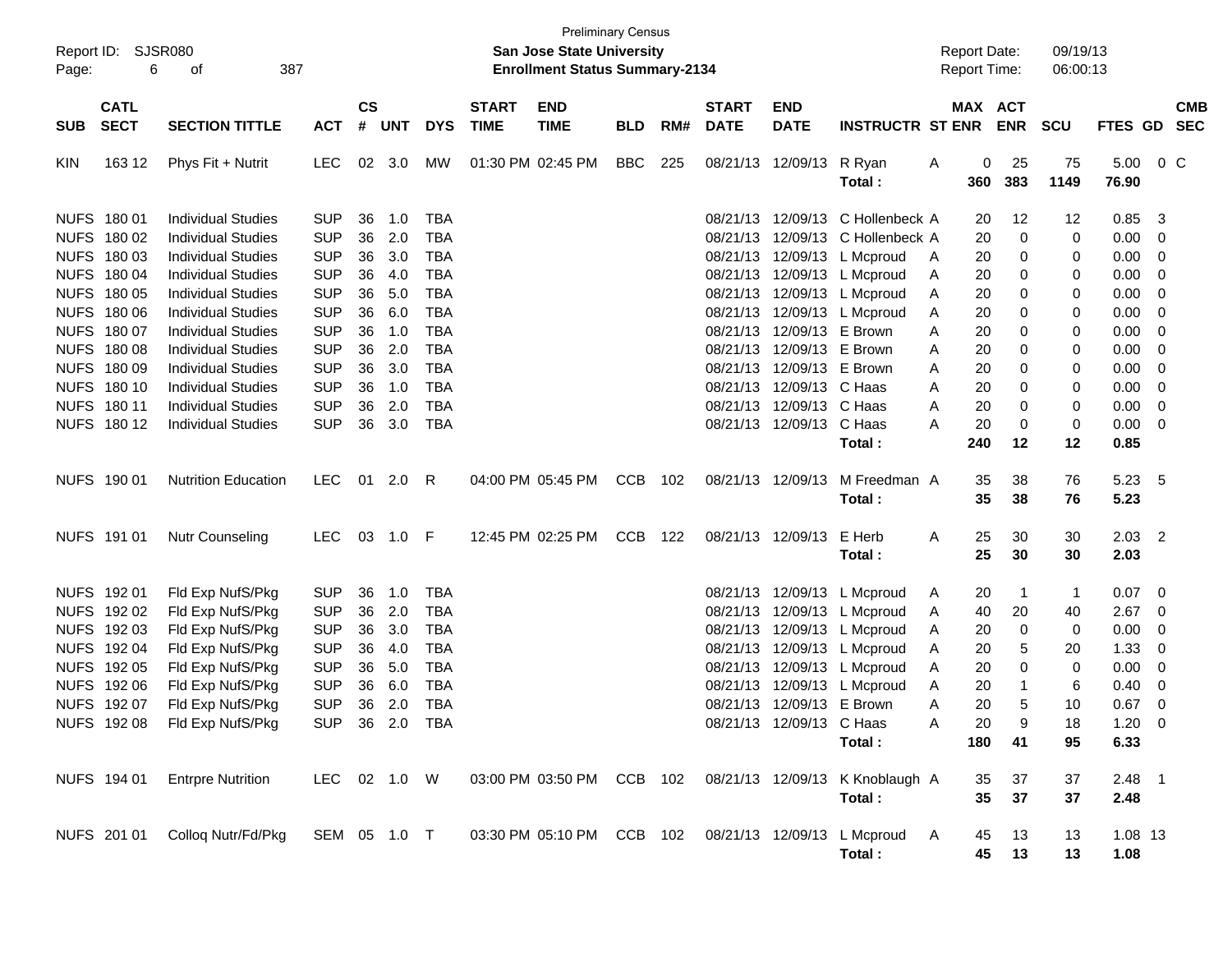| Report ID:  | SJSR080                                                                                |                                                                                                                                                                                                                                                                                                                     | <b>Preliminary Census</b><br><b>San Jose State University</b><br><b>Enrollment Status Summary-2134</b><br>387<br>оf        |                            |                                                                            |                                                                                                                            |                             |                                                             |                                        |                   |                                              |                                                                                                                                                                                                                                               |                                                                                                                                                          |                                                                                                 |                                                                  | 09/19/13                                             |                                                                        |                                                               |
|-------------|----------------------------------------------------------------------------------------|---------------------------------------------------------------------------------------------------------------------------------------------------------------------------------------------------------------------------------------------------------------------------------------------------------------------|----------------------------------------------------------------------------------------------------------------------------|----------------------------|----------------------------------------------------------------------------|----------------------------------------------------------------------------------------------------------------------------|-----------------------------|-------------------------------------------------------------|----------------------------------------|-------------------|----------------------------------------------|-----------------------------------------------------------------------------------------------------------------------------------------------------------------------------------------------------------------------------------------------|----------------------------------------------------------------------------------------------------------------------------------------------------------|-------------------------------------------------------------------------------------------------|------------------------------------------------------------------|------------------------------------------------------|------------------------------------------------------------------------|---------------------------------------------------------------|
| Page:       | 7                                                                                      |                                                                                                                                                                                                                                                                                                                     |                                                                                                                            |                            |                                                                            |                                                                                                                            |                             |                                                             |                                        |                   |                                              |                                                                                                                                                                                                                                               |                                                                                                                                                          | Report Time:                                                                                    |                                                                  | 06:00:13                                             |                                                                        |                                                               |
| <b>SUB</b>  | <b>CATL</b><br><b>SECT</b>                                                             | <b>SECTION TITTLE</b>                                                                                                                                                                                                                                                                                               | <b>ACT</b>                                                                                                                 | <b>CS</b><br>#             | <b>UNT</b>                                                                 | <b>DYS</b>                                                                                                                 | <b>START</b><br><b>TIME</b> | <b>END</b><br><b>TIME</b>                                   | <b>BLD</b>                             | RM#               | <b>START</b><br><b>DATE</b>                  | <b>END</b><br><b>DATE</b>                                                                                                                                                                                                                     | <b>INSTRUCTR ST ENR</b>                                                                                                                                  |                                                                                                 | MAX ACT<br><b>ENR</b>                                            | <b>SCU</b>                                           |                                                                        | <b>CMB</b><br>FTES GD SEC                                     |
|             | NUFS 217 01                                                                            | <b>Issues Nutr/Fd/Pkg</b>                                                                                                                                                                                                                                                                                           | SEM                                                                                                                        |                            | 05 3.0                                                                     | M                                                                                                                          |                             | 03:00 PM 05:45 PM                                           | CCB                                    | 122               |                                              | 08/21/13 12/09/13                                                                                                                                                                                                                             | M Freedman A<br>Total:                                                                                                                                   | 18<br>18                                                                                        | 14<br>14                                                         | 42<br>42                                             | 3.50 14<br>3.50                                                        |                                                               |
|             |                                                                                        | NUFS 219B 01 Adv Nutr and Metab                                                                                                                                                                                                                                                                                     | <b>SEM</b>                                                                                                                 |                            | 3.0                                                                        |                                                                                                                            |                             |                                                             |                                        |                   |                                              |                                                                                                                                                                                                                                               | Total:                                                                                                                                                   | X                                                                                               | 0<br>0<br>$\bf{0}$<br>0                                          | 0<br>0                                               | 0.00<br>0.00                                                           | $\overline{\mathbf{0}}$                                       |
|             | NUFS 220A 01 Adv Mnt                                                                   |                                                                                                                                                                                                                                                                                                                     | SEM 05 3.0                                                                                                                 |                            |                                                                            | M                                                                                                                          |                             | 06:00 PM 08:45 PM                                           | CCB                                    | 122               |                                              | 08/21/13 12/09/13                                                                                                                                                                                                                             | H Kiehl<br>Total:                                                                                                                                        | 18<br>A<br>18                                                                                   | 13<br>13                                                         | 39<br>39                                             | $2.95$ 7<br>2.95                                                       |                                                               |
|             | NUFS 260 01<br>HPRF 260 01<br>GERO 260 01                                              | <b>Mitidis Hith Promo</b><br><b>Mitidis Hith Promo</b><br><b>Mitidis Hith Promo</b>                                                                                                                                                                                                                                 | <b>SEM</b><br><b>SEM</b><br><b>SEM</b>                                                                                     | 05<br>05                   | 3.0<br>3.0<br>05 3.0                                                       | $\top$<br>$\top$<br>$\top$                                                                                                 |                             | 05:30 PM 08:15 PM<br>05:30 PM 08:15 PM<br>05:30 PM 08:15 PM | <b>CCB</b><br><b>CCB</b><br><b>CCB</b> | 122<br>122<br>122 |                                              | 08/21/13 12/09/13<br>08/21/13 12/09/13<br>08/21/13 12/09/13 C Haas                                                                                                                                                                            | C Haas<br>C Haas<br>Total:                                                                                                                               | 18<br>Α<br>Α<br>A<br>18                                                                         | 6<br>0<br>0<br>0<br>5<br>11                                      | 18<br>0<br>15<br>33                                  | 1.40<br>0.00<br>1.25<br>2.65                                           | 4 C<br>0 <sup>o</sup><br>5 C                                  |
|             | NUFS 280A 01                                                                           | Dietetic Internship<br>NUFS 280A 02 Dietetic Internship<br>NUFS 280A 03 Dietetic Internship<br>NUFS 280A 04 Dietetic Internship<br>NUFS 280A 05 Dietetic Internship<br>NUFS 280A 06 Dietetic Internship<br>NUFS 280A 07 Dietetic Internship<br>NUFS 280A 08 Dietetic Internship<br>NUFS 280A 09 Dietetic Internship | <b>SUP</b><br><b>SUP</b><br><b>SUP</b><br><b>SUP</b><br><b>SUP</b><br><b>SUP</b><br><b>SUP</b><br><b>SUP</b><br><b>SUP</b> | 25<br>25<br>25<br>25<br>25 | 1.0<br>3.0<br>6.0<br>9.0<br>25 12.0<br>6.0<br>25 12.0<br>25 6.0<br>25 12.0 | <b>TBA</b><br><b>TBA</b><br><b>TBA</b><br><b>TBA</b><br><b>TBA</b><br><b>TBA</b><br><b>TBA</b><br><b>TBA</b><br><b>TBA</b> |                             |                                                             |                                        |                   | 08/21/13<br>08/21/13                         | 08/21/13 12/09/13 A Wagle<br>08/21/13 12/09/13 A Wagle<br>08/21/13 12/09/13 A Wagle<br>08/21/13 12/09/13 A Wagle<br>08/21/13 12/09/13 A Wagle<br>08/21/13 12/09/13 E Brown<br>08/21/13 12/09/13 E Brown<br>12/09/13 C Haas<br>12/09/13 C Haas |                                                                                                                                                          | 20<br>A<br>20<br>Α<br>20<br>Α<br>20<br>Α<br>20<br>Α<br>20<br>Α<br>20<br>A<br>A<br>20<br>А<br>20 | 9<br>0<br>0<br>0<br>0<br>0<br>0<br>0                             | 9<br>0<br>0<br>0<br>12<br>$\mathbf 0$<br>0<br>0<br>0 | 0.67<br>0.00<br>0.00<br>0.00<br>1.00<br>0.00<br>0.00<br>0.00<br>0.00   | - 4<br>0<br>$\mathbf 0$<br>0<br>-1<br>0<br>0<br>0<br>0        |
| <b>NUFS</b> |                                                                                        | NUFS 280A 10 Dietetic Internship<br>NUFS 280A 11 Dietetic Internship<br>NUFS 280A 12 Dietetic Internship<br>NUFS 280A 13 Dietetic Internship<br>NUFS 280A 14 Dietetic Internship<br>280A 15 Dietetic Internship<br>NUFS 280A 16 Dietetic Internship<br>NUFS 280A 17 Dietetic Internship                             | <b>SUP</b><br><b>SUP</b><br><b>SUP</b><br><b>SUP</b><br><b>SUP</b><br><b>SUP</b><br><b>SUP</b><br>SUP 25 12.0 TBA          |                            | 25 6.0<br>25 12.0<br>25 6.0<br>25 12.0<br>25 6.0<br>25 12.0<br>25 6.0      | <b>TBA</b><br><b>TBA</b><br><b>TBA</b><br><b>TBA</b><br><b>TBA</b><br><b>TBA</b><br><b>TBA</b>                             |                             |                                                             |                                        |                   | 08/21/13<br>08/21/13<br>08/21/13<br>08/21/13 | 08/21/13 12/09/13 R Ryan<br>08/21/13 12/09/13 R Ryan                                                                                                                                                                                          | 12/09/13 M Freedman A<br>12/09/13 M Freedman A<br>12/09/13 K Mauldin<br>12/09/13 K Mauldin<br>08/21/13 12/09/13 L Mcproud<br>08/21/13 12/09/13 L Mcproud | 20<br>20<br>20<br>Α<br>20<br>Α<br>20<br>Α<br>20<br>Α<br>20<br>Α<br>20<br>Α                      | 0<br>0<br>0<br>3<br>0<br>-1<br>$\Omega$<br>0                     | 0<br>0<br>0<br>36<br>0<br>12<br>$\mathbf 0$<br>0     | 0.00<br>0.00<br>0.00<br>3.00<br>0.00<br>1.00<br>0.00<br>0.00           | 0<br>0<br>0<br>3<br>0<br>- 1<br>0<br>$\overline{\phantom{0}}$ |
|             | NUFS 298 01<br>NUFS 298 02<br>NUFS 298 03<br>NUFS 298 04<br>NUFS 298 05<br>NUFS 298 06 | <b>Special Studies</b><br><b>Special Studies</b><br><b>Special Studies</b><br><b>Special Studies</b><br><b>Special Studies</b><br><b>Special Studies</b>                                                                                                                                                            | <b>SUP</b><br><b>SUP</b><br><b>SUP</b><br><b>SUP</b><br><b>SUP</b><br><b>SUP</b>                                           | 25                         | 25 1.0<br>2.0<br>25 1.0<br>25 2.0<br>25 1.0                                | <b>TBA</b><br><b>TBA</b><br><b>TBA</b><br><b>TBA</b><br><b>TBA</b><br>25 2.0 TBA                                           |                             |                                                             |                                        |                   |                                              | 08/21/13 12/09/13 P Belo<br>08/21/13 12/09/13 P Belo<br>08/21/13 12/09/13 E Brown<br>08/21/13 12/09/13 E Brown<br>08/21/13 12/09/13 C Haas<br>08/21/13 12/09/13 C Haas                                                                        | Total:                                                                                                                                                   | 340<br>10<br>A<br>10<br>Α<br>10<br>Α<br>10<br>Α<br>10<br>Α<br>10<br>A                           | 14<br>0<br>$\overline{\mathbf{c}}$<br>$\mathbf 0$<br>0<br>0<br>0 | 69<br>0<br>4<br>0<br>0<br>0<br>0                     | 5.67<br>$0.00 \t 0$<br>$0.33$ 2<br>0.00<br>0.00<br>0.00<br>$0.00 \t 0$ | $\overline{0}$<br>$\overline{0}$<br>$\overline{\mathbf{0}}$   |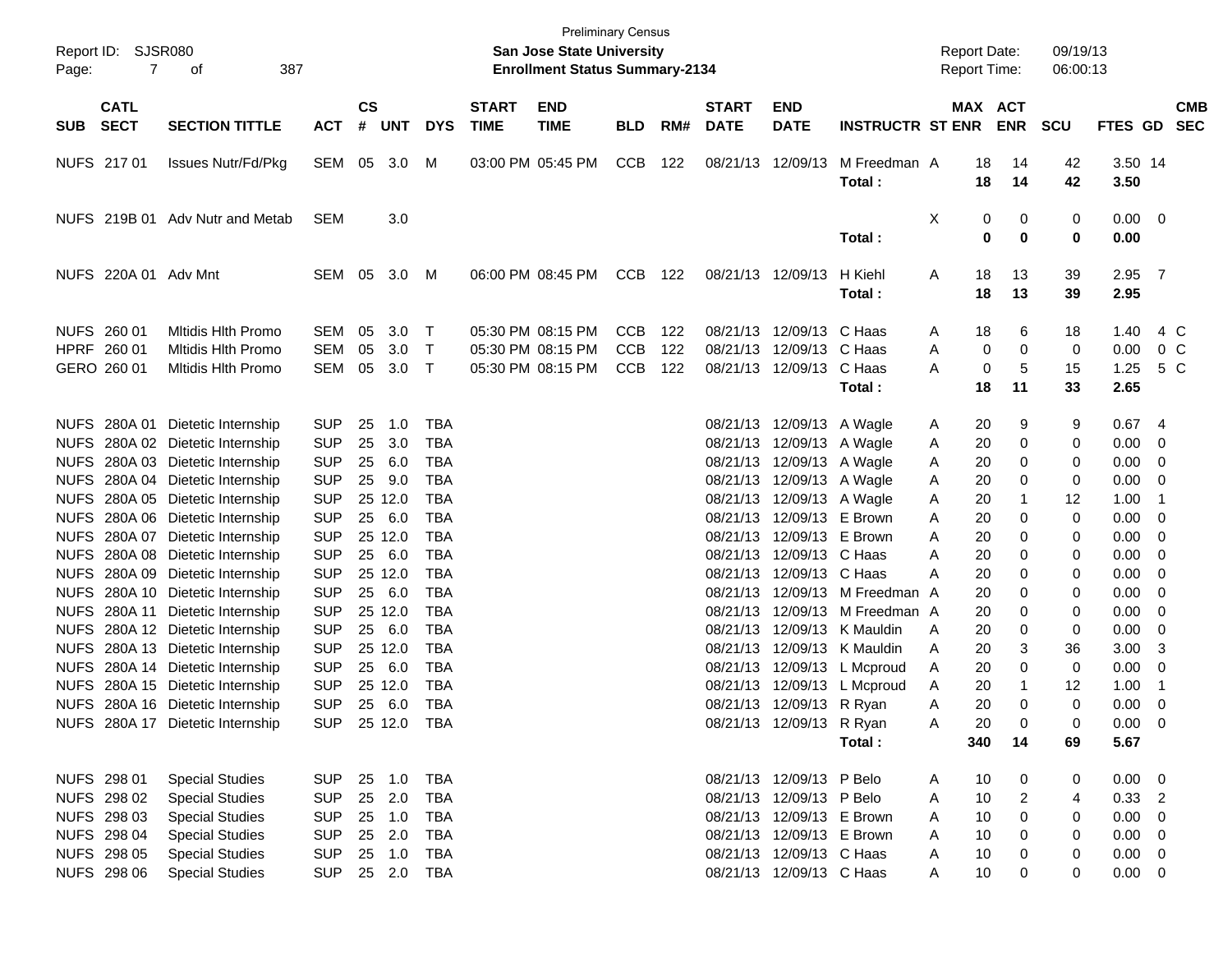| Report ID:<br>Page: | SJSR080<br>8               | 387<br>οf                      |                |                    |            |            |                             | <b>Preliminary Census</b><br><b>San Jose State University</b><br><b>Enrollment Status Summary-2134</b> |            |     |                             |                            |                                |   | <b>Report Date:</b><br><b>Report Time:</b> |                | 09/19/13<br>06:00:13    |                |                          |
|---------------------|----------------------------|--------------------------------|----------------|--------------------|------------|------------|-----------------------------|--------------------------------------------------------------------------------------------------------|------------|-----|-----------------------------|----------------------------|--------------------------------|---|--------------------------------------------|----------------|-------------------------|----------------|--------------------------|
| <b>SUB</b>          | <b>CATL</b><br><b>SECT</b> | <b>SECTION TITTLE</b>          | <b>ACT</b>     | $\mathsf{cs}$<br># | UNT        | <b>DYS</b> | <b>START</b><br><b>TIME</b> | <b>END</b><br><b>TIME</b>                                                                              | <b>BLD</b> | RM# | <b>START</b><br><b>DATE</b> | <b>END</b><br><b>DATE</b>  | <b>INSTRUCTR ST ENR</b>        |   | MAX ACT                                    | <b>ENR SCU</b> |                         | FTES GD        | <b>CMB</b><br><b>SEC</b> |
|                     | NUFS 298 07                | <b>Special Studies</b>         | <b>SUP</b>     | 25                 | 1.0        | <b>TBA</b> |                             |                                                                                                        |            |     | 08/21/13                    |                            | 12/09/13 M Freedman A          |   | 10                                         | 0              | 0                       | 0.00           | - 0                      |
|                     | NUFS 298 08                | <b>Special Studies</b>         | <b>SUP</b>     | 25                 | 2.0        | <b>TBA</b> |                             |                                                                                                        |            |     | 08/21/13                    |                            | 12/09/13 M Freedman A          |   | 10                                         | 0              | 0                       | 0.00           | 0                        |
|                     | NUFS 298 09                | <b>Special Studies</b>         | <b>SUP</b>     | 25                 | 1.0        | <b>TBA</b> |                             |                                                                                                        |            |     | 08/21/13                    | 12/09/13                   | C Hollenbeck A                 |   | 10                                         | 0              | 0                       | 0.00           | 0                        |
|                     | NUFS 298 10                | <b>Special Studies</b>         | <b>SUP</b>     | 25                 | 2.0        | <b>TBA</b> |                             |                                                                                                        |            |     | 08/21/13                    | 12/09/13                   | C Hollenbeck A                 |   | 10                                         | 0              | 0                       | 0.00           | 0                        |
|                     | NUFS 298 11                | <b>Special Studies</b>         | <b>SUP</b>     | 25                 | 1.0        | <b>TBA</b> |                             |                                                                                                        |            |     | 08/21/13                    |                            | 12/09/13 K Mauldin             | A | 10                                         | 2              | 2                       | 0.17           | $\overline{2}$           |
|                     | NUFS 298 12                | <b>Special Studies</b>         | <b>SUP</b>     | 25                 | 2.0        | <b>TBA</b> |                             |                                                                                                        |            |     | 08/21/13                    |                            | 12/09/13 K Mauldin             | A | 10                                         | 3              | 6                       | 0.50           | 3                        |
|                     | NUFS 298 13                | <b>Special Studies</b>         | <b>SUP</b>     | 25                 | 1.0        | <b>TBA</b> |                             |                                                                                                        |            |     | 08/21/13                    |                            | 12/09/13 L Mcproud             | A | 10                                         | 4              | 4                       | 0.33           | 4                        |
|                     | NUFS 298 14                | <b>Special Studies</b>         | <b>SUP</b>     | 25                 | 2.0        | <b>TBA</b> |                             |                                                                                                        |            |     | 08/21/13                    |                            | 12/09/13 L Mcproud             | A | 10                                         | 3              | 6                       | 0.50           | -3                       |
|                     | NUFS 298 15                | <b>Special Studies</b>         | <b>SUP</b>     | 25                 | 1.0        | <b>TBA</b> |                             |                                                                                                        |            |     | 08/21/13                    | 12/09/13 A Wagle           |                                | Α | 10                                         | $\overline{c}$ | 2                       | 0.17           | $\overline{2}$           |
|                     | NUFS 298 16                | <b>Special Studies</b>         | <b>SUP</b>     | 25                 | 2.0        | <b>TBA</b> |                             |                                                                                                        |            |     | 08/21/13                    | 12/09/13 A Wagle           |                                | A | 10                                         | $\overline{c}$ | 4                       | 0.33           | -2                       |
|                     | NUFS 298 17                | <b>Special Studies</b>         | <b>SUP</b>     | 25                 | 1.0        | <b>TBA</b> |                             |                                                                                                        |            |     | 08/21/13                    |                            | 12/09/13 F Yambrach            | A | 10                                         | 0              | 0                       | 0.00           | 0                        |
|                     | NUFS 298 18                | <b>Special Studies</b>         | <b>SUP</b>     | 25                 | 2.0        | <b>TBA</b> |                             |                                                                                                        |            |     | 08/21/13                    |                            | 12/09/13 F Yambrach A          |   | 10                                         | $\mathbf 1$    | 2                       | 0.17           | $\overline{1}$           |
|                     | NUFS 298 19                | <b>Special Studies</b>         | <b>SUP</b>     | 25                 | 1.0        | <b>TBA</b> |                             |                                                                                                        |            |     | 08/21/13                    |                            | 12/09/13 C LaSalle             | A | 10                                         | 0              | 0                       | 0.00           | 0                        |
|                     | NUFS 298 20                | <b>Special Studies</b>         | <b>SUP</b>     | 25                 | 2.0        | <b>TBA</b> |                             |                                                                                                        |            |     |                             | 08/21/13 12/09/13          | C LaSalle                      | A | 10                                         | $\mathbf 1$    | $\overline{\mathbf{c}}$ | 0.17           | $\overline{\phantom{1}}$ |
|                     |                            |                                |                |                    |            |            |                             |                                                                                                        |            |     |                             |                            | Total:                         |   | 200                                        | 20             | 32                      | 2.67           |                          |
|                     | NUFS 299 01                | Mas Thesis or Proj             | <b>SUP</b>     | 25                 | 1.0        | <b>TBA</b> |                             |                                                                                                        |            |     |                             | 08/21/13 12/09/13 P Belo   |                                | A | 10                                         | 0              | 0                       | 0.00           | - 0                      |
|                     | NUFS 299 02                | Mas Thesis or Proj             | <b>SUP</b>     | 25                 | 2.0        | <b>TBA</b> |                             |                                                                                                        |            |     | 08/21/13                    | 12/09/13 P Belo            |                                | A | 10                                         | 0              | 0                       | 0.00           | 0                        |
|                     | NUFS 299 03                | Mas Thesis or Proj             | <b>SUP</b>     | 25                 | 3.0        | <b>TBA</b> |                             |                                                                                                        |            |     | 08/21/13                    | 12/09/13 P Belo            |                                | A | 10                                         | 0              | 0                       | 0.00           | 0                        |
|                     | NUFS 299 04                | Mas Thesis or Proj             | <b>SUP</b>     | 25                 | 1.0        | <b>TBA</b> |                             |                                                                                                        |            |     | 08/21/13                    |                            | 12/09/13 M Freedman A          |   | 10                                         | 0              | 0                       | 0.00           | 0                        |
|                     | NUFS 299 05                | Mas Thesis or Proj             | <b>SUP</b>     | 25                 | 2.0        | <b>TBA</b> |                             |                                                                                                        |            |     | 08/21/13                    |                            | 12/09/13 M Freedman A          |   | 10                                         | 0              | 0                       | 0.00           | 0                        |
|                     | NUFS 299 06                | Mas Thesis or Proj             | <b>SUP</b>     | 25                 | 3.0        | <b>TBA</b> |                             |                                                                                                        |            |     | 08/21/13                    |                            | 12/09/13 M Freedman A          |   | 10                                         | 0              | 0                       | 0.00           | 0                        |
|                     | NUFS 299 07                | Mas Thesis or Proj             | <b>SUP</b>     | 25                 | 1.0        | <b>TBA</b> |                             |                                                                                                        |            |     | 08/21/13                    |                            | 12/09/13 C Hollenbeck A        |   | 10                                         | 0              | 0                       | 0.00           | 0                        |
|                     | NUFS 299 08                | Mas Thesis or Proj             | <b>SUP</b>     | 25                 | 2.0        | <b>TBA</b> |                             |                                                                                                        |            |     | 08/21/13                    |                            | 12/09/13 C Hollenbeck A        |   | 10                                         | 0              | 0                       | 0.00           | 0                        |
|                     | NUFS 299 09                | Mas Thesis or Proj             | <b>SUP</b>     | 25                 | 3.0        | <b>TBA</b> |                             |                                                                                                        |            |     | 08/21/13                    | 12/09/13                   | C Hollenbeck A                 |   | 10                                         | 0              | 0                       | 0.00           | 0                        |
|                     | NUFS 299 10                | Mas Thesis or Proj             | <b>SUP</b>     | 25                 | 1.0        | <b>TBA</b> |                             |                                                                                                        |            |     | 08/21/13                    |                            | 12/09/13 F Yambrach A          |   | 10                                         | 0              | 0                       | 0.00           | 0                        |
|                     | NUFS 299 11                | Mas Thesis or Proj             | <b>SUP</b>     | 25                 | 2.0        | <b>TBA</b> |                             |                                                                                                        |            |     | 08/21/13                    |                            | 12/09/13 F Yambrach A          |   | 10                                         | 0              | 0                       | 0.00           | 0                        |
|                     | NUFS 299 12                | Mas Thesis or Proj             | <b>SUP</b>     | 25                 | 3.0        | <b>TBA</b> |                             |                                                                                                        |            |     | 08/21/13                    |                            | 12/09/13 F Yambrach A          |   | 10                                         | 0              | 0                       | 0.00           | 0                        |
|                     | NUFS 299 13                | Mas Thesis or Proj             | <b>SUP</b>     | 25                 | 1.0        | <b>TBA</b> |                             |                                                                                                        |            |     | 08/21/13                    |                            | 12/09/13 C LaSalle             | Α | 10                                         | 0              | 0                       | 0.00           | 0                        |
|                     | NUFS 299 14                | Mas Thesis or Proj             | <b>SUP</b>     | 25                 | 2.0        | <b>TBA</b> |                             |                                                                                                        |            |     |                             |                            | 08/21/13 12/09/13 C LaSalle    | A | 10                                         | $\Omega$       | 0                       | 0.00           | 0                        |
|                     |                            | NUFS 299 15 Mas Thesis or Proj | SUP 25 3.0 TBA |                    |            |            |                             |                                                                                                        |            |     |                             |                            | 08/21/13 12/09/13 C LaSalle    | A | 10                                         | 0              | 0                       | $0.00 \quad 0$ |                          |
|                     |                            |                                |                |                    |            |            |                             |                                                                                                        |            |     |                             |                            | Total:                         |   | 150                                        | 0              | 0                       | 0.00           |                          |
|                     |                            | PKG 141A 01 Pkg Materials I    | LEC.           |                    | 02 3.0 M   |            |                             | 10:30 AM 12:15 PM IS                                                                                   |            | 115 |                             | 08/21/13 12/09/13 D Heiler |                                | A | 20                                         | 21             | 42                      | 4.20           | 0 C                      |
|                     |                            | NUFS 141A 01 Pkg Materials I   | LEC.           |                    | 02 3.0     | M          |                             | 10:30 AM 12:15 PM IS                                                                                   |            | 115 |                             | 08/21/13 12/09/13 D Heiler |                                | A | 0                                          | 3              | 6                       | 0.60           | $0\,C$                   |
| <b>PKG</b>          |                            | 141A 02 Pkg Materials I        | ACT            |                    | 07 0.0     | W          |                             | 10:30 AM 12:15 PM IS                                                                                   |            | 114 |                             |                            | 08/21/13 12/09/13 F Yambrach A |   | 20                                         | 21             | 21                      | 0.00           | $0\,C$                   |
|                     |                            | NUFS 141A 02 Pkg Materials I   | <b>ACT</b>     |                    | 07  0.0  W |            |                             | 10:30 AM 12:15 PM IS                                                                                   |            | 114 |                             |                            | 08/21/13 12/09/13 F Yambrach A |   | 0                                          | 3              | 3                       | 0.00           | $0\,C$                   |
|                     |                            |                                |                |                    |            |            |                             |                                                                                                        |            |     |                             |                            | Total:                         |   | 40                                         | 48             | 72                      | 4.80           |                          |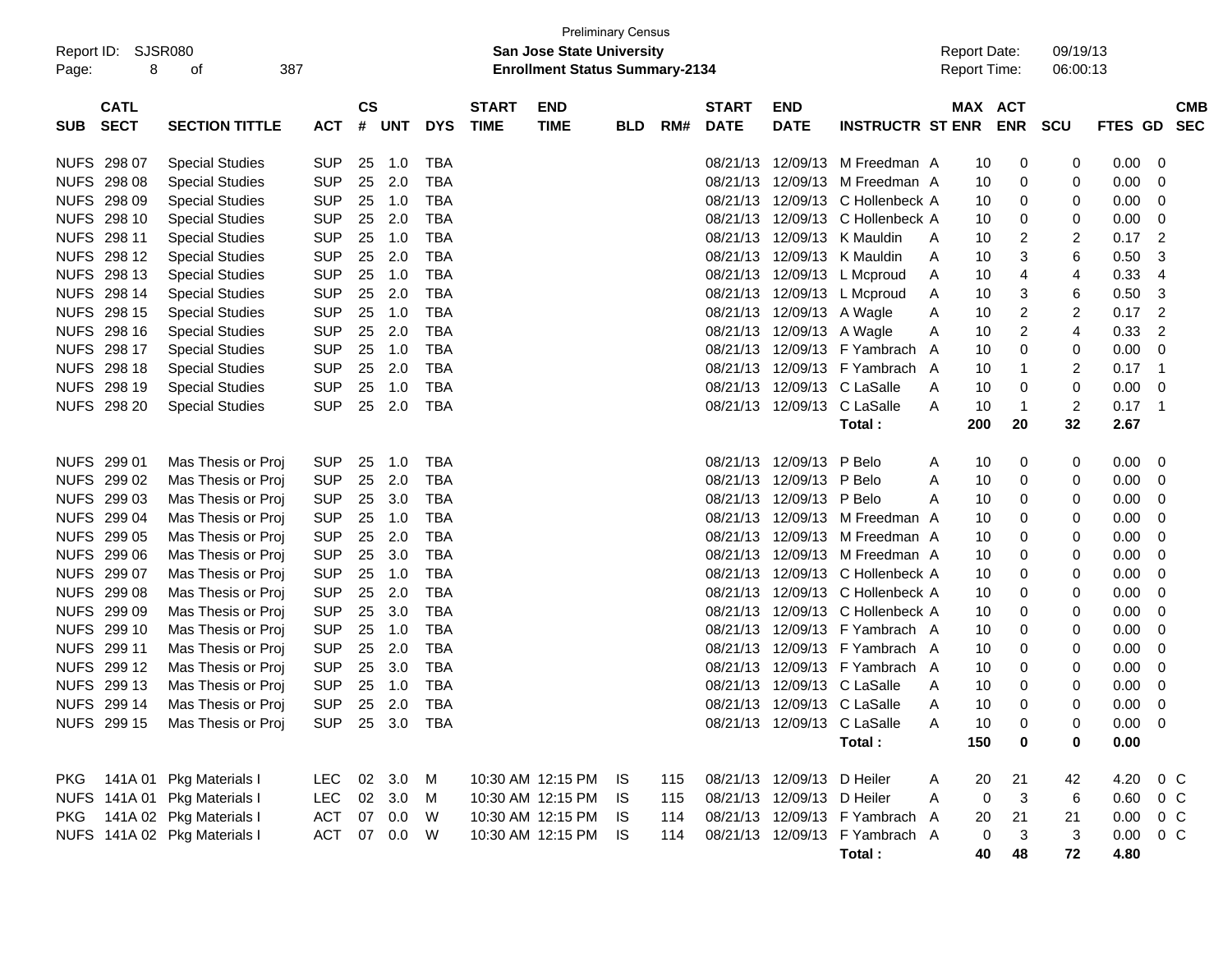| Report ID:<br>Page:                                                              | 9                                                        | SJSR080<br>387<br>оf                                                                                                                                                       |                                                                                  |                                  |                                        |                                                                                  |                             | <b>Preliminary Census</b><br><b>San Jose State University</b><br><b>Enrollment Status Summary-2134</b> |                          |                          |                                                                      |                                                          |                                                                                                                 | <b>Report Date:</b><br><b>Report Time:</b> |                                            |                                   | 09/19/13<br>06:00:13                         |                                                      |                                        |
|----------------------------------------------------------------------------------|----------------------------------------------------------|----------------------------------------------------------------------------------------------------------------------------------------------------------------------------|----------------------------------------------------------------------------------|----------------------------------|----------------------------------------|----------------------------------------------------------------------------------|-----------------------------|--------------------------------------------------------------------------------------------------------|--------------------------|--------------------------|----------------------------------------------------------------------|----------------------------------------------------------|-----------------------------------------------------------------------------------------------------------------|--------------------------------------------|--------------------------------------------|-----------------------------------|----------------------------------------------|------------------------------------------------------|----------------------------------------|
| <b>SUB</b>                                                                       | <b>CATL</b><br><b>SECT</b>                               | <b>SECTION TITTLE</b>                                                                                                                                                      | <b>ACT</b>                                                                       | $\mathsf{cs}$<br>#               | <b>UNT</b>                             | <b>DYS</b>                                                                       | <b>START</b><br><b>TIME</b> | <b>END</b><br><b>TIME</b>                                                                              | <b>BLD</b>               | RM#                      | <b>START</b><br><b>DATE</b>                                          | <b>END</b><br><b>DATE</b>                                | <b>INSTRUCTR ST ENR</b>                                                                                         |                                            | MAX ACT                                    | <b>ENR</b>                        | <b>SCU</b>                                   | <b>FTES GD</b>                                       | <b>CMB</b><br><b>SEC</b>               |
| <b>PKG</b><br><b>NUFS</b><br><b>PKG</b><br><b>NUFS</b>                           | 146 01<br>146 01<br>146 02<br>146 02                     | <b>Medical Device Pkg</b><br><b>Medical Device Pkg</b><br><b>Medical Device Pkg</b><br><b>Medical Device Pkg</b>                                                           | <b>LEC</b><br><b>LEC</b><br><b>ACT</b><br><b>ACT</b>                             | 02<br>02<br>07<br>07             | 3.0<br>3.0<br>0.0<br>0.0               | Т<br>R<br>R                                                                      |                             | 10:30 AM 12:20 PM<br>10:30 AM 12:20 PM<br>10:30 AM 12:20 PM<br>10:30 AM 12:20 PM                       | IS<br>IS<br>IS<br>IS     | 115<br>115<br>114<br>114 | 08/21/13<br>08/21/13<br>08/21/13<br>08/21/13                         | 12/09/13<br>12/09/13<br>12/09/13<br>12/09/13             | F Yambrach A<br>F Yambrach A<br>F Yambrach A<br>F Yambrach A<br>Total:                                          |                                            | 20<br>$\Omega$<br>20<br>$\mathbf{0}$<br>40 | 22<br>3<br>22<br>3<br>50          | 44<br>6<br>22<br>$\mathbf{3}$<br>75          | 4.60<br>0.60<br>0.00<br>0.00<br>5.20                 | 4 C<br>0 <sup>C</sup><br>4 C<br>$0\,C$ |
| <b>PKG</b><br><b>NUFS</b>                                                        | 169 01<br>169 01                                         | Food Pkg<br>Food Pkg                                                                                                                                                       | <b>LEC</b><br><b>LEC</b>                                                         | 02<br>02                         | 3.0<br>3.0                             | <b>TR</b><br><b>TR</b>                                                           |                             | 01:30 PM 02:45 PM<br>01:30 PM 02:45 PM                                                                 | <b>MUS</b><br><b>MUS</b> | 250<br>250               | 08/21/13<br>08/21/13                                                 | 12/09/13<br>12/09/13                                     | F Yambrach A<br>F Yambrach A<br>Total:                                                                          |                                            | 45<br>$\mathbf{0}$<br>45                   | 33<br>9<br>42                     | 99<br>27<br>126                              | 6.70<br>1.90<br>8.60                                 | 2 C<br>2 C                             |
| <b>PKG</b><br><b>PKG</b><br><b>PKG</b><br><b>PKG</b><br><b>PKG</b><br><b>PKG</b> | 180 01<br>180 02<br>180 03<br>180 04<br>180 05<br>180 06 | <b>Individual Studies</b><br><b>Individual Studies</b><br><b>Individual Studies</b><br><b>Individual Studies</b><br><b>Individual Studies</b><br><b>Individual Studies</b> | <b>SUP</b><br><b>SUP</b><br><b>SUP</b><br><b>SUP</b><br><b>SUP</b><br><b>SUP</b> | 36<br>36<br>36<br>36<br>36<br>36 | 1.0<br>2.0<br>3.0<br>4.0<br>5.0<br>6.0 | <b>TBA</b><br><b>TBA</b><br><b>TBA</b><br><b>TBA</b><br><b>TBA</b><br><b>TBA</b> |                             |                                                                                                        |                          |                          | 08/21/13<br>08/21/13<br>08/21/13<br>08/21/13<br>08/21/13<br>08/21/13 | 12/09/13<br>12/09/13<br>12/09/13<br>12/09/13<br>12/09/13 | F Yambrach A<br>F Yambrach A<br>F Yambrach A<br>F Yambrach A<br>12/09/13 F Yambrach A<br>F Yambrach A<br>Total: |                                            | 20<br>20<br>20<br>20<br>20<br>20<br>120    | 0<br>0<br>0<br>$\Omega$<br>0<br>1 | 0<br>2<br>0<br>0<br>0<br>0<br>$\overline{2}$ | 0.00<br>0.13<br>0.00<br>0.00<br>0.00<br>0.00<br>0.13 | - 0<br>- 0<br>- 0<br>- 0<br>- 0<br>- 0 |
| <b>PKG</b><br><b>NUFS</b>                                                        | 270 01<br>270 01                                         | Pkg Dsgn End Use<br>Pkg Dsgn End Use                                                                                                                                       | <b>SEM</b><br><b>SEM</b>                                                         | 05<br>05                         | 3.0<br>3.0                             | R<br>R                                                                           |                             | 03:00 PM 05:45 PM<br>03:00 PM 05:45 PM                                                                 | IS<br>IS                 | 115<br>115               | 08/21/13<br>08/21/13                                                 | 12/09/13<br>12/09/13                                     | F Yambrach A<br>F Yambrach A<br>Total:                                                                          |                                            | 18<br>0<br>18                              | 9<br>-1<br>10                     | 27<br>3<br>30                                | 1.95<br>0.25<br>2.20                                 | 3 C<br>1 C                             |

**Department : Nutrition & Food Science Department : Nutrition & Food Science Department in the State State State Inc.** 

| <b>Department Total:</b>  |     | 4354 3120 7993 |          | 540.17 |
|---------------------------|-----|----------------|----------|--------|
| <b>Lower Division :</b>   | 880 |                | 818 2137 | 142.77 |
| <b>Upper Division :</b>   |     | 2667 2207 5598 |          | 376.68 |
| <b>Graduate Division:</b> | 807 | 95             | -258     | 20.72  |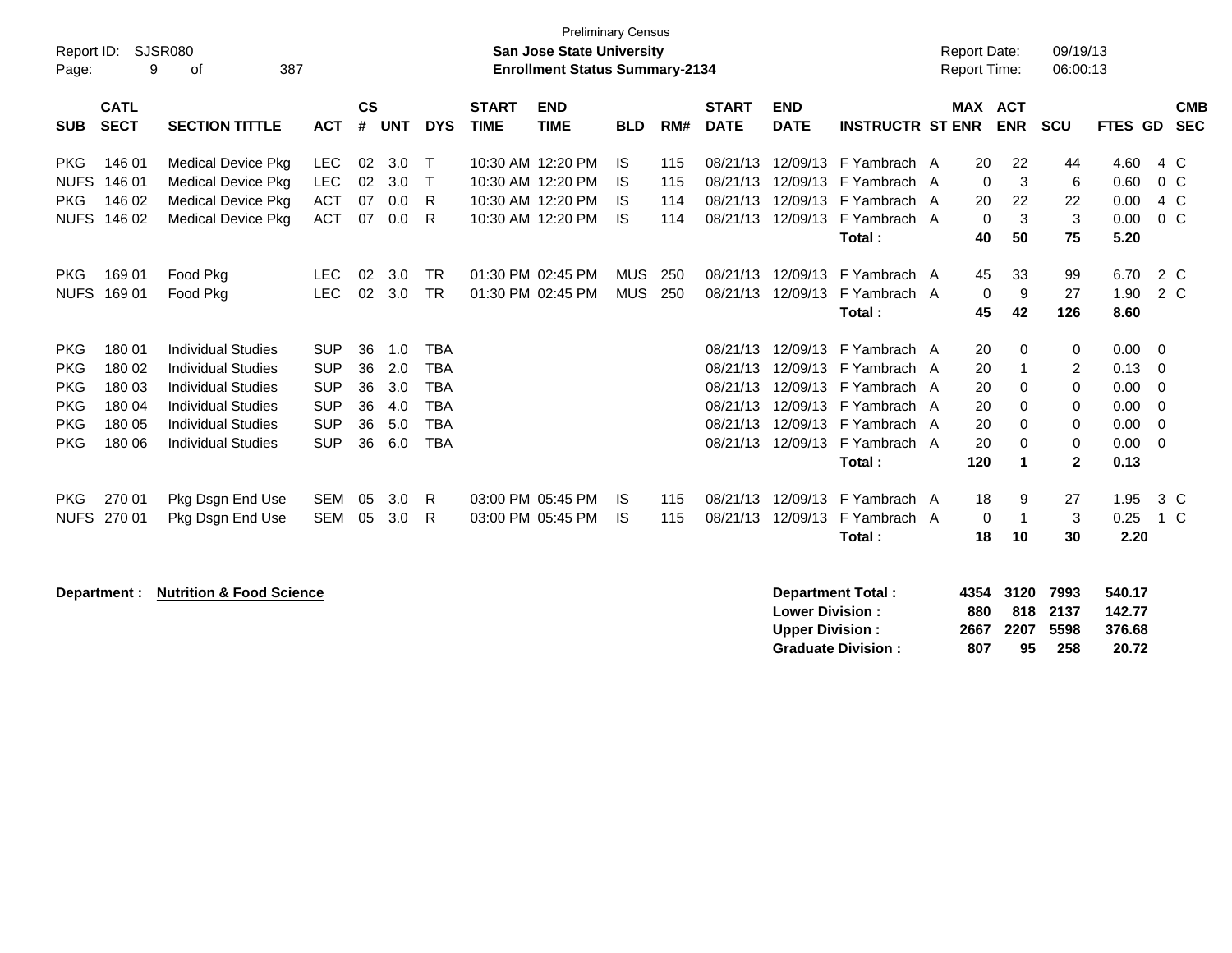| Report ID:<br>Page: |                    | <b>SJSR080</b><br>387<br>10<br>of  |            |               |            |              |              | San Jose State University<br><b>Enrollment Status Summary-2134</b> | <b>Preliminary Census</b> |      |              |                           |                                |    | <b>Report Date:</b><br>Report Time: |            | 09/19/13<br>06:00:13 |             |                          |                |
|---------------------|--------------------|------------------------------------|------------|---------------|------------|--------------|--------------|--------------------------------------------------------------------|---------------------------|------|--------------|---------------------------|--------------------------------|----|-------------------------------------|------------|----------------------|-------------|--------------------------|----------------|
|                     | <b>CATL</b>        |                                    |            | $\mathsf{cs}$ |            |              | <b>START</b> | <b>END</b>                                                         |                           |      | <b>START</b> | <b>END</b>                |                                |    | MAX ACT                             |            |                      |             |                          | <b>CMB</b>     |
| <b>SUB</b>          | <b>SECT</b>        | <b>SECTION TITTLE</b>              | <b>ACT</b> | #             | <b>UNT</b> | <b>DYS</b>   | <b>TIME</b>  | <b>TIME</b>                                                        | <b>BLD</b>                | RM#  | <b>DATE</b>  | <b>DATE</b>               | <b>INSTRUCTR ST ENR</b>        |    |                                     | <b>ENR</b> | <b>SCU</b>           | FTES GD     |                          | <b>SEC</b>     |
| College             |                    | <b>Applied Sciences &amp; Arts</b> |            |               |            |              |              |                                                                    |                           |      |              |                           |                                |    |                                     |            |                      |             |                          |                |
|                     | Department :       | <b>Health Science</b>              |            |               |            |              |              |                                                                    |                           |      |              |                           |                                |    |                                     |            |                      |             |                          |                |
|                     | GERO 107 01        | Aging and Society                  | <b>LEC</b> |               | 3.0        |              |              |                                                                    |                           |      |              |                           |                                | X. | 0                                   | 0          | 0                    | $0.00 \t 0$ |                          |                |
|                     | SCWK 107 01        | Aging and Society                  | <b>LEC</b> |               | 3.0        |              |              |                                                                    |                           |      |              |                           |                                | X  | 0                                   | 0          | 0                    | 0.00        | $\overline{\phantom{0}}$ |                |
| НS                  | 107 01             | Aging and Society                  | <b>LEC</b> |               | 3.0        |              |              |                                                                    |                           |      |              |                           |                                | X  | 0                                   | $\Omega$   | 0                    | 0.00        | $\mathbf 0$              |                |
|                     | GERO 107 02        | Aging and Society                  | <b>LEC</b> | 02            | 3.0        | T            |              | 03:00 PM 05:45 PM                                                  | НB                        | 407  |              | 08/21/13 12/09/13 V Silva |                                | Α  | 35                                  | 8          | 24                   | 1.60        |                          | $0\,C$         |
|                     | SCWK 107 02        | Aging and Society                  | <b>LEC</b> | 02            | 3.0        | $\top$       |              | 03:00 PM 05:45 PM                                                  | НB                        | 407  |              | 08/21/13 12/09/13 V Silva |                                | Α  | 0                                   | 4          | 12                   | 0.80        |                          | 0 <sup>o</sup> |
| HS.                 | 107 02             | Aging and Society                  | <b>LEC</b> | 02            | 3.0        | $\top$       |              | 03:00 PM 05:45 PM                                                  | НB                        | 407  |              | 08/21/13 12/09/13 V Silva |                                | Α  | 0                                   | 22         | 66                   | 4.40        |                          | 0 <sup>o</sup> |
|                     | GERO 107 03        | Aging and Society                  | <b>LEC</b> | 02            | 3.0        | м            |              | 06:00 PM 08:45 PM                                                  | CL.                       | 324  |              | 08/21/13 12/09/13 V Silva |                                | Α  | 35                                  | 6          | 18                   | 1.25        |                          | 1 C            |
|                     | SCWK 107 03        | Aging and Society                  | <b>LEC</b> | 02            | 3.0        | м            |              | 06:00 PM 08:45 PM                                                  | <b>CL</b>                 | 324  |              | 08/21/13 12/09/13 V Silva |                                | Α  | 0                                   | 2          | 6                    | 0.40        |                          | 0 <sup>o</sup> |
| НS                  | 107 03             | Aging and Society                  | <b>LEC</b> | 02            | 3.0        | M            |              | 06:00 PM 08:45 PM                                                  | <b>CL</b>                 | 324  | 08/21/13     | 12/09/13 V Silva          |                                | Α  | $\mathbf 0$                         | 25         | 75                   | 5.00        |                          | 0 <sup>o</sup> |
|                     | GERO 107 04        | Aging and Society                  | <b>LEC</b> | 02            | 3.0        | $\top$       |              | 06:00 PM 08:45 PM                                                  | DMH                       | 226B | 08/21/13     | 12/09/13                  | M Breaux                       | Α  | 35                                  | 3          | 9                    | 0.60        |                          | 0 <sup>o</sup> |
|                     | <b>SCWK 107 04</b> | Aging and Society                  | <b>LEC</b> | 02            | 3.0        | $\mathsf{T}$ |              | 06:00 PM 08:45 PM                                                  | <b>DMH</b>                | 226B |              | 08/21/13 12/09/13         | M Breaux                       | Α  | 0                                   | 2          | 6                    | 0.40        |                          | 0 <sup>o</sup> |
| НS                  | 107 04             | Aging and Society                  | <b>LEC</b> | 02            | 3.0        | $\top$       |              | 06:00 PM 08:45 PM                                                  | DMH                       | 226B |              | 08/21/13 12/09/13         | M Breaux                       | A  | 0                                   | 25         | 75                   | 5.00        |                          | 0 <sup>o</sup> |
|                     |                    |                                    |            |               |            |              |              |                                                                    |                           |      |              |                           | Total:                         |    | 105                                 | 97         | 291                  | 19.45       |                          |                |
|                     | GERO 108 01        | Hith in Later Life                 | <b>LEC</b> | 02            | 3.0        | Т            |              | 03:00 PM 05:45 PM                                                  | <b>SH</b>                 | 346  |              | 08/21/13 12/09/13         | A Barden                       | Α  | 45                                  | 20         | 60                   | 4.00        |                          | 0 C            |
| НS                  | 108 01             | Hith in Later Life                 | <b>LEC</b> | 02            | 3.0        | $\top$       |              | 03:00 PM 05:45 PM                                                  | <b>SH</b>                 | 346  |              | 08/21/13 12/09/13         | A Barden                       | Α  | $\mathbf 0$                         | 6          | 18                   | 1.20        |                          | 0 <sup>o</sup> |
|                     |                    |                                    |            |               |            |              |              |                                                                    |                           |      |              |                           | Total:                         |    | 45                                  | 26         | 78                   | 5.20        |                          |                |
|                     | GERO 117 01        | Soc Pol Serv Aging                 | <b>LEC</b> | 02            | 3.0        | $\top$       |              | 03:00 PM 05:45 PM                                                  | <b>CL</b>                 | 324  |              | 08/21/13 12/09/13         | J McCabe                       | Α  | 45                                  | 2          | 6                    | 0.45        |                          | 1 C            |
| HS.                 | 11701              | Soc Pol Serv Aging                 | <b>LEC</b> | 02            | 3.0        | $\top$       |              | 03:00 PM 05:45 PM                                                  | <b>CL</b>                 | 324  |              | 08/21/13 12/09/13         | J McCabe                       | A  | 0                                   | 15         | 45                   | 3.00        |                          | 0 <sup>o</sup> |
|                     |                    |                                    |            |               |            |              |              |                                                                    |                           |      |              |                           | Total:                         |    | 45                                  | 17         | 51                   | 3.45        |                          |                |
|                     | GERO 118 01        | Long Term Care                     | <b>LEC</b> | 02            | 3.0        | W            |              | 06:00 PM 08:45 PM                                                  | НB                        | 407  |              | 08/21/13 12/09/13         | A Chicotel                     | Α  | 25                                  | 9          | 27                   | 1.80        |                          | 0 C            |
| HS.                 | 11801              | Long Term Care                     | <b>LEC</b> | 02            | 3.0        | W            |              | 06:00 PM 08:45 PM                                                  | НB                        | 407  |              | 08/21/13 12/09/13         | A Chicotel                     | A  | $\mathbf 0$                         | 6          | 18                   | 1.20        |                          | 0 <sup>o</sup> |
|                     |                    |                                    |            |               |            |              |              |                                                                    |                           |      |              |                           | Total:                         |    | 25                                  | 15         | 45                   | 3.00        |                          |                |
|                     |                    |                                    |            |               |            |              |              |                                                                    |                           |      |              |                           |                                |    |                                     |            |                      |             |                          |                |
|                     | GERO 133 01        | Gero Field Work                    | <b>SUP</b> | 36            | 3.0        | <b>TBA</b>   |              |                                                                    |                           |      |              | 08/21/13 12/09/13         | A Buckner-Ca A                 |    | 20                                  |            | 3                    | $0.20 \ 0$  |                          |                |
|                     |                    |                                    |            |               |            |              |              |                                                                    |                           |      |              |                           | Total :                        |    | 20                                  | 1          | 3                    | 0.20        |                          |                |
|                     |                    |                                    |            |               |            |              |              |                                                                    |                           |      |              |                           |                                |    |                                     |            |                      |             |                          |                |
|                     | GERO 180 01        | <b>Indiv Studies</b>               | <b>SUP</b> |               | 25 3.0 TBA |              |              |                                                                    |                           |      |              | 08/21/13 12/09/13         |                                | Α  | 15                                  | 0          | 0                    | $0.00 \t 0$ |                          |                |
|                     |                    |                                    |            |               |            |              |              |                                                                    |                           |      |              |                           | Total:                         |    | 15                                  | 0          | 0                    | 0.00        |                          |                |
| HS                  | 1 0 1              | <b>Understand Health</b>           | LEC        |               | 02 3.0     | МW           |              | 09:00 AM 10:15 AM                                                  | HB.                       | 407  |              |                           | 08/21/13 12/09/13 M McCarthy A |    | 35                                  | 36         | 108                  | $7.20 \t 0$ |                          |                |
| HS.                 | 1 0 2              | <b>Understand Health</b>           | <b>LEC</b> |               | 02 3.0     | МW           |              | 10:30 AM 11:45 AM                                                  | HB                        | 407  |              |                           | 08/21/13 12/09/13 M McCarthy A |    | 35                                  | 36         | 108                  | $7.20 \t 0$ |                          |                |
| HS.                 | 1 0 3              | <b>Understand Health</b>           | <b>LEC</b> |               | 02 3.0     | МW           |              | 12:00 PM 01:15 PM                                                  | HB.                       | 407  |              |                           | 08/21/13 12/09/13 M McCarthy A |    | 35                                  | 36         | 108                  | $7.20 \t 0$ |                          |                |
| HS                  | 1 04               | <b>Understand Health</b>           | <b>LEC</b> |               | 02 3.0     | МW           |              | 01:30 PM 02:45 PM                                                  | HB.                       | 407  |              |                           | 08/21/13 12/09/13 M McCarthy A |    | 35                                  | 34         | 102                  | $6.80\ 0$   |                          |                |
| HS.                 | 1 0 5              | <b>Understand Health</b>           | <b>LEC</b> |               | 3.0        |              |              |                                                                    |                           |      |              |                           |                                | X. | $\mathbf 0$                         | 0          | 0                    | $0.00 \t 0$ |                          |                |
|                     |                    |                                    |            |               |            |              |              |                                                                    |                           |      |              |                           |                                |    |                                     |            |                      |             |                          |                |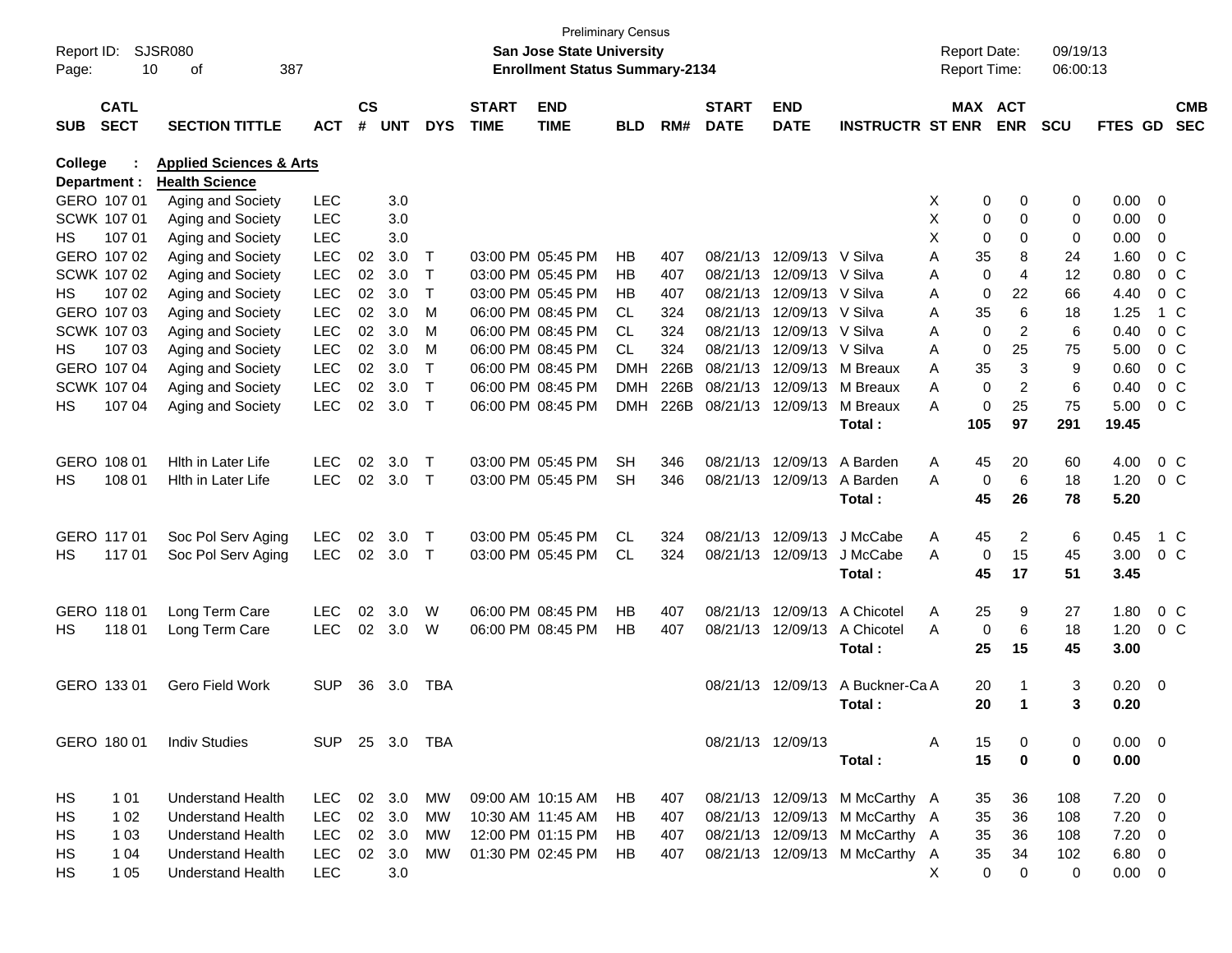|             | <b>Preliminary Census</b><br><b>SJSR080</b><br>San Jose State University<br>Report ID: |                          |            |               |            |              |                   |                                       |            |     |              |                           |                                |   |                     |                |            |             |                  |
|-------------|----------------------------------------------------------------------------------------|--------------------------|------------|---------------|------------|--------------|-------------------|---------------------------------------|------------|-----|--------------|---------------------------|--------------------------------|---|---------------------|----------------|------------|-------------|------------------|
|             |                                                                                        |                          |            |               |            |              |                   |                                       |            |     |              |                           |                                |   | <b>Report Date:</b> |                | 09/19/13   |             |                  |
| Page:       | 11                                                                                     | 387<br>οf                |            |               |            |              |                   | <b>Enrollment Status Summary-2134</b> |            |     |              |                           |                                |   | <b>Report Time:</b> |                | 06:00:13   |             |                  |
|             | <b>CATL</b>                                                                            |                          |            | $\mathsf{cs}$ |            |              | <b>START</b>      | <b>END</b>                            |            |     | <b>START</b> | <b>END</b>                |                                |   | MAX ACT             |                |            |             | <b>CMB</b>       |
| <b>SUB</b>  | <b>SECT</b>                                                                            | <b>SECTION TITTLE</b>    | <b>ACT</b> | #             | <b>UNT</b> | <b>DYS</b>   | <b>TIME</b>       | <b>TIME</b>                           | <b>BLD</b> | RM# | <b>DATE</b>  | <b>DATE</b>               | <b>INSTRUCTR ST ENR</b>        |   |                     | <b>ENR</b>     | <b>SCU</b> | <b>FTES</b> | GD<br><b>SEC</b> |
| HS          | 1 0 6                                                                                  | <b>Understand Health</b> | <b>LEC</b> | 02            | 3.0        | TR           | 09:00 AM 10:15 AM |                                       | HB         | 407 | 08/21/13     | 12/09/13 L Mai            |                                | A | 35                  | 37             | 111        | 7.40        | 0                |
| HS          | 1 0 7                                                                                  | <b>Understand Health</b> | <b>LEC</b> | 02            | 3.0        | <b>TR</b>    | 10:30 AM 11:45 AM |                                       | HB         | 407 | 08/21/13     | 12/09/13                  | L Mai                          | Α | 35                  | 36             | 108        | 7.20        | 0                |
| HS          | 1 0 8                                                                                  | <b>Understand Health</b> | <b>LEC</b> | 02            | 3.0        | <b>TR</b>    | 10:30 AM 11:45 AM |                                       | MН         | 324 | 08/21/13     | 12/09/13                  | D Law                          | A | 35                  | 35             | 105        | 7.00        | 0                |
| HS          | 1 0 9                                                                                  | <b>Understand Health</b> | <b>LEC</b> | 02            | 3.0        | <b>TR</b>    | 12:00 PM 01:15 PM |                                       | HB         | 407 | 08/21/13     | 12/09/13 L Mai            |                                | A | 35                  | 35             | 105        | 7.00        | 0                |
| HS          | 1 10                                                                                   | <b>Understand Health</b> | <b>LEC</b> |               | 3.0        |              |                   |                                       |            |     |              |                           |                                | X | $\mathbf 0$         | $\mathbf 0$    | 0          | 0.00        | 0                |
| HS          | 1 1 1                                                                                  | <b>Understand Health</b> | <b>LEC</b> | 02            | 3.0        | МW           | 10:30 AM 11:45 AM |                                       | HB         | 408 |              | 08/21/13 12/09/13         | F Noonis                       | Α | 35                  | 33             | 99         | 6.60        | 0                |
|             |                                                                                        |                          |            |               |            |              |                   |                                       |            |     |              |                           | Total:                         |   | 315                 | 318            | 954        | 63.60       |                  |
| HS          | 15 01                                                                                  | Human Life Span          | <b>LEC</b> | 02            | 3.0        | M            | 03:00 PM 05:45 PM |                                       | MН         | 324 | 08/21/13     | 12/09/13                  | L Chavarria                    | A | 35                  | 29             | 87         | 5.80        | 0 <sup>C</sup>   |
| <b>GERO</b> | 15 01                                                                                  | Human Life Span          | <b>LEC</b> | 02            | 3.0        | M            | 03:00 PM 05:45 PM |                                       | MН         | 324 | 08/21/13     | 12/09/13                  | L Chavarria                    | A | 0                   | 5              | 15         | 1.00        | 0 <sup>o</sup>   |
| <b>RECL</b> | 15 01                                                                                  | Human Life Span          | <b>LEC</b> | 02            | 3.0        | м            | 03:00 PM 05:45 PM |                                       | MН         | 324 | 08/21/13     | 12/09/13                  | L Chavarria                    | A | 0                   | 3              | 9          | 0.60        | 0 <sup>o</sup>   |
| HS          | 15 02                                                                                  | Human Life Span          | <b>LEC</b> | 02            | 3.0        | <b>TR</b>    | 12:00 PM 01:15 PM |                                       | MН         | 322 | 08/21/13     | 12/09/13                  | A Mukherjea A                  |   | 35                  | 30             | 90         | 6.00        | 0 <sup>o</sup>   |
| <b>GERO</b> | 15 02                                                                                  | Human Life Span          | <b>LEC</b> | 02            | 3.0        | <b>TR</b>    | 12:00 PM 01:15 PM |                                       | МH         | 322 | 08/21/13     | 12/09/13                  | A Mukherjea A                  |   | 0                   | 3              | 9          | 0.60        | 0 <sup>o</sup>   |
| <b>RECL</b> | 15 02                                                                                  | Human Life Span          | <b>LEC</b> | 02            | 3.0        | <b>TR</b>    | 12:00 PM 01:15 PM |                                       | МH         | 322 | 08/21/13     | 12/09/13                  | A Mukherjea A                  |   | 0                   | $\mathbf{1}$   | 3          | 0.20        | 0 <sup>o</sup>   |
| НS          | 15 03                                                                                  | Human Life Span          | <b>LEC</b> | 02            | 3.0        | <b>TR</b>    |                   | 12:00 PM 01:15 PM                     | IS         | 215 | 08/21/13     | 12/09/13                  | S Ash                          | A | 33                  | 23             | 69         | 4.60        | 0 <sup>o</sup>   |
| <b>GERO</b> | 15 03                                                                                  | Human Life Span          | <b>LEC</b> | 02            | 3.0        | <b>TR</b>    |                   | 12:00 PM 01:15 PM                     | IS         | 215 | 08/21/13     | 12/09/13                  | S Ash                          | Α | 0                   | $\overline{c}$ | 6          | 0.40        | 0 <sup>o</sup>   |
| <b>RECL</b> | 15 03                                                                                  | Human Life Span          | <b>LEC</b> | 02            | 3.0        | <b>TR</b>    |                   | 12:00 PM 01:15 PM                     | IS         | 215 | 08/21/13     | 12/09/13                  | S Ash                          | Α | 0                   | $\overline{7}$ | 21         | 1.40        | 0 <sup>o</sup>   |
| НS          | 15 04                                                                                  | Human Life Span          | <b>LEC</b> | 02            | 3.0        | <b>TR</b>    | 03:00 PM 04:15 PM |                                       | MН         | 322 | 08/21/13     | 12/09/13                  | E Houts                        | Α | 35                  | 25             | 75         | 5.00        | 0 <sup>o</sup>   |
| <b>GERO</b> | 15 04                                                                                  | Human Life Span          | <b>LEC</b> | 02            | 3.0        | <b>TR</b>    | 03:00 PM 04:15 PM |                                       | MН         | 322 | 08/21/13     | 12/09/13                  | E Houts                        | A | 0                   | $\overline{4}$ | 12         | 0.80        | 0 <sup>o</sup>   |
| <b>RECL</b> | 15 04                                                                                  | Human Life Span          | <b>LEC</b> | 02            | 3.0        | <b>TR</b>    | 03:00 PM 04:15 PM |                                       | MН         | 322 | 08/21/13     | 12/09/13                  | E Houts                        | A | 0                   | $\overline{2}$ | 6          | 0.40        | 0 <sup>o</sup>   |
| HS          | 15 05                                                                                  | Human Life Span          | <b>LEC</b> | 02            | 3.0        | м            | 03:00 PM 05:45 PM |                                       | HB         | 407 | 08/21/13     |                           | 12/09/13 V Hoffman             | A | 35                  | 23             | 69         | 4.60        | 0 <sup>o</sup>   |
| <b>GERO</b> | 15 05                                                                                  | Human Life Span          | <b>LEC</b> | 02            | 3.0        | м            | 03:00 PM 05:45 PM |                                       | HB         | 407 | 08/21/13     |                           | 12/09/13 V Hoffman             | Α | 0                   | $\overline{7}$ | 21         | 1.40        | 0 <sup>o</sup>   |
| <b>RECL</b> | 15 05                                                                                  | Human Life Span          | <b>LEC</b> | 02            | 3.0        | м            | 03:00 PM 05:45 PM |                                       | HB         | 407 | 08/21/13     |                           | 12/09/13 V Hoffman             | A | $\mathbf 0$         | 3              | 9          | 0.60        | 0 <sup>o</sup>   |
| HS          | 15 06                                                                                  | Human Life Span          | <b>LEC</b> | 02            | 3.0        | F            | 09:00 AM 11:45 AM |                                       | <b>CL</b>  | 324 | 08/21/13     | 12/09/13                  | F Noonis                       | Α | 35                  | 22             | 66         | 4.40        | 0 <sup>o</sup>   |
| <b>GERO</b> | 15 06                                                                                  | Human Life Span          | <b>LEC</b> | 02            | 3.0        | F            | 09:00 AM 11:45 AM |                                       | <b>CL</b>  | 324 | 08/21/13     | 12/09/13                  | F Noonis                       | Α | $\mathbf 0$         | $\overline{4}$ | 12         | 0.80        | 0 <sup>o</sup>   |
| <b>RECL</b> | 15 06                                                                                  | Human Life Span          | <b>LEC</b> | 02            | 3.0        | F            | 09:00 AM 11:45 AM |                                       | CL         | 324 | 08/21/13     | 12/09/13                  | F Noonis                       | A | 0                   | $\mathbf{1}$   | 3          | 0.20        | 0 <sup>o</sup>   |
| HS          | 15 07                                                                                  | Human Life Span          | <b>LEC</b> | 02            | 3.0        | $\mathsf T$  | 03:00 PM 05:45 PM |                                       | <b>SH</b>  | 241 | 08/21/13     | 12/09/13                  | A Sapp                         | Α | 35                  | 30             | 90         | 6.00        | 0 <sup>o</sup>   |
| GERO        | 15 07                                                                                  | Human Life Span          | <b>LEC</b> | 02            | 3.0        | $\mathsf{T}$ | 03:00 PM 05:45 PM |                                       | <b>SH</b>  | 241 | 08/21/13     | 12/09/13                  | A Sapp                         | A | 0                   | 3              | 9          | 0.60        | 0 <sup>o</sup>   |
| <b>RECL</b> | 15 07                                                                                  | Human Life Span          | <b>LEC</b> | 02            | 3.0        | $\mathsf{T}$ | 03:00 PM 05:45 PM |                                       | <b>SH</b>  | 241 | 08/21/13     | 12/09/13                  | A Sapp                         | A | $\mathbf 0$         | $\overline{2}$ | 6          | 0.40        | 0 <sup>o</sup>   |
|             |                                                                                        |                          |            |               |            |              |                   |                                       |            |     |              |                           | Total:                         |   | 243                 | 229            | 687        | 45.80       |                  |
| HS          | 67 01                                                                                  | Intro Health Stat        | LEC        | 01            | 3.0        | МW           | 09:00 AM 10:15 AM |                                       | MН         | 324 |              |                           | 08/21/13 12/09/13 S Stoddard   | A | 25                  | 22             | 66         | 4.40        | 0                |
| HS          | 67 02                                                                                  | Intro Health Stat        | LEC        | 01            | 3.0        | TR           |                   | 09:00 AM 10:15 AM                     | CL         | 306 |              |                           | 08/21/13 12/09/13 B Gerstman A |   | 25                  | 23             | 69         | 4.60        | 0                |
| HS          | 6703                                                                                   | Intro Health Stat        | LEC        |               | 3.0        |              |                   |                                       |            |     |              |                           |                                | X | 0                   | 0              | 0          | 0.00        | 0                |
| HS          | 67 04                                                                                  | Intro Health Stat        | LEC        | 01            | 3.0        | MW           |                   | 12:00 PM 01:15 PM                     | <b>SH</b>  | 311 |              |                           | 08/21/13 12/09/13 S Stoddard   | Α | 25                  | 22             | 66         | 4.40        | 0                |
| HS          | 67 05                                                                                  | Intro Health Stat        | <b>LEC</b> | 01            | 3.0        | TR           |                   | 01:30 PM 02:45 PM                     | <b>SH</b>  | 242 |              |                           | 08/21/13 12/09/13 B Gerstman A |   | 25                  | 14             | 42         | 2.80        | 0                |
| HS          | 67 06                                                                                  | Intro Health Stat        | <b>LEC</b> | 01            | 3.0        | <b>TR</b>    |                   | 10:30 AM 11:45 AM                     | ENG        | 338 |              | 08/21/13 12/09/13 E Houts |                                | A | 25                  | 29             | 87         | 5.80        | 0                |
| HS          | 67 07                                                                                  | Intro Health Stat        | LEC        |               | 3.0        |              |                   |                                       |            |     |              |                           |                                | X | 0                   | 0              | 0          | 0.00        | 0                |
| HS          | 67 08                                                                                  | Intro Health Stat        | <b>LEC</b> | 01            | 3.0        | <b>TR</b>    |                   | 12:00 PM 01:15 PM                     | BBC        | 225 |              |                           | 08/21/13 12/09/13 B Gerstman   | A | 25                  | 23             | 69         | 4.60        | 0                |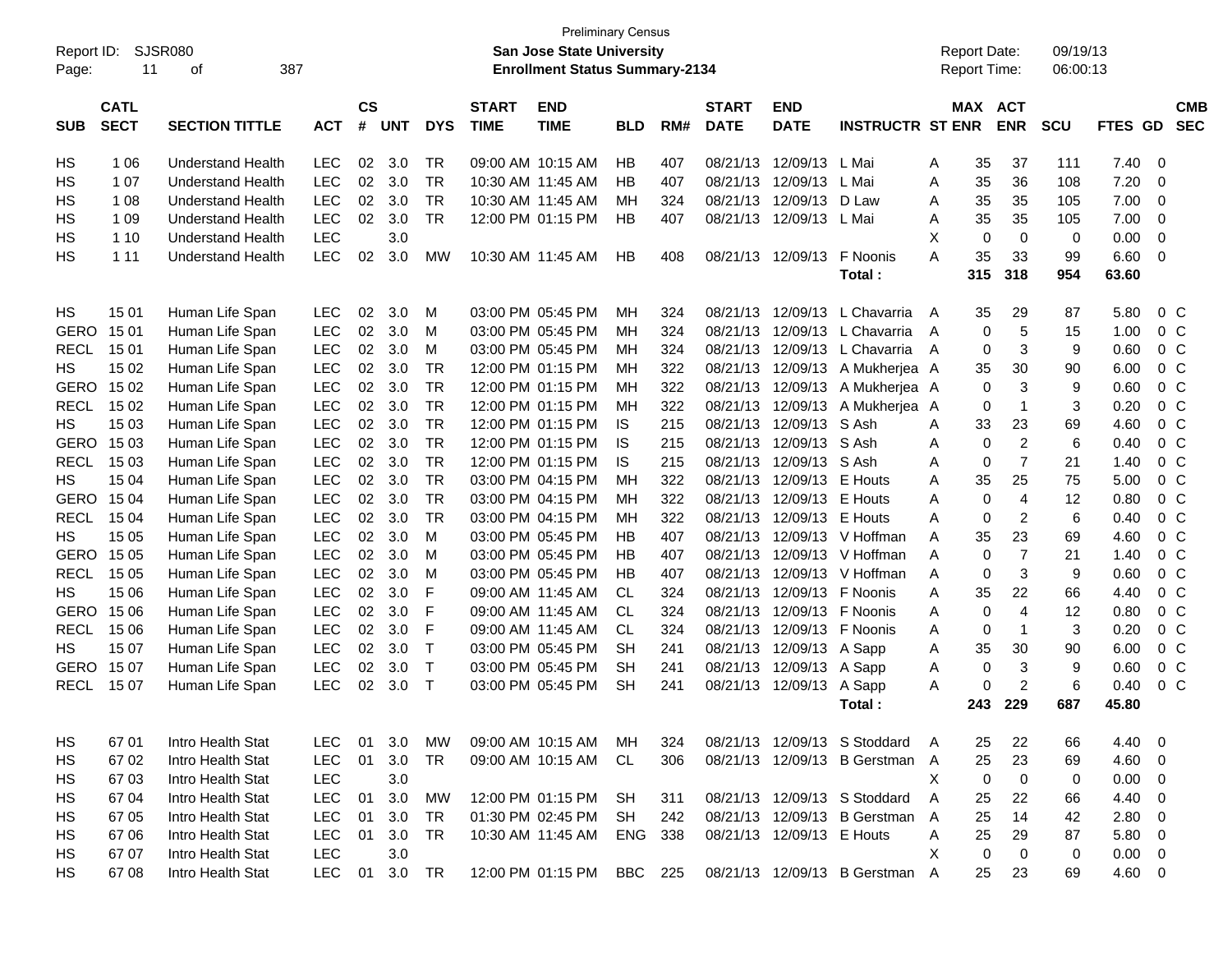| Report ID:<br>Page: | 12                         | <b>SJSR080</b><br>387<br>οf |            |                |            |            |                             | <b>Preliminary Census</b><br>San Jose State University<br><b>Enrollment Status Summary-2134</b> |            |     |                             |                            |                                  |   |             | <b>Report Date:</b><br><b>Report Time:</b> | 09/19/13<br>06:00:13 |                |                          |                          |
|---------------------|----------------------------|-----------------------------|------------|----------------|------------|------------|-----------------------------|-------------------------------------------------------------------------------------------------|------------|-----|-----------------------------|----------------------------|----------------------------------|---|-------------|--------------------------------------------|----------------------|----------------|--------------------------|--------------------------|
| <b>SUB</b>          | <b>CATL</b><br><b>SECT</b> | <b>SECTION TITTLE</b>       | <b>ACT</b> | <b>CS</b><br># | <b>UNT</b> | <b>DYS</b> | <b>START</b><br><b>TIME</b> | <b>END</b><br><b>TIME</b>                                                                       | <b>BLD</b> | RM# | <b>START</b><br><b>DATE</b> | <b>END</b><br><b>DATE</b>  | <b>INSTRUCTR ST ENR</b>          |   |             | MAX ACT<br><b>ENR</b>                      | <b>SCU</b>           | <b>FTES GD</b> |                          | <b>CMB</b><br><b>SEC</b> |
|                     |                            |                             |            |                |            |            |                             |                                                                                                 |            |     |                             |                            |                                  |   |             |                                            |                      |                |                          |                          |
| HS                  | 67 09                      | Intro Health Stat           | <b>LEC</b> |                | 3.0        |            |                             |                                                                                                 |            |     |                             |                            |                                  | Χ | 0           | 0                                          | 0                    | $0.00 \t 0$    |                          |                          |
|                     |                            |                             |            |                |            |            |                             |                                                                                                 |            |     |                             |                            | Total:                           |   | 150         | 133                                        | 399                  | 26.60          |                          |                          |
| HS                  | 74 01                      | <b>Healthy Comms</b>        | <b>LEC</b> | 02             | 3.0        |            | MWF 12:00 PM 12:50 PM       |                                                                                                 | WSQ 207    |     | 08/21/13 12/09/13           |                            | K Roe                            | A | 125         | 101                                        | 303                  | $20.20 \t 0$   |                          |                          |
|                     |                            |                             |            |                |            |            |                             |                                                                                                 |            |     |                             |                            | Total:                           |   | 125         | 101                                        | 303                  | 20.20          |                          |                          |
| HS                  | 102 07                     | <b>Hith Team Building</b>   | <b>LEC</b> | 02             | 3.0        | M          |                             | 03:00 PM 05:45 PM                                                                               | <b>SH</b>  | 312 |                             | 08/21/13 12/09/13          | M Allen                          | A | 25          | 25                                         | 75                   | 5.00           |                          | $0\,$ C                  |
|                     | GERO 102 07                | <b>Hlth Team Building</b>   | <b>LEC</b> | 02             | 3.0        | M          |                             | 03:00 PM 05:45 PM                                                                               | SН         | 312 |                             | 08/21/13 12/09/13 M Allen  |                                  | A | $\mathbf 0$ | $\mathbf 0$                                | 0                    | 0.00           |                          | 0 <sup>o</sup>           |
| HS                  | 102 08                     | <b>Hlth Team Building</b>   | <b>LEC</b> | 02             | 3.0        | W          |                             | 06:00 PM 08:45 PM                                                                               | SН         | 444 |                             | 08/21/13 12/09/13 J Ferris |                                  | A | 25          | 21                                         | 63                   | 4.20           |                          | 0 <sup>o</sup>           |
|                     | GERO 102 08                | <b>Hlth Team Building</b>   | <b>LEC</b> | 02             | 3.0        | W          |                             | 06:00 PM 08:45 PM                                                                               | SН         | 444 |                             | 08/21/13 12/09/13 J Ferris |                                  | A | 0           | 0                                          | 0                    | 0.00           |                          | 0 <sup>o</sup>           |
| HS                  | 102 09                     | <b>Hlth Team Building</b>   | <b>LEC</b> | 02             | 3.0        | м          |                             | 03:00 PM 05:45 PM                                                                               | <b>SH</b>  | 313 |                             | 08/21/13 12/09/13 F Noonis |                                  | Α | 25          | 24                                         | 72                   | 4.80           |                          | 0 <sup>o</sup>           |
|                     | GERO 102 09                | <b>Hlth Team Building</b>   | <b>LEC</b> | 02             | 3.0        | м          |                             | 03:00 PM 05:45 PM                                                                               | <b>SH</b>  | 313 |                             | 08/21/13 12/09/13 F Noonis |                                  | Α | 0           | 0                                          | 0                    | 0.00           |                          | $0\,C$                   |
| HS                  | 102 10                     | <b>Hlth Team Building</b>   | <b>LEC</b> |                | 3.0        |            |                             |                                                                                                 |            |     |                             |                            |                                  | X | 0           | 0                                          | 0                    | 0.00           | 0                        |                          |
|                     | GERO 102 10                | <b>Hlth Team Building</b>   | <b>LEC</b> |                | 3.0        |            |                             |                                                                                                 |            |     |                             |                            |                                  | X | 0           | 0                                          | 0                    | 0.00           | 0                        |                          |
| HS                  | 102 11                     | <b>Hlth Team Building</b>   | <b>LEC</b> | 02             | 3.0        | W          |                             | 03:00 PM 05:45 PM                                                                               | <b>SH</b>  | 312 |                             |                            | 08/21/13 12/09/13 S Stoddard     | Α | 25          | 24                                         | 72                   | 4.80           |                          | 0 <sup>o</sup>           |
|                     | GERO 102 11                | <b>Hlth Team Building</b>   | <b>LEC</b> | 02             | 3.0        | W          |                             | 03:00 PM 05:45 PM                                                                               | SH         | 312 |                             |                            | 08/21/13 12/09/13 S Stoddard     | A | $\mathbf 0$ | 0                                          | 0                    | 0.00           |                          | 0 <sup>o</sup>           |
| HS                  | 102 12                     | <b>Hlth Team Building</b>   | <b>LEC</b> | 02             | 3.0        | W          |                             | 03:00 PM 05:45 PM                                                                               | <b>ENG</b> | 232 |                             | 08/21/13 12/09/13 F Noonis |                                  | A | 25          | 25                                         | 75                   | 5.00           |                          | 0 <sup>o</sup>           |
|                     | GERO 102 12                | <b>Hith Team Building</b>   | <b>LEC</b> | 02             | 3.0        | W          |                             | 03:00 PM 05:45 PM                                                                               | <b>ENG</b> | 232 |                             | 08/21/13 12/09/13          | F Noonis                         | A | 0           | $\mathbf 0$                                | $\mathbf 0$          | 0.00           |                          | $0\,C$                   |
|                     |                            |                             |            |                |            |            |                             |                                                                                                 |            |     |                             |                            | Total:                           |   | 125         | 119                                        | 357                  | 23.80          |                          |                          |
|                     |                            |                             |            |                |            |            |                             |                                                                                                 |            |     |                             |                            |                                  |   |             |                                            |                      |                |                          |                          |
| HS                  | 104 01                     | Com Hlth Promo              | <b>LEC</b> | 02             | 3.0        | МW         |                             | 01:30 PM 02:45 PM                                                                               | <b>BBC</b> | 202 |                             | 08/21/13 12/09/13          | R Rinck                          | Α | 119         | 95                                         | 285                  | 19.00 0        |                          |                          |
|                     |                            |                             |            |                |            |            |                             |                                                                                                 |            |     |                             |                            | Total:                           |   | 119         | 95                                         | 285                  | 19.00          |                          |                          |
| HS                  | 106 01                     | Peer Health Ed              | <b>LEC</b> | 02             | 3.0        | МW         |                             | 12:00 PM 01:15 PM                                                                               | CL.        | 324 | 08/21/13 12/09/13           |                            | J Gacutan-Ga A                   |   | 50          | 35                                         | 105                  | $7.05$ 1       |                          |                          |
|                     |                            |                             |            |                |            |            |                             |                                                                                                 |            |     |                             |                            | Total:                           |   | 50          | 35                                         | 105                  | 7.05           |                          |                          |
|                     |                            |                             |            |                |            |            |                             |                                                                                                 |            |     |                             |                            |                                  |   |             |                                            |                      |                |                          |                          |
| HS                  | 158 01                     | <b>Hith Comm Tech</b>       | <b>LEC</b> | 01             | 3.0        | $\top$     |                             | 03:00 PM 04:50 PM                                                                               | DH         | 135 |                             | 08/21/13 12/09/13          | F Strona                         | A | 110         | 78                                         | 156                  | 15.60          | $\overline{\phantom{0}}$ |                          |
| HS                  | 158 02                     | Hith Comm Tech              | <b>SEM</b> | 05             | 0.0        | $\top$     |                             | 05:00 PM 05:50 PM                                                                               | DH.        | 135 |                             | 08/21/13 12/09/13 F Strona |                                  | A | 110         | 78                                         | 78                   | 0.00           | $\overline{\phantom{0}}$ |                          |
|                     |                            |                             |            |                |            |            |                             |                                                                                                 |            |     |                             |                            | Total :                          |   | 220         | 156                                        | 234                  | 15.60          |                          |                          |
| HS.                 | 159 01                     | Hith Prgm Planning          | LEC 02 3.0 |                |            | MW         |                             | 01:30 PM 02:20 PM                                                                               | CL.        | 324 |                             |                            | 08/21/13 12/09/13 L Chavarria A  |   | 25          | 25                                         | 75                   | 5.00           | - 0                      |                          |
| HS                  | 159 02                     | Hith Prgm Planning          | <b>SEM</b> | 05             | 0.0        | МW         |                             | 02:30 PM 02:55 PM                                                                               | CL.        | 324 |                             |                            | 08/21/13 12/09/13 L Chavarria    | A | 25          | 25                                         | 25                   | 0.00           | $\overline{\mathbf{0}}$  |                          |
| HS                  | 159 03                     | Hith Prgm Planning          | <b>LEC</b> | 01             | 3.0        | МW         |                             | 01:30 PM 02:20 PM                                                                               | МH         | 324 |                             | 08/21/13 12/09/13 K Roe    |                                  | Α | 25          | 24                                         | 48                   | 4.80           | $\overline{0}$           |                          |
| HS                  | 159 04                     | Hith Prgm Planning          | <b>SEM</b> | 05             | 0.0        | МW         |                             | 02:30 PM 02:55 PM                                                                               | МH         | 324 |                             | 08/21/13 12/09/13 K Roe    |                                  | Α | 25          | 24                                         | 24                   | 0.00           | $\overline{\mathbf{0}}$  |                          |
| HS                  | 159 05                     | <b>Hith Prgm Planning</b>   | <b>LEC</b> | 01             | 3.0        | МW         |                             | 01:30 PM 02:20 PM                                                                               | <b>SH</b>  | 315 |                             |                            | 08/21/13 12/09/13 A Buckner-Ca A |   | 25          | 25                                         | 50                   | 5.00           | $\overline{\mathbf{0}}$  |                          |
| HS                  | 159 06                     | Hith Prgm Planning          | <b>SEM</b> | 05             | 0.0        | МW         |                             | 02:30 PM 02:55 PM                                                                               | <b>SH</b>  | 315 |                             |                            | 08/21/13 12/09/13 A Buckner-Ca A |   | 25          | 25                                         | 25                   | 0.00           | $\overline{\phantom{0}}$ |                          |
| HS                  | 159 07                     | Hith Prgm Planning          | <b>LEC</b> | 01             | 3.0        | МW         |                             | 01:30 PM 02:20 PM                                                                               | МH         | 223 |                             | 08/21/13 12/09/13 K Roe    |                                  | Α | 25          | 26                                         | 52                   | 5.20           | $\overline{\phantom{0}}$ |                          |
| HS                  | 159 08                     | Hith Prgm Planning          | SEM        | 05             | 0.0        | МW         |                             | 02:30 PM 02:55 PM                                                                               | МH         | 223 |                             | 08/21/13 12/09/13 K Roe    |                                  | A | 25          | 26                                         | 26                   | $0.00 \t 0$    |                          |                          |
|                     |                            |                             |            |                |            |            |                             |                                                                                                 |            |     |                             |                            | Total:                           |   | 200         | 200                                        | 325                  | 20.00          |                          |                          |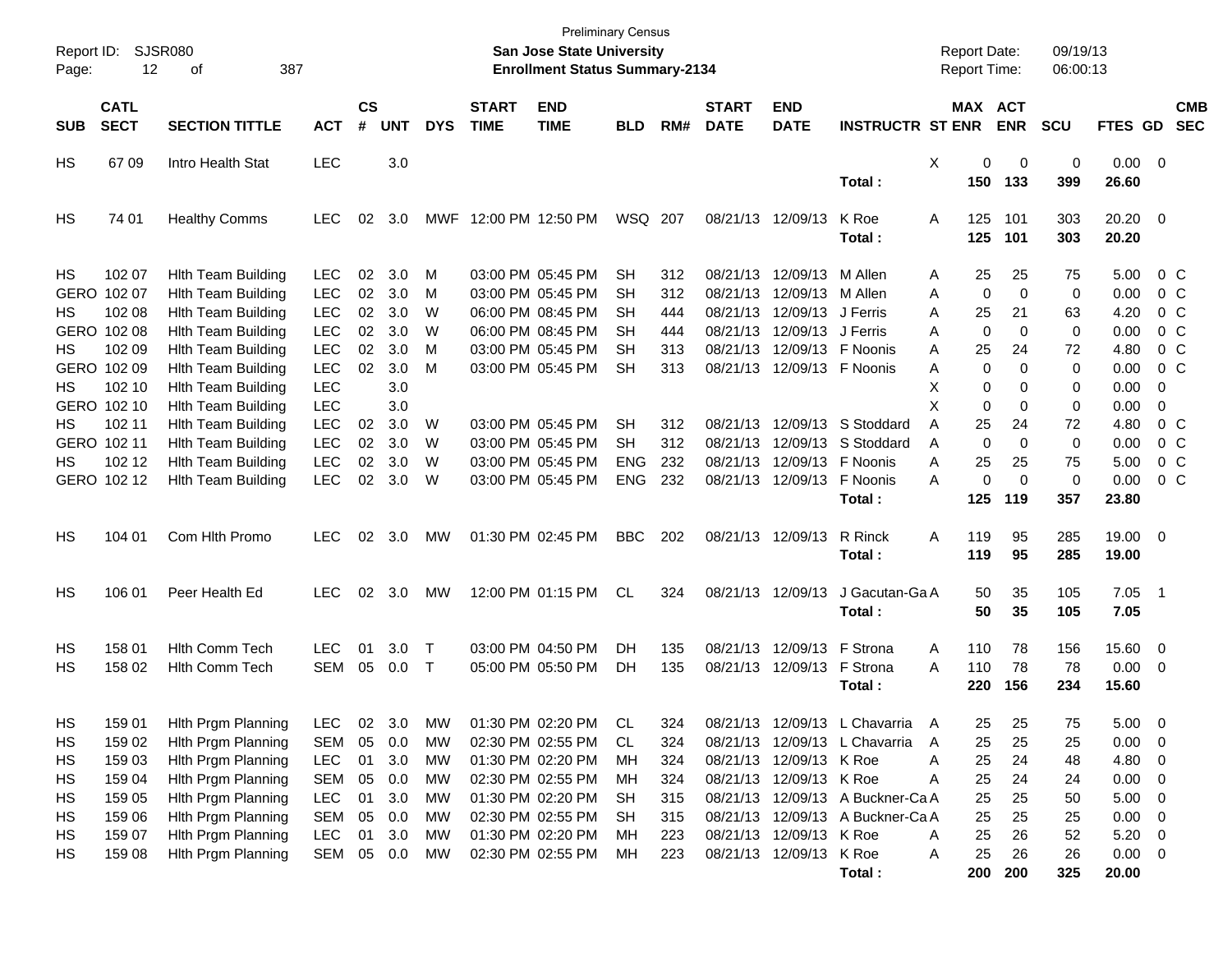| Report ID:<br>Page: | 13                         | <b>SJSR080</b><br>387<br>οf |              |                |            |            |                             | <b>Preliminary Census</b><br>San Jose State University<br><b>Enrollment Status Summary-2134</b> |            |     |                             |                            |                         |          | <b>Report Date:</b><br><b>Report Time:</b> |             | 09/19/13<br>06:00:13 |                |                |                          |
|---------------------|----------------------------|-----------------------------|--------------|----------------|------------|------------|-----------------------------|-------------------------------------------------------------------------------------------------|------------|-----|-----------------------------|----------------------------|-------------------------|----------|--------------------------------------------|-------------|----------------------|----------------|----------------|--------------------------|
| <b>SUB</b>          | <b>CATL</b><br><b>SECT</b> | <b>SECTION TITTLE</b>       | <b>ACT</b>   | <b>CS</b><br># | <b>UNT</b> | <b>DYS</b> | <b>START</b><br><b>TIME</b> | <b>END</b><br><b>TIME</b>                                                                       | <b>BLD</b> | RM# | <b>START</b><br><b>DATE</b> | <b>END</b><br><b>DATE</b>  | <b>INSTRUCTR ST ENR</b> |          | MAX ACT                                    | <b>ENR</b>  | <b>SCU</b>           | <b>FTES GD</b> |                | <b>CMB</b><br><b>SEC</b> |
|                     |                            |                             |              |                |            |            |                             |                                                                                                 |            |     |                             |                            |                         |          |                                            |             |                      |                |                |                          |
| HS                  | 159A 01                    | Comm Health Assess          | LEC          |                | 3.0        |            |                             |                                                                                                 |            |     |                             |                            |                         | х        | 0                                          | 0           | 0                    | 0.00           | $\overline{0}$ |                          |
| HS                  |                            | 159A 02 Comm Health Assess  | LAB          |                | 0.0        |            |                             |                                                                                                 |            |     |                             |                            |                         | X        | 0                                          | 0           | 0                    | 0.00           | 0              |                          |
|                     |                            |                             |              |                |            |            |                             |                                                                                                 |            |     |                             |                            | Total:                  |          | $\mathbf 0$                                | 0           | 0                    | 0.00           |                |                          |
| HS                  | 161 01                     | Epidemiology                | <b>LEC</b>   | 02             | 3.0        | W          |                             | 03:00 PM 04:50 PM                                                                               | <b>SH</b>  | 345 | 08/21/13                    | 12/09/13                   | L Baldwin               | Α        | 25                                         | 22          | 66                   | 4.40           | 0              |                          |
| HS                  | 161 02                     | Epidemiology                | <b>SEM</b>   | 05             | 0.0        | W          |                             | 05:00 PM 05:50 PM                                                                               | <b>SH</b>  | 345 | 08/21/13                    | 12/09/13                   | L Baldwin               | Α        | 25                                         | 22          | 22                   | 0.00           | 0              |                          |
| HS                  | 161 03                     | Epidemiology                | LEC          | 01             | 3.0        | W          |                             | 03:00 PM 04:50 PM                                                                               | ΜН         | 322 | 08/21/13                    | 12/09/13                   | A Sapp                  | Α        | 25                                         | 25          | 50                   | 5.00           | 0              |                          |
| HS                  | 161 04                     | Epidemiology                | <b>SEM</b>   | 05             | 0.0        | W          |                             | 05:00 PM 05:50 PM                                                                               | ΜН         | 322 | 08/21/13                    | 12/09/13                   | A Sapp                  | Α        | 25                                         | 25          | 25                   | 0.00           | 0              |                          |
| HS                  | 161 11                     | Epidemiology                | LEC          | 01             | 3.0        | M          |                             | 03:00 PM 04:50 PM                                                                               | <b>SH</b>  | 411 | 08/21/13                    | 12/09/13                   | L Baldwin               | Α        | 25                                         | 20          | 40                   | 4.00           | 0              |                          |
| HS                  | 161 12                     | Epidemiology                | <b>SEM</b>   | 05             | 0.0        | M          |                             | 05:00 PM 05:50 PM                                                                               | <b>SH</b>  | 411 | 08/21/13                    | 12/09/13                   | L Baldwin               | Α        | 25                                         | 20          | 20                   | 0.00           | 0              |                          |
| HS                  | 161 13                     | Epidemiology                | LEC          | 01             | 3.0        | M          |                             | 03:00 PM 04:50 PM                                                                               | ΜН         | 235 | 08/21/13                    | 12/09/13                   | A Sapp                  | Α        | 25                                         | 25          | 50                   | 5.00           | 0              |                          |
| HS                  | 161 14                     | Epidemiology                | <b>SEM</b>   | 05             | 0.0        | M          |                             | 05:00 PM 05:50 PM                                                                               | ΜН         | 235 | 08/21/13                    | 12/09/13                   | A Sapp                  | Α        | 25                                         | 25          | 25                   | 0.00           | 0              |                          |
| HS                  | 161 15                     | Epidemiology                | <b>LEC</b>   | 01             | 3.0        | M          |                             | 03:00 PM 04:50 PM                                                                               | <b>SH</b>  | 413 | 08/21/13                    | 12/09/13                   | M Worthen               | Α        | 25                                         | 22          | 44                   | 4.40           | 0              |                          |
| HS                  | 161 16                     | Epidemiology                | <b>SEM</b>   | 05             | 0.0        | м          |                             | 05:00 PM 05:50 PM                                                                               | <b>SH</b>  | 413 |                             | 08/21/13 12/09/13          | M Worthen               | A        | 20                                         | 22          | 22                   | 0.00           | 0              |                          |
|                     |                            |                             |              |                |            |            |                             |                                                                                                 |            |     |                             |                            | Total:                  |          | 245                                        | 228         | 364                  | 22.80          |                |                          |
| HS                  | 162 01                     | Health Org & Admin          | LEC          | 02             | 3.0        | R          |                             | 06:00 PM 08:45 PM                                                                               | ΜН         | 324 | 08/21/13                    | 12/09/13                   | R Olaisen               | Α        | 40                                         | 34          | 102                  | 6.80           | 0              |                          |
| HS                  | 162 02                     | Health Org & Admin          | <b>LEC</b>   | 02             | 3.0        | W          |                             | 06:00 PM 08:45 PM                                                                               | ΜН         | 324 |                             | 08/21/13 12/09/13          | A Santiago              | A        | 40                                         | 39          | 117                  | 7.80           | 0              |                          |
| HS                  | 162 03                     | Health Org & Admin          | <b>LEC</b>   | 02             | 3.0        | W          |                             | 06:00 PM 08:45 PM                                                                               | CL         | 324 |                             | 08/21/13 12/09/13          | C Cherney               | Α        | 40                                         | 36          | 108                  | 7.20           | 0              |                          |
|                     |                            |                             |              |                |            |            |                             |                                                                                                 |            |     |                             |                            | Total:                  |          | 120                                        | 109         | 327                  | 21.80          |                |                          |
| HS                  | 164 01                     | Hith & Soc Mrkting          | LEC          | 01             | 3.0        | м          |                             | 03:00 PM 04:50 PM                                                                               | <b>CL</b>  | 222 |                             | 08/21/13 12/09/13          | D Perales               | Α        | 75                                         | 78          | 156                  | 15.60          | 0              |                          |
| HS                  | 164 02                     | Hith & Soc Mrkting          | <b>SEM</b>   | 05             | 0.0        | M          |                             | 05:00 PM 05:50 PM                                                                               | CL.        | 238 | 08/21/13                    | 12/09/13                   | D Perales               | Α        | 25                                         | 27          | 27                   | 0.00           | 0              |                          |
| HS                  | 164 03                     | Hith & Soc Mrkting          | <b>SEM</b>   | 05             | 0.0        | M          |                             | 05:00 PM 05:50 PM                                                                               | <b>CCB</b> | 101 | 08/21/13                    | 12/09/13                   | D Perales               | Α        | 25                                         | 25          | 25                   | 0.00           | 0              |                          |
| HS                  | 164 04                     | Hith & Soc Mrkting          | <b>SEM</b>   | 05             | 0.0        | M          |                             | 05:00 PM 05:50 PM                                                                               | <b>BBC</b> | 225 |                             | 08/21/13 12/09/13          | D Perales               | А        | 25                                         | 26          | 26                   | 0.00           | 0              |                          |
|                     |                            |                             |              |                |            |            |                             |                                                                                                 |            |     |                             |                            | Total:                  |          | 150                                        | 156         | 234                  | 15.60          |                |                          |
| HS                  | 165 07                     | <b>Hlth Professional</b>    | <b>LEC</b>   |                | 3.0        |            |                             |                                                                                                 |            |     |                             |                            |                         | X        | 0                                          | 0           | 0                    | 0.00           | 0              |                          |
| HS                  | 165 08                     | <b>Hith Professional</b>    | <b>SEM</b>   |                | 0.0        |            |                             |                                                                                                 |            |     |                             |                            |                         | X        | 0                                          | 0           | 0                    | 0.00           | 0              |                          |
| HS                  | 165 09                     | <b>Hith Professional</b>    | LEC 01       |                | 3.0        | M          |                             | 06:00 PM 07:50 PM SH                                                                            |            | 100 |                             | 08/21/13 12/09/13 I Cantos |                         | A        | 100                                        | 87          | 174                  | 17.40          | 0              |                          |
| HS                  | 165 10                     | <b>Hlth Professional</b>    | SEM 05 0.0 M |                |            |            |                             | 08:00 PM 08:50 PM SH 100 08/21/13 12/09/13 I Cantos                                             |            |     |                             |                            |                         | A        | 100                                        | 87          | 87                   | $0.00 \t 0$    |                |                          |
| HS                  | 165 11                     | <b>Hith Professional</b>    | <b>LEC</b>   |                | 3.0        |            |                             |                                                                                                 |            |     |                             |                            |                         | Χ        | 0                                          | 0           | 0                    | $0.00 \quad 0$ |                |                          |
| HS                  | 165 12                     | <b>Hith Professional</b>    | <b>SEM</b>   |                | 0.0        |            |                             |                                                                                                 |            |     |                             |                            |                         | $\times$ | 0                                          | $\mathbf 0$ | 0                    | $0.00 \t 0$    |                |                          |
|                     |                            |                             |              |                |            |            |                             |                                                                                                 |            |     |                             |                            | Total:                  |          |                                            | 200 174     | 261                  | 17.40          |                |                          |
| HS                  |                            | 166A 01 Field Exp Sem       | SEM 05 3.0 F |                |            |            |                             | 09:00 AM 11:45 AM MH 324 08/21/13 12/09/13 K Roe                                                |            |     |                             |                            |                         | A        | 35                                         | 40          | 120                  | $8.00 \t 0$    |                |                          |
|                     |                            |                             |              |                |            |            |                             |                                                                                                 |            |     |                             |                            | Total:                  |          | 35                                         | 40          | 120                  | 8.00           |                |                          |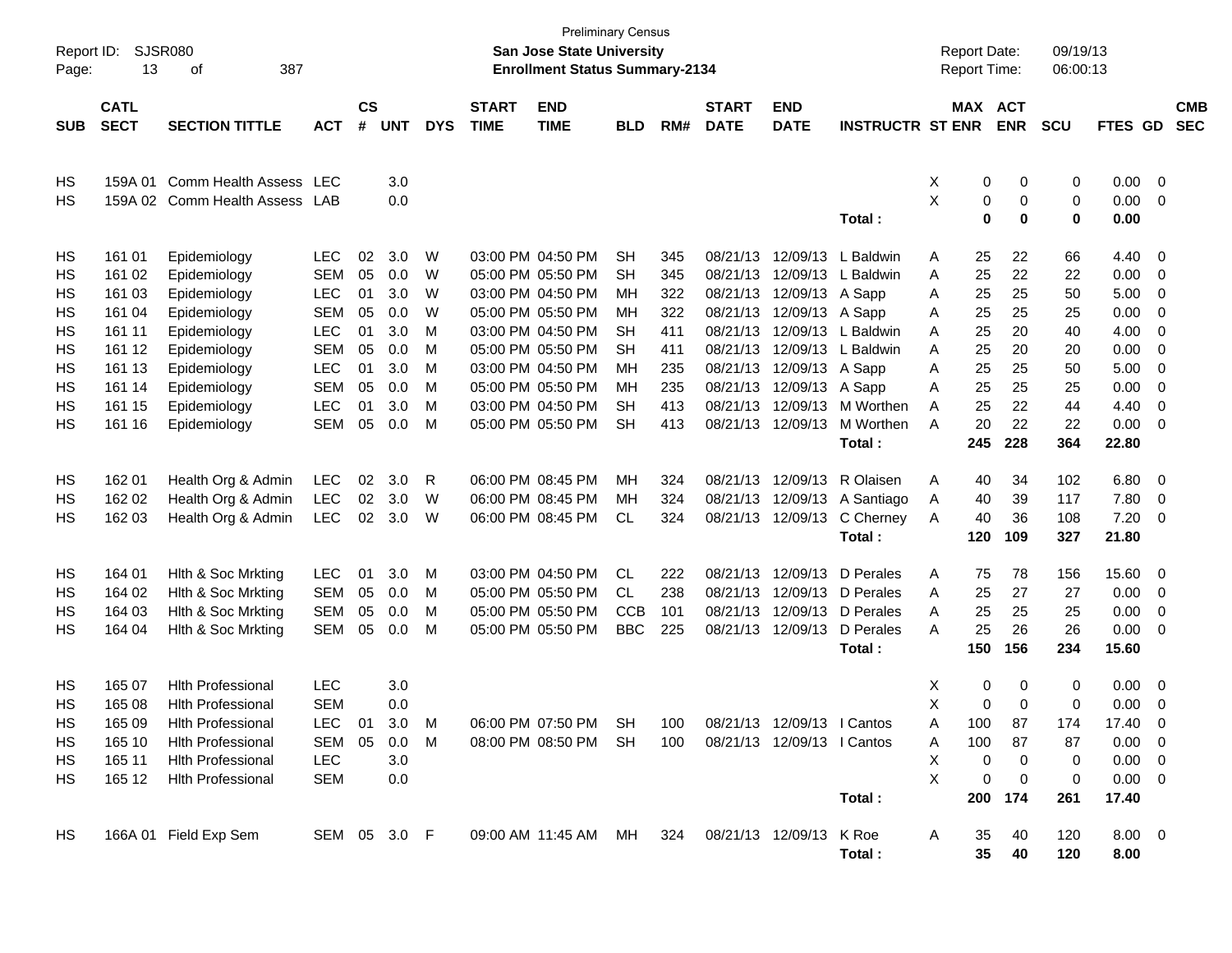| Report ID:<br>Page:                                | 14                                                                                     | SJSR080<br>387<br>оf                                                                                                                                                                                                 |                                                                                                                            |                                                    |                                                             |                                                                                                                           |                             | <b>Preliminary Census</b><br><b>San Jose State University</b><br><b>Enrollment Status Summary-2134</b> |                              |                          |                                                                                                                   |                                                                                              |                                                     | <b>Report Date:</b><br><b>Report Time:</b>                                                             |                                                                                                  | 09/19/13<br>06:00:13                                                        |                                                                                 |                                                                   |                          |
|----------------------------------------------------|----------------------------------------------------------------------------------------|----------------------------------------------------------------------------------------------------------------------------------------------------------------------------------------------------------------------|----------------------------------------------------------------------------------------------------------------------------|----------------------------------------------------|-------------------------------------------------------------|---------------------------------------------------------------------------------------------------------------------------|-----------------------------|--------------------------------------------------------------------------------------------------------|------------------------------|--------------------------|-------------------------------------------------------------------------------------------------------------------|----------------------------------------------------------------------------------------------|-----------------------------------------------------|--------------------------------------------------------------------------------------------------------|--------------------------------------------------------------------------------------------------|-----------------------------------------------------------------------------|---------------------------------------------------------------------------------|-------------------------------------------------------------------|--------------------------|
| <b>SUB</b>                                         | <b>CATL</b><br><b>SECT</b>                                                             | <b>SECTION TITTLE</b>                                                                                                                                                                                                | <b>ACT</b>                                                                                                                 | <b>CS</b><br>#                                     | <b>UNT</b>                                                  | <b>DYS</b>                                                                                                                | <b>START</b><br><b>TIME</b> | <b>END</b><br><b>TIME</b>                                                                              | <b>BLD</b>                   | RM#                      | <b>START</b><br><b>DATE</b>                                                                                       | <b>END</b><br><b>DATE</b>                                                                    | <b>INSTRUCTR ST ENR</b>                             | MAX ACT                                                                                                | <b>ENR</b>                                                                                       | <b>SCU</b>                                                                  | FTES GD                                                                         |                                                                   | <b>CMB</b><br><b>SEC</b> |
| HS<br>HS                                           | 166B 01                                                                                | Field Exp Hlth Sci<br>166B 02 Field Exp Hlth Sci                                                                                                                                                                     | <b>SUP</b><br><b>SUP</b>                                                                                                   | 36<br>36                                           | 3.0<br>3.0                                                  | <b>TBA</b><br><b>TBA</b>                                                                                                  |                             |                                                                                                        |                              |                          | 08/21/13<br>08/21/13 12/09/13                                                                                     | 12/09/13                                                                                     | H Mora-Torre A<br>H Mora-Torre A<br>Total:          | 20<br>20<br>40                                                                                         | 20<br>19<br>39                                                                                   | 60<br>57<br>117                                                             | 4.00<br>3.80<br>7.80                                                            | - 0<br>$\overline{0}$                                             |                          |
| HS<br>HS<br>HS<br><b>HS</b><br>HS                  | 16707<br>16708<br>16709<br>167 10<br>167 11                                            | <b>Biostatistics</b><br><b>Biostatistics</b><br><b>Biostatistics</b><br><b>Biostatistics</b><br><b>Biostatistics</b>                                                                                                 | <b>SEM</b><br><b>SEM</b><br><b>SEM</b><br><b>SEM</b><br><b>SEM</b>                                                         | 05<br>05<br>05<br>05                               | 0.0<br>0.0<br>0.0<br>0.0<br>0.0                             | W<br>R<br>R<br>т                                                                                                          |                             | 12:00 PM 01:15 PM<br>12:00 PM 01:15 PM<br>04:30 PM 05:45 PM<br>04:30 PM 05:45 PM                       | MН<br>MН<br>MН<br>MН         | 321<br>321<br>321<br>321 | 08/21/13<br>08/21/13<br>08/21/13<br>08/21/13                                                                      | 12/09/13<br>12/09/13<br>12/09/13<br>12/09/13                                                 | J Pham<br>J Pham<br>J Pham<br>J Pham                | Α<br>25<br>25<br>Α<br>25<br>Α<br>25<br>A<br>X<br>$\mathbf 0$                                           | 24<br>22<br>24<br>25<br>$\mathbf 0$                                                              | 24<br>22<br>24<br>25<br>0                                                   | 0.00<br>0.00<br>$0.00$ 10<br>0.00<br>0.00                                       | $\overline{\mathbf{0}}$<br>-3<br>$\overline{7}$<br>$\overline{0}$ |                          |
| HS                                                 | 167 12                                                                                 | <b>Biostatistics</b>                                                                                                                                                                                                 | <b>LEC</b>                                                                                                                 | 01                                                 | 3.0                                                         | <b>TR</b>                                                                                                                 |                             | 03:00 PM 03:50 PM                                                                                      | SCI                          | 164                      | 08/21/13                                                                                                          | 12/09/13                                                                                     | J Pham<br>Total:                                    | A<br>125<br>225                                                                                        | 95<br>190                                                                                        | 190<br>285                                                                  | 20.00 20<br>20.00                                                               |                                                                   |                          |
| HS                                                 | 170 01                                                                                 | <b>Hith Care Econ</b>                                                                                                                                                                                                | <b>LEC</b>                                                                                                                 | 02                                                 | 3.0                                                         | $\top$                                                                                                                    |                             | 03:00 PM 05:45 PM                                                                                      | MH                           | 324                      | 08/21/13 12/09/13                                                                                                 |                                                                                              | D Metz<br>Total:                                    | Α<br>60<br>60                                                                                          | 60<br>60                                                                                         | 180<br>180                                                                  | 12.00<br>12.00                                                                  | $\overline{0}$                                                    |                          |
| HS<br>HS<br>HS                                     | 172 01<br>172 02<br>172 03                                                             | Contemp Env Hlth<br>Contemp Env Hith<br>Contemp Env Hith                                                                                                                                                             | <b>LEC</b><br><b>LEC</b><br><b>LEC</b>                                                                                     | 02<br>02<br>02                                     | 3.0<br>3.0<br>3.0                                           | MW<br><b>MW</b><br>$\mathsf{T}$                                                                                           |                             | 12:00 PM 01:15 PM<br>01:30 PM 02:45 PM<br>06:00 PM 08:45 PM                                            | <b>SH</b><br><b>SH</b><br>MН | 242<br>242<br>324        | 08/21/13<br>08/21/13                                                                                              | 12/09/13<br>12/09/13<br>08/21/13 12/09/13                                                    | J Denver<br>J Denver<br>A Chan<br>Total:            | 30<br>Α<br>30<br>A<br>30<br>A<br>90                                                                    | 28<br>21<br>22<br>71                                                                             | 84<br>63<br>66<br>213                                                       | 5.60<br>4.20<br>4.45<br>14.25                                                   | $\overline{\mathbf{0}}$<br>0<br>-1                                |                          |
| HS<br>HS<br>HS<br>HS<br>HS<br>HS<br>HS<br>HS<br>HS | 180 01<br>180 02<br>180 03<br>180 04<br>180 05<br>180 06<br>180 07<br>180 08<br>180 09 | <b>Indiv Studies</b><br><b>Indiv Studies</b><br><b>Indiv Studies</b><br><b>Indiv Studies</b><br><b>Indiv Studies</b><br><b>Indiv Studies</b><br><b>Indiv Studies</b><br><b>Indiv Studies</b><br><b>Indiv Studies</b> | <b>SUP</b><br><b>SUP</b><br><b>SUP</b><br><b>SUP</b><br><b>SUP</b><br><b>SUP</b><br><b>SUP</b><br><b>SUP</b><br><b>SUP</b> | 36<br>36<br>36<br>36<br>36<br>36<br>36<br>36<br>36 | 1.0<br>1.0<br>2.0<br>2.0<br>2.0<br>2.0<br>2.0<br>3.0<br>3.0 | <b>TBA</b><br><b>TBA</b><br><b>TBA</b><br><b>TBA</b><br><b>TBA</b><br><b>TBA</b><br><b>MW</b><br><b>TBA</b><br><b>TBA</b> |                             | 12:00 PM 01:15 PM                                                                                      |                              |                          | 08/21/13<br>08/21/13<br>08/21/13<br>08/21/13<br>08/21/13<br>08/21/13<br>08/21/13<br>08/21/13<br>08/21/13 12/09/13 | 12/09/13<br>12/09/13<br>12/09/13<br>12/09/13<br>12/09/13<br>12/09/13<br>12/09/13<br>12/09/13 | A Demers<br>R Rinck<br>R Rinck<br>R Rinck<br>Total: | Α<br>20<br>20<br>Α<br>20<br>Α<br>20<br>Α<br>20<br>Α<br>20<br>Α<br>30<br>Α<br>A<br>20<br>20<br>Α<br>190 | 18<br>$\overline{c}$<br>$\overline{c}$<br>$\mathbf 1$<br>0<br>0<br>0<br>16<br>$\mathbf{1}$<br>40 | 18<br>$\overline{2}$<br>4<br>$\overline{2}$<br>0<br>0<br>0<br>48<br>3<br>77 | 1.50 18<br>0.13<br>0.27<br>0.13<br>0.00<br>0.00<br>0.00<br>3.20<br>0.20<br>5.43 | 0<br>0<br>0<br>0<br>0<br>0<br>0<br>0                              |                          |
| HS                                                 | 200 01                                                                                 | Contemporary Practic LEC 02 2.0 M                                                                                                                                                                                    |                                                                                                                            |                                                    |                                                             |                                                                                                                           |                             | 06:00 PM 08:45 PM MH                                                                                   |                              | 324                      |                                                                                                                   | 08/21/13 12/09/13 K Roe                                                                      | Total:                                              | 30<br>A<br>30                                                                                          | 18<br>18                                                                                         | 36<br>36                                                                    | 3.00 18<br>3.00                                                                 |                                                                   |                          |
| HS                                                 | 201 01                                                                                 | Groups & Training                                                                                                                                                                                                    | LEC 02 2.0 M                                                                                                               |                                                    |                                                             |                                                                                                                           |                             | 03:00 PM 05:45 PM SH                                                                                   |                              |                          |                                                                                                                   |                                                                                              | 414 08/21/13 12/09/13 E Mamary<br>Total:            | A<br>30<br>30                                                                                          | 17<br>17                                                                                         | 34<br>34                                                                    | 2.83 17<br>2.83                                                                 |                                                                   |                          |
| HS                                                 | 261 01                                                                                 | <b>Epidemiol Prin</b>                                                                                                                                                                                                | LEC 03 3.0 W                                                                                                               |                                                    |                                                             |                                                                                                                           |                             | 03:00 PM 05:45 PM SH                                                                                   |                              | 242                      | 08/21/13 12/09/13                                                                                                 |                                                                                              | M Worthen<br>Total:                                 | A<br>25<br>25                                                                                          | 19<br>19                                                                                         | 57<br>57                                                                    | 4.75 19<br>4.75                                                                 |                                                                   |                          |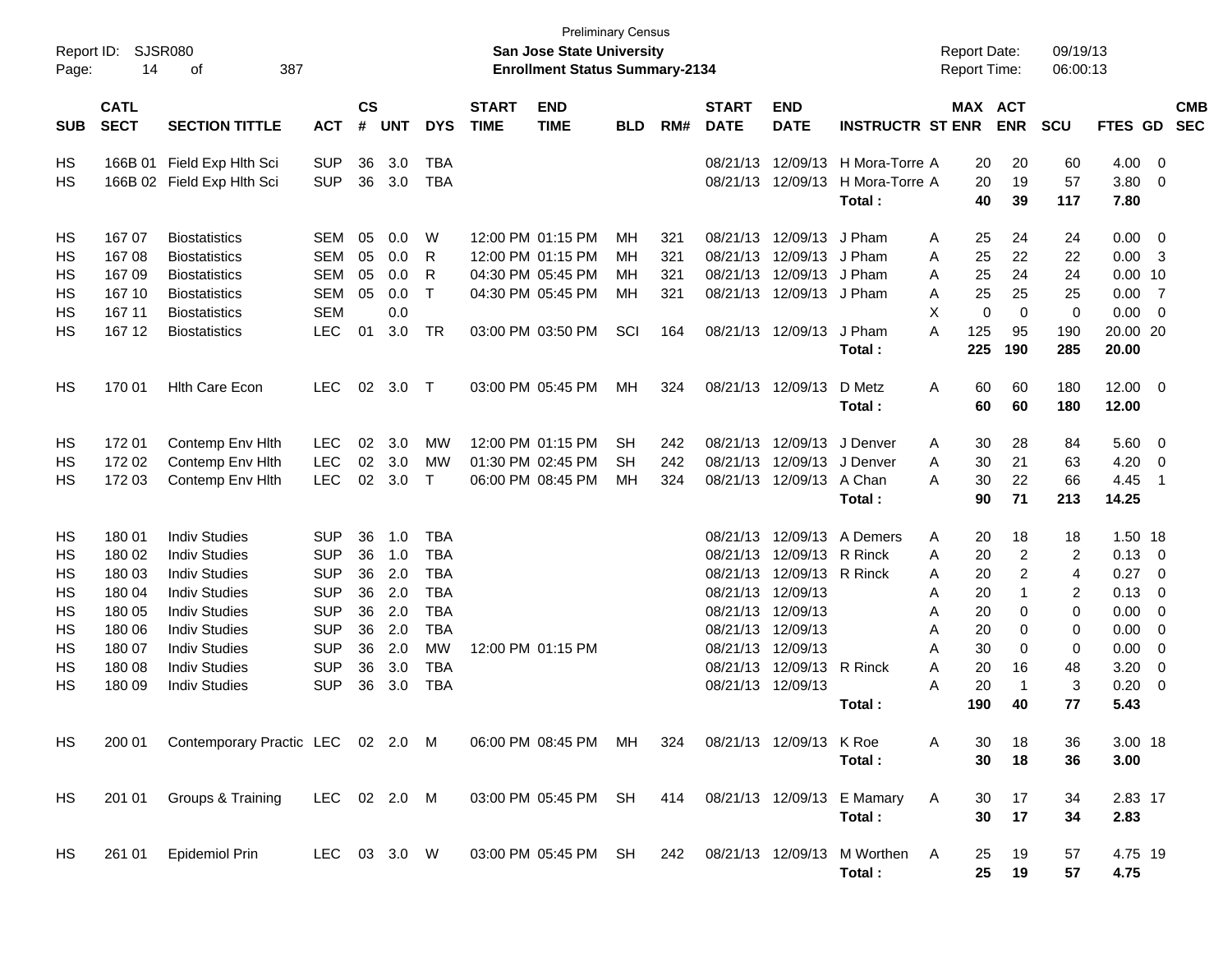| Report ID:<br>Page:   | 15                         | <b>SJSR080</b><br>387<br>of                   |                                        |                    |                      |                                        |                             | <b>Preliminary Census</b><br><b>San Jose State University</b><br><b>Enrollment Status Summary-2134</b> |            |     |                             |                                                  |                                                       |             | <b>Report Date:</b><br><b>Report Time:</b> |                            | 09/19/13<br>06:00:13        |                                                |                          |
|-----------------------|----------------------------|-----------------------------------------------|----------------------------------------|--------------------|----------------------|----------------------------------------|-----------------------------|--------------------------------------------------------------------------------------------------------|------------|-----|-----------------------------|--------------------------------------------------|-------------------------------------------------------|-------------|--------------------------------------------|----------------------------|-----------------------------|------------------------------------------------|--------------------------|
| <b>SUB</b>            | <b>CATL</b><br><b>SECT</b> | <b>SECTION TITTLE</b>                         | <b>ACT</b>                             | $\mathsf{cs}$<br># | <b>UNT</b>           | <b>DYS</b>                             | <b>START</b><br><b>TIME</b> | <b>END</b><br><b>TIME</b>                                                                              | <b>BLD</b> | RM# | <b>START</b><br><b>DATE</b> | <b>END</b><br><b>DATE</b>                        | <b>INSTRUCTR ST ENR</b>                               |             | MAX ACT                                    | <b>ENR</b>                 | SCU                         | FTES GD                                        | <b>CMB</b><br><b>SEC</b> |
| <b>HS</b>             | 263 01                     | Prin/Skls Hlth Adm                            | SEM                                    | 05                 | 2.0                  | $\top$                                 |                             | 06:00 PM 08:45 PM                                                                                      | <b>SH</b>  | 242 |                             | 08/21/13 12/09/13                                | C Cherney<br>Total:                                   | A           | 25<br>25                                   | 20<br>20                   | 40<br>40                    | 3.33 20<br>3.33                                |                          |
| HS                    | 271 01                     | Theory of Pub Hith                            | SEM                                    | 05                 | 3.0                  | R                                      |                             | 06:00 PM 08:45 PM                                                                                      | <b>SH</b>  | 242 |                             | 08/21/13 12/09/13                                | A Demers<br>Total:                                    | A           | 25<br>25                                   | 18<br>18                   | 54<br>54                    | 4.50 18<br>4.50                                |                          |
| <b>HS</b>             | 276 01                     | Com Org Health Pro                            | SEM 05                                 |                    | 3.0                  | M                                      |                             | 06:00 PM 08:45 PM                                                                                      | <b>SH</b>  | 242 | 08/21/13                    | 12/09/13                                         | A Demers<br>Total:                                    | A           | 25<br>25                                   | 21<br>21                   | 63<br>63                    | 5.25 21<br>5.25                                |                          |
| <b>HS</b>             |                            | 291D 01 Work Exper Prac                       | ACT                                    |                    | $17$ 1.0             | TBA                                    |                             |                                                                                                        |            |     |                             | 08/21/13 12/09/13                                | L Chavarria<br>Total:                                 | A           | 25<br>25                                   | 12<br>12                   | 24<br>24                    | $1.00$ 12<br>1.00                              |                          |
| HS<br><b>HS</b><br>HS | 298 01<br>298 02<br>298 03 | <b>Spec Study</b><br>Spec Study<br>Spec Study | <b>SUP</b><br><b>SUP</b><br><b>SUP</b> | 25<br>25           | 3.0<br>3.0<br>25 3.0 | <b>TBA</b><br><b>TBA</b><br><b>TBA</b> |                             |                                                                                                        |            |     | 08/21/13<br>08/21/13        | 12/09/13<br>12/09/13<br>08/21/13 12/09/13        | E Mamary<br>Total:                                    | A<br>Α<br>A | 25<br>25<br>25<br>75                       | $\mathbf 0$<br>$\Omega$    | 3<br>0<br>0<br>3            | $0.25$ 1<br>$0.00 \t 0$<br>$0.00 \t 0$<br>0.25 |                          |
| <b>HS</b>             | 299 01                     | Master's Thesis                               | <b>SUP</b>                             | 25                 | 3.0                  | <b>TBA</b>                             |                             |                                                                                                        |            |     | 08/21/13 12/09/13           |                                                  | Total:                                                | Α           | 10<br>10                                   | 0<br>$\bf{0}$              | $\mathbf 0$<br>$\bf{0}$     | $0.00 \t 0$<br>0.00                            |                          |
|                       | Department :               | <b>Health Science</b>                         |                                        |                    |                      |                                        |                             |                                                                                                        |            |     |                             | <b>Lower Division:</b><br><b>Upper Division:</b> | <b>Department Total:</b><br><b>Graduate Division:</b> |             | 3427<br>833<br>2354<br>240                 | 2775<br>781<br>1886<br>108 | 6606<br>2343<br>3988<br>275 | 442.95<br>156.20<br>264.83<br>21.92            |                          |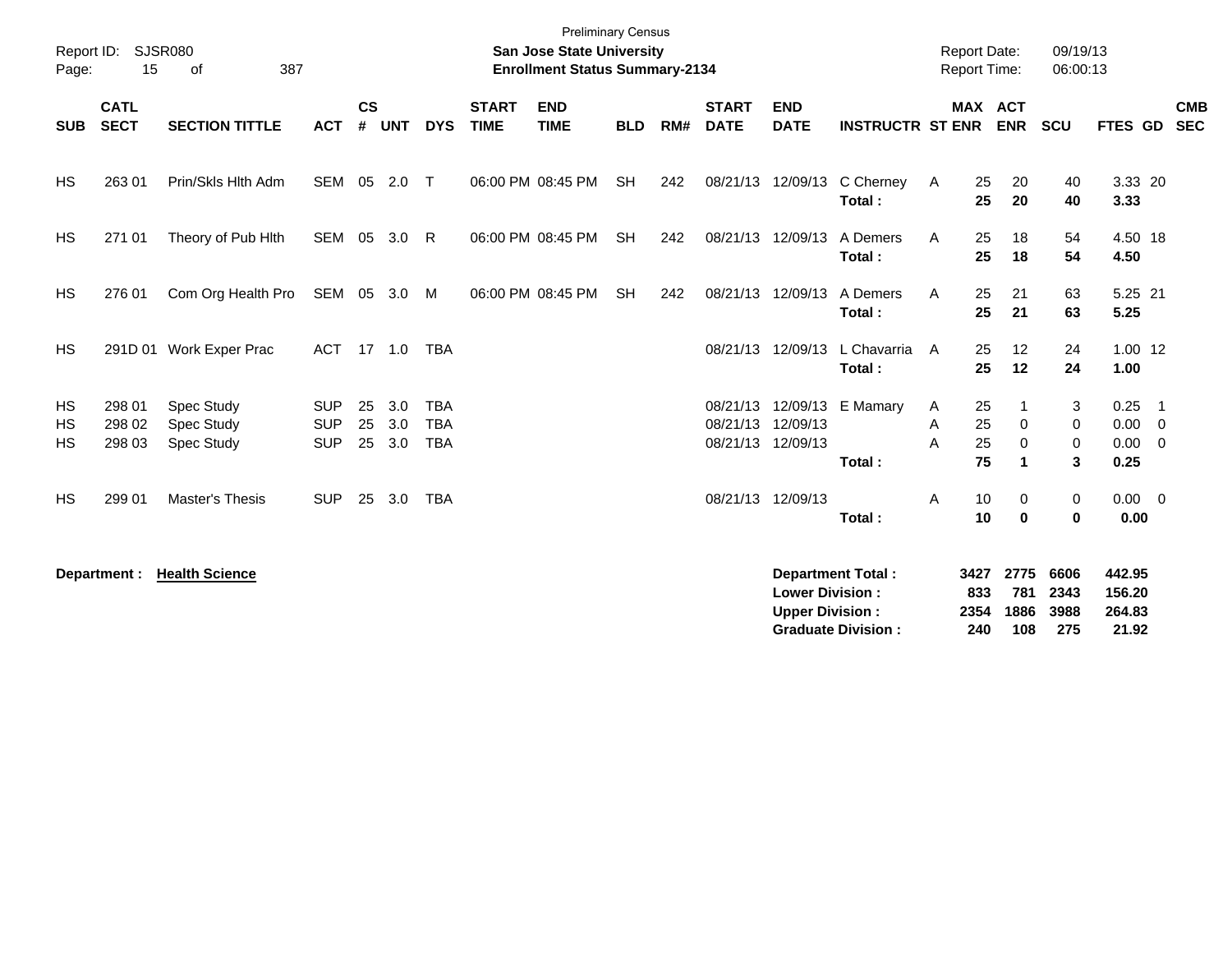| Page:          | Report ID: SJSR080<br>16 | 387<br>οf                          |            |           |            |            |                   | <b>Preliminary Census</b><br>San Jose State University<br><b>Enrollment Status Summary-2134</b> |            |     |              |                            |                         |   | <b>Report Date:</b><br><b>Report Time:</b> |                | 09/19/13<br>06:00:13 |                        |                |            |
|----------------|--------------------------|------------------------------------|------------|-----------|------------|------------|-------------------|-------------------------------------------------------------------------------------------------|------------|-----|--------------|----------------------------|-------------------------|---|--------------------------------------------|----------------|----------------------|------------------------|----------------|------------|
|                |                          |                                    |            |           |            |            |                   |                                                                                                 |            |     |              |                            |                         |   |                                            |                |                      |                        |                |            |
|                | <b>CATL</b>              |                                    |            | <b>CS</b> |            |            | <b>START</b>      | <b>END</b>                                                                                      |            |     | <b>START</b> | <b>END</b>                 |                         |   | MAX ACT                                    |                |                      |                        |                | СМВ        |
| <b>SUB</b>     | <b>SECT</b>              | <b>SECTION TITTLE</b>              | <b>ACT</b> | #         | <b>UNT</b> | <b>DYS</b> | <b>TIME</b>       | <b>TIME</b>                                                                                     | <b>BLD</b> | RM# | <b>DATE</b>  | <b>DATE</b>                | <b>INSTRUCTR ST ENR</b> |   |                                            | <b>ENR</b>     | <b>SCU</b>           | FTES GD                |                | <b>SEC</b> |
| <b>College</b> |                          | <b>Applied Sciences &amp; Arts</b> |            |           |            |            |                   |                                                                                                 |            |     |              |                            |                         |   |                                            |                |                      |                        |                |            |
|                | Department :             | <b>Health Professions</b>          |            |           |            |            |                   |                                                                                                 |            |     |              |                            |                         |   |                                            |                |                      |                        |                |            |
|                |                          | HPRF 100W 01 Writing Workshop      | SEM        | 04        | 3.0        | TR         | 09:00 AM 10:15 AM |                                                                                                 | IS         | 215 | 08/21/13     | 12/09/13                   | D Caterina              | A | 25                                         | 10             | 30                   | 2.00                   | $0\,$ C        |            |
| HS.            |                          | 100W 01 Writing Workshop           | SEM        | 04        | 3.0        | <b>TR</b>  | 09:00 AM 10:15 AM |                                                                                                 | IS         | 215 | 08/21/13     | 12/09/13                   | D Caterina              | A | 0                                          | 6              | 18                   | 1.20                   | 0 <sup>o</sup> |            |
|                |                          | NURS 100W 01 Writing Workshop      | SEM        | 04        | 3.0        | <b>TR</b>  | 09:00 AM 10:15 AM |                                                                                                 | IS.        | 215 | 08/21/13     | 12/09/13                   | D Caterina              | A | 0                                          | 8              | 24                   | 1.60                   | 0 <sup>o</sup> |            |
| <b>NUFS</b>    |                          | 100W 01 Writing Workshop           | SEM        | 04        | 3.0        | <b>TR</b>  | 09:00 AM 10:15 AM |                                                                                                 | IS         | 215 | 08/21/13     | 12/09/13                   | D Caterina              | A | 0                                          | $\overline{c}$ | 6                    | 0.40                   | 0 <sup>o</sup> |            |
| OCTH           |                          | 100W 01 Writing Workshop           | SEM        | 04        | 3.0        | <b>TR</b>  | 09:00 AM 10:15 AM |                                                                                                 | IS         | 215 | 08/21/13     | 12/09/13                   | D Caterina              | A | 0                                          | 1              | 3                    | 0.20                   | 0 <sup>o</sup> |            |
| <b>HPRF</b>    |                          | 100W 02 Writing Workshop           | SEM        | 04        | 3.0        | <b>TR</b>  | 10:30 AM 11:45 AM |                                                                                                 | IS         | 215 | 08/21/13     | 12/09/13                   | D Caterina              | A | 25                                         | 12             | 36                   | 2.40                   | 0 <sup>o</sup> |            |
| HS             |                          | 100W 02 Writing Workshop           | SEM        | 04        | 3.0        | <b>TR</b>  | 10:30 AM 11:45 AM |                                                                                                 | IS         | 215 | 08/21/13     | 12/09/13                   | D Caterina              | A | 0                                          | 5              | 15                   | 1.00                   | 0 <sup>o</sup> |            |
|                |                          | NURS 100W 02 Writing Workshop      | SEM        | 04        | 3.0        | <b>TR</b>  | 10:30 AM 11:45 AM |                                                                                                 | IS         | 215 | 08/21/13     | 12/09/13                   | D Caterina              | A | 0                                          | 4              | 12                   | 0.80                   | $0\,$ C        |            |
| <b>NUFS</b>    |                          | 100W 02 Writing Workshop           | SEM        | 04        | 3.0        | <b>TR</b>  |                   | 10:30 AM 11:45 AM                                                                               | IS         | 215 | 08/21/13     | 12/09/13                   | D Caterina              | A | 0                                          | 3              | 9                    | 0.60                   | $0\,$ C        |            |
| остн           |                          | 100W 02 Writing Workshop           | SEM        | 04        | 3.0        | <b>TR</b>  |                   | 10:30 AM 11:45 AM                                                                               | IS         | 215 | 08/21/13     | 12/09/13                   | D Caterina              | A | 0                                          | 2              | 6                    | 0.40                   | 0 <sup>o</sup> |            |
| HPRF           |                          | 100W 03 Writing Workshop           | SEM        | 04        | 3.0        | <b>TR</b>  | 01:30 PM 02:45 PM |                                                                                                 | IS         | 215 | 08/21/13     | 12/09/13 L Jacoby          |                         | A | 25                                         | 11             | 33                   | 2.20                   | 0 <sup>o</sup> |            |
| HS.            |                          | 100W 03 Writing Workshop           | SEM        | 04        | 3.0        | <b>TR</b>  | 01:30 PM 02:45 PM |                                                                                                 | IS         | 215 | 08/21/13     | 12/09/13 L Jacoby          |                         | Α | 0                                          | $\overline{7}$ | 21                   | 1.40                   | 0 <sup>o</sup> |            |
|                |                          | NURS 100W 03 Writing Workshop      | SEM        | 04        | 3.0        | <b>TR</b>  | 01:30 PM 02:45 PM |                                                                                                 | IS         | 215 | 08/21/13     | 12/09/13 L Jacoby          |                         | Α | 0                                          | 3              | 9                    | 0.60                   | 0 <sup>o</sup> |            |
| <b>NUFS</b>    |                          | 100W 03 Writing Workshop           | SEM        | 04        | 3.0        | <b>TR</b>  | 01:30 PM 02:45 PM |                                                                                                 | IS         | 215 | 08/21/13     | 12/09/13 L Jacoby          |                         | Α | 0                                          | 4              | 12                   | 0.80                   | $0\,$ C        |            |
|                |                          | OCTH 100W 03 Writing Workshop      | SEM        | 04        | 3.0        | <b>TR</b>  | 01:30 PM 02:45 PM |                                                                                                 | IS         | 215 | 08/21/13     | 12/09/13 L Jacoby          |                         | Α | 0                                          | 0              | 0                    | 0.00                   | 0 <sup>o</sup> |            |
| <b>HPRF</b>    |                          | 100W 04 Writing Workshop           | SEM        | 04        | 3.0        | <b>MW</b>  | 01:30 PM 02:45 PM |                                                                                                 | IS         | 215 | 08/21/13     |                            | 12/09/13 M Duphily      | A | 25                                         | 14             | 42                   | 2.80                   | 0 <sup>o</sup> |            |
| HS.            |                          | 100W 04 Writing Workshop           | SEM        | 04        | 3.0        | <b>MW</b>  | 01:30 PM 02:45 PM |                                                                                                 | IS         | 215 | 08/21/13     | 12/09/13                   | M Duphily               | A | 0                                          | 8              | 24                   | 1.60                   | $0\,$ C        |            |
|                |                          | NURS 100W 04 Writing Workshop      | SEM        | 04        | 3.0        | <b>MW</b>  | 01:30 PM 02:45 PM |                                                                                                 | IS         | 215 | 08/21/13     | 12/09/13                   | M Duphily               | A | 0                                          | 1              | 3                    | 0.20                   | 0 <sup>o</sup> |            |
| <b>NUFS</b>    |                          | 100W 04 Writing Workshop           | SEM        | 04        | 3.0        | <b>MW</b>  | 01:30 PM 02:45 PM |                                                                                                 | IS         | 215 | 08/21/13     | 12/09/13                   | M Duphily               | Α | 0                                          | 1              | 3                    | 0.20                   | 0 <sup>o</sup> |            |
| остн           |                          | 100W 04 Writing Workshop           | SEM        | 04        | 3.0        | <b>MW</b>  | 01:30 PM 02:45 PM |                                                                                                 | IS         | 215 | 08/21/13     |                            | 12/09/13 M Duphily      | Α | 0                                          | 1              | 3                    | 0.20                   | 0 <sup>o</sup> |            |
| <b>HPRF</b>    |                          | 100W 05 Writing Workshop           | SEM        | 04        | 3.0        | <b>MW</b>  | 12:00 PM 01:15 PM |                                                                                                 | IS         | 215 | 08/21/13     | 12/09/13 E Chiu            |                         | Α | 25                                         | 8              | 24                   | 1.60                   | 0 <sup>o</sup> |            |
| HS             |                          | 100W 05 Writing Workshop           | SEM        | 04        | 3.0        | <b>MW</b>  | 12:00 PM 01:15 PM |                                                                                                 | IS         | 215 | 08/21/13     | 12/09/13 E Chiu            |                         | A | 0                                          | 9              | 27                   | 1.80                   | 0 <sup>o</sup> |            |
|                |                          | NURS 100W 05 Writing Workshop      | SEM        | 04        | 3.0        | <b>MW</b>  | 12:00 PM 01:15 PM |                                                                                                 | IS         | 215 | 08/21/13     | 12/09/13 E Chiu            |                         | Α | 0                                          | 4              | 12                   | 0.80                   | 0 <sup>o</sup> |            |
| <b>NUFS</b>    |                          | 100W 05 Writing Workshop           | SEM        | 04        | 3.0        | <b>MW</b>  | 12:00 PM 01:15 PM |                                                                                                 | IS         | 215 | 08/21/13     | 12/09/13 E Chiu            |                         | Α | 0                                          | $\overline{c}$ | 6                    | 0.40                   | 0 <sup>o</sup> |            |
| <b>OCTH</b>    |                          | 100W 05 Writing Workshop           | SEM        | 04        | 3.0        | MW         | 12:00 PM 01:15 PM |                                                                                                 | IS         | 215 | 08/21/13     | 12/09/13 E Chiu            |                         | Α | 0                                          | $\overline{c}$ | 6                    | 0.40                   | 0 <sup>o</sup> |            |
| <b>HPRF</b>    |                          | 100W 06 Writing Workshop           | SEM        | 04        | 3.0        | W          | 03:00 PM 05:45 PM |                                                                                                 | HВ         | 407 | 08/21/13     | 12/09/13 S Ash             |                         | Α | 25                                         | 6              | 18                   | 1.20                   | 0 <sup>o</sup> |            |
| HS.            |                          | 100W 06 Writing Workshop           | SEM        | 04        | 3.0        | W          | 03:00 PM 05:45 PM |                                                                                                 | HВ         | 407 | 08/21/13     | 12/09/13 S Ash             |                         | Α | 0                                          | 11             | 33                   | 2.20                   | 0 <sup>o</sup> |            |
|                |                          | NURS 100W 06 Writing Workshop      | SEM        | 04        | 3.0        | W          | 03:00 PM 05:45 PM |                                                                                                 | HB         | 407 | 08/21/13     | 12/09/13 S Ash             |                         | Α | 0                                          | 5              | 15                   | 1.00                   | $0\,$ C        |            |
|                |                          | NUFS 100W 06 Writing Workshop      | SEM 04 3.0 |           |            | W          |                   | 03:00 PM 05:45 PM                                                                               | HB         | 407 |              | 08/21/13 12/09/13 S Ash    |                         | А | 0                                          |                |                      | 0.20                   | $0\,C$         |            |
|                |                          | OCTH 100W 06 Writing Workshop      | SEM 04 3.0 |           |            | W          |                   | 03:00 PM 05:45 PM                                                                               | HB         | 407 |              | 08/21/13 12/09/13 S Ash    |                         | A | 0                                          | $\mathbf 1$    | 3                    | 0.20                   | 0 <sup>o</sup> |            |
|                |                          | HPRF 100W 07 Writing Workshop      | SEM 04 3.0 |           |            | F          |                   | 09:00 AM 11:45 AM                                                                               | IS.        | 215 |              | 08/21/13 12/09/13 S Rivera |                         | A | 25                                         | 10             | 30                   | 2.00                   | 0 C            |            |
| HS             |                          | 100W 07 Writing Workshop           | SEM 04 3.0 |           |            | F          |                   | 09:00 AM 11:45 AM                                                                               | IS.        | 215 |              | 08/21/13 12/09/13 S Rivera |                         | A | 0                                          | $\overline{1}$ | 3                    | 0.20                   | $0\,$ C        |            |
|                |                          | NURS 100W 07 Writing Workshop      | SEM 04 3.0 |           |            | F          |                   | 09:00 AM 11:45 AM                                                                               | IS.        | 215 |              | 08/21/13 12/09/13 S Rivera |                         | A | 0                                          | 10             | 30                   | 2.00                   | 0 C            |            |
|                |                          | NUFS 100W 07 Writing Workshop      | SEM 04     |           | 3.0        | F          |                   | 09:00 AM 11:45 AM                                                                               | - IS       | 215 |              | 08/21/13 12/09/13 S Rivera |                         | A | 0                                          | 0              | 0                    | 0.00                   | $0\,$ C        |            |
|                |                          | OCTH 100W 07 Writing Workshop      | SEM 04     |           | 3.0        | F          |                   | 09:00 AM 11:45 AM IS                                                                            |            | 215 |              | 08/21/13 12/09/13 S Rivera |                         | A | 0                                          | 2              | 6                    | $0.40 \quad 0 \quad C$ |                |            |
|                |                          | HPRF 100W 08 Writing Workshop      | SEM        |           | 3.0        |            |                   |                                                                                                 |            |     |              |                            |                         | Х | 0                                          | 0              | 0                    | $0.00 \t 0$            |                |            |
| HS.            |                          | 100W 08 Writing Workshop           | SEM        |           | 3.0        |            |                   |                                                                                                 |            |     |              |                            |                         | X | 0                                          | 0              | 0                    | $0.00 \t 0$            |                |            |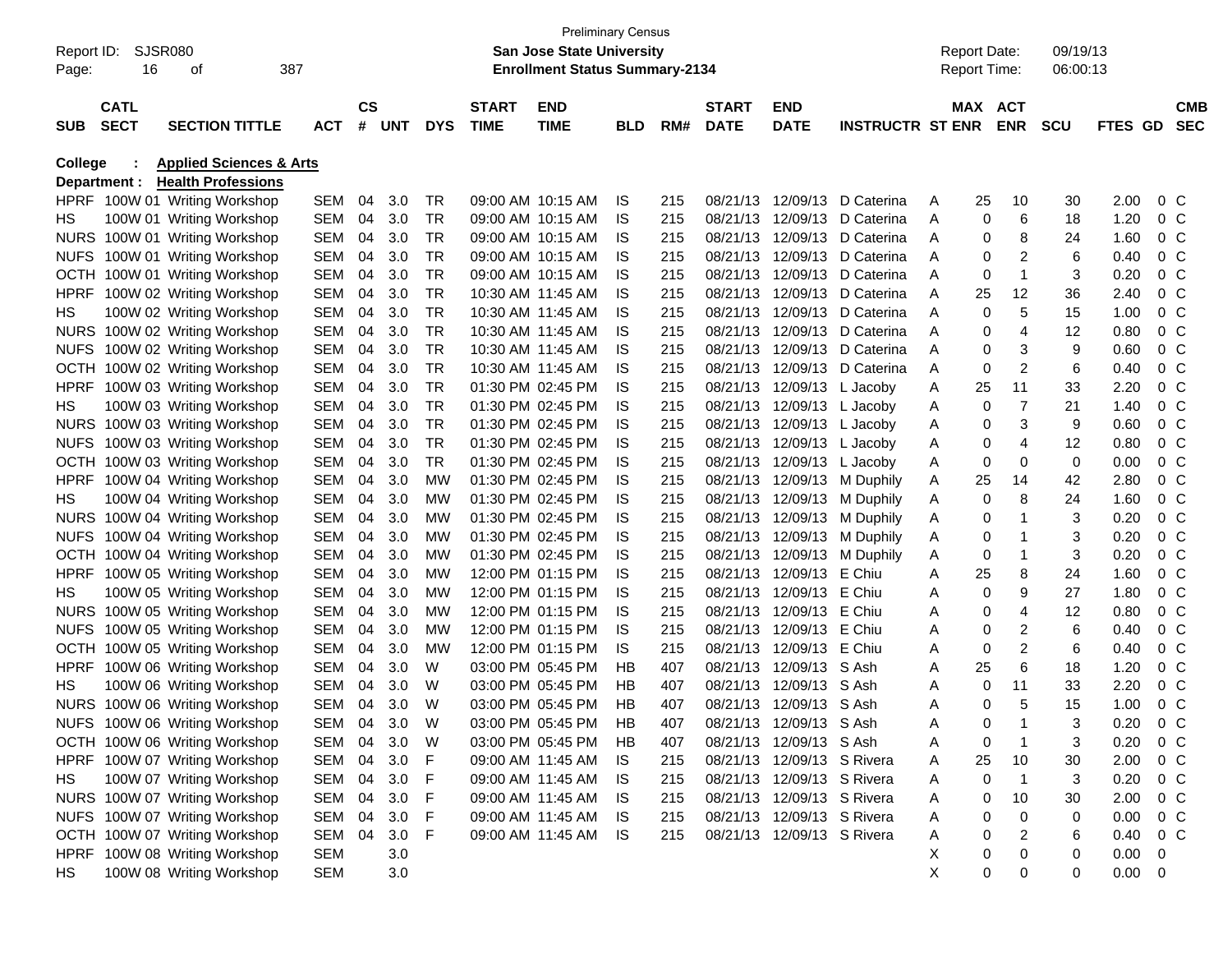| Report ID:<br>17<br>Page:                | <b>SJSR080</b><br>387<br>οf   |            |                    |            |              |                             | <b>Preliminary Census</b><br><b>San Jose State University</b><br><b>Enrollment Status Summary-2134</b> |            |     |                             |                            |                            | <b>Report Date:</b><br>Report Time: |                       | 09/19/13<br>06:00:13 |             |                                       |
|------------------------------------------|-------------------------------|------------|--------------------|------------|--------------|-----------------------------|--------------------------------------------------------------------------------------------------------|------------|-----|-----------------------------|----------------------------|----------------------------|-------------------------------------|-----------------------|----------------------|-------------|---------------------------------------|
| <b>CATL</b><br><b>SECT</b><br><b>SUB</b> | <b>SECTION TITTLE</b>         | <b>ACT</b> | $\mathsf{cs}$<br># | <b>UNT</b> | <b>DYS</b>   | <b>START</b><br><b>TIME</b> | <b>END</b><br><b>TIME</b>                                                                              | <b>BLD</b> | RM# | <b>START</b><br><b>DATE</b> | <b>END</b><br><b>DATE</b>  | <b>INSTRUCTR ST ENR</b>    |                                     | MAX ACT<br><b>ENR</b> | <b>SCU</b>           | <b>FTES</b> | <b>CMB</b><br><b>GD</b><br><b>SEC</b> |
|                                          | NURS 100W 08 Writing Workshop | <b>SEM</b> |                    | 3.0        |              |                             |                                                                                                        |            |     |                             |                            |                            | Χ                                   | 0<br>0                | 0                    | 0.00        | 0                                     |
|                                          | NUFS 100W 08 Writing Workshop | <b>SEM</b> |                    | 3.0        |              |                             |                                                                                                        |            |     |                             |                            |                            | X                                   | 0<br>0                | 0                    | 0.00        | 0                                     |
|                                          | OCTH 100W 08 Writing Workshop | <b>SEM</b> |                    | 3.0        |              |                             |                                                                                                        |            |     |                             |                            |                            | X                                   | 0<br>0                | 0                    | 0.00        | 0                                     |
| <b>HPRF</b>                              | 100W 09 Writing Workshop      | SEM        | 04                 | 3.0        | M            |                             | 03:00 PM 05:45 PM                                                                                      | <b>SH</b>  | 242 | 08/21/13                    | 12/09/13 S Ash             |                            | 25<br>Α                             | 11                    | 33                   | 2.20        | $0\,C$                                |
| HS                                       | 100W 09 Writing Workshop      | <b>SEM</b> | 04                 | 3.0        | M            |                             | 03:00 PM 05:45 PM                                                                                      | <b>SH</b>  | 242 | 08/21/13                    | 12/09/13                   | S Ash                      | Α                                   | 4<br>0                | 12                   | 0.80        | $0\,C$                                |
|                                          | NURS 100W 09 Writing Workshop | <b>SEM</b> | 04                 | 3.0        | M            |                             | 03:00 PM 05:45 PM                                                                                      | <b>SH</b>  | 242 | 08/21/13                    | 12/09/13                   | S Ash                      | Α                                   | 8<br>0                | 24                   | 1.60        | $0\,C$                                |
|                                          | NUFS 100W 09 Writing Workshop | <b>SEM</b> | 04                 | 3.0        | M            |                             | 03:00 PM 05:45 PM                                                                                      | <b>SH</b>  | 242 | 08/21/13                    | 12/09/13                   | S Ash                      | Α                                   | 0<br>0                | 0                    | 0.00        | 0 <sup>C</sup>                        |
|                                          | OCTH 100W 09 Writing Workshop | <b>SEM</b> | 04                 | 3.0        | M            |                             | 03:00 PM 05:45 PM                                                                                      | <b>SH</b>  | 242 | 08/21/13                    | 12/09/13                   | S Ash                      | Α                                   | 0<br>1                | 3                    | 0.20        | 0 <sup>C</sup>                        |
| <b>HPRF</b>                              | 100W 10 Writing Workshop      | <b>SEM</b> | 04                 | 3.0        | M            |                             | 06:00 PM 08:45 PM                                                                                      | IS         | 215 | 08/21/13                    | 12/09/13                   | D Caterina                 | 25<br>Α                             | 8                     | 24                   | 1.60        | 0 <sup>C</sup>                        |
| HS                                       | 100W 10 Writing Workshop      | <b>SEM</b> | 04                 | 3.0        | M            |                             | 06:00 PM 08:45 PM                                                                                      | IS         | 215 | 08/21/13                    | 12/09/13                   | D Caterina                 | Α                                   | 4<br>0                | 12                   | 0.80        | 0 <sup>C</sup>                        |
|                                          | NURS 100W 10 Writing Workshop | <b>SEM</b> | 04                 | 3.0        | M            |                             | 06:00 PM 08:45 PM                                                                                      | IS         | 215 | 08/21/13                    | 12/09/13                   | D Caterina                 | Α                                   | 5<br>0                | 15                   | 1.00        | $0\,C$                                |
|                                          | NUFS 100W 10 Writing Workshop | <b>SEM</b> | 04                 | 3.0        | M            |                             | 06:00 PM 08:45 PM                                                                                      | IS         | 215 | 08/21/13                    | 12/09/13                   | D Caterina                 | Α                                   | 2<br>0                | 6                    | 0.40        | 0 <sup>C</sup>                        |
|                                          | OCTH 100W 10 Writing Workshop | <b>SEM</b> | 04                 | 3.0        | M            |                             | 06:00 PM 08:45 PM                                                                                      | IS         | 215 | 08/21/13                    | 12/09/13                   | D Caterina                 | A                                   | $\mathbf{1}$<br>0     | 3                    | 0.20        | 0 <sup>C</sup>                        |
| <b>HPRF</b>                              | 100W 11 Writing Workshop      | <b>SEM</b> | 04                 | 3.0        | Т            |                             | 03:00 PM 05:45 PM                                                                                      | <b>SH</b>  | 242 | 08/21/13                    | 12/09/13                   | M Bondi                    | 25<br>Α                             | 13                    | 39                   | 2.60        | 0 <sup>C</sup>                        |
| HS                                       | 100W 11 Writing Workshop      | <b>SEM</b> | 04                 | 3.0        | т            |                             | 03:00 PM 05:45 PM                                                                                      | <b>SH</b>  | 242 | 08/21/13                    | 12/09/13                   | M Bondi                    | Α                                   | $\mathbf 1$<br>0      | 3                    | 0.20        | 0 <sup>C</sup>                        |
|                                          | NURS 100W 11 Writing Workshop | <b>SEM</b> | 04                 | 3.0        | Т            |                             | 03:00 PM 05:45 PM                                                                                      | <b>SH</b>  | 242 | 08/21/13                    | 12/09/13                   | M Bondi                    | Α                                   | 9<br>0                | 27                   | 1.85        | 1 C                                   |
|                                          | NUFS 100W 11 Writing Workshop | <b>SEM</b> | 04                 | 3.0        | Т            |                             | 03:00 PM 05:45 PM                                                                                      | <b>SH</b>  | 242 | 08/21/13                    | 12/09/13                   | M Bondi                    | Α                                   | 0<br>0                | 0                    | 0.00        | 0 <sup>C</sup>                        |
|                                          | OCTH 100W 11 Writing Workshop | <b>SEM</b> | 04                 | 3.0        | Т            |                             | 03:00 PM 05:45 PM                                                                                      | <b>SH</b>  | 242 | 08/21/13                    | 12/09/13                   | M Bondi                    | Α                                   | 0<br>1                | 3                    | 0.20        | 0 <sup>C</sup>                        |
| <b>HPRF</b>                              | 100W 12 Writing Workshop      | <b>SEM</b> | 04                 | 3.0        | Т            |                             | 06:00 PM 08:45 PM                                                                                      | IS         | 215 | 08/21/13                    | 12/09/13                   | M Bondi                    | 25<br>Α                             | 7                     | 21                   | 1.40        | 0 <sup>C</sup>                        |
| HS                                       | 100W 12 Writing Workshop      | <b>SEM</b> | 04                 | 3.0        | т            |                             | 06:00 PM 08:45 PM                                                                                      | IS         | 215 | 08/21/13                    | 12/09/13                   | M Bondi                    | Α                                   | 4<br>0                | 12                   | 0.80        | 0 <sup>C</sup>                        |
|                                          | NURS 100W 12 Writing Workshop | <b>SEM</b> | 04                 | 3.0        | Т            |                             | 06:00 PM 08:45 PM                                                                                      | IS         | 215 | 08/21/13                    | 12/09/13                   | M Bondi                    | Α                                   | 13<br>0               | 39                   | 2.60        | 0 <sup>C</sup>                        |
|                                          | NUFS 100W 12 Writing Workshop | <b>SEM</b> | 04                 | 3.0        | т            |                             | 06:00 PM 08:45 PM                                                                                      | IS         | 215 | 08/21/13                    | 12/09/13                   | M Bondi                    | Α                                   | 0<br>0                | 0                    | 0.00        | 0 <sup>C</sup>                        |
|                                          | OCTH 100W 12 Writing Workshop | <b>SEM</b> | 04                 | 3.0        | Τ            |                             | 06:00 PM 08:45 PM                                                                                      | IS         | 215 | 08/21/13                    | 12/09/13                   | M Bondi                    | Α                                   | 0<br>1                | 3                    | 0.20        | 0 <sup>C</sup>                        |
| <b>HPRF</b>                              | 100W 13 Writing Workshop      | <b>SEM</b> |                    | 3.0        |              |                             |                                                                                                        |            |     |                             |                            |                            | Χ                                   | 0<br>0                | 0                    | 0.00        | 0                                     |
| HS                                       | 100W 13 Writing Workshop      | <b>SEM</b> |                    | 3.0        |              |                             |                                                                                                        |            |     |                             |                            |                            | Χ                                   | 0<br>0                | 0                    | 0.00        | 0                                     |
|                                          | NURS 100W 13 Writing Workshop | <b>SEM</b> |                    | 3.0        |              |                             |                                                                                                        |            |     |                             |                            |                            | Χ                                   | 0<br>0                | 0                    | 0.00        | 0                                     |
|                                          | NUFS 100W 13 Writing Workshop | <b>SEM</b> |                    | 3.0        |              |                             |                                                                                                        |            |     |                             |                            |                            | Χ                                   | 0<br>0                | 0                    | 0.00        | 0                                     |
|                                          | OCTH 100W 13 Writing Workshop | <b>SEM</b> |                    | 3.0        |              |                             |                                                                                                        |            |     |                             |                            |                            | х                                   | 0<br>0                | 0                    | 0.00        | 0                                     |
| <b>HPRF</b>                              | 100W 14 Writing Workshop      | <b>SEM</b> |                    | 3.0        |              |                             |                                                                                                        |            |     |                             |                            |                            | х                                   | 0<br>0                | 0                    | 0.00        | 0                                     |
| HS                                       | 100W 14 Writing Workshop      | <b>SEM</b> |                    | 3.0        |              |                             |                                                                                                        |            |     |                             |                            |                            | Χ                                   | 0<br>0                | 0                    | 0.00        | 0                                     |
|                                          | NURS 100W 14 Writing Workshop | <b>SEM</b> |                    | 3.0        |              |                             |                                                                                                        |            |     |                             |                            |                            | Х                                   | 0<br>0                | 0                    | 0.00        | 0                                     |
|                                          | NUFS 100W 14 Writing Workshop | <b>SEM</b> |                    | $3.0\,$    |              |                             |                                                                                                        |            |     |                             |                            |                            | Х                                   | 0<br>0                | 0                    | 0.00        | 0                                     |
|                                          | OCTH 100W 14 Writing Workshop | <b>SEM</b> |                    | $3.0\,$    |              |                             |                                                                                                        |            |     |                             |                            |                            | X                                   | 0<br>0                | 0                    | 0.00        | 0                                     |
|                                          | HPRF 100W 15 Writing Workshop | SEM        | 04                 | 3.0        | $\mathsf{R}$ |                             | 03:00 PM 05:45 PM                                                                                      | <b>SH</b>  | 238 |                             |                            | 08/21/13 12/09/13 A Demers | 25<br>Α                             | 0                     | 0                    | 0.00        | $0\quad C$                            |
| HS                                       | 100W 15 Writing Workshop      | SEM        | 04                 | 3.0        | R            |                             | 03:00 PM 05:45 PM                                                                                      | <b>SH</b>  | 238 | 08/21/13                    |                            | 12/09/13 A Demers          | Α                                   | 5<br>0                | 15                   | 1.00        | 0 <sup>C</sup>                        |
|                                          | NURS 100W 15 Writing Workshop | SEM        | 04                 | 3.0        | R            |                             | 03:00 PM 05:45 PM                                                                                      | <b>SH</b>  | 238 | 08/21/13                    |                            | 12/09/13 A Demers          | Α                                   | 0<br>0                | 0                    | 0.00        | 0 C                                   |
|                                          | NUFS 100W 15 Writing Workshop | SEM        | 04                 | 3.0        | R            |                             | 03:00 PM 05:45 PM                                                                                      | <b>SH</b>  | 238 | 08/21/13                    |                            | 12/09/13 A Demers          | Α                                   | 0<br>0                | 0                    | 0.00        | 0 C                                   |
|                                          | OCTH 100W 15 Writing Workshop | SEM        | 04                 | 3.0        | R            |                             | 03:00 PM 05:45 PM                                                                                      | <b>SH</b>  | 238 | 08/21/13                    |                            | 12/09/13 A Demers          | A                                   | 0<br>0                | 0                    | 0.00        | $0\,C$                                |
|                                          | HPRF 100W 16 Writing Workshop | SEM 04 3.0 |                    |            | MW           |                             | 12:00 PM 01:15 PM                                                                                      | <b>BBC</b> | 125 |                             | 08/21/13 12/09/13 N Clinch |                            | 25<br>A                             | 3                     | 9                    | 0.60        | $0\,C$                                |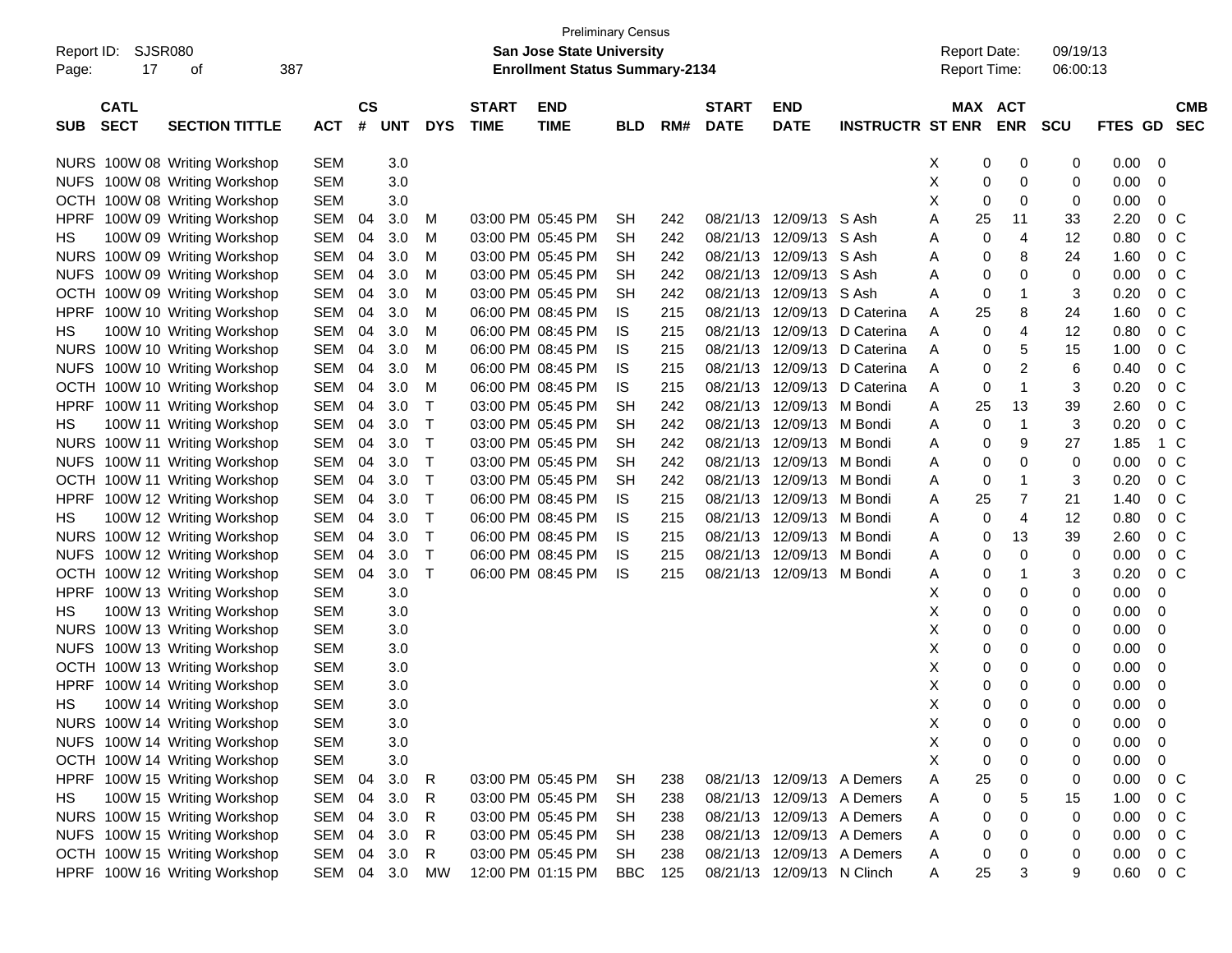|                           | <b>Preliminary Census</b><br><b>SJSR080</b><br>Report ID:<br><b>San Jose State University</b> |              |           |            |            |              |                                       |            |     |              |                            |                         |                     |                     |            |                |                |
|---------------------------|-----------------------------------------------------------------------------------------------|--------------|-----------|------------|------------|--------------|---------------------------------------|------------|-----|--------------|----------------------------|-------------------------|---------------------|---------------------|------------|----------------|----------------|
|                           |                                                                                               |              |           |            |            |              |                                       |            |     |              |                            |                         | <b>Report Date:</b> |                     | 09/19/13   |                |                |
| Page:                     | 387<br>18<br>οf                                                                               |              |           |            |            |              | <b>Enrollment Status Summary-2134</b> |            |     |              |                            |                         | <b>Report Time:</b> |                     | 06:00:13   |                |                |
| <b>CATL</b>               |                                                                                               |              | <b>CS</b> |            |            | <b>START</b> | <b>END</b>                            |            |     | <b>START</b> | <b>END</b>                 |                         |                     | MAX ACT             |            |                | <b>CMB</b>     |
| <b>SECT</b><br><b>SUB</b> | <b>SECTION TITTLE</b>                                                                         | <b>ACT</b>   | #         | <b>UNT</b> | <b>DYS</b> | <b>TIME</b>  | <b>TIME</b>                           | <b>BLD</b> | RM# | <b>DATE</b>  | <b>DATE</b>                | <b>INSTRUCTR ST ENR</b> |                     | <b>ENR</b>          | <b>SCU</b> | <b>FTES GD</b> | <b>SEC</b>     |
| HS                        | 100W 16 Writing Workshop                                                                      | SEM          | 04        | 3.0        | <b>MW</b>  |              | 12:00 PM 01:15 PM                     | <b>BBC</b> | 125 | 08/21/13     | 12/09/13                   | N Clinch                | A                   | 3<br>0              | 9          | 0.60           | $0\,$ C        |
|                           | NURS 100W 16 Writing Workshop                                                                 | SEM          | 04        | 3.0        | <b>MW</b>  |              | 12:00 PM 01:15 PM                     | <b>BBC</b> | 125 | 08/21/13     | 12/09/13 N Clinch          |                         | A                   | 0<br>0              | 0          | 0.00           | 0 <sup>o</sup> |
|                           | NUFS 100W 16 Writing Workshop                                                                 | <b>SEM</b>   | 04        | 3.0        | MW         |              | 12:00 PM 01:15 PM                     | <b>BBC</b> | 125 | 08/21/13     | 12/09/13                   | N Clinch                | Α                   | 0<br>0              | 0          | 0.00           | 0 <sup>o</sup> |
|                           | OCTH 100W 16 Writing Workshop                                                                 | <b>SEM</b>   | 04        | 3.0        | МW         |              | 12:00 PM 01:15 PM                     | <b>BBC</b> | 125 | 08/21/13     | 12/09/13 N Clinch          |                         | Α                   | 0<br>0              | 0          | 0.00           | 0 <sup>o</sup> |
|                           | HPRF 100W 17 Writing Workshop                                                                 | <b>SEM</b>   |           | 3.0        |            |              |                                       |            |     |              |                            |                         | X                   | 0<br>0              | 0          | 0.00           | 0              |
| HS                        | 100W 17 Writing Workshop                                                                      | <b>SEM</b>   |           | 3.0        |            |              |                                       |            |     |              |                            |                         | Х                   | 0<br>0              | 0          | 0.00           | 0              |
|                           | NURS 100W 17 Writing Workshop                                                                 | <b>SEM</b>   |           | 3.0        |            |              |                                       |            |     |              |                            |                         | Х                   | 0<br>0              | 0          | 0.00           | 0              |
|                           | NUFS 100W 17 Writing Workshop                                                                 | <b>SEM</b>   |           | 3.0        |            |              |                                       |            |     |              |                            |                         | Х                   | 0<br>0              | 0          | 0.00           | 0              |
|                           | OCTH 100W 17 Writing Workshop                                                                 | <b>SEM</b>   |           | 3.0        |            |              |                                       |            |     |              |                            |                         | Х                   | 0<br>0              | 0          | 0.00           | 0              |
|                           | HPRF 100W 18 Writing Workshop                                                                 | SEM          | 04        | 3.0        | TR         |              | 12:00 PM 01:15 PM                     | IS         | 113 | 08/21/13     | 12/09/13 L Jacoby          |                         | 25<br>A             | 4                   | 12         | 0.80           | 0 <sup>o</sup> |
| HS                        | 100W 18 Writing Workshop                                                                      | <b>SEM</b>   | 04        | 3.0        | <b>TR</b>  |              | 12:00 PM 01:15 PM                     | IS         | 113 | 08/21/13     | 12/09/13 L Jacoby          |                         | Α                   | 9<br>0              | 27         | 1.80           | 0 <sup>o</sup> |
|                           | NURS 100W 18 Writing Workshop                                                                 | <b>SEM</b>   | 04        | 3.0        | <b>TR</b>  |              | 12:00 PM 01:15 PM                     | IS         | 113 | 08/21/13     | 12/09/13 L Jacoby          |                         | Α                   | 3<br>0              | 9          | 0.60           | 0 <sup>o</sup> |
|                           | NUFS 100W 18 Writing Workshop                                                                 | <b>SEM</b>   | 04        | 3.0        | <b>TR</b>  |              | 12:00 PM 01:15 PM                     | IS         | 113 | 08/21/13     | 12/09/13                   | L Jacoby                | Α                   | 3<br>0              | 9          | 0.60           | 0 <sup>o</sup> |
|                           | OCTH 100W 18 Writing Workshop                                                                 | SEM          | 04        | 3.0        | <b>TR</b>  |              | 12:00 PM 01:15 PM                     | IS         | 113 |              | 08/21/13 12/09/13 L Jacoby |                         | A                   | 0<br>0              | 0          | 0.00           | 0 <sup>o</sup> |
|                           |                                                                                               |              |           |            |            |              |                                       |            |     |              |                            | Total:                  | 350                 | 298                 | 894        | 59.65          |                |
|                           |                                                                                               |              |           |            |            |              |                                       |            |     |              |                            |                         |                     |                     |            |                |                |
| HPRF 135 01               | <b>Hith Multiculture</b>                                                                      | <b>LEC</b>   | 03        | 3.0        | TR         |              | 12:00 PM 01:15 PM                     | <b>SH</b>  | 242 | 08/21/13     | 12/09/13                   | C Haas                  | 30<br>A             | 12                  | 36         | 2.40           | $0\,$ C        |
| 135 01<br>HS              | <b>Hith Multiculture</b>                                                                      | <b>LEC</b>   | 03        | 3.0        | <b>TR</b>  |              | 12:00 PM 01:15 PM                     | <b>SH</b>  | 242 | 08/21/13     | 12/09/13                   | C Haas                  | Α                   | $\overline{7}$<br>0 | 21         | 1.40           | 0 <sup>o</sup> |
| NUFS 135 01               | <b>Hith Multiculture</b>                                                                      | <b>LEC</b>   | 03        | 3.0        | <b>TR</b>  |              | 12:00 PM 01:15 PM                     | <b>SH</b>  | 242 | 08/21/13     | 12/09/13                   | C Haas                  | A                   | $\overline{4}$<br>0 | 12         | 0.85           | 1 C            |
| <b>NURS 135 01</b>        | <b>Hith Multiculture</b>                                                                      | <b>LEC</b>   | 03        | 3.0        | <b>TR</b>  |              | 12:00 PM 01:15 PM                     | <b>SH</b>  | 242 | 08/21/13     | 12/09/13                   | C Haas                  | Α                   | 0<br>0              | 0          | 0.00           | 0 <sup>o</sup> |
| OCTH 135 01               | <b>Hith Multiculture</b>                                                                      | <b>LEC</b>   | 03        | 3.0        | <b>TR</b>  |              | 12:00 PM 01:15 PM                     | <b>SH</b>  | 242 | 08/21/13     | 12/09/13                   | C Haas                  | Α                   | 7<br>0              | 21         | 1.40           | 0 <sup>o</sup> |
| HPRF 135 02               | <b>Hith Multiculture</b>                                                                      | <b>LEC</b>   | 03        | 3.0        | W          |              | 06:00 PM 08:45 PM                     | <b>SH</b>  | 242 | 08/21/13     | 12/09/13                   | J Kaiser                | 30<br>Α             | 5                   | 15         | 1.00           | 0 <sup>o</sup> |
| 135 02<br>HS              | <b>Hith Multiculture</b>                                                                      | <b>LEC</b>   | 03        | 3.0        | W          |              | 06:00 PM 08:45 PM                     | <b>SH</b>  | 242 | 08/21/13     | 12/09/13                   | J Kaiser                | Α                   | 13<br>0             | 39         | 2.60           | 0 <sup>o</sup> |
| NUFS 135 02               | <b>Hith Multiculture</b>                                                                      | <b>LEC</b>   | 03        | 3.0        | W          |              | 06:00 PM 08:45 PM                     | <b>SH</b>  | 242 | 08/21/13     | 12/09/13                   | J Kaiser                | A                   | $\overline{4}$<br>0 | 12         | 0.80           | 0 <sup>o</sup> |
| NURS 135 02               | <b>Hith Multiculture</b>                                                                      | <b>LEC</b>   | 03        | 3.0        | W          |              | 06:00 PM 08:45 PM                     | <b>SH</b>  | 242 | 08/21/13     | 12/09/13                   | J Kaiser                | Α                   | 2<br>0              | 6          | 0.40           | 0 <sup>o</sup> |
| OCTH 135 02               | <b>Hith Multiculture</b>                                                                      | <b>LEC</b>   | 03        | 3.0        | W          |              | 06:00 PM 08:45 PM                     | <b>SH</b>  | 242 | 08/21/13     | 12/09/13                   | J Kaiser                | Α                   | $\overline{c}$<br>0 | 6          | 0.40           | 0 <sup>o</sup> |
| HPRF 135 03               | <b>Hith Multiculture</b>                                                                      | <b>LEC</b>   | 03        | 3.0        | F          |              | 09:00 AM 11:45 AM                     | <b>SH</b>  | 242 | 08/21/13     | 12/09/13                   | M Allen                 | 30<br>Α             | $\overline{7}$      | 21         | 1.45           | $1\,C$         |
| 135 03<br>HS              | <b>Hith Multiculture</b>                                                                      | <b>LEC</b>   | 03        | 3.0        | F          |              | 09:00 AM 11:45 AM                     | <b>SH</b>  | 242 | 08/21/13     | 12/09/13                   | M Allen                 | A                   | 15<br>0             | 45         | 3.05           | $1\,C$         |
| NUFS 135 03               | <b>Hith Multiculture</b>                                                                      | <b>LEC</b>   | 03        | 3.0        | F          |              | 09:00 AM 11:45 AM                     | <b>SH</b>  | 242 | 08/21/13     | 12/09/13                   | M Allen                 | Α                   | 6<br>0              | 18         | 1.25           | 1 C            |
| NURS 135 03               | <b>Hith Multiculture</b>                                                                      | <b>LEC</b>   | 03        | 3.0        | F          |              | 09:00 AM 11:45 AM                     | <b>SH</b>  | 242 | 08/21/13     | 12/09/13 M Allen           |                         | Α                   | 0<br>0              | 0          | 0.00           | 0 <sup>o</sup> |
| OCTH 135 03               | <b>Hith Multiculture</b>                                                                      | LEC          |           | 03 3.0     | F          |              | 09:00 AM 11:45 AM                     | <b>SH</b>  | 242 |              | 08/21/13 12/09/13 M Allen  |                         | Α                   | 0                   | 9          | 0.60           | $0\,C$         |
| HPRF 135 04               | <b>Hith Multiculture</b>                                                                      | <b>LEC</b>   | 03        | 3.0        | - W        |              | 03:00 PM 05:45 PM                     | <b>SH</b>  | 313 |              | 08/21/13 12/09/13 J Kaiser |                         | 30<br>A             | 7                   | 21         | 1.40           | $0\,$ C        |
| 135 04<br>HS              | <b>Hith Multiculture</b>                                                                      | LEC          | 03        | 3.0        | W          |              | 03:00 PM 05:45 PM                     | -SH        | 313 |              | 08/21/13 12/09/13 J Kaiser |                         | A                   | 15<br>0             | 45         | 3.00           | $0\,$ C        |
| NUFS 135 04               | <b>Hith Multiculture</b>                                                                      | LEC          | 03        | 3.0        | W          |              | 03:00 PM 05:45 PM                     | SH         | 313 |              | 08/21/13 12/09/13 J Kaiser |                         | A                   | 0                   | 3          | 0.20           | $0\,$ C        |
| NURS 135 04               | <b>Hith Multiculture</b>                                                                      | LEC          | 03        | 3.0        | W          |              | 03:00 PM 05:45 PM                     | SH         | 313 |              | 08/21/13 12/09/13 J Kaiser |                         | A                   | 0<br>0              | 0          | 0.00           | $0\,$ C        |
| OCTH 135 04               | <b>Hith Multiculture</b>                                                                      | LEC          | 03        | 3.0        | W          |              | 03:00 PM 05:45 PM                     | -SH        | 313 |              | 08/21/13 12/09/13 J Kaiser |                         | A                   | 5<br>0              | 15         | 1.00           | $0\,$ C        |
| HPRF 135 05               | <b>Hith Multiculture</b>                                                                      | LEC          | 03        | 3.0        | $\top$     |              | 06:00 PM 08:45 PM                     | -CL        | 324 |              | 08/21/13 12/09/13 M Allen  |                         | 30<br>A             | 7                   | 21         | 1.40           | $0\,$ C        |
| 135 05<br>HS              | <b>Hith Multiculture</b>                                                                      | LEC          | 03        | 3.0        | $\top$     |              | 06:00 PM 08:45 PM                     | CL.        | 324 |              | 08/21/13 12/09/13 M Allen  |                         | A                   | 11<br>0             | 33         | 2.20           | $0\,$ C        |
| NUFS 135 05               | <b>Hith Multiculture</b>                                                                      | LEC 03 3.0 T |           |            |            |              | 06:00 PM 08:45 PM                     | CL.        | 324 |              | 08/21/13 12/09/13 M Allen  |                         | A                   | 0<br>5              | 15         | $1.00 \t 0 C$  |                |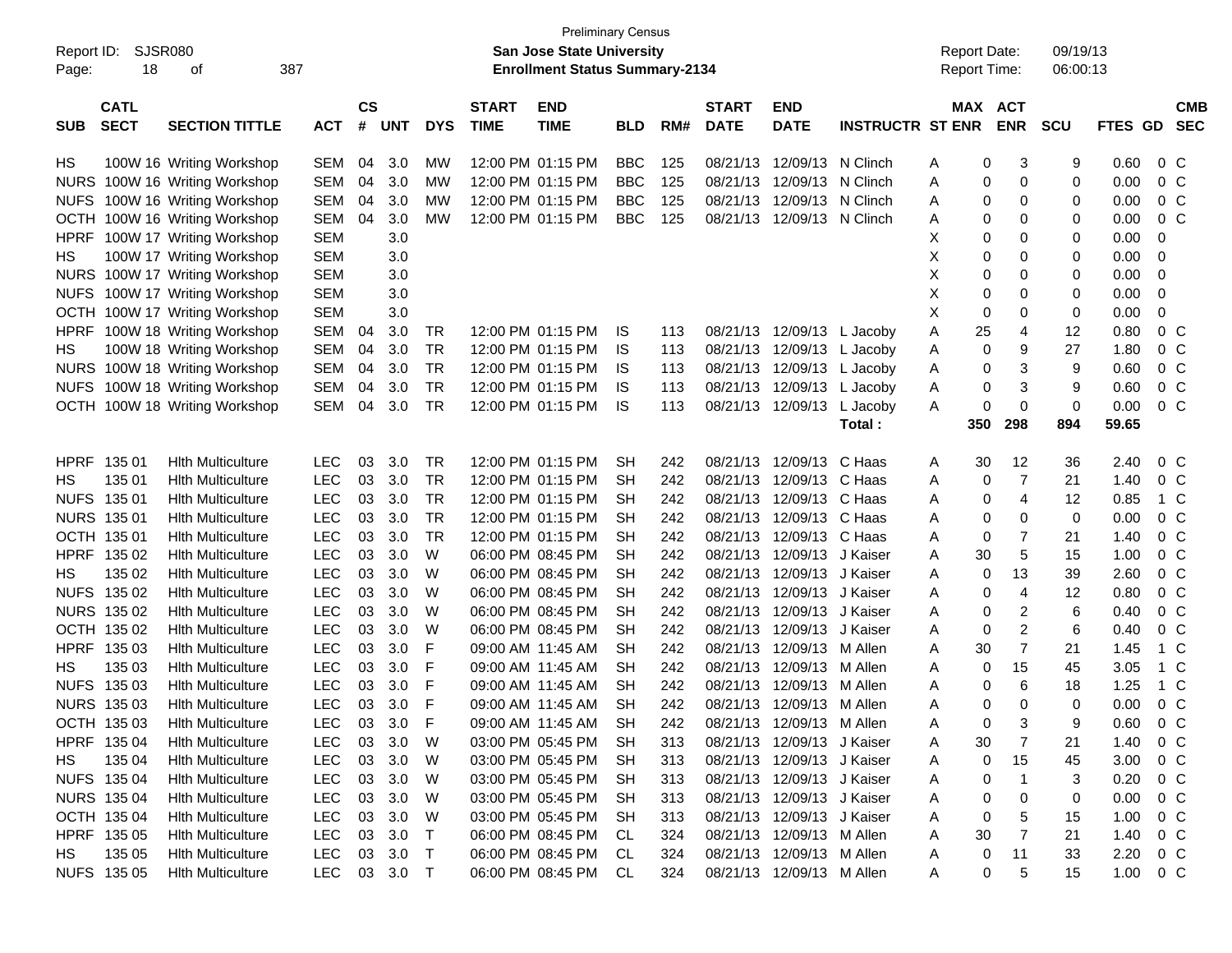| Report ID:<br>19<br>Page:                              | SJSR080<br>387<br>οf                                                             |                                        |                    |                   |                                        |                             | <b>Preliminary Census</b><br><b>San Jose State University</b><br><b>Enrollment Status Summary-2134</b> |                                     |                   |                                  |                                                    |                                                 | <b>Report Date:</b><br>Report Time: |                                      | 09/19/13<br>06:00:13   |                       |                                        |
|--------------------------------------------------------|----------------------------------------------------------------------------------|----------------------------------------|--------------------|-------------------|----------------------------------------|-----------------------------|--------------------------------------------------------------------------------------------------------|-------------------------------------|-------------------|----------------------------------|----------------------------------------------------|-------------------------------------------------|-------------------------------------|--------------------------------------|------------------------|-----------------------|----------------------------------------|
| <b>CATL</b><br><b>SECT</b><br><b>SUB</b>               | <b>SECTION TITTLE</b>                                                            | <b>ACT</b>                             | $\mathsf{cs}$<br># | <b>UNT</b>        | <b>DYS</b>                             | <b>START</b><br><b>TIME</b> | <b>END</b><br><b>TIME</b>                                                                              | <b>BLD</b>                          | RM#               | <b>START</b><br><b>DATE</b>      | <b>END</b><br><b>DATE</b>                          | <b>INSTRUCTR ST ENR</b>                         | <b>MAX ACT</b>                      | <b>ENR</b>                           | SCU                    | FTES GD               | <b>CMB</b><br><b>SEC</b>               |
| NURS 135 05<br>OCTH 135 05                             | <b>Hith Multiculture</b><br><b>Hith Multiculture</b>                             | <b>LEC</b><br><b>LEC</b>               | 03<br>03           | 3.0<br>3.0        | $\top$<br>$\mathsf{T}$                 |                             | 06:00 PM 08:45 PM<br>06:00 PM 08:45 PM                                                                 | CL.<br>CL                           | 324<br>324        | 08/21/13<br>08/21/13             | 12/09/13<br>12/09/13                               | M Allen<br>M Allen                              | A<br>0<br>A<br>0                    | $\mathbf 0$<br>$6\phantom{1}6$       | 0<br>18                | 0.00<br>1.20          | 0 <sup>o</sup><br>0 <sup>o</sup>       |
| <b>HPRF</b><br>135 06<br>135 06<br>HS.<br>NUFS 135 06  | <b>Hith Multiculture</b><br><b>Hith Multiculture</b>                             | <b>LEC</b><br><b>LEC</b><br><b>LEC</b> | 03<br>03<br>03     | 3.0<br>3.0<br>3.0 | $\top$<br>$\mathsf{T}$<br>$\mathsf{T}$ |                             | 03:00 PM 05:45 PM<br>03:00 PM 05:45 PM                                                                 | <b>CL</b><br><b>CL</b>              | 238<br>238        | 08/21/13<br>08/21/13             | 12/09/13<br>12/09/13                               | M Allen<br>M Allen                              | 30<br>A<br>0<br>A<br>0              | 16<br>8<br>$\mathbf{3}$              | 48<br>24<br>9          | 3.20<br>1.65          | $0\quad C$<br>$1\,C$<br>$0\quad C$     |
| <b>NURS 135 06</b><br>OCTH 135 06                      | <b>Hith Multiculture</b><br><b>Hith Multiculture</b><br><b>Hith Multiculture</b> | <b>LEC</b><br><b>LEC</b>               | 03<br>03           | 3.0<br>3.0        | $\top$<br>$\mathsf T$                  |                             | 03:00 PM 05:45 PM<br>03:00 PM 05:45 PM<br>03:00 PM 05:45 PM                                            | <b>CL</b><br><b>CL</b><br><b>CL</b> | 238<br>238<br>238 | 08/21/13<br>08/21/13<br>08/21/13 | 12/09/13<br>12/09/13<br>12/09/13                   | M Allen<br>M Allen<br>M Allen                   | A<br>A<br>0<br>0<br>A               | $\mathbf{1}$<br>3                    | 3<br>9                 | 0.60<br>0.20<br>0.60  | 0 <sup>o</sup><br>0 <sup>o</sup>       |
| <b>HPRF</b><br>135 07<br>135 07<br>НS                  | <b>Hith Multiculture</b><br><b>Hith Multiculture</b>                             | <b>LEC</b><br><b>LEC</b>               | 03<br>03           | 3.0<br>3.0        | R<br>R                                 |                             | 06:00 PM 08:45 PM<br>06:00 PM 08:45 PM                                                                 | <b>IS</b><br><b>IS</b>              | 215<br>215        | 08/21/13                         | 12/09/13<br>08/21/13 12/09/13                      | A Mukherjea A<br>A Mukherjea A                  | 30<br>0                             | $\overline{7}$<br>$\overline{7}$     | 21<br>21               | 1.40<br>1.40          | 0 <sup>o</sup><br>0 <sup>o</sup>       |
| NUFS 135 07<br>NURS 135 07<br>OCTH 135 07              | <b>Hith Multiculture</b><br><b>Hith Multiculture</b><br><b>Hith Multiculture</b> | <b>LEC</b><br><b>LEC</b><br>LEC        | 03<br>03<br>03     | 3.0<br>3.0<br>3.0 | R<br>R<br>${\sf R}$                    |                             | 06:00 PM 08:45 PM<br>06:00 PM 08:45 PM<br>06:00 PM 08:45 PM                                            | IS<br><b>IS</b><br>IS               | 215<br>215<br>215 | 08/21/13                         | 12/09/13<br>08/21/13 12/09/13<br>08/21/13 12/09/13 | A Mukherjea A<br>A Mukherjea A<br>A Mukherjea A | 0<br>0<br>0                         | 8<br>$\mathbf 0$<br>$\overline{1}$   | 24<br>$\mathbf 0$<br>3 | 1.75<br>0.00<br>0.20  | 3 <sup>C</sup><br>$0\quad C$<br>$0\,C$ |
|                                                        |                                                                                  |                                        |                    |                   |                                        |                             |                                                                                                        |                                     |                   |                                  |                                                    | Total:                                          | 210                                 | 198                                  | 594                    | 40.00                 |                                        |
| <b>HPRF</b><br>18001<br>HPRF 180 02                    | <b>Individual Studies</b><br><b>Individual Studies</b>                           | <b>SUP</b><br><b>SUP</b>               | 36<br>36           | 3.0<br>2.0        | <b>TBA</b><br><b>TBA</b>               |                             |                                                                                                        |                                     |                   | 08/21/13                         | 12/09/13<br>08/21/13 12/09/13                      |                                                 | 20<br>Α<br>A<br>5                   | 0<br>$\mathbf 0$                     | 0<br>0                 | 0.00<br>0.00          | $\mathbf 0$<br>$\mathbf 0$             |
| <b>HPRF</b><br>180 03<br>HPRF<br>18004                 | <b>Individual Studies</b><br><b>Individual Studies</b>                           | <b>SUP</b><br><b>SUP</b>               | 36<br>36           | 3.0<br>3.0        | <b>TBA</b><br><b>TBA</b>               |                             |                                                                                                        |                                     |                   | 08/21/13                         | 12/09/13<br>08/21/13 12/09/13                      | Total:                                          | A<br>10<br>5<br>A<br>40             | $\pmb{0}$<br>$\mathbf 0$<br>$\bf{0}$ | 0<br>0<br>0            | 0.00<br>0.00<br>0.00  | $\mathbf 0$<br>$\mathbf 0$             |
| <b>HPRF</b><br>295 01                                  | Research Methodology SEM                                                         |                                        | 05                 | 3.0               | W                                      |                             | 06:00 PM 08:45 PM                                                                                      | <b>CCB</b>                          | 102               | 08/21/13                         | 12/09/13                                           | C Hollenbeck A                                  | 20                                  | $\mathbf 0$                          | 0                      | 0.00                  | 0 <sup>o</sup>                         |
| <b>NUFS</b><br>295 01<br>295 01<br>HS                  | Research Methodology SEM<br>Research Methodology SEM                             |                                        | 05<br>05           | 3.0<br>3.0        | W<br>W                                 |                             | 06:00 PM 08:45 PM<br>06:00 PM 08:45 PM                                                                 | <b>CCB</b><br><b>CCB</b>            | 102<br>102        | 08/21/13                         | 12/09/13<br>08/21/13 12/09/13                      | C Hollenbeck A<br>C Hollenbeck A                | $\Omega$<br>0                       | 12<br>$\mathbf 0$                    | 36<br>0                | 3.00<br>0.00          | 12 C<br>0 <sup>o</sup>                 |
| NURS 295 01<br>HPRF<br>295 02<br><b>NUFS</b><br>295 02 | Research Methodology SEM<br>Research Methodology SEM<br>Research Methodology SEM |                                        | 05<br>05<br>05     | 3.0<br>3.0<br>3.0 | W<br>W<br>W                            |                             | 06:00 PM 08:45 PM<br>06:00 PM 08:45 PM<br>06:00 PM 08:45 PM                                            | <b>CCB</b><br>CCB<br><b>CCB</b>     | 102<br>122<br>122 | 08/21/13<br>08/21/13<br>08/21/13 | 12/09/13<br>12/09/13<br>12/09/13                   | C Hollenbeck A<br>D Goyal<br>D Goval            | 0<br>20<br>Α<br>0<br>A              | $\mathbf 0$<br>11<br>$\mathbf 0$     | $\mathbf 0$<br>33<br>0 | 0.00<br>2.75<br>0.00  | $0\,C$<br>11 C<br>0 <sub>C</sub>       |
| 295 02<br>HS<br>NURS 295 02                            | Research Methodology SEM<br>Research Methodology SEM                             |                                        | 05<br>05           | 3.0<br>3.0        | W<br>W                                 |                             | 06:00 PM 08:45 PM<br>06:00 PM 08:45 PM                                                                 | <b>CCB</b><br><b>CCB</b>            | 122<br>122        | 08/21/13                         | 12/09/13<br>08/21/13 12/09/13                      | D Goval<br>D Goval                              | 0<br>A<br>0<br>A                    | $\mathbf 0$<br>$\mathbf 0$           | 0<br>0                 | 0.00<br>0.00          | 0 <sup>o</sup><br>0 <sup>o</sup>       |
| <b>HPRF</b><br>295 03<br>NUFS 295 03                   | Research Methodology SEM<br>Research Methodology SEM                             |                                        | 05<br>05           | 3.0<br>3.0        | W<br>W                                 |                             | 06:00 PM 08:45 PM<br>06:00 PM 08:45 PM                                                                 | <b>CCB</b><br>CCB                   | 125<br>125        | 08/21/13<br>08/21/13             | 12/09/13 V Rose<br>12/09/13 V Rose                 |                                                 | 20<br>A<br>A<br>0                   | $\mathbf 0$<br>$\mathbf 0$           | 0<br>0                 | 0.00<br>0.00          | $0\quad C$<br>$0\,C$                   |
| 295 03<br>НS<br>NURS 295 03                            | Research Methodology SEM<br>Research Methodology SEM                             |                                        | 05<br>05           | 3.0<br>3.0        | W<br>W                                 |                             | 06:00 PM 08:45 PM<br>06:00 PM 08:45 PM                                                                 | <b>CCB</b><br><b>CCB</b>            | 125<br>125        | 08/21/13<br>08/21/13             | 12/09/13<br>12/09/13 V Rose                        | V Rose<br>Total:                                | A<br>0<br>0<br>A<br>60              | 23<br>$\mathbf 0$<br>46              | 69<br>0<br>138         | 5.75<br>0.00<br>11.50 | 23 C<br>0 <sup>o</sup>                 |
|                                                        |                                                                                  |                                        |                    |                   |                                        |                             |                                                                                                        |                                     |                   |                                  |                                                    |                                                 |                                     |                                      |                        |                       |                                        |

**Department : Health Professions** 

| Department Total:         | 660 |    | 542 1626 | 111.15 |
|---------------------------|-----|----|----------|--------|
| <b>Lower Division:</b>    | n   | n  | o        | 0.00   |
| <b>Upper Division:</b>    | 600 |    | 496 1488 | 99.65  |
| <b>Graduate Division:</b> | 60  | 46 | 138      | 11.50  |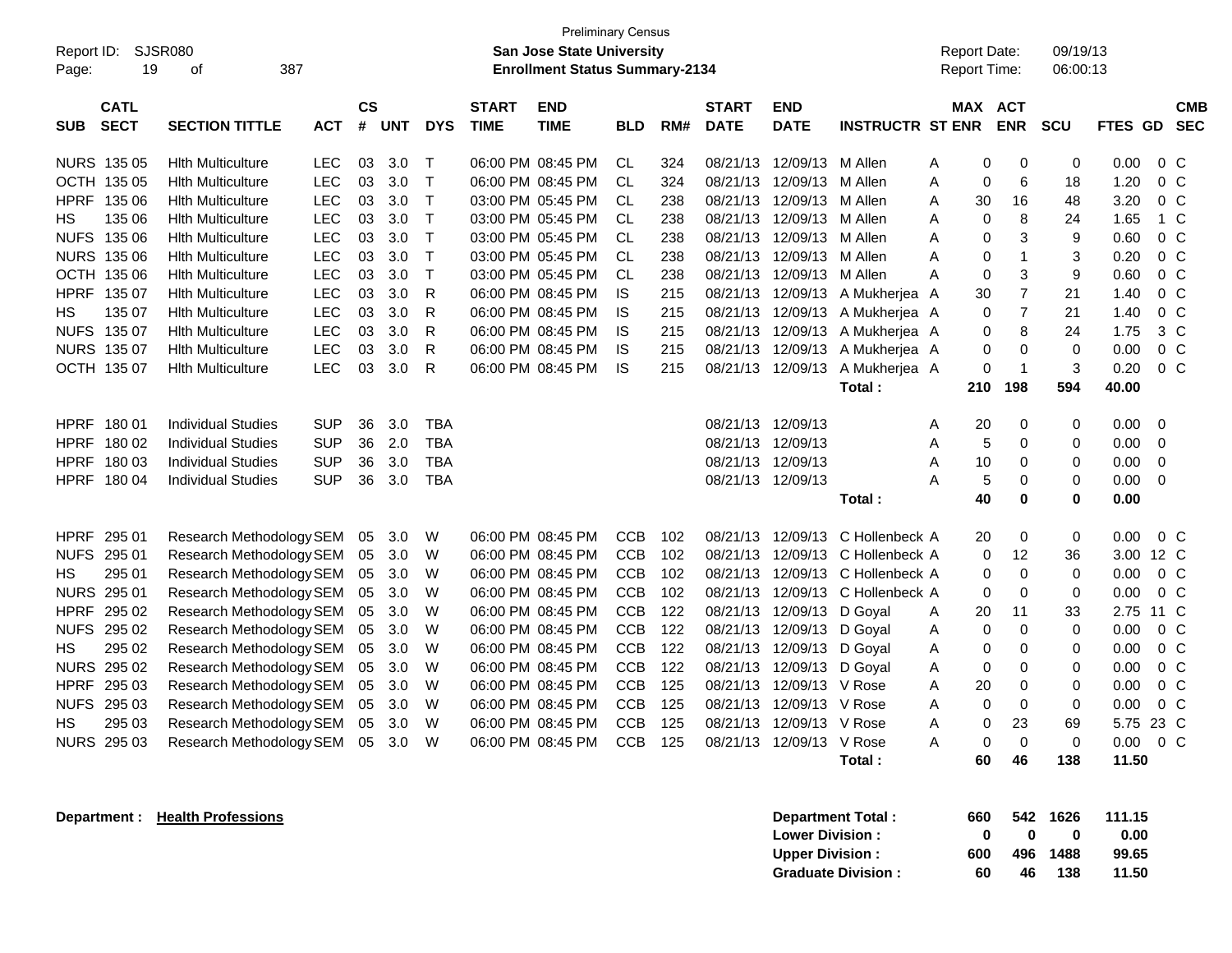| Report ID:<br>Page:     | <b>SJSR080</b><br>20       | 387<br>οf                                                           |               |                |            |            |                             | <b>San Jose State University</b><br><b>Enrollment Status Summary-2134</b> | <b>Preliminary Census</b> |     |                             |                            |                                          | <b>Report Date:</b><br>Report Time: |                              | 09/19/13<br>06:00:13 |                       |                          |
|-------------------------|----------------------------|---------------------------------------------------------------------|---------------|----------------|------------|------------|-----------------------------|---------------------------------------------------------------------------|---------------------------|-----|-----------------------------|----------------------------|------------------------------------------|-------------------------------------|------------------------------|----------------------|-----------------------|--------------------------|
| <b>SUB</b>              | <b>CATL</b><br><b>SECT</b> | <b>SECTION TITTLE</b>                                               | <b>ACT</b>    | <b>CS</b><br># | <b>UNT</b> | <b>DYS</b> | <b>START</b><br><b>TIME</b> | <b>END</b><br><b>TIME</b>                                                 | <b>BLD</b>                | RM# | <b>START</b><br><b>DATE</b> | <b>END</b><br><b>DATE</b>  | <b>INSTRUCTR ST ENR</b>                  |                                     | MAX ACT<br><b>ENR</b>        | SCU                  | FTES GD               | <b>CMB</b><br><b>SEC</b> |
| College<br>Department : |                            | <b>Applied Sciences &amp; Arts</b><br><b>Hospitality Management</b> |               |                |            |            |                             |                                                                           |                           |     |                             |                            |                                          |                                     |                              |                      |                       |                          |
| HSPM 101                |                            | Intro Hospitality                                                   | <b>LEC</b>    | 02             | 3.0        | <b>TBA</b> |                             |                                                                           |                           |     |                             | 08/21/13 12/09/13 P Wey    |                                          | A                                   | 55<br>39                     | 117                  | 7.80 0                |                          |
| <b>HSPM</b>             | 1 0 2                      | Intro Hospitality                                                   | <b>LEC</b>    | 02             | 3.0        | <b>TR</b>  |                             | 10:30 AM 11:45 AM                                                         | <b>SPXC 209</b>           |     |                             |                            | 08/21/13 12/09/13 K Sullivan<br>Total:   | A<br>110                            | 55<br>57<br>96               | 171<br>288           | $11.40 \t 0$<br>19.20 |                          |
| HSPM 1101               |                            | <b>Restaurant Mgmt</b>                                              | <b>LEC</b>    |                | 02 3.0     | MW         |                             | 01:30 PM 02:45 PM                                                         | CL.                       | 222 |                             | 08/21/13 12/09/13          | R Larson<br>Total:                       | A                                   | 55<br>54<br>55<br>54         | 162<br>162           | 10.80 0<br>10.80      |                          |
| HSPM 1201               |                            | Cost Ctrl Hosp                                                      | <b>SEM</b>    | 04             | 3.0        | MW         |                             | 03:00 PM 04:15 PM                                                         | ΜН                        | 523 |                             | 08/21/13 12/09/13          | R Larson                                 | A                                   | 55<br>57                     | 171                  | 11.40                 | $0\,C$                   |
| NUFS 1201               |                            | Cost Ctrl Hosp                                                      | <b>SEM</b>    | 04             | 3.0        | <b>MW</b>  |                             | 03:00 PM 04:15 PM                                                         | <b>MH</b>                 | 523 |                             | 08/21/13 12/09/13 R Larson |                                          | A                                   | 0<br>$\overline{1}$          | 3                    | 0.20                  | $0\,C$                   |
|                         |                            |                                                                     |               |                |            |            |                             |                                                                           |                           |     |                             |                            | Total:                                   |                                     | 55<br>58                     | 174                  | 11.60                 |                          |
| HSPM 23 01              |                            | <b>Culinary Concepts</b>                                            | <b>LEC</b>    | 02             | 3.0        | M          |                             | 03:00 PM 03:50 PM                                                         | <b>SPXC 047</b>           |     |                             | 08/21/13 12/09/13          | A Finkelstei                             | A                                   | 25<br>25                     | 25                   | 5.00                  | 0 C                      |
| <b>NUFS</b>             | 23 01                      | <b>Culinary Concepts</b>                                            | <b>LEC</b>    | 02             | 3.0        | м          |                             | 03:00 PM 03:50 PM                                                         | <b>SPXC 047</b>           |     |                             |                            | 08/21/13 12/09/13 A Finkelstei           | A                                   | 3<br>$\mathbf 0$             | 3                    | 0.60                  | $0\,$ C                  |
| HSPM 2302               |                            | <b>Culinary Concepts</b>                                            | LAB           | 16             | 0.0        | м          |                             | 04:00 PM 05:45 PM                                                         | <b>SPXC 047</b>           |     |                             | 08/21/13 12/09/13          | A Finkelstei                             | A                                   | 25<br>25                     | 50                   | 0.00                  | 0 <sup>o</sup>           |
| NUFS 23 02              |                            | <b>Culinary Concepts</b>                                            | LAB           | 16             | 0.0        | м          |                             | 04:00 PM 05:45 PM                                                         | <b>SPXC 047</b>           |     |                             |                            | 08/21/13 12/09/13 A Finkelstei<br>Total: | A                                   | 3<br>$\mathbf 0$<br>50<br>56 | 6<br>84              | 0.00<br>5.60          | $0\,C$                   |
| HSPM 65 01              |                            | Seminar in HSPM                                                     | <b>LEC</b>    | 02             | 1.0        | W          |                             | 12:00 PM 01:15 PM                                                         | <b>SPXC 209</b>           |     |                             | 08/21/13 12/09/13          | T Yen<br>Total:                          | A                                   | 60<br>54<br>60<br>54         | 54<br>54             | $3.60 \ 0$<br>3.60    |                          |
|                         |                            | HSPM 100W 01 Writing Workshop                                       | SEM           | 04             | 3.0        | MW         |                             | 10:30 AM 11:45 AM                                                         | <b>SPXC 211</b>           |     |                             | 08/21/13 12/09/13 M Lange  |                                          | A                                   | 25<br>31                     | 93                   | $6.20 \t 0$           |                          |
|                         |                            | HSPM 100W 02 Writing Workshop                                       | <b>SEM</b>    |                | 3.0        |            |                             |                                                                           |                           |     |                             |                            |                                          | X                                   | $\mathbf 0$<br>$\Omega$      | 0                    | $0.00 \t 0$           |                          |
|                         |                            | HSPM 100W 03 Writing Workshop                                       | <b>SEM</b>    | 04             | 3.0        | <b>TR</b>  |                             | 10:30 AM 11:45 AM                                                         | <b>SPXC 211</b>           |     |                             | 08/21/13 12/09/13          | M Lange<br>Total:                        | A                                   | 25<br>21<br>50<br>52         | 63<br>156            | $4.20 \ 0$<br>10.40   |                          |
| HSPM 101 01             |                            | Culture & Intl Iss                                                  | <b>LEC</b>    | 02             | 3.0        | MW         |                             | 09:00 AM 10:15 AM                                                         | CL                        | 222 |                             | 08/21/13 12/09/13          | T Yen<br>Total:                          | Α                                   | 55<br>54<br>55<br>54         | 162<br>162           | 10.80 0<br>10.80      |                          |
|                         |                            | HSPM 102 01 Hotel & Lodging Op                                      | LEC           |                | $3.0\,$    |            |                             |                                                                           |                           |     |                             |                            |                                          | X                                   | $\mathbf 0$<br>$\pmb{0}$     | 0                    | $0.00 \t 0$           |                          |
|                         | HSPM 102 02                | Hotel & Lodging Op                                                  | LEC 02 3.0 TR |                |            |            |                             | 12:00 PM 01:15 PM SPXC 209                                                |                           |     |                             |                            | 08/21/13 12/09/13 A Southwell A          |                                     | 55<br>49                     | 147                  | 9.80 0                |                          |
|                         |                            |                                                                     |               |                |            |            |                             |                                                                           |                           |     |                             |                            | Total:                                   |                                     | 55<br>49                     | 147                  | 9.80                  |                          |
| HSPM 104 01             |                            | <b>Hospitality Mktg</b>                                             | LEC 02 3.0 MW |                |            |            |                             | 03:00 PM 04:15 PM SPXC 209                                                |                           |     |                             | 08/21/13 12/09/13 Y Huang  | Total:                                   | A                                   | 55<br>55<br>55<br>55         | 165<br>165           | 11.00 0<br>11.00      |                          |
| HSPM 105 01             |                            | Finance in HSPM                                                     | <b>LEC</b>    |                | 3.0        |            |                             |                                                                           |                           |     |                             |                            |                                          | X.                                  | 0<br>0                       | 0                    | $0.00 \t 0$           |                          |
|                         | HSPM 105 02                | Finance in HSPM                                                     | <b>LEC</b>    |                | 02 3.0 W   |            |                             | 05:00 PM 07:45 PM                                                         | BBC 322                   |     |                             |                            | 08/21/13 12/09/13 M Nguyen               | Α                                   | 55<br>56                     | 168                  | 11.20 0               |                          |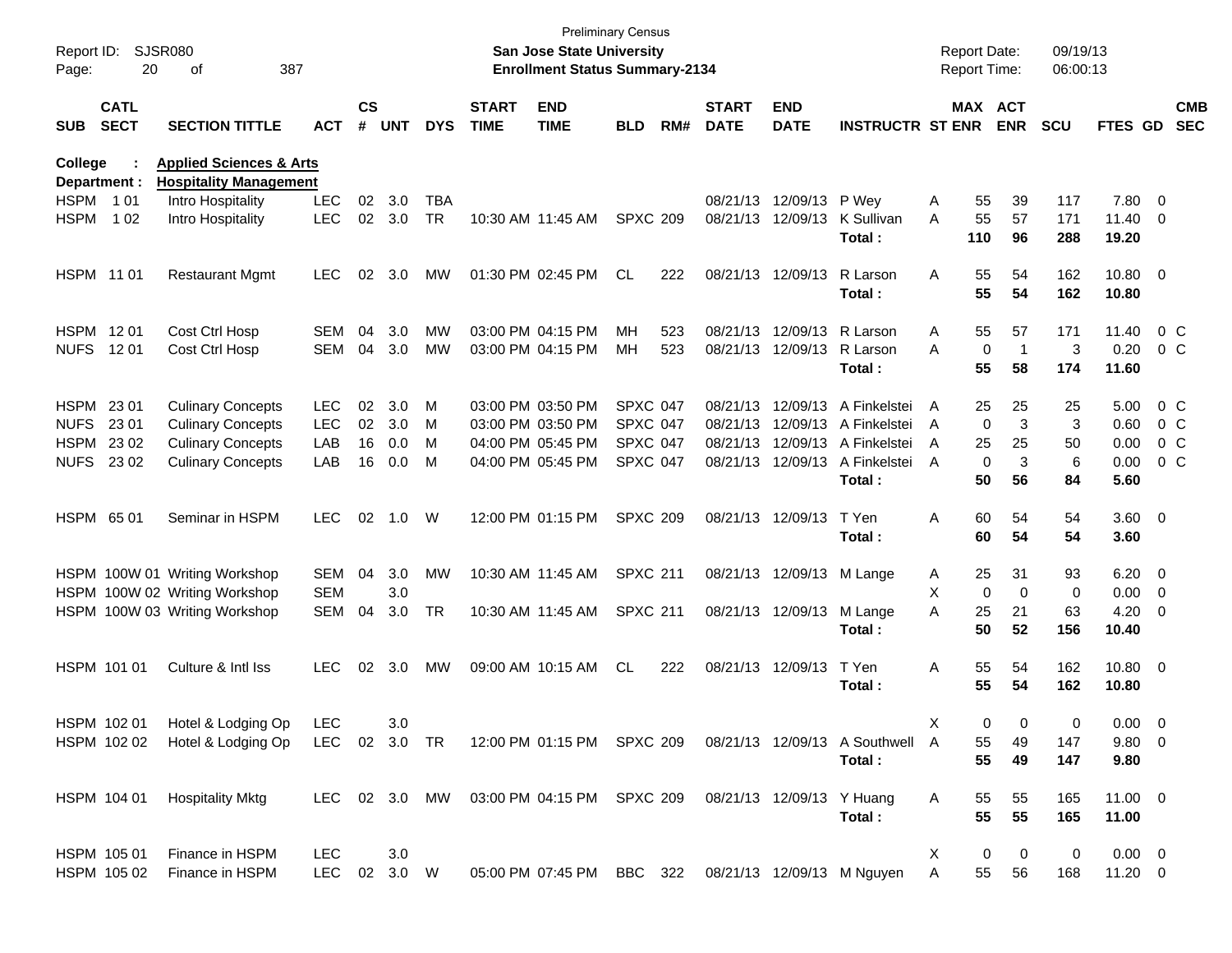| Page:      | Report ID: SJSR080<br>21                  | 387<br>οf                                                                           |                                        |                             |                   |                                        |                             | <b>Preliminary Census</b><br>San Jose State University<br><b>Enrollment Status Summary-2134</b> |                 |     |                                  |                                              |                                                                                          | <b>Report Date:</b><br><b>Report Time:</b> |                       |                       | 09/19/13<br>06:00:13 |                                                   |                          |
|------------|-------------------------------------------|-------------------------------------------------------------------------------------|----------------------------------------|-----------------------------|-------------------|----------------------------------------|-----------------------------|-------------------------------------------------------------------------------------------------|-----------------|-----|----------------------------------|----------------------------------------------|------------------------------------------------------------------------------------------|--------------------------------------------|-----------------------|-----------------------|----------------------|---------------------------------------------------|--------------------------|
| <b>SUB</b> | <b>CATL</b><br><b>SECT</b>                | <b>SECTION TITTLE</b>                                                               | <b>ACT</b>                             | $\mathsf{cs}$<br>$\pmb{\#}$ | <b>UNT</b>        | <b>DYS</b>                             | <b>START</b><br><b>TIME</b> | <b>END</b><br><b>TIME</b>                                                                       | <b>BLD</b>      | RM# | <b>START</b><br><b>DATE</b>      | <b>END</b><br><b>DATE</b>                    | <b>INSTRUCTR ST ENR</b>                                                                  |                                            |                       | MAX ACT<br><b>ENR</b> | <b>SCU</b>           | FTES GD                                           | <b>CMB</b><br><b>SEC</b> |
|            |                                           |                                                                                     |                                        |                             |                   |                                        |                             |                                                                                                 |                 |     |                                  |                                              | Total:                                                                                   |                                            | 55                    | 56                    | 168                  | 11.20                                             |                          |
|            | HSPM 107 01<br>HSPM 107 02                | Legal Hospitality<br>Legal Hospitality                                              | <b>LEC</b><br><b>LEC</b>               | 02                          | 3.0<br>3.0        | M                                      |                             | 05:00 PM 07:45 PM                                                                               | <b>SPXC 209</b> |     | 08/21/13 12/09/13                |                                              | J Dworak<br>Total:                                                                       | Х<br>A                                     | 0<br>55<br>55         | 0<br>56<br>56         | 0<br>168<br>168      | $0.00 \t 0$<br>11.20 0<br>11.20                   |                          |
|            | HSPM 108 01                               | <b>HSPM Info Sys</b>                                                                | <b>LEC</b>                             |                             | 02 3.0            | TBA                                    |                             |                                                                                                 |                 |     |                                  | 08/21/13 12/09/13                            | P Wey<br>Total:                                                                          | Α                                          | 55<br>55              | 60<br>60              | 180<br>180           | $12.00 \t 0$<br>12.00                             |                          |
|            | HSPM 134 01                               | HR Management                                                                       | <b>LEC</b>                             | 02                          | 3.0               | МW                                     |                             | 09:00 AM 10:15 AM                                                                               | CL              | 324 |                                  | 08/21/13 12/09/13                            | A Southwell<br>Total:                                                                    | A                                          | 55<br>55              | 44<br>44              | 132<br>132           | 8.80 0<br>8.80                                    |                          |
|            | HSPM 140 01                               | Mtg, Conv & Event                                                                   | <b>LEC</b>                             |                             | 02 3.0            | TR                                     |                             | 01:30 PM 02:45 PM                                                                               | CL              | 324 | 08/21/13 12/09/13                |                                              | K Sullivan<br>Total:                                                                     | Α                                          | 55<br>55              | 65<br>65              | 195<br>195           | 13.05 1<br>13.05                                  |                          |
|            | HSPM 141 01                               | <b>Resort Club Mgmt</b>                                                             | <b>LEC</b>                             |                             | 02 3.0            | МW                                     |                             | 12:00 PM 01:15 PM                                                                               | CL              | 202 | 08/21/13 12/09/13                |                                              | K Sullivan<br>Total:                                                                     | Α                                          | 55<br>55              | 57<br>57              | 171<br>171           | $11.40 \t 0$<br>11.40                             |                          |
|            | HSPM 148 01                               | Wine Appreciation                                                                   | <b>LEC</b>                             |                             | 02 3.0            | M                                      |                             | 05:00 PM 07:45 PM                                                                               | <b>BBC</b>      | 201 |                                  | 08/21/13 12/09/13                            | S Orvis<br>Total:                                                                        | Α                                          | 45<br>45              | 43<br>43              | 129<br>129           | $8.60$ 0<br>8.60                                  |                          |
|            | HSPM 154 01                               | Revenue Management LEC 02 3.0 TR                                                    |                                        |                             |                   |                                        |                             | 09:00 AM 10:15 AM                                                                               | CL.             | 324 |                                  | 08/21/13 12/09/13                            | Y Huang<br>Total:                                                                        | A                                          | 55<br>55              | 44<br>44              | 132<br>132           | 8.80 0<br>8.80                                    |                          |
|            | HSPM 175 01                               | Entrepreneur                                                                        | SEM                                    |                             | 04 3.0            | TR                                     |                             | 03:00 PM 04:15 PM                                                                               | MH              | 523 |                                  | 08/21/13 12/09/13                            | T Thompson A<br>Total:                                                                   |                                            | 55<br>55              | 53<br>53              | 159<br>159           | $10.60 \t 0$<br>10.60                             |                          |
|            | HSPM 180 01<br>HSPM 180 02<br>HSPM 180 03 | <b>Individual Studies</b><br><b>Individual Studies</b><br><b>Individual Studies</b> | <b>SUP</b><br><b>SUP</b><br><b>SUP</b> | 36<br>36<br>36              | 1.0<br>2.0<br>3.0 | <b>TBA</b><br><b>TBA</b><br><b>TBA</b> |                             |                                                                                                 |                 |     | 08/21/13<br>08/21/13<br>08/21/13 | 12/09/13<br>12/09/13 T Yen<br>12/09/13 T Yen | T Yen<br>Total :                                                                         | A<br>Α<br>Α                                | 40<br>36<br>40<br>116 | 0<br>0<br>0<br>0      | 0<br>0<br>0<br>0     | $0.00 \t 0$<br>$0.00 \t 0$<br>$0.00 \t 0$<br>0.00 |                          |
|            |                                           | HSPM 186 01 Strategic Mgmt                                                          |                                        |                             |                   |                                        |                             |                                                                                                 |                 |     |                                  |                                              | LEC 02 3.0 TR  10:30 AM  11:45 AM  BBC  326  08/21/13  12/09/13  T Thompson  A<br>Total: |                                            | 55<br>55              | 49<br>49              | 147<br>147           | $9.80\ 0$<br>9.80                                 |                          |
|            |                                           | HSPM 191A 01 Intern Level 1                                                         |                                        |                             | SUP 36 2.0 TBA    |                                        |                             |                                                                                                 |                 |     |                                  | 08/21/13 12/09/13 T Yen                      | Total:                                                                                   | A                                          | 65<br>65              | 61<br>61              | 122<br>122           | 8.13 0<br>8.13                                    |                          |
|            |                                           | HSPM 191B 01 Intern Level 2                                                         |                                        |                             | SUP 36 3.0 TBA    |                                        |                             |                                                                                                 |                 |     |                                  |                                              | 08/21/13 12/09/13 K Sullivan                                                             | A                                          | 65                    | 56                    | 168                  | $11.20 \t 0$                                      |                          |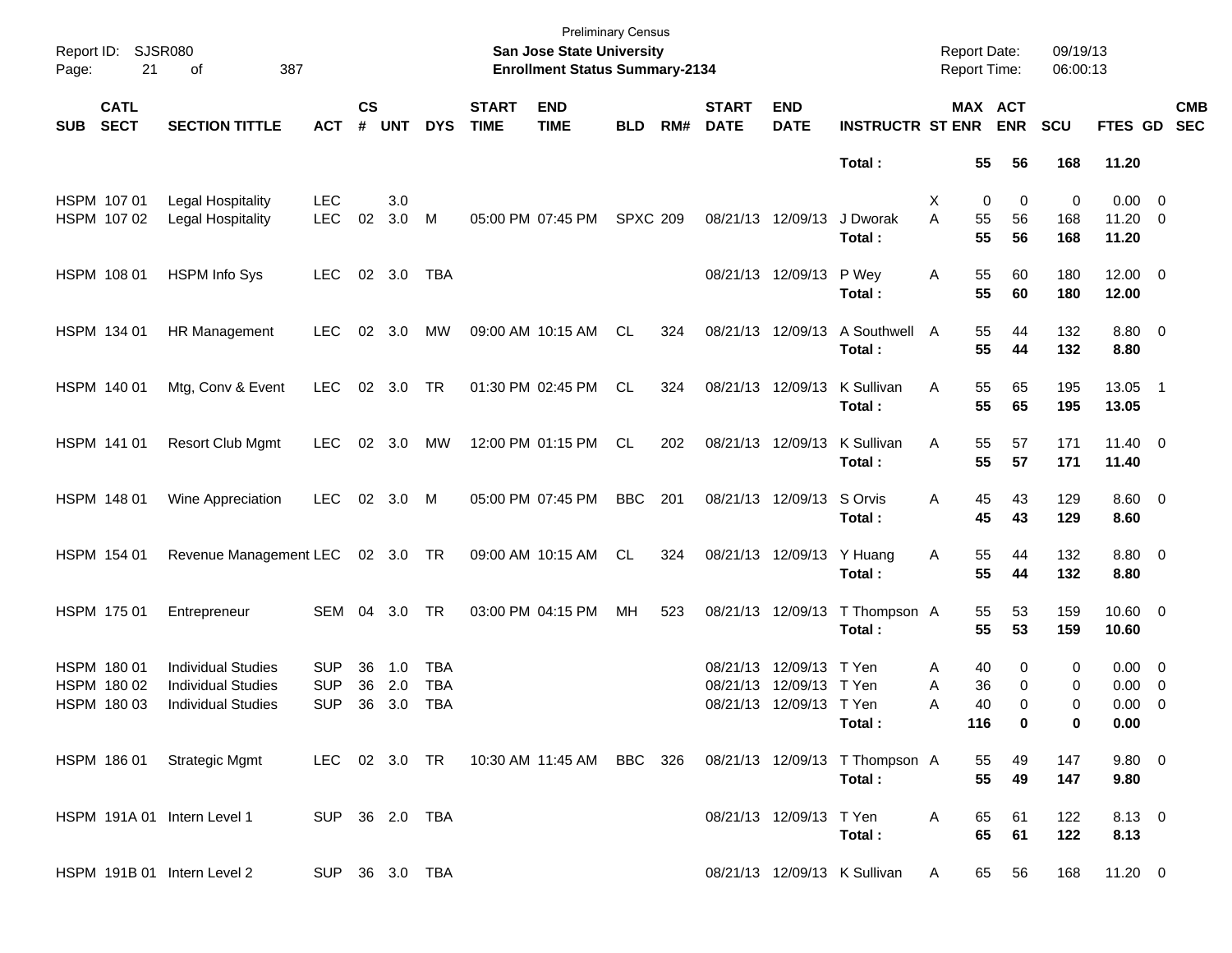| Report ID:<br>Page: | 22                         | SJSR080<br>оf                 | 387        |                              |            |                             | <b>San Jose State University</b><br><b>Enrollment Status Summary-2134</b> | <b>Preliminary Census</b> |     |                             |                                                  |                                                                 | <b>Report Date:</b><br><b>Report Time:</b> |                                      | 09/19/13<br>06:00:13            |                                            |                          |
|---------------------|----------------------------|-------------------------------|------------|------------------------------|------------|-----------------------------|---------------------------------------------------------------------------|---------------------------|-----|-----------------------------|--------------------------------------------------|-----------------------------------------------------------------|--------------------------------------------|--------------------------------------|---------------------------------|--------------------------------------------|--------------------------|
| <b>SUB</b>          | <b>CATL</b><br><b>SECT</b> | <b>SECTION TITTLE</b>         | <b>ACT</b> | <b>CS</b><br><b>UNT</b><br># | <b>DYS</b> | <b>START</b><br><b>TIME</b> | <b>END</b><br>TIME                                                        | <b>BLD</b>                | RM# | <b>START</b><br><b>DATE</b> | <b>END</b><br><b>DATE</b>                        | <b>INSTRUCTR ST ENR</b>                                         | MAX ACT                                    | <b>ENR</b>                           | <b>SCU</b>                      | FTES GD                                    | <b>CMB</b><br><b>SEC</b> |
|                     | Department :               | <b>Hospitality Management</b> |            |                              |            |                             |                                                                           |                           |     |                             | <b>Lower Division:</b><br><b>Upper Division:</b> | Total:<br><b>Department Total:</b><br><b>Graduate Division:</b> | 65<br>1331<br>330<br>1001<br>0             | 56<br>1172<br>318<br>854<br>$\bf{0}$ | 168<br>3263<br>762<br>2501<br>0 | 11.20<br>217.58<br>50.80<br>166.78<br>0.00 |                          |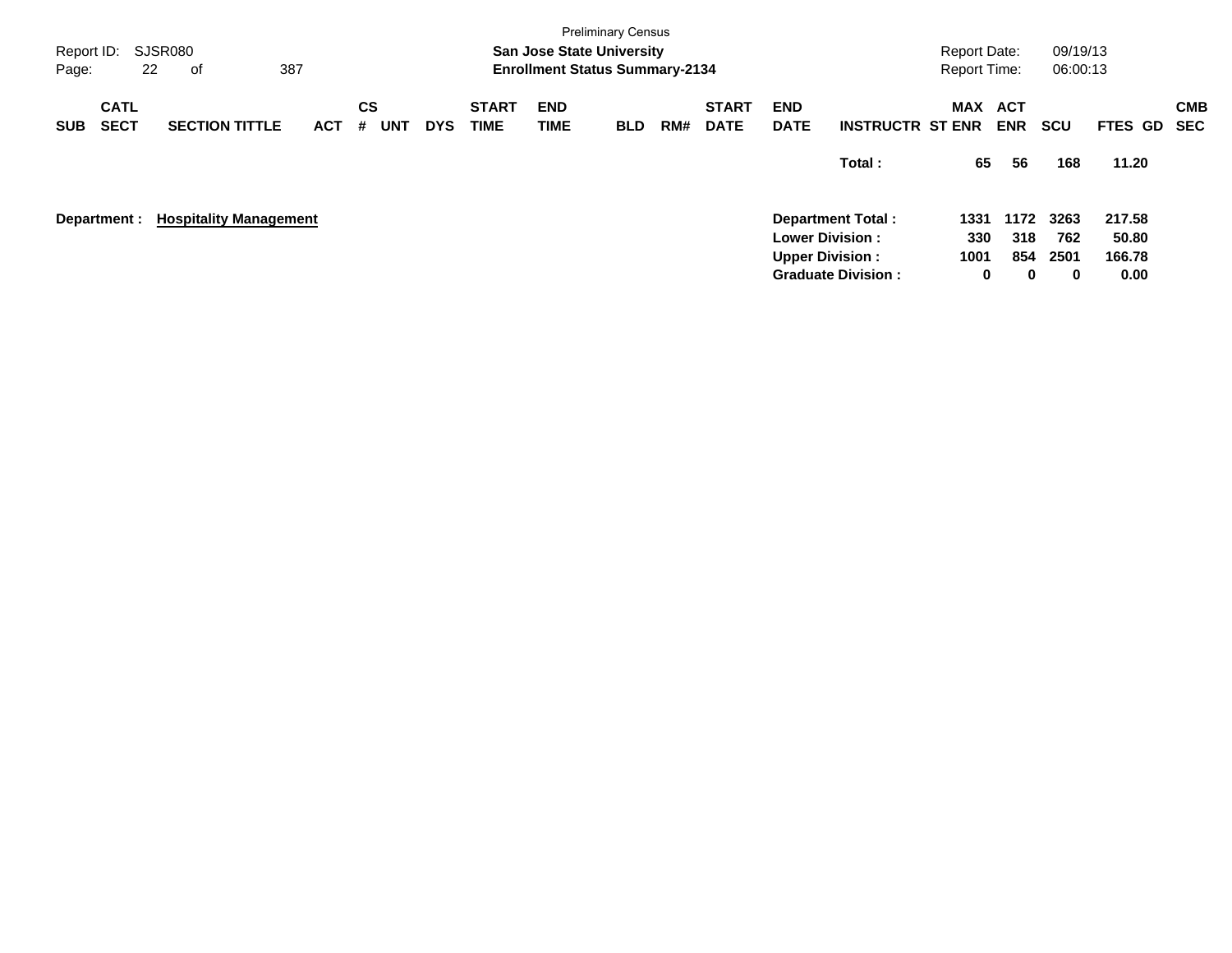| Report ID:<br>Page:     | 23                         | <b>SJSR080</b><br>387<br>οf                                                 |            |                |            |            |                             | <b>San Jose State University</b><br><b>Enrollment Status Summary-2134</b> | <b>Preliminary Census</b> |     |                             |                           |                           | <b>Report Date:</b><br><b>Report Time:</b> |                            | 09/19/13<br>06:00:13 |                     |                |                          |
|-------------------------|----------------------------|-----------------------------------------------------------------------------|------------|----------------|------------|------------|-----------------------------|---------------------------------------------------------------------------|---------------------------|-----|-----------------------------|---------------------------|---------------------------|--------------------------------------------|----------------------------|----------------------|---------------------|----------------|--------------------------|
| <b>SUB</b>              | <b>CATL</b><br><b>SECT</b> | <b>SECTION TITTLE</b>                                                       | <b>ACT</b> | <b>CS</b><br># | <b>UNT</b> | <b>DYS</b> | <b>START</b><br><b>TIME</b> | <b>END</b><br><b>TIME</b>                                                 | <b>BLD</b>                | RM# | <b>START</b><br><b>DATE</b> | <b>END</b><br><b>DATE</b> | <b>INSTRUCTR ST ENR</b>   | MAX ACT                                    | <b>ENR</b>                 | <b>SCU</b>           | FTES GD             |                | <b>CMB</b><br><b>SEC</b> |
| College<br>Department : | ÷                          | <b>Applied Sciences &amp; Arts</b><br><b>Hospitaliy, Recr, Tourism Mgmt</b> |            |                |            |            |                             |                                                                           |                           |     |                             |                           |                           |                                            |                            |                      |                     |                |                          |
| HRTM 270 01             |                            | Graduate Internship                                                         | SUP        | 25             | 3.0        | TBA        |                             |                                                                           |                           |     | 08/21/13                    | 12/09/13                  | Total:                    | 25<br>A<br>25                              | $\mathbf 0$<br>$\mathbf 0$ | 0<br>0               | 0.00<br>0.00        | $\overline{0}$ |                          |
| <b>HRTM 298 01</b>      |                            | <b>Spec Studies</b>                                                         | <b>SUP</b> | 36             | 3.0        | <b>TBA</b> |                             |                                                                           |                           |     | 08/21/13                    | 12/09/13                  | R BandyopadhA<br>Total:   | 10<br>10                                   | 0<br>$\mathbf 0$           | 0<br>0               | 0.00<br>0.00        | $\overline{0}$ |                          |
| <b>HRTM 299 01</b>      |                            | <b>Masters Thesis</b>                                                       | <b>SUP</b> | 25             | 3.0        | <b>TBA</b> |                             |                                                                           |                           |     | 08/21/13                    | 12/09/13                  | R BandyopadhA<br>Total:   | 10<br>10                                   | 0<br>$\mathbf 0$           | 0<br>0               | $0.00 \t 0$<br>0.00 |                |                          |
| Department :            |                            | <b>Hospitaliy, Recr, Tourism Mgmt</b>                                       |            |                |            |            |                             |                                                                           |                           |     |                             | <b>Lower Division:</b>    | <b>Department Total:</b>  | 45<br>0                                    | $\mathbf 0$<br>$\mathbf 0$ | 0<br>0               | 0.00<br>0.00        |                |                          |
|                         |                            |                                                                             |            |                |            |            |                             |                                                                           |                           |     |                             | <b>Upper Division:</b>    | <b>Graduate Division:</b> | 0<br>45                                    | $\mathbf 0$<br>$\bf{0}$    | 0<br>0               | 0.00<br>0.00        |                |                          |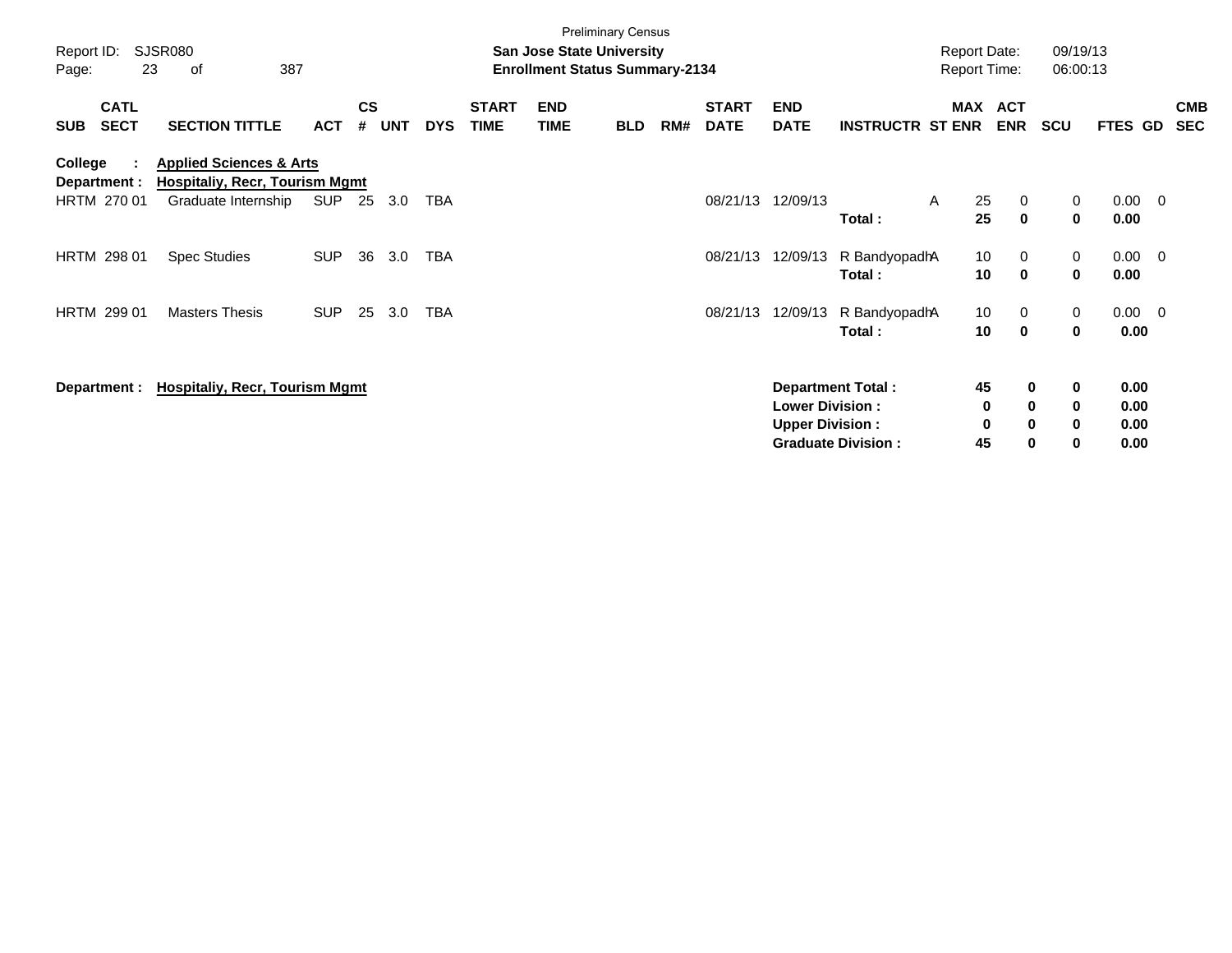| Report ID:<br>Page: | 24                         | SJSR080<br>387<br>οf                                                             |            |                    |            |            |                             | <b>Preliminary Census</b><br>San Jose State University<br><b>Enrollment Status Summary-2134</b> |            |      |                             |                            |                                        | <b>Report Date:</b><br>Report Time: |                              | 09/19/13<br>06:00:13 |                     |                          |                          |
|---------------------|----------------------------|----------------------------------------------------------------------------------|------------|--------------------|------------|------------|-----------------------------|-------------------------------------------------------------------------------------------------|------------|------|-----------------------------|----------------------------|----------------------------------------|-------------------------------------|------------------------------|----------------------|---------------------|--------------------------|--------------------------|
| <b>SUB</b>          | <b>CATL</b><br><b>SECT</b> | <b>SECTION TITTLE</b>                                                            | ACT        | $\mathsf{cs}$<br># | <b>UNT</b> | <b>DYS</b> | <b>START</b><br><b>TIME</b> | <b>END</b><br><b>TIME</b>                                                                       | <b>BLD</b> | RM#  | <b>START</b><br><b>DATE</b> | <b>END</b><br><b>DATE</b>  | <b>INSTRUCTR ST ENR</b>                |                                     | <b>MAX ACT</b><br><b>ENR</b> | <b>SCU</b>           | FTES GD             |                          | <b>CMB</b><br><b>SEC</b> |
| College             |                            | <b>Applied Sciences &amp; Arts</b><br><b>Journalism &amp; Mass Communication</b> |            |                    |            |            |                             |                                                                                                 |            |      |                             |                            |                                        |                                     |                              |                      |                     |                          |                          |
| ADV                 | Department :<br>91 01      |                                                                                  | <b>LEC</b> | 02 <sub>o</sub>    |            | <b>MW</b>  |                             | 03:00 PM 04:15 PM                                                                               | DBH        | 133  |                             | 08/21/13 12/09/13          | R Nelson                               |                                     |                              |                      | 12.80               | $\overline{\phantom{0}}$ |                          |
| ADV                 | 91 02                      | Intro Advertising<br>Intro Advertising                                           | LEC        | 02                 | 3.0<br>3.0 | <b>TR</b>  |                             | 03:00 PM 04:15 PM                                                                               | <b>DBH</b> | 133  | 08/21/13 12/09/13           |                            | J Delacruz                             | Α<br>A<br>70                        | 70<br>64<br>55               | 192<br>165           | 11.00               | $\overline{\phantom{0}}$ |                          |
| ADV                 | 91 03                      | Intro Advertising                                                                | <b>LEC</b> |                    | 3.0        |            |                             |                                                                                                 |            |      |                             |                            |                                        | X                                   | 0<br>$\mathbf 0$             | 0                    | 0.00                | $\overline{\phantom{0}}$ |                          |
|                     |                            |                                                                                  |            |                    |            |            |                             |                                                                                                 |            |      |                             |                            | Total:                                 | 140                                 | 119                          | 357                  | 23.80               |                          |                          |
| ADV                 | 116 01                     | Spartan Daily Ad Sta                                                             | <b>ACT</b> | 20                 | 3.0        |            | MTWR01:30 PM 04:15 PM       |                                                                                                 | <b>DBH</b> | 2091 | 08/21/13 12/09/13           |                            | <b>T</b> Hendrick<br>Total:            | Α<br>30<br>30                       | 5<br>5                       | 15<br>15             | $1.00 \t 0$<br>1.00 |                          |                          |
| ADV                 | 121 01                     | Consumer Advertising LEC                                                         |            |                    | 02 3.0     | $\top$     | 06:00 PM 08:45 PM           |                                                                                                 | <b>DBH</b> | 133  | 08/21/13 12/09/13           |                            | S Eckstone<br>Total:                   | A<br>30<br>30                       | 35<br>35                     | 105<br>105           | $7.00 \t 0$<br>7.00 |                          |                          |
| ADV                 | 122 01                     | Bus-to-Bus Advertisi                                                             | <b>SEM</b> | 04                 | 3.0        | МW         |                             | 12:00 PM 01:15 PM                                                                               | DBH        | 213  | 08/21/13 12/09/13           |                            | R Nelson<br>Total:                     | Α<br>16                             | 16<br>16<br>16               | 48<br>48             | $3.20 \ 0$<br>3.20  |                          |                          |
| ADV                 | 123 01                     | Brdcast & New Media SEM 04                                                       |            |                    | 3.0        | M          |                             | 06:00 PM 08:45 PM                                                                               | DBH        | 133  |                             | 08/21/13 12/09/13          | S Eckstone<br>Total:                   | A<br>40<br>40                       | 34<br>34                     | 102<br>102           | 7.004<br>7.00       |                          |                          |
| ADV                 | 124 01                     | Copywriting                                                                      | <b>SEM</b> | 04                 | 3.0        | <b>TR</b>  |                             | 01:30 PM 02:45 PM                                                                               | DBH        | 107  | 08/21/13 12/09/13           |                            | J Delacruz<br>Total:                   | A<br>20<br>20                       | 16<br>16                     | 48<br>48             | $3.20 \ 0$<br>3.20  |                          |                          |
| ADV                 | 125 01                     | Ad Layout & Prod                                                                 | SEM        | 04                 | 3.0        | МW         |                             | 04:30 PM 05:45 PM                                                                               | DBH        | 222  | 08/21/13 12/09/13           |                            | J Delacruz<br>Total:                   | A<br>20<br>20                       | 19<br>19                     | 57<br>57             | 3.80 0<br>3.80      |                          |                          |
| ADV                 | 126 01                     | Media Planning & Buy SEM 04 3.0                                                  |            |                    |            | TR         |                             | 04:30 PM 05:45 PM                                                                               | DBH        | 107  | 08/21/13 12/09/13           |                            | T Hendrick<br>Total:                   | A<br>26                             | 26<br>17<br>17               | 51<br>51             | $3.40 \ 0$<br>3.40  |                          |                          |
| ADV                 | 128 01                     | Integrtd Mktg Comm                                                               | SEM 04     |                    | 3.0        | M          | 06:00 PM 08:45 PM           |                                                                                                 | <b>DBH</b> | 225  | 08/21/13 12/09/13           |                            | T Hendrick<br>Total:                   | A<br>26                             | 17<br>26<br>17               | 51<br>51             | $3.40 \ 0$<br>3.40  |                          |                          |
| ADV                 | 129 01                     | <b>Campaigns Mgmt</b>                                                            | SEM 04 3.0 |                    |            | MW         |                             | 10:30 AM 11:45 AM                                                                               | DBH 225    |      |                             |                            | 08/21/13 12/09/13 J Delacruz<br>Total: | A<br>30                             | 28<br>30<br>28               | 84<br>84             | 5.65 1<br>5.65      |                          |                          |
| JOUR 61 01          |                            | Prnt/Mag and Online                                                              | LEC        |                    | 02 3.0     | МW         |                             | 12:00 PM 01:15 PM                                                                               | DBH 222    |      |                             |                            | 08/21/13 12/09/13 H Kazem              | A<br>20                             | 22                           | 66                   | $4.40 \quad 0$      |                          |                          |
|                     | JOUR 61 03                 | Prnt/Mag and Online                                                              | <b>LEC</b> |                    | 02 3.0     | TR         |                             | 12:00 PM 01:15 PM                                                                               | DBH        | 224  |                             | 08/21/13 12/09/13 T Ulrich |                                        | 20<br>Α                             | 19                           | 57                   | 3.80 0              |                          |                          |
|                     | JOUR 61 04                 | Prnt/Mag and Online                                                              | <b>LEC</b> |                    | 02 3.0     | TR         |                             | 04:30 PM 05:45 PM                                                                               | DBH 224    |      |                             |                            | 08/21/13 12/09/13 S Eckstone           | Α<br>20                             | 21                           | 63                   | $4.20 \ 0$          |                          |                          |
|                     | JOUR 61 05                 | Prnt/Mag and Online                                                              | LEC        |                    | 02 3.0     | TR         |                             | 03:00 PM 04:15 PM                                                                               | DBH        | 222  |                             |                            | 08/21/13 12/09/13 L Fernandez A        | 20                                  | 19                           | 57                   | $3.80\ 0$           |                          |                          |
|                     |                            |                                                                                  |            |                    |            |            |                             |                                                                                                 |            |      |                             |                            | Total:                                 | 80                                  | 81                           | 243                  | 16.20               |                          |                          |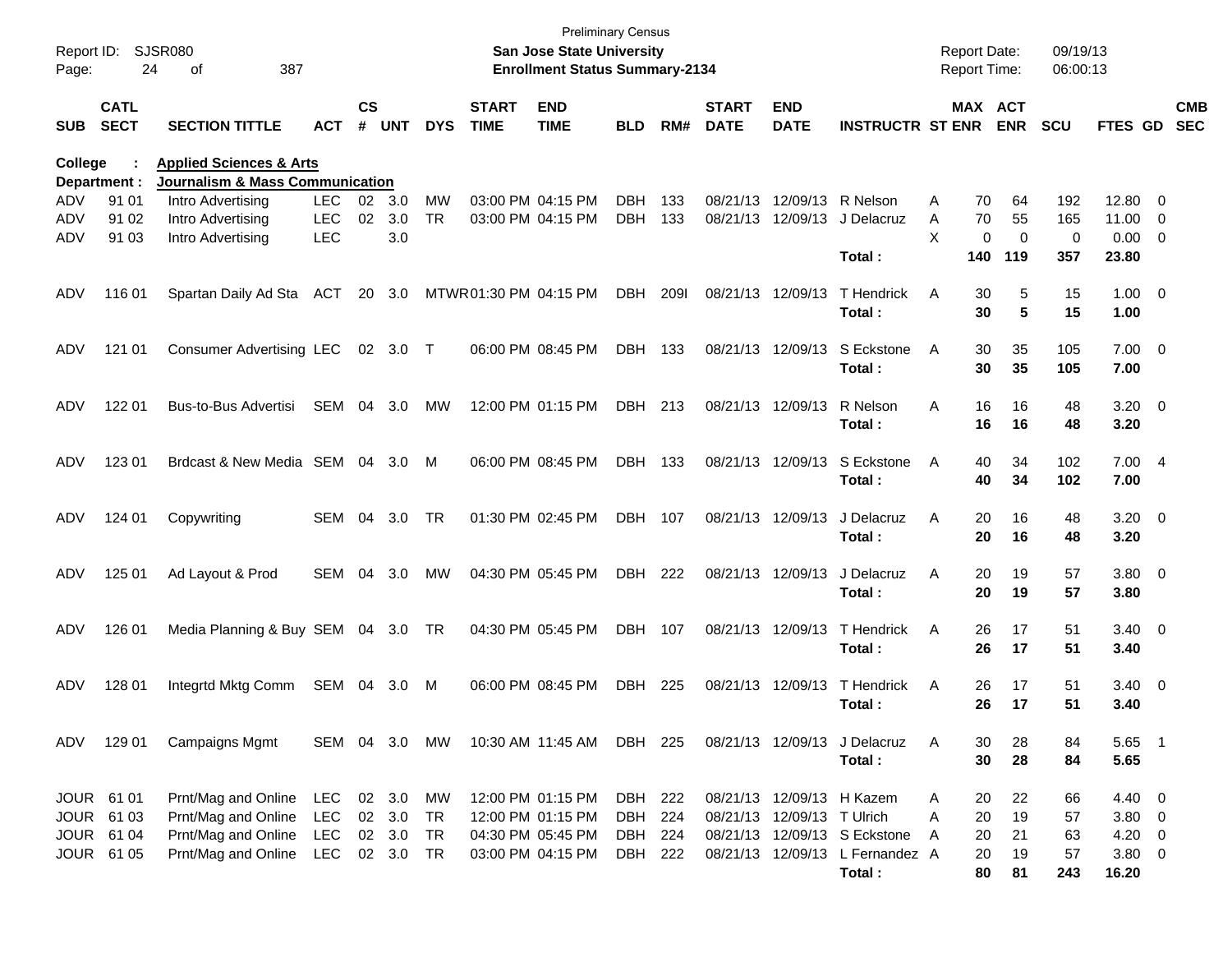| Report ID:<br>Page: | 25                                                  | SJSR080<br>387<br>οf                                                  |                                         |                    |                                      |                 |                                                  | San Jose State University<br><b>Enrollment Status Summary-2134</b> | <b>Preliminary Census</b>               |            |                             |                                                |                                                                           | <b>Report Date:</b><br><b>Report Time:</b> |                                                            | 09/19/13<br>06:00:13         |                                                     |                                            |                          |
|---------------------|-----------------------------------------------------|-----------------------------------------------------------------------|-----------------------------------------|--------------------|--------------------------------------|-----------------|--------------------------------------------------|--------------------------------------------------------------------|-----------------------------------------|------------|-----------------------------|------------------------------------------------|---------------------------------------------------------------------------|--------------------------------------------|------------------------------------------------------------|------------------------------|-----------------------------------------------------|--------------------------------------------|--------------------------|
| <b>SUB</b>          | <b>CATL</b><br><b>SECT</b>                          | <b>SECTION TITTLE</b>                                                 | <b>ACT</b>                              | $\mathsf{cs}$<br># | <b>UNT</b>                           | <b>DYS</b>      | <b>START</b><br><b>TIME</b>                      | <b>END</b><br><b>TIME</b>                                          | <b>BLD</b>                              | RM#        | <b>START</b><br><b>DATE</b> | <b>END</b><br><b>DATE</b>                      | <b>INSTRUCTR ST ENR</b>                                                   |                                            | <b>MAX ACT</b><br><b>ENR</b>                               | <b>SCU</b>                   | FTES GD                                             |                                            | <b>CMB</b><br><b>SEC</b> |
|                     | <b>JOUR 9501</b>                                    | <b>Digital News Photo</b>                                             | <b>LEC</b>                              | 03                 | 3.0                                  | MW              | 09:00 AM 10:15 AM                                |                                                                    | <b>DBH</b>                              | 209B       |                             | 08/21/13 12/09/13                              | D Cheers<br>Total:                                                        | 20<br>A<br>20                              | 20<br>20                                                   | 60<br>60                     | $4.00 \ 0$<br>4.00                                  |                                            |                          |
|                     | JOUR 132 01<br>JOUR 132 02                          | Internet Info Gath<br>Internet Info Gath                              | SEM<br><b>SEM</b>                       | 04<br>04           | 3.0<br>3.0                           | MW<br><b>TR</b> | 01:30 PM 02:45 PM                                | 10:30 AM 11:45 AM                                                  | <b>DBH</b><br><b>DBH</b>                | 213<br>225 |                             | 08/21/13 12/09/13 R Craig<br>08/21/13 12/09/13 | T Ulrich<br>Total:                                                        | 20<br>A<br>A<br>25<br>45                   | 19<br>18<br>37                                             | 57<br>54<br>111              | 3.80 0<br>3.65<br>7.45                              | $\overline{1}$                             |                          |
|                     | <b>JOUR 13301</b>                                   | <b>Editing/News Mgmt</b>                                              | SEM                                     | 04                 | 3.0                                  | MW              | 01:30 PM 02:45 PM                                |                                                                    | DBH                                     | 224        |                             | 08/21/13 12/09/13                              | W Tillinghas A<br>Total:                                                  | 20<br>20                                   | 20<br>20                                                   | 60<br>60                     | $4.00 \ 0$<br>4.00                                  |                                            |                          |
|                     | JOUR 135 01<br>JOUR 135 02<br>JOUR 135 03           | Rep/Editing & Mgmt<br>Rep/Editing & Mgmt<br>Rep/Editing & Mgmt        | ACT<br><b>ACT</b><br><b>ACT</b>         | 20                 | 1.0<br>2.0<br>3.0                    |                 | MTWR 10:30 AM 11:45 AM                           |                                                                    | <b>DBH</b>                              | 209        |                             | 08/21/13 12/09/13                              | K Komenich<br>Total:                                                      | 30<br>A<br>X<br>X<br>30                    | 20<br>0<br>$\mathbf 0$<br>$\mathbf 0$<br>$\mathbf 0$<br>20 | 20<br>0<br>0<br>20           | $1.33 \ 0$<br>$0.00 \t 0$<br>$0.00 \t 0$<br>1.33    |                                            |                          |
|                     | <b>JOUR 13601</b>                                   | Newspaper and Mag D&EC                                                |                                         |                    | 02 3.0 TR                            |                 | 04:30 PM 05:45 PM                                |                                                                    | DBH                                     | 222        |                             | 08/21/13 12/09/13                              | <b>T</b> Mitchell<br>Total:                                               | A<br>20<br>20                              | 21<br>21                                                   | 63<br>63                     | $4.25$ 1<br>4.25                                    |                                            |                          |
|                     | JOUR 164 01<br>JOUR 164 02<br>JOUR 164 03           | <b>Electronic News/TV</b><br>Electronic News/TV<br>Electronic News/TV | <b>SEM</b><br><b>ACT</b><br><b>SEM</b>  | 12<br>04           | 3.0<br>0.0<br>3.0                    |                 | MTWR 03:00 PM 04:30 PM<br>MTWR 10:30 AM 11:00 AM |                                                                    | DBH                                     | 221        | 08/21/13                    | 12/09/13<br>08/21/13 12/09/13                  | L LaCuesta<br>L LaCuesta<br>Total:                                        | Х<br>A<br>20<br>20<br>A<br>40              | $\mathbf 0$<br>0<br>12<br>12<br>24                         | 0<br>12<br>24<br>36          | $0.00 \t 0$<br>0.00<br>2.45<br>2.45                 | $\overline{\phantom{1}}$<br>$\overline{1}$ |                          |
|                     | JOUR 166 01<br>JOUR 166 02                          | Converged Newsroom LEC<br>Converged Newsroom ACT 12 0.0               |                                         | 04                 | 3.0                                  |                 | MTWR 09:00 AM 09:30 AM<br>MTWR 10:15 AM 11:45 AM |                                                                    | <b>DBH</b><br>DBH                       | 209<br>213 | 08/21/13<br>08/21/13        |                                                | 12/09/13 S Fosdick<br>12/09/13 S Fosdick<br>Total:                        | 20<br>Α<br>A<br>20<br>40                   | 18<br>18<br>36                                             | 36<br>18<br>54               | $3.60 \ 0$<br>$0.00 \t 0$<br>3.60                   |                                            |                          |
|                     | MCOM 6301<br>MCOM 63 02<br>MCOM 63 03<br>MCOM 63 04 | New Media<br>New Media<br>New Media<br>New Media                      | LEC<br><b>LEC</b><br><b>LEC</b><br>LEC. | 02<br>02           | 3.0<br>3.0<br>02 3.0 MW<br>02 3.0 TR | TR<br>MW        | 01:30 PM 02:45 PM                                | 10:30 AM 11:45 AM<br>03:00 PM 04:15 PM<br>04:30 PM 05:45 PM        | DBH<br><b>DBH</b><br>DBH 226<br>DBH 226 | 226<br>226 | 08/21/13<br>08/21/13        | 12/09/13<br>08/21/13 12/09/13 P Young          | D Cheers<br>12/09/13 K Komenich A<br>08/21/13 12/09/13 D Cheers<br>Total: | 25<br>Α<br>25<br>25<br>A<br>25<br>A<br>100 | 33<br>32<br>23<br>34<br>122                                | 99<br>96<br>69<br>102<br>366 | $6.60 \quad 0$<br>6.40<br>4.60 0<br>6.95 3<br>24.55 | $\overline{\phantom{0}}$                   |                          |
|                     | MCOM 70 01                                          | Vis Comm Mod Media LEC 03 3.0 MW                                      |                                         |                    |                                      |                 |                                                  | 09:00 AM 10:15 AM                                                  | DBH 133                                 |            |                             | 08/21/13 12/09/13                              | D Nichols<br>Total:                                                       | 70<br>A<br>70                              | 73<br>73                                                   | 219<br>219                   | 14.65 1<br>14.65                                    |                                            |                          |
|                     | MCOM 72 01<br>MCOM 72 03                            | Mcom & Society<br>Mcom & Society                                      | LEC.<br>LEC 02 3.0 MW                   |                    | 02 3.0                               | МW              |                                                  | 12:00 PM 01:15 PM<br>01:30 PM 02:45 PM                             | DBH 133<br>DBH 133                      |            |                             |                                                | 08/21/13 12/09/13 D Nichols<br>08/21/13 12/09/13 D Nichols                | 70<br>A<br>Α                               | 68<br>70<br>47                                             | 204<br>141                   | 13.60 0<br>$9.40 \ 0$                               |                                            |                          |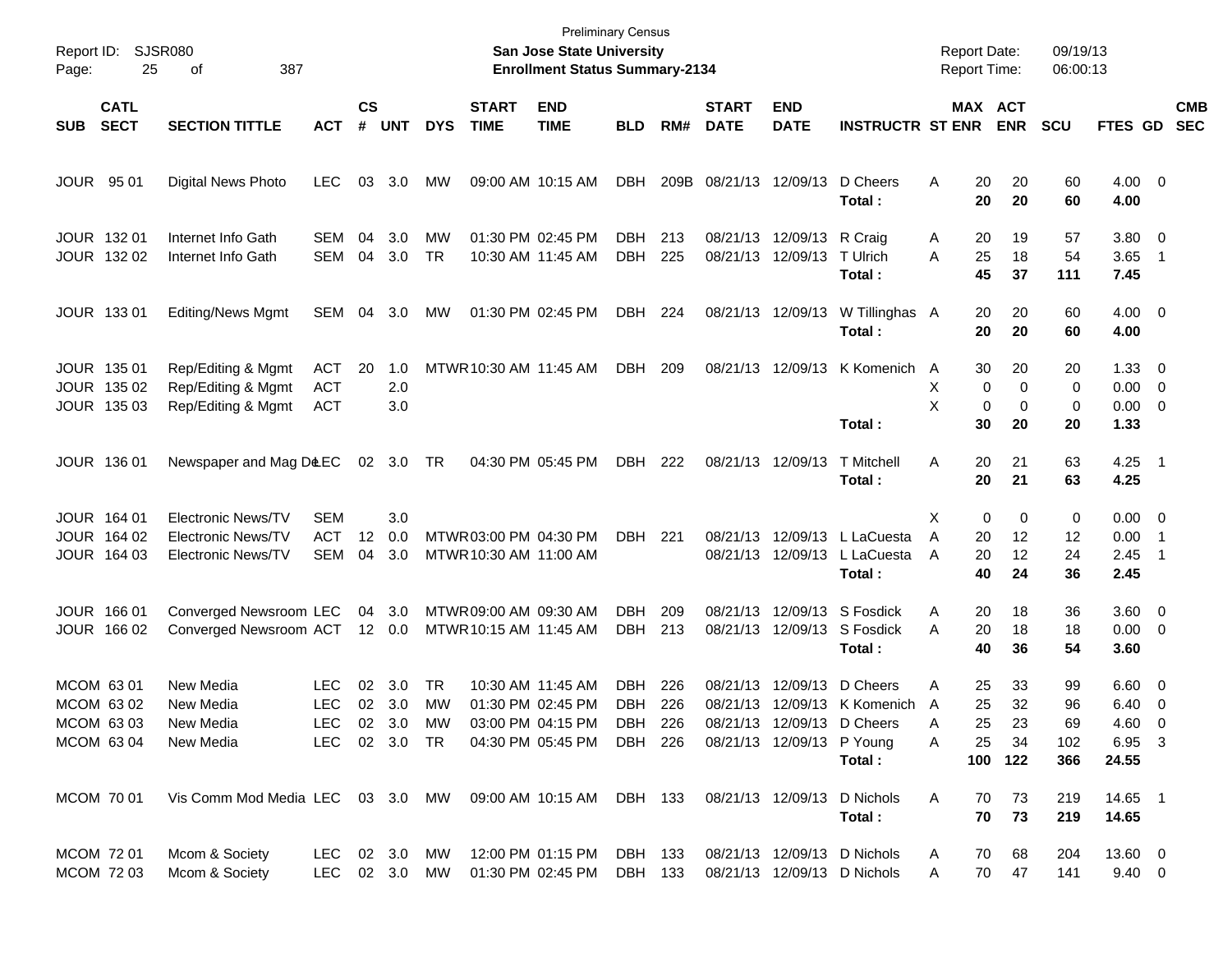| Report ID:<br>26<br>Page:                                | SJSR080<br>387<br>οf                                                                               |                                                      |                      |                          |                                    |                             | <b>Preliminary Census</b><br>San Jose State University<br><b>Enrollment Status Summary-2134</b> |                                                      |                          |                             |                            |                                                                                                                                  |                               | <b>Report Date:</b><br><b>Report Time:</b> |                       | 09/19/13<br>06:00:13 |                                      |                                                                                  |
|----------------------------------------------------------|----------------------------------------------------------------------------------------------------|------------------------------------------------------|----------------------|--------------------------|------------------------------------|-----------------------------|-------------------------------------------------------------------------------------------------|------------------------------------------------------|--------------------------|-----------------------------|----------------------------|----------------------------------------------------------------------------------------------------------------------------------|-------------------------------|--------------------------------------------|-----------------------|----------------------|--------------------------------------|----------------------------------------------------------------------------------|
| <b>CATL</b><br><b>SECT</b><br><b>SUB</b>                 | <b>SECTION TITTLE</b>                                                                              | <b>ACT</b>                                           | $\mathsf{cs}$<br>#   | <b>UNT</b>               | <b>DYS</b>                         | <b>START</b><br><b>TIME</b> | <b>END</b><br><b>TIME</b>                                                                       | <b>BLD</b>                                           | RM#                      | <b>START</b><br><b>DATE</b> | <b>END</b><br><b>DATE</b>  | <b>INSTRUCTR ST ENR</b>                                                                                                          |                               |                                            | MAX ACT<br><b>ENR</b> | <b>SCU</b>           | FTES GD                              | <b>CMB</b><br><b>SEC</b>                                                         |
| MCOM 72 04                                               | Mcom & Society                                                                                     | <b>LEC</b>                                           |                      | 02 3.0                   | TR                                 | 01:30 PM 02:45 PM           |                                                                                                 | <b>DBH</b>                                           | 133                      |                             | 08/21/13 12/09/13          | R Craig<br>Total :                                                                                                               | Α                             | 70<br>210                                  | 68<br>183             | 204<br>549           | 13.60 0<br>36.60                     |                                                                                  |
|                                                          | MCOM 100W 01 Wrtg Wkhp in Comm<br>MCOM 100W 02 Wrtg Wkhp in Comm<br>MCOM 100W 03 Wrtg Wkhp in Comm | SEM<br>SEM<br><b>SEM</b>                             | 04<br>04<br>04       | 3.0<br>3.0<br>3.0        | MW<br>TR<br>MW                     |                             | 10:30 AM 11:45 AM<br>01:30 PM 02:45 PM<br>12:00 PM 01:15 PM                                     | <b>DBH</b><br><b>DBH</b><br><b>DBH</b>               | 224<br>224<br>226        | 08/21/13                    | 08/21/13 12/09/13 T Ulrich | 08/21/13 12/09/13 C Fernald<br>12/09/13 C Fernald                                                                                | A<br>A<br>A                   | 20<br>20<br>20                             | 21<br>20<br>21        | 63<br>60<br>63       | $4.20 \ 0$<br>$4.00 \ 0$<br>4.20     | $\overline{\mathbf{0}}$                                                          |
|                                                          | MCOM 100W 04 Wrtg Wkhp in Comm<br>MCOM 100W 05 Wrtg Wkhp in Comm                                   | <b>SEM</b><br>SEM                                    | 04<br>04             | 3.0<br>3.0               | <b>TR</b><br>F                     |                             | 12:00 PM 01:15 PM<br>09:00 AM 11:45 AM                                                          | <b>DBH</b><br><b>DBH</b>                             | 226<br>226               |                             |                            | 08/21/13 12/09/13 D Nichols<br>08/21/13 12/09/13 R Nichols<br>Total:                                                             | A<br>A                        | 20<br>20<br>100                            | 20<br>20<br>102       | 60<br>60<br>306      | $4.00 \ 0$<br>$4.00 \ 0$<br>20.40    |                                                                                  |
| MCOM 101 01<br>MCOM 101 02<br>MCOM 101 03<br>MCOM 101 04 | Media Law & Ethics<br>Media Law & Ethics<br>Media Law & Ethics<br>Media Law & Ethics               | <b>LEC</b><br><b>LEC</b><br><b>LEC</b><br><b>LEC</b> | 03<br>03<br>03<br>03 | 3.0<br>3.0<br>3.0<br>3.0 | MW<br>MW<br><b>TR</b><br><b>TR</b> |                             | 12:00 PM 01:15 PM<br>10:30 AM 11:45 AM<br>01:30 PM 02:45 PM<br>03:00 PM 04:15 PM                | <b>DBH</b><br><b>DBH</b><br><b>DBH</b><br><b>DBH</b> | 225<br>226<br>226<br>226 |                             |                            | 08/21/13 12/09/13 L Sokoloff<br>08/21/13 12/09/13 L Sokoloff<br>08/21/13 12/09/13 D Tillinghas<br>08/21/13 12/09/13 D Tillinghas | A<br>A<br>A<br>$\overline{A}$ | 30<br>30<br>30<br>26                       | 30<br>29<br>29<br>22  | 90<br>87<br>87<br>66 | $6.00 \t 0$<br>5.80<br>5.80<br>4.40  | $\overline{\phantom{0}}$<br>$\overline{\phantom{0}}$<br>$\overline{\phantom{0}}$ |
| MCOM 103 01                                              | <b>Hist of Amer Media</b>                                                                          | <b>LEC</b>                                           |                      | 3.0                      |                                    |                             |                                                                                                 |                                                      |                          |                             |                            | Total:<br>Total:                                                                                                                 | X                             | 116<br>0<br>0                              | 110<br>0<br>0         | 330<br>0<br>0        | 22.00<br>$0.00 \t 0$<br>0.00         |                                                                                  |
| <b>MCOM 104 01</b>                                       | Mass Comm Research SEM                                                                             |                                                      | 04                   | 3.0                      | МW                                 |                             | 04:30 PM 05:45 PM                                                                               | DBH                                                  | 133                      |                             | 08/21/13 12/09/13          | W Tillinghas A<br>Total :                                                                                                        |                               | 70<br>70                                   | 66<br>66              | 198<br>198           | 13.20 0<br>13.20                     |                                                                                  |
| <b>MCOM 105 01</b>                                       | Diversty & Media                                                                                   | <b>LEC</b>                                           |                      | 3.0                      |                                    |                             |                                                                                                 |                                                      |                          |                             |                            | Total:                                                                                                                           | X                             | 0<br>$\bf{0}$                              | 0<br>0                | 0<br>0               | $0.00 \t 0$<br>0.00                  |                                                                                  |
| MCOM 106 01<br>MCOM 106 02                               | <b>Global Mass Comm</b><br>Global Mass Comm                                                        | <b>LEC</b><br><b>LEC</b>                             | 02                   | 3.0<br>$02 \quad 3.0$    | <b>TR</b><br>MW                    | 01:30 PM 02:45 PM           | 09:00 AM 10:15 AM                                                                               | <b>DBH</b><br><b>DBH</b>                             | 133<br>225               |                             |                            | 08/21/13 12/09/13 D Cheers<br>08/21/13 12/09/13 D Tillinghas<br>Total:                                                           | Α<br>A                        | 70<br>30<br>100                            | 20<br>18<br>38        | 60<br>54<br>114      | $4.00 \ 0$<br>3.65<br>7.65           | $\overline{\phantom{1}}$                                                         |
| <b>MCOM 111 01</b>                                       | Internship                                                                                         | SEM                                                  | 06                   | 3.0                      | <b>TBA</b>                         |                             |                                                                                                 |                                                      |                          |                             | 08/21/13 12/09/13 R Craig  | Total :                                                                                                                          | Α                             | 80<br>80                                   | 52<br>52              | 156<br>156           | 10.60 4<br>10.60                     |                                                                                  |
| MCOM 139 02<br>MCOM 139 03                               | Specialized Wrtg<br>Specialized Wrtg                                                               | SEM 04 3.0<br>SEM 04 3.0 W                           |                      |                          | $\top$                             |                             | 03:00 PM 05:45 PM<br>06:00 PM 08:45 PM                                                          | DBH 107<br>DBH 221                                   |                          |                             | 08/21/13 12/09/13 M Brito  | 08/21/13 12/09/13 S Fosdick<br>Total:                                                                                            | A<br>Α                        | 20<br>20<br>40                             | 18<br>34<br>52        | 54<br>102<br>156     | $3.60 \quad 0$<br>$7.10\ 6$<br>10.70 |                                                                                  |
| MCOM 163 01                                              | Adv Media tech                                                                                     |                                                      |                      |                          |                                    |                             | LEC 03 3.0 MW 04:30 PM 05:45 PM                                                                 | DBH 226                                              |                          |                             |                            | 08/21/13 12/09/13 K Komenich A<br>Total:                                                                                         |                               | 30<br>30                                   | 19<br>19              | 57<br>57             | $3.80\ 0$<br>3.80                    |                                                                                  |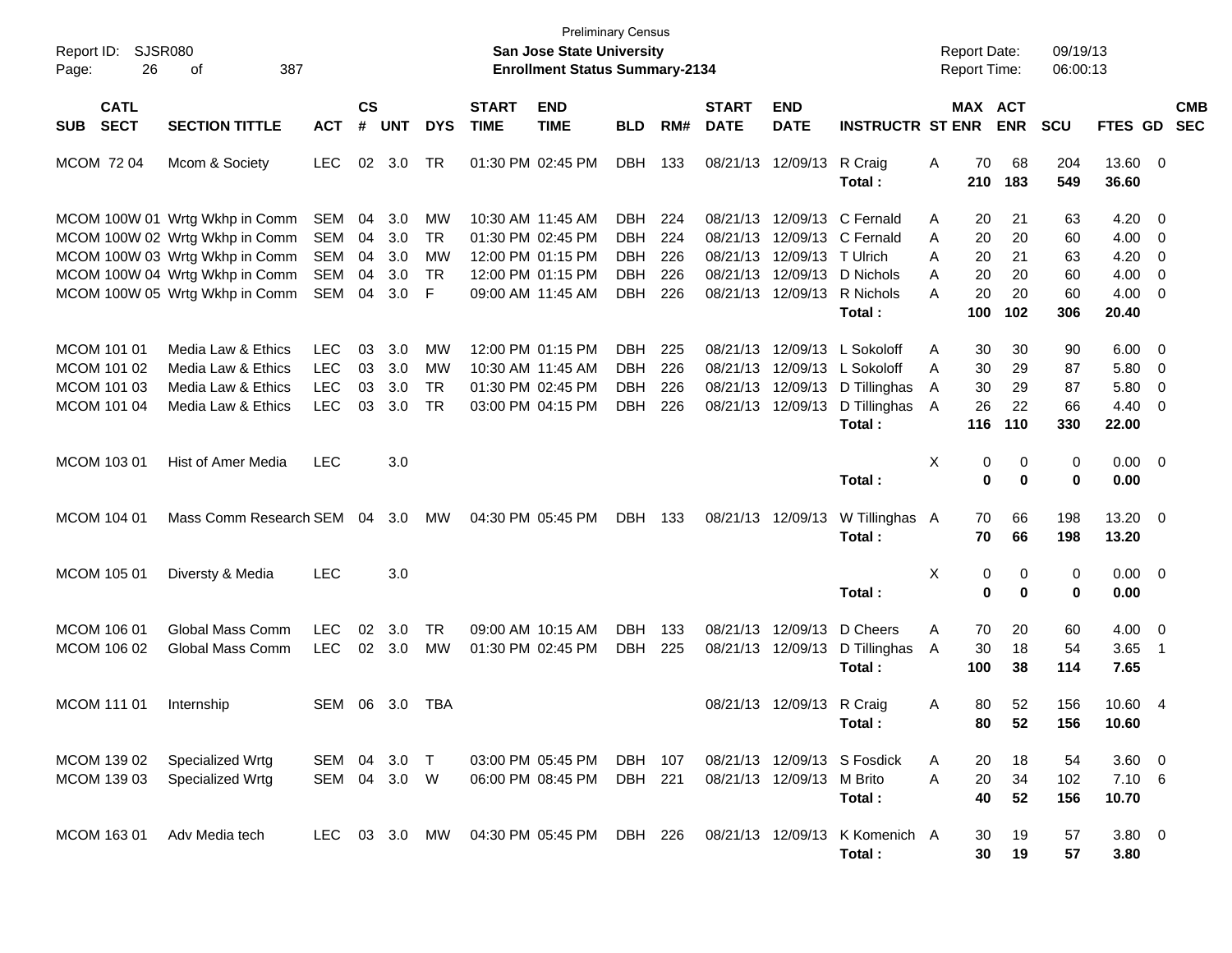| Page:            | Report ID: SJSR080<br>27   | 387<br>οf                                                   |                                        |                    |                   |                                 |                             | <b>Preliminary Census</b><br><b>San Jose State University</b><br><b>Enrollment Status Summary-2134</b> |                    |     |                             |                                                                               |                                                                      | <b>Report Date:</b><br><b>Report Time:</b> |                          | 09/19/13<br>06:00:13    |                                       |                                                    |            |
|------------------|----------------------------|-------------------------------------------------------------|----------------------------------------|--------------------|-------------------|---------------------------------|-----------------------------|--------------------------------------------------------------------------------------------------------|--------------------|-----|-----------------------------|-------------------------------------------------------------------------------|----------------------------------------------------------------------|--------------------------------------------|--------------------------|-------------------------|---------------------------------------|----------------------------------------------------|------------|
| <b>SUB</b>       | <b>CATL</b><br><b>SECT</b> | <b>SECTION TITTLE</b>                                       | <b>ACT</b>                             | $\mathsf{cs}$<br># | <b>UNT</b>        | <b>DYS</b>                      | <b>START</b><br><b>TIME</b> | <b>END</b><br><b>TIME</b>                                                                              | <b>BLD</b>         | RM# | <b>START</b><br><b>DATE</b> | <b>END</b><br><b>DATE</b>                                                     | <b>INSTRUCTR ST ENR</b>                                              | MAX ACT                                    | <b>ENR</b>               | <b>SCU</b>              | FTES GD SEC                           |                                                    | <b>CMB</b> |
| MCOM 180 01      | MCOM 180 02<br>MCOM 180 03 | Global Leadership<br>Global Leadership<br>Global Leadership | <b>SUP</b><br><b>SUP</b><br><b>SUP</b> | 36<br>36<br>36     | 1.0<br>2.0<br>3.0 | TBA<br><b>TBA</b><br><b>TBA</b> |                             |                                                                                                        |                    |     |                             | 08/21/13 12/09/13 R Rucker<br>08/21/13 12/09/13 R Rucker<br>08/21/13 12/09/13 | R Rucker<br>Total:                                                   | 30<br>Α<br>30<br>Α<br>30<br>Α<br>90        | 20<br>19<br>18<br>57     | 20<br>38<br>54<br>112   | 1.35<br>2.53<br>$3.60 \ 0$<br>7.48    | - 1<br>- 0                                         |            |
|                  |                            | MCOM 199A 01 Ad & PR Agency I                               | LAB                                    | 15                 | 3.0               |                                 | MTWR03:00 PM 04:15 PM       |                                                                                                        | DBH 225            |     |                             | 08/21/13 12/09/13                                                             | T Hendrick<br>Total:                                                 | 30<br>A<br>30                              | 26<br>26                 | 78<br>78                | $5.20 \ 0$<br>5.20                    |                                                    |            |
| MCOM 210 01      |                            | Media/Social Issue                                          | SEM 05                                 |                    | 3.0               | R                               |                             | 06:00 PM 08:45 PM                                                                                      | DBH                | 225 |                             | 08/21/13 12/09/13                                                             | S Fosdick<br>Total:                                                  | Α<br>20<br>20                              | 14<br>14                 | 42<br>42                | 3.50 14<br>3.50                       |                                                    |            |
| MCOM 215 01      |                            | Media Visionaries                                           | SEM 05                                 |                    | 3.0               | $\top$                          |                             | 06:00 PM 08:45 PM                                                                                      | DBH                | 225 |                             | 08/21/13 12/09/13                                                             | R Rucker<br>Total:                                                   | Α<br>20<br>20                              | 18<br>18                 | 54<br>54                | 4.50 18<br>4.50                       |                                                    |            |
| MCOM 285 01      |                            | New Media TechnologySEM 05 3.0 M                            |                                        |                    |                   |                                 |                             | 06:00 PM 08:45 PM                                                                                      | DBH                | 226 | 08/21/13 12/09/13           |                                                                               | K Komenich A<br>Total:                                               | 20<br>20                                   | 7<br>$\overline{7}$      | 21<br>21                | $1.75$ 7<br>1.75                      |                                                    |            |
| MCOM 290 01      |                            | Theory of Mass Comm SEM 05 3.0 W                            |                                        |                    |                   |                                 |                             | 06:00 PM 08:45 PM                                                                                      | DBH                | 107 |                             | 08/21/13 12/09/13                                                             | D Tillinghas<br>Total:                                               | 15<br>A<br>15                              | 13<br>13                 | 39<br>39                | 3.25 13<br>3.25                       |                                                    |            |
| MCOM 298 01      | MCOM 298 02                | SP Studies M C<br>SP Studies M C                            | <b>SUP</b><br><b>SUP</b>               | 25                 | 3.0<br>25 6.0     | TBA<br><b>TBA</b>               |                             |                                                                                                        |                    |     |                             |                                                                               | 08/21/13 12/09/13 S Fosdick<br>08/21/13 12/09/13 S Fosdick<br>Total: | A<br>20<br>20<br>Α<br>40                   | 7<br>0<br>$\overline{7}$ | 21<br>$\mathbf 0$<br>21 | $1.75$ 7<br>$0.00 \t 0$<br>1.75       |                                                    |            |
| MCOM 299 01      | MCOM 299 02                | <b>Mass Comm Thesis</b><br><b>Mass Comm Thesis</b>          | <b>SUP</b><br><b>SUP</b>               | 25                 | 3.0<br>25 6.0     | TBA<br><b>TBA</b>               |                             |                                                                                                        |                    |     |                             | 08/21/13 12/09/13                                                             | 08/21/13 12/09/13 W Tillinghas A<br>W Tillinghas A<br>Total:         | 20<br>20<br>40                             | 3<br>1<br>4              | 9<br>6<br>15            | $0.75$ 3<br>0.50<br>1.25              | - 1                                                |            |
| PR.<br>PR.       | 99 01<br>99 02             | Contempory PR<br>Contempory PR                              | SEM<br><b>SEM</b>                      | 04                 | 3.0<br>3.0        | MW                              |                             | 10:30 AM 11:45 AM                                                                                      | DBH 133            |     |                             | 08/21/13 12/09/13 M Cabot                                                     | Total:                                                               | 70<br>A<br>X<br>$\mathbf 0$<br>70          | 77<br>0<br>77            | 231<br>0<br>231         | 15.40<br>0.00<br>15.40                | $\overline{\mathbf{0}}$<br>$\overline{\mathbf{0}}$ |            |
| PR.<br><b>PR</b> | 190 01<br>190 02           | <b>Media Writing</b><br><b>Media Writing</b>                | SEM 04 3.0<br>SEM 04 3.0               |                    |                   | MW<br>МW                        |                             | 10:30 AM 11:45 AM<br>03:00 PM 04:15 PM                                                                 | DBH 222<br>DBH 224 |     |                             |                                                                               | 08/21/13 12/09/13 C Disalvo<br>08/21/13 12/09/13 C Disalvo<br>Total: | 20<br>A<br>20<br>A<br>40                   | 23<br>25<br>48           | 69<br>75<br>144         | $4.60 \quad 0$<br>$5.00 \t 0$<br>9.60 |                                                    |            |
| PR.<br><b>PR</b> | 191 01<br>191 02           | <b>Strategic Writing</b><br><b>Strategic Writing</b>        | SEM 04 3.0 TR<br>SEM 04 3.0 TR         |                    |                   |                                 |                             | 10:30 AM 11:45 AM<br>01:30 PM 02:45 PM                                                                 | DBH 222<br>DBH 222 |     |                             | 08/21/13 12/09/13 M Cabot<br>08/21/13 12/09/13 M Cabot                        | Total:                                                               | 20<br>A<br>20<br>A<br>40                   | 24<br>20<br>44           | 72<br>60<br>132         | 4.80 0<br>$4.00 \ 0$<br>8.80          |                                                    |            |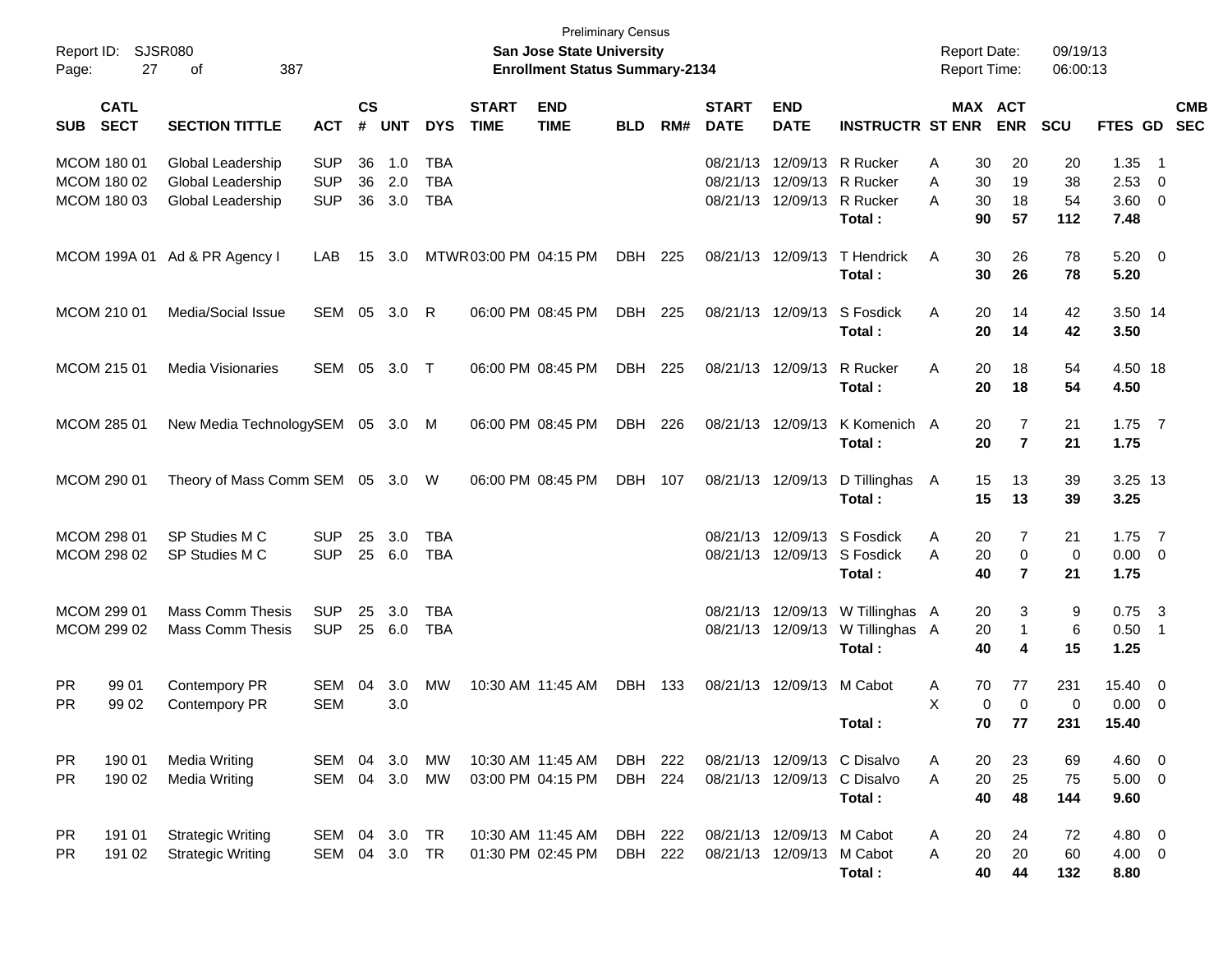| Report ID:<br>Page: | 28                         | <b>SJSR080</b><br>387<br>of     |            |                |            |            |                             | <b>Preliminary Census</b><br><b>San Jose State University</b><br><b>Enrollment Status Summary-2134</b> |            |     |                             |                                                  |                                                |   | <b>Report Date:</b><br><b>Report Time:</b> |                           | 09/19/13<br>06:00:13        |                                     |                         |                          |
|---------------------|----------------------------|---------------------------------|------------|----------------|------------|------------|-----------------------------|--------------------------------------------------------------------------------------------------------|------------|-----|-----------------------------|--------------------------------------------------|------------------------------------------------|---|--------------------------------------------|---------------------------|-----------------------------|-------------------------------------|-------------------------|--------------------------|
| <b>SUB</b>          | <b>CATL</b><br><b>SECT</b> | <b>SECTION TITTLE</b>           | <b>ACT</b> | <b>CS</b><br># | <b>UNT</b> | <b>DYS</b> | <b>START</b><br><b>TIME</b> | <b>END</b><br><b>TIME</b>                                                                              | <b>BLD</b> | RM# | <b>START</b><br><b>DATE</b> | <b>END</b><br><b>DATE</b>                        | <b>INSTRUCTR ST ENR</b>                        |   | MAX                                        | <b>ACT</b><br><b>ENR</b>  | <b>SCU</b>                  | FTES GD                             |                         | <b>CMB</b><br><b>SEC</b> |
| <b>PR</b>           | 192 01                     | <b>Case Studies</b>             | SEM        | 04             | 3.0        | MW         | 01:30 PM 02:45 PM           |                                                                                                        | МH         | 323 | 08/21/13                    | 12/09/13                                         | M Cabot<br>Total:                              | A | 30<br>30                                   | 38<br>38                  | 114<br>114                  | 7.60<br>7.60                        | $\overline{\mathbf{0}}$ |                          |
| <b>PR</b>           | 199 01                     | Campaign Mgmt                   | SEM        | 05             | 3.0        | TR.        | 04:30 PM 05:45 PM           |                                                                                                        | DBH        | 225 | 08/21/13                    | 12/09/13                                         | C Disalvo<br>Total:                            | A | 30<br>30                                   | 28<br>28                  | 84<br>84                    | 5.60<br>5.60                        | $\overline{0}$          |                          |
|                     | Department :               | Journalism & Mass Communication |            |                |            |            |                             |                                                                                                        |            |     |                             | <b>Lower Division:</b><br><b>Upper Division:</b> | Department Total:<br><b>Graduate Division:</b> |   | 2074<br>690<br>1229<br>155                 | 1763<br>675<br>1025<br>63 | 5103<br>2025<br>2886<br>192 | 344.57<br>135.20<br>193.37<br>16.00 |                         |                          |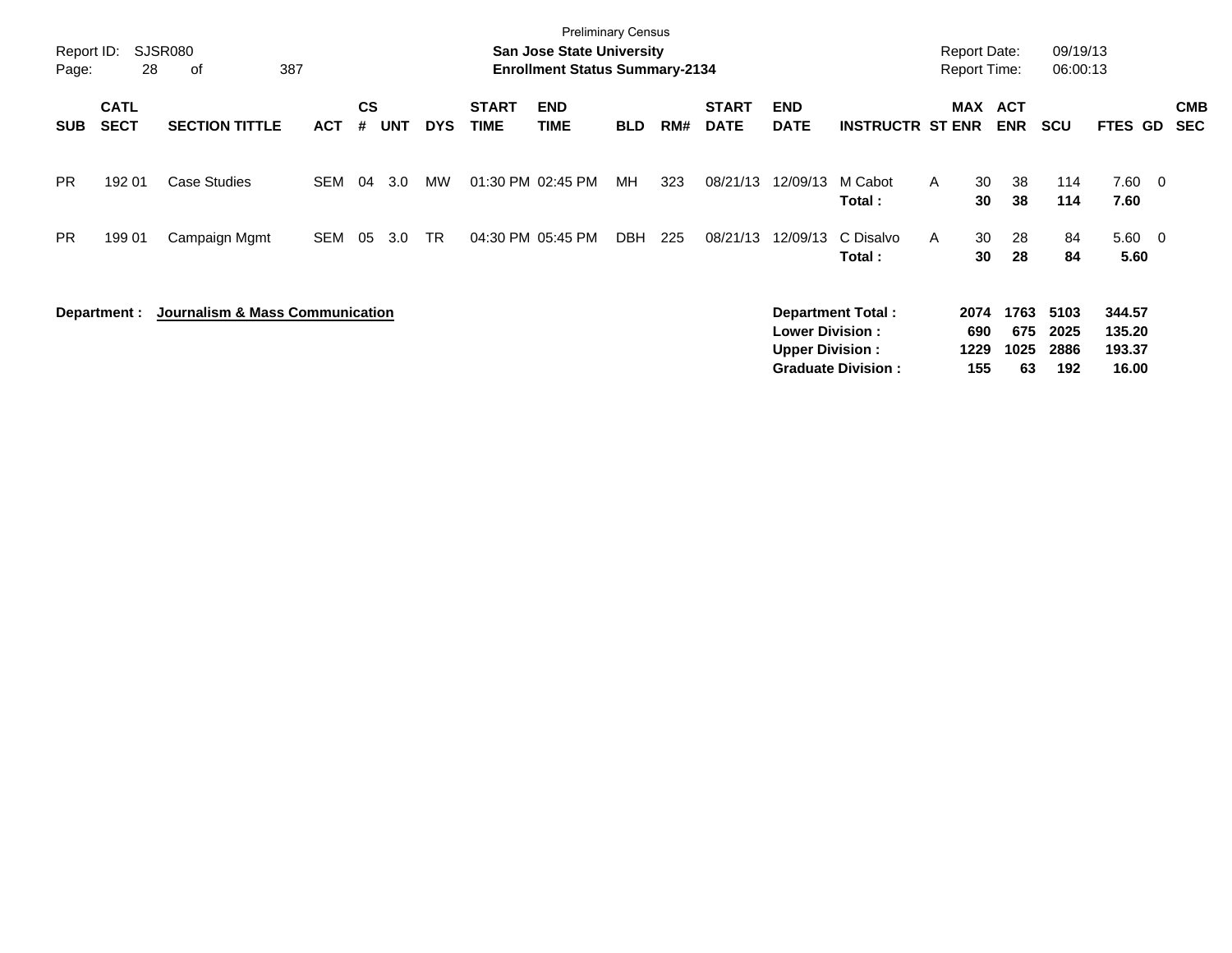| Report ID:<br>Page: | 29                         | <b>SJSR080</b><br>387<br>οf                                                                     |            |                    |            |            |                             | San Jose State University<br><b>Enrollment Status Summary-2134</b>       | <b>Preliminary Census</b> |     |                             |                           |                         | <b>Report Date:</b><br><b>Report Time:</b> |          |                       | 09/19/13<br>06:00:13 |                    |                          |                          |
|---------------------|----------------------------|-------------------------------------------------------------------------------------------------|------------|--------------------|------------|------------|-----------------------------|--------------------------------------------------------------------------|---------------------------|-----|-----------------------------|---------------------------|-------------------------|--------------------------------------------|----------|-----------------------|----------------------|--------------------|--------------------------|--------------------------|
| <b>SUB</b>          | <b>CATL</b><br><b>SECT</b> | <b>SECTION TITTLE</b>                                                                           | <b>ACT</b> | $\mathsf{cs}$<br># | <b>UNT</b> | <b>DYS</b> | <b>START</b><br><b>TIME</b> | <b>END</b><br><b>TIME</b>                                                | <b>BLD</b>                | RM# | <b>START</b><br><b>DATE</b> | <b>END</b><br><b>DATE</b> | <b>INSTRUCTR ST ENR</b> |                                            |          | MAX ACT<br><b>ENR</b> | <b>SCU</b>           | FTES GD            |                          | <b>CMB</b><br><b>SEC</b> |
| College             | Department :               | <b>Applied Sciences &amp; Arts</b><br><b>Justice Studies</b>                                    |            |                    |            |            |                             |                                                                          |                           |     |                             |                           |                         |                                            |          |                       |                      |                    |                          |                          |
| FS                  | 11 01                      | Survey For Sci                                                                                  | <b>LEC</b> |                    | 02 3.0     | TBA        |                             |                                                                          |                           |     |                             | 08/21/13 12/09/13         | M Juno<br>Total:        | Α                                          | 50<br>50 | 46<br>46              | 138<br>138           | $9.20 \ 0$<br>9.20 |                          |                          |
| FS                  | 161 01                     | Crime Scene Invest                                                                              | LEC.       | 02                 | 3.0        | R          |                             | 03:00 PM 04:50 PM                                                        | <b>SH</b>                 | 347 |                             | 08/21/13 12/09/13         | M Juno                  | A                                          | 45       | 43                    | 86                   | $8.60$ 0           |                          |                          |
| <b>FS</b>           | 161 02                     | <b>Crime Scene Invest</b>                                                                       | LAB        |                    | 16  0.0    | -F         |                             | 09:00 AM 11:50 AM                                                        |                           |     |                             | 08/21/13 12/09/13         | M Juno                  | A                                          | 45       | 43                    | 43                   | $0.00 \t 0$        |                          |                          |
|                     |                            |                                                                                                 |            |                    |            |            |                             |                                                                          |                           |     |                             |                           | Total:                  |                                            | 90       | 86                    | 129                  | 8.60               |                          |                          |
| FS                  | 164 01                     | Crim Scene Ev Phot                                                                              | <b>SEM</b> | 05                 | 3.0        | R          |                             | 06:00 PM 07:50 PM                                                        | <b>SH</b>                 | 346 |                             | 08/21/13 12/09/13         | M Juno                  | A                                          | 45       | 30                    | 60                   | $6.00 \t 0$        |                          |                          |
| <b>FS</b>           | 164 02                     | Crim Scene Ev Phot                                                                              | ACT        |                    | 07 0.0     | -F         |                             | 12:00 PM 01:50 PM                                                        | МH                        | 520 |                             | 08/21/13 12/09/13         | M Juno                  | A                                          | 45       | 30                    | 30                   | $0.00 \t 0$        |                          |                          |
|                     |                            |                                                                                                 |            |                    |            |            |                             |                                                                          |                           |     |                             |                           | Total :                 |                                            | 90       | 60                    | 90                   | 6.00               |                          |                          |
| JS                  | 10 01                      | Intro Just Stud                                                                                 | <b>LEC</b> | 01                 | 3.0        | МW         |                             | 10:30 AM 11:45 AM                                                        | MD                        | 101 |                             | 08/21/13 12/09/13         | D Dexheimer A           |                                            | 120      | 117                   | 351                  | 23.40 0            |                          |                          |
|                     |                            |                                                                                                 |            |                    |            |            |                             |                                                                          |                           |     |                             |                           | Total:                  |                                            | 120      | 117                   | 351                  | 23.40              |                          |                          |
| JS                  | 12 01                      | Intro to Leg Studie                                                                             | LEC.       |                    | 02 3.0     | TR         |                             | 10:30 AM 11:45 AM                                                        | МH                        | 520 |                             | 08/21/13 12/09/13         | H Peterson              | A                                          | 50       | 48                    | 144                  | 9.60 0             |                          |                          |
|                     |                            |                                                                                                 |            |                    |            |            |                             |                                                                          |                           |     |                             |                           | Total:                  |                                            | 50       | 48                    | 144                  | 9.60               |                          |                          |
| JS                  | 25 01                      | Intro HR & Justice                                                                              | <b>LEC</b> | 02                 | 3.0        | R          |                             | 03:00 PM 05:45 PM                                                        | МH                        | 324 |                             | 08/21/13 12/09/13         | N Perry                 | A                                          | 60       | 28                    | 84                   | 5.60 0             |                          |                          |
|                     |                            |                                                                                                 |            |                    |            |            |                             |                                                                          |                           |     |                             |                           | Total:                  |                                            | 60       | 28                    | 84                   | 5.60               |                          |                          |
| JS                  |                            | 100W 01 Writing Workshop                                                                        | <b>SEM</b> |                    | 3.0        |            |                             |                                                                          |                           |     |                             |                           |                         | X                                          | 0        | 0                     | 0                    | $0.00 \t 0$        |                          |                          |
| JS                  |                            | 100W 02 Writing Workshop                                                                        | <b>SEM</b> | 04                 | 3.0        | MW         |                             | 09:00 AM 10:15 AM                                                        | <b>SPXC 211</b>           |     |                             | 08/21/13 12/09/13         | J McClure               | A                                          | 25       | 27                    | 81                   | $5.40 \ 0$         |                          |                          |
| JS                  |                            | 100W 03 Writing Workshop                                                                        | <b>SEM</b> | 04                 | 3.0        | F          |                             | 09:00 AM 11:45 AM                                                        | МH                        | 233 |                             | 08/21/13 12/09/13         | D Kameda                | Α                                          | 25       | 27                    | 81                   | 5.40               | $\overline{\phantom{0}}$ |                          |
| JS                  |                            | 100W 04 Writing Workshop                                                                        | <b>SEM</b> |                    | 3.0        |            |                             |                                                                          |                           |     |                             |                           |                         | X                                          | 0        | 0                     | 0                    | 0.00               | $\overline{\phantom{0}}$ |                          |
| JS                  |                            | 100W 05 Writing Workshop                                                                        | <b>SEM</b> | 04                 | 3.0        | TR         |                             | 07:30 AM 08:45 AM                                                        | МH                        | 322 |                             | 08/21/13 12/09/13         | H Peterson              | A                                          | 25       | 26                    | 78                   | 5.20               | $\overline{\mathbf{0}}$  |                          |
| JS                  |                            | 100W 06 Writing Workshop                                                                        | <b>SEM</b> | 04                 | 3.0        | <b>TBA</b> |                             |                                                                          |                           |     |                             | 08/21/13 12/09/13         |                         | A                                          | 25       | 22                    | 66                   | 4.40               | $\overline{\phantom{0}}$ |                          |
|                     |                            |                                                                                                 |            |                    |            |            |                             |                                                                          |                           |     |                             |                           | Total:                  |                                            | 100      | 102                   | 306                  | 20.40              |                          |                          |
| JS                  | 101 01                     | <b>Critical Issues</b>                                                                          | LEC        |                    | 01 3.0     | MW         |                             | 09:00 AM 10:15 AM                                                        | MH.                       | 520 |                             | 08/21/13 12/09/13         | W Armaline A            |                                            | 55       | 58                    | 174                  | $11.60 \t 0$       |                          |                          |
| JS                  |                            | 101 02 Critical Issues                                                                          |            |                    |            |            |                             | LEC 01 3.0 TR  01:30 PM  02:45 PM  MH  523  08/21/13  12/09/13  E  Adams |                           |     |                             |                           |                         | A                                          | 55       | 40                    | 120                  | $8.00 \t 0$        |                          |                          |
|                     |                            |                                                                                                 |            |                    |            |            |                             |                                                                          |                           |     |                             |                           | Total:                  |                                            | 110      | 98                    | 294                  | 19.60              |                          |                          |
| JS                  |                            | 102 01 Police and Society LEC 02 3.0 R 05:30 PM 08:15 PM MH 523 08/21/13 12/09/13 E Sills       |            |                    |            |            |                             |                                                                          |                           |     |                             |                           |                         | A                                          | 45       | 54                    | 162                  | $10.80 \t 0$       |                          |                          |
|                     |                            |                                                                                                 |            |                    |            |            |                             |                                                                          |                           |     |                             |                           | Total:                  |                                            | 45       | 54                    | 162                  | 10.80              |                          |                          |
| JS                  |                            | 103 01 Courts and Society LEC 02 3.0 W 05:30 PM 08:15 PM CL 303 08/21/13 12/09/13 M Stevenson A |            |                    |            |            |                             |                                                                          |                           |     |                             |                           |                         |                                            | 50       | 48                    | 144                  | $9.60 \quad 0$     |                          |                          |
|                     |                            |                                                                                                 |            |                    |            |            |                             |                                                                          |                           |     |                             |                           | Total:                  |                                            | 50       | 48                    | 144                  | 9.60               |                          |                          |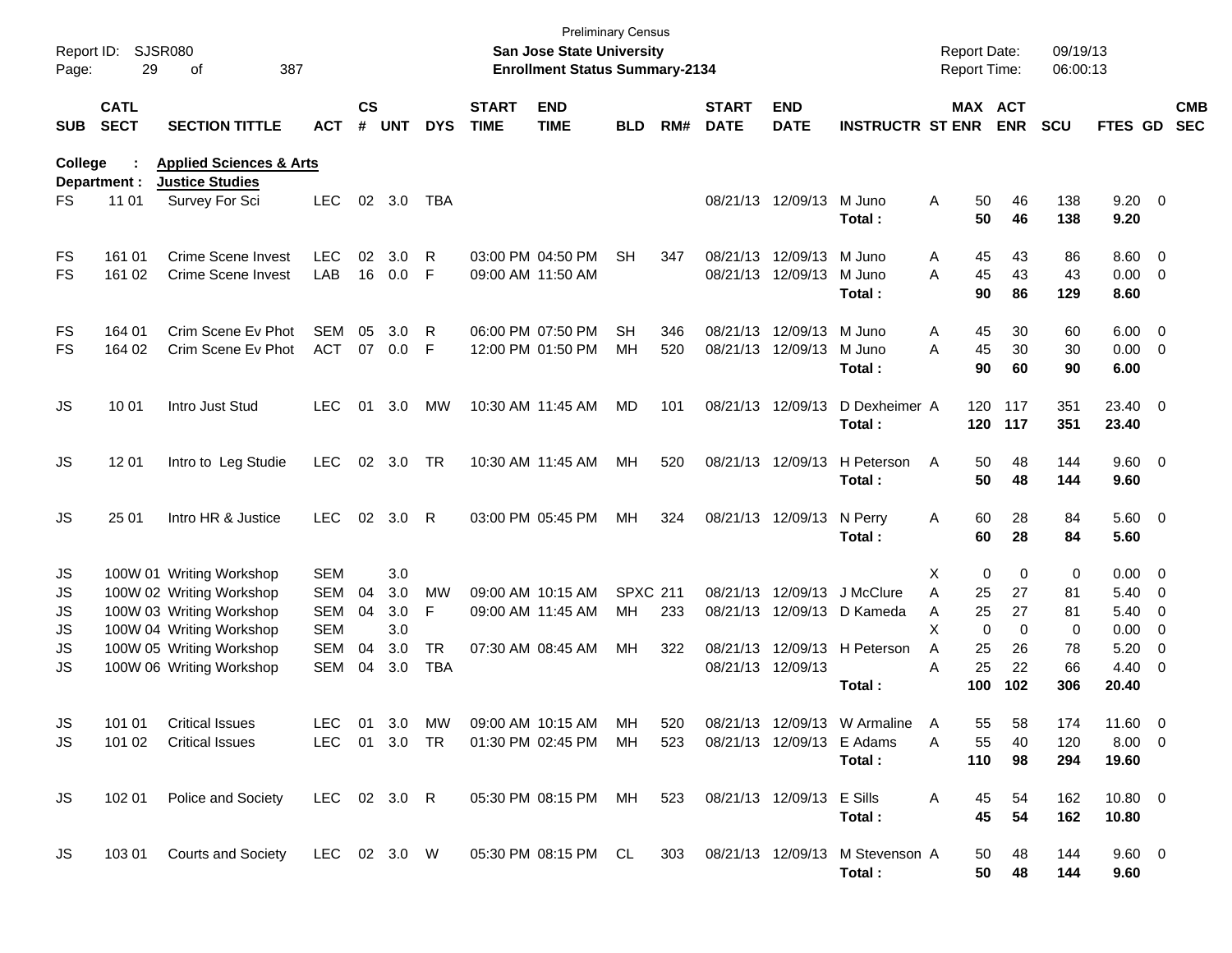| Report ID:<br>Page: | 30                         | <b>SJSR080</b><br>387<br>οf                        |                          |                    |            |            |                             | <b>Preliminary Census</b><br>San Jose State University<br><b>Enrollment Status Summary-2134</b> |            |     |                             |                            |                             | <b>Report Date:</b><br><b>Report Time:</b> |                       | 09/19/13<br>06:00:13 |                        |                         |                          |
|---------------------|----------------------------|----------------------------------------------------|--------------------------|--------------------|------------|------------|-----------------------------|-------------------------------------------------------------------------------------------------|------------|-----|-----------------------------|----------------------------|-----------------------------|--------------------------------------------|-----------------------|----------------------|------------------------|-------------------------|--------------------------|
| <b>SUB</b>          | <b>CATL</b><br><b>SECT</b> | <b>SECTION TITTLE</b>                              | <b>ACT</b>               | $\mathsf{cs}$<br># | <b>UNT</b> | <b>DYS</b> | <b>START</b><br><b>TIME</b> | <b>END</b><br><b>TIME</b>                                                                       | <b>BLD</b> | RM# | <b>START</b><br><b>DATE</b> | <b>END</b><br><b>DATE</b>  | <b>INSTRUCTR ST ENR</b>     |                                            | MAX ACT<br><b>ENR</b> | <b>SCU</b>           | FTES GD                |                         | <b>CMB</b><br><b>SEC</b> |
| JS                  | 104 01                     | Penal Pol & Inst                                   | <b>LEC</b>               | 02                 | 3.0        | МW         |                             | 09:00 AM 10:15 AM                                                                               | <b>BBC</b> | 320 |                             | 08/21/13 12/09/13          | D Dexheimer A<br>Total:     | 50<br>50                                   | 51<br>51              | 153<br>153           | $10.20 \t 0$<br>10.20  |                         |                          |
| JS                  | 107 01                     | Justice Mgmt                                       | <b>LEC</b>               | 02                 | 3.0        | МW         |                             | 09:00 AM 10:15 AM                                                                               | CL         | 226 | 08/21/13 12/09/13           |                            | D Kameda<br>Total:          | Α<br>45<br>45                              | 39<br>39              | 117<br>117           | 7.80 0<br>7.80         |                         |                          |
| JS<br>JS            | 114 01<br>114 02           | <b>Research Methods</b><br><b>Research Methods</b> | <b>LEC</b><br><b>LEC</b> | 02                 | 3.0<br>3.0 | <b>TR</b>  | 07:30 AM 08:45 AM           |                                                                                                 | MН         | 523 | 08/21/13                    | 12/09/13                   | C Vera Sanch A              | 45<br>0<br>X                               | 47<br>0               | 141<br>0             | $9.40 \quad 0$<br>0.00 | $\overline{\mathbf{0}}$ |                          |
| JS                  | 114 03                     | <b>Research Methods</b>                            | <b>LEC</b>               | 02                 | 3.0        | <b>TR</b>  |                             | 01:30 PM 02:45 PM                                                                               | МH         | 520 |                             | 08/21/13 12/09/13          | J Lee<br>Total:             | Α<br>45<br>90                              | 42<br>89              | 126<br>267           | 8.45<br>17.85          | $\overline{1}$          |                          |
| JS                  | 121 01                     | Media and Justice                                  | <b>LEC</b>               | 02                 | 3.0        | M          |                             | 05:30 PM 08:15 PM                                                                               | МH         | 523 |                             | 08/21/13 12/09/13          | S Rivera<br>Total:          | Α<br>60<br>60                              | 36<br>36              | 108<br>108           | $7.20 \t 0$<br>7.20    |                         |                          |
| JS                  | 122 01                     | Drugs & Society                                    | <b>LEC</b>               | 01                 | 3.0        | W          |                             | 05:30 PM 08:15 PM                                                                               | МH         | 523 |                             | 08/21/13 12/09/13          | S Rivera<br>Total:          | A<br>45<br>45                              | 44<br>44              | 132<br>132           | 8.80 0<br>8.80         |                         |                          |
| JS                  | 123 01                     | <b>Terrorism &amp; Security</b>                    | LEC                      |                    | 02 3.0     | W          |                             | 03:00 PM 05:45 PM                                                                               | <b>SH</b>  | 344 |                             | 08/21/13 12/09/13          | P Carr<br>Total:            | Α<br>45<br>45                              | 45<br>45              | 135<br>135           | $9.00 \t 0$<br>9.00    |                         |                          |
| JS                  | 127 01                     | Imm and Justice                                    | <b>LEC</b>               | 02                 | 3.0        | МW         |                             | 09:00 AM 10:15 AM                                                                               | <b>CL</b>  | 225 |                             | 08/21/13 12/09/13          | E Adams<br>Total:           | A<br>50<br>50                              | 23<br>23              | 69<br>69             | $4.60 \quad 0$<br>4.60 |                         |                          |
| JS                  | 130 01                     | Sex & Justice                                      | <b>LEC</b>               |                    | 02 3.0     | W          |                             | 03:00 PM 05:45 PM                                                                               | МH         | 324 |                             | 08/21/13 12/09/13          | E Adams<br>Total:           | A<br>60<br>60                              | 12<br>12              | 36<br>36             | $2.40 \ 0$<br>2.40     |                         |                          |
| JS                  | 131 01                     | Intervntn/Mediatn                                  | <b>LEC</b>               | 02                 | 3.0        | TR         | 07:30 AM 08:45 AM           |                                                                                                 | МH         | 324 |                             | 08/21/13 12/09/13          | J McClure<br>Total:         | Α<br>45<br>45                              | 27<br>27              | 81<br>81             | 5.40 0<br>5.40         |                         |                          |
| JS                  | 132 01                     | Race Gender Inequali LEC 02 3.0                    |                          |                    |            | <b>TBA</b> |                             |                                                                                                 |            |     |                             |                            | 08/21/13 12/09/13 V Herrera | A<br>45                                    | 43                    | 129                  | 8.80 4                 |                         |                          |
| JS                  | 132 02                     | Race Gender Inequali LEC 02 3.0 TR                 |                          |                    |            |            |                             | 09:00 AM 10:15 AM                                                                               | MН         | 523 |                             |                            | 08/21/13 12/09/13 V Herrera | A<br>45                                    | 44                    | 132                  | $8.80\ 0$              |                         |                          |
| JS                  | 132 03                     | Race Gender Inequali LEC                           |                          |                    | 02 3.0     | МW         |                             | 10:30 AM 11:45 AM                                                                               | МH         | 523 |                             | 08/21/13 12/09/13 E Adams  |                             | 60<br>Α                                    | 46                    | 138                  | $9.20 \ 0$             |                         |                          |
| JS                  | 132 04                     | Race Gender Inequali LEC 02 3.0 MW                 |                          |                    |            |            |                             | 03:00 PM 04:15 PM                                                                               | MН         | 222 |                             |                            | 08/21/13 12/09/13 D Kameda  | 25<br>A                                    | 20                    | 60                   | $4.00 \t 0$            |                         |                          |
|                     |                            |                                                    |                          |                    |            |            |                             |                                                                                                 |            |     |                             |                            | Total:                      | 175                                        | 153                   | 459                  | 30.80                  |                         |                          |
| JS                  | 136 01                     | Famly & Comm ViolencLEC                            |                          |                    | 02 3.0 MW  |            |                             | 10:30 AM 11:45 AM                                                                               | CL         | 238 |                             | 08/21/13 12/09/13 M Lowell |                             | 44<br>A                                    | 42                    | 126                  | 8.40 0                 |                         |                          |
| JS                  | 136 02                     | Famly & Comm ViolencLEC 02 3.0 TR                  |                          |                    |            |            |                             | 01:30 PM 02:45 PM                                                                               | MН         | 324 |                             |                            | 08/21/13 12/09/13 D Kameda  | A<br>45                                    | 46                    | 138                  | $9.20 \ 0$             |                         |                          |
|                     |                            |                                                    |                          |                    |            |            |                             |                                                                                                 |            |     |                             |                            | Total:                      | 89                                         | 88                    | 264                  | 17.60                  |                         |                          |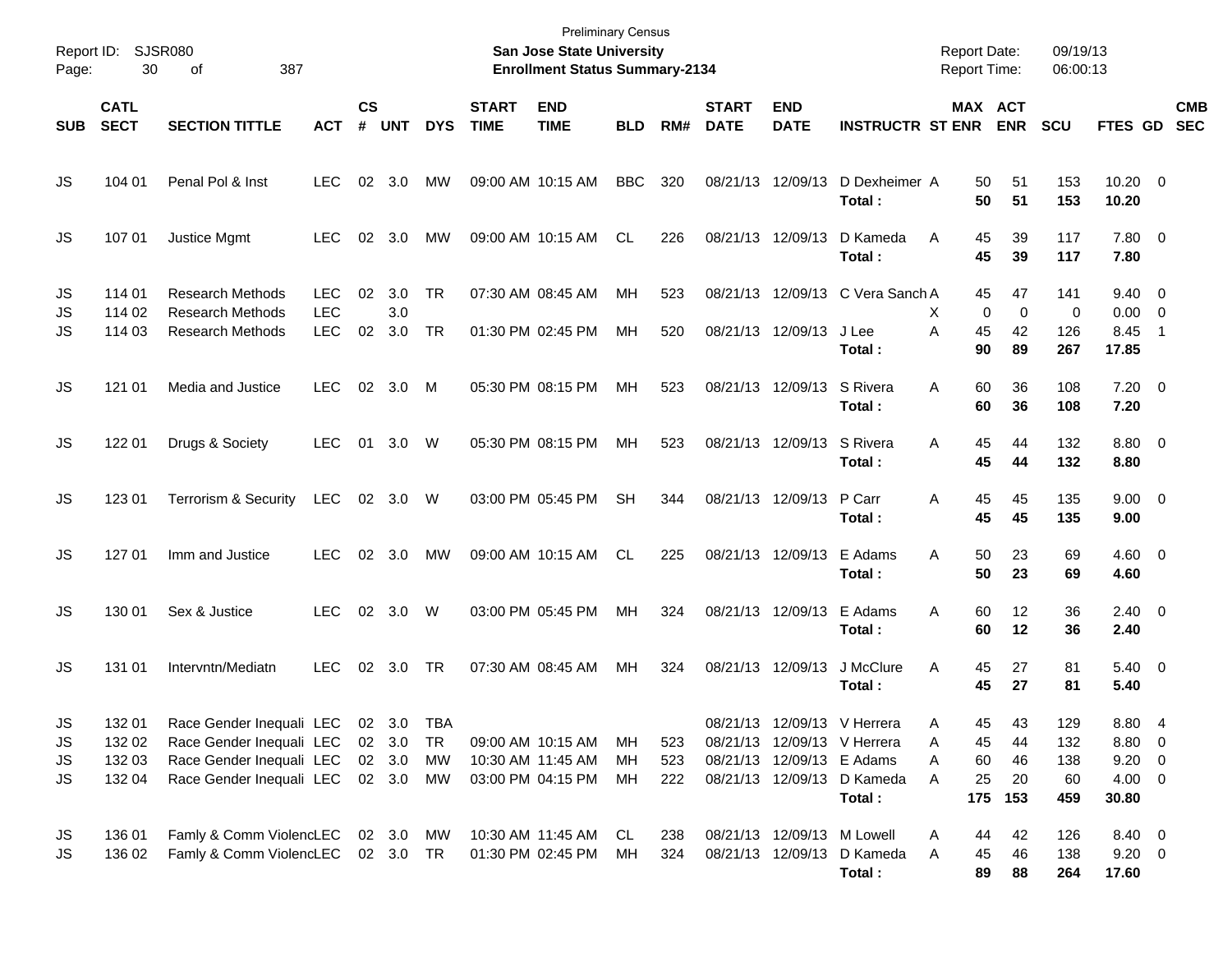| Report ID:<br>Page: | 31                         | <b>SJSR080</b><br>387<br>of      |                      |                |                |            |                             | <b>Preliminary Census</b><br><b>San Jose State University</b><br><b>Enrollment Status Summary-2134</b> |                 |            |                             |                                                        |                                          | <b>Report Date:</b><br><b>Report Time:</b> |                       | 09/19/13<br>06:00:13 |                                    |                          |
|---------------------|----------------------------|----------------------------------|----------------------|----------------|----------------|------------|-----------------------------|--------------------------------------------------------------------------------------------------------|-----------------|------------|-----------------------------|--------------------------------------------------------|------------------------------------------|--------------------------------------------|-----------------------|----------------------|------------------------------------|--------------------------|
| <b>SUB</b>          | <b>CATL</b><br><b>SECT</b> | <b>SECTION TITTLE</b>            | <b>ACT</b>           | <b>CS</b><br># | <b>UNT</b>     | <b>DYS</b> | <b>START</b><br><b>TIME</b> | <b>END</b><br><b>TIME</b>                                                                              | <b>BLD</b>      | RM#        | <b>START</b><br><b>DATE</b> | <b>END</b><br><b>DATE</b>                              | <b>INSTRUCTR ST ENR</b>                  | <b>MAX ACT</b>                             | <b>ENR</b>            | <b>SCU</b>           | FTES GD                            | <b>CMB</b><br><b>SEC</b> |
| JS                  | 13701                      | Collaborative Respon LEC         |                      |                | 3.0            |            |                             |                                                                                                        |                 |            |                             |                                                        | Total:                                   | X<br>0<br>$\bf{0}$                         | 0<br>$\bf{0}$         | 0<br>$\mathbf 0$     | $0.00 \t 0$<br>0.00                |                          |
| JS                  | 140 01                     | <b>RCP</b>                       | <b>LEC</b>           | 02             | 3.0            | TR         |                             | 03:00 PM 04:15 PM                                                                                      | <b>SPXC 211</b> |            |                             | 08/21/13 12/09/13                                      | M Stevenson A<br>Total:                  | 25<br>25                                   | 22<br>22              | 66<br>66             | $4.40 \quad 0$<br>4.40             |                          |
| JS                  | 141 01                     | <b>RCP Representation</b>        | LEC                  |                | 02 3.0         | TR         |                             | 04:30 PM 05:45 PM                                                                                      | DMH 347         |            |                             | 08/21/13 12/09/13                                      | M Stevenson A<br>Total:                  | 25<br>25                                   | 10<br>10              | 30<br>30             | $2.00 \t 0$<br>2.00                |                          |
| JS                  | 143 01                     | Evidence & Proced                | <b>LEC</b>           |                | 02 3.0         | TR         |                             | 01:30 PM 02:45 PM                                                                                      | <b>SH</b>       | 434        |                             | 08/21/13 12/09/13                                      | H Peterson<br>Total:                     | 45<br>A<br>45                              | 28<br>28              | 84<br>84             | 5.60 0<br>5.60                     |                          |
| JS                  | 144 01                     | <b>Criminal Law</b>              | <b>LEC</b>           |                | 02 3.0         | TR         |                             | 09:00 AM 10:15 AM                                                                                      | CL.             | 225        |                             | 08/21/13 12/09/13                                      | H Peterson<br>Total:                     | 50<br>A<br>50                              | 48<br>48              | 144<br>144           | $9.60 \quad 0$<br>9.60             |                          |
| JS                  | 150 01                     | Gender and Crime                 | <b>LEC</b>           |                | 02 3.0         | MW         |                             | 07:30 AM 08:45 AM                                                                                      | MH              | 520        |                             | 08/21/13 12/09/13                                      | J McClure<br>Total:                      | 45<br>A<br>45                              | 25<br>25              | 75<br>75             | $5.00 \quad 0$<br>5.00             |                          |
| JS                  | 151 01                     | Crim Theory                      | <b>LEC</b>           |                | 02 3.0         | MW         |                             | 01:30 PM 02:45 PM                                                                                      | МH              | 520        |                             | 08/21/13 12/09/13 Y Baba                               | Total:                                   | 45<br>A<br>45                              | 50<br>50              | 150<br>150           | $10.00 \t 0$<br>10.00              |                          |
| JS                  | 152 01                     | Juv Delinquency                  | <b>LEC</b>           |                | $02 \quad 3.0$ | TR         |                             | 10:30 AM 11:45 AM                                                                                      | <b>BBC</b>      | 102        |                             | 08/21/13 12/09/13                                      | C Vera Sanch A<br>Total:                 | 60<br>60                                   | 35<br>35              | 105<br>105           | $7.00 \t 0$<br>7.00                |                          |
| JS                  | 153 01                     | Crime/Life course                | <b>LEC</b>           |                | 02 3.0         | <b>TR</b>  |                             | 10:30 AM 11:45 AM                                                                                      | <b>SH</b>       | 344        |                             | 08/21/13 12/09/13                                      | C Hebert<br>Total:                       | 45<br>A<br>45                              | 21<br>21              | 63<br>63             | $4.20 \ 0$<br>4.20                 |                          |
| JS                  | 156 01                     | Gngs, Crim & Just                | <b>LEC</b>           |                | 02 3.0         | TR         |                             | 03:00 PM 04:15 PM                                                                                      | <b>SH</b>       | 345        | 08/21/13                    | 12/09/13                                               | C Hebert<br>Total:                       | 42<br>Α<br>42                              | 29<br>29              | 87<br>87             | 5.80 0<br>5.80                     |                          |
| JS<br>JS.           | 171 01<br>171 02           | HR and Justice<br>HR and Justice | LEC.<br>LEC 02 3.0 F |                | 02 3.0 M       |            |                             | 03:00 PM 05:45 PM BBC<br>12:00 PM 02:45 PM                                                             | МH              | 205<br>523 |                             | 08/21/13 12/09/13 N Perry<br>08/21/13 12/09/13 N Perry | Total:                                   | 45<br>A<br>A<br>45<br>90                   | 45<br>26<br>71        | 135<br>78<br>213     | $9.00 \t 0$<br>$5.20 \ 0$<br>14.20 |                          |
| JS.                 | 179 01                     | HR Pract and Sem                 |                      |                |                |            |                             | LEC 02 3.0 MW 01:30 PM 02:45 PM CL                                                                     |                 | 238        |                             |                                                        | 08/21/13 12/09/13 W Armaline A<br>Total: | 25<br>25                                   | 9<br>$\boldsymbol{9}$ | 27<br>27             | $1.80 \ 0$<br>1.80                 |                          |
| JS                  | 180 01                     | <b>Indiv Studies</b>             | SUP 36 1.0 TBA       |                |                |            |                             |                                                                                                        |                 |            |                             |                                                        | 08/21/13 12/09/13 A De Giorgi A          | 5                                          | $\mathbf 0$           | 0                    | $0.00 \t 0$                        |                          |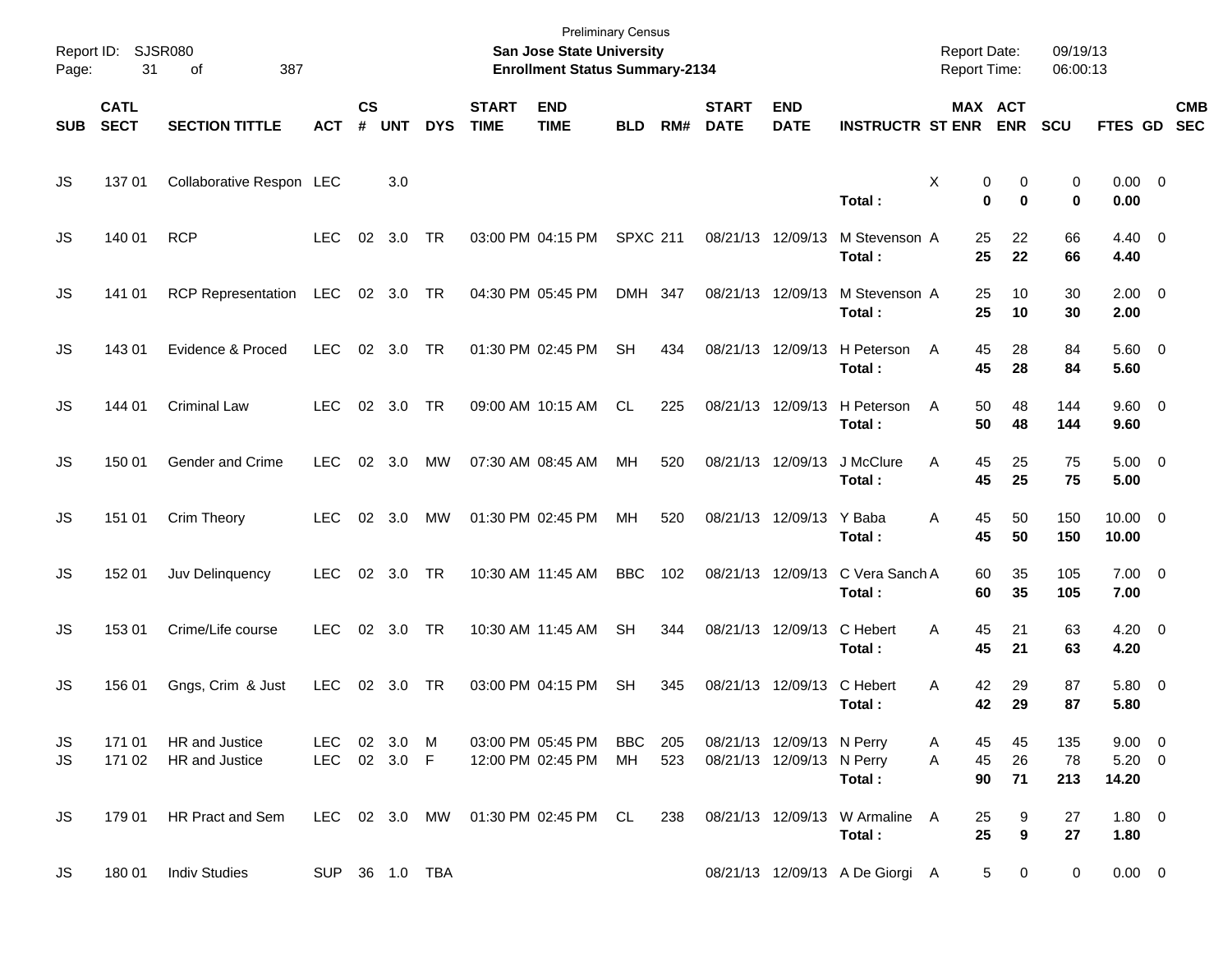|                      |                            |                             |              |                    |            |            |                             |                                                                    | <b>Preliminary Census</b> |     |                             |                            |                               |                                     |                       |              |                      |             |                          |
|----------------------|----------------------------|-----------------------------|--------------|--------------------|------------|------------|-----------------------------|--------------------------------------------------------------------|---------------------------|-----|-----------------------------|----------------------------|-------------------------------|-------------------------------------|-----------------------|--------------|----------------------|-------------|--------------------------|
| Report ID:<br>Page:  | 32                         | <b>SJSR080</b><br>387<br>of |              |                    |            |            |                             | San Jose State University<br><b>Enrollment Status Summary-2134</b> |                           |     |                             |                            |                               | <b>Report Date:</b><br>Report Time: |                       |              | 09/19/13<br>06:00:13 |             |                          |
|                      |                            |                             |              |                    |            |            |                             |                                                                    |                           |     |                             |                            |                               |                                     |                       |              |                      |             |                          |
| <b>SUB</b>           | <b>CATL</b><br><b>SECT</b> | <b>SECTION TITTLE</b>       | <b>ACT</b>   | $\mathsf{cs}$<br># | <b>UNT</b> | <b>DYS</b> | <b>START</b><br><b>TIME</b> | <b>END</b><br><b>TIME</b>                                          | <b>BLD</b>                | RM# | <b>START</b><br><b>DATE</b> | <b>END</b><br><b>DATE</b>  | <b>INSTRUCTR ST ENR</b>       |                                     | MAX ACT<br><b>ENR</b> | <b>SCU</b>   |                      | FTES GD     | <b>CMB</b><br><b>SEC</b> |
| JS                   | 180 02                     | <b>Indiv Studies</b>        | <b>SUP</b>   | 36                 | 2.0        | <b>TBA</b> |                             |                                                                    |                           |     | 08/21/13                    | 12/09/13                   | A De Giorgi                   | A                                   | 5                     | 0            | 0                    | 0.00        | - 0                      |
| JS                   | 180 03                     | <b>Indiv Studies</b>        | <b>SUP</b>   | 36                 | 3.0        | <b>TBA</b> |                             |                                                                    |                           |     |                             | 08/21/13 12/09/13          | A De Giorgi                   | A                                   | 5                     | $\mathbf{1}$ | 3                    | 0.20        | - 0                      |
|                      |                            |                             |              |                    |            |            |                             |                                                                    |                           |     |                             |                            | Total:                        |                                     | 15                    | 1            | 3                    | 0.20        |                          |
| JS                   | 181 01                     | Internship in JS            | <b>SUP</b>   | 36                 | 3.0        | <b>TBA</b> |                             |                                                                    |                           |     | 08/21/13                    | 12/09/13                   | W Armaline                    | A                                   | 10<br>11              |              | 33                   | 2.20        | 0                        |
| JS                   | 181 02                     | Internship in JS            | <b>SUP</b>   | 36                 | 6.0        | <b>TBA</b> |                             |                                                                    |                           |     | 08/21/13                    | 12/09/13                   | W Armaline                    | A                                   | 2                     | $\mathbf 0$  | 0                    | 0.00        | 0                        |
| JS                   | 181 03                     | Internship in JS            | <b>SUP</b>   | 36                 | 3.0        | <b>TBA</b> |                             |                                                                    |                           |     |                             |                            | 08/21/13 12/09/13 A De Giorgi | A                                   | 10                    | 18           | 54                   | 3.60        | 0                        |
| JS                   | 181 04                     | Internship in JS            | <b>SUP</b>   | 36                 | 6.0        | <b>TBA</b> |                             |                                                                    |                           |     |                             | 08/21/13 12/09/13          | A De Giorgi                   | A                                   | 2                     | $\mathbf 0$  | 0                    | 0.00        | 0                        |
| JS                   | 181 05                     | Internship in JS            | <b>SUP</b>   | 36                 | 3.0        | <b>TBA</b> |                             |                                                                    |                           |     |                             | 08/21/13 12/09/13          | D Harris                      | A                                   | 10                    | 9            | 27                   | 1.80        | 0                        |
| JS                   | 181 06                     | Internship in JS            | <b>SUP</b>   | 36                 | 6.0        | <b>TBA</b> |                             |                                                                    |                           |     |                             | 08/21/13 12/09/13          | D Harris                      | A                                   | $\overline{2}$        | $\mathbf 0$  | 0                    | 0.00        | 0                        |
| JS                   | 181 07                     | Internship in JS            | <b>SUP</b>   | 36                 | 3.0        | <b>TBA</b> |                             |                                                                    |                           |     |                             | 08/21/13 12/09/13 Y Baba   |                               | Α                                   | 10                    | 9            | 27                   | 1.80        | 0                        |
| JS                   | 181 08                     | Internship in JS            | <b>SUP</b>   | 36                 | 6.0        | <b>TBA</b> |                             |                                                                    |                           |     | 08/21/13                    | 12/09/13 Y Baba            |                               | Α                                   | $\overline{c}$        | $\mathbf 0$  | 0                    | 0.00        | $\mathbf 0$              |
| JS                   | 181 09                     | Internship in JS            | <b>SUP</b>   | 36                 | 3.0        | <b>TBA</b> |                             |                                                                    |                           |     | 08/21/13                    | 12/09/13                   | S Lee                         | Α                                   | 10                    | 6            | 18                   | 1.20        | 0                        |
| JS                   | 181 10                     | Internship in JS            | <b>SUP</b>   | 36                 | 6.0        | <b>TBA</b> |                             |                                                                    |                           |     |                             | 08/21/13 12/09/13 S Lee    |                               | А                                   | $\overline{2}$        | $\mathbf 0$  | 0                    | 0.00        | 0                        |
| JS                   | 181 11                     | Internship in JS            | <b>SUP</b>   | 36                 | 3.0        | <b>TBA</b> |                             |                                                                    |                           |     | 08/21/13                    |                            | 12/09/13 C Hebert             | A                                   | 10                    | 8            | 24                   | 1.60        | 0                        |
| JS                   | 181 12                     | Internship in JS            | <b>SUP</b>   | 36                 | 6.0        | <b>TBA</b> |                             |                                                                    |                           |     |                             | 08/21/13 12/09/13 C Hebert |                               | A                                   | 2                     | $\mathbf 0$  | 0                    | 0.00        | $\mathbf 0$              |
| JS                   | 181 13                     | Internship in JS            | <b>SUP</b>   |                    | 3.0        |            |                             |                                                                    |                           |     |                             |                            |                               | X                                   | $\mathbf 0$           | 0            | 0                    | 0.00        | 0                        |
| JS                   | 181 14                     | Internship in JS            | <b>SUP</b>   |                    | 6.0        |            |                             |                                                                    |                           |     |                             |                            |                               | X                                   | 0                     | 0            | 0                    | 0.00        | 0                        |
| JS                   | 181 15                     | Internship in JS            | <b>SUP</b>   | 36                 | 3.0        | <b>TBA</b> |                             |                                                                    |                           |     | 08/21/13                    | 12/09/13                   | C Vera Sanch A                |                                     | 10                    | 9            | 27                   | 1.80        | 0                        |
| JS                   | 181 16                     | Internship in JS            | <b>SUP</b>   | 36                 | 6.0        | <b>TBA</b> |                             |                                                                    |                           |     |                             | 08/21/13 12/09/13          | C Vera Sanch A                |                                     | $\overline{2}$        | $\mathbf 0$  | 0                    | 0.00        | $\overline{0}$           |
|                      |                            |                             |              |                    |            |            |                             |                                                                    |                           |     |                             |                            | Total:                        |                                     | 84                    | 70           | 210                  | 14.00       |                          |
| JS                   | 184 01                     | Directed Reading            | <b>SUP</b>   | 36                 | 1.0        | <b>TBA</b> |                             |                                                                    |                           |     | 08/21/13                    |                            | 12/09/13 A De Giorgi          | A                                   | 5                     | 0            | 0                    | 0.00        | 0                        |
| JS                   | 184 02                     | Directed Reading            | <b>SUP</b>   | 36                 | 2.0        | <b>TBA</b> |                             |                                                                    |                           |     | 08/21/13                    | 12/09/13                   | A De Giorgi                   | A                                   | 5                     | 0            | 0                    | 0.00        | 0                        |
| JS                   | 184 03                     | Directed Reading            | <b>SUP</b>   | 36                 | 3.0        | <b>TBA</b> |                             |                                                                    |                           |     |                             | 08/21/13 12/09/13          | A De Giorgi                   | A                                   | 5                     | 0            | 0                    | 0.00        | - 0                      |
|                      |                            |                             |              |                    |            |            |                             |                                                                    |                           |     |                             |                            | Total:                        |                                     | 15                    | 0            | 0                    | 0.00        |                          |
| JS                   | 18501                      | <b>Special Topics</b>       | LEC          |                    | 3.0        |            |                             |                                                                    |                           |     |                             |                            |                               | х                                   | 0                     | 0            | 0                    | 0.00        | 0                        |
| JS                   | 185 02                     | <b>Special Topics</b>       | <b>LEC</b>   |                    | 3.0        |            |                             |                                                                    |                           |     |                             |                            |                               | X                                   | 0                     | 0            | 0                    | 0.00        | 0                        |
| JS                   | 185 03                     | <b>Special Topics</b>       | <b>LEC</b>   | 03                 | 3.0        | M          |                             | 05:30 PM 08:15 PM                                                  | <b>SH</b>                 | 346 |                             | 08/21/13 12/09/13          | D Dexheimer A                 |                                     | 45                    | 30           | 90                   | 6.00        | $\mathbf 0$              |
| $\mathsf{JS}\xspace$ | 185 04                     | <b>Special Topics</b>       | LEC 03 3.0 R |                    |            |            |                             | 03:00 PM 05:45 PM HB                                               |                           | 407 |                             | 08/21/13 12/09/13 S Lee    |                               | - A                                 | 45                    | 21           | 63                   | 4.20        | $\overline{\mathbf{0}}$  |
|                      |                            |                             |              |                    |            |            |                             |                                                                    |                           |     |                             |                            | Total:                        |                                     | 90                    | 51           | 153                  | 10.20       |                          |
| JS                   | 18901                      | Sen Sem Cont Prob           | SEM 05 3.0   |                    |            | MW         |                             | 07:30 AM 08:45 AM MH                                               |                           | 233 |                             | 08/21/13 12/09/13 E Adams  |                               | A                                   | 25                    | 18           | 54                   | $3.60 \ 0$  |                          |
| JS                   | 18902                      | Sen Sem Cont Prob           | <b>SEM</b>   |                    | 3.0        |            |                             |                                                                    |                           |     |                             |                            |                               | Χ                                   | $\mathbf 0$           | $\mathbf 0$  | 0                    | $0.00 \t 0$ |                          |
| JS                   | 18903                      | Sen Sem Cont Prob           | SEM          | 05                 | 3.0        | TR         |                             | 09:00 AM 10:15 AM SPXC 211                                         |                           |     |                             | 08/21/13 12/09/13 C Hebert |                               | Α                                   | 25                    | 24           | 72                   | $4.80\ 0$   |                          |
| JS                   | 18904                      | Sen Sem Cont Prob           | SEM          | 05                 | 3.0        | $\top$     |                             | 06:00 PM 08:45 PM CL                                               |                           | 238 |                             |                            | 08/21/13 12/09/13 V Herrera   | A                                   | 25                    | 27           | 81                   | $5.40\ 0$   |                          |
| JS                   | 18905                      | Sen Sem Cont Prob           | SEM 05 3.0   |                    |            | -R         |                             | 05:30 PM 08:15 PM SH                                               |                           | 315 |                             |                            | 08/21/13 12/09/13 V Herrera   | A                                   | 25                    | 24           | 72                   | 4.80 0      |                          |
|                      |                            |                             |              |                    |            |            |                             |                                                                    |                           |     |                             |                            | Total:                        |                                     | 100                   | 93           | 279                  | 18.60       |                          |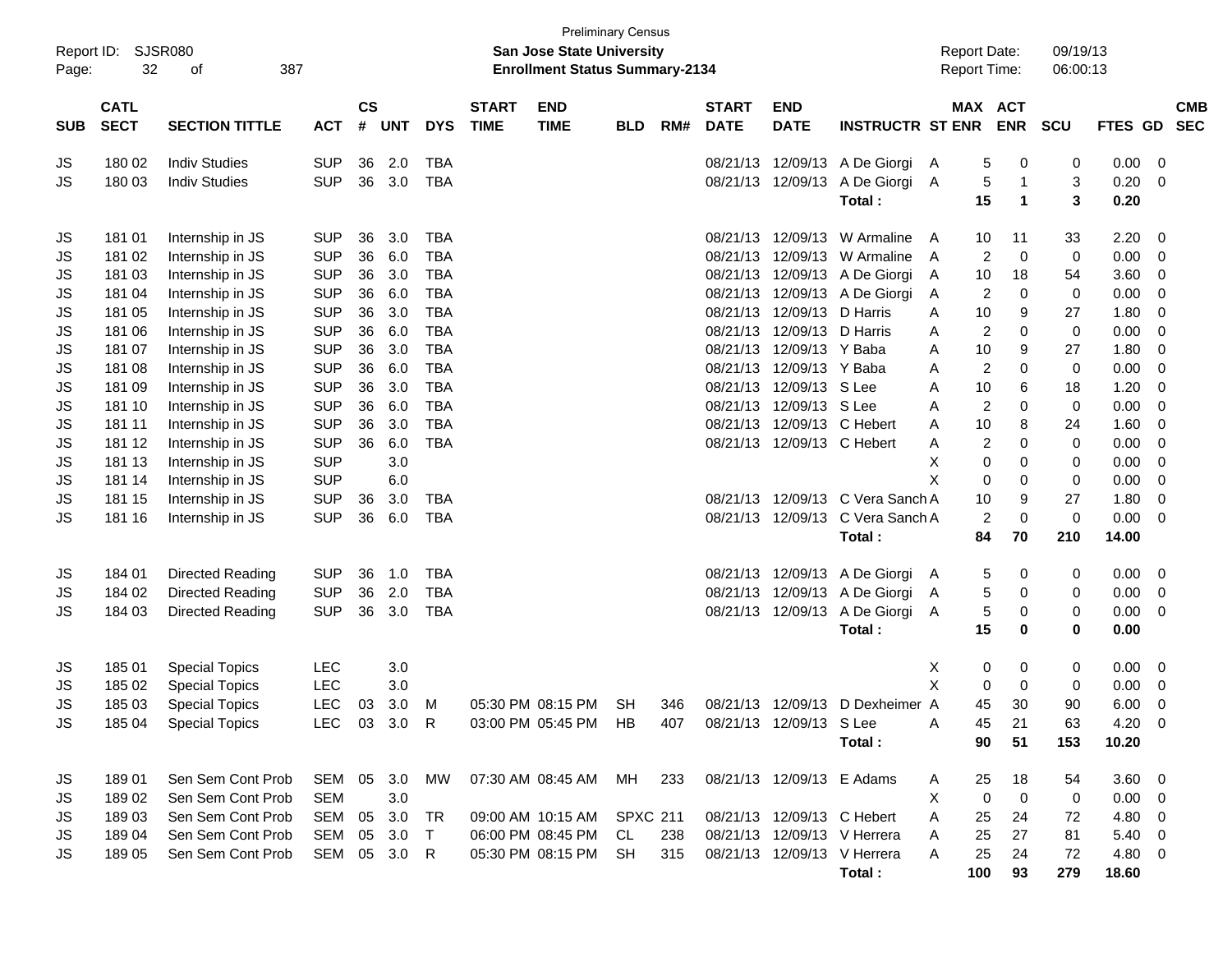| Page:          | Report ID: SJSR080<br>33   | 387<br>οf                                                            |                                        |                |                       |                                        |                             | <b>Preliminary Census</b><br><b>San Jose State University</b><br><b>Enrollment Status Summary-2134</b> |            |            |                             |                                                  |                                                                                                           |              | <b>Report Date:</b><br>Report Time: |                              | 09/19/13<br>06:00:13       |                                        |                         |            |
|----------------|----------------------------|----------------------------------------------------------------------|----------------------------------------|----------------|-----------------------|----------------------------------------|-----------------------------|--------------------------------------------------------------------------------------------------------|------------|------------|-----------------------------|--------------------------------------------------|-----------------------------------------------------------------------------------------------------------|--------------|-------------------------------------|------------------------------|----------------------------|----------------------------------------|-------------------------|------------|
| <b>SUB</b>     | <b>CATL</b><br><b>SECT</b> | <b>SECTION TITTLE</b>                                                | ACT                                    | <b>CS</b><br># | <b>UNT</b>            | <b>DYS</b>                             | <b>START</b><br><b>TIME</b> | <b>END</b><br><b>TIME</b>                                                                              | <b>BLD</b> | RM#        | <b>START</b><br><b>DATE</b> | <b>END</b><br><b>DATE</b>                        | <b>INSTRUCTR ST ENR</b>                                                                                   |              | MAX ACT                             | <b>ENR</b>                   | <b>SCU</b>                 | FTES GD SEC                            |                         | <b>CMB</b> |
| <b>JS</b>      | 201 01                     | Sem Just/Soc Theor                                                   | SEM                                    | 05             | 3.0                   | M                                      |                             | 04:30 PM 07:15 PM                                                                                      | MН         | 526        |                             |                                                  | 08/21/13 12/09/13 A De Giorgi<br>Total:                                                                   | A            | 15<br>15                            | 12<br>12                     | 36<br>36                   | 3.00 12<br>3.00                        |                         |            |
| JS             | 202 01                     | Sem Just Rsch Mthds SEM 05 3.0 W                                     |                                        |                |                       |                                        |                             | 04:30 PM 07:15 PM                                                                                      | МH         | 526        |                             | 08/21/13 12/09/13                                | Y Baba<br>Total:                                                                                          | A            | 15<br>15                            | 12<br>12                     | 36<br>36                   | 3.00 12<br>3.00                        |                         |            |
| JS<br>JS<br>JS | 208 01<br>208 02<br>208 03 | Sem in Punishment<br>Sem in Punishment<br>Sem in Punishment          | <b>SEM</b><br><b>SEM</b><br>SEM        | 06             | 3.0<br>3.0<br>$3.0$ T |                                        |                             | 04:30 PM 07:15 PM                                                                                      | CCB        | 101        |                             | 08/21/13 12/09/13                                | S Benson<br>Total:                                                                                        | Χ<br>X<br>A  | 0<br>$\mathbf 0$<br>15<br>15        | 0<br>$\mathbf 0$<br>11<br>11 | 0<br>$\pmb{0}$<br>33<br>33 | 0.00<br>$0.00 \t 0$<br>2.75 11<br>2.75 | $\overline{\mathbf{0}}$ |            |
| JS.<br>SOCI    | 253 01<br>253 01           | Sem Adv Criminlogy<br>Sem Adv Criminlogy                             | <b>SEM</b><br>SEM                      | 05<br>05       | 3.0<br>3.0            | R<br>-R                                |                             | 04:30 PM 07:15 PM<br>04:30 PM 07:15 PM                                                                 | MН<br>MН   | 526<br>526 |                             | 08/21/13 12/09/13<br>08/21/13 12/09/13           | D Harris<br>D Harris<br>Total:                                                                            | Α<br>A       | 15<br>0<br>15                       | 9<br>$\mathbf{3}$<br>12      | 27<br>9<br>36              | 2.25<br>0.75<br>3.00                   | 9 C<br>3 <sup>C</sup>   |            |
| JS             | 257 01                     | Sem Deviance & Jus                                                   | SEM                                    |                | 3.0                   |                                        |                             |                                                                                                        |            |            |                             |                                                  | Total:                                                                                                    | X            | 0<br>$\mathbf 0$                    | 0<br>0                       | 0<br>0                     | 0.00<br>0.00                           | $\overline{\mathbf{0}}$ |            |
| JS             | 288 01                     | Sem in Spec Topics                                                   | <b>SEM</b>                             |                | 3.0                   |                                        |                             |                                                                                                        |            |            |                             |                                                  | Total:                                                                                                    | X            | 0<br>$\mathbf 0$                    | 0<br>$\bf{0}$                | 0<br>$\mathbf 0$           | $0.00 \t 0$<br>0.00                    |                         |            |
| JS<br>JS<br>JS | 298 01<br>298 02<br>298 03 | <b>Special Study</b><br><b>Special Study</b><br><b>Special Study</b> | <b>SUP</b><br><b>SUP</b><br><b>SUP</b> | 25<br>25       | 1.0<br>2.0<br>25 3.0  | <b>TBA</b><br><b>TBA</b><br><b>TBA</b> |                             |                                                                                                        |            |            |                             |                                                  | 08/21/13 12/09/13 A De Giorgi<br>08/21/13 12/09/13 A De Giorgi<br>08/21/13 12/09/13 A De Giorgi<br>Total: | A<br>Α<br>A  | 2<br>2<br>$\overline{c}$<br>6       | 0<br>0<br>6<br>6             | 0<br>0<br>18<br>18         | $0.00 \quad 0$<br>0.00<br>1.50<br>1.50 | $\overline{0}$<br>6     |            |
| JS             | 299 01                     | <b>Masters Thesis</b>                                                | <b>SUP</b>                             |                | 25 3.0                | TBA                                    |                             |                                                                                                        |            |            |                             | 08/21/13 12/09/13                                | A De Giorgi<br>Total:                                                                                     | $\mathsf{A}$ | 2<br>$\overline{2}$                 | 3<br>$\mathbf{3}$            | 9<br>9                     | $0.75$ 3<br>0.75                       |                         |            |
|                | Department :               | <b>Justice Studies</b>                                               |                                        |                |                       |                                        |                             |                                                                                                        |            |            |                             | <b>Lower Division:</b><br><b>Upper Division:</b> | <b>Department Total:</b><br><b>Graduate Division:</b>                                                     |              | 2388<br>280<br>2040<br>68           | 1913<br>239<br>1618<br>56    | 5520<br>717<br>4635<br>168 | 371.05<br>47.80<br>309.25<br>14.00     |                         |            |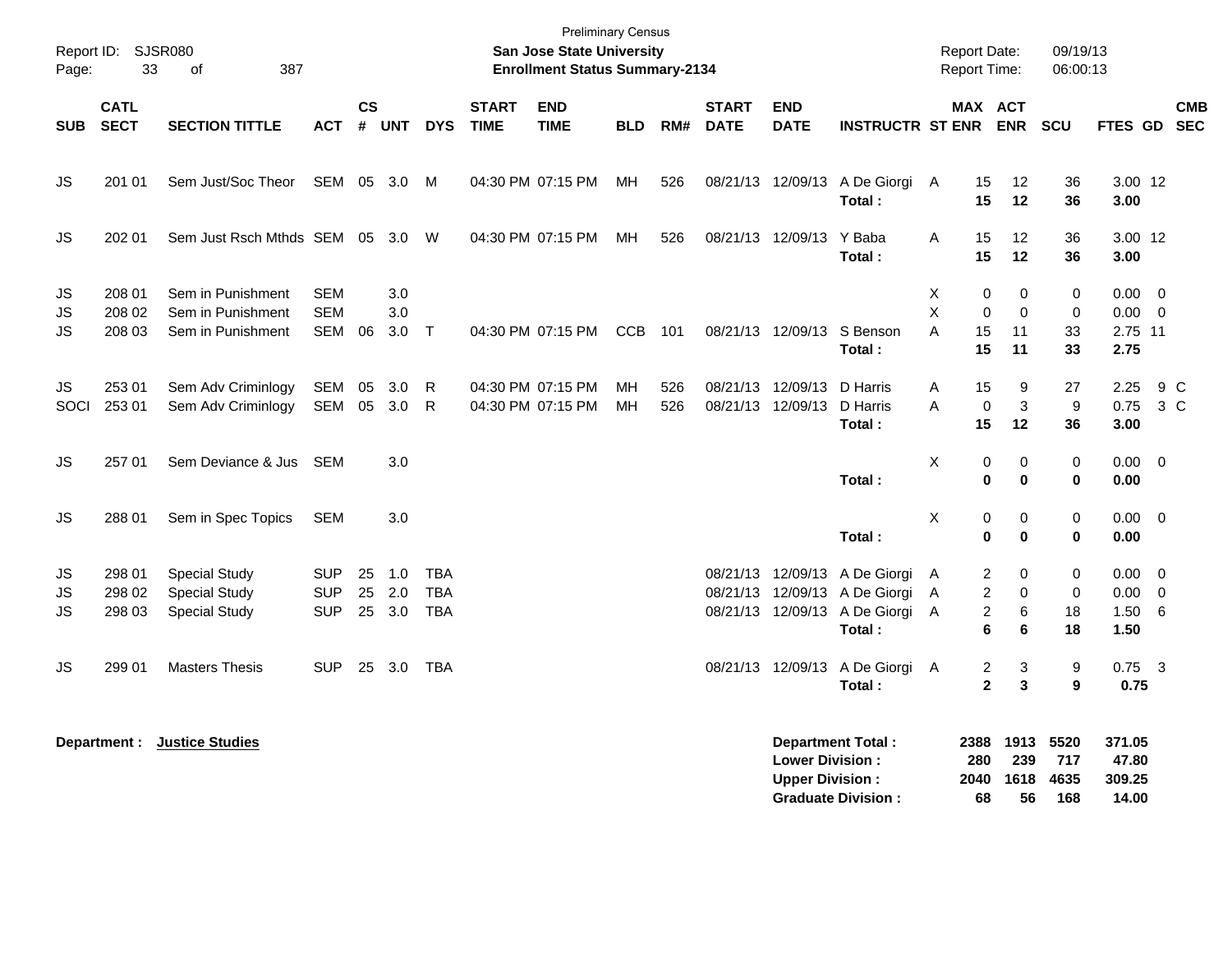| <b>Preliminary Census</b> |                                                           |                                          |                                       |               |                |            |              |             |            |     |              |                                 |                                  |   |                |                |                |                |                |            |
|---------------------------|-----------------------------------------------------------|------------------------------------------|---------------------------------------|---------------|----------------|------------|--------------|-------------|------------|-----|--------------|---------------------------------|----------------------------------|---|----------------|----------------|----------------|----------------|----------------|------------|
|                           | Report ID:<br>SJSR080<br><b>San Jose State University</b> |                                          |                                       |               |                |            |              |             |            |     |              | 09/19/13<br><b>Report Date:</b> |                                  |   |                |                |                |                |                |            |
| Page:                     | 34                                                        | 387<br>οf                                | <b>Enrollment Status Summary-2134</b> |               |                |            |              |             |            |     |              | Report Time:                    |                                  |   | 06:00:13       |                |                |                |                |            |
|                           |                                                           |                                          |                                       |               |                |            |              |             |            |     |              |                                 |                                  |   |                |                |                |                |                |            |
|                           | <b>CATL</b>                                               |                                          |                                       | $\mathsf{cs}$ |                |            | <b>START</b> | <b>END</b>  |            |     | <b>START</b> | <b>END</b>                      |                                  |   | <b>MAX ACT</b> |                |                |                |                | <b>CMB</b> |
| <b>SUB</b>                | <b>SECT</b>                                               | <b>SECTION TITTLE</b>                    | <b>ACT</b>                            | #             | <b>UNT</b>     | <b>DYS</b> | <b>TIME</b>  | <b>TIME</b> | <b>BLD</b> | RM# | <b>DATE</b>  | <b>DATE</b>                     | <b>INSTRUCTR ST ENR</b>          |   |                | <b>ENR</b>     | <b>SCU</b>     | <b>FTES GD</b> |                | <b>SEC</b> |
|                           |                                                           |                                          |                                       |               |                |            |              |             |            |     |              |                                 |                                  |   |                |                |                |                |                |            |
| <b>College</b>            |                                                           | <b>Applied Sciences &amp; Arts</b>       |                                       |               |                |            |              |             |            |     |              |                                 |                                  |   |                |                |                |                |                |            |
|                           | Department :                                              | <b>Library &amp; Information Science</b> |                                       |               |                |            |              |             |            |     |              |                                 |                                  |   |                |                |                |                |                |            |
| <b>LIBR</b>               | 200 01                                                    | Info & Society                           | SEM 05                                |               | 3.0            | <b>TBA</b> |              |             |            |     | 08/21/13     | 12/09/13 Z Liu                  |                                  | A | 25             | 22             | 66             | 5.50 22        |                |            |
| <b>LIBR</b>               | 200 02                                                    | Info & Society                           | <b>SEM</b>                            | 05            | 3.0            | <b>TBA</b> |              |             |            |     | 08/21/13     | 12/09/13 S Walter               |                                  | A | 25             | 24             | 72             | 6.00 24        |                |            |
| <b>LIBR</b>               | 200 03                                                    | Info & Society                           | <b>SEM</b>                            | 05            | 3.0            | <b>TBA</b> |              |             |            |     | 08/21/13     |                                 | 12/09/13 K Bontenbal             | A | 25             | 14             | 42             | 3.50 14        |                |            |
| <b>LIBR</b>               | 200 04                                                    | Info & Society                           | <b>SEM</b>                            | 05            | 3.0            | <b>TBA</b> |              |             |            |     | 08/21/13     |                                 | 12/09/13 A Bernier               | A | 25             | 17             | 51             | 4.25 17        |                |            |
| <b>LIBR</b>               | 200 05                                                    | Info & Society                           | <b>SEM</b>                            | 05            | 3.0            | <b>TBA</b> |              |             |            |     | 08/21/13     | 12/09/13 S Tash                 |                                  | A | 25             | 23             | 69             | 5.75 23        |                |            |
| <b>LIBR</b>               | 200 06                                                    | Info & Society                           | <b>SEM</b>                            | 05            | 3.0            | <b>TBA</b> |              |             |            |     |              | 08/21/13 12/09/13 J Bedord      |                                  | A | 25             | 17             | 51             | 4.25 17        |                |            |
|                           |                                                           |                                          |                                       |               |                |            |              |             |            |     |              |                                 | Total:                           |   | 150            | 117            | 351            | 29.25          |                |            |
| <b>LIBR</b>               | 202 01                                                    | Info Retrieval                           | <b>SEM</b>                            | 05            | 3.0            | <b>TBA</b> |              |             |            |     | 08/21/13     | 12/09/13                        | J Weedman                        | A | 25             | 23             | 69             | 5.75 23        |                |            |
| <b>LIBR</b>               | 202 02                                                    | Info Retrieval                           | <b>SEM</b>                            | 05            | 3.0            | <b>TBA</b> |              |             |            |     | 08/21/13     | 12/09/13                        | J Kemp                           | Α | 25             | 22             | 66             | 5.50 22        |                |            |
| <b>LIBR</b>               | 202 03                                                    | Info Retrieval                           | <b>SEM</b>                            | 05            | 3.0            | <b>TBA</b> |              |             |            |     | 08/21/13     | 12/09/13                        | G Liu                            | A | 25             | $\overline{7}$ | 21             | 1.75           | $\overline{7}$ |            |
| <b>LIBR</b>               | 202 04                                                    | Info Retrieval                           | <b>SEM</b>                            | 05            | 3.0            | <b>TBA</b> |              |             |            |     | 08/21/13     | 12/09/13                        | K Rebmann                        | A | 25             | 23             | 69             | 5.75 23        |                |            |
| <b>LIBR</b>               | 202 05                                                    | Info Retrieval                           | <b>SEM</b>                            | 05            | 3.0            | <b>TBA</b> |              |             |            |     |              | 08/21/13 12/09/13 J Kemp        |                                  | Α | 25             | 17             | 51             | 4.25 17        |                |            |
| <b>LIBR</b>               | 202 06                                                    | Info Retrieval                           | <b>SEM</b>                            |               | 3.0            |            |              |             |            |     |              |                                 |                                  | X | $\mathbf 0$    | $\mathbf 0$    | $\mathbf 0$    | 0.00           | $\overline{0}$ |            |
|                           |                                                           |                                          |                                       |               |                |            |              |             |            |     |              |                                 | Total:                           |   | 125            | 92             | 276            | 23.00          |                |            |
|                           |                                                           |                                          |                                       |               |                |            |              |             |            |     |              |                                 |                                  |   |                |                |                |                |                |            |
| <b>LIBR</b>               | 203 01                                                    | OnlineSocNetTechToolSEM                  |                                       | 02            | 1.0            | TBA        |              |             |            |     |              | 08/21/13 12/09/13               | C Runnels                        | A | 80             | 43             | 43             | 3.57 42        |                |            |
| <b>LIBR</b>               | 203 02                                                    | OnlineSocNetTechToolSEM                  |                                       | 02            | 1.0            | <b>TBA</b> |              |             |            |     | 08/21/13     | 12/09/13                        | C Runnels                        | A | 80             | 44             | 44             | 3.67 44        |                |            |
| <b>LIBR</b>               | 203 03                                                    | OnlineSocNetTechToolSEM                  |                                       |               | $02 \quad 1.0$ | <b>TBA</b> |              |             |            |     |              | 08/21/13 12/09/13               | C Runnels                        | A | 80             | 39             | 39             | 3.25 39        |                |            |
|                           |                                                           |                                          |                                       |               |                |            |              |             |            |     |              |                                 | Total:                           |   | 240            | 126            | 126            | 10.48          |                |            |
|                           |                                                           |                                          |                                       |               |                |            |              |             |            |     |              |                                 |                                  |   |                |                |                |                |                |            |
| <b>LIBR</b>               | 204 01                                                    | Info Orgn & Mgmt                         | SEM                                   | 05            | 3.0            | TBA        |              |             |            |     | 08/21/13     |                                 | 12/09/13 L Rosenblum A           |   | 25             | 18             | 54             | 4.50 18        |                |            |
| <b>LIBR</b>               | 204 02                                                    | Info Orgn & Mgmt                         | <b>SEM</b>                            | 05            | 3.0            | <b>TBA</b> |              |             |            |     |              | 08/21/13 12/09/13 C Dee         |                                  | A | 25             | 15             | 45             | 3.75 15        |                |            |
| <b>LIBR</b>               | 204 03                                                    | Info Orgn & Mgmt                         | <b>SEM</b>                            |               | 3.0            |            |              |             |            |     |              |                                 |                                  | X | $\mathbf 0$    | 0              | $\mathbf 0$    | 0.00           | - 0            |            |
| <b>LIBR</b>               | 204 04                                                    | Info Orgn & Mgmt                         | <b>SEM</b>                            | 05            | 3.0            | <b>TBA</b> |              |             |            |     |              |                                 | 08/21/13 12/09/13 S Gaffney      | Α | 25             | 17             | 51             | 4.25 17        |                |            |
| <b>LIBR</b>               | 204 05                                                    | Info Orgn & Mgmt                         | <b>SEM</b>                            | 05            | 3.0            | <b>TBA</b> |              |             |            |     |              | 08/21/13 12/09/13 S Strum       |                                  | A | 25             | 14             | 42             | 3.50 14        |                |            |
| <b>LIBR</b>               | 204 06                                                    | Info Orgn & Mgmt                         | <b>SEM</b>                            |               | 3.0            |            |              |             |            |     |              |                                 |                                  | X | $\mathbf 0$    | 0              | 0              | 0.00           | 0              |            |
|                           |                                                           |                                          |                                       |               |                |            |              |             |            |     |              |                                 | Total:                           |   | 100            | 64             | 192            | 16.00          |                |            |
|                           |                                                           |                                          |                                       |               |                |            |              |             |            |     |              |                                 |                                  |   |                |                |                |                |                |            |
|                           | LIBR 210 01                                               | Reference Info Servi                     | SEM                                   |               | 3.0            |            |              |             |            |     |              |                                 |                                  | Χ | 0              | 0              | 0              | $0.00 \t 0$    |                |            |
|                           | LIBR 210 02                                               | Reference Info Servi                     | SEM 05 3.0 TBA                        |               |                |            |              |             |            |     |              | 08/21/13 12/09/13 J Tunon       |                                  | A | 30             | 30             | 90             | 7.50 30        |                |            |
|                           |                                                           |                                          |                                       |               |                |            |              |             |            |     |              |                                 | Total:                           |   | 30             | 30             | 90             | 7.50           |                |            |
|                           |                                                           |                                          |                                       |               |                |            |              |             |            |     |              |                                 |                                  |   |                |                |                |                |                |            |
| LIBR                      | 220 01                                                    | Rsc & Info Prof & Di                     | SEM 05 3.0                            |               |                | TBA        |              |             |            |     |              | 08/21/13 12/09/13 S Aber        |                                  | A | 13             | 7              |                | 1.75           | $\overline{7}$ |            |
| LIBR                      | 220 02                                                    | Rsc & Info Prof & Di                     | SEM                                   |               | 05 3.0         | TBA        |              |             |            |     |              |                                 | 08/21/13 12/09/13 C Greenberg A  |   | 13             | $\overline{c}$ | $\overline{2}$ | 0.50           | 2              |            |
| LIBR                      | 220 03                                                    | Rsc & Info Prof & Di                     | SEM                                   |               | 05 3.0         | TBA        |              |             |            |     |              |                                 | 08/21/13 12/09/13 R Greenblatt A |   | 13             | $\overline{c}$ | $\overline{2}$ | 0.50           | 2              |            |
| LIBR                      | 220 04                                                    | Rsc & Info Prof & Di                     | SEM 05 3.0                            |               |                | TBA        |              |             |            |     |              | 08/21/13 12/09/13 J Bodart      |                                  | A | 13             | $\overline{7}$ | $\overline{7}$ | 1.75           | $\overline{7}$ |            |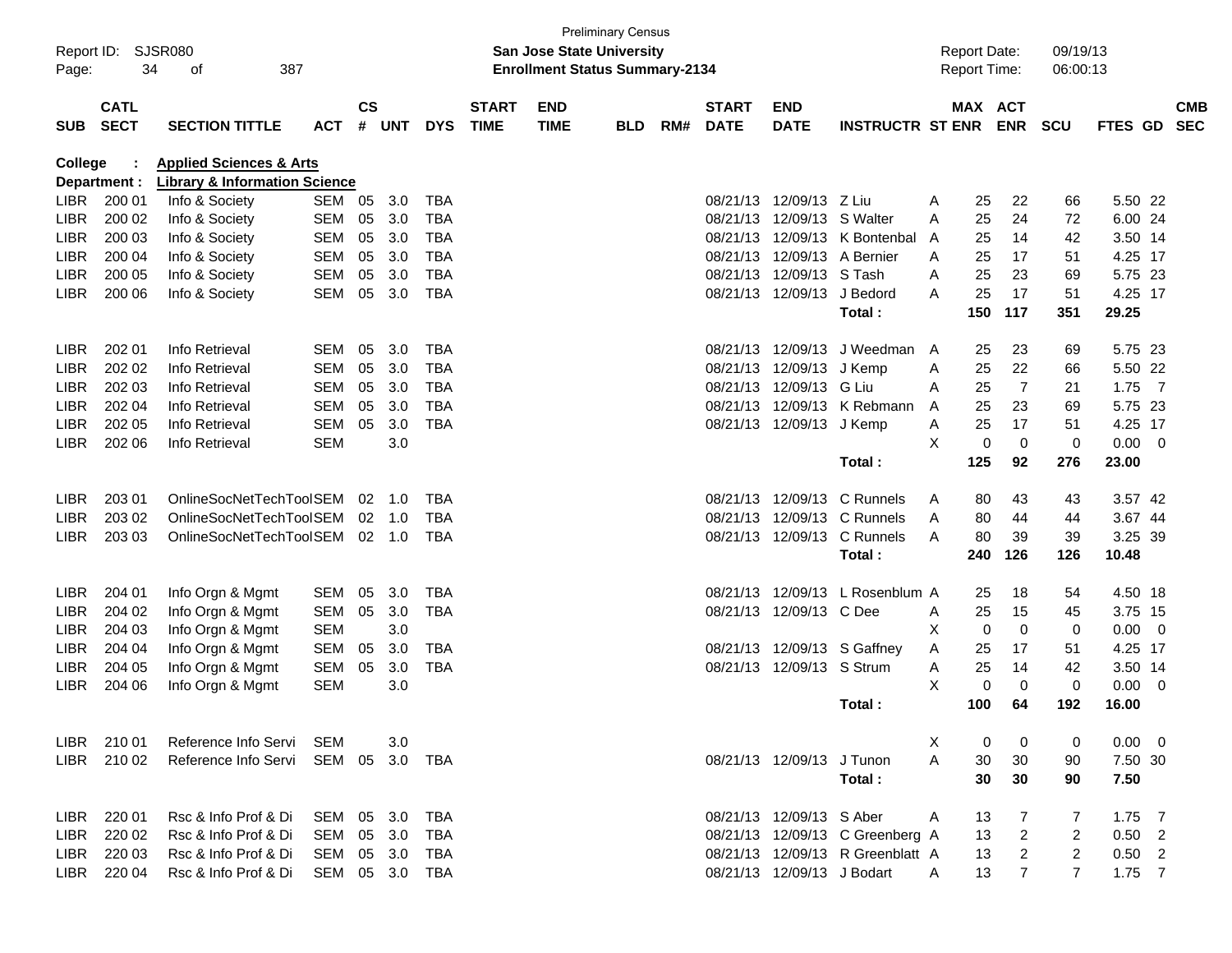| Page:                        | Report ID: SJSR080<br>35             | 387<br>of                                                                                                                                |                   | <b>Preliminary Census</b><br>San Jose State University<br><b>Enrollment Status Summary-2134</b> |            |                          |                             |                           |            |     |                             |                                                        |                                                            | <b>Report Date:</b><br><b>Report Time:</b> |                         |                                         | 09/19/13<br>06:00:13                                |                               |                                   |            |
|------------------------------|--------------------------------------|------------------------------------------------------------------------------------------------------------------------------------------|-------------------|-------------------------------------------------------------------------------------------------|------------|--------------------------|-----------------------------|---------------------------|------------|-----|-----------------------------|--------------------------------------------------------|------------------------------------------------------------|--------------------------------------------|-------------------------|-----------------------------------------|-----------------------------------------------------|-------------------------------|-----------------------------------|------------|
| <b>SUB</b>                   | <b>CATL</b><br><b>SECT</b>           | <b>SECTION TITTLE</b>                                                                                                                    | <b>ACT</b>        | <b>CS</b><br>#                                                                                  | <b>UNT</b> | <b>DYS</b>               | <b>START</b><br><b>TIME</b> | <b>END</b><br><b>TIME</b> | <b>BLD</b> | RM# | <b>START</b><br><b>DATE</b> | <b>END</b><br><b>DATE</b>                              | <b>INSTRUCTR ST ENR</b>                                    |                                            |                         | MAX ACT<br><b>ENR</b>                   | SCU                                                 | FTES GD SEC                   |                                   | <b>CMB</b> |
| LIBR.                        | 220 05                               | Rsc & Info Prof & Di                                                                                                                     | SEM 05 3.0        |                                                                                                 |            | TBA                      |                             |                           |            |     |                             | 08/21/13 12/09/13 T Dickey                             | Total:                                                     | A                                          | 13<br>65                | -1<br>19                                | $\mathbf{1}$<br>19                                  | 0.25<br>4.75                  | $\overline{\phantom{0}}$ 1        |            |
| LIBR.                        | 228 01                               | Advan Information                                                                                                                        | SEM 05 3.0        |                                                                                                 |            | TBA                      |                             |                           |            |     |                             | 08/21/13 12/09/13                                      | M Simmons<br>Total:                                        | A                                          | 13<br>13                | 7<br>$\overline{7}$                     | 21<br>21                                            | $1.75$ 7<br>1.75              |                                   |            |
| LIBR.                        | 230 01                               | Iss Acad Libs                                                                                                                            | <b>SUP</b>        |                                                                                                 | 36 3.0     | TBA                      |                             |                           |            |     |                             | 08/21/13 12/09/13 T Gilman                             | Total:                                                     | A                                          | 13<br>13                | 12<br>12                                | 36<br>36                                            | 3.00 12<br>3.00               |                                   |            |
| LIBR.                        | 232 01                               | Iss Publ Libs                                                                                                                            | <b>SUP</b>        |                                                                                                 | 36 3.0     | TBA                      |                             |                           |            |     |                             | 08/21/13 12/09/13 A Friday                             | Total:                                                     | A                                          | 30<br>30                | 10<br>10                                | 30<br>30                                            | 2.50 10<br>2.50               |                                   |            |
| LIBR.                        | 233 01                               | School Media Cent                                                                                                                        | SEM 05 3.0        |                                                                                                 |            | TBA                      |                             |                           |            |     |                             |                                                        | 08/21/13 12/09/13 D Loertscher A<br>Total:                 |                                            | 13<br>13                | 7<br>$\overline{7}$                     | 21<br>21                                            | 1.706<br>1.70                 |                                   |            |
| LIBR.                        | 234 01                               | Int Freedom Sem                                                                                                                          | SEM 05 3.0        |                                                                                                 |            | TBA                      |                             |                           |            |     |                             | 08/21/13 12/09/13                                      | C Gardner<br>Total:                                        | A                                          | 30<br>30                | 18<br>18                                | 54<br>54                                            | 4.50 18<br>4.50               |                                   |            |
| LIBR.                        | 237 01                               | SchLibMedMtls                                                                                                                            | <b>SEM</b>        |                                                                                                 | 3.0        |                          |                             |                           |            |     |                             |                                                        | Total:                                                     | X                                          | 0<br>$\bf{0}$           | 0<br>$\mathbf 0$                        | 0<br>$\mathbf 0$                                    | $0.00 \t 0$<br>0.00           |                                   |            |
| LIBR.<br><b>LIBR</b>         | 240 01<br>240 02                     | Info Tech Tools & Ap SEM 05 3.0<br>Info Tech Tools & Ap SEM 05 3.0                                                                       |                   |                                                                                                 |            | TBA<br>TBA               |                             |                           |            |     |                             | 08/21/13 12/09/13<br>08/21/13 12/09/13 R Dean          | S Wile<br>Total:                                           | A<br>A                                     | 13<br>30<br>43          | 13<br>28<br>41                          | 39<br>84<br>123                                     | 3.25 13<br>7.00 28<br>10.25   |                                   |            |
| LIBR.                        | 243 01                               | <b>Systems Analysis</b>                                                                                                                  | SEM 05 3.0        |                                                                                                 |            | TBA                      |                             |                           |            |     |                             |                                                        | 08/21/13 12/09/13 S Gaffney<br>Total:                      | A                                          | 13<br>13                | 5<br>5                                  | 15<br>15                                            | $1.25$ 5<br>1.25              |                                   |            |
| LIBR.<br>LIBR                | 244 01<br>244 02                     | Online Searching<br>Online Searching                                                                                                     | <b>SEM</b><br>SEM | 05                                                                                              | 3.0<br>3.0 | TBA                      |                             |                           |            |     |                             | 08/21/13 12/09/13 V Tucker                             | Total:                                                     | Х<br>A                                     | $\mathbf 0$<br>13<br>13 | 0<br>9<br>9                             | 0<br>27<br>27                                       | 0.00<br>2.25<br>2.25          | $\overline{\mathbf{0}}$<br>- 9    |            |
| LIBR<br>LIBR<br>LIBR<br>LIBR | 246 01<br>246 02<br>246 03<br>246 04 | Inf Tech Tools App A SEM 05 3.0<br>Inf Tech Tools App A SEM 05 3.0<br>Inf Tech Tools App A SEM 05 3.0<br>Inf Tech Tools App A SEM 05 3.0 |                   |                                                                                                 |            | TBA<br>TBA<br>TBA<br>TBA |                             |                           |            |     |                             | 08/21/13 12/09/13 S Perry<br>08/21/13 12/09/13 S Perry | 08/21/13 12/09/13 E McAulay<br>08/21/13 12/09/13 J Sanchez | A<br>A<br>A<br>Α                           | 13<br>13<br>13<br>13    | 9<br>$\,$ 5 $\,$<br>4<br>$\overline{2}$ | 9<br>5<br>$\overline{\mathbf{4}}$<br>$\overline{c}$ | 2.25<br>1.25<br>1.004<br>0.50 | - 9<br>- 5<br>$\overline{2}$      |            |
| LIBR<br>LIBR<br>LIBR         | 246 05<br>246 06<br>246 07           | Inf Tech Tools App A SEM 05 3.0<br>Inf Tech Tools App A SEM 05 3.0<br>Inf Tech Tools App A SEM 05 3.0                                    |                   |                                                                                                 |            | TBA<br>TBA<br>TBA        |                             |                           |            |     |                             | 08/21/13 12/09/13 G Liu<br>08/21/13 12/09/13 H Chen    | 08/21/13 12/09/13 D Christians A                           | Α<br>A                                     | 13<br>13<br>13          | $\boldsymbol{9}$<br>$\overline{1}$<br>3 | $\boldsymbol{9}$<br>$\mathbf{1}$<br>3               | 2.25<br>0.25<br>$0.75$ 3      | - 9<br>$\overline{\phantom{0}}$ 1 |            |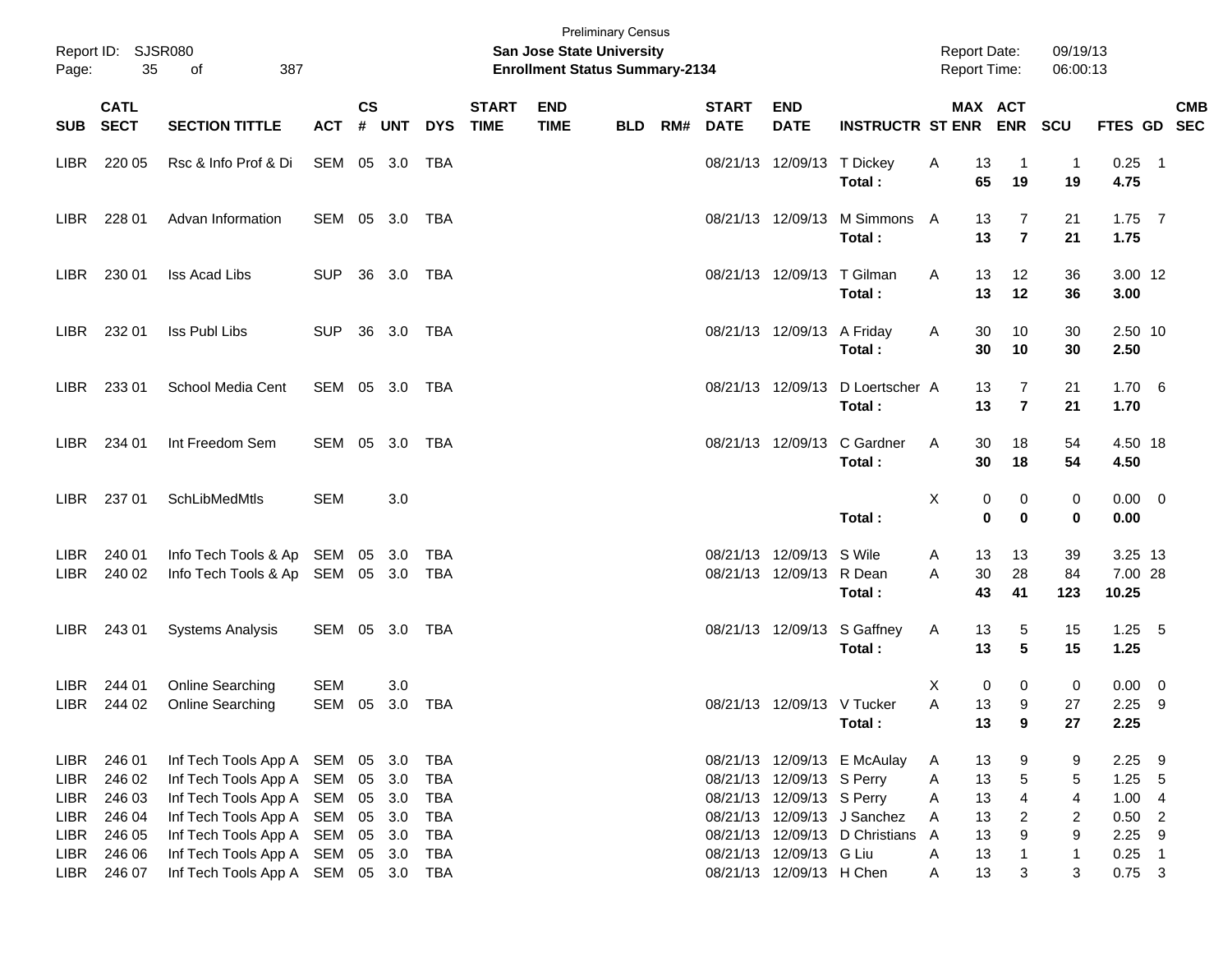| Page:                               | Report ID: SJSR080<br>36   | 387<br>of                                                            | <b>Preliminary Census</b><br><b>San Jose State University</b><br><b>Enrollment Status Summary-2134</b> |                    |                      |                                        |                             |                           |            |     |                             |                                                             | <b>Report Date:</b><br><b>Report Time:</b>       |                                | 09/19/13<br>06:00:13                         |                     |                                      |  |            |
|-------------------------------------|----------------------------|----------------------------------------------------------------------|--------------------------------------------------------------------------------------------------------|--------------------|----------------------|----------------------------------------|-----------------------------|---------------------------|------------|-----|-----------------------------|-------------------------------------------------------------|--------------------------------------------------|--------------------------------|----------------------------------------------|---------------------|--------------------------------------|--|------------|
| <b>SUB</b>                          | <b>CATL</b><br><b>SECT</b> | <b>SECTION TITTLE</b>                                                | <b>ACT</b>                                                                                             | $\mathsf{cs}$<br># | UNT                  | <b>DYS</b>                             | <b>START</b><br><b>TIME</b> | <b>END</b><br><b>TIME</b> | <b>BLD</b> | RM# | <b>START</b><br><b>DATE</b> | <b>END</b><br><b>DATE</b>                                   | <b>INSTRUCTR ST ENR</b>                          |                                | MAX ACT<br><b>ENR</b>                        | SCU                 | FTES GD SEC                          |  | <b>CMB</b> |
|                                     |                            |                                                                      |                                                                                                        |                    |                      |                                        |                             |                           |            |     |                             |                                                             | Total:                                           |                                | 91<br>33                                     | 33                  | 8.25                                 |  |            |
| LIBR                                | 247 01                     | Voc Design                                                           | SEM 05 3.0                                                                                             |                    |                      | TBA                                    |                             |                           |            |     |                             | 08/21/13 12/09/13                                           | A Shiri<br>Total:                                | A                              | 13<br>8<br>13<br>8                           | 24<br>24            | 2.00 8<br>2.00                       |  |            |
| <b>LIBR</b><br><b>LIBR</b>          | 248 01<br>248 02           | Beg Cat & Class<br>Beg Cat & Class                                   | SEM<br>SEM                                                                                             | 05                 | 3.0<br>05 3.0        | <b>TBA</b><br><b>TBA</b>               |                             |                           |            |     |                             | 08/21/13 12/09/13<br>08/21/13 12/09/13                      | D Goetting<br>D Goetting<br>Total:               | 30<br>A<br>30<br>Α<br>60       | 29<br>12<br>41                               | 87<br>36<br>123     | 7.25 29<br>3.00 12<br>10.25          |  |            |
| <b>LIBR</b>                         | 249 01                     | Adv Cat & Class                                                      | SEM 05 3.0                                                                                             |                    |                      | <b>TBA</b>                             |                             |                           |            |     |                             | 08/21/13 12/09/13                                           | I Calimano<br>Total:                             | A<br>13                        | 13<br>9<br>9                                 | 27<br>27            | $2.25$ 9<br>2.25                     |  |            |
| <b>LIBR</b><br><b>LIBR</b><br>LIBR. | 250 01<br>250 02<br>250 03 | Instr Dsgn Info Prof<br>Instr Dsgn Info Prof<br>Instr Dsgn Info Prof | SEM<br><b>SEM</b><br><b>SEM</b>                                                                        | 05<br>05           | 3.0<br>3.0<br>05 3.0 | <b>TBA</b><br><b>TBA</b><br><b>TBA</b> |                             |                           |            |     |                             | 08/21/13 12/09/13<br>08/21/13 12/09/13<br>08/21/13 12/09/13 | D Loertscher A<br>D Kovacs<br>M Harlan<br>Total: | 13<br>13<br>A<br>13<br>A<br>39 | $\overline{2}$<br>12<br>$\overline{7}$<br>21 | 6<br>36<br>21<br>63 | $0.50$ 2<br>3.00 12<br>1.706<br>5.20 |  |            |
| LIBR.                               | 251 01                     | Web Usability                                                        | SEM 05 3.0                                                                                             |                    |                      | TBA                                    |                             |                           |            |     |                             | 08/21/13 12/09/13                                           | J Kemp<br>Total:                                 | A<br>13                        | 13<br>8<br>8                                 | 24<br>24            | 2.00 8<br>2.00                       |  |            |
| LIBR.                               | 256 01                     | Archv & Mnscpt                                                       | SEM 05 3.0                                                                                             |                    |                      | TBA                                    |                             |                           |            |     | 08/21/13 12/09/13           |                                                             | D DeLorenzo A<br>Total:                          |                                | 30<br>24<br>30<br>24                         | 72<br>72            | 6.00 24<br>6.00                      |  |            |
| LIBR                                | 257 01                     | <b>Recrd Mgmt</b>                                                    | SEM 05 3.0                                                                                             |                    |                      | TBA                                    |                             |                           |            |     |                             | 08/21/13 12/09/13                                           | D DeLorenzo A<br>Total:                          |                                | 14<br>30<br>30<br>14                         | 42<br>42            | 3.50 14<br>3.50                      |  |            |
| LIBR.                               | 259 01                     | Presrv Mgmt                                                          | SEM 05 3.0                                                                                             |                    |                      | TBA                                    |                             |                           |            |     |                             | 08/21/13 12/09/13                                           | M Ghaznavi A<br>Total:                           | 30                             | 30<br>19<br>19                               | 57<br>57            | 4.75 19<br>4.75                      |  |            |
| LIBR.                               |                            | 260A 01 Prgrm and Srvcs for LEC 02 3.0 TBA                           |                                                                                                        |                    |                      |                                        |                             |                           |            |     |                             |                                                             | 08/21/13 12/09/13 E Wrenn-Este A<br>Total :      |                                | 30<br>8<br>30<br>8                           | 24<br>24            | 2.00 8<br>2.00                       |  |            |
|                                     |                            | LIBR 261A 01 Prgrm and Srvcs for LEC                                 |                                                                                                        |                    | 3.0                  |                                        |                             |                           |            |     |                             |                                                             | Total:                                           | X                              | 0<br>0<br>$\pmb{0}$<br>$\bf{0}$              | 0<br>0              | $0.00 \t 0$<br>0.00                  |  |            |
|                                     |                            | LIBR 262A 01 Matris For Chidrn 0-                                    | <b>LEC</b>                                                                                             |                    | 3.0                  |                                        |                             |                           |            |     |                             |                                                             | Total:                                           | X                              | 0<br>0<br>$\mathbf 0$<br>$\pmb{0}$           | 0<br>0              | $0.00 \t 0$<br>0.00                  |  |            |
|                                     | LIBR 264 01                | Matrls for Tweens 9- LEC 02 3.0 TBA                                  |                                                                                                        |                    |                      |                                        |                             |                           |            |     |                             | 08/21/13 12/09/13 P Peck                                    |                                                  | A                              | 30<br>21                                     | 63                  | 5.25 21                              |  |            |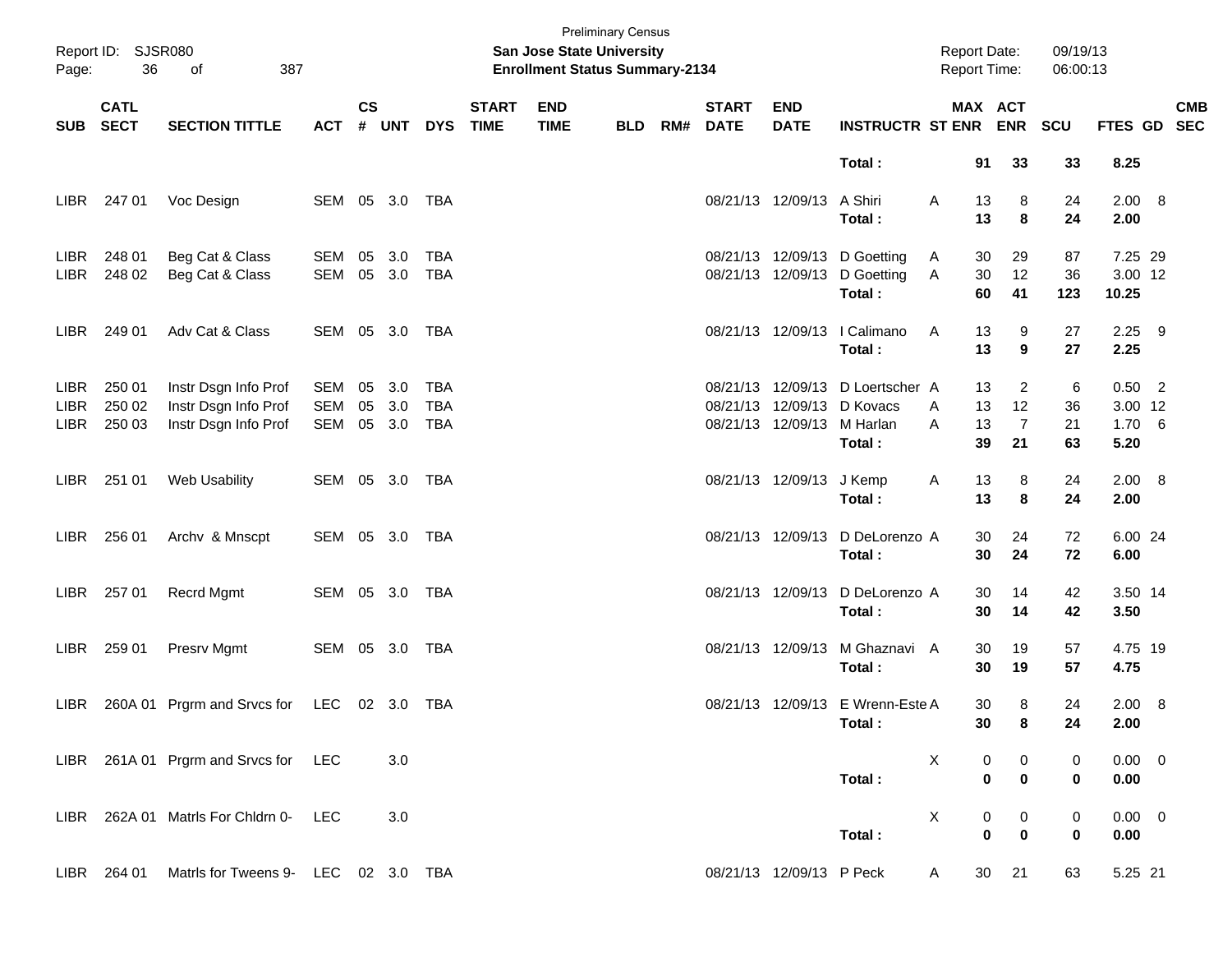| Page:            | Report ID: SJSR080<br>37   | 387<br>of                               |                |                             |                |            |                             | <b>San Jose State University</b><br><b>Enrollment Status Summary-2134</b> | <b>Preliminary Census</b> |     |                             |                            |                               |   | <b>Report Date:</b><br>Report Time: |                | 09/19/13<br>06:00:13 |                 |                |            |
|------------------|----------------------------|-----------------------------------------|----------------|-----------------------------|----------------|------------|-----------------------------|---------------------------------------------------------------------------|---------------------------|-----|-----------------------------|----------------------------|-------------------------------|---|-------------------------------------|----------------|----------------------|-----------------|----------------|------------|
| <b>SUB</b>       | <b>CATL</b><br><b>SECT</b> | <b>SECTION TITTLE</b>                   | <b>ACT</b>     | $\mathsf{cs}$<br>$\pmb{\#}$ | <b>UNT</b>     | <b>DYS</b> | <b>START</b><br><b>TIME</b> | <b>END</b><br><b>TIME</b>                                                 | <b>BLD</b>                | RM# | <b>START</b><br><b>DATE</b> | <b>END</b><br><b>DATE</b>  | <b>INSTRUCTR ST ENR</b>       |   | MAX ACT                             | <b>ENR</b>     | SCU                  | FTES GD SEC     |                | <b>CMB</b> |
|                  |                            |                                         |                |                             |                |            |                             |                                                                           |                           |     |                             |                            | Total:                        |   | 30                                  | 21             | 63                   | 5.25            |                |            |
| LIBR <sub></sub> | 265 01                     | Matris for YAS 15-18 LEC                |                |                             | $02 \quad 3.0$ | TBA        |                             |                                                                           |                           |     |                             | 08/21/13 12/09/13          | J Hunt<br>Total:              | Α | 30<br>30                            | 15<br>15       | 45<br>45             | 3.75 15<br>3.75 |                |            |
| <b>LIBR</b>      | 266 01                     | <b>Collection Mgmt</b>                  | SEM            | 05                          | 3.0            | <b>TBA</b> |                             |                                                                           |                           |     |                             | 08/21/13 12/09/13 J Bodart |                               | A | 30                                  | 18             | 54                   | 4.50 18         |                |            |
| <b>LIBR</b>      | 266 02                     | <b>Collection Mgmt</b>                  | SEM            | 05 3.0                      |                | <b>TBA</b> |                             |                                                                           |                           |     |                             | 08/21/13 12/09/13 A Friday |                               | A | 30                                  | 9              | 27                   | $2.25$ 9        |                |            |
|                  |                            |                                         |                |                             |                |            |                             |                                                                           |                           |     |                             |                            | Total:                        |   | 60                                  | 27             | 81                   | 6.75            |                |            |
| LIBR <sub></sub> | 267 01                     | Ser to Youth                            | SEM            | 05                          | 3.0            | <b>TBA</b> |                             |                                                                           |                           |     |                             | 08/21/13 12/09/13          | E Wrenn-Este A                |   | 13                                  | 4              | 12                   | 1.004           |                |            |
| <b>LIBR</b>      | 267 02                     | Ser to Youth                            | SEM            | 05 3.0                      |                | <b>TBA</b> |                             |                                                                           |                           |     |                             | 08/21/13 12/09/13          | D Weissmann A                 |   | 13                                  | $\overline{c}$ | 6                    | $0.50$ 2        |                |            |
|                  |                            |                                         |                |                             |                |            |                             |                                                                           |                           |     |                             |                            | Total:                        |   | 26                                  | 6              | 18                   | 1.50            |                |            |
| LIBR.            | 268 01                     | History of Youth Lit                    | LEC            |                             | 02 3.0         | TBA        |                             |                                                                           |                           |     |                             | 08/21/13 12/09/13          | M Tomeo                       | Α | 13                                  | 10             | 30                   | 2.50 10         |                |            |
|                  |                            |                                         |                |                             |                |            |                             |                                                                           |                           |     |                             |                            | Total:                        |   | 13                                  | 10             | 30                   | 2.50            |                |            |
|                  |                            |                                         |                |                             |                |            |                             |                                                                           |                           |     |                             |                            |                               |   |                                     |                |                      |                 |                |            |
| LIBR <sub></sub> |                            | 271A 01 Gnres & Tpcs in Yuth LEC 02 3.0 |                |                             |                | TBA        |                             |                                                                           |                           |     |                             |                            | 08/21/13 12/09/13 S Higgins   | A | 13                                  | 9              | 27                   | $2.25$ 9        |                |            |
|                  |                            |                                         |                |                             |                |            |                             |                                                                           |                           |     |                             |                            | Total:                        |   | 13                                  | 9              | 27                   | 2.25            |                |            |
| <b>LIBR</b>      | 281 01                     | Colloq Contemp Iss                      | SEM            | 05                          | 3.0            | <b>TBA</b> |                             |                                                                           |                           |     |                             | 08/21/13 12/09/13 M Bolin  |                               | A | 13                                  | 15             | 45                   | 3.75 15         |                |            |
| <b>LIBR</b>      | 281 02                     | Colloq Contemp Iss                      | <b>SEM</b>     | 05                          | 3.0            | <b>TBA</b> |                             |                                                                           |                           |     |                             | 08/21/13 12/09/13          | J Bodart                      | A | 13                                  | 4              | 12                   | 1.00            | $\overline{4}$ |            |
| LIBR.            | 281 03                     | Colloq Contemp Iss                      | <b>SEM</b>     | 05                          | 3.0            | <b>TBA</b> |                             |                                                                           |                           |     |                             | 08/21/13 12/09/13 J Bedord |                               | A | 13                                  | 3              | 9                    | $0.75$ 3        |                |            |
| <b>LIBR</b>      | 281 04                     | Colloq Contemp Iss                      | SEM            | 05 3.0                      |                | <b>TBA</b> |                             |                                                                           |                           |     |                             | 08/21/13 12/09/13          | D Buenting                    | Α | 13                                  | $\overline{2}$ | 6                    | $0.50$ 2        |                |            |
|                  |                            |                                         |                |                             |                |            |                             |                                                                           |                           |     |                             |                            | Total:                        |   | 52                                  | 24             | 72                   | 6.00            |                |            |
| <b>LIBR</b>      | 282 01                     | Sem in Libr Mgmt                        | SEM            | 05                          | 3.0            | <b>TBA</b> |                             |                                                                           |                           |     |                             | 08/21/13 12/09/13 P Wong   |                               | A | 13                                  | 3              | 3                    | $0.75$ 3        |                |            |
| <b>LIBR</b>      | 282 02                     | Sem in Libr Mgmt                        | <b>SEM</b>     |                             | 1.0            |            |                             |                                                                           |                           |     |                             |                            |                               | X | 0                                   | 0              | 0                    | 0.00            | - 0            |            |
| <b>LIBR</b>      | 282 03                     | Sem in Libr Mgmt                        | <b>SEM</b>     | 05                          | 3.0            | <b>TBA</b> |                             |                                                                           |                           |     |                             |                            | 08/21/13 12/09/13 C Sawyer    | Α | 13                                  | 5              | 5                    | 1.25            | 5              |            |
| LIBR.            | 282 04                     | Sem in Libr Mgmt                        | <b>SEM</b>     | 05                          | 3.0            | <b>TBA</b> |                             |                                                                           |                           |     |                             |                            | 08/21/13 12/09/13 S Gaffney   | Α | 13                                  | 3              | 3                    | 0.75            | $\overline{3}$ |            |
| LIBR.            | 282 05                     | Sem in Libr Mgmt                        | <b>SEM</b>     |                             | 3.0            |            |                             |                                                                           |                           |     |                             |                            |                               | X | $\mathbf 0$                         | 0              | $\mathbf 0$          | 0.00            | 0              |            |
|                  | LIBR 282 06                | Sem in Libr Mgmt                        | SEM            |                             | 3.0            |            |                             |                                                                           |                           |     |                             |                            |                               | Χ | 0                                   | 0              | 0                    | $0.00 \quad 0$  |                |            |
| LIBR             | 282 07                     | Sem in Libr Mgmt                        | SEM            | 05                          | 3.0            | <b>TBA</b> |                             |                                                                           |                           |     |                             |                            | 08/21/13 12/09/13 J Horodyski | Α | 13                                  | 3              | 3                    | $0.75$ 3        |                |            |
| LIBR             | 282 08                     | Sem in Libr Mgmt                        | <b>SEM</b>     |                             | 3.0            |            |                             |                                                                           |                           |     |                             |                            |                               | X | 0                                   | $\pmb{0}$      | 0                    | $0.00 \t 0$     |                |            |
|                  |                            |                                         |                |                             |                |            |                             |                                                                           |                           |     |                             |                            | Total:                        |   | 52                                  | 14             | 14                   | 3.50            |                |            |
|                  | LIBR 283 01                | <b>Library Market</b>                   | SEM 05 3.0 TBA |                             |                |            |                             |                                                                           |                           |     |                             |                            | 08/21/13 12/09/13 C Koontz    | Α | 13                                  | 5              | 15                   | $1.25 - 5$      |                |            |
|                  |                            |                                         |                |                             |                |            |                             |                                                                           |                           |     |                             |                            | Total:                        |   | 13                                  | ${\bf 5}$      | 15                   | 1.25            |                |            |
|                  | LIBR 284 01                | Sem Archiv Rec Mgmt SEM                 |                |                             | 3.0            |            |                             |                                                                           |                           |     |                             |                            |                               | X | 0                                   | 0              | 0                    | $0.00 \t 0$     |                |            |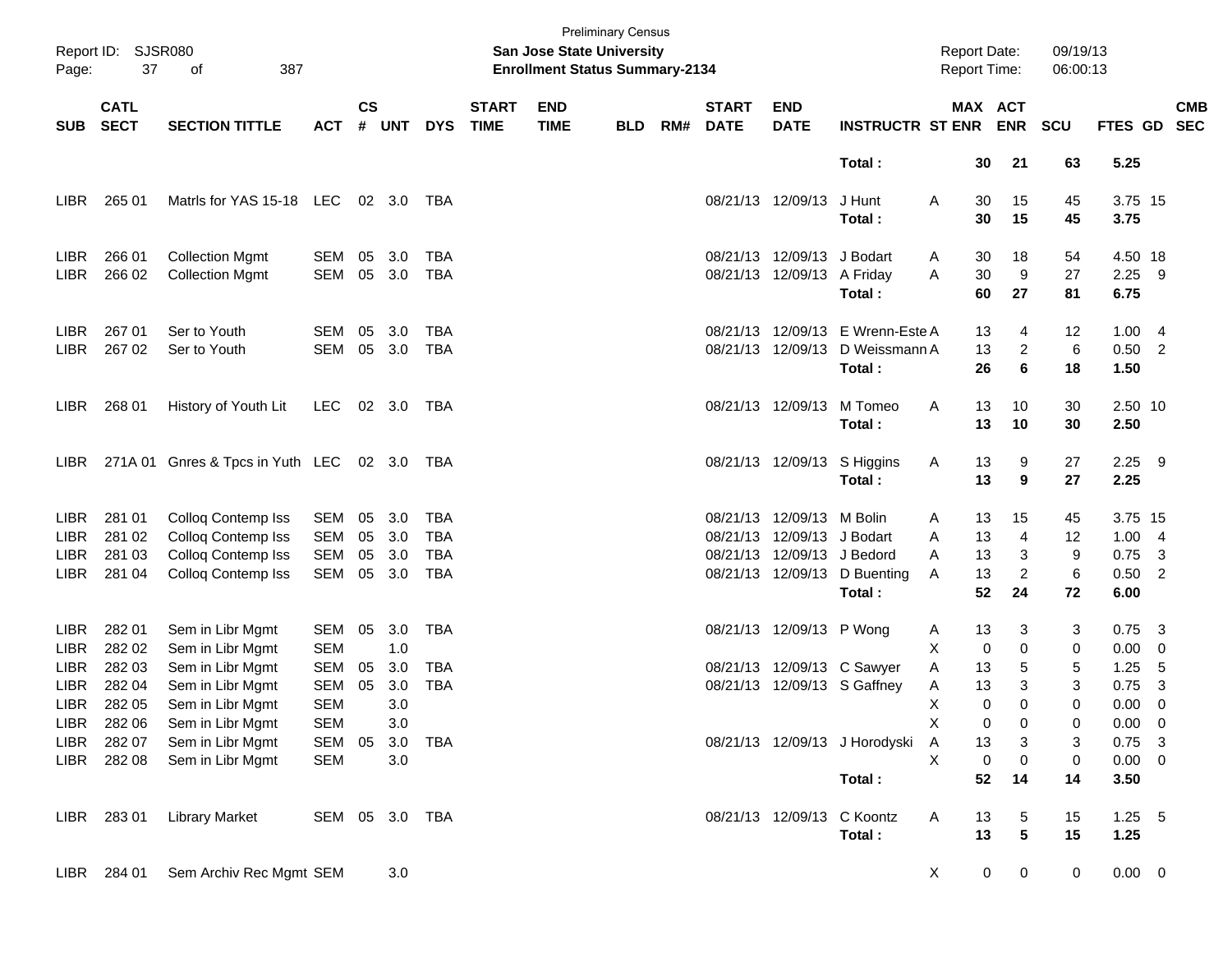| Report ID:<br>Page: | 38                         | SJSR080<br>387<br>οf    |            |                    |            |            |                             | San Jose State University<br><b>Enrollment Status Summary-2134</b> | <b>Preliminary Census</b> |     |                             |                            |                                  |   | <b>Report Date:</b><br><b>Report Time:</b> |                | 09/19/13<br>06:00:13 |             |                |            |
|---------------------|----------------------------|-------------------------|------------|--------------------|------------|------------|-----------------------------|--------------------------------------------------------------------|---------------------------|-----|-----------------------------|----------------------------|----------------------------------|---|--------------------------------------------|----------------|----------------------|-------------|----------------|------------|
| <b>SUB</b>          | <b>CATL</b><br><b>SECT</b> | <b>SECTION TITTLE</b>   | <b>ACT</b> | $\mathsf{cs}$<br># | <b>UNT</b> | <b>DYS</b> | <b>START</b><br><b>TIME</b> | <b>END</b><br><b>TIME</b>                                          | <b>BLD</b>                | RM# | <b>START</b><br><b>DATE</b> | <b>END</b><br><b>DATE</b>  | <b>INSTRUCTR ST ENR</b>          |   | MAX ACT                                    | <b>ENR</b>     | <b>SCU</b>           | FTES GD SEC |                | <b>CMB</b> |
| <b>LIBR</b>         | 284 02                     | Sem Archiv Rec Mgmt SEM |            | 05 3.0             |            | <b>TBA</b> |                             |                                                                    |                           |     | 08/21/13                    |                            | 12/09/13 N MacKay                | Α | 13                                         | 3              | 3                    | 0.75        | 3              |            |
| <b>LIBR</b>         | 284 03                     | Sem Archiv Rec Mgmt SEM |            | 05                 | 3.0        | <b>TBA</b> |                             |                                                                    |                           |     | 08/21/13                    |                            | 12/09/13 H Lowood                | A | 13                                         | 7              | 7                    | 1.75        | 7              |            |
| <b>LIBR</b>         | 284 04                     | Sem Archiv Rec Mgmt SEM |            |                    | 05 3.0     | <b>TBA</b> |                             |                                                                    |                           |     |                             | 08/21/13 12/09/13 C Ewing  |                                  | A | 13                                         | 5              | 5                    | 1.25        | 5              |            |
| <b>LIBR</b>         | 284 05                     | Sem Archiv Rec Mgmt SEM |            |                    | 05 3.0     | <b>TBA</b> |                             |                                                                    |                           |     | 08/21/13                    | 12/09/13 A Scott           |                                  | Α | 13                                         | 11             | 11                   | 2.75 11     |                |            |
| <b>LIBR</b>         | 284 06                     | Sem Archiv Rec Mgmt SEM |            |                    | 05 3.0     | <b>TBA</b> |                             |                                                                    |                           |     |                             |                            | 08/21/13 12/09/13 L Lindberg     | A | 13                                         | 4              | $\overline{4}$       | 1.00        | -4             |            |
|                     |                            |                         |            |                    |            |            |                             |                                                                    |                           |     |                             |                            | Total:                           |   | 65                                         | 30             | 30                   | 7.50        |                |            |
| <b>LIBR</b>         | 285 01                     | Res Meth in Libr        | <b>SEM</b> | 05                 | 3.0        | TBA        |                             |                                                                    |                           |     | 08/21/13                    | 12/09/13 L Luo             |                                  | A | 30                                         | 9              | 9                    | 2.25        | - 9            |            |
| <b>LIBR</b>         | 285 02                     | Res Meth in Libr        | <b>SEM</b> | 05                 | 3.0        | <b>TBA</b> |                             |                                                                    |                           |     | 08/21/13                    | 12/09/13 C Hagar           |                                  | A | 30                                         | 10             | 10                   | 2.50 10     |                |            |
| <b>LIBR</b>         | 285 03                     | Res Meth in Libr        | <b>SEM</b> | 05                 | 3.0        | <b>TBA</b> |                             |                                                                    |                           |     |                             |                            | 08/21/13 12/09/13 D Hansen       | A | 30                                         | 15             | 15                   | 3.75 15     |                |            |
| <b>LIBR</b>         | 285 04                     | Res Meth in Libr        | <b>SEM</b> |                    | 3.0        |            |                             |                                                                    |                           |     |                             |                            |                                  | X | 0                                          | 0              | 0                    | 0.00        | $\mathbf 0$    |            |
| <b>LIBR</b>         | 285 05                     | Res Meth in Libr        | <b>SEM</b> | 05                 | 3.0        | TBA        |                             |                                                                    |                           |     | 08/21/13                    |                            | 12/09/13 J de Groot              | A | 13                                         | 8              | 8                    | 2.00        | 8              |            |
| <b>LIBR</b>         | 285 06                     | Res Meth in Libr        | SEM        | 05                 | 3.0        | <b>TBA</b> |                             |                                                                    |                           |     | 08/21/13                    |                            | 12/09/13 J Fountain              | A | 13                                         | 7              | 7                    | 1.75        | 7              |            |
| <b>LIBR</b>         | 285 07                     | Res Meth in Libr        | SEM        | 05                 | 3.0        | <b>TBA</b> |                             |                                                                    |                           |     | 08/21/13                    | 12/09/13 J Tunon           |                                  | A | 13                                         | 5              | 5                    | 1.25        | 5              |            |
| <b>LIBR</b>         | 285 08                     | Res Meth in Libr        | SEM        | 05                 | 3.0        | <b>TBA</b> |                             |                                                                    |                           |     |                             |                            | 08/21/13 12/09/13 J Kaltenbach A |   | 13                                         | $\overline{c}$ | $\overline{c}$       | 0.50        | $\overline{2}$ |            |
|                     |                            |                         |            |                    |            |            |                             |                                                                    |                           |     |                             |                            | Total:                           |   | 142                                        | 56             | 56                   | 14.00       |                |            |
| <b>LIBR</b>         | 286 01                     | Interper Com Skill      | SEM 05 3.0 |                    |            | TBA        |                             |                                                                    |                           |     |                             | 08/21/13 12/09/13          | <b>B</b> Roberts                 | A | 13                                         | 8              | 24                   | 2.00        | -8             |            |
|                     |                            |                         |            |                    |            |            |                             |                                                                    |                           |     |                             |                            | Total:                           |   | 13                                         | 8              | 24                   | 2.00        |                |            |
| <b>LIBR</b>         | 287 01                     | Sem Inf Sci             | SEM        | 05                 | 3.0        | TBA        |                             |                                                                    |                           |     | 08/21/13                    | 12/09/13 Z Liu             |                                  | A | 13                                         | 4              | 4                    | 1.00        | 4              |            |
| <b>LIBR</b>         | 287 02                     | Sem Inf Sci             | SEM        | 05                 | 3.0        | <b>TBA</b> |                             |                                                                    |                           |     | 08/21/13                    | 12/09/13 A Kassel          |                                  | A | 13                                         | 4              | 4                    | 1.00        | -4             |            |
| <b>LIBR</b>         | 287 03                     | Sem Inf Sci             | SEM        | 05                 | 3.0        | <b>TBA</b> |                             |                                                                    |                           |     | 08/21/13                    |                            | 12/09/13 M Stephens              | A | 30                                         | 14             | 14                   | 3.50 14     |                |            |
| <b>LIBR</b>         | 287 04                     | Sem Inf Sci             | SEM        | 05                 | 3.0        | <b>TBA</b> |                             |                                                                    |                           |     | 08/21/13                    | 12/09/13 A Collier         |                                  | Α | 13                                         | 3              | 3                    | 0.75        | 3              |            |
| <b>LIBR</b>         | 287 05                     | Sem Inf Sci             | SEM        | 05                 | 3.0        | <b>TBA</b> |                             |                                                                    |                           |     | 08/21/13                    |                            | 12/09/13 D Tortorella            | A | 13                                         | 2              | 2                    | 0.50        | $\overline{2}$ |            |
| <b>LIBR</b>         | 287 06                     | Sem Inf Sci             | <b>SEM</b> | 05                 | 3.0        | <b>TBA</b> |                             |                                                                    |                           |     | 08/21/13                    | 12/09/13 L Bell            |                                  | A | 13                                         | 3              | 3                    | 0.75        | 3              |            |
| <b>LIBR</b>         | 287 07                     | Sem Inf Sci             | SEM        | 05                 | 3.0        | <b>TBA</b> |                             |                                                                    |                           |     |                             |                            | 08/21/13 12/09/13 T San Nicola A |   | 13                                         | 3              | 3                    | 0.75        | 3              |            |
|                     |                            |                         |            |                    |            |            |                             |                                                                    |                           |     |                             |                            | Total:                           |   | 108                                        | 33             | 33                   | 8.25        |                |            |
| <b>LIBR</b>         | 289 01                     | Adv Topics Libr & In    | SUP 25 3.0 |                    |            | TBA        |                             |                                                                    |                           |     |                             | 08/21/13 12/09/13 L Main   |                                  | A | 400                                        | 57             | 171                  | 14.25 57    |                |            |
|                     |                            |                         |            |                    |            |            |                             |                                                                    |                           |     |                             |                            | Total:                           |   | 400                                        | 57             | 171                  | 14.25       |                |            |
| LIBR                | 294 02                     | Prof Exp Intern         | <b>SUP</b> |                    | 25 2.0     | <b>TBA</b> |                             |                                                                    |                           |     |                             | 08/21/13 12/09/13 W Fisher |                                  | A | 40                                         | $\overline{c}$ | 4                    | $0.33$ 2    |                |            |
| <b>LIBR</b>         | 294 03                     | Prof Exp Intern         | <b>SUP</b> | 25                 | 3.0        | <b>TBA</b> |                             |                                                                    |                           |     |                             | 08/21/13 12/09/13 W Fisher |                                  | A | 100                                        | 12             | 36                   | 3.00 12     |                |            |
| <b>LIBR</b>         | 294 04                     | Prof Exp Intern         | <b>SUP</b> | 25                 | 4.0        | <b>TBA</b> |                             |                                                                    |                           |     |                             | 08/21/13 12/09/13 W Fisher |                                  | A | 40                                         | $\overline{c}$ | 8                    | 0.67        | $\overline{2}$ |            |
| <b>LIBR</b>         | 294 05                     | Prof Exp Intern         | <b>SUP</b> | 25                 | 2.0        | <b>TBA</b> |                             |                                                                    |                           |     |                             |                            | 08/21/13 12/09/13 L Lindberg     | A | 30                                         | 0              | 0                    | 0.00        | $\mathbf 0$    |            |
| <b>LIBR</b>         | 294 06                     | Prof Exp Intern         | <b>SUP</b> | 25                 | 3.0        | <b>TBA</b> |                             |                                                                    |                           |     |                             |                            | 08/21/13 12/09/13 L Lindberg     | A | 100                                        | 4              | 12                   | 1.00        | $\overline{4}$ |            |
| <b>LIBR</b>         | 294 07                     | Prof Exp Intern         | <b>SUP</b> | 25                 | 4.0        | <b>TBA</b> |                             |                                                                    |                           |     |                             |                            | 08/21/13 12/09/13 L Lindberg     | A | 30                                         | 0              | 0                    | 0.00        | 0              |            |
| LIBR                | 294 08                     | Prof Exp Intern         | <b>SUP</b> |                    |            | 25 2.0 TBA |                             |                                                                    |                           |     |                             | 08/21/13 12/09/13 P Franks |                                  | A | 40                                         | 0              | 0                    | $0.00 \t 0$ |                |            |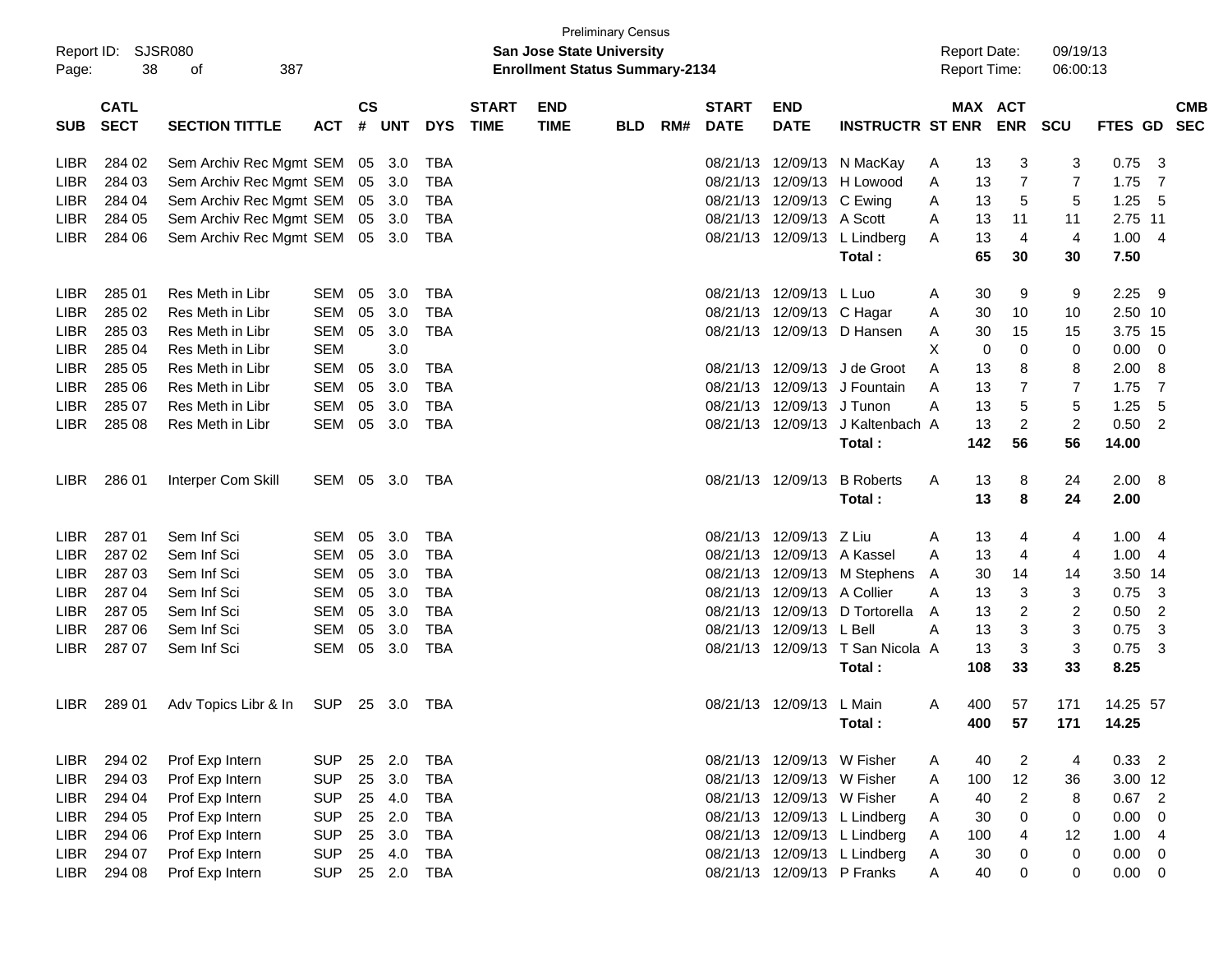| Report ID:<br>Page:        | 39                         | <b>SJSR080</b><br>387<br>of                  |                          |                    |            |                          |                             | <b>San Jose State University</b><br><b>Enrollment Status Summary-2134</b> | <b>Preliminary Census</b> |     |                             |                               |                                |        | <b>Report Date:</b><br>Report Time: |                          | 09/19/13<br>06:00:13 |                      |                          |
|----------------------------|----------------------------|----------------------------------------------|--------------------------|--------------------|------------|--------------------------|-----------------------------|---------------------------------------------------------------------------|---------------------------|-----|-----------------------------|-------------------------------|--------------------------------|--------|-------------------------------------|--------------------------|----------------------|----------------------|--------------------------|
| <b>SUB</b>                 | <b>CATL</b><br><b>SECT</b> | <b>SECTION TITTLE</b>                        | <b>ACT</b>               | $\mathsf{cs}$<br># | <b>UNT</b> | <b>DYS</b>               | <b>START</b><br><b>TIME</b> | <b>END</b><br><b>TIME</b>                                                 | <b>BLD</b>                | RM# | <b>START</b><br><b>DATE</b> | <b>END</b><br><b>DATE</b>     | <b>INSTRUCTR ST ENR</b>        |        | <b>MAX</b>                          | <b>ACT</b><br><b>ENR</b> | <b>SCU</b>           | <b>FTES GD</b>       | <b>CMB</b><br><b>SEC</b> |
| <b>LIBR</b><br><b>LIBR</b> | 294 09<br>294 20           | Prof Exp Intern<br>Prof Exp Intern           | <b>SUP</b><br><b>SUP</b> | 25<br>25           | 3.0<br>4.0 | <b>TBA</b><br><b>TBA</b> |                             |                                                                           |                           |     | 08/21/13<br>08/21/13        | 12/09/13<br>12/09/13          | P Franks<br>P Franks<br>Total: | A<br>A | 40<br>40<br>460                     | 3<br>0<br>23             | 9<br>0<br>69         | 0.75<br>0.00<br>5.75 | 3<br>$\Omega$            |
| <b>LIBR</b>                | 295 01                     | Sch Libr Fieldwork                           | <b>SUP</b>               | 25                 | 3.0        | <b>TBA</b>               |                             |                                                                           |                           |     | 08/21/13                    | 12/09/13                      | M Harlan<br>Total:             | A      | 50<br>50                            | 3<br>3                   | 9<br>9               | 0.70<br>0.70         | $\overline{2}$           |
| <b>LIBR</b>                | 298 01                     | <b>Special Study</b>                         | <b>SUP</b>               | 25                 | 1.0        | <b>TBA</b>               |                             |                                                                           |                           |     | 08/21/13                    | 12/09/13 L Main               |                                | A      | 25                                  | 2                        | 2                    | 0.17                 | 2                        |
| <b>LIBR</b>                | 298 02                     | <b>Special Study</b>                         | <b>SUP</b>               | 25                 | 2.0        | <b>TBA</b>               |                             |                                                                           |                           |     | 08/21/13                    | 12/09/13 L Main               |                                | A      | 60                                  | 1                        | $\overline{2}$       | 0.17                 |                          |
| <b>LIBR</b>                | 298 03                     | <b>Special Study</b>                         | <b>SUP</b>               | 25                 | 3.0        | <b>TBA</b>               |                             |                                                                           |                           |     | 08/21/13                    | 12/09/13 L Main               |                                | A      | 60                                  | 3                        | 9                    | 0.75                 | 3                        |
| <b>LIBR</b>                | 298 04                     | <b>Special Study</b>                         | <b>SUP</b>               | 25                 | 3.0        | <b>TBA</b>               |                             |                                                                           |                           |     | 08/21/13                    |                               | 12/09/13 P Christense          | A      | 13                                  |                          | 3                    | 0.25                 |                          |
| <b>LIBR</b>                | 298 05<br>298 06           | <b>Special Study</b>                         | <b>SUP</b>               | 25<br>25           | 3.0        | <b>TBA</b>               |                             |                                                                           |                           |     | 08/21/13<br>08/21/13        | 12/09/13<br>12/09/13 D Faires | D Faires                       | A      | 35<br>35                            | 0                        | 0                    | 0.00                 | $\Omega$                 |
| <b>LIBR</b><br><b>LIBR</b> | 298 07                     | <b>Special Study</b><br><b>Special Study</b> | <b>SUP</b><br><b>SUP</b> | 25                 | 3.0<br>3.0 | <b>TBA</b><br><b>TBA</b> |                             |                                                                           |                           |     | 08/21/13                    | 12/09/13 D Faires             |                                | A<br>A | 35                                  | 2<br>4                   | 6<br>12              | 0.50<br>1.00         | 2<br>4                   |
| <b>LIBR</b>                | 298 08                     | <b>Special Study</b>                         | <b>SUP</b>               |                    | 1.0        |                          |                             |                                                                           |                           |     |                             |                               |                                | X      | $\mathbf 0$                         | 0                        | 0                    | 0.00                 | 0                        |
| <b>LIBR</b>                | 298 09                     | <b>Special Study</b>                         | <b>SUP</b>               |                    | 1.0        |                          |                             |                                                                           |                           |     |                             |                               |                                | X      | $\mathbf 0$                         | 0                        | 0                    | 0.00                 | 0                        |
|                            |                            |                                              |                          |                    |            |                          |                             |                                                                           |                           |     |                             |                               | Total:                         |        | 263                                 | 13                       | 34                   | 2.83                 |                          |
| <b>LIBR</b>                | 299 01                     | <b>MA Thesis/Project</b>                     | <b>SEM</b>               | 25                 | 3.0        | <b>TBA</b>               |                             |                                                                           |                           |     | 08/21/13                    | 12/09/13                      | L Main<br>Total:               | A      | 25<br>25                            | 1<br>1                   | 3<br>3               | 0.25<br>0.25         | $\overline{1}$           |
|                            |                            | Department : Library O Information Colones   |                          |                    |            |                          |                             |                                                                           |                           |     |                             |                               | Boundary and Tatal .           |        |                                     | $0.10.10 \times 0.07$    |                      | 0.50.07              |                          |

**Department : Library & Information Science** 

| Department Total:         |      | 3042 1097 2664 |          | 252.67 |
|---------------------------|------|----------------|----------|--------|
| <b>Lower Division:</b>    | o    | n              | o        | 0.00   |
| <b>Upper Division:</b>    | 150  | 117            | -351     | 29.25  |
| <b>Graduate Division:</b> | 2892 |                | 980 2313 | 223.42 |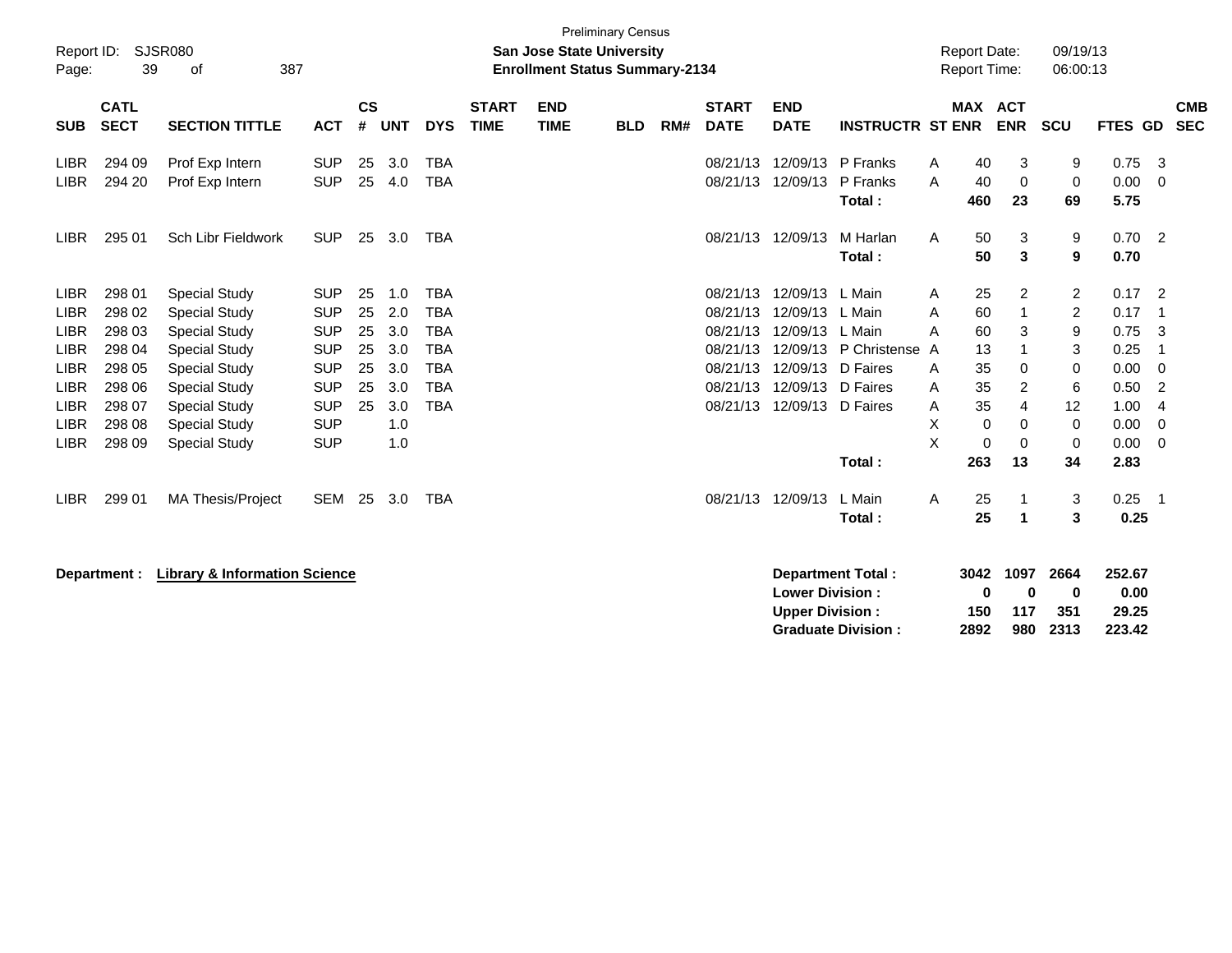| Page:       | Report ID: SJSR080<br>40   | 387<br>οf                                                     |                |                    |            |            |                             | San Jose State University<br><b>Enrollment Status Summary-2134</b> | <b>Preliminary Census</b> |     |                             |                            |                                      | <b>Report Date:</b><br>Report Time: |          |              | 09/19/13<br>06:00:13 |                     |            |
|-------------|----------------------------|---------------------------------------------------------------|----------------|--------------------|------------|------------|-----------------------------|--------------------------------------------------------------------|---------------------------|-----|-----------------------------|----------------------------|--------------------------------------|-------------------------------------|----------|--------------|----------------------|---------------------|------------|
| <b>SUB</b>  | <b>CATL</b><br><b>SECT</b> | <b>SECTION TITTLE</b>                                         | <b>ACT</b>     | $\mathsf{cs}$<br># | <b>UNT</b> | <b>DYS</b> | <b>START</b><br><b>TIME</b> | <b>END</b><br><b>TIME</b>                                          | <b>BLD</b>                | RM# | <b>START</b><br><b>DATE</b> | <b>END</b><br><b>DATE</b>  | <b>INSTRUCTR ST ENR</b>              | MAX ACT                             |          | <b>ENR</b>   | <b>SCU</b>           | FTES GD SEC         | <b>CMB</b> |
| College     | Department :               | <b>Applied Sciences &amp; Arts</b><br><b>Military Science</b> |                |                    |            |            |                             |                                                                    |                           |     |                             |                            |                                      |                                     |          |              |                      |                     |            |
| <b>MILS</b> | 1A 01                      | Ldrshp & Pers Dev                                             | <b>SUP</b>     | 77                 | 2.0        | MW         |                             | 08:00 AM 09:05 AM                                                  | <b>OFF</b>                |     |                             |                            | CAMP 08/21/13 12/09/13 M Michelson A |                                     | 30       | 15           | 30                   | $2.00 \t 0$         |            |
| <b>MILS</b> | 1A 02                      | Ldrshp & Pers Dev                                             | LAB            |                    | 78 0.0     | W          |                             | 02:15 PM 05:00 PM                                                  | <b>OFF</b>                |     |                             | CAMP 08/21/13 12/09/13     | M Michelson A<br>Total:              |                                     | 30<br>60 | 15<br>30     | 15<br>45             | $0.00 \t 0$<br>2.00 |            |
| MILS        | 1D 01                      | Lead Commd Instruc                                            | <b>SUP</b>     |                    | 2.0        |            |                             |                                                                    |                           |     |                             |                            |                                      | X                                   | 0        | 0            | 0                    | $0.00 \t 0$         |            |
|             |                            |                                                               |                |                    |            |            |                             |                                                                    |                           |     |                             |                            | Total:                               |                                     | 0        | $\mathbf 0$  | 0                    | 0.00                |            |
| <b>MILS</b> | 2A 01                      | Inn Team Ldrshp                                               | <b>SUP</b>     | 77                 | 2.0        | MW         |                             | 08:00 AM 09:05 AM                                                  | <b>OFF</b>                |     |                             | CAMP 08/21/13 12/09/13     | D Whidden                            | Α                                   | 30       | 14           | 28                   | $1.87 \ 0$          |            |
| <b>MILS</b> | 2A 02                      | Inn Team Ldrshp                                               | LAB            | 78                 | 0.0        | W          |                             | 02:15 PM 05:00 PM                                                  |                           |     |                             | 08/21/13 12/09/13          | D Whidden                            | A                                   | 30       | 14           | 14                   | $0.00 \t 0$         |            |
|             |                            |                                                               |                |                    |            |            |                             |                                                                    |                           |     |                             |                            | Total:                               |                                     | 60       | 28           | 42                   | 1.87                |            |
| MILS        | 2C 01                      | Leader's Training Co                                          | SUP            |                    | 4.0        |            |                             |                                                                    |                           |     |                             |                            |                                      | X                                   | 0        | 0            | 0                    | $0.00 \t 0$         |            |
|             |                            |                                                               |                |                    |            |            |                             |                                                                    |                           |     |                             |                            | Total:                               |                                     | 0        | $\mathbf 0$  | 0                    | 0.00                |            |
| MILS        | 12D 01                     | <b>Applied Lead/Mgmt</b>                                      | <b>SUP</b>     |                    | 2.0        |            |                             |                                                                    |                           |     |                             |                            |                                      | X                                   | 0        | 0            | 0                    | $0.00 \t 0$         |            |
|             |                            |                                                               |                |                    |            |            |                             |                                                                    |                           |     |                             |                            | Total:                               |                                     | 0        | $\mathbf 0$  | 0                    | 0.00                |            |
| MILS        |                            | 103C 01 Adv Ldr & Mgmt III                                    | <b>SUP</b>     |                    | 3.0        |            |                             |                                                                    |                           |     |                             |                            |                                      | х                                   | 0        | 0            | 0                    | $0.00 \t 0$         |            |
|             |                            |                                                               |                |                    |            |            |                             |                                                                    |                           |     |                             |                            | Total:                               |                                     | 0        | $\mathbf 0$  | 0                    | 0.00                |            |
| MILS        |                            | 130A 01 Adap Tm Ldrshp                                        | <b>SUP</b>     | 77                 | 4.0        | <b>TR</b>  |                             | 08:30 AM 10:10 AM                                                  | <b>OFF</b>                |     |                             | CAMP 08/21/13 12/09/13     | D Whidden                            | Α                                   | 30       |              | 4                    | 0.27 0              |            |
| MILS        |                            | 130A 02 Adap Tm Ldrshp                                        | LAB            | 78                 | 0.0        | W          |                             | 02:15 PM 05:00 PM                                                  | <b>OFF</b>                |     |                             | CAMP 08/21/13 12/09/13     | D Whidden                            | Α                                   | 30       |              | 1                    | $0.00 \t 0$         |            |
|             |                            |                                                               |                |                    |            |            |                             |                                                                    |                           |     |                             |                            | Total:                               |                                     | 60       | $\mathbf{2}$ | 5                    | 0.27                |            |
| MILS        |                            | 130C 01 Leader Development CSUP                               |                |                    | 4.0        |            |                             |                                                                    |                           |     |                             |                            |                                      | х                                   | 0        | 0            | 0                    | $0.00 \t 0$         |            |
|             |                            |                                                               |                |                    |            |            |                             |                                                                    |                           |     |                             |                            | Total:                               |                                     | 0        | $\mathbf 0$  | 0                    | 0.00                |            |
| MILS        |                            | 140A 04 Adap Ldrshp                                           | LAB            | 78                 | 0.0        | W          |                             | 02:15 PM 05:00 PM                                                  | <b>OFF</b>                |     |                             | CAMP 08/21/13 12/09/13     |                                      | A                                   | 30       | 0            | 0                    | $0.00 \t 0$         |            |
| MILS        |                            | 140A 05 Adap Ldrshp                                           | <b>SUP</b>     |                    | 77 4.0 TR  |            |                             | 10:20 AM 01:00 PM                                                  | OFF                       |     |                             | CAMP 08/21/13 12/09/13     |                                      | A                                   | 30       | $\Omega$     | 0                    | $0.00 \quad 0$      |            |
|             |                            |                                                               |                |                    |            |            |                             |                                                                    |                           |     |                             |                            | Total:                               |                                     | 60       | 0            | 0                    | 0.00                |            |
|             |                            | MILS 154C 01 Thry & Dyn Milt Team SUP                         |                |                    | 3.0        |            |                             |                                                                    |                           |     |                             |                            |                                      | X                                   | 0        | 0            | 0                    | $0.00 \t 0$         |            |
|             |                            |                                                               |                |                    |            |            |                             |                                                                    |                           |     |                             |                            | Total:                               |                                     | 0        | $\mathbf 0$  | 0                    | 0.00                |            |
|             | MILS 180 01                | <b>Individual Studies</b>                                     | SUP 77 4.0 TBA |                    |            |            |                             |                                                                    |                           |     |                             | OFF CAMP 08/21/13 12/09/13 | J Tao                                | A                                   | 0        | 2            | 0                    | $0.27$ 0            |            |
|             |                            |                                                               |                |                    |            |            |                             |                                                                    |                           |     |                             |                            | Total:                               |                                     | 0        | $\mathbf 2$  | 0                    | 0.27                |            |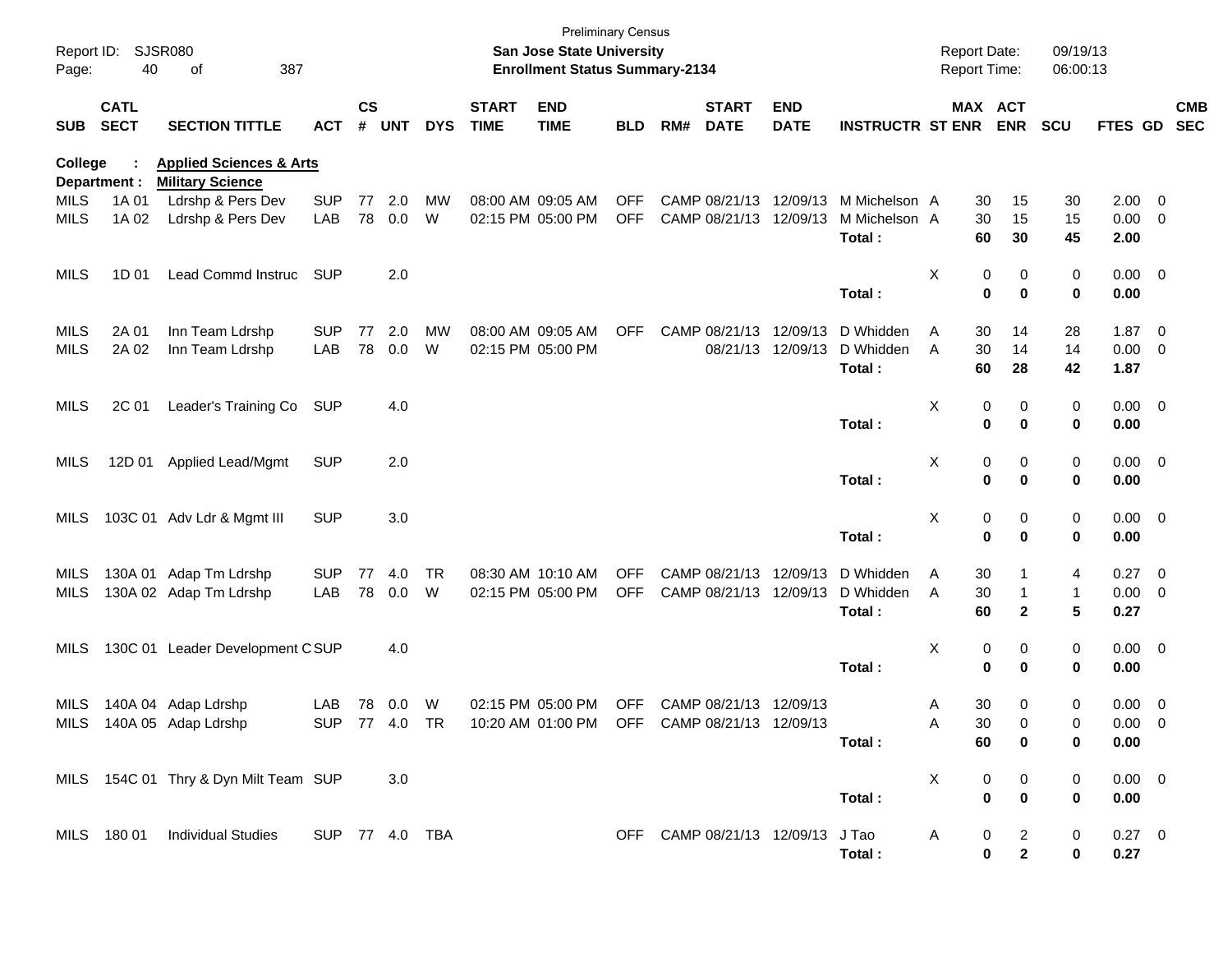| Report ID:<br>Page: | <b>Preliminary Census</b><br><b>SJSR080</b><br><b>San Jose State University</b><br>387<br>41<br><b>Enrollment Status Summary-2134</b><br>οf<br><b>CATL</b><br><b>START</b><br><b>END</b><br>CS<br><b>START</b><br><b>END</b> |                         |            |                 |            |             |      |            |     |             |                                                   |                                                       |                   | <b>Report Date:</b><br><b>Report Time:</b>                   | 09/19/13<br>06:00:13         |                                         |                          |
|---------------------|------------------------------------------------------------------------------------------------------------------------------------------------------------------------------------------------------------------------------|-------------------------|------------|-----------------|------------|-------------|------|------------|-----|-------------|---------------------------------------------------|-------------------------------------------------------|-------------------|--------------------------------------------------------------|------------------------------|-----------------------------------------|--------------------------|
| <b>SUB</b>          | <b>SECT</b>                                                                                                                                                                                                                  | <b>SECTION TITTLE</b>   | <b>ACT</b> | <b>UNT</b><br># | <b>DYS</b> | <b>TIME</b> | TIME | <b>BLD</b> | RM# | <b>DATE</b> | <b>DATE</b>                                       | <b>INSTRUCTR ST ENR</b>                               | <b>MAX</b>        | <b>ACT</b><br><b>ENR</b>                                     | <b>SCU</b>                   | FTES GD                                 | <b>CMB</b><br><b>SEC</b> |
| MILS                | 199 01                                                                                                                                                                                                                       | American Military Hi    | <b>LEC</b> | 3.0             |            |             |      |            |     |             |                                                   | Total:                                                | $\mathsf{X}$      | $\overline{0}$<br>$\mathbf{0}$<br>$\mathbf 0$<br>$\mathbf 0$ | 0<br>$\mathbf 0$             | 0.00<br>$\overline{\mathbf{0}}$<br>0.00 |                          |
|                     | Department :                                                                                                                                                                                                                 | <b>Military Science</b> |            |                 |            |             |      |            |     |             | <b>Lower Division :</b><br><b>Upper Division:</b> | <b>Department Total:</b><br><b>Graduate Division:</b> | 240<br>120<br>120 | 62<br>58<br>0                                                | 92<br>87<br>5<br>4<br>0<br>0 | 4.40<br>3.87<br>0.53<br>0.00            |                          |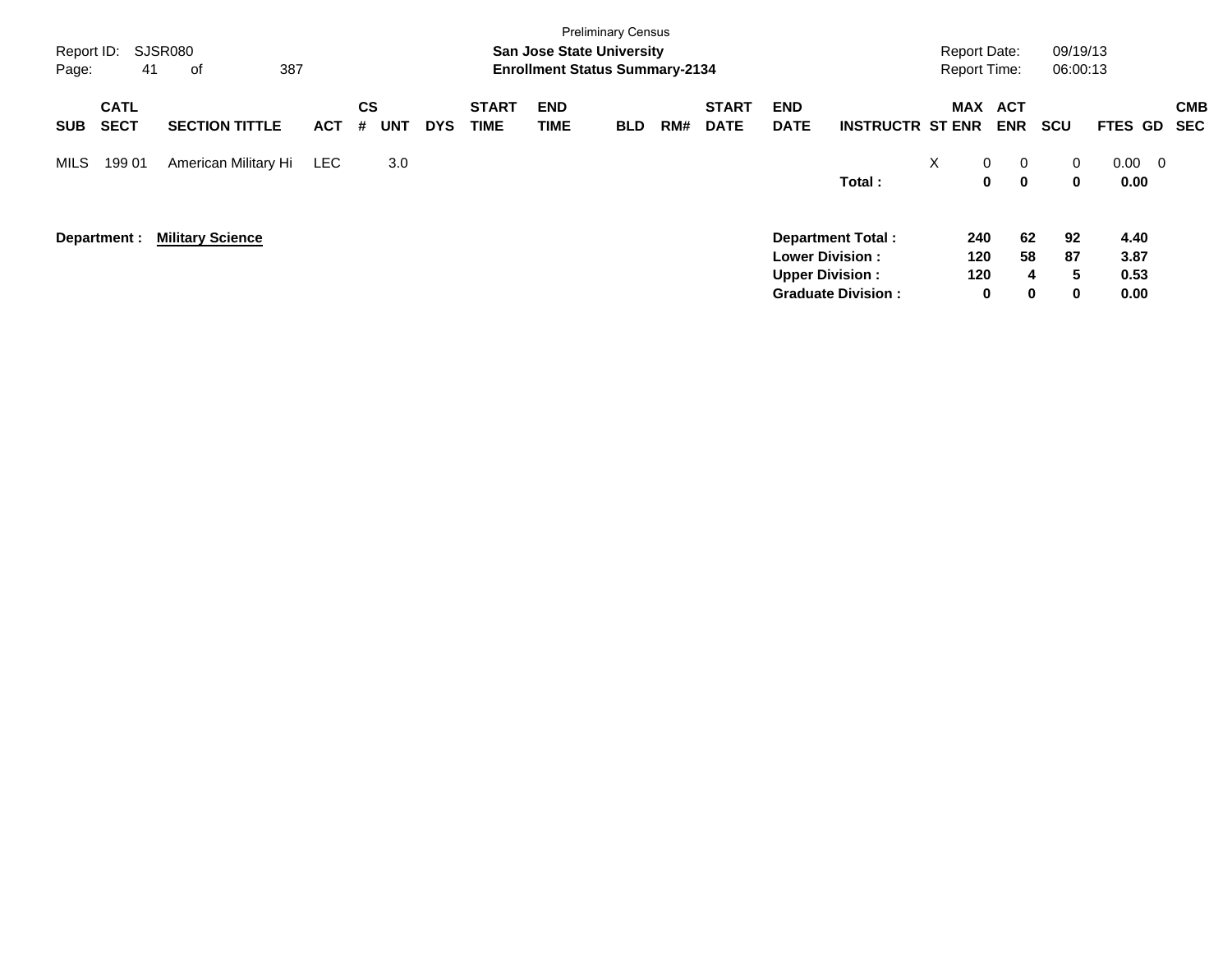| Report ID:<br>Page: | 42                         | <b>SJSR080</b><br>387<br>οf        |            |                    |            |            |                             | <b>Preliminary Census</b><br>San Jose State University<br><b>Enrollment Status Summary-2134</b> |            |     |                             |                                 |                                  | <b>Report Date:</b><br>Report Time: |                       | 09/19/13<br>06:00:13 |                       |                          |
|---------------------|----------------------------|------------------------------------|------------|--------------------|------------|------------|-----------------------------|-------------------------------------------------------------------------------------------------|------------|-----|-----------------------------|---------------------------------|----------------------------------|-------------------------------------|-----------------------|----------------------|-----------------------|--------------------------|
| <b>SUB</b>          | <b>CATL</b><br><b>SECT</b> | <b>SECTION TITTLE</b>              | <b>ACT</b> | $\mathsf{cs}$<br># | <b>UNT</b> | <b>DYS</b> | <b>START</b><br><b>TIME</b> | <b>END</b><br><b>TIME</b>                                                                       | <b>BLD</b> | RM# | <b>START</b><br><b>DATE</b> | <b>END</b><br><b>DATE</b>       | <b>INSTRUCTR ST ENR</b>          |                                     | MAX ACT<br><b>ENR</b> | <b>SCU</b>           | FTES GD               | <b>CMB</b><br><b>SEC</b> |
| College             |                            | <b>Applied Sciences &amp; Arts</b> |            |                    |            |            |                             |                                                                                                 |            |     |                             |                                 |                                  |                                     |                       |                      |                       |                          |
|                     | Department :               | <b>Nursing</b>                     |            |                    |            |            |                             |                                                                                                 |            |     |                             |                                 |                                  |                                     |                       |                      |                       |                          |
|                     | <b>NURS 2301</b>           | Pathophysiology-I                  | <b>LEC</b> | 01                 | 3.0        | R          |                             | 03:00 PM 05:50 PM                                                                               | CL         | 324 |                             | 08/21/13 12/09/13               | A Spilker<br>Total:              | A                                   | 60<br>60<br>60<br>60  | 180<br>180           | $12.00 \t 0$<br>12.00 |                          |
| <b>NURS</b> 24 01   |                            | Adult Care Mgmt I                  | <b>LEC</b> | 01                 | 4.0        | TF         |                             | 10:30 AM 12:20 PM                                                                               | CL         | 222 |                             | 08/21/13 12/09/13               | K Bawel-Brin A                   |                                     | 63<br>61              | 244                  | 16.27 0               |                          |
|                     |                            |                                    |            |                    |            |            |                             |                                                                                                 |            |     |                             |                                 | Total:                           |                                     | 63<br>61              | 244                  | 16.27                 |                          |
| NURS 33 01          |                            | Prof Role Dev I                    | LEC        | 02                 | 2.0        | W          |                             | 02:00 PM 03:50 PM                                                                               | HB         | 408 |                             | 08/21/13 12/09/13 D Gaylle      |                                  | A                                   | 30<br>30              | 60                   | $4.00 \ 0$            |                          |
|                     | <b>NURS 3302</b>           | Prof Role Dev I                    | <b>LEC</b> |                    | 02 2.0     | W          |                             | 05:00 PM 06:50 PM                                                                               | НB         | 408 |                             | 08/21/13 12/09/13               | D Gaylle                         | A                                   | 30<br>30              | 60                   | $4.00 \ 0$            |                          |
|                     |                            |                                    |            |                    |            |            |                             |                                                                                                 |            |     |                             |                                 | Total:                           |                                     | 60<br>60              | 120                  | 8.00                  |                          |
|                     | <b>NURS 34A 03</b>         | Prof Role Dev II                   | <b>LEC</b> | 02                 | 1.0        | -F         |                             | 08:00 AM 10:15 AM                                                                               | HВ         | 408 |                             | 08/21/13 09/27/13 A Spilker     |                                  | A                                   | 31<br>30              | 31                   | $2.07$ 0              |                          |
|                     | <b>NURS 34A 04</b>         | Prof Role Dev II                   | <b>LEC</b> | 02                 | 1.0        | -F         |                             | 01:15 PM 03:30 PM                                                                               | HВ         | 408 |                             | 08/21/13 09/27/13               | L Rauch                          | A                                   | 30<br>30              | 30                   | $2.00 \t 0$           |                          |
|                     |                            |                                    |            |                    |            |            |                             |                                                                                                 |            |     |                             |                                 | Total:                           |                                     | 60<br>61              | 61                   | 4.07                  |                          |
| <b>NURS 4301</b>    |                            | Pharmacology                       | <b>LEC</b> | 01                 | 3.0        | $\top$     |                             | 01:30 PM 04:20 PM                                                                               | <b>CL</b>  | 222 |                             | 08/21/13 12/09/13               | S Malloy                         | Α                                   | 60<br>60              | 180                  | $12.00 \t 0$          |                          |
|                     |                            |                                    |            |                    |            |            |                             |                                                                                                 |            |     |                             |                                 | Total:                           |                                     | 60<br>60              | 180                  | 12.00                 |                          |
| <b>NURS 44 01</b>   |                            | <b>Adult Care Clin Prac</b>        | LAB        | 17                 | 3.0        | S          |                             | 07:00 AM 03:00 PM                                                                               | <b>OFF</b> |     |                             | CAMP 08/21/13 12/09/13 M Mistal |                                  | A                                   | 9<br>9                | 27                   | $1.80 \ 0$            |                          |
| <b>NURS</b>         | 44 02                      | <b>Adult Care Clin Prac</b>        | LAB        | 17                 | 3.0        | м          |                             | 02:00 PM 10:30 PM                                                                               | <b>OFF</b> |     |                             | CAMP 08/21/13 12/09/13 D Law    |                                  | A                                   | 9<br>9                | 27                   | $1.80 \ 0$            |                          |
| <b>NURS</b>         | 44 03                      | <b>Adult Care Clin Prac</b>        | LAB        | 17                 | 3.0        | W          |                             | 02:00 PM 10:30 PM                                                                               | <b>OFF</b> |     |                             | CAMP 08/21/13 12/09/13 K Kinner |                                  | A                                   | 9<br>9                | 27                   | $1.80 \ 0$            |                          |
| <b>NURS</b>         | 44 04                      | <b>Adult Care Clin Prac</b>        | LAB        | 17                 | 3.0        | м          |                             | 02:00 PM 10:00 PM                                                                               | <b>OFF</b> |     |                             |                                 | CAMP 08/21/13 12/09/13 J Romero  | A                                   | 9<br>9                | 27                   | $1.80 \ 0$            |                          |
| <b>NURS</b>         | 44 05                      | <b>Adult Care Clin Prac</b>        | LAB        | 17                 | 3.0        | $\top$     |                             | 02:00 PM 10:30 PM                                                                               | <b>OFF</b> |     |                             | CAMP 08/21/13 12/09/13 C Keane  |                                  | A                                   | 9<br>9                | 27                   | $1.80 \ 0$            |                          |
| <b>NURS</b>         | 44 06                      | <b>Adult Care Clin Prac</b>        | LAB        |                    | 3.0        |            |                             |                                                                                                 |            |     |                             |                                 |                                  | X                                   | 0<br>$\Omega$         | 0                    | $0.00 \t 0$           |                          |
| <b>NURS</b>         | 44 07                      | Adult Care Clin Prac               | LAB        | 17                 | 3.0        | $\top$     |                             | 02:00 PM 10:30 PM                                                                               | <b>OFF</b> |     |                             | CAMP 08/21/13 12/09/13          | P Mayer                          | Α                                   | 9<br>10               | 27                   | $1.80 \ 0$            |                          |
|                     | <b>NURS 44 08</b>          | <b>Adult Care Clin Prac</b>        | LAB        | 17                 | 3.0        | W          |                             | 07:00 AM 03:00 PM                                                                               | <b>OFF</b> |     |                             | CAMP 08/21/13 12/09/13          | D Law                            | A                                   | 9<br>8                | 24                   | $1.60 \ 0$            |                          |
|                     |                            |                                    |            |                    |            |            |                             |                                                                                                 |            |     |                             |                                 | Total:                           |                                     | 64<br>62              | 186                  | 12.40                 |                          |
| <b>NURS 5301</b>    |                            | Skills in Nursing I                | <b>LEC</b> |                    | 02 0.0     | <b>TBA</b> |                             |                                                                                                 |            |     |                             |                                 | 08/21/13 12/09/13 K Bawel-Brin A |                                     | 60<br>60              | 60                   | $0.00 \t 0$           |                          |
|                     | NURS 53 02                 | Skills in Nursing I                | LAB        |                    | 16 3.0     | WF         |                             | 08:00 AM 10:50 AM                                                                               | HB.        | 311 |                             |                                 | 08/21/13 12/09/13 K Bawel-Brin A |                                     | 20<br>20              | 40                   | 4.00 0                |                          |
|                     | NURS 53 03                 | Skills in Nursing I                | LAB        |                    | 16 3.0     | WF         |                             | 11:00 AM 01:50 PM                                                                               | HB         | 311 |                             | 08/21/13 12/09/13 D Nelson      |                                  | A                                   | 20<br>20              | 40                   | $4.00 \t 0$           |                          |
|                     | <b>NURS 5304</b>           | Skills in Nursing I                | LAB        |                    | 16 3.0     | WF         |                             | 02:00 PM 04:50 PM                                                                               | HB.        | 311 |                             |                                 | 08/21/13 12/09/13 C O'Leary-Ke A |                                     | 20<br>20              | 40                   | $4.00 \ 0$            |                          |
|                     |                            |                                    |            |                    |            |            |                             |                                                                                                 |            |     |                             |                                 | Total:                           | 120                                 | 120                   | 180                  | 12.00                 |                          |
|                     | NURS 54 01                 | <b>Nursing Skills II</b>           | LEC.       | 02                 | 0.0        | TBA        |                             |                                                                                                 |            |     |                             |                                 | 08/21/13 12/09/13 K Bawel-Brin A |                                     | 63<br>61              | 61                   | $0.00 \t 0$           |                          |
|                     | <b>NURS 54 02</b>          | <b>Nursing Skills II</b>           | LAB        |                    | 2.0        |            |                             |                                                                                                 |            |     |                             |                                 |                                  | X.                                  | 0<br>0                | 0                    | $0.00 \t 0$           |                          |
|                     | <b>NURS 54 03</b>          | <b>Nursing Skills II</b>           | LAB        |                    | 2.0        |            |                             |                                                                                                 |            |     |                             |                                 |                                  | X                                   | 0<br>0                | 0                    | $0.00 \t 0$           |                          |
|                     | <b>NURS 54 04</b>          | <b>Nursing Skills II</b>           | LAB        |                    | 16 2.0 R   |            |                             | 08:00 AM 10:50 AM HB                                                                            |            | 311 |                             |                                 | 08/21/13 12/09/13 K Bawel-Brin A |                                     | 22<br>19              | 19                   | $2.53 \t 0$           |                          |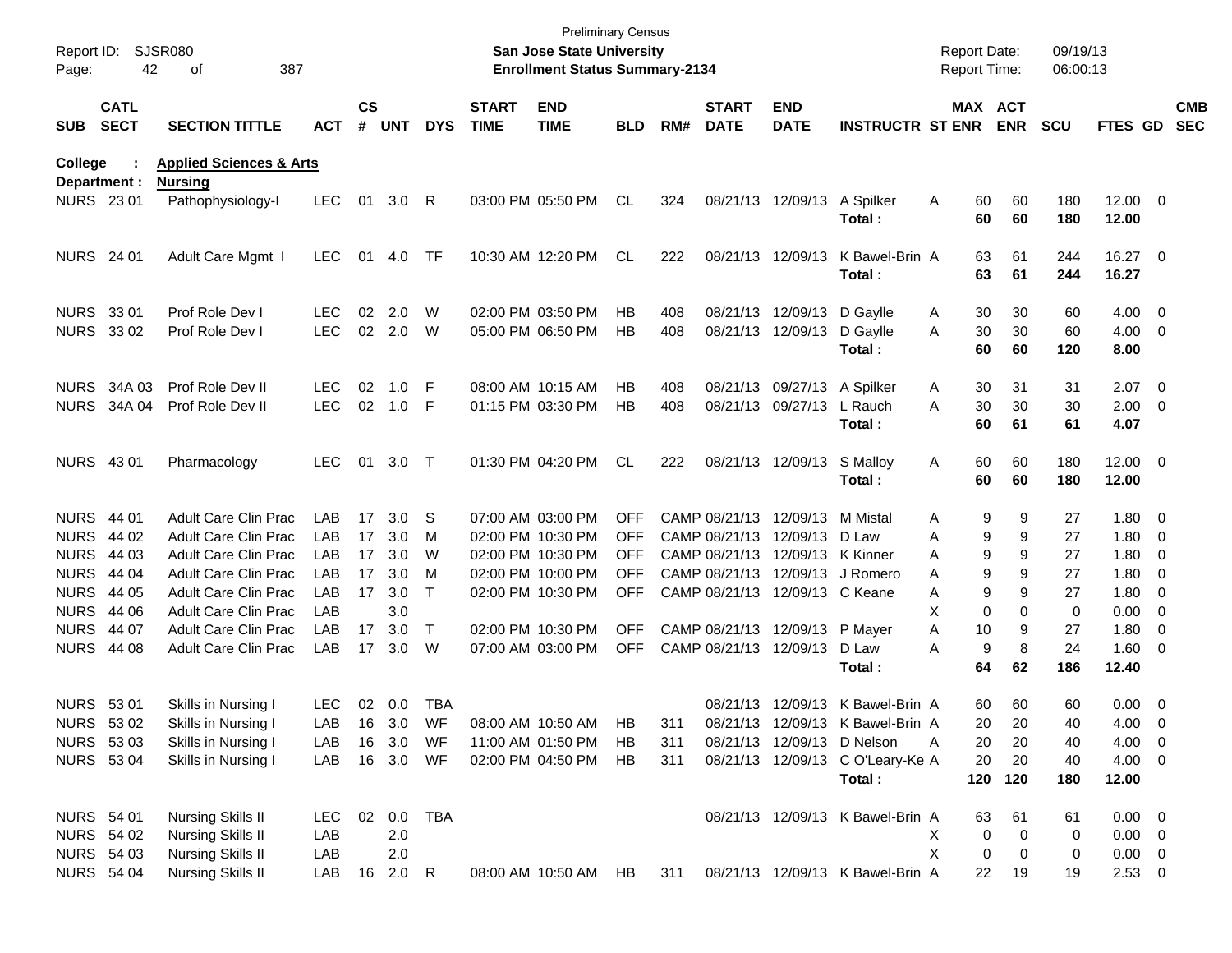| Report ID:<br>Page: | 43                                | SJSR080<br>387<br>οf             |                          |                    |            |              |                             | <b>San Jose State University</b><br><b>Enrollment Status Summary-2134</b> | <b>Preliminary Census</b> |     |                             |                           |                                | <b>Report Date:</b><br>Report Time: |                                  | 09/19/13<br>06:00:13 |                |                                                     |            |
|---------------------|-----------------------------------|----------------------------------|--------------------------|--------------------|------------|--------------|-----------------------------|---------------------------------------------------------------------------|---------------------------|-----|-----------------------------|---------------------------|--------------------------------|-------------------------------------|----------------------------------|----------------------|----------------|-----------------------------------------------------|------------|
| <b>SUB</b>          | <b>CATL</b><br><b>SECT</b>        | <b>SECTION TITTLE</b>            | <b>ACT</b>               | $\mathsf{cs}$<br># | <b>UNT</b> | <b>DYS</b>   | <b>START</b><br><b>TIME</b> | <b>END</b><br><b>TIME</b>                                                 | <b>BLD</b>                | RM# | <b>START</b><br><b>DATE</b> | <b>END</b><br><b>DATE</b> | <b>INSTRUCTR ST ENR</b>        |                                     | <b>MAX ACT</b><br><b>ENR</b>     | <b>SCU</b>           | FTES GD SEC    |                                                     | <b>CMB</b> |
|                     | <b>NURS 54 05</b>                 | <b>Nursing Skills II</b>         | LAB                      | 16                 | 2.0        | R            |                             | 11:00 AM 01:50 PM                                                         | HB                        | 311 |                             | 08/21/13 12/09/13         | K Bawel-Brin A                 | 22                                  | 22                               | 22                   | 2.93           | $\overline{\mathbf{0}}$                             |            |
|                     | <b>NURS 54 06</b>                 | <b>Nursing Skills II</b>         | LAB                      | 16                 | 2.0        | R            |                             | 02:00 PM 04:50 PM                                                         | HB                        | 311 |                             | 08/21/13 12/09/13         | C O'Leary-Ke A<br>Total:       | 22<br>129                           | 20<br>122                        | 20<br>122            | 2.67<br>8.13   | - 0                                                 |            |
|                     | NURS 124 02                       | <b>Theory Overview</b>           | <b>LEC</b>               | 01                 | 3.0        | W            |                             | 09:00 AM 12:00 PM                                                         | CL                        | 111 |                             | 08/21/13 12/09/13         | S McNiesh<br>Total:            | A<br>30<br>30                       | 29<br>29                         | 87<br>87             | 5.80 0<br>5.80 |                                                     |            |
|                     | NURS 125 01                       | Adult Care Mgmt II               | <b>LEC</b>               | 01                 | 4.0        | MW           |                             | 10:30 AM 12:20 PM                                                         | CL                        | 222 |                             | 08/21/13 12/09/13         | D Stuenkel                     | 63<br>A                             | 62                               | 248                  | 16.53          | $\overline{\mathbf{0}}$                             |            |
|                     | NURS 125 09                       | Adult Care Mgmt II               | <b>LEC</b>               |                    | 4.0        |              |                             |                                                                           |                           |     |                             |                           | Total:                         | X<br>63                             | 0<br>$\mathbf 0$<br>62           | 0<br>248             | 0.00<br>16.53  | - 0                                                 |            |
|                     | NURS 126 01                       | Mat/Child Theory                 | <b>LEC</b>               | 01                 | 4.0        | R            |                             | 01:30 PM 03:20 PM                                                         | <b>CL</b>                 | 222 |                             | 08/21/13 12/09/13         |                                | 63<br>A                             | 61                               | 244                  | 16.27          | - 0                                                 |            |
|                     | NURS 126 09                       | Mat/Child Theory                 | <b>LEC</b>               |                    | 4.0        |              |                             |                                                                           |                           |     |                             |                           | Total:                         | X<br>63                             | $\mathbf 0$<br>$\mathbf 0$<br>61 | 0<br>244             | 0.00<br>16.27  | - 0                                                 |            |
|                     | NURS 127A 01                      | Psych / MH Theory                | <b>LEC</b>               | 01                 | 2.0        | F            |                             | 08:00 AM 09:50 AM                                                         | DMH 357                   |     |                             | 08/21/13 12/09/13         |                                | 53<br>Α                             | 48                               | 96                   | 6.40           | $\overline{\phantom{0}}$                            |            |
|                     |                                   | NURS 127A 09 Psych / MH Theory   | <b>LEC</b>               |                    | 2.0        |              |                             |                                                                           |                           |     |                             |                           |                                | X                                   | 0<br>0                           | 0                    | 0.00           | $\overline{\mathbf{0}}$                             |            |
|                     |                                   | NURS 127A 95 Psych / MH Theory   | <b>LEC</b>               |                    | 2.0        |              |                             |                                                                           |                           |     |                             |                           |                                | X                                   | $\mathbf 0$<br>0                 | 0                    | 0.00           | - 0                                                 |            |
|                     |                                   |                                  |                          |                    |            |              |                             |                                                                           |                           |     |                             |                           | Total:                         | 53                                  | 48                               | 96                   | 6.40           |                                                     |            |
|                     |                                   | NURS 127B 01 Community Theory    | <b>LEC</b>               | 01                 | 2.0        | $\mathsf{F}$ |                             | 10:00 AM 11:50 AM                                                         | DMH 357                   |     |                             | 08/21/13 12/09/13         |                                | 53<br>Α                             | 49                               | 98                   | 6.53           | $\overline{\mathbf{0}}$                             |            |
|                     |                                   | NURS 127B 95 Community Theory    | <b>LEC</b>               |                    | 2.0        |              |                             |                                                                           |                           |     |                             |                           | Total:                         | X<br>53                             | $\mathbf 0$<br>$\mathbf 0$<br>49 | $\mathbf 0$<br>98    | 0.00<br>6.53   | $\overline{\phantom{0}}$                            |            |
|                     |                                   |                                  |                          |                    |            |              |                             |                                                                           |                           |     |                             |                           |                                |                                     |                                  |                      |                |                                                     |            |
|                     | <b>NURS 128 04</b><br>NURS 128 05 | EBP in Nursing<br>EBP in Nursing | <b>LEC</b><br><b>LEC</b> |                    | 2.0<br>2.0 |              |                             |                                                                           |                           |     |                             |                           |                                | Х<br>X                              | 0<br>0<br>$\mathbf 0$<br>0       | 0<br>0               | 0.00<br>0.00   | $\overline{\phantom{0}}$<br>$\overline{\mathbf{0}}$ |            |
|                     | <b>NURS 128 06</b>                | EBP in Nursing                   | <b>LEC</b>               | 02                 | 2.0        | W            |                             | 01:00 PM 02:50 PM                                                         | <b>MUS</b>                | 211 |                             | 08/21/13 12/09/13 D Goyal |                                | Α<br>30                             | 32                               | 64                   | 4.27           | 0                                                   |            |
|                     | NURS 128 07                       | EBP in Nursing                   | <b>LEC</b>               | 02                 | 2.0        | R            |                             | 12:00 PM 01:50 PM                                                         | НB                        | 408 |                             |                           | 08/21/13 12/09/13 L Barnes-Wil | A<br>32                             | 30                               | 60                   | 4.00           | 0                                                   |            |
|                     | <b>NURS 128 08</b>                | EBP in Nursing                   | <b>LEC</b>               | 02                 | 2.0        | R            |                             | 02:00 PM 03:50 PM                                                         | HB                        | 408 |                             | 08/21/13 12/09/13         | C Hill                         | 32<br>Α                             | 33                               | 66                   | 4.47           | $\overline{2}$                                      |            |
|                     |                                   |                                  |                          |                    |            |              |                             |                                                                           |                           |     |                             |                           | Total:                         | 94                                  | 95                               | 190                  | 12.73          |                                                     |            |
|                     | NURS 133 01                       | Prof Role Dev IV                 | LEC.                     |                    | 02 2.0 T   |              |                             | 08:30 AM 10:20 AM                                                         | HB                        | 408 |                             | 08/21/13 12/09/13 V Wong  |                                | 31<br>A                             | 32                               | 64                   | $4.27 \t 0$    |                                                     |            |
|                     | NURS 133 02                       | Prof Role Dev IV                 | <b>LEC</b>               | $02\,$             | $2.0$ T    |              |                             | 01:00 PM 02:50 PM                                                         | HB                        | 408 |                             | 08/21/13 12/09/13 V Wong  |                                | 31<br>A                             | 30                               | 60                   | $4.00 \ 0$     |                                                     |            |
|                     | NURS 133 09                       | Prof Role Dev IV                 | <b>LEC</b>               |                    | 2.0        |              |                             |                                                                           |                           |     |                             |                           |                                | X                                   | 0<br>0                           | 0                    | $0.00 \t 0$    |                                                     |            |
|                     |                                   |                                  |                          |                    |            |              |                             |                                                                           |                           |     |                             |                           | Total:                         | 62                                  | 62                               | 124                  | 8.27           |                                                     |            |
|                     | NURS 136 01                       | Prof Role Dev III                | LEC                      |                    | 02  2.0  R |              |                             | 08:30 AM 10:20 AM                                                         | HB.                       | 408 |                             |                           | 08/21/13 12/09/13 S McNiesh    | A<br>32                             | 30                               | 60                   | $4.00 \t 0$    |                                                     |            |
|                     | NURS 136 03                       | Prof Role Dev III                | <b>LEC</b>               |                    | $02$ 2.0   | R            |                             | 03:30 PM 05:20 PM                                                         | CL                        | 238 |                             |                           | 08/21/13 12/09/13 D Nelson     | 31<br>Α                             | 31                               | 62                   | 4.13 0         |                                                     |            |
|                     | NURS 136 09                       | Prof Role Dev III                | <b>LEC</b>               |                    | 2.0        |              |                             |                                                                           |                           |     |                             |                           |                                | X                                   | $\mathbf 0$<br>0                 | 0                    | $0.00 \t 0$    |                                                     |            |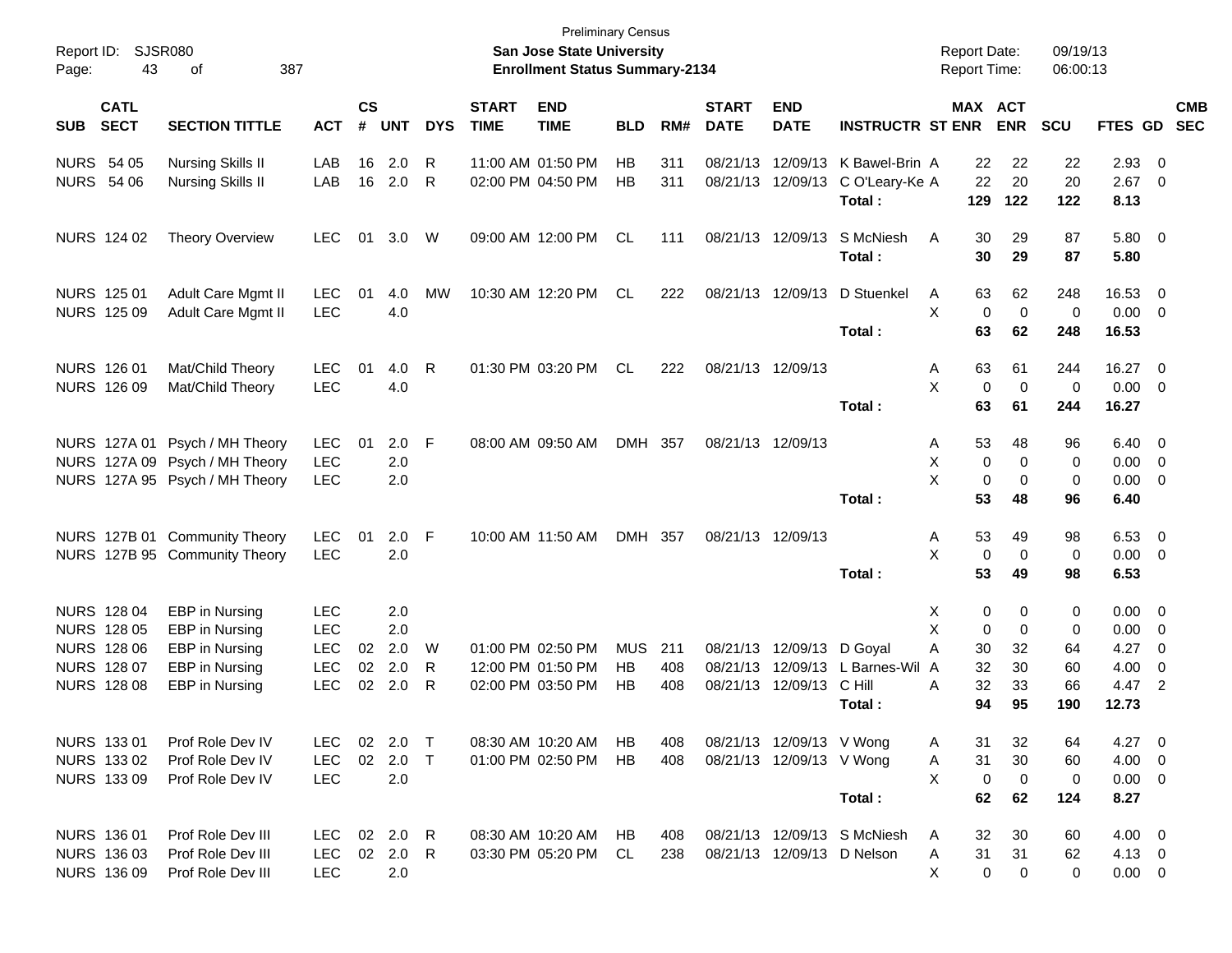| Report ID:<br>Page: | 44                         | SJSR080<br>387<br>οf           |              |                             |            |             |                             | San Jose State University<br><b>Enrollment Status Summary-2134</b> | <b>Preliminary Census</b> |     |                             |                                 |                                                        | <b>Report Date:</b><br><b>Report Time:</b> |            | 09/19/13<br>06:00:13 |                |                         |                          |
|---------------------|----------------------------|--------------------------------|--------------|-----------------------------|------------|-------------|-----------------------------|--------------------------------------------------------------------|---------------------------|-----|-----------------------------|---------------------------------|--------------------------------------------------------|--------------------------------------------|------------|----------------------|----------------|-------------------------|--------------------------|
| <b>SUB</b>          | <b>CATL</b><br><b>SECT</b> | <b>SECTION TITTLE</b>          | <b>ACT</b>   | $\mathsf{cs}$<br>$\pmb{\#}$ | <b>UNT</b> | <b>DYS</b>  | <b>START</b><br><b>TIME</b> | <b>END</b><br><b>TIME</b>                                          | <b>BLD</b>                | RM# | <b>START</b><br><b>DATE</b> | <b>END</b><br><b>DATE</b>       | <b>INSTRUCTR ST ENR</b>                                | MAX ACT                                    | <b>ENR</b> | <b>SCU</b>           | FTES GD        |                         | <b>CMB</b><br><b>SEC</b> |
|                     |                            |                                |              |                             |            |             |                             |                                                                    |                           |     |                             |                                 | Total:                                                 | 63                                         | 61         | 122                  | 8.13           |                         |                          |
|                     | NURS 137 01                | Prof Role Dev V                | <b>LEC</b>   | 02                          | 2.0        | F           |                             | 12:30 PM 02:20 PM                                                  | <b>DMH</b>                | 357 |                             | 08/21/13 12/09/13               |                                                        | 26<br>Α                                    | 25         | 50                   | 3.33           | - 0                     |                          |
|                     | NURS 137 02                | Prof Role Dev V                | <b>LEC</b>   | 02                          | 2.0        | F           |                             | 12:30 PM 02:20 PM                                                  | <b>DMH</b>                | 357 |                             | 08/21/13 12/09/13               |                                                        | 27<br>Α                                    | 26         | 52                   | $3.53$ 2       |                         |                          |
|                     | <b>NURS 137 95</b>         | Prof Role Dev V                | <b>LEC</b>   |                             | 2.0        |             |                             |                                                                    |                           |     |                             |                                 |                                                        | X<br>0                                     | 0          | 0                    | 0.00           | 0                       |                          |
|                     |                            |                                |              |                             |            |             |                             |                                                                    |                           |     |                             |                                 | Total:                                                 | 53                                         | 51         | 102                  | 6.87           |                         |                          |
|                     | <b>NURS 138 01</b>         | Prof Role Dev VI               | <b>LEC</b>   | 02                          | 2.0        | W           |                             | 03:00 PM 04:50 PM                                                  | <b>BBC</b>                | 103 |                             | 08/21/13 12/09/13               | L Rodriguez A                                          | 45                                         | 42         | 84                   | 5.60           | $\overline{\mathbf{0}}$ |                          |
|                     | NURS 138 02                | Prof Role Dev VI               | <b>LEC</b>   |                             | 2.0        |             |                             |                                                                    |                           |     |                             |                                 |                                                        | X<br>0                                     | 0          | 0                    | 0.00           | $\overline{0}$          |                          |
|                     | NURS 138 03                | Prof Role Dev VI               | <b>LEC</b>   | 02                          | 2.0        | W           |                             | 03:00 PM 04:50 PM                                                  | CL                        | 324 |                             | 08/21/13 12/09/13               | K Abriam-Yag A                                         | 45                                         | 43         | 86                   | 5.73           | 0                       |                          |
|                     | <b>NURS 138 95</b>         | Prof Role Dev VI               | <b>LEC</b>   |                             | 2.0        |             |                             |                                                                    |                           |     |                             |                                 |                                                        | X<br>0                                     | 0          | 0                    | 0.00           | $\overline{0}$          |                          |
|                     |                            |                                |              |                             |            |             |                             |                                                                    |                           |     |                             |                                 | Total:                                                 | 90                                         | 85         | 170                  | 11.33          |                         |                          |
|                     | NURS 144 01                | Clin Nurs Appl                 | <b>LEC</b>   | 02                          | 2.0        | W           |                             | 03:00 PM 04:50 PM                                                  | CL                        | 238 |                             | 08/21/13 12/09/13               | T Mckinnon                                             | 30<br>A                                    | 29         | 58                   | $3.87$ 0       |                         |                          |
|                     |                            |                                |              |                             |            |             |                             |                                                                    |                           |     |                             |                                 | Total:                                                 | 30                                         | 29         | 58                   | 3.87           |                         |                          |
|                     | NURS 145 02                | Adult Care Clin II             | LAB          | 17                          | 4.0        | <b>RF</b>   |                             | 07:00 AM 03:00 PM                                                  | <b>OFF</b>                |     |                             | CAMP 08/21/13 12/09/13 C Fowlks |                                                        | 9<br>Α                                     | 10         | 40                   | 2.67           | $\overline{\mathbf{0}}$ |                          |
|                     | <b>NURS 145 03</b>         | Adult Care Clin II             | LAB          | 17                          | 4.0        | R           |                             | 07:00 AM 07:00 PM                                                  | <b>OFF</b>                |     |                             | CAMP 08/21/13 12/09/13 C Pham   |                                                        | Α<br>10                                    | 8          | 32                   | 2.13           | 0                       |                          |
|                     | <b>NURS 145 04</b>         | Adult Care Clin II             | LAB          | 17                          | 4.0        | <b>RF</b>   |                             | 07:00 AM 03:00 PM                                                  | <b>OFF</b>                |     |                             | CAMP 08/21/13 12/09/13          | D Gaylle                                               | 9<br>Α                                     | 9          | 36                   | 2.40           | 0                       |                          |
|                     | <b>NURS 145 05</b>         | Adult Care Clin II             | LAB          | 17                          | 4.0        | <b>WR</b>   |                             | 03:00 PM 11:00 PM                                                  | <b>OFF</b>                |     |                             | CAMP 08/21/13 12/09/13 H Chou   |                                                        | Α<br>10                                    | 9          | 36                   | 2.40           | 0                       |                          |
|                     | <b>NURS 145 06</b>         | Adult Care Clin II             | LAB          | 17                          | 4.0        | <b>WR</b>   |                             | 03:00 PM 11:00 PM                                                  | <b>OFF</b>                |     |                             | CAMP 08/21/13 12/09/13          | P Mayer                                                | Α<br>10                                    | 9          | 36                   | 2.40           | 0                       |                          |
|                     | NURS 145 07                | Adult Care Clin II             | LAB          | 17                          | 4.0        | <b>RF</b>   |                             | 07:00 AM 03:00 PM                                                  | <b>OFF</b>                |     |                             |                                 | CAMP 08/21/13 12/09/13 P Edwards                       | 9<br>A                                     | 8          | 32                   | 2.13           | 0                       |                          |
|                     | <b>NURS 145 08</b>         | Adult Care Clin II             | LAB          | 17                          | 4.0        | <b>WR</b>   |                             | 03:00 PM 11:00 PM                                                  | <b>OFF</b>                |     |                             | CAMP 08/21/13 12/09/13          | J Romero                                               | 9<br>Α                                     | 9          | 36                   | 2.40           | 0                       |                          |
|                     | NURS 145 09                | <b>Adult Care Clin II</b>      | LAB          |                             | 4.0        |             |                             |                                                                    |                           |     |                             |                                 |                                                        | X.<br>0                                    | 0          | $\mathbf 0$          | 0.00           | $\overline{0}$          |                          |
|                     |                            |                                |              |                             |            |             |                             |                                                                    |                           |     |                             |                                 | Total:                                                 | 66                                         | 62         | 248                  | 16.53          |                         |                          |
|                     | NURS 146A 01               | <b>Peds Clinical</b>           | LAB          | 17                          | 2.0        | W           |                             | 07:00 AM 03:00 PM                                                  | <b>OFF</b>                |     |                             | CAMP 08/21/13 12/09/13          | C Hill                                                 | 9<br>Α                                     | 9          | 18                   | 1.20           | $\overline{\mathbf{0}}$ |                          |
|                     |                            | NURS 146A 02 Peds Clinical     | LAB          | 17                          | 2.0        | F           |                             | 07:00 AM 04:00 PM                                                  | <b>OFF</b>                |     |                             |                                 | CAMP 08/21/13 12/09/13 V Brewer                        | Α<br>9                                     | 10         | 20                   | 1.33           | 0                       |                          |
|                     |                            | NURS 146A 03 Peds Clinical     | LAB          | 17                          | 2.0        | $\mathsf T$ |                             | 07:00 AM 03:00 PM                                                  | <b>OFF</b>                |     |                             |                                 | CAMP 08/21/13 12/09/13 S McKenna                       | A<br>10                                    | 8          | 16                   | 1.07           | 0                       |                          |
|                     |                            | NURS 146A 05 Peds Clinical     | LAB          | 17                          | 2.0        | W           |                             | 07:00 AM 04:00 PM                                                  | <b>OFF</b>                |     |                             |                                 | CAMP 08/21/13 12/09/13 R Rosenblum A                   | 8                                          | 8          | 16                   | 1.07           | 0                       |                          |
|                     |                            | NURS 146A 08 Peds Clinical     | LAB.         |                             | 17 2.0     | $\top$      |                             | 02:00 PM 10:00 PM                                                  | <b>OFF</b>                |     |                             | CAMP 08/21/13 12/09/13 K Ketner |                                                        | g<br>А                                     |            | 18                   | 1.20           | $\Omega$                |                          |
|                     |                            | NURS 146A 09 Peds Clinical     | LAB          |                             | 2.0        |             |                             |                                                                    |                           |     |                             |                                 |                                                        | X<br>0                                     | 0          | 0                    | $0.00 \quad 0$ |                         |                          |
|                     |                            | NURS 146A 10 Peds Clinical     | LAB 17 2.0 W |                             |            |             |                             | 02:00 PM 10:00 PM OFF CAMP 08/21/13 12/09/13 J Ruiz                |                           |     |                             |                                 |                                                        | A<br>9                                     | 10         | 20                   | $1.33 \t 0$    |                         |                          |
|                     |                            | NURS 146A 11 Peds Clinical     | LAB 17 2.0 F |                             |            |             |                             |                                                                    |                           |     |                             |                                 | 07:00 AM 04:00 PM OFF CAMP 08/21/13 12/09/13 S McKenna | A<br>10                                    | 9          | 18                   | $1.20 \t 0$    |                         |                          |
|                     |                            |                                |              |                             |            |             |                             |                                                                    |                           |     |                             |                                 | Total:                                                 | 64                                         | 63         | 126                  | 8.40           |                         |                          |
|                     |                            | NURS 146B 01 Mat Hith Clinical | LAB 17 2.0 T |                             |            |             |                             | 03:00 PM 11:00 PM OFF CAMP 08/21/13 12/09/13 J Barnby              |                           |     |                             |                                 |                                                        | 10<br>A                                    | 9          | 18                   | $1.20 \t 0$    |                         |                          |
|                     |                            | NURS 146B 02 Mat Hith Clinical | LAB 17 2.0 W |                             |            |             |                             | 07:00 AM 03:00 PM OFF CAMP 08/21/13 12/09/13 S Guido               |                           |     |                             |                                 |                                                        | 10<br>A                                    | 8          | 16                   | $1.07 \t 0$    |                         |                          |
|                     |                            | NURS 146B 04 Mat Hlth Clinical | LAB 17 2.0 T |                             |            |             |                             | 07:00 AM 03:00 PM OFF CAMP 08/21/13 12/09/13 T Lind                |                           |     |                             |                                 |                                                        | A                                          | $9$ 10     | 20                   | $1.33 \t 0$    |                         |                          |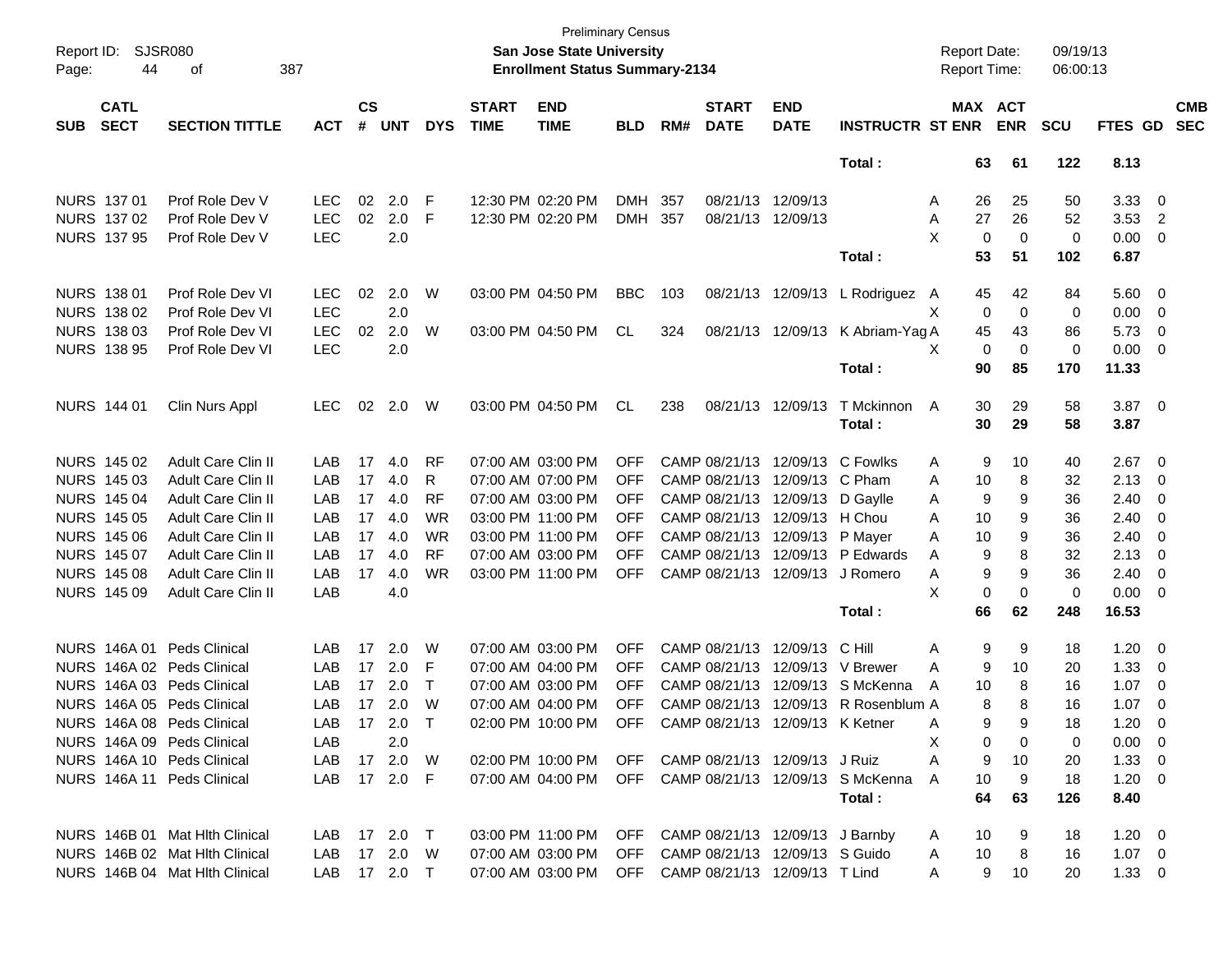| Report ID:<br>45<br>Page:                | <b>SJSR080</b><br>387<br>οf     |                |                    |            |            |                             | <b>Preliminary Census</b><br><b>San Jose State University</b><br><b>Enrollment Status Summary-2134</b> |            |     |                             |                                 |                                       | <b>Report Date:</b><br><b>Report Time:</b> |                       | 09/19/13<br>06:00:13 |             |                          |                          |
|------------------------------------------|---------------------------------|----------------|--------------------|------------|------------|-----------------------------|--------------------------------------------------------------------------------------------------------|------------|-----|-----------------------------|---------------------------------|---------------------------------------|--------------------------------------------|-----------------------|----------------------|-------------|--------------------------|--------------------------|
| <b>CATL</b><br><b>SECT</b><br><b>SUB</b> | <b>SECTION TITTLE</b>           | <b>ACT</b>     | $\mathsf{cs}$<br># | <b>UNT</b> | <b>DYS</b> | <b>START</b><br><b>TIME</b> | <b>END</b><br><b>TIME</b>                                                                              | <b>BLD</b> | RM# | <b>START</b><br><b>DATE</b> | <b>END</b><br><b>DATE</b>       | <b>INSTRUCTR ST ENR</b>               |                                            | MAX ACT<br><b>ENR</b> | <b>SCU</b>           | FTES GD     |                          | <b>CMB</b><br><b>SEC</b> |
|                                          | NURS 146B 05 Mat Hith Clinical  | LAB            | 17                 | 2.0        | F          |                             | 07:00 AM 03:00 PM                                                                                      | <b>OFF</b> |     |                             | CAMP 08/21/13 12/09/13 S Guido  |                                       | 9<br>A                                     | 9                     | 18                   | 1.20        | - 0                      |                          |
|                                          | NURS 146B 06 Mat Hlth Clinical  | LAB            | 17                 | 2.0        | W          |                             | 02:00 PM 10:00 PM                                                                                      | <b>OFF</b> |     |                             | CAMP 08/21/13 12/09/13 J Barnby |                                       | 8<br>A                                     | 10                    | 20                   | 1.33        | - 0                      |                          |
|                                          | NURS 146B 07 Mat Hlth Clinical  | LAB            |                    | 2.0        |            |                             |                                                                                                        |            |     |                             |                                 |                                       | х                                          | 0<br>0                | 0                    | 0.00        | - 0                      |                          |
|                                          | NURS 146B 08 Mat Hlth Clinical  | LAB            | 17                 | 2.0        | E          |                             | 07:00 AM 03:00 PM                                                                                      | <b>OFF</b> |     |                             | CAMP 08/21/13 12/09/13 T Lind   |                                       | A                                          | 8<br>9                | 18                   | 1.20        | - 0                      |                          |
|                                          | NURS 146B 09 Mat Hlth Clinical  | LAB            |                    | 2.0        |            |                             |                                                                                                        |            |     |                             |                                 |                                       | Χ<br>0                                     | 0                     | 0                    | 0.00        | - 0                      |                          |
|                                          | NURS 146B 10 Mat Hlth Clinical  | LAB            | 17                 | 2.0        | $\top$     |                             | 07:00 AM 04:00 PM                                                                                      | <b>OFF</b> |     |                             | CAMP 08/21/13 12/09/13          | D Nelson                              | 9<br>A                                     | 8                     | 16                   | $1.07 \t 0$ |                          |                          |
|                                          |                                 |                |                    |            |            |                             |                                                                                                        |            |     |                             |                                 | Total:                                | 63                                         | 63                    | 126                  | 8.40        |                          |                          |
|                                          | NURS 147A 01 Mental Health Clin | LAB            | 17                 | 2.0        | $\top$     |                             | 08:00 AM 02:00 PM                                                                                      | OFF        |     |                             | CAMP 08/21/13 12/09/13 D Gaylle |                                       | 9<br>A                                     | 8                     | 16                   | 1.07        | - 0                      |                          |
|                                          | NURS 147A 02 Mental Health Clin | LAB            | 17                 | 2.0        | W          |                             | 08:00 AM 02:00 PM                                                                                      | <b>OFF</b> |     |                             | CAMP 08/21/13 12/09/13 C Mao    |                                       | 9<br>A                                     | 9                     | 18                   | 1.20        | - 0                      |                          |
|                                          | NURS 147A 03 Mental Health Clin | LAB            | 17                 | 2.0        | $\top$     |                             | 08:00 AM 02:00 PM                                                                                      | <b>OFF</b> |     |                             | CAMP 08/21/13 12/09/13 C Mao    |                                       | 9<br>A                                     | 9                     | 18                   | 1.20        | - 0                      |                          |
|                                          | NURS 147A 04 Mental Health Clin | LAB            | 17                 | 2.0        | R          |                             | 08:00 AM 02:00 PM                                                                                      | <b>OFF</b> |     |                             |                                 | CAMP 08/21/13 12/09/13 T Hessler      | 9<br>A                                     | 8                     | 16                   | 1.07        | $\overline{\phantom{0}}$ |                          |
|                                          | NURS 147A 05 Mental Health Clin | LAB            | 17                 | 2.0        | W          |                             | 08:00 AM 02:00 PM                                                                                      | <b>OFF</b> |     |                             |                                 | CAMP 08/21/13 12/09/13 L Barnes-Wil A | 9                                          | $\overline{7}$        | 14                   | 0.93        | - 0                      |                          |
|                                          | NURS 147A 06 Mental Health Clin | LAB            | 17                 | 2.0        | W          |                             | 08:00 AM 02:00 PM                                                                                      | <b>OFF</b> |     |                             |                                 | CAMP 08/21/13 12/09/13 G Farrington A | 9                                          | 7                     | 14                   | 0.93        | - 0                      |                          |
|                                          | NURS 147A 09 Mental Health Clin | LAB            |                    | 2.0        |            |                             |                                                                                                        |            |     |                             |                                 |                                       | X                                          | 0<br>0                | 0                    | 0.00        | - 0                      |                          |
|                                          |                                 |                |                    |            |            |                             |                                                                                                        |            |     |                             |                                 | Total:                                | 54                                         | 48                    | 96                   | 6.40        |                          |                          |
| NURS 147B 01 Com Hith Clin               |                                 | LAB            | 17                 | 3.0        | $\top$     |                             | 08:00 AM 05:00 PM                                                                                      | OFF        |     |                             | CAMP 08/21/13 12/09/13 L Rauch  |                                       | A                                          | 9<br>10               | 30                   | 2.00        | - 0                      |                          |
| NURS 147B 02 Com Hith Clin               |                                 | LAB            |                    | 3.0        |            |                             |                                                                                                        |            |     |                             |                                 |                                       | х                                          | 0<br>0                | 0                    | 0.00        | - 0                      |                          |
| NURS 147B 03 Com Hith Clin               |                                 | LAB            | 17                 | 3.0        | $\top$     |                             | 08:00 AM 05:00 PM                                                                                      |            |     |                             |                                 | OFF CAMP 08/21/13 12/09/13 D Gennette | 9<br>A                                     | 9                     | 27                   | 1.80        | - 0                      |                          |
| NURS 147B 06 Com Hith Clin               |                                 | LAB            |                    | 3.0        |            |                             |                                                                                                        |            |     |                             |                                 |                                       | х                                          | 0<br>0                | 0                    | 0.00        | - 0                      |                          |
| NURS 147B 07 Com Hith Clin               |                                 | LAB            |                    | 3.0        |            |                             |                                                                                                        |            |     |                             |                                 |                                       | X<br>0                                     | 0                     | 0                    | 0.00        | - 0                      |                          |
| NURS 147B 08 Com Hith Clin               |                                 | LAB            | 17                 | 3.0        | TBA        |                             |                                                                                                        |            |     |                             | 08/21/13 12/09/13               |                                       | A<br>12                                    | 11                    | 33                   | 2.20        | - 0                      |                          |
| NURS 147B 11 Com Hith Clin               |                                 | LAB            | 17                 | 3.0        | $\top$     |                             | 08:00 AM 05:00 PM                                                                                      | <b>OFF</b> |     |                             |                                 | CAMP 08/21/13 12/09/13 C Finkbeiner A | 10                                         | 11                    | 33                   | 2.25        | - 1                      |                          |
| NURS 147B 12 Com Hith Clin               |                                 | LAB            | 17                 | 3.0        | W          |                             | 08:00 AM 05:00 PM                                                                                      | OFF        |     |                             | CAMP 08/21/13 12/09/13          | J Monahan                             | 12<br>A                                    | 11                    | 33                   | 2.25        | - 1                      |                          |
|                                          |                                 |                |                    |            |            |                             |                                                                                                        |            |     |                             |                                 | Total:                                | 52                                         | 52                    | 156                  | 10.50       |                          |                          |
| NURS 148A 01 Sen Precept                 |                                 | PRA 17         |                    | 4.0        | TBA        |                             |                                                                                                        |            |     |                             |                                 | 08/21/13 12/09/13 R Rosenblum A       | 12                                         | 12                    | 48                   | 3.20        | - 0                      |                          |
| NURS 148A 02 Sen Precept                 |                                 | PRA 17 4.0     |                    |            | TBA        |                             |                                                                                                        |            |     |                             | 08/21/13 12/09/13 S Malloy      |                                       | 12<br>A                                    | 8                     | 32                   | 2.13        | $\overline{\phantom{0}}$ |                          |
| NURS 148A 03 Sen Precept                 |                                 | PRA 17 4.0     |                    |            | <b>TBA</b> |                             |                                                                                                        |            |     |                             | 08/21/13 12/09/13 J Cohen       |                                       | 12<br>A                                    | -12                   | 48                   | 3.20        | - 0                      |                          |
| NURS 148A 04 Sen Precept                 |                                 | PRA 17 4.0 TBA |                    |            |            |                             |                                                                                                        |            |     |                             |                                 | 08/21/13 12/09/13 D Canham A          |                                            | 12 12                 | 48                   | $3.20 \ 0$  |                          |                          |
| NURS 148A 05 Sen Precept                 |                                 | PRA 17 4.0     |                    |            | TBA        |                             |                                                                                                        |            |     |                             |                                 | 08/21/13 12/09/13 T Adelman           | 12<br>A                                    | 11                    | 44                   | $2.93$ 0    |                          |                          |
| NURS 148A 06 Sen Precept                 |                                 | PRA 17 4.0     |                    |            | TBA        |                             |                                                                                                        |            |     |                             |                                 | 08/21/13 12/09/13 L Barnes-Wil A      | 12                                         | -8                    | 32                   | $2.13 \t 0$ |                          |                          |
| NURS 148A 07 Sen Precept                 |                                 | PRA 17 4.0 TBA |                    |            |            |                             |                                                                                                        |            |     |                             |                                 | 08/21/13 12/09/13 M Sternlieb A       | 12 <sup>°</sup>                            | 12                    | 48                   | $3.20 \ 0$  |                          |                          |
| NURS 148A 08 Sen Precept                 |                                 | PRA 17 4.0 TBA |                    |            |            |                             |                                                                                                        |            |     |                             |                                 | 08/21/13 12/09/13 P Edwards           | 12<br>A                                    | 10                    | 40                   | $2.67$ 0    |                          |                          |
|                                          |                                 |                |                    |            |            |                             |                                                                                                        |            |     |                             |                                 | Total:                                | 96                                         | 85                    | 340                  | 22.67       |                          |                          |
| NURS 180 01                              | <b>Indivi Stdies</b>            | SUP 36 1.0 TBA |                    |            |            |                             |                                                                                                        |            |     |                             |                                 | 08/21/13 12/09/13 K Abriam-Yag A      | 36                                         | 19                    | 19                   | $1.27 \t 0$ |                          |                          |
| NURS 180 02                              | <b>Indivi Stdies</b>            | SUP 36 2.0 TBA |                    |            |            |                             |                                                                                                        |            |     |                             |                                 | 08/21/13 12/09/13 K Abriam-Yag A      | 36                                         | $\,$ 5 $\,$           | 10                   | $0.67$ 0    |                          |                          |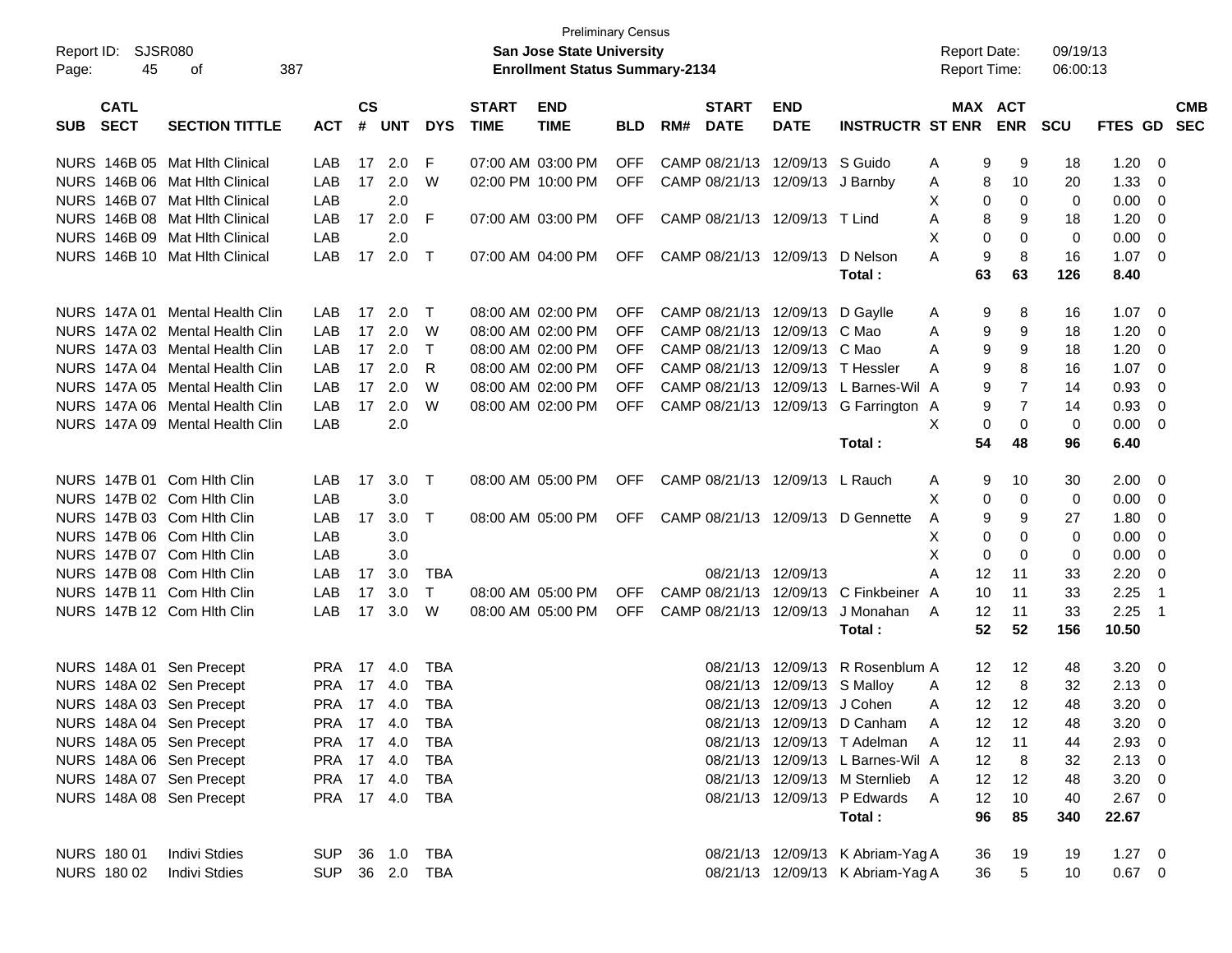| Report ID: |                                   | <b>SJSR080</b>                               |                          | <b>Report Date:</b> |            | 09/19/13                 |                             |                                       |            |     |                             |                                                  |                                                       |                           |                           |                            |                                   |                     |                          |
|------------|-----------------------------------|----------------------------------------------|--------------------------|---------------------|------------|--------------------------|-----------------------------|---------------------------------------|------------|-----|-----------------------------|--------------------------------------------------|-------------------------------------------------------|---------------------------|---------------------------|----------------------------|-----------------------------------|---------------------|--------------------------|
| Page:      | 46                                | 387<br>οf                                    |                          |                     |            |                          |                             | <b>Enrollment Status Summary-2134</b> |            |     |                             |                                                  |                                                       | <b>Report Time:</b>       |                           | 06:00:13                   |                                   |                     |                          |
| <b>SUB</b> | <b>CATL</b><br><b>SECT</b>        | <b>SECTION TITTLE</b>                        | <b>ACT</b>               | $\mathsf{cs}$<br>#  | <b>UNT</b> | <b>DYS</b>               | <b>START</b><br><b>TIME</b> | <b>END</b><br><b>TIME</b>             | <b>BLD</b> | RM# | <b>START</b><br><b>DATE</b> | <b>END</b><br><b>DATE</b>                        | <b>INSTRUCTR ST ENR</b>                               | MAX                       | <b>ACT</b><br><b>ENR</b>  | <b>SCU</b>                 | FTES GD                           |                     | <b>CMB</b><br><b>SEC</b> |
|            | NURS 180 03<br><b>NURS 180 04</b> | <b>Indivi Stdies</b><br><b>Indivi Stdies</b> | <b>SUP</b><br><b>SUP</b> | 36<br>36            | 3.0<br>4.0 | <b>TBA</b><br><b>TBA</b> |                             |                                       |            |     | 08/21/13<br>08/21/13        | 12/09/13<br>12/09/13                             | K Abriam-Yag A<br>K Abriam-Yag A<br>Total:            | 36<br>36<br>144           | $\mathbf 1$<br>5<br>30    | 3<br>20<br>52              | 0.20<br>1.33<br>3.47              | $\overline{0}$<br>0 |                          |
|            | NURS 204 01                       | Div Pop Health Car                           | SEM                      | 05                  | 3.0        | $\top$                   |                             | 05:00 PM 07:50 PM                     | HB         | 408 | 08/21/13                    | 12/09/13                                         | C Mao<br>Total:                                       | 20<br>A<br>20             | 11<br>11                  | 33<br>33                   | 2.70 10<br>2.70                   |                     |                          |
|            | NURS 297 01                       | Master's Project                             | <b>SUP</b>               | 25                  | 1.0        | W                        | 05:00 PM 05:45 PM           |                                       |            |     | 08/21/13                    | 12/09/13                                         | D Canham<br>Total:                                    | 25<br>$\mathsf{A}$<br>25  | 8<br>8                    | 8<br>8                     | 0.67<br>0.67                      | -8                  |                          |
|            | <b>NURS 298 01</b>                | <b>Special Studies</b>                       | <b>SUP</b>               |                     | 1.0        |                          |                             |                                       |            |     |                             |                                                  | Total:                                                | X<br>0<br>$\bf{0}$        | 0<br>$\mathbf 0$          | 0<br>0                     | 0.00<br>0.00                      | $\overline{0}$      |                          |
|            | Department :                      | <b>Nursing</b>                               |                          |                     |            |                          |                             |                                       |            |     |                             | <b>Lower Division:</b><br><b>Upper Division:</b> | <b>Department Total:</b><br><b>Graduate Division:</b> | 1854<br>616<br>1193<br>45 | 1660<br>606<br>1035<br>19 | 3997<br>1273<br>2683<br>41 | 267.33<br>84.87<br>179.10<br>3.37 |                     |                          |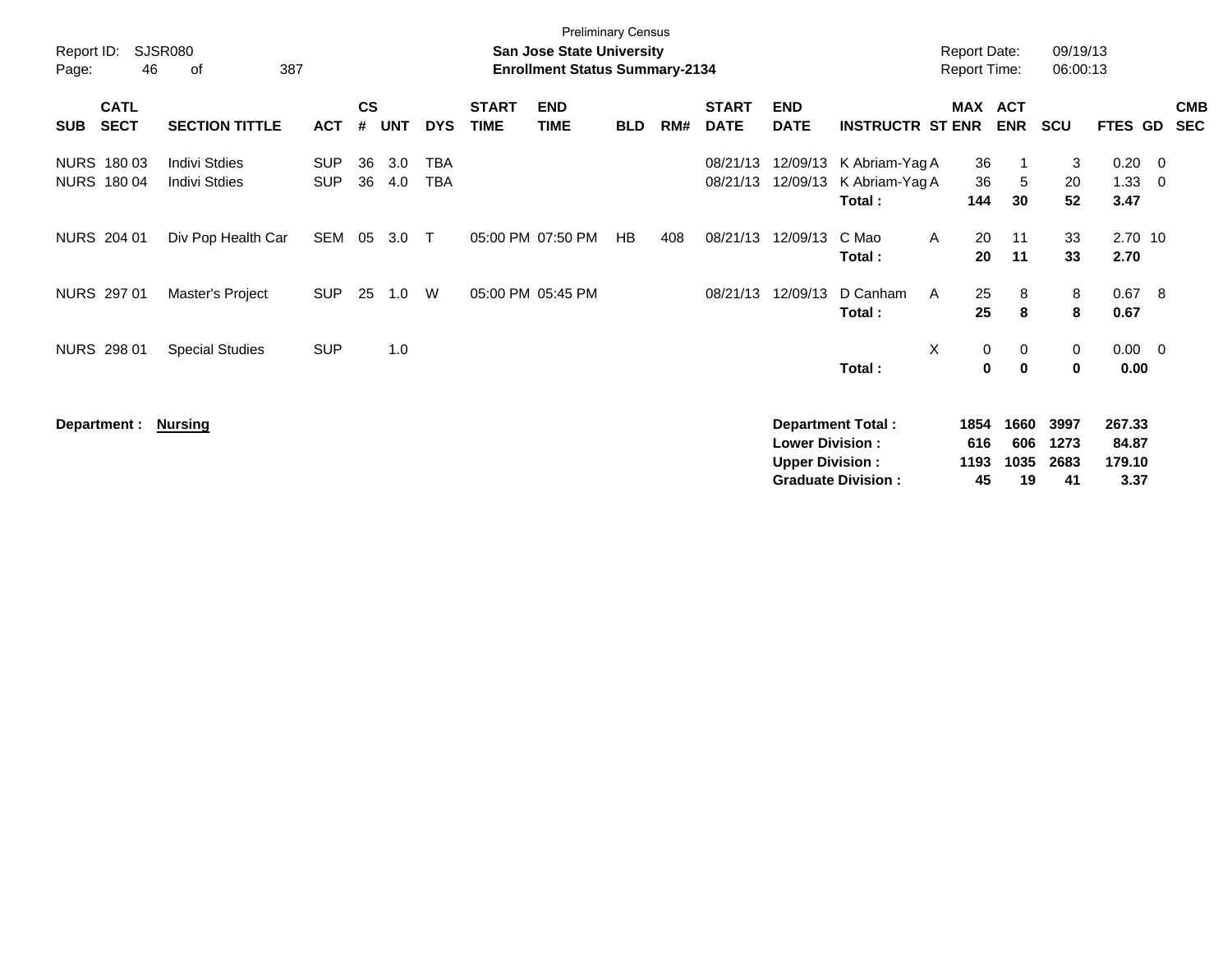| Report ID:<br>Page: | 47                         | <b>SJSR080</b><br>387<br>οf                                       |                |               |        |            |                             | <b>Preliminary Census</b><br><b>San Jose State University</b><br><b>Enrollment Status Summary-2134</b> |            |     |                             |                           |                                                            | <b>Report Date:</b><br><b>Report Time:</b> |          | 09/19/13<br>06:00:13 |                |                          |
|---------------------|----------------------------|-------------------------------------------------------------------|----------------|---------------|--------|------------|-----------------------------|--------------------------------------------------------------------------------------------------------|------------|-----|-----------------------------|---------------------------|------------------------------------------------------------|--------------------------------------------|----------|----------------------|----------------|--------------------------|
| <b>SUB</b>          | <b>CATL</b><br><b>SECT</b> | <b>SECTION TITTLE</b>                                             | <b>ACT</b>     | $\mathsf{cs}$ | # UNT  | <b>DYS</b> | <b>START</b><br><b>TIME</b> | <b>END</b><br><b>TIME</b>                                                                              | <b>BLD</b> | RM# | <b>START</b><br><b>DATE</b> | <b>END</b><br><b>DATE</b> | <b>INSTRUCTR ST ENR ENR</b>                                |                                            | MAX ACT  | <b>SCU</b>           | FTES GD        | <b>CMB</b><br><b>SEC</b> |
| College             | Department :               | <b>Applied Sciences &amp; Arts</b><br><b>Occupational Therapy</b> |                |               |        |            |                             |                                                                                                        |            |     |                             |                           |                                                            |                                            |          |                      |                |                          |
|                     | OCTH 110 01                | Intro Prof OT                                                     | <b>LEC</b>     | 02            | 3.0    | M          |                             | 01:30 PM 04:15 PM                                                                                      | <b>CCB</b> | 115 |                             | 08/21/13 12/09/13         | A George<br>Total:                                         | 40<br>A<br>40                              | 43<br>43 | 129<br>129           | 8.60 0<br>8.60 |                          |
|                     | OCTH 131 01                | OT in Neuro                                                       | SEM            | 05            | 3.0    | R          |                             | 09:00 AM 11:45 AM                                                                                      | <b>CCB</b> | 210 |                             |                           | 08/21/13 12/09/13 W Schultz-Kr A                           | 20                                         | 22       | 66                   | $4.40 \ 0$     |                          |
|                     | OCTH 131 02                | OT in Neuro                                                       | SEM            | 05            | 3.0    | R          |                             | 01:30 PM 04:15 PM                                                                                      | <b>CCB</b> | 210 |                             |                           | 08/21/13 12/09/13 W Schultz-Kr A                           | 20                                         | 21       | 63                   | $4.20 \ 0$     |                          |
|                     |                            |                                                                   |                |               |        |            |                             |                                                                                                        |            |     |                             |                           | Total:                                                     | 40                                         | 43       | 129                  | 8.60           |                          |
|                     | OCTH 132 01                | OT Ther Phys/Ortho                                                | SEM            | 05            | 3.0    | $\top$     |                             | 09:00 AM 11:45 AM                                                                                      | <b>CCB</b> | 209 |                             | 08/21/13 12/09/13         | J Smith                                                    | A<br>20                                    | 21       | 63                   | $4.20 \ 0$     |                          |
|                     | OCTH 132 02                | OT Ther Phys/Ortho                                                | SEM            | 05            | 3.0    | $\top$     |                             | 01:30 PM 04:15 PM                                                                                      | <b>CCB</b> | 209 |                             |                           | 08/21/13 12/09/13 H Pendleton A                            | 20                                         | 23       | 69                   | $4.60$ 0       |                          |
|                     |                            |                                                                   |                |               |        |            |                             |                                                                                                        |            |     |                             |                           | Total:                                                     | 40                                         | 44       | 132                  | 8.80           |                          |
|                     | OCTH 133 01                | OT in Peds                                                        | SEM            | 05            | 3.0    | $\top$     |                             | 09:00 AM 11:45 AM                                                                                      | <b>CCB</b> | 210 |                             | 08/21/13 12/09/13         | W Schultz-Kr A                                             | 20                                         | 23       | 69                   | $4.60$ 0       |                          |
|                     | OCTH 133 02                | OT in Peds                                                        | SEM            | 05            | 3.0    | $\top$     |                             | 01:30 PM 04:15 PM                                                                                      | <b>CCB</b> | 210 |                             |                           | 08/21/13 12/09/13 W Schultz-Kr A                           | 20                                         | 23       | 69                   | 4.75 3         |                          |
|                     |                            |                                                                   |                |               |        |            |                             |                                                                                                        |            |     |                             |                           | Total:                                                     | 40                                         | 46       | 138                  | 9.35           |                          |
|                     | OCTH 134 01                | OT Prace & Sem I                                                  | SEM            | 05            | 3.0    | м          |                             | 01:30 PM 03:15 PM                                                                                      | <b>CCB</b> | 209 |                             |                           | 08/21/13 12/09/13 C Glogoski                               | 20<br>A                                    | 22       | 44                   | 4.40 0         |                          |
|                     | OCTH 134 02                | OT Prace & Sem I                                                  | LAB            |               | 17 0.0 | <b>TBA</b> |                             |                                                                                                        |            |     |                             |                           | 08/21/13 12/09/13 C Glogoski                               | 20<br>A                                    | 22       | 22                   | $0.00 \t 0$    |                          |
|                     | OCTH 134 03                | OT Prace & Sem I                                                  | <b>SEM</b>     | 05            | 3.0    | M          |                             | 05:00 PM 06:45 PM                                                                                      | <b>CCB</b> | 209 |                             | 08/21/13 12/09/13 E Cara  |                                                            | 20<br>A                                    | 22       | 44                   | $4.40 \ 0$     |                          |
|                     | OCTH 134 04                | OT Prace & Sem I                                                  | LAB            |               | 17 0.0 | TBA        |                             |                                                                                                        |            |     |                             | 08/21/13 12/09/13 E Cara  |                                                            | 20<br>A                                    | 22       | 22                   | $0.00 \t 0$    |                          |
|                     |                            |                                                                   |                |               |        |            |                             |                                                                                                        |            |     |                             |                           | Total:                                                     | 80                                         | 88       | 132                  | 8.80           |                          |
|                     | OCTH 136 01                | OT in Geriatric Prac                                              | SEM            | 05            | 3.0    | W          |                             | 09:00 AM 11:45 AM                                                                                      | <b>CCB</b> | 115 |                             | 08/21/13 12/09/13         | C Glogoski                                                 | 20<br>A                                    | 22       | 66                   | 5.50 22        |                          |
|                     | OCTH 136 02                | OT in Geriatric Prac                                              | SEM            |               | 05 3.0 | W          |                             | 01:30 PM 04:15 PM                                                                                      | <b>CCB</b> | 115 |                             | 08/21/13 12/09/13         | C Glogoski                                                 | 20<br>A                                    | 21       | 63                   | 5.25 21        |                          |
|                     |                            |                                                                   |                |               |        |            |                             |                                                                                                        |            |     |                             |                           | Total:                                                     | 40                                         | 43       | 129                  | 10.75          |                          |
|                     |                            | OCTH 201A 01 Field Work Exper                                     | <b>SUP</b>     | 25            | 6.0    | TBA        |                             |                                                                                                        |            |     |                             | 08/21/13 12/09/13         | K Papesh                                                   | 25<br>A                                    | 17       | 102                  | 8.50 17        |                          |
|                     |                            |                                                                   |                |               |        |            |                             |                                                                                                        |            |     |                             |                           | Total:                                                     | 25                                         | 17       | 102                  | 8.50           |                          |
|                     |                            | OCTH 201B 01 Adv Field Wrk Exp                                    | SUP 25 6.0     |               |        | TBA        |                             |                                                                                                        |            |     |                             |                           | 08/21/13 12/09/13 K Papesh                                 | A                                          | 45<br>25 | 150                  | 12.50 25       |                          |
|                     |                            | OCTH 201B 02 Adv Field Wrk Exp                                    | SUP 25 6.0 TBA |               |        |            |                             |                                                                                                        |            |     |                             |                           | 08/21/13 12/09/13 K Papesh A                               | 45                                         | 18       | 108                  | $9.00$ 18      |                          |
|                     |                            |                                                                   |                |               |        |            |                             |                                                                                                        |            |     |                             |                           | Total:                                                     | 90                                         | 43       | 258                  | 21.50          |                          |
|                     |                            | OCTH 204 01 Intro to History of                                   | LEC 02 3.0 M   |               |        |            |                             |                                                                                                        |            |     |                             |                           | 01:30 PM 04:15 PM CCB 101 08/21/13 12/09/13 H Pendleton A  | 40                                         | 42       | 126                  | 10.50 42       |                          |
|                     |                            |                                                                   |                |               |        |            |                             |                                                                                                        |            |     |                             |                           | Total:                                                     | 40                                         | 42       | 126                  | 10.50          |                          |
|                     | OCTH 208 01                | E-B Pract in Clt Cen LEC 02 3.0 W                                 |                |               |        |            |                             | 09:00 AM 11:45 AM CCB 209                                                                              |            |     |                             |                           | 08/21/13 12/09/13 S Krishnagir A                           |                                            | 20 21    | 63                   | 5.25 21        |                          |
|                     |                            | OCTH 208 02 E-B Pract in Clt Cen LEC 02 3.0 W                     |                |               |        |            |                             |                                                                                                        |            |     |                             |                           | 01:30 PM 04:15 PM CCB 209 08/21/13 12/09/13 S Krishnagir A |                                            | 20 20    | 60                   | 5.00 20        |                          |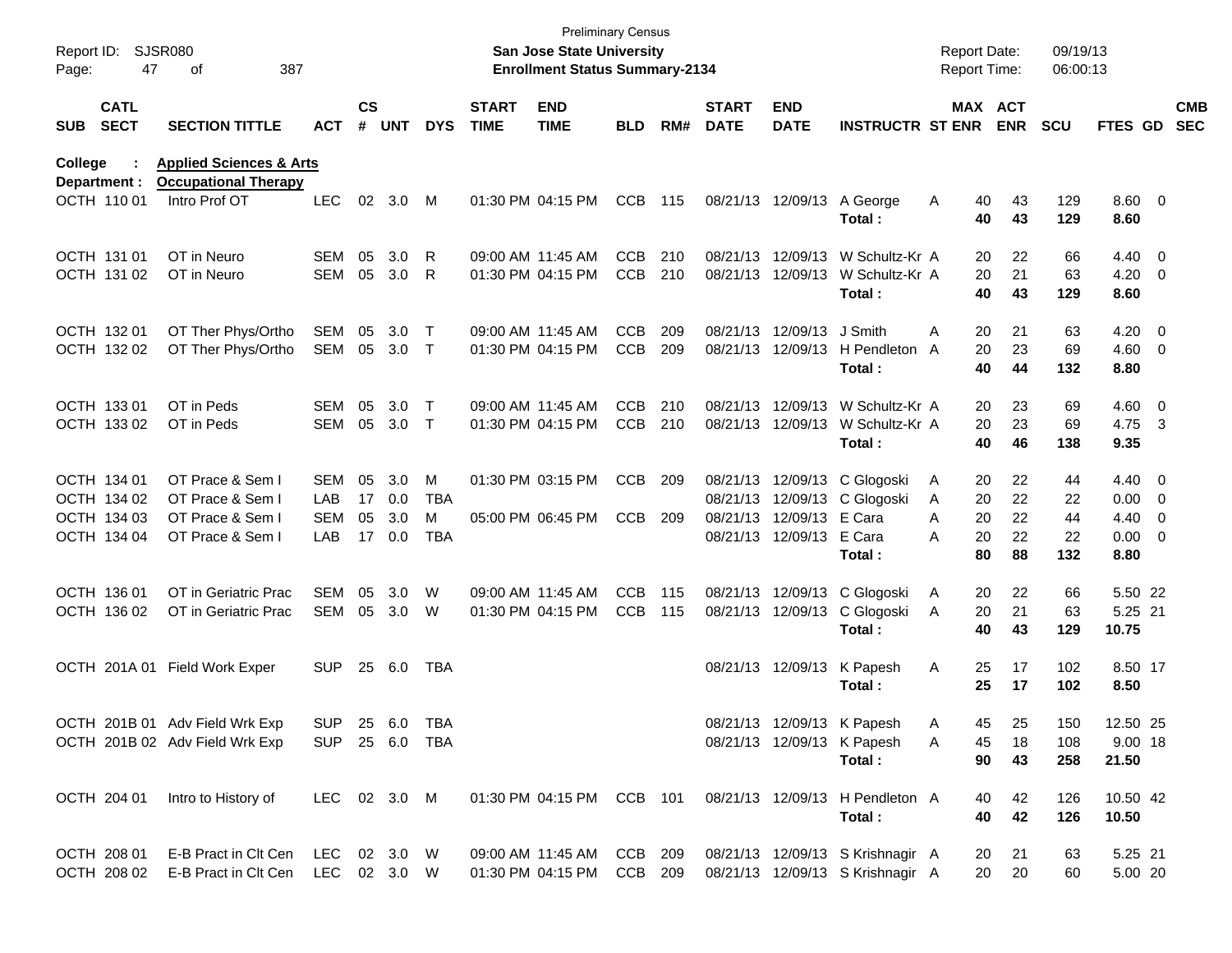| Report ID:<br>Page: | <b>SJSR080</b><br>48                                                                   |                                                                                              |                                                                    |                    |                                                    |                                   | <b>Preliminary Census</b><br><b>San Jose State University</b><br><b>Enrollment Status Summary-2134</b> |                                                                                                                            |                                                           |                   |                             |                                        | <b>Report Date:</b><br><b>Report Time:</b>                                                                                                                                             |                                                                | 09/19/13<br>06:00:13             |                                  |                                                                      |                          |
|---------------------|----------------------------------------------------------------------------------------|----------------------------------------------------------------------------------------------|--------------------------------------------------------------------|--------------------|----------------------------------------------------|-----------------------------------|--------------------------------------------------------------------------------------------------------|----------------------------------------------------------------------------------------------------------------------------|-----------------------------------------------------------|-------------------|-----------------------------|----------------------------------------|----------------------------------------------------------------------------------------------------------------------------------------------------------------------------------------|----------------------------------------------------------------|----------------------------------|----------------------------------|----------------------------------------------------------------------|--------------------------|
| <b>SUB</b>          | <b>CATL</b><br><b>SECT</b>                                                             | <b>SECTION TITTLE</b>                                                                        | <b>ACT</b>                                                         | $\mathsf{cs}$<br># | <b>UNT</b>                                         | <b>DYS</b>                        | <b>START</b><br><b>TIME</b>                                                                            | <b>END</b><br><b>TIME</b>                                                                                                  | <b>BLD</b>                                                | RM#               | <b>START</b><br><b>DATE</b> | <b>END</b><br><b>DATE</b>              | <b>INSTRUCTR ST ENR</b>                                                                                                                                                                |                                                                | MAX ACT<br><b>ENR</b>            | <b>SCU</b>                       | <b>FTES GD</b>                                                       | <b>CMB</b><br><b>SEC</b> |
|                     |                                                                                        |                                                                                              |                                                                    |                    |                                                    |                                   |                                                                                                        |                                                                                                                            |                                                           |                   |                             |                                        | Total:                                                                                                                                                                                 | 40                                                             | 41                               | 123                              | 10.25                                                                |                          |
|                     | OCTH 210 02                                                                            | Sem in Occup Therapy LEC                                                                     |                                                                    |                    | 02 3.0 R                                           |                                   |                                                                                                        | 05:00 PM 07:45 PM                                                                                                          | <b>CCB</b>                                                | 115               |                             | 08/21/13 12/09/13                      | R McLaughlin A<br>Total:                                                                                                                                                               | 35<br>35                                                       | 32<br>32                         | 64<br>64                         | 8.00 32<br>8.00                                                      |                          |
|                     | OCTH 211 01<br>OCTH 211 02                                                             | Hist Theory OT<br>Hist Theory OT                                                             | <b>LEC</b><br><b>LEC</b>                                           | 02                 | 3.0<br>02 3.0                                      | M<br>$\top$                       |                                                                                                        | 09:00 AM 11:45 AM<br>01:30 PM 04:15 PM                                                                                     | <b>CCB</b><br><b>CCB</b>                                  | 101<br>101        |                             | 08/21/13 12/09/13<br>08/21/13 12/09/13 | H Pendleton A<br>E Cara<br>Total:                                                                                                                                                      | 40<br>40<br>A<br>80                                            | 28<br>42<br>70                   | 84<br>126<br>210                 | 7.00 28<br>10.50 42<br>17.50                                         |                          |
|                     | OCTH 212 01<br>OCTH 212 02                                                             | Lifespan occupat<br>Lifespan occupat                                                         | <b>LEC</b><br><b>LEC</b>                                           | 02                 | 3.0<br>02 3.0                                      | W<br>R                            |                                                                                                        | 01:30 PM 04:15 PM<br>09:00 AM 11:45 AM                                                                                     | <b>CCB</b><br>CL                                          | 101<br>238        |                             | 08/21/13 12/09/13<br>08/21/13 12/09/13 | M Chang<br>P Steffen<br>Total:                                                                                                                                                         | 40<br>A<br>A<br>40<br>80                                       | 37<br>33<br>70                   | 111<br>99<br>210                 | 9.25 37<br>8.25 33<br>17.50                                          |                          |
|                     | OCTH 213 01<br>OCTH 213 02                                                             | Prof Develop I<br>Prof Develop I                                                             | LEC.<br><b>LEC</b>                                                 | 02                 | 3.0<br>02 3.0                                      | W<br>R                            |                                                                                                        | 09:00 AM 11:45 AM<br>01:30 PM 04:15 PM                                                                                     | <b>CCB</b><br><b>CCB</b>                                  | 101<br>101        |                             | 08/21/13 12/09/13<br>08/21/13 12/09/13 | H Pendleton<br>J Smith<br>Total:                                                                                                                                                       | 40<br>A<br>40<br>A<br>80                                       | 34<br>36<br>70                   | 102<br>108<br>210                | 8.50 34<br>9.00 36<br>17.50                                          |                          |
|                     | OCTH 220 01                                                                            | Educ and Occup Thera SEM 05 3.0 T                                                            |                                                                    |                    |                                                    |                                   |                                                                                                        | 09:00 AM 11:45 AM                                                                                                          | CL.                                                       | 238               |                             | 08/21/13 12/09/13                      | E Cara<br>Total:                                                                                                                                                                       | 35<br>Α<br>35                                                  | 35<br>35                         | 105<br>105                       | 8.75 35<br>8.75                                                      |                          |
|                     | OCTH 221 01<br>OCTH 221 02<br>OCTH 221 03                                              | OccupatAnalysis<br>OccupatAnalysis<br>OccupatAnalysis                                        | <b>SEM</b><br><b>SEM</b><br><b>SEM</b>                             | 06<br>06<br>06     | 3.0<br>3.0<br>3.0                                  | M<br>W<br>W                       |                                                                                                        | 01:30 PM 04:15 PM<br>09:00 AM 11:45 AM<br>01:30 PM 04:15 PM                                                                | <b>CCB</b><br><b>CCB</b><br><b>CCB</b>                    | 210<br>210<br>210 | 08/21/13                    | 12/09/13<br>08/21/13 12/09/13          | 08/21/13 12/09/13 S Krishnagir A<br>L Andonian<br>L Andonian<br>Total:                                                                                                                 | 27<br>27<br>A<br>26<br>A<br>80                                 | 20<br>26<br>24<br>70             | 60<br>78<br>72<br>210            | 5.00 20<br>6.50 26<br>6.00 24<br>17.50                               |                          |
|                     | OCTH 222 01<br>OCTH 222 02                                                             | <b>Funct Kinesiology</b><br><b>Funct Kinesiology</b>                                         | <b>SEM</b><br>SEM                                                  | 06<br>06           | 3.0<br>3.0                                         | <b>TR</b><br>TR                   |                                                                                                        | 09:00 AM 10:15 AM<br>10:30 AM 11:45 AM                                                                                     | <b>CCB</b><br><b>CCB</b>                                  | 101<br>101        |                             | 08/21/13 12/09/13                      | 08/21/13 12/09/13 A George<br>A George<br>Total:                                                                                                                                       | 20<br>A<br>20<br>A<br>40                                       | 16<br>20<br>36                   | 48<br>60<br>108                  | 4.00 16<br>5.00 20<br>9.00                                           |                          |
|                     | OCTH 235 02                                                                            | Cult Div in OT                                                                               | LEC.                                                               |                    | 02 3.0                                             | $\top$                            |                                                                                                        | 05:00 PM 07:45 PM                                                                                                          | <b>CCB</b>                                                | 115               |                             | 08/21/13 12/09/13                      | L Andonian<br>Total :                                                                                                                                                                  | 35<br>A<br>35                                                  | 31<br>31                         | 93<br>93                         | 7.75 31<br>7.75                                                      |                          |
|                     | OCTH 244 01<br>OCTH 244 02<br>OCTH 244 03<br>OCTH 244 04<br>OCTH 244 05<br>OCTH 244 06 | Prac & Sem 2<br>Prac & Sem 2<br>Prac & Sem 2<br>Prac & Sem 2<br>Prac & Sem 2<br>Prac & Sem 2 | SEM<br><b>SUP</b><br>SEM<br><b>SUP</b><br><b>SEM</b><br><b>SUP</b> | 23<br>05           | 05 4.0<br>23 0.0<br>05 4.0<br>0.0<br>4.0<br>23 0.0 | TR.<br>TR<br>TR<br>TR<br>TR<br>TR |                                                                                                        | 09:30 AM 10:45 AM<br>11:00 AM 12:15 PM<br>01:30 PM 02:45 PM<br>03:15 PM 04:30 PM<br>02:00 PM 03:15 PM<br>03:30 PM 04:45 PM | CCB 115<br>CCB<br>CCB 115<br><b>CCB</b><br>CCB<br>CCB 115 | 115<br>121<br>121 |                             |                                        | 08/21/13 12/09/13 L Andonian<br>08/21/13 12/09/13 L Andonian<br>08/21/13 12/09/13 A George<br>08/21/13 12/09/13 A George<br>08/21/13 12/09/13 P Steffen<br>08/21/13 12/09/13 P Steffen | 13<br>A<br>13<br>A<br>13<br>A<br>13<br>A<br>13<br>A<br>13<br>A | 12<br>12<br>13<br>13<br>14<br>14 | 36<br>48<br>39<br>52<br>42<br>56 | 4.00 12<br>$0.00$ 12<br>4.33 13<br>$0.00$ 13<br>4.67 14<br>$0.00$ 14 |                          |
|                     |                                                                                        |                                                                                              |                                                                    |                    |                                                    |                                   |                                                                                                        |                                                                                                                            |                                                           |                   |                             |                                        | Total:                                                                                                                                                                                 | 78                                                             | 78                               | 273                              | 13.00                                                                |                          |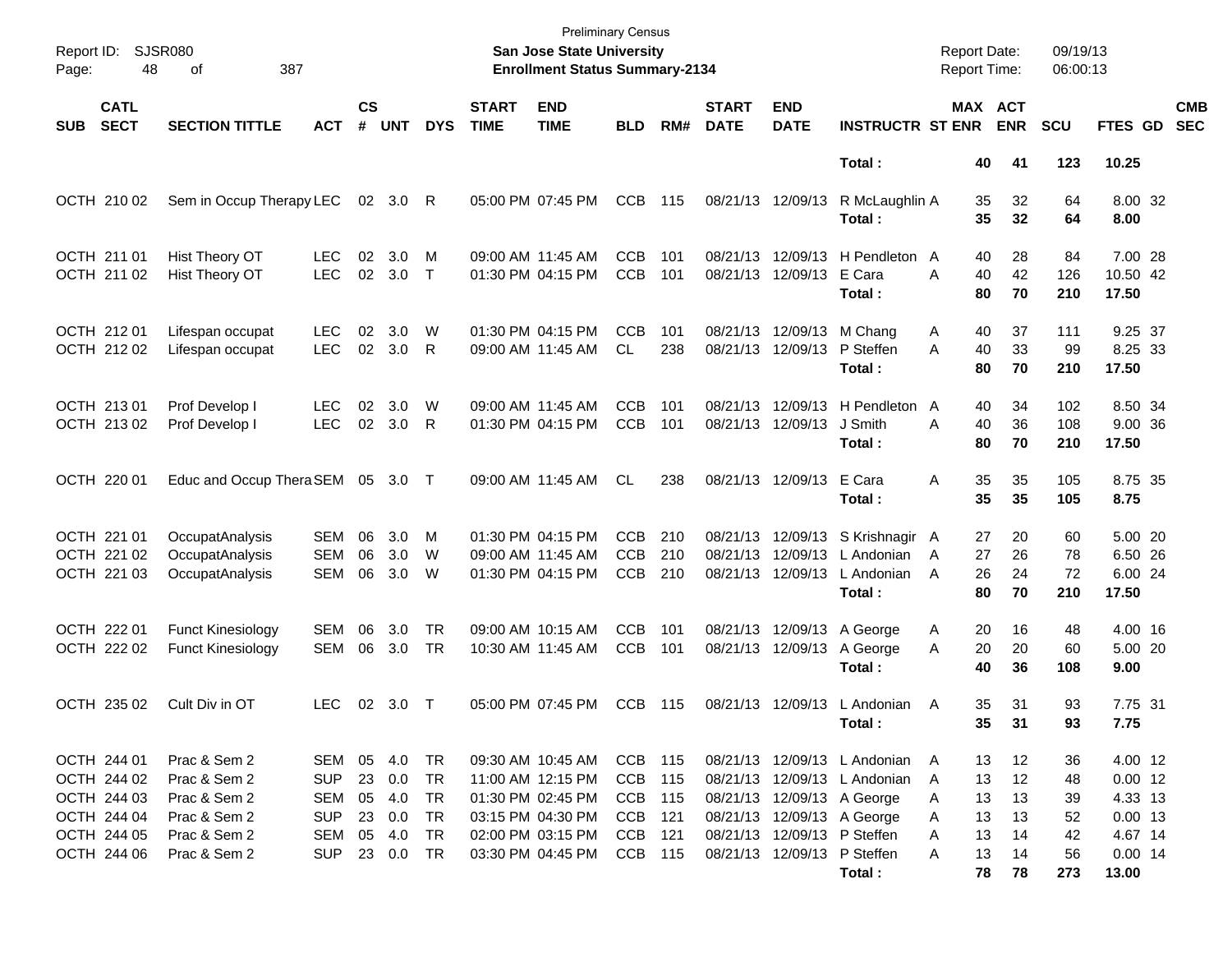| Report ID:<br>Page:        | 49                                 | <b>SJSR080</b><br>387<br>οf                                          |                          |                |                   |                          |                             | <b>Preliminary Census</b><br><b>San Jose State University</b><br><b>Enrollment Status Summary-2134</b> |                                 |                   |                                  |                                                  |                                                       |        | <b>Report Date:</b>     | <b>Report Time:</b>     | 09/19/13<br>06:00:13     |                                        |                          |                          |
|----------------------------|------------------------------------|----------------------------------------------------------------------|--------------------------|----------------|-------------------|--------------------------|-----------------------------|--------------------------------------------------------------------------------------------------------|---------------------------------|-------------------|----------------------------------|--------------------------------------------------|-------------------------------------------------------|--------|-------------------------|-------------------------|--------------------------|----------------------------------------|--------------------------|--------------------------|
| <b>SUB</b>                 | <b>CATL</b><br><b>SECT</b>         | <b>SECTION TITTLE</b>                                                | <b>ACT</b>               | <b>CS</b><br># | <b>UNT</b>        | <b>DYS</b>               | <b>START</b><br><b>TIME</b> | <b>END</b><br><b>TIME</b>                                                                              | <b>BLD</b>                      | RM#               | <b>START</b><br><b>DATE</b>      | <b>END</b><br><b>DATE</b>                        | <b>INSTRUCTR ST ENR</b>                               |        |                         | MAX ACT<br><b>ENR</b>   | <b>SCU</b>               | FTES GD                                |                          | <b>CMB</b><br><b>SEC</b> |
|                            | OCTH 276 01<br>OCTH 276 02         | Pract & Seminar 1A<br>Pract & Seminar 1A                             | ACT<br><b>ACT</b>        | 17<br>17       | 3.0<br>3.0        | <b>TBA</b><br><b>TBA</b> |                             |                                                                                                        |                                 |                   | 08/21/13<br>08/21/13             | 12/09/13<br>12/09/13                             | Total:                                                | A<br>A | 20<br>20<br>40          | 20<br>14<br>34          | 60<br>42<br>102          | 5.00 20<br>3.50 14<br>8.50             |                          |                          |
| <b>OCTH</b><br><b>OCTH</b> | OCTH 295A 01<br>295A 02<br>295A 03 | Intro to Research in<br>Intro to Research in<br>Intro to Research in | <b>SEM</b><br>SEM<br>SEM | 02<br>02<br>02 | 3.0<br>3.0<br>3.0 | M<br>M<br>M              |                             | 09:00 AM 11:45 AM<br>09:00 AM 11:45 AM<br>09:00 AM 11:45 AM                                            | CCB<br><b>CCB</b><br><b>CCB</b> | 209<br>210<br>115 | 08/21/13<br>08/21/13<br>08/21/13 | 12/09/13<br>12/09/13<br>12/09/13                 | S Krishnagir A<br>E Cara<br>M Chang<br>Total:         | A<br>A | 25<br>25<br>25<br>75    | 22<br>24<br>26<br>72    | 66<br>72<br>78<br>216    | 5.50 22<br>6.00 24<br>6.50 26<br>18.00 |                          |                          |
|                            | OCTH 298 01                        | Sup Study OT                                                         | <b>SUP</b>               | 25             | 1.0               | TBA                      |                             |                                                                                                        |                                 |                   | 08/21/13                         | 12/09/13                                         | Total:                                                | A      | 40<br>40                | 0<br>0                  | 0<br>0                   | 0.00<br>0.00                           | $\overline{\phantom{0}}$ |                          |
|                            | Department :                       | <b>Occupational Therapy</b>                                          |                          |                |                   |                          |                             |                                                                                                        |                                 |                   |                                  | <b>Lower Division:</b><br><b>Upper Division:</b> | <b>Department Total:</b><br><b>Graduate Division:</b> |        | 1173<br>0<br>280<br>893 | 1048<br>0<br>307<br>741 | 3199<br>0<br>789<br>2410 | 248.65<br>0.00<br>54.90<br>193.75      |                          |                          |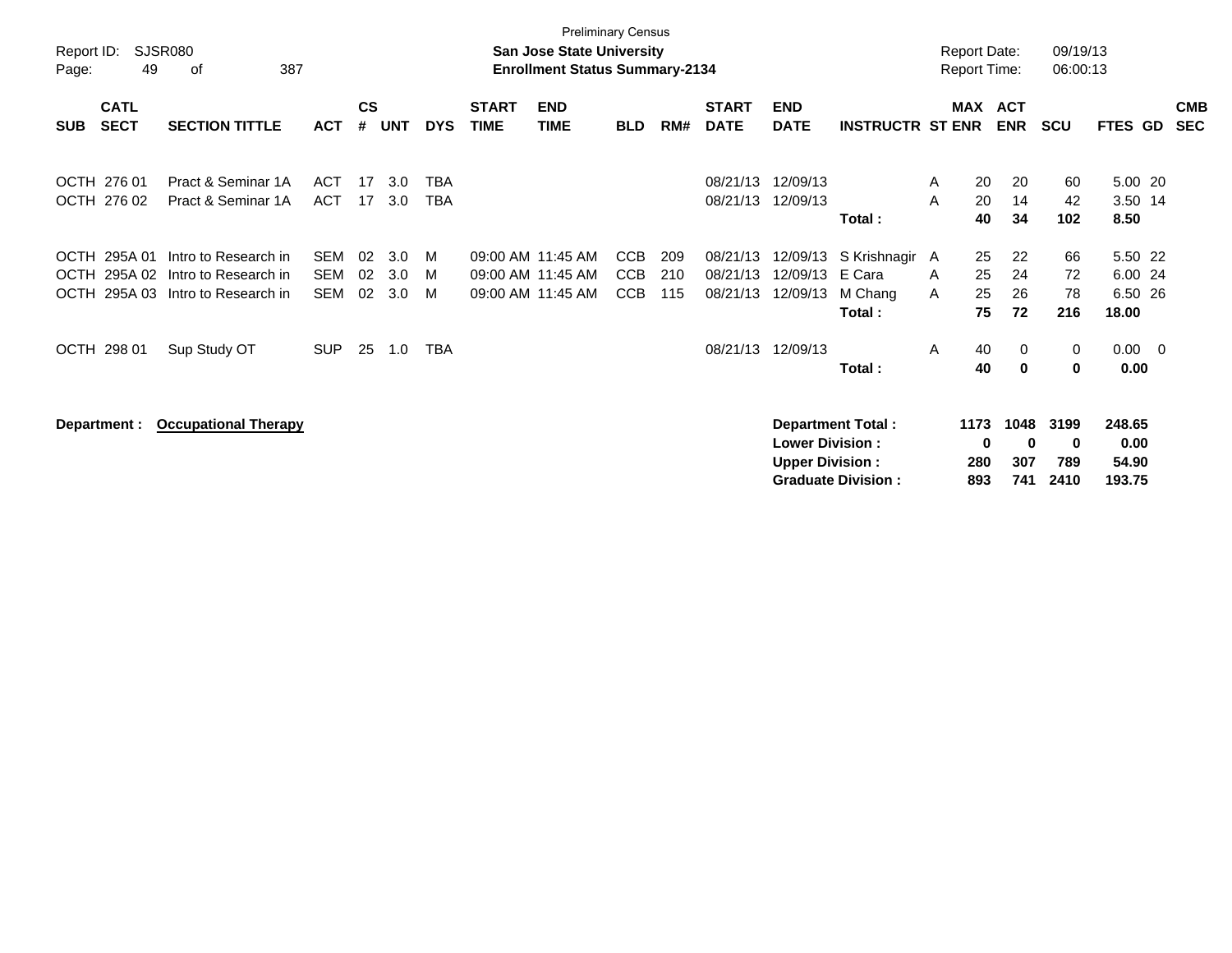| Report ID:<br>Page: | 50                         | <b>SJSR080</b><br>387<br>of                              |                   |                    |            |                 |                             | San Jose State University<br><b>Enrollment Status Summary-2134</b> | <b>Preliminary Census</b>   |     |                             |                            |                         | <b>Report Date:</b><br>Report Time: |            | 09/19/13<br>06:00:13 |              |                          |
|---------------------|----------------------------|----------------------------------------------------------|-------------------|--------------------|------------|-----------------|-----------------------------|--------------------------------------------------------------------|-----------------------------|-----|-----------------------------|----------------------------|-------------------------|-------------------------------------|------------|----------------------|--------------|--------------------------|
| <b>SUB</b>          | <b>CATL</b><br><b>SECT</b> | <b>SECTION TITTLE</b>                                    | <b>ACT</b>        | $\mathsf{cs}$<br># | <b>UNT</b> | <b>DYS</b>      | <b>START</b><br><b>TIME</b> | <b>END</b><br><b>TIME</b>                                          | <b>BLD</b>                  | RM# | <b>START</b><br><b>DATE</b> | <b>END</b><br><b>DATE</b>  | <b>INSTRUCTR ST ENR</b> | <b>MAX ACT</b>                      | <b>ENR</b> | SCU                  | FTES GD      | <b>CMB</b><br><b>SEC</b> |
| <b>College</b>      | Department :               | <b>Applied Sciences &amp; Arts</b><br><b>Kinesiology</b> |                   |                    |            |                 |                             |                                                                    |                             |     |                             |                            |                         |                                     |            |                      |              |                          |
| KIN.                | 1 0 1                      | <b>Adapted Phys Activit</b>                              | <b>ACT</b>        |                    | 1.0        |                 |                             |                                                                    |                             |     |                             |                            |                         | X<br>0                              | 0          | 0                    | 0.00         | - 0                      |
| KIN.                | 1 0 2                      | Adapted Phys Activit                                     | <b>ACT</b>        | 11                 | 1.0        | TBA             |                             |                                                                    |                             |     | SPXE 091A 08/21/13 12/09/13 |                            |                         | 10<br>Α                             | 5          | 5                    | 0.33         | - 0                      |
|                     |                            |                                                          |                   |                    |            |                 |                             |                                                                    |                             |     |                             |                            | Total:                  | 10                                  | 5          | 5                    | 0.33         |                          |
| <b>KIN</b>          | 2A 01                      | Begin Swimming                                           | ACT               | 11                 | 1.0        | MW              |                             | 08:30 AM 09:20 AM                                                  | <b>SPXE 079</b>             |     | 08/21/13                    | 12/09/13 C May             |                         | 25<br>Α                             | 26         | 26                   | 1.73         | - 0                      |
| KIN.                | 2A 02                      | Begin Swimming                                           | <b>ACT</b>        | 11                 | 1.0        | <b>MW</b>       |                             | 10:30 AM 11:20 AM                                                  | <b>SPXE 079</b>             |     | 08/21/13                    |                            | 12/09/13 S Lilienthal   | 25<br>A                             | 26         | 26                   | 1.73         | - 0                      |
| KIN.                | 2A 03                      | Begin Swimming                                           | <b>ACT</b>        | 11                 | 1.0        | <b>MW</b>       |                             | 12:30 PM 01:20 PM                                                  | <b>SPXE 079</b>             |     | 08/21/13                    | 12/09/13                   | C May                   | 25<br>A                             | 27         | 27                   | 1.80         | 0                        |
| KIN.                | 2A 04                      | Begin Swimming                                           | <b>ACT</b>        | 11                 | 1.0        | <b>TR</b>       |                             | 09:30 AM 10:20 AM                                                  | <b>SPXE 079</b>             |     | 08/21/13                    | 12/09/13                   | K Bruga                 | 25<br>Α                             | 28         | 28                   | 1.87         | - 0                      |
| KIN.                | 2A 05                      | Begin Swimming                                           | <b>ACT</b>        | 11                 | 1.0        | <b>TR</b>       |                             | 10:30 AM 11:20 AM                                                  | <b>SPXE 079</b>             |     | 08/21/13                    | 12/09/13                   | K Bruga                 | 25<br>A                             | 27         | 27                   | 1.80         | 0                        |
| KIN.                | 2A 06                      | <b>Begin Swimming</b>                                    | <b>ACT</b>        | 11                 | 1.0        | <b>TR</b>       |                             | 11:30 AM 12:20 PM                                                  | <b>SPXE 079</b>             |     | 08/21/13                    | 12/09/13                   | J McKown                | 25<br>A                             | 25         | 25                   | 1.67         | - 0                      |
|                     |                            |                                                          |                   |                    |            |                 |                             |                                                                    |                             |     |                             |                            | Total:                  | 150                                 | 159        | 159                  | 10.60        |                          |
| <b>KIN</b>          | 2B 01                      | Inter Swimming                                           | ACT               |                    | 11  1.0    | МW              |                             | 09:30 AM 10:20 AM                                                  | <b>SPXE 079</b>             |     |                             | 08/21/13 12/09/13          | E Monobe                | 25<br>A                             | 24         | 24                   | $1.60 \ 0$   |                          |
|                     |                            |                                                          |                   |                    |            |                 |                             |                                                                    |                             |     |                             |                            | Total:                  | 25                                  | 24         | 24                   | 1.60         |                          |
| <b>KIN</b>          | 2C 01                      | Adv Swim                                                 | <b>ACT</b>        |                    | 11 1.0     | <b>TR</b>       |                             | 12:30 PM 01:20 PM                                                  | <b>SPXE 079</b>             |     |                             | 08/21/13 12/09/13          | J McKown                | 25<br>A                             | 26         | 26                   | $1.73 \ 0$   |                          |
|                     |                            |                                                          |                   |                    |            |                 |                             |                                                                    |                             |     |                             |                            | Total:                  | 25                                  | 26         | 26                   | 1.73         |                          |
|                     |                            |                                                          |                   |                    |            |                 |                             |                                                                    |                             |     |                             |                            |                         |                                     |            |                      |              |                          |
| <b>KIN</b>          | 801                        | Scuba Diving                                             | LEC.              | 02                 | 2.0        | T               |                             | 04:00 PM 06:30 PM                                                  | <b>SPXE 079</b>             |     | 08/21/13                    | 12/09/13 F Barry           |                         | 25<br>Α                             | 18         | 18                   | $2.40 \ 0$   |                          |
| KIN.                | 802                        | Scuba Diving                                             | LAB<br><b>LEC</b> | 16<br>02           | 0.0<br>2.0 | <b>TBA</b><br>W |                             |                                                                    | <b>SPXE 079</b>             |     | 08/21/13                    | 12/09/13                   | F Barry                 | 25<br>Α                             | 18         | 18                   | 0.00         | $\overline{0}$           |
| KIN.<br>KIN.        | 803                        | Scuba Diving                                             | LAB               | 16                 | 0.0        | <b>TBA</b>      |                             | 07:00 PM 09:30 PM                                                  | SPXE 077<br><b>SPXE 079</b> |     | 08/21/13<br>08/21/13        | 12/09/13<br>12/09/13       | F Barry                 | 25<br>A<br>25<br>A                  | 23<br>24   | 23<br>24             | 3.10<br>0.00 | -1<br>$\overline{2}$     |
| KIN.                | 804<br>805                 | Scuba Diving<br>Scuba Diving                             | <b>LEC</b>        | 02                 | 2.0        | R               |                             | 07:00 PM 09:30 PM                                                  | <b>SPXC 068</b>             |     | 08/21/13                    | 12/09/13                   | F Barry<br>F Barry      | 25<br>A                             | 16         | 16                   | 2.13         | $\overline{0}$           |
| KIN.                | 8 0 6                      | Scuba Diving                                             | LAB               | 16                 | 0.0        | <b>TBA</b>      |                             |                                                                    | <b>SPXE 079</b>             |     |                             | 08/21/13 12/09/13          | F Barry                 | 25<br>Α                             | 16         | 16                   | 0.00         | - 0                      |
|                     |                            |                                                          |                   |                    |            |                 |                             |                                                                    |                             |     |                             |                            | Total:                  | 150                                 | 115        | 115                  | 7.63         |                          |
|                     |                            |                                                          |                   |                    |            |                 |                             |                                                                    |                             |     |                             |                            |                         |                                     |            |                      |              |                          |
| <b>KIN</b>          | 9A 01                      | <b>Begin Sailing</b>                                     | <b>ACT</b>        | 11                 | 1.0        | R               |                             | 01:30 PM 04:20 PM                                                  | <b>SPXE 079</b>             |     | 08/21/13                    | 12/09/13                   | S Reekie                | Α<br>15                             | 12         | 12                   | $0.80 \ 0$   |                          |
|                     |                            |                                                          |                   |                    |            |                 |                             |                                                                    |                             |     |                             |                            | Total:                  | 15                                  | 12         | 12                   | 0.80         |                          |
| KIN.                |                            | 10A 01 Beg Kayaking                                      | ACT 11 1.0 F      |                    |            |                 |                             | 01:30 PM 04:20 PM SPXE 079                                         |                             |     |                             | 08/21/13 12/09/13 S Reekie |                         | 15<br>A                             | 11         | 11                   | $0.75$ 1     |                          |
|                     |                            |                                                          |                   |                    |            |                 |                             |                                                                    |                             |     |                             |                            | Total:                  | 15                                  | 11         | 11                   | 0.75         |                          |
| KIN                 |                            | 11A 01 Begin Rowing                                      | ACT 11 1.0 TR     |                    |            |                 |                             | 09:00 AM 10:30 AM SPXE 079                                         |                             |     |                             | 08/21/13 12/09/13 S Reekie |                         | Α<br>22                             | 16         | 16                   | $1.08$ 1     |                          |
|                     |                            |                                                          |                   |                    |            |                 |                             |                                                                    |                             |     |                             |                            | Total:                  | 22                                  | 16         | 16                   | 1.08         |                          |
|                     |                            | 13A 01 Begin Rugby                                       | ACT 11 1.0 M      |                    |            |                 |                             | 01:00 PM 02:50 PM SPXC 044A 08/21/13 12/09/13                      |                             |     |                             |                            | B McDonald A            |                                     |            |                      | $2.00 \t 0$  |                          |
| KIN                 |                            |                                                          |                   |                    |            |                 |                             |                                                                    |                             |     |                             |                            | Total:                  | 30<br>30                            | 30<br>30   | 30<br>30             | 2.00         |                          |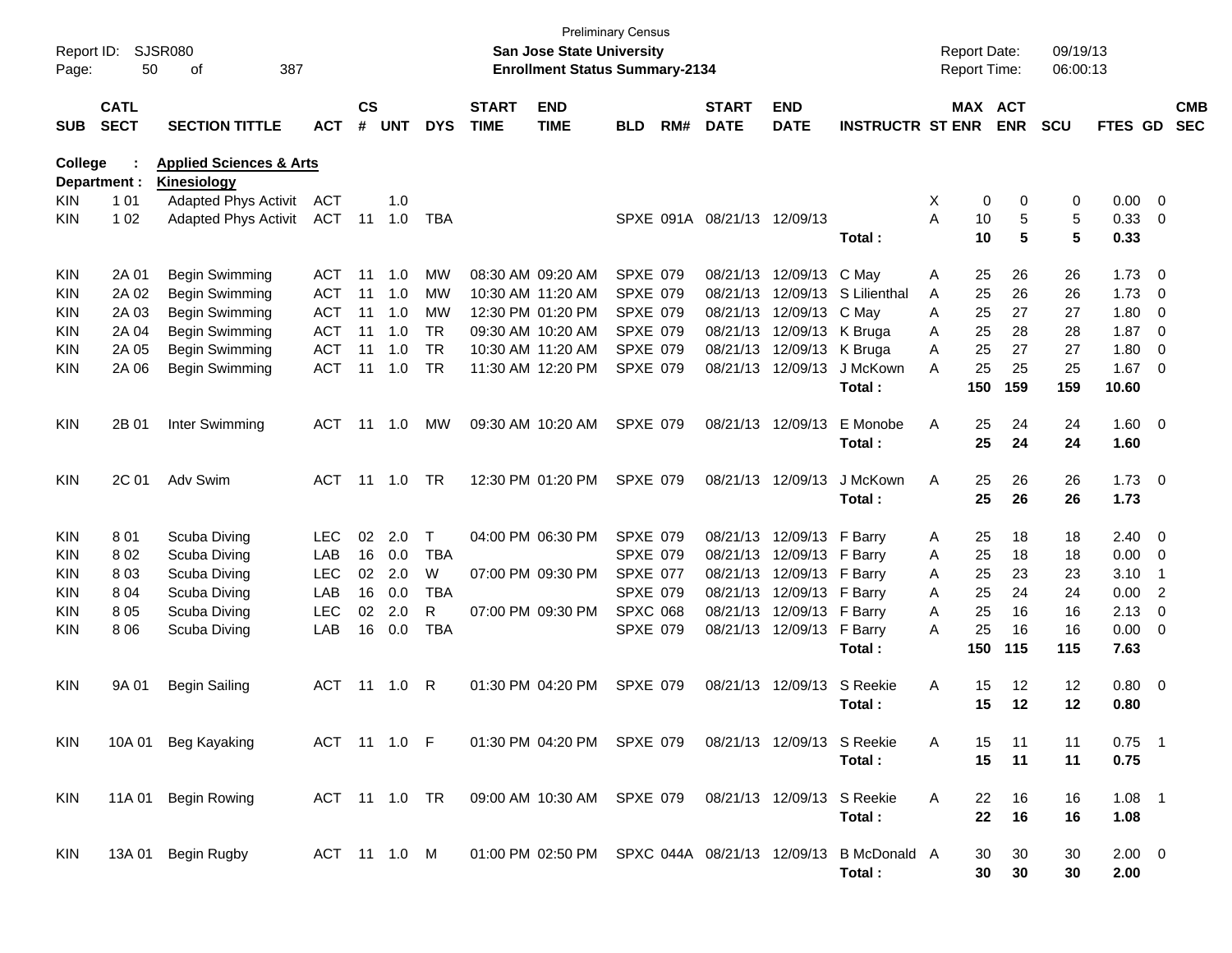| Report ID: |             | SJSR080               |              |               |            |            |              | <b>San Jose State University</b>                       | <b>Preliminary Census</b> |            |                   |                                   |                         | <b>Report Date:</b> |     |            | 09/19/13   |             |                          |            |
|------------|-------------|-----------------------|--------------|---------------|------------|------------|--------------|--------------------------------------------------------|---------------------------|------------|-------------------|-----------------------------------|-------------------------|---------------------|-----|------------|------------|-------------|--------------------------|------------|
| Page:      | 51          | 387<br>οf             |              |               |            |            |              | <b>Enrollment Status Summary-2134</b>                  |                           |            |                   |                                   |                         | <b>Report Time:</b> |     |            | 06:00:13   |             |                          |            |
|            | <b>CATL</b> |                       |              | $\mathsf{cs}$ |            |            | <b>START</b> | <b>END</b>                                             |                           |            | <b>START</b>      | <b>END</b>                        |                         |                     |     | MAX ACT    |            |             |                          | <b>CMB</b> |
| <b>SUB</b> | <b>SECT</b> | <b>SECTION TITTLE</b> | <b>ACT</b>   | #             | <b>UNT</b> | <b>DYS</b> | <b>TIME</b>  | <b>TIME</b>                                            | <b>BLD</b>                | RM#        | <b>DATE</b>       | <b>DATE</b>                       | <b>INSTRUCTR ST ENR</b> |                     |     | <b>ENR</b> | <b>SCU</b> | FTES GD     |                          | <b>SEC</b> |
| <b>KIN</b> | 14A 01      | Begin Volleyball      | ACT          | 11            | 1.0        | TR         |              | 11:30 AM 12:20 PM                                      |                           | SPXC 044B  |                   | 08/21/13 12/09/13                 | C May                   | A                   | 40  | 42         | 42         | 2.80        | - 0                      |            |
| KIN        | 14A 02      | Begin Volleyball      | <b>ACT</b>   | 11            | 1.0        | MW         |              | 12:30 PM 01:20 PM                                      |                           | SPXC 044B  | 08/21/13 12/09/13 |                                   | G Mano                  | A                   | 40  | 46         | 46         | 3.07        | 0                        |            |
| KIN        | 14A 03      | Begin Volleyball      | <b>ACT</b>   | 11            | 1.0        | MW         |              | 01:30 PM 02:20 PM                                      |                           | SPXC 044B  | 08/21/13 12/09/13 |                                   | G Mano                  | A                   | 40  | 42         | 42         | 2.82        | $\mathbf 1$              |            |
| KIN        | 14A 05      | Begin Volleyball      | <b>ACT</b>   | 11            | 1.0        | TR         |              | 12:30 PM 01:20 PM                                      |                           | SPXC 044B  | 08/21/13 12/09/13 |                                   | C May                   | A                   | 40  | 42         | 42         | 2.80        | 0                        |            |
| KIN        | 14A 07      | Begin Volleyball      | <b>ACT</b>   | 11            | 1.0        | <b>TR</b>  |              | 01:30 PM 02:20 PM                                      |                           | SPXC 044B  | 08/21/13 12/09/13 |                                   | C May                   | A                   | 40  | 41         | 41         | 2.73        | 0                        |            |
| KIN        | 14A 08      | Begin Volleyball      | <b>ACT</b>   | 11            | 1.0        | MW         |              | 11:30 AM 12:20 PM                                      |                           | SPXC 044B  | 08/21/13 12/09/13 |                                   | R MontgomeryA           |                     | 40  | 40         | 40         | 2.67        | 0                        |            |
|            |             |                       |              |               |            |            |              |                                                        |                           |            |                   |                                   | Total:                  |                     | 240 | 253        | 253        | 16.88       |                          |            |
| KIN        | 14B 01      | Inter Volleyball      | ACT          | 11            | 1.0        | MW         |              | 10:30 AM 11:20 AM                                      |                           | SPXC 044B  | 08/21/13 12/09/13 |                                   | C May                   | Α                   | 40  | 43         | 43         | 2.87        | $\overline{\phantom{0}}$ |            |
|            |             |                       |              |               |            |            |              |                                                        |                           |            |                   |                                   | Total:                  |                     | 40  | 43         | 43         | 2.87        |                          |            |
| KIN        | 14C 01      | Adv Volleyball        | ACT          | 11            | 1.0        | -F         |              | 12:30 PM 02:20 PM                                      |                           | SPXC 044B  | 08/21/13 12/09/13 |                                   | C May                   | Α                   | 40  | 43         | 43         | 2.88        | - 1                      |            |
|            |             |                       |              |               |            |            |              |                                                        |                           |            |                   |                                   | Total:                  |                     | 40  | 43         | 43         | 2.88        |                          |            |
| KIN        | 18A 01      | <b>Beg Handball</b>   | ACT          | -11           | 1.0        | W          |              | 06:00 PM 07:50 PM                                      | EC                        | <b>RQB</b> | 08/21/13 12/09/13 |                                   | R Chavez                | Α                   | 20  | 24         | 24         | $1.60 \ 0$  |                          |            |
|            |             |                       |              |               |            |            |              |                                                        |                           |            |                   |                                   | Total:                  |                     | 20  | 24         | 24         | 1.60        |                          |            |
| <b>KIN</b> | 19A 01      | <b>Begin Soccer</b>   | <b>ACT</b>   | 11            | 1.0        | W          |              | 09:30 AM 11:20 AM                                      |                           | SPXC 044A  |                   | 08/21/13 12/09/13                 | C Behler                | A                   | 30  | 34         | 34         | 2.27        | $\overline{\mathbf{0}}$  |            |
| KIN        | 19A 02      | <b>Begin Soccer</b>   | <b>ACT</b>   | 11            | 1.0        | $\top$     |              | 09:30 AM 11:20 AM                                      |                           | SPXC 044A  |                   | 08/21/13 12/09/13                 | C Behler                | A                   | 30  | 29         | 29         | 1.93        | 0                        |            |
| KIN        | 19A 03      | <b>Begin Soccer</b>   | <b>ACT</b>   | 11            | 1.0        | M          |              | 09:30 AM 11:20 AM                                      |                           | SPXC 044A  | 08/21/13 12/09/13 |                                   | C Behler                | A                   | 30  | 34         | 34         | 2.27        | 0                        |            |
|            |             |                       |              |               |            |            |              |                                                        |                           |            |                   |                                   | Total:                  |                     | 90  | 97         | 97         | 6.47        |                          |            |
| <b>KIN</b> | 20A 01      | Begin Badminton       | ACT          | 11            | 1.0        | MW         |              | 08:30 AM 09:20 AM                                      |                           | SPXC 044A  | 08/21/13          | 12/09/13                          | L Cai                   | A                   | 24  | 27         | 27         | 1.80        | 0                        |            |
| KIN        | 20A 02      | Begin Badminton       | <b>ACT</b>   | 11            | 1.0        | MW         |              | 09:30 AM 10:20 AM                                      |                           | SPXC 044A  | 08/21/13          | 12/09/13                          | L Cai                   | A                   | 24  | 29         | 29         | 1.93        | 0                        |            |
| KIN        | 20A 03      | Begin Badminton       | <b>ACT</b>   | 11            | 1.0        | MW         |              | 12:30 PM 01:20 PM                                      |                           | SPXC 044A  | 08/21/13          | 12/09/13                          | G Chen                  | A                   | 24  | 29         | 29         | 1.93        | 0                        |            |
| KIN        | 20A 04      | Begin Badminton       | <b>ACT</b>   | 11            | 1.0        | F          |              | 08:30 AM 10:20 AM                                      |                           | SPXC 044A  | 08/21/13 12/09/13 |                                   | L Cai                   | A                   | 24  | 32         | 32         | 2.13        | 0                        |            |
|            |             |                       |              |               |            |            |              |                                                        |                           |            |                   |                                   | Total:                  |                     | 96  | 117        | 117        | 7.80        |                          |            |
| KIN        | 20B 01      | Inter Badminton       | ACT          | 11            | 1.0        | TR         |              | 08:30 AM 09:20 AM                                      |                           | SPXC 044A  | 08/21/13          | 12/09/13                          | L Cai                   | A                   | 24  | 25         | 25         | 1.67        | $\mathbf 0$              |            |
| KIN        | 20B 02      | Inter Badminton       | ACT 11 1.0   |               |            | F          |              | 10:30 AM 12:20 PM                                      |                           |            |                   | SPXC 044A 08/21/13 12/09/13 L Cai |                         | Α                   | 12  | 16         | 16         | 1.07        | $\Omega$                 |            |
|            |             |                       |              |               |            |            |              |                                                        |                           |            |                   |                                   | Total:                  |                     | 36  | 41         | 41         | 2.73        |                          |            |
| KIN        |             | 20C 01 Adv Badminton  | ACT 11 1.0 F |               |            |            |              | 10:30 AM 12:20 PM SPXC 044A 08/21/13 12/09/13 L Cai    |                           |            |                   |                                   |                         | A                   | 12  | 13         | 13         | $0.87$ 0    |                          |            |
|            |             |                       |              |               |            |            |              |                                                        |                           |            |                   |                                   | Total:                  |                     | 12  | 13         | 13         | 0.87        |                          |            |
| KIN        | 21A 01      | <b>Begin Tennis</b>   | ACT          |               | 1.0        |            |              |                                                        |                           |            |                   |                                   |                         | X                   | 0   | 0          | 0          | $0.00 \t 0$ |                          |            |
| KIN        |             | 21A 02 Begin Tennis   | ACT 11 1.0 M |               |            |            |              | 08:00 AM 09:50 AM SPXC 044A 08/21/13 12/09/13 S Butler |                           |            |                   |                                   |                         | Α                   | 25  | 23         | 23         | $1.53 \t 0$ |                          |            |
|            |             |                       |              |               |            |            |              |                                                        |                           |            |                   |                                   | Total:                  |                     | 25  | 23         | 23         | 1.53        |                          |            |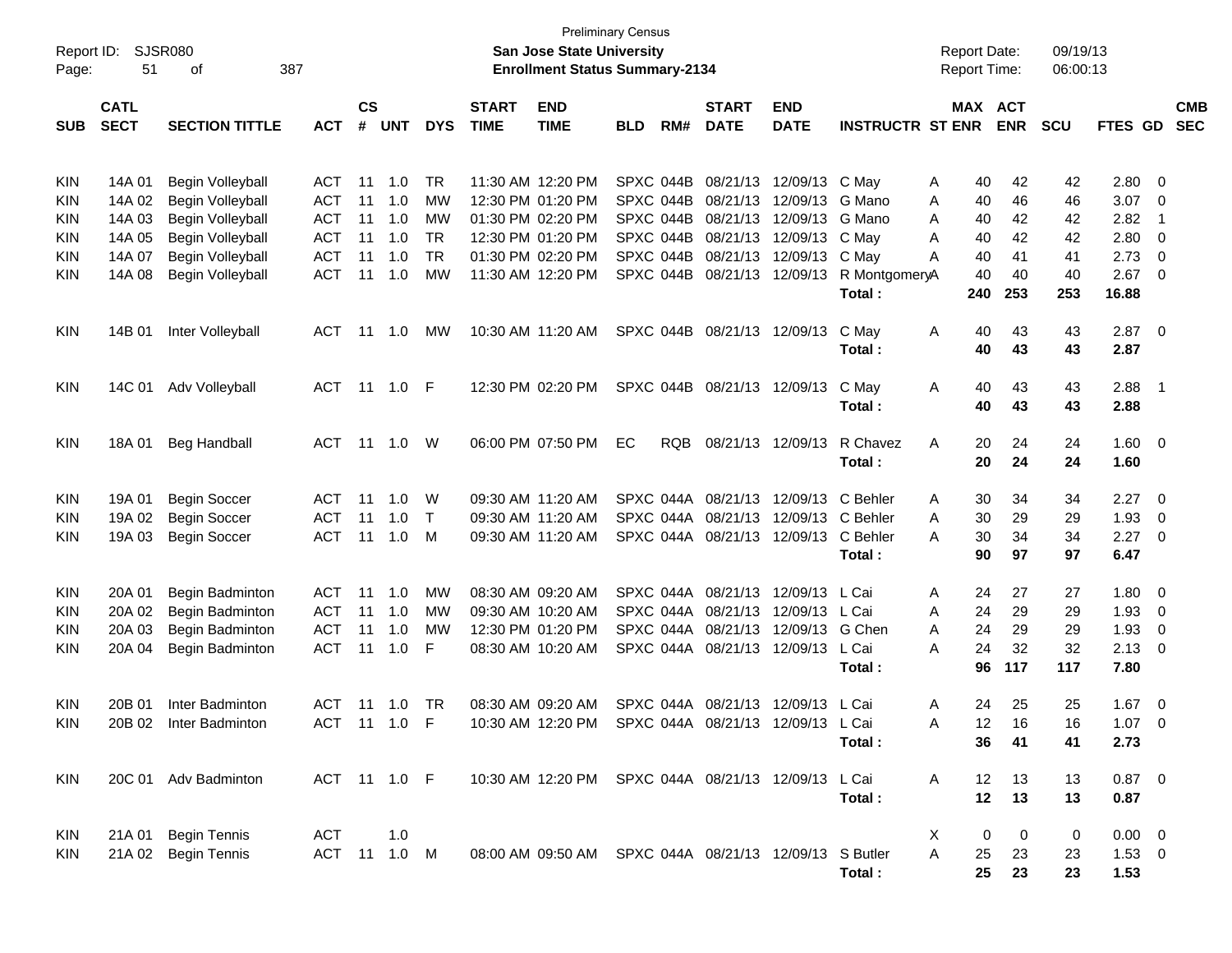| Report ID:<br>Page: | 52                         | <b>SJSR080</b><br>387<br>οf |              |                    |            |            |                             | San Jose State University<br><b>Enrollment Status Summary-2134</b> | <b>Preliminary Census</b> |            |                             |                                     |                         | <b>Report Date:</b><br>Report Time: |            | 09/19/13<br>06:00:13 |                |                         |                          |
|---------------------|----------------------------|-----------------------------|--------------|--------------------|------------|------------|-----------------------------|--------------------------------------------------------------------|---------------------------|------------|-----------------------------|-------------------------------------|-------------------------|-------------------------------------|------------|----------------------|----------------|-------------------------|--------------------------|
| <b>SUB</b>          | <b>CATL</b><br><b>SECT</b> | <b>SECTION TITTLE</b>       | <b>ACT</b>   | $\mathsf{cs}$<br># | <b>UNT</b> | <b>DYS</b> | <b>START</b><br><b>TIME</b> | <b>END</b><br><b>TIME</b>                                          | <b>BLD</b>                | RM#        | <b>START</b><br><b>DATE</b> | <b>END</b><br><b>DATE</b>           | <b>INSTRUCTR ST ENR</b> | MAX ACT                             | <b>ENR</b> | <b>SCU</b>           | <b>FTES GD</b> |                         | <b>CMB</b><br><b>SEC</b> |
|                     |                            |                             |              |                    |            |            |                             |                                                                    |                           |            |                             |                                     |                         |                                     |            |                      |                |                         |                          |
| KIN                 | 21B 01                     | <b>Inter Tennis</b>         | <b>ACT</b>   |                    | 1.0        |            |                             |                                                                    |                           |            |                             |                                     |                         | X<br>0                              | 0          | 0                    | 0.00           | $\overline{\mathbf{0}}$ |                          |
| KIN                 | 21B 02                     | <b>Inter Tennis</b>         | <b>ACT</b>   | 11                 | 1.0        | $\top$     |                             | 09:30 AM 11:20 AM                                                  |                           |            | SPXC 044A 08/21/13 12/09/13 |                                     | S Butler                | Α<br>15                             | 15         | 15                   | 1.00           | 0                       |                          |
|                     |                            |                             |              |                    |            |            |                             |                                                                    |                           |            |                             |                                     | Total:                  | 15                                  | 15         | 15                   | 1.00           |                         |                          |
| KIN                 | 21C 01                     | <b>Advance Tennis</b>       | <b>ACT</b>   |                    | 1.0        |            |                             |                                                                    |                           |            |                             |                                     |                         | X<br>0                              | 0          | 0                    | 0.00           | $\overline{0}$          |                          |
| KIN                 | 21C 02                     | <b>Advance Tennis</b>       | <b>ACT</b>   | 11                 | 1.0        | $\top$     |                             | 09:30 AM 11:20 AM                                                  |                           |            | SPXC 044A 08/21/13 12/09/13 |                                     | S Butler                | Α<br>10                             | 8          | 8                    | 0.53 0         |                         |                          |
|                     |                            |                             |              |                    |            |            |                             |                                                                    |                           |            |                             |                                     | Total:                  | 10                                  | 8          | 8                    | 0.53           |                         |                          |
| <b>KIN</b>          | 22A 01                     | <b>Begin Racquetball</b>    | <b>ACT</b>   | 11                 | 1.0        | $\top$     |                             | 06:00 PM 07:50 PM                                                  | EC                        | <b>RQB</b> |                             | 08/21/13 12/09/13                   | R Kwok                  | Α<br>15                             | 24         | 24                   | $1.60 \t 0$    |                         |                          |
|                     |                            |                             |              |                    |            |            |                             |                                                                    |                           |            |                             |                                     | Total:                  | 15                                  | 24         | 24                   | 1.60           |                         |                          |
| KIN                 | 22B 01                     | Inter Racqueball            | <b>ACT</b>   |                    | 11  1.0    | $\top$     |                             | 06:00 PM 07:50 PM                                                  | EC                        | <b>RQB</b> |                             | 08/21/13 12/09/13                   | R Kwok                  | Α<br>5                              | 4          | 4                    | $0.27$ 0       |                         |                          |
|                     |                            |                             |              |                    |            |            |                             |                                                                    |                           |            |                             |                                     | Total:                  | 5                                   | 4          | 4                    | 0.27           |                         |                          |
| KIN                 | 23A 01                     | <b>Begin Archery</b>        | <b>ACT</b>   | 11                 | 1.0        | $\top$     |                             | 12:30 PM 02:20 PM                                                  | <b>SPXE 089</b>           |            |                             | 08/21/13 12/09/13                   | K Bruga                 | 25<br>A                             | 31         | 31                   | 2.07           | $\overline{\mathbf{0}}$ |                          |
| KIN                 | 23A 02                     | <b>Begin Archery</b>        | <b>ACT</b>   | 11                 | 1.0        | R          |                             | 12:30 PM 02:20 PM                                                  | <b>SPXE 089</b>           |            |                             | 08/21/13 12/09/13                   | K Bruga                 | 20<br>A                             | 26         | 26                   | 1.73           | 0                       |                          |
|                     |                            |                             |              |                    |            |            |                             |                                                                    |                           |            |                             |                                     | Total:                  | 45                                  | 57         | 57                   | 3.80           |                         |                          |
| KIN                 | 23B 01                     | Inter Archery               | ACT          |                    | 11  1.0    | R          |                             | 12:30 PM 02:20 PM                                                  | <b>SPXE 089</b>           |            |                             | 08/21/13 12/09/13                   | K Bruga                 | 5<br>A                              | 6          | 6                    | $0.40 \quad 0$ |                         |                          |
|                     |                            |                             |              |                    |            |            |                             |                                                                    |                           |            |                             |                                     | Total:                  | 5                                   | 6          | 6                    | 0.40           |                         |                          |
| KIN                 | 24A 01                     | <b>Begin Bowling</b>        | <b>ACT</b>   | 11                 | 1.0        | M          |                             | 01:00 PM 02:50 PM                                                  |                           | SPXC 044B  |                             | 08/21/13 12/09/13                   | J Baker                 | 30<br>Α                             | 32         | 32                   | 2.13           | - 0                     |                          |
| KIN                 | 24A 02                     | <b>Begin Bowling</b>        | <b>ACT</b>   | 11                 | 1.0        | M          |                             | 03:00 PM 04:50 PM                                                  |                           | SPXC 044B  |                             | 08/21/13 12/09/13                   | J Baker                 | 30<br>Α                             | 34         | 34                   | 2.27           | $\overline{\mathbf{0}}$ |                          |
| KIN                 | 24A 03                     | <b>Begin Bowling</b>        | <b>ACT</b>   | 11                 | 1.0        | TR         |                             | 01:30 PM 02:20 PM                                                  | <b>SPXE 089</b>           |            |                             | 08/21/13 12/09/13                   | J Baker                 | 30<br>A                             | 31         | 31                   | 2.07           | 0                       |                          |
| KIN                 | 24A 04                     | <b>Begin Bowling</b>        | <b>ACT</b>   | 11                 | 1.0        | R          |                             | 02:30 PM 04:20 PM                                                  | SPXE 089                  |            |                             | 08/21/13 12/09/13                   | J Baker                 | 30<br>А                             | 31         | 31                   | 2.07           | $\overline{\mathbf{0}}$ |                          |
|                     |                            |                             |              |                    |            |            |                             |                                                                    |                           |            |                             |                                     | Total:                  | 120                                 | 128        | 128                  | 8.53           |                         |                          |
| KIN                 | 24B 01                     | Inter Bowling               | <b>ACT</b>   | 11                 | 1.0        | F          |                             | 12:00 PM 01:50 PM                                                  | <b>SPXE 089</b>           |            |                             | 08/21/13 12/09/13                   | J Baker                 | 30<br>A                             | 24         | 24                   | 1.60           | $\overline{0}$          |                          |
| KIN                 | 24B 02                     | Inter Bowling               | <b>ACT</b>   | 11                 | 1.0        | W          |                             | 02:30 PM 04:20 PM                                                  |                           | SPXC 044B  |                             | 08/21/13 12/09/13                   | J Baker                 | 20<br>Α                             | 18         | 18                   | 1.20           | $\overline{0}$          |                          |
|                     |                            |                             |              |                    |            |            |                             |                                                                    |                           |            |                             |                                     | Total :                 | 50.                                 | 42         | 42                   | 2.80           |                         |                          |
| KIN                 |                            | 24C 01 Advanced Bowling     | ACT 11 1.0 W |                    |            |            |                             | 02:30 PM 04:20 PM SPXC 044B 08/21/13 12/09/13 J Baker              |                           |            |                             |                                     |                         | A<br>10                             | 8          | 8                    | $0.53 \ 0$     |                         |                          |
|                     |                            |                             |              |                    |            |            |                             |                                                                    |                           |            |                             |                                     | Total:                  | 10                                  | 8          | 8                    | 0.53           |                         |                          |
| KIN                 | 25A 01                     | <b>Begin Golf</b>           | ACT 11 1.0 T |                    |            |            |                             | 09:30 AM 11:20 AM                                                  |                           |            |                             | SPXC 044A 08/21/13 12/09/13 D Rader |                         | 25<br>A                             | 26         | 26                   | $1.73 \t 0$    |                         |                          |
| <b>KIN</b>          | 25A 02                     | <b>Begin Golf</b>           | ACT          | 11                 | 1.0        | R          |                             | 09:30 AM 11:20 AM                                                  |                           |            |                             | SPXC 044A 08/21/13 12/09/13         | D Rader                 | Α<br>25                             | 32         | 32                   | $2.13 \ 0$     |                         |                          |
| <b>KIN</b>          | 25A 03                     | <b>Begin Golf</b>           | ACT 11 1.0 W |                    |            |            |                             | 09:30 AM 11:20 AM                                                  |                           |            |                             | SPXC 044A 08/21/13 12/09/13         | M ZimmermanA            | 25                                  | 20         | 20                   | $1.33 \ 0$     |                         |                          |
|                     |                            |                             |              |                    |            |            |                             |                                                                    |                           |            |                             |                                     | Total:                  | 75                                  | 78         | 78                   | 5.20           |                         |                          |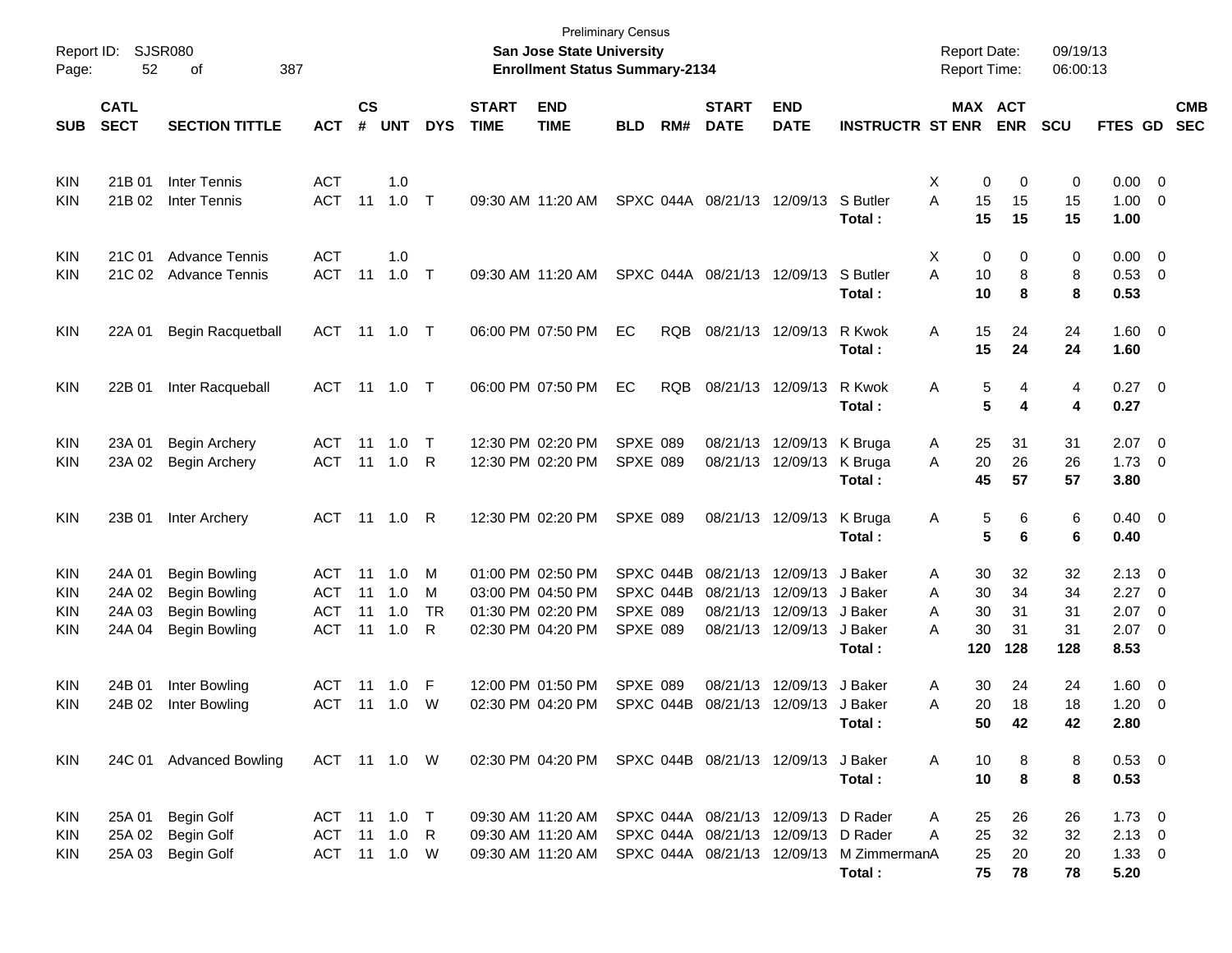| Report ID:<br>Page: | 53                         | SJSR080<br>387<br>οf      |               |                |             |            |                             | <b>San Jose State University</b><br><b>Enrollment Status Summary-2134</b> | <b>Preliminary Census</b> |            |                             |                            |                                           | <b>Report Date:</b><br><b>Report Time:</b> |                       |                   | 09/19/13<br>06:00:13 |                     |                          |                          |
|---------------------|----------------------------|---------------------------|---------------|----------------|-------------|------------|-----------------------------|---------------------------------------------------------------------------|---------------------------|------------|-----------------------------|----------------------------|-------------------------------------------|--------------------------------------------|-----------------------|-------------------|----------------------|---------------------|--------------------------|--------------------------|
| <b>SUB</b>          | <b>CATL</b><br><b>SECT</b> | <b>SECTION TITTLE</b>     | <b>ACT</b>    | <b>CS</b><br># | <b>UNT</b>  | <b>DYS</b> | <b>START</b><br><b>TIME</b> | <b>END</b><br><b>TIME</b>                                                 | <b>BLD</b>                | RM#        | <b>START</b><br><b>DATE</b> | <b>END</b><br><b>DATE</b>  | <b>INSTRUCTR ST ENR</b>                   |                                            | MAX ACT<br><b>ENR</b> | <b>SCU</b>        |                      | FTES GD             |                          | <b>CMB</b><br><b>SEC</b> |
|                     |                            |                           |               |                |             |            |                             |                                                                           |                           |            |                             |                            |                                           |                                            |                       |                   |                      |                     |                          |                          |
| KIN                 | 25B 01                     | Inter Golf                | ACT           | 11             | 1.0         | M          |                             | 09:30 AM 11:20 AM                                                         |                           |            | SPXC 044A 08/21/13 12/09/13 |                            | D Rader                                   | A                                          | 15                    | 18                | 18                   | $1.20 \t 0$         |                          |                          |
| KIN                 | 25B 02                     | Inter Golf                | <b>ACT</b>    |                | 1.0         |            |                             |                                                                           |                           |            |                             |                            | Total:                                    | X                                          | $\mathbf 0$<br>15     | $\mathbf 0$<br>18 | 0<br>18              | $0.00 \t 0$<br>1.20 |                          |                          |
| KIN                 | 25C 01                     | <b>Advanced Golf</b>      | ACT           | 11             | 1.0         | M          |                             | 09:30 AM 11:20 AM                                                         |                           |            | SPXC 044A 08/21/13 12/09/13 |                            | D Rader                                   | Α                                          | 10                    | 9                 | 9                    | $0.60 \quad 0$      |                          |                          |
|                     |                            |                           |               |                |             |            |                             |                                                                           |                           |            |                             |                            | Total :                                   |                                            | 10                    | 9                 | 9                    | 0.60                |                          |                          |
| KIN                 | 27A 01                     | <b>Begin Table Tennis</b> | ACT           | 11             | 1.0         | TR         |                             | 09:30 AM 10:20 AM                                                         | SPXC 044B                 |            | 08/21/13                    | 12/09/13                   | L Cai                                     | Α                                          | 40                    | 47                | 47                   | 3.15                | $\overline{\phantom{1}}$ |                          |
| <b>KIN</b>          | 27A 02                     | <b>Begin Table Tennis</b> | <b>ACT</b>    | 11             | 1.0         | <b>TR</b>  |                             | 10:30 AM 11:20 AM                                                         | SPXC 044B                 |            | 08/21/13                    | 12/09/13                   | G Chen                                    | A                                          | 40                    | 50                | 50                   | 3.33                | $\overline{\mathbf{0}}$  |                          |
| KIN                 | 27A 03                     | <b>Begin Table Tennis</b> | <b>ACT</b>    | 11             | 1.0         | F          |                             | 08:30 AM 10:20 AM                                                         |                           | SPXC 044B  | 08/21/13                    | 12/09/13                   | G Chen<br>Total :                         | A                                          | 40<br>120<br>141      | 44                | 44<br>141            | 2.93<br>9.42        | $\overline{\phantom{0}}$ |                          |
| KIN                 | 27B 01                     | <b>Inter Table Tennis</b> | ACT 11 1.0    |                |             | -F         |                             | 10:30 AM 12:20 PM                                                         |                           |            | SPXC 044B 08/21/13 12/09/13 |                            | G Chen                                    | A                                          | 40                    | 44                | 44                   | $2.93$ 0            |                          |                          |
|                     |                            |                           |               |                |             |            |                             |                                                                           |                           |            |                             |                            | Total :                                   |                                            | 40                    | 44                | 44                   | 2.93                |                          |                          |
| KIN                 | 28A 01                     | <b>Beg Gymnastics</b>     | ACT           | 11             | 1.0         | МW         |                             | 07:30 AM 08:20 AM                                                         |                           |            | SPXC 044A 08/21/13          | 12/09/13                   | C Brown                                   | A                                          | 30                    | 28                | 28                   | $1.87 \t 0$         |                          |                          |
| KIN                 | 28A 02                     | <b>Beg Gymnastics</b>     | <b>ACT</b>    | 11             | 1.0         | W          |                             | 12:00 PM 01:50 PM                                                         |                           |            | SPXC 044A 08/21/13 12/09/13 |                            | C Brown                                   | A                                          | 30                    | 29                | 29                   | 1.93                | $\overline{\phantom{0}}$ |                          |
|                     |                            |                           |               |                |             |            |                             |                                                                           |                           |            |                             |                            | Total :                                   |                                            | 60                    | 57                | 57                   | 3.80                |                          |                          |
| KIN                 | 29 01                      | Cardio Kickboxing         | ACT           | 11             | 1.0         | <b>TR</b>  |                             | 10:30 AM 11:20 AM                                                         | EC                        | <b>AER</b> | 08/21/13                    |                            | 12/09/13 F Ghiasvand A                    |                                            | 30                    | 37                | 37                   | $2.47 \quad 0$      |                          |                          |
| KIN                 | 29 02                      | Cardio Kickboxing         | <b>ACT</b>    | 11             | 1.0         | <b>TR</b>  |                             | 02:30 PM 03:20 PM                                                         | SPXC 044B                 |            | 08/21/13                    |                            | 12/09/13 F Ghiasvand A                    |                                            | 30                    | 37                | 37                   | 2.47                | $\overline{\mathbf{0}}$  |                          |
| KIN                 | 29 03                      | Cardio Kickboxing         | <b>ACT</b>    | 11             | 1.0         | TR         |                             | 03:30 PM 04:20 PM                                                         |                           | SPXC 044B  | 08/21/13                    |                            | 12/09/13 F Ghiasvand A                    |                                            | 30                    | 32                | 32                   | 2.13                | $\overline{\phantom{0}}$ |                          |
|                     |                            |                           |               |                |             |            |                             |                                                                           |                           |            |                             |                            | Total :                                   |                                            | 90<br>106             |                   | 106                  | 7.07                |                          |                          |
| <b>KIN</b>          | 30 01                      | <b>Pilates</b>            | ACT           | 11             | 1.0         | MW         |                             | 09:30 AM 10:20 AM                                                         | EC                        | <b>AER</b> | 08/21/13                    | 12/09/13                   | J Linafelter                              | A                                          | 30                    | 36                | 36                   | $2.40 \ 0$          |                          |                          |
| KIN                 | 30 02                      | Pilates                   | ACT           | 11             | 1.0         | МW         |                             | 10:30 AM 11:20 AM                                                         | ЕC                        | <b>AER</b> | 08/21/13                    | 12/09/13                   | J Linafelter                              | A                                          | 30                    | 35                | 35                   | 2.33                | $\overline{\phantom{0}}$ |                          |
| KIN                 | 30 03                      | <b>Pilates</b>            | ACT           | 11             | 1.0         | МW         |                             | 11:30 AM 12:20 PM                                                         | ЕC                        | <b>AER</b> | 08/21/13                    | 12/09/13                   | J Linafelter                              | A                                          | 30                    | 31                | 31                   | 2.07                | $\overline{\mathbf{0}}$  |                          |
| KIN                 | 30 04                      | <b>Pilates</b>            | <b>ACT</b>    | 11             | 1.0         | MW         |                             | 08:30 AM 09:20 AM                                                         | EC                        | <b>AER</b> |                             | 08/21/13 12/09/13          | J Linafelter                              | A                                          | 30                    | 30                | 30                   | 2.00                | - 0                      |                          |
|                     |                            |                           |               |                |             |            |                             |                                                                           |                           |            |                             |                            | Total :                                   |                                            | 120<br>132            |                   | 132                  | 8.80                |                          |                          |
| KIN                 | 31 01                      | <b>Body Sculpting</b>     | ACT 11 1.0    |                |             | TR -       |                             | 07:30 AM 08:20 AM                                                         | EC                        | AER        |                             | 08/21/13 12/09/13 D Farias |                                           | Α                                          | 50                    | 53                | 53                   | $3.53 \ 0$          |                          |                          |
| <b>KIN</b>          | 31 02                      | <b>Body Sculpting</b>     | ACT           | 11             | 1.0         | TR         |                             | 09:30 AM 10:20 AM                                                         | EC                        | AER        |                             | 08/21/13 12/09/13 D Farias |                                           | A                                          | 50                    | 51                | 51                   | $3.40 \ 0$          |                          |                          |
| <b>KIN</b>          | 31 03                      | <b>Body Sculpting</b>     | ACT 11 1.0 TR |                |             |            |                             | 12:30 PM 01:20 PM                                                         | EC                        | AER        |                             | 08/21/13 12/09/13 D Farias |                                           | A                                          | 50                    | 52                | 52                   | $3.47 \quad 0$      |                          |                          |
|                     |                            |                           |               |                |             |            |                             |                                                                           |                           |            |                             |                            | Total:                                    |                                            | 150<br>156            |                   | 156                  | 10.40               |                          |                          |
| KIN                 | 32 01                      | Aerobics                  | ACT 11 1.0    |                |             | МW         |                             | 07:30 AM 08:20 AM                                                         |                           |            |                             |                            | SPXC 044B 08/21/13 12/09/13 F Ghiasvand A |                                            | 50                    | 50                | 50                   | $3.33 \ 0$          |                          |                          |
| <b>KIN</b>          | 32 02                      | Aerobics                  | ACT           |                | $11 \t 1.0$ | TR         |                             | 08:30 AM 09:20 AM                                                         | EC                        |            |                             |                            | AER 08/21/13 12/09/13 Y Mitchell          | A                                          | 50                    | 55                | 55                   | $3.67$ 0            |                          |                          |
| <b>KIN</b>          | 32 03                      | Aerobics                  | ACT 11 1.0    |                |             | MW         |                             | 08:30 AM 09:20 AM                                                         |                           |            |                             |                            | SPXC 044B 08/21/13 12/09/13 F Ghiasvand A |                                            | 50                    | 56                | 56                   | $3.73 \ 0$          |                          |                          |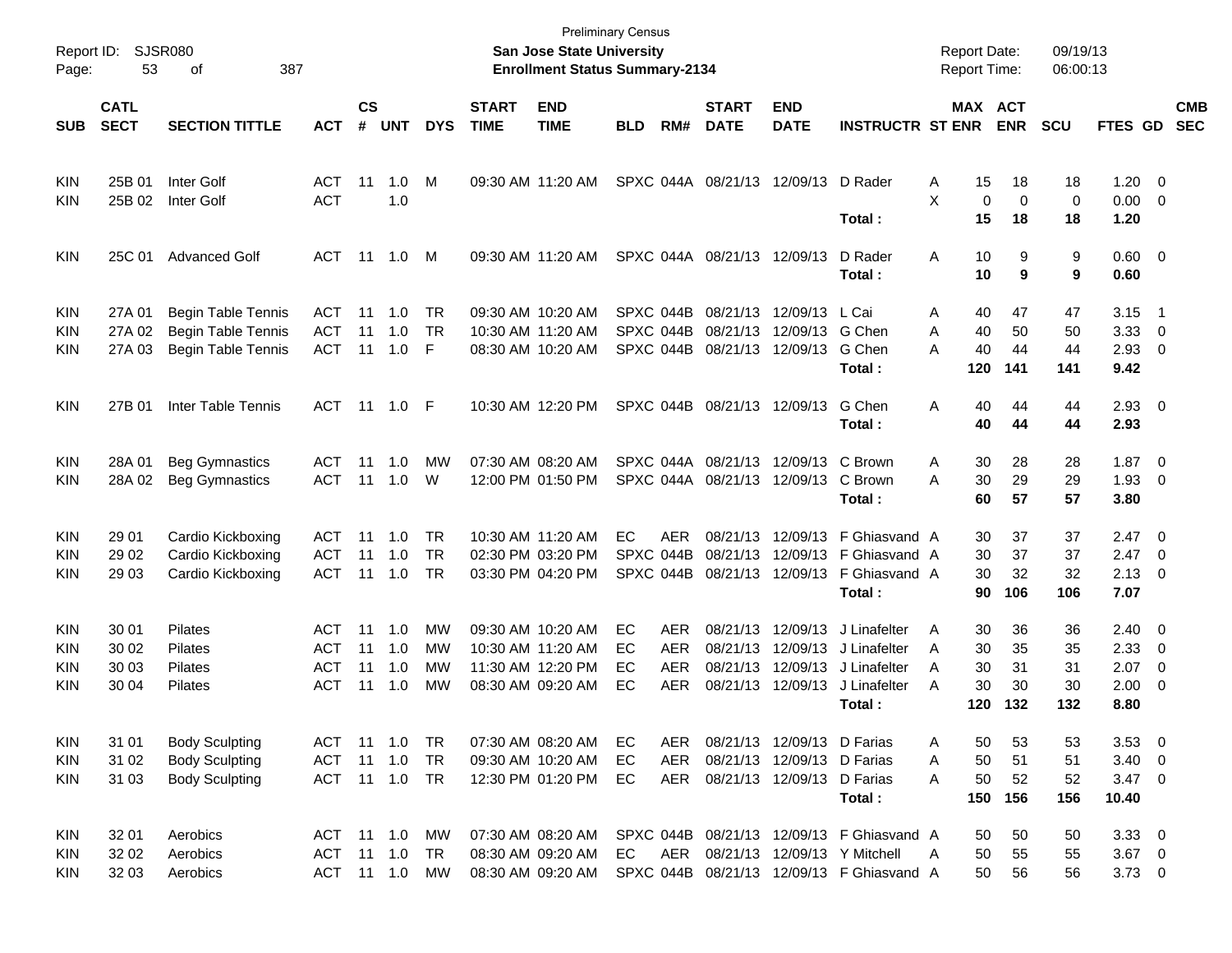| Report ID: |             | <b>SJSR080</b>                |            |               |             |               |                   | <b>San Jose State University</b>                      | <b>Preliminary Census</b> |           |                    |                           |                                                             | <b>Report Date:</b> |            | 09/19/13   |                |                          |
|------------|-------------|-------------------------------|------------|---------------|-------------|---------------|-------------------|-------------------------------------------------------|---------------------------|-----------|--------------------|---------------------------|-------------------------------------------------------------|---------------------|------------|------------|----------------|--------------------------|
| Page:      | 54          | 387<br>οf                     |            |               |             |               |                   | <b>Enrollment Status Summary-2134</b>                 |                           |           |                    |                           |                                                             | <b>Report Time:</b> |            | 06:00:13   |                |                          |
|            | <b>CATL</b> |                               |            | $\mathsf{cs}$ |             |               | <b>START</b>      | <b>END</b>                                            |                           |           | <b>START</b>       | <b>END</b>                |                                                             | MAX ACT             |            |            |                | <b>CMB</b>               |
| <b>SUB</b> | <b>SECT</b> | <b>SECTION TITTLE</b>         | <b>ACT</b> | #             | <b>UNT</b>  | <b>DYS</b>    | <b>TIME</b>       | <b>TIME</b>                                           | <b>BLD</b>                | RM#       | <b>DATE</b>        | <b>DATE</b>               | <b>INSTRUCTR ST ENR</b>                                     |                     | <b>ENR</b> | <b>SCU</b> | FTES GD        | <b>SEC</b>               |
| <b>KIN</b> | 32 04       | Aerobics                      | <b>ACT</b> | 11            | 1.0         | <b>TR</b>     |                   | 11:30 AM 12:20 PM                                     | EC                        | AER       | 08/21/13           | 12/09/13                  | F Ghiasvand A                                               | 50                  | 50         | 50         | $3.33 \ 0$     |                          |
|            |             |                               |            |               |             |               |                   |                                                       |                           |           |                    |                           | Total:                                                      | 200                 | 211        | 211        | 14.07          |                          |
| KIN        | 34 01       | <b>Step Training</b>          | <b>ACT</b> | 11            | 1.0         | <b>TR</b>     | 08:30 AM 09:20 AM |                                                       |                           | SPXC 044B | 08/21/13           | 12/09/13                  | F Ghiasvand A                                               | 50                  | 45         | 45         | 3.00           | $\overline{\phantom{0}}$ |
| KIN        | 34 02       | <b>Step Training</b>          | <b>ACT</b> | 11            | 1.0         | МW            | 09:30 AM 10:20 AM |                                                       |                           | SPXC 044B | 08/21/13           | 12/09/13                  | F Ghiasvand A                                               | 50                  | 52         | 52         | 3.47           | $\overline{\mathbf{0}}$  |
| KIN        | 34 03       | <b>Step Training</b>          | <b>ACT</b> | 11            | 1.0         | <b>TR</b>     |                   | 07:30 AM 08:20 AM                                     |                           | SPXC 044B | 08/21/13           | 12/09/13                  | F Ghiasvand A                                               | 50                  | 50         | 50         | 3.33           | $\overline{\mathbf{0}}$  |
|            |             |                               |            |               |             |               |                   |                                                       |                           |           |                    |                           | Total:                                                      | 150                 | 147        | 147        | 9.80           |                          |
| KIN        | 35A 01      | Begin Wt Training             | <b>ACT</b> | 11            | 1.0         | <b>TR</b>     |                   | 12:30 PM 01:20 PM                                     | <b>SPXC 218</b>           |           | 08/21/13           |                           | 12/09/13 M Haack                                            | 32<br>A             | 38         | 38         | 2.53           | $\overline{\phantom{0}}$ |
| KIN        | 35A 02      | <b>Begin Wt Training</b>      | <b>ACT</b> |               | 1.0         |               |                   |                                                       |                           |           |                    |                           |                                                             | Χ<br>0              | 0          | 0          | 0.00           | $\overline{\phantom{0}}$ |
| KIN        | 35A 03      | Begin Wt Training             | <b>ACT</b> | 11            | 1.0         | МW            | 02:30 PM 03:20 PM |                                                       | <b>SPXC 218</b>           |           | 08/21/13           | 12/09/13 R Scott          |                                                             | Α<br>32             | 33         | 33         | 2.20           | $\overline{\mathbf{0}}$  |
| KIN        | 35A 04      | Begin Wt Training             | <b>ACT</b> | 11            | 1.0         | <b>TR</b>     |                   | 08:30 AM 09:20 AM                                     | <b>SPXC 218</b>           |           | 08/21/13           | 12/09/13 S Butler         |                                                             | 32<br>Α             | 31         | 31         | 2.07           | $\overline{\phantom{0}}$ |
| KIN        | 35A 05      | Begin Wt Training             | <b>ACT</b> |               | 1.0         |               |                   |                                                       |                           |           |                    |                           |                                                             | X<br>0              | 0          | 0          | 0.00           | $\overline{\mathbf{0}}$  |
| KIN        | 35A 06      | Begin Wt Training             | <b>ACT</b> | 11            | 1.0         | МW            | 07:30 AM 08:20 AM |                                                       | <b>SPXC 218</b>           |           | 08/21/13           | 12/09/13 R Scott          |                                                             | 32<br>Α             | 34         | 34         | 2.27           | $\overline{\phantom{0}}$ |
| KIN        | 35A 07      | Begin Wt Training             | <b>ACT</b> | 11            | 1.0         | <b>TR</b>     | 07:30 AM 08:20 AM |                                                       | <b>SPXC 218</b>           |           | 08/21/13           | 12/09/13                  | S Butler                                                    | 32<br>Α             | 32         | 32         | 2.13           | 0                        |
| KIN        | 35A 08      | Begin Wt Training             | <b>ACT</b> | 11            | 1.0         | МW            |                   | 12:30 PM 01:20 PM                                     | <b>SPXC 218</b>           |           | 08/21/13           | 12/09/13 S Butler         |                                                             | 32<br>А             | 37         | 37         | 2.47           | $\overline{\phantom{0}}$ |
|            |             |                               |            |               |             |               |                   |                                                       |                           |           |                    |                           | Total:                                                      | 192                 | 205        | 205        | 13.67          |                          |
| KIN        | 35B 01      | Inter Wt Training             | <b>ACT</b> | 11            | 1.0         | МW            | 08:30 AM 09:20 AM |                                                       | <b>SPXC 218</b>           |           | 08/21/13           |                           | 12/09/13 R MontgomeryA                                      | 32                  | 33         | 33         | 2.20           | - 0                      |
| KIN        | 35B 02      | Inter Wt Training             | <b>ACT</b> | 11            | 1.0         | МW            | 09:30 AM 10:20 AM |                                                       | <b>SPXC 218</b>           |           | 08/21/13           |                           | 12/09/13 R MontgomeryA                                      | 22                  | 25         | 25         | 1.67           | $\overline{\mathbf{0}}$  |
| KIN        | 35B 03      | Inter Wt Training             | <b>ACT</b> | 11            | 1.0         | МW            |                   | 10:30 AM 11:20 AM                                     | <b>SPXC 218</b>           |           | 08/21/13           | 12/09/13                  | R MontgomeryA                                               | 32                  | 34         | 34         | 2.27           | $\overline{\mathbf{0}}$  |
| KIN        | 35B 04      | Inter Wt Training             | <b>ACT</b> | 11            | 1.0         | <b>TR</b>     | 01:30 PM 02:20 PM |                                                       | <b>SPXC 218</b>           |           | 08/21/13           | 12/09/13                  | M Haack                                                     | 32<br>A             | 32         | 32         | 2.15           | $\overline{1}$           |
|            |             |                               |            |               |             |               |                   |                                                       |                           |           |                    |                           | Total:                                                      | 118                 | 124        | 124        | 8.28           |                          |
| KIN        | 35C 01      | Adv Wgt Training              | <b>ACT</b> |               | 11 1.0      | МW            | 09:30 AM 10:20 AM |                                                       | <b>SPXC 218</b>           |           |                    | 08/21/13 12/09/13         | R MontgomeryA                                               | 10                  | 9          | 9          | $0.60 \quad 0$ |                          |
|            |             |                               |            |               |             |               |                   |                                                       |                           |           |                    |                           | Total:                                                      | 10                  | 9          | 9          | 0.60           |                          |
| KIN        | 37 01       | <b>Fitness Walking</b>        | <b>ACT</b> |               | 11 1.0      | <b>MW</b>     |                   | 08:30 AM 09:20 AM                                     |                           |           | SPXC 044A 08/21/13 | 12/09/13                  | Z Deges                                                     | 30<br>A             | 32         | 32         | $2.13 \quad 0$ |                          |
|            |             |                               |            |               |             |               |                   |                                                       |                           |           |                    |                           | Total:                                                      | 30                  | 32         | 32         | 2.13           |                          |
| KIN        | 38 01       | Begin Jogging                 |            |               |             | ACT 11 1.0 MW |                   | 12:30 PM 01:20 PM SPXC 044B 08/21/13 12/09/13 H Brown |                           |           |                    |                           |                                                             | 30<br>A             | 32         | 32         | $2.13 \t 0$    |                          |
| KIN        | 38 02       | Begin Jogging                 | ACT 11 1.0 |               |             | MW.           |                   | 09:30 AM 10:20 AM SPXC 044A 08/21/13 12/09/13 Z Deges |                           |           |                    |                           |                                                             | 30<br>Α             | 30         | 30         | $2.00 \t 0$    |                          |
| KIN        | 38 03       | Begin Jogging                 | ACT        |               | $11 \t 1.0$ | MW            |                   |                                                       |                           |           |                    |                           | 01:30 PM 02:20 PM SPXC 044B 08/21/13 12/09/13 N Megginson A | 30                  | 31         | 31         | $2.07$ 0       |                          |
|            |             |                               |            |               |             |               |                   |                                                       |                           |           |                    |                           | Total:                                                      | 90                  | 93         | 93         | 6.20           |                          |
|            |             |                               |            |               |             |               |                   |                                                       |                           |           |                    |                           |                                                             |                     |            |            |                |                          |
| KIN        | 45A 01      | Beg Lindy & Swing             | ACT 11 1.0 |               |             | MW            |                   | 08:30 AM 09:20 AM                                     | SPXE 089                  |           |                    | 08/21/13 12/09/13 A Ayers |                                                             | 50<br>A             | 26         | 26         |                | 1.73 0 C                 |
|            |             | DANC 45A 01 Beg Lindy & Swing | ACT 11 1.0 |               |             | MW            |                   | 08:30 AM 09:20 AM                                     | SPXE 089                  |           |                    | 08/21/13 12/09/13 A Ayers |                                                             | 0<br>Α              | 5          | 5          |                | 0.33 0 C                 |
|            |             |                               |            |               |             |               |                   |                                                       |                           |           |                    |                           | Total:                                                      | 50                  | 31         | 31         | 2.07           |                          |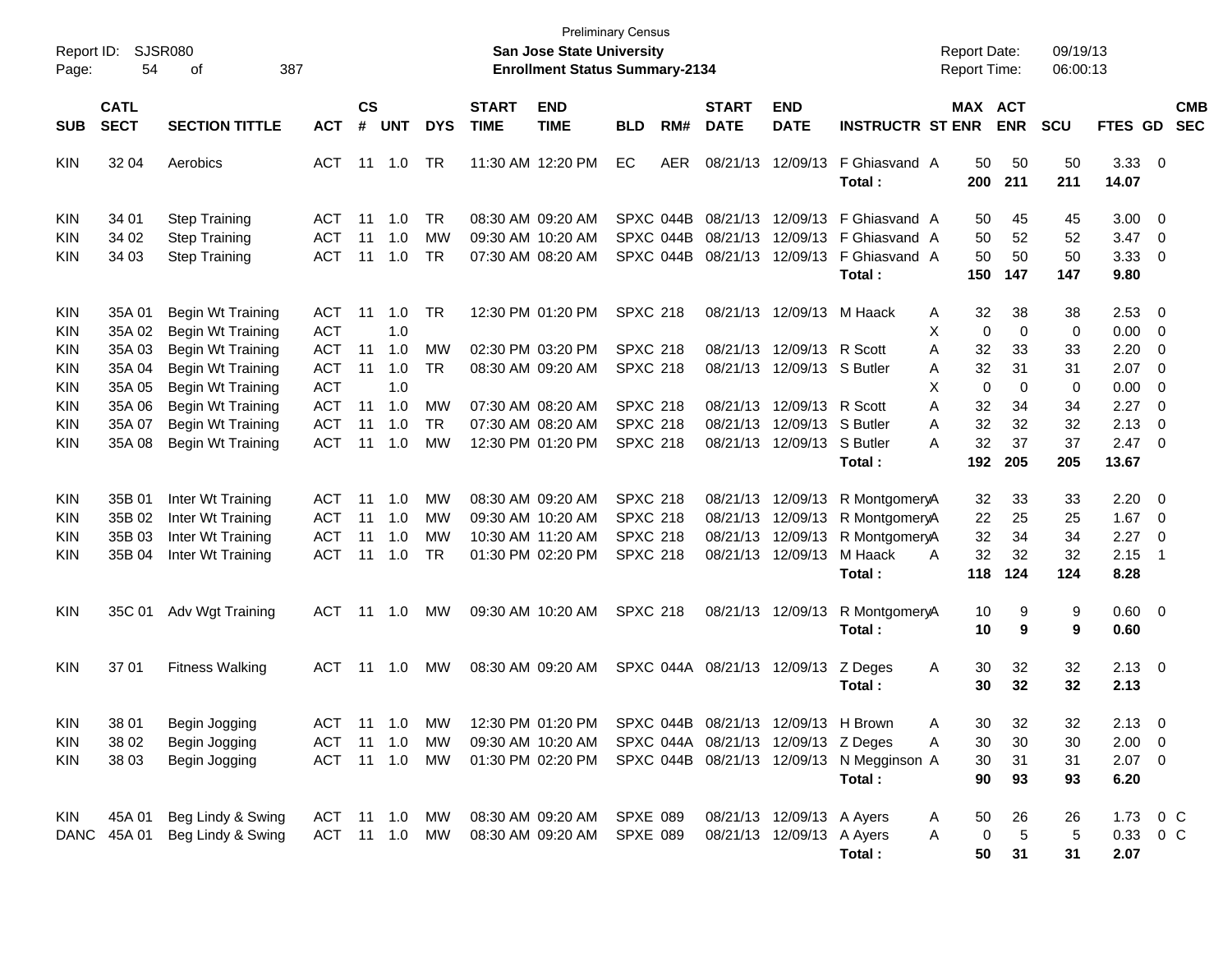| Report ID:<br>Page: | 55                         | <b>SJSR080</b><br>387<br>οf |            |                    |                |            |                             | San Jose State University<br><b>Enrollment Status Summary-2134</b>   | <b>Preliminary Census</b> |           |                             |                           |                              |   | <b>Report Date:</b><br>Report Time: |                | 09/19/13<br>06:00:13 |                |                            |
|---------------------|----------------------------|-----------------------------|------------|--------------------|----------------|------------|-----------------------------|----------------------------------------------------------------------|---------------------------|-----------|-----------------------------|---------------------------|------------------------------|---|-------------------------------------|----------------|----------------------|----------------|----------------------------|
| <b>SUB</b>          | <b>CATL</b><br><b>SECT</b> | <b>SECTION TITTLE</b>       | <b>ACT</b> | $\mathsf{cs}$<br># | <b>UNT</b>     | <b>DYS</b> | <b>START</b><br><b>TIME</b> | <b>END</b><br><b>TIME</b>                                            | <b>BLD</b>                | RM#       | <b>START</b><br><b>DATE</b> | <b>END</b><br><b>DATE</b> | <b>INSTRUCTR ST ENR</b>      |   | MAX ACT                             | <b>ENR</b>     | <b>SCU</b>           | FTES GD SEC    | <b>CMB</b>                 |
| <b>KIN</b>          | 46A 01                     | <b>Beg Social Dance</b>     | ACT        | 11                 | 1.0            | <b>MW</b>  |                             | 10:30 AM 11:20 AM                                                    | <b>SPXE 089</b>           |           |                             | 08/21/13 12/09/13 A Ayers |                              | Α | 50                                  | 48             | 48                   | 3.20           | $0\,C$                     |
| <b>DANC</b>         | 46A 01                     | <b>Beg Social Dance</b>     | <b>ACT</b> | 11                 | 1.0            | <b>MW</b>  |                             | 10:30 AM 11:20 AM                                                    | <b>SPXE 089</b>           |           |                             | 08/21/13 12/09/13 A Ayers |                              | Α | 0                                   | 4              | 4                    | 0.27           | $0\,C$                     |
| <b>KIN</b>          | 46A 02                     | <b>Beg Social Dance</b>     | <b>ACT</b> | 11                 | 1.0            | <b>MW</b>  |                             | 12:30 PM 01:20 PM                                                    | SPXE 089                  |           | 08/21/13                    | 12/09/13 A Ayers          |                              | Α | 50                                  | 36             | 36                   | 2.40           | $0\,C$                     |
| <b>DANC</b>         | 46A 02                     | <b>Beg Social Dance</b>     | <b>ACT</b> | 11                 | 1.0            | <b>MW</b>  |                             | 12:30 PM 01:20 PM                                                    | <b>SPXE 089</b>           |           | 08/21/13                    | 12/09/13                  | A Ayers                      | Α | $\mathbf 0$                         | 8              | 8                    | 0.53           | $0\,C$                     |
| <b>KIN</b>          | 46A 03                     | <b>Beg Social Dance</b>     | <b>ACT</b> | 11                 | 1.0            | <b>MW</b>  |                             | 01:30 PM 02:20 PM                                                    | <b>SPXE 089</b>           |           | 08/21/13                    | 12/09/13                  | <b>B</b> Shifflett           | A | 50                                  | 43             | 43                   | 2.87           | $0\,C$                     |
| <b>DANC</b>         | 46A 03                     | <b>Beg Social Dance</b>     | <b>ACT</b> | 11                 | 1.0            | <b>MW</b>  |                             | 01:30 PM 02:20 PM                                                    | <b>SPXE 089</b>           |           | 08/21/13                    | 12/09/13                  | <b>B</b> Shifflett           | Α | 0                                   | 3              | 3                    | 0.20           | $0\,C$                     |
| <b>KIN</b>          | 46A 04                     | Beg Social Dance            | <b>ACT</b> | 11                 | 1.0            | <b>MW</b>  |                             | 11:30 AM 12:20 PM                                                    | <b>SPXE 089</b>           |           | 08/21/13                    | 12/09/13 A Ayers          |                              | Α | 50                                  | 40             | 40                   | 2.67           | $0\,C$                     |
| <b>DANC</b>         | 46A 04                     | <b>Beg Social Dance</b>     | <b>ACT</b> | 11                 | 1.0            | <b>MW</b>  |                             | 11:30 AM 12:20 PM                                                    | <b>SPXE 089</b>           |           |                             | 08/21/13 12/09/13         | A Ayers                      | A | 0                                   | $\overline{2}$ | $\overline{2}$       | 0.13           | $0\,C$                     |
|                     |                            |                             |            |                    |                |            |                             |                                                                      |                           |           |                             |                           | Total:                       |   | 200                                 | 184            | 184                  | 12.27          |                            |
| <b>KIN</b>          | 48A 01                     | Beg Latin Dance             | ACT        | 11                 | 1.0            | <b>MW</b>  |                             | 02:30 PM 03:20 PM                                                    | <b>SPXE 089</b>           |           | 08/21/13                    | 12/09/13                  | <b>B</b> Shifflett           | A | 50                                  | 38             | 38                   | 2.53           | $0\,C$                     |
| <b>DANC</b>         | 48A 01                     | Beg Latin Dance             | <b>ACT</b> | 11                 | 1.0            | <b>MW</b>  |                             | 02:30 PM 03:20 PM                                                    | <b>SPXE 089</b>           |           | 08/21/13                    | 12/09/13                  | <b>B</b> Shifflett           | Α | 0                                   | $\overline{2}$ | $\overline{2}$       | 0.13           | $0\,C$                     |
| <b>KIN</b>          | 48A 02                     | Beg Latin Dance             | <b>ACT</b> | 11                 | 1.0            | <b>TR</b>  |                             | 09:30 AM 10:20 AM                                                    | SPXE 089                  |           | 08/21/13                    | 12/09/13 O David          |                              | Α | 50                                  | 44             | 44                   | 2.93           | 0 <sup>C</sup>             |
| <b>DANC</b>         | 48A 02                     | Beg Latin Dance             | <b>ACT</b> | 11                 | 1.0            | <b>TR</b>  |                             | 09:30 AM 10:20 AM                                                    | <b>SPXE 089</b>           |           | 08/21/13                    | 12/09/13 O David          |                              | Α | $\mathbf 0$                         | 7              | $\overline{7}$       | 0.47           | $0\,C$                     |
| <b>KIN</b>          | 48A 03                     | Beg Latin Dance             | <b>ACT</b> | 11                 | 1.0            | <b>MW</b>  |                             | 09:30 AM 10:20 AM                                                    | <b>SPXE 089</b>           |           | 08/21/13                    | 12/09/13 A Ayers          |                              | Α | 50                                  | 44             | 44                   | 2.93           | $0\,C$                     |
| <b>DANC</b>         | 48A 03                     | Beg Latin Dance             | <b>ACT</b> | 11                 | 1.0            | <b>MW</b>  |                             | 09:30 AM 10:20 AM                                                    | <b>SPXE 089</b>           |           | 08/21/13                    | 12/09/13 A Ayers          |                              | Α | $\mathbf 0$                         | 9              | 9                    | 0.60           | $0\,C$                     |
| <b>KIN</b>          | 48A 04                     | Beg Latin Dance             | <b>ACT</b> | 11                 | 1.0            | <b>TR</b>  |                             | 10:30 AM 11:20 AM                                                    | <b>SPXE 089</b>           |           | 08/21/13                    | 12/09/13 O David          |                              | A | 50                                  | 52             | 52                   | 3.47           | $0\,C$                     |
| <b>DANC</b>         | 48A 04                     | Beg Latin Dance             | <b>ACT</b> | 11                 | 1.0            | <b>TR</b>  |                             | 10:30 AM 11:20 AM                                                    | <b>SPXE 089</b>           |           | 08/21/13                    | 12/09/13 O David          |                              | A | $\mathbf 0$                         | $\overline{7}$ | $\overline{7}$       | 0.47           | $0\,C$                     |
| KIN                 | 48A 05                     | Beg Latin Dance             | <b>ACT</b> | 11                 | 1.0            | <b>TR</b>  |                             | 08:30 AM 09:20 AM                                                    | <b>SPXE 089</b>           |           | 08/21/13                    | 12/09/13                  | O David                      | A | 50                                  | 43             | 43                   | 2.87           | $0\,C$                     |
| <b>DANC</b>         | 48A 05                     | Beg Latin Dance             | <b>ACT</b> | 11                 | 1.0            | <b>TR</b>  |                             | 08:30 AM 09:20 AM                                                    | SPXE 089                  |           |                             | 08/21/13 12/09/13         | O David                      | A | 0                                   | $\overline{4}$ | $\overline{4}$       | 0.27           | $0\,C$                     |
|                     |                            |                             |            |                    |                |            |                             |                                                                      |                           |           |                             |                           | Total:                       |   | 250                                 | 250            | 250                  | 16.67          |                            |
| <b>KIN</b>          | 50 01                      | Tai Chi                     | ACT        | 11                 | 1.0            | TR.        | 11:30 AM 12:20 PM           |                                                                      |                           | SPXC 044A | 08/21/13                    | 12/09/13                  | G Chen                       | A | 40                                  | 48             | 48                   | 3.22           | $\overline{\phantom{0}}$ 1 |
| <b>KIN</b>          | 50 02                      | Tai Chi                     | <b>ACT</b> | 11                 | 1.0            | <b>MW</b>  |                             | 03:30 PM 04:20 PM                                                    |                           |           | SPXC 044B 08/21/13 12/09/13 |                           | C Weng                       | A | 40                                  | 39             | 39                   | 2.60           | - 0                        |
|                     |                            |                             |            |                    |                |            |                             |                                                                      |                           |           |                             |                           | Total:                       |   | 80                                  | 87             | 87                   | 5.82           |                            |
| <b>KIN</b>          | 51A 01                     | Begin Aikido                | <b>ACT</b> | 11                 | 1.0            | MW         |                             | 09:30 AM 10:20 AM                                                    | <b>SPXC 218</b>           |           | 08/21/13                    | 12/09/13                  | S Olliges                    | A | 30                                  | 33             | 33                   | 2.20           | 0                          |
| <b>KIN</b>          | 51A 02                     | Begin Aikido                | <b>ACT</b> | 11                 | 1.0            | <b>MW</b>  |                             | 10:30 AM 11:20 AM                                                    | <b>SPXC 218</b>           |           | 08/21/13 12/09/13           |                           | S Olliges                    | A | 20                                  | 26             | 26                   | 1.73           | $\overline{0}$             |
|                     |                            |                             |            |                    |                |            |                             |                                                                      |                           |           |                             |                           | Total:                       |   | 50                                  | 59             | 59                   | 3.93           |                            |
| <b>KIN</b>          |                            | 51B 01 Int Aikido           |            |                    |                |            |                             | ACT 11 1.0 MW 10:30 AM 11:20 AM SPXC 218 08/21/13 12/09/13 S Olliges |                           |           |                             |                           |                              | Α | 10                                  | $\overline{7}$ | $\overline{7}$       | $0.47 \ 0$     |                            |
|                     |                            |                             |            |                    |                |            |                             |                                                                      |                           |           |                             |                           | Total:                       |   | 10                                  | $\overline{7}$ | $\overline{7}$       | 0.47           |                            |
|                     |                            |                             |            |                    |                |            |                             |                                                                      |                           |           |                             |                           |                              |   |                                     |                |                      |                |                            |
| KIN                 | 52A 01                     | Begin Judo                  | ACT        |                    | 11 1.0         | TR         |                             | 10:30 AM 11:20 AM                                                    | <b>SPXC 218</b>           |           |                             |                           | 08/21/13 12/09/13 D Williams | A | 30                                  | 35             | 35                   | $2.33 \t 0$    |                            |
| <b>KIN</b>          | 52A 02                     | Begin Judo                  | <b>ACT</b> |                    | $11 \quad 1.0$ | TR         |                             | 11:30 AM 12:20 PM                                                    | <b>SPXC 218</b>           |           |                             |                           | 08/21/13 12/09/13 D Williams | A | 30                                  | 32             | 32                   | $2.13 \quad 0$ |                            |
| <b>KIN</b>          | 52A 03                     | Begin Judo                  | ACT        |                    | 11 1.0         | MW         |                             | 12:30 PM 01:20 PM                                                    | <b>SPXC 218</b>           |           |                             |                           | 08/21/13 12/09/13 M Tsuruike | A | 30                                  | 29             | 29                   | 1.93           | $\overline{\mathbf{0}}$    |
| <b>KIN</b>          | 52A 04                     | Begin Judo                  | <b>ACT</b> |                    | $11 \t1.0$     | <b>MW</b>  |                             | 01:30 PM 02:20 PM                                                    | <b>SPXC 218</b>           |           |                             |                           | 08/21/13 12/09/13 M Tsuruike | A | 30                                  | 28             | 28                   | $1.87 \t 0$    |                            |
|                     |                            |                             |            |                    |                |            |                             |                                                                      |                           |           |                             |                           | Total:                       |   |                                     | 120 124        | 124                  | 8.27           |                            |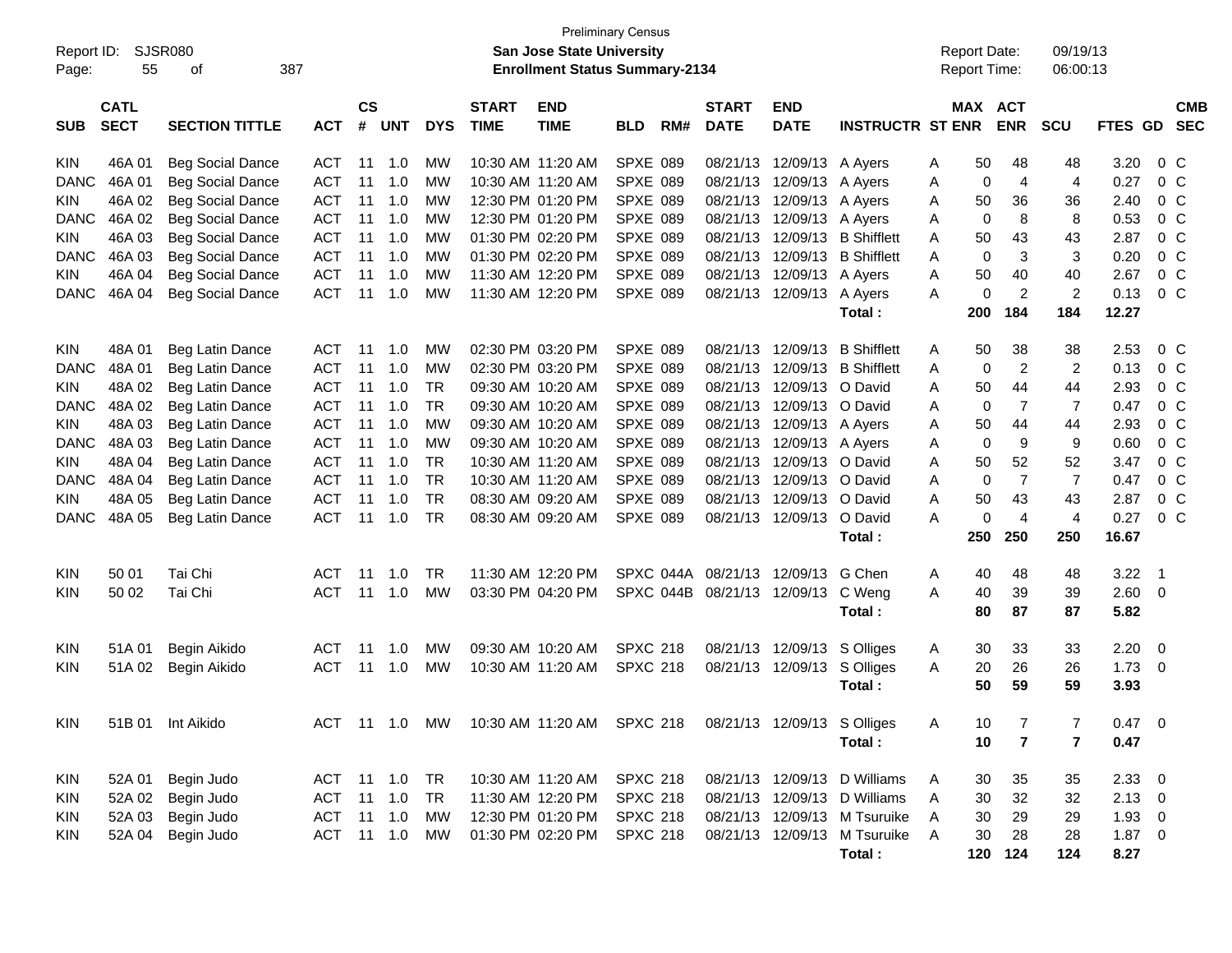| Report ID:<br>Page:                                  | 56                                                                | SJSR080<br>387<br>οf                                                                                                                     |                                                                                         |                                        |                                               |                                 |                             | <b>San Jose State University</b><br><b>Enrollment Status Summary-2134</b>                                                                       | <b>Preliminary Census</b>                                        |                                                      |                                                                      |                                                                                           |                                                                                                            |                                 | <b>Report Date:</b>                           | <b>Report Time:</b>                           | 09/19/13<br>06:00:13                          |                                                                    |                                                                                                                                            |
|------------------------------------------------------|-------------------------------------------------------------------|------------------------------------------------------------------------------------------------------------------------------------------|-----------------------------------------------------------------------------------------|----------------------------------------|-----------------------------------------------|---------------------------------|-----------------------------|-------------------------------------------------------------------------------------------------------------------------------------------------|------------------------------------------------------------------|------------------------------------------------------|----------------------------------------------------------------------|-------------------------------------------------------------------------------------------|------------------------------------------------------------------------------------------------------------|---------------------------------|-----------------------------------------------|-----------------------------------------------|-----------------------------------------------|--------------------------------------------------------------------|--------------------------------------------------------------------------------------------------------------------------------------------|
| <b>SUB</b>                                           | <b>CATL</b><br><b>SECT</b>                                        | <b>SECTION TITTLE</b>                                                                                                                    | <b>ACT</b>                                                                              | <b>CS</b><br>#                         | <b>UNT</b>                                    | <b>DYS</b>                      | <b>START</b><br><b>TIME</b> | <b>END</b><br><b>TIME</b>                                                                                                                       | <b>BLD</b>                                                       | RM#                                                  | <b>START</b><br><b>DATE</b>                                          | <b>END</b><br><b>DATE</b>                                                                 | <b>INSTRUCTR ST ENR</b>                                                                                    |                                 |                                               | MAX ACT<br><b>ENR</b>                         | <b>SCU</b>                                    | FTES GD                                                            | <b>CMB</b><br><b>SEC</b>                                                                                                                   |
| KIN                                                  | 52B 01                                                            | Inter Judo                                                                                                                               | ACT                                                                                     |                                        | $11 \quad 1.0$                                | TR                              |                             | 12:30 PM 01:20 PM                                                                                                                               | <b>SPXC 218</b>                                                  |                                                      |                                                                      | 08/21/13 12/09/13                                                                         | D Williams<br>Total :                                                                                      | Α                               | 30<br>30                                      | 14<br>14                                      | 14<br>14                                      | $0.93 \quad 0$<br>0.93                                             |                                                                                                                                            |
| KIN                                                  | 52C 01                                                            | Competitive Judo                                                                                                                         | ACT                                                                                     |                                        | 11 1.0                                        | TBA                             |                             |                                                                                                                                                 | <b>SPXC 218</b>                                                  |                                                      |                                                                      | 08/21/13 12/09/13                                                                         | Y Uchida<br>Total :                                                                                        | Α                               | 25<br>25                                      | 18<br>18                                      | 18<br>18                                      | $1.20 \ 0$<br>1.20                                                 |                                                                                                                                            |
| KIN                                                  | 53A 01                                                            | <b>Begin Karate</b>                                                                                                                      | ACT                                                                                     |                                        | 11 1.0                                        | M                               |                             | 05:30 PM 07:20 PM                                                                                                                               | <b>SPXE 089</b>                                                  |                                                      |                                                                      | 08/21/13 12/09/13                                                                         | L Castellano A<br>Total :                                                                                  |                                 | 30<br>30                                      | 30<br>30                                      | 30<br>30                                      | $2.00 \t 0$<br>2.00                                                |                                                                                                                                            |
| KIN                                                  | 53B 01                                                            | Inter Karate                                                                                                                             | ACT                                                                                     |                                        | 11  1.0                                       | W                               |                             | 05:30 PM 07:20 PM                                                                                                                               | <b>SPXE 089</b>                                                  |                                                      |                                                                      | 08/21/13 12/09/13                                                                         | L Castellano A<br>Total :                                                                                  |                                 | 20<br>20                                      | 2<br>$\mathbf{2}$                             | 2<br>$\mathbf{2}$                             | $0.13 \ 0$<br>0.13                                                 |                                                                                                                                            |
| <b>KIN</b><br>KIN                                    | 54A 01<br>54A 02                                                  | Begin Tae Kwon Do<br>Begin Tae Kwon Do                                                                                                   | ACT<br>ACT                                                                              | 11                                     | 1.0<br>11 1.0                                 | TR<br>TR                        |                             | 10:30 AM 11:20 AM<br>09:30 AM 10:20 AM                                                                                                          |                                                                  |                                                      | SPXC 044A 08/21/13<br>SPXC 044A 08/21/13 12/09/13                    | 12/09/13                                                                                  | J Schachner A<br>J Schachner A<br>Total :                                                                  |                                 | 30<br>20<br>50                                | 38<br>27<br>65                                | 38<br>27<br>65                                | $2.53$ 0<br>$1.82$ 1<br>4.35                                       |                                                                                                                                            |
| KIN                                                  | 54B 01                                                            | Int Tae Kwon Do                                                                                                                          | ACT                                                                                     |                                        | 11  1.0                                       | TR                              |                             | 09:30 AM 10:20 AM                                                                                                                               |                                                                  |                                                      | SPXC 044A 08/21/13 12/09/13                                          |                                                                                           | J Schachner A<br>Total :                                                                                   |                                 | 10<br>10                                      | 8<br>8                                        | 8<br>8                                        | 0.53 0<br>0.53                                                     |                                                                                                                                            |
| <b>KIN</b><br>KIN                                    | 55A 01<br>55A 02                                                  | Begin Self-Defense<br>Begin Self-Defense                                                                                                 | ACT<br>ACT                                                                              | 11                                     | 1.0                                           | MW<br>TR                        |                             | 11:30 AM 12:20 PM<br>08:30 AM 09:20 AM                                                                                                          | <b>SPXC 218</b><br><b>SPXC 218</b>                               |                                                      | 08/21/13                                                             | 12/09/13<br>08/21/13 12/09/13                                                             | G Chen<br>G Chen<br>Total :                                                                                | A<br>A                          | 30<br>30<br>60                                | 38<br>34<br>72                                | 38<br>34<br>72                                | 2.53<br>$2.27 \t 0$<br>4.80                                        | $\overline{\phantom{0}}$                                                                                                                   |
| <b>KIN</b><br>KIN<br>KIN<br>KIN<br>KIN<br>KIN<br>KIN | 61A 01<br>61A 02<br>61A03<br>61A 04<br>61A 05<br>61A 06<br>61A 07 | Begin Hatha Yoga<br>Begin Hatha Yoga<br>Begin Hatha Yoga<br>Begin Hatha Yoga<br>Begin Hatha Yoga<br>Begin Hatha Yoga<br>Begin Hatha Yoga | ACT<br><b>ACT</b><br><b>ACT</b><br><b>ACT</b><br><b>ACT</b><br><b>ACT</b><br><b>ACT</b> | 11<br>11<br>11<br>11<br>11<br>11<br>11 | 1.0<br>1.0<br>1.0<br>1.0<br>1.0<br>1.0<br>1.0 | M<br>м<br>W<br>F<br>F<br>F<br>F |                             | 07:30 AM 09:20 AM<br>12:30 PM 02:20 PM<br>07:30 AM 09:20 AM<br>07:30 AM 09:20 AM<br>09:30 AM 11:20 AM<br>11:30 AM 01:20 PM<br>01:30 PM 03:20 PM | EC<br>EC<br>EC<br><b>SPXC 218</b><br>EC<br><b>SPXC 218</b><br>EC | AER<br><b>AER</b><br><b>AER</b><br>AER<br><b>AER</b> | 08/21/13<br>08/21/13<br>08/21/13<br>08/21/13<br>08/21/13<br>08/21/13 | 08/21/13 12/09/13<br>12/09/13<br>12/09/13<br>12/09/13<br>12/09/13<br>12/09/13<br>12/09/13 | L Caughlan<br>L Caughlan<br>L Caughlan<br>L Caughlan<br>J Linafelter<br>L Caughlan<br>S Caughlan<br>Total: | A<br>A<br>Α<br>Α<br>A<br>Α<br>A | 50<br>50<br>50<br>50<br>50<br>50<br>50<br>350 | 50<br>48<br>54<br>52<br>50<br>48<br>49<br>351 | 50<br>48<br>54<br>52<br>50<br>48<br>49<br>351 | $3.33\ 0$<br>3.20<br>3.60<br>3.47<br>3.33<br>3.20<br>3.28<br>23.42 | $\overline{\phantom{0}}$<br>$\overline{\mathbf{0}}$<br>$\overline{\mathbf{0}}$<br>$\overline{\mathbf{0}}$<br>$\overline{\mathbf{0}}$<br>-1 |
| KIN                                                  |                                                                   | 61B 01 Int Hatha Yoga                                                                                                                    | ACT 11 1.0 F                                                                            |                                        |                                               |                                 |                             |                                                                                                                                                 |                                                                  |                                                      |                                                                      |                                                                                           | 09:30 AM 11:20 AM SPXC 218 08/21/13 12/09/13 L Caughlan A<br>Total:                                        |                                 | 50<br>50                                      | 46<br>46                                      | 46<br>46                                      | $3.08$ 1<br>3.08                                                   |                                                                                                                                            |
| KIN<br><b>KIN</b>                                    | 62A 01                                                            | <b>Begin Ice Skating</b><br>62A 02 Begin Ice Skating                                                                                     | ACT 11 1.0 F<br>ACT 11 1.0 T                                                            |                                        |                                               |                                 |                             | 08:20 AM 10:00 AM<br>09:30 AM 11:10 AM                                                                                                          |                                                                  |                                                      | SPXC 044B 08/21/13 12/09/13 G Chen<br>SPXC 044B 08/21/13 12/09/13    |                                                                                           | G Chen<br>Total:                                                                                           | A<br>Α                          | 50<br>50<br>100                               | 50<br>38<br>88                                | 50<br>38<br>88                                | 3.3300<br>$2.53$ 0<br>5.87                                         |                                                                                                                                            |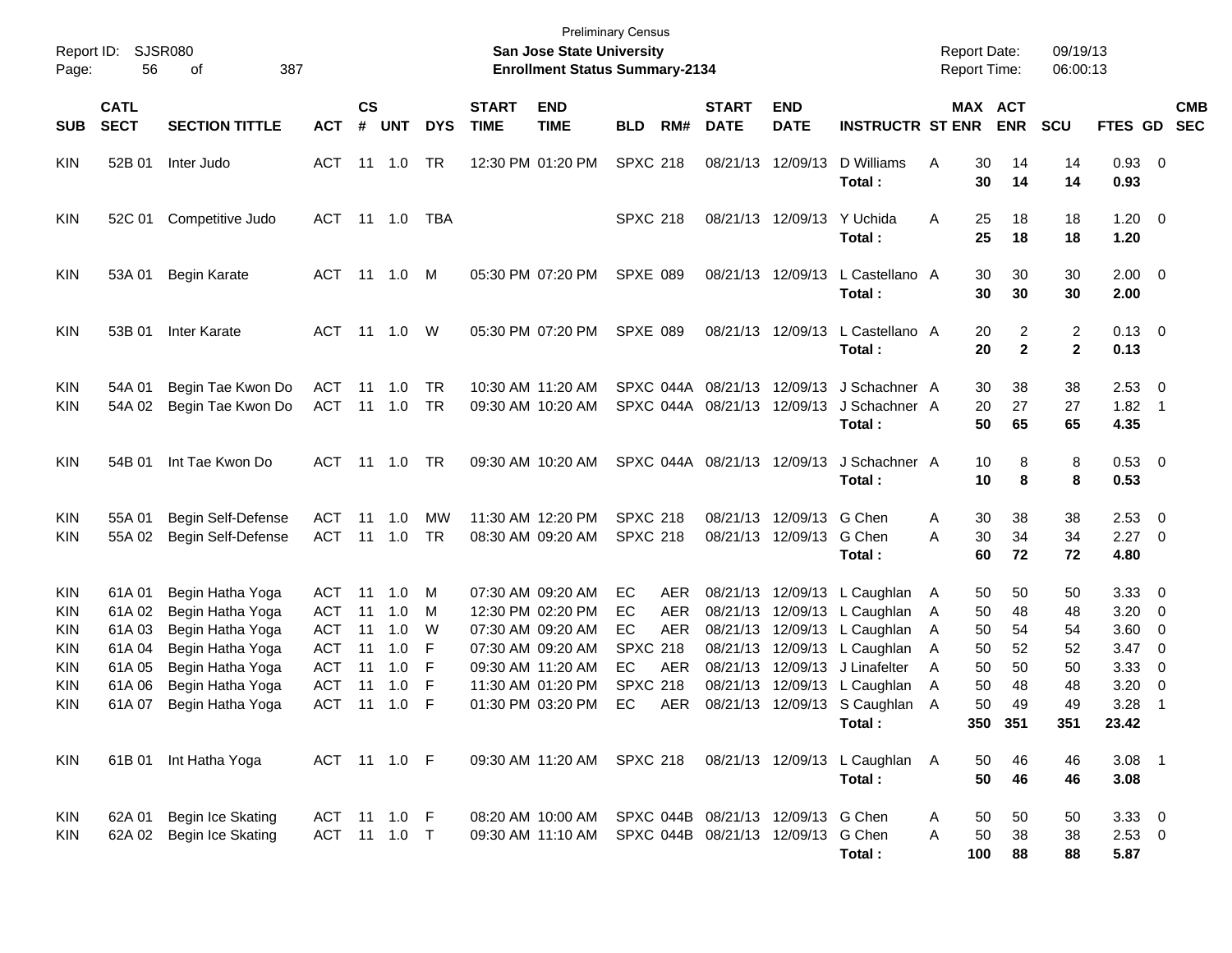| Report ID:<br>Page:                                                              | 57                                                 | <b>SJSR080</b><br>387<br>οf                                                                                                                                    |                                                                                  |                                  |                                        |                                       |                             | San Jose State University<br><b>Enrollment Status Summary-2134</b>                                                         | <b>Preliminary Census</b>                                                              |                           |                                                                      |                                                                      |                                                                                      | <b>Report Date:</b><br>Report Time:                              |                                         | 09/19/13<br>06:00:13                     |                                                        |                                                                      |                          |
|----------------------------------------------------------------------------------|----------------------------------------------------|----------------------------------------------------------------------------------------------------------------------------------------------------------------|----------------------------------------------------------------------------------|----------------------------------|----------------------------------------|---------------------------------------|-----------------------------|----------------------------------------------------------------------------------------------------------------------------|----------------------------------------------------------------------------------------|---------------------------|----------------------------------------------------------------------|----------------------------------------------------------------------|--------------------------------------------------------------------------------------|------------------------------------------------------------------|-----------------------------------------|------------------------------------------|--------------------------------------------------------|----------------------------------------------------------------------|--------------------------|
| <b>SUB</b>                                                                       | <b>CATL</b><br><b>SECT</b>                         | <b>SECTION TITTLE</b>                                                                                                                                          | <b>ACT</b>                                                                       | <b>CS</b><br>#                   | <b>UNT</b>                             | <b>DYS</b>                            | <b>START</b><br><b>TIME</b> | <b>END</b><br><b>TIME</b>                                                                                                  | <b>BLD</b>                                                                             | RM#                       | <b>START</b><br><b>DATE</b>                                          | <b>END</b><br><b>DATE</b>                                            | <b>INSTRUCTR ST ENR</b>                                                              |                                                                  | MAX ACT<br><b>ENR</b>                   | <b>SCU</b>                               | FTES GD                                                |                                                                      | <b>CMB</b><br><b>SEC</b> |
| <b>KIN</b>                                                                       | 63A 01                                             | <b>Beg Hiking</b>                                                                                                                                              | <b>ACT</b>                                                                       |                                  | $11 \quad 1.0$                         | F                                     |                             | 01:00 PM 03:50 PM                                                                                                          | <b>SPXC 068</b>                                                                        |                           | 08/21/13                                                             | 12/09/13                                                             | K Kirkendall A<br>Total:                                                             | 20<br>20                                                         | 20<br>20                                | 20<br>20                                 | 1.33<br>1.33                                           | $\overline{\mathbf{0}}$                                              |                          |
| <b>KIN</b><br><b>KIN</b>                                                         | 65A 01<br>65A 02                                   | Begin Ice Hockey<br>Begin Ice Hockey                                                                                                                           | <b>ACT</b><br><b>ACT</b>                                                         | 11<br>11                         | 1.0<br>1.0                             | R<br>F                                |                             | 09:30 AM 11:10 AM<br>09:50 AM 11:30 AM                                                                                     |                                                                                        | SPXC 044B<br>SPXC 044B    | 08/21/13<br>08/21/13                                                 | 12/09/13<br>12/09/13                                                 | G Chen<br>G Chen<br>Total:                                                           | Α<br>50<br>A<br>50<br>100                                        | 31<br>26<br>57                          | 31<br>26<br>57                           | 2.07<br>1.73<br>3.80                                   | $\overline{\mathbf{0}}$<br>0                                         |                          |
| <b>KIN</b><br><b>KIN</b><br><b>KIN</b><br><b>KIN</b><br><b>KIN</b>               | 69 01<br>69 02<br>69 03<br>69 04<br>69 05          | <b>Stress Management</b><br><b>Stress Management</b><br><b>Stress Management</b><br><b>Stress Management</b><br><b>Stress Management</b>                       | <b>LEC</b><br><b>LEC</b><br>LEC<br>LEC<br><b>LEC</b>                             | 02<br>02<br>02<br>02<br>02       | 3.0<br>3.0<br>3.0<br>3.0<br>3.0        | MW<br>MW<br>MW<br><b>TR</b><br>$\top$ |                             | 09:00 AM 10:15 AM<br>10:30 AM 11:45 AM<br>03:00 PM 04:15 PM<br>09:00 AM 10:15 AM<br>05:00 PM 07:45 PM                      | <b>SH</b><br>IS<br><b>SPXC 211</b><br>MH<br><b>DMH</b>                                 | 345<br>215<br>322<br>226A | 08/21/13<br>08/21/13<br>08/21/13<br>08/21/13<br>08/21/13             | 12/09/13<br>12/09/13<br>12/09/13<br>12/09/13<br>12/09/13             | K Moreno<br>K Moreno<br>D Murphy<br>K Moreno<br>T Beggs<br>Total:                    | 30<br>A<br>30<br>Α<br>30<br>Α<br>30<br>Α<br>40<br>Α<br>160       | 34<br>33<br>29<br>33<br>42<br>171       | 102<br>99<br>87<br>99<br>126<br>513      | 6.80<br>6.60<br>5.80<br>6.60<br>8.40<br>34.20          | 0<br>0<br>0<br>0<br>0                                                |                          |
| <b>KIN</b><br><b>KIN</b><br><b>KIN</b><br><b>KIN</b><br><b>KIN</b><br><b>KIN</b> | 70 01<br>70 02<br>70 03<br>70 04<br>70 05<br>70 06 | Intro to Kinesiology<br>Intro to Kinesiology<br>Intro to Kinesiology<br>Intro to Kinesiology<br>Intro to Kinesiology<br>Intro to Kinesiology                   | <b>LEC</b><br><b>ACT</b><br><b>ACT</b><br><b>ACT</b><br><b>ACT</b><br><b>ACT</b> | 02<br>11<br>11<br>11<br>11<br>11 | 3.0<br>0.0<br>0.0<br>0.0<br>0.0<br>0.0 | MW<br>М<br>М<br>W<br>W<br>М           |                             | 10:30 AM 11:20 AM<br>11:30 AM 01:20 PM<br>01:30 PM 03:20 PM<br>11:30 AM 01:20 PM<br>01:30 PM 03:20 PM<br>11:30 AM 01:20 PM | <b>SH</b><br><b>CL</b><br><b>SPXE 077</b><br>CL.<br><b>SPXE 077</b><br><b>SPXE 075</b> | 100<br>125<br>125         | 08/21/13<br>08/21/13<br>08/21/13<br>08/21/13<br>08/21/13<br>08/21/13 | 12/09/13<br>12/09/13<br>12/09/13<br>12/09/13<br>12/09/13<br>12/09/13 | J Chin<br>A Trader<br>A Trader<br>E Schlimmer A<br>E Schlimmer A<br>J Chin<br>Total: | Α<br>100<br>20<br>Α<br>Α<br>20<br>20<br>20<br>A<br>20<br>200     | 99<br>20<br>19<br>21<br>19<br>20<br>198 | 198<br>20<br>19<br>21<br>19<br>20<br>297 | 19.80<br>0.00<br>0.00<br>0.00<br>0.00<br>0.00<br>19.80 | 0<br>0<br>0<br>0<br>0<br>0                                           |                          |
| <b>KIN</b><br><b>KIN</b><br><b>KIN</b><br><b>KIN</b><br><b>KIN</b><br><b>KIN</b> | 80 01<br>80 02<br>80 03<br>80 04<br>80 05<br>80 06 | <b>Indivdl Movement</b><br><b>Indivdl Movement</b><br><b>Indivdl Movement</b><br><b>Indivdl Movement</b><br><b>Indivdl Movement</b><br><b>Indivdl Movement</b> | <b>ACT</b><br><b>ACT</b><br><b>ACT</b><br><b>ACT</b><br><b>ACT</b><br><b>ACT</b> | 11<br>11                         | 1.0<br>1.0<br>1.0<br>1.0<br>1.0<br>1.0 | <b>TBA</b><br><b>TBA</b>              |                             |                                                                                                                            |                                                                                        |                           | 08/21/13<br>08/21/13                                                 | 12/09/13<br>12/09/13                                                 | G Chen<br>D Williams<br>Total:                                                       | Α<br>10<br>10<br>A<br>х<br>0<br>Χ<br>0<br>Χ<br>0<br>X<br>0<br>20 | 0<br>6<br>0<br>0<br>0<br>0<br>6         | 0<br>6<br>0<br>0<br>0<br>0<br>6          | 0.00<br>0.40<br>0.00<br>0.00<br>0.00<br>0.00<br>0.40   | 0<br>0<br>0<br>0<br>0<br>0                                           |                          |
| <b>KIN</b><br><b>KIN</b><br>KIN                                                  |                                                    | 100W 01 Writing Workshop<br>100W 02 Writing Workshop<br>100W 03 Writing Workshop                                                                               | <b>SEM</b><br>SEM 04<br>SEM 04                                                   |                                  | 3.0<br>3.0<br>3.0                      | TR<br>M                               |                             | 01:30 PM 02:45 PM<br>01:30 PM 04:15 PM                                                                                     | SPXC 068<br><b>SPXE 075</b>                                                            |                           |                                                                      | 08/21/13 12/09/13 P Toney<br>08/21/13 12/09/13 S Olliges             | Total:                                                                               | X<br>22<br>Α<br>22<br>Α<br>44                                    | 0<br>0<br>24<br>27<br>51                | 0<br>72<br>81<br>153                     | 0.00<br>4.80<br>5.40<br>10.20                          | $\mathbf{0}$<br>$\overline{\phantom{0}}$<br>$\overline{\phantom{0}}$ |                          |
| KIN<br><b>KIN</b><br><b>KIN</b>                                                  | 101 01<br>101 02<br>101 03                         | Sport in America<br>Sport in America<br>Sport in America                                                                                                       | LEC<br>LEC<br>LEC                                                                | 02                               | 02 3.0<br>3.0<br>02 3.0                | МW<br>TR<br>$\top$                    |                             | 12:00 PM 01:15 PM<br>10:30 AM 11:45 AM<br>03:00 PM 05:45 PM                                                                | CCB<br><b>SH</b><br><b>BBC</b>                                                         | 101<br>311<br>225         |                                                                      | 08/21/13 12/09/13                                                    | D Murphy<br>08/21/13 12/09/13 V Andrews<br>08/21/13 12/09/13 V Andrews<br>Total:     | A<br>40<br>Α<br>40<br>A<br>40<br>120                             | 40<br>35<br>40<br>115                   | 120<br>105<br>120<br>345                 | 8.05 1<br>$7.00 \t 0$<br>8.00 0<br>23.05               |                                                                      |                          |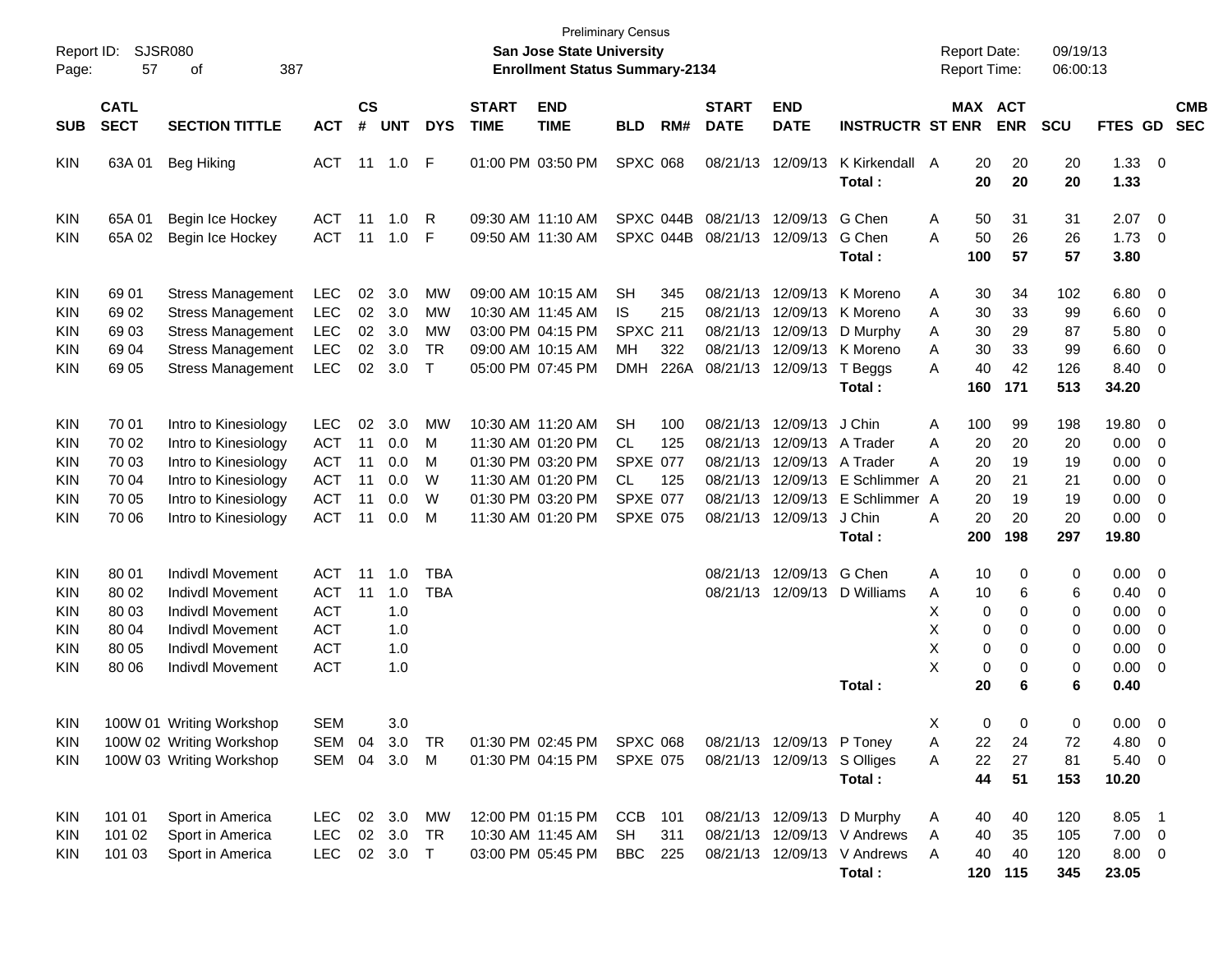| Report ID:<br>Page: | 58                         | <b>SJSR080</b><br>387<br>of      |               |                             |            |            |                             | <b>San Jose State University</b><br><b>Enrollment Status Summary-2134</b> | <b>Preliminary Census</b> |     |                             |                           |                                                             | <b>Report Date:</b><br>Report Time: |                       |            | 09/19/13<br>06:00:13 |                |                         |                          |
|---------------------|----------------------------|----------------------------------|---------------|-----------------------------|------------|------------|-----------------------------|---------------------------------------------------------------------------|---------------------------|-----|-----------------------------|---------------------------|-------------------------------------------------------------|-------------------------------------|-----------------------|------------|----------------------|----------------|-------------------------|--------------------------|
| <b>SUB</b>          | <b>CATL</b><br><b>SECT</b> | <b>SECTION TITTLE</b>            | <b>ACT</b>    | $\mathsf{cs}$<br>$\pmb{\#}$ | <b>UNT</b> | <b>DYS</b> | <b>START</b><br><b>TIME</b> | <b>END</b><br><b>TIME</b>                                                 | <b>BLD</b>                | RM# | <b>START</b><br><b>DATE</b> | <b>END</b><br><b>DATE</b> | <b>INSTRUCTR ST ENR</b>                                     |                                     | MAX ACT<br><b>ENR</b> | <b>SCU</b> |                      | <b>FTES GD</b> |                         | <b>CMB</b><br><b>SEC</b> |
|                     |                            |                                  |               |                             |            |            |                             |                                                                           |                           |     |                             |                           |                                                             |                                     |                       |            |                      |                |                         |                          |
| KIN                 | 106 01                     | Adv Scuba & Aquc TecLEC          |               |                             | 02 3.0     | T          |                             | 07:00 PM 09:30 PM                                                         | <b>SPXC 068</b>           |     |                             | 08/21/13 12/09/13         | F Barry                                                     | A                                   | 25                    | 10         | 10                   | $2.00 \t 0$    |                         |                          |
| KIN                 | 106 02                     | Adv Scuba & Aquc TecACT          |               | 11                          | 0.0        | TBA        |                             |                                                                           | <b>SPXE 079</b>           |     |                             | 08/21/13 12/09/13         | F Barry                                                     | A                                   | 25                    | 10         | 20                   | 0.00           | $\overline{\mathbf{0}}$ |                          |
|                     |                            |                                  |               |                             |            |            |                             |                                                                           |                           |     |                             |                           | Total:                                                      |                                     | 50                    | 20         | 30                   | 2.00           |                         |                          |
| KIN                 | 152 01                     | Theory Spt/Fit Mgt               | <b>LEC</b>    | 02                          | 3.0        | MW         |                             | 12:00 PM 01:15 PM                                                         | <b>SPXE 077</b>           |     |                             | 08/21/13 12/09/13         | S Lilienthal                                                | Α                                   | 40                    | 55         | 165                  | 11.55 11       |                         |                          |
|                     |                            |                                  |               |                             |            |            |                             |                                                                           |                           |     |                             |                           | Total:                                                      |                                     | 40                    | 55         | 165                  | 11.55          |                         |                          |
| KIN                 | 154A 01                    | Inst Ex Phys Biom                | <b>LEC</b>    | 02                          | 3.0        | M          |                             | 09:30 AM 10:20 AM                                                         | <b>SPXC 208</b>           |     |                             | 08/21/13 12/09/13         | P Plato                                                     | A                                   | 40                    | 46         | 46                   | 9.35           | $\mathbf{3}$            |                          |
| KIN                 |                            | 154A 02 Inst Ex Phys Biom        | <b>ACT</b>    | 13                          | 0.0        | MW         |                             | 10:30 AM 12:20 PM                                                         | <b>SPXC 208</b>           |     |                             | 08/21/13 12/09/13         | P Plato                                                     | Α                                   | 20                    | 24         | 48                   | 0.00           | $\overline{2}$          |                          |
| KIN                 |                            | 154A 03 Inst Ex Phys Biom        | <b>ACT</b>    | 13                          | 0.0        | <b>MW</b>  |                             | 12:30 PM 02:20 PM                                                         | <b>SPXC 208</b>           |     |                             | 08/21/13 12/09/13         | P Plato                                                     | A                                   | 20                    | 22         | 44                   | 0.00           | -1                      |                          |
|                     |                            |                                  |               |                             |            |            |                             |                                                                           |                           |     |                             |                           | Total:                                                      |                                     | 80                    | 92         | 138                  | 9.35           |                         |                          |
| KIN                 | 155 01                     | <b>Exercise Physiology</b>       | <b>LEC</b>    | 02                          | 3.0        | MW         |                             | 09:30 AM 10:20 AM                                                         | <b>SH</b>                 | 100 |                             | 08/21/13 12/09/13         | C Cisar                                                     | A                                   | 90                    | 82         | 164                  | 16.60 4        |                         |                          |
| KIN                 | 155 02                     | <b>Exercise Physiology</b>       | <b>ACT</b>    | 07                          | 0.0        | M          |                             | 07:30 AM 09:20 AM                                                         | <b>SPXC 208</b>           |     |                             | 08/21/13 12/09/13         | C Cisar                                                     | Α                                   | 20                    | 21         | 21                   | 0.00           | 0                       |                          |
| KIN                 | 155 03                     | <b>Exercise Physiology</b>       | <b>ACT</b>    | 07                          | 0.0        | W          |                             | 07:30 AM 09:20 AM                                                         | <b>SPXC 208</b>           |     |                             | 08/21/13 12/09/13         | C Cisar                                                     | A                                   | 20                    | 20         | 20                   | 0.00           | 0                       |                          |
| KIN                 | 155 04                     | <b>Exercise Physiology</b>       | <b>ACT</b>    | 07                          | 0.0        | T          |                             | 10:00 AM 11:50 AM                                                         | <b>SPXC 208</b>           |     |                             | 08/21/13 12/09/13         | C Cisar                                                     | A                                   | 20                    | 21         | 21                   | 0.00           | -3                      |                          |
| KIN                 | 155 05                     | <b>Exercise Physiology</b>       | <b>ACT</b>    | 07                          | 0.0        | R          |                             | 10:00 AM 11:50 AM                                                         | <b>SPXC 208</b>           |     |                             | 08/21/13 12/09/13         | C Cisar                                                     | A                                   | 20                    | 20         | 20                   | 0.00           | -1                      |                          |
|                     |                            |                                  |               |                             |            |            |                             |                                                                           |                           |     |                             |                           | Total:                                                      | 170                                 | 164                   |            | 246                  | 16.60          |                         |                          |
| KIN                 | 156 01                     | Intro Adapted Act                | <b>LEC</b>    | 02                          | 3.0        | TR         |                             | 01:30 PM 02:45 PM                                                         | HB                        | 407 |                             | 08/21/13 12/09/13         | J Schachner A                                               |                                     | 30                    | 33         | 99                   | $6.60$ 0       |                         |                          |
|                     |                            |                                  |               |                             |            |            |                             |                                                                           |                           |     |                             |                           | Total:                                                      |                                     | 30                    | 33         | 99                   | 6.60           |                         |                          |
| KIN                 | 158 01                     | <b>Biomechanics</b>              | <b>LEC</b>    | 02                          | 3.0        | TR         |                             | 08:30 AM 09:20 AM                                                         | CL                        | 222 |                             | 08/21/13 12/09/13         | J Kao                                                       | A                                   | 84                    | 82         | 164                  | 16.40 0        |                         |                          |
| KIN                 | 158 02                     | <b>Biomechanics</b>              | <b>ACT</b>    | 07                          | 0.0        | Т          |                             | 09:30 AM 11:20 AM                                                         | CL.                       | 229 |                             | 08/21/13 12/09/13         | J Kao                                                       | Α                                   | 25                    | 22         | 22                   | 0.00           | $\overline{\mathbf{0}}$ |                          |
| KIN                 | 158 03                     | <b>Biomechanics</b>              | <b>ACT</b>    | 07                          | 0.0        | R          |                             | 09:30 AM 11:20 AM                                                         | SH                        | 312 |                             | 08/21/13 12/09/13         | J Kao                                                       | Α                                   | 25                    | 22         | 22                   | 0.00           | 0                       |                          |
| KIN                 | 158 04                     | <b>Biomechanics</b>              | <b>ACT</b>    | 07                          | 0.0        | Т          |                             | 02:30 PM 04:20 PM                                                         | <b>SPXE 075</b>           |     |                             | 08/21/13 12/09/13         | J Kao                                                       | A                                   | 20                    | 20         | 20                   | 0.00           | $\mathbf 0$             |                          |
| KIN                 | 158 05                     | <b>Biomechanics</b>              | <b>ACT</b>    | 07                          | 0.0        | R          |                             | 02:30 PM 04:20 PM                                                         | <b>SPXE 075</b>           |     |                             | 08/21/13 12/09/13         | J Kao                                                       | Α                                   | 20                    | 18         | 18                   | 0.00           | $\overline{\mathbf{0}}$ |                          |
|                     |                            |                                  |               |                             |            |            |                             |                                                                           |                           |     |                             |                           | Total:                                                      | 174                                 | 164                   |            | 246                  | 16.40          |                         |                          |
| KIN                 | 159 01                     | Sport Adapt Activ                | LEC           |                             | 02 3.0     | M          |                             | 04:00 PM 05:50 PM                                                         | <b>SPXE 075</b>           |     |                             |                           | 08/21/13 12/09/13 N Megginson A                             |                                     | 30                    | 22         | 44                   | $4.40 \quad 0$ |                         |                          |
| KIN.                | 159 02                     | Sport Adapt Activ                | ACT 11 0.0 M  |                             |            |            |                             |                                                                           |                           |     |                             |                           | 06:00 PM 07:50 PM SPXC 044B 08/21/13 12/09/13 N Megginson A |                                     | 30                    | 22         | 22                   | $0.00 \t 0$    |                         |                          |
|                     |                            |                                  |               |                             |            |            |                             |                                                                           |                           |     |                             |                           | Total:                                                      |                                     | 60                    | 44         | 66                   | 4.40           |                         |                          |
| KIN                 | 160 01                     | Hist of Sport & PE               | LEC 02 3.0 TR |                             |            |            |                             | 01:30 PM 02:45 PM SPXE 077                                                |                           |     |                             |                           | 08/21/13 12/09/13 V Andrews                                 | A                                   | 40                    | 40         | 120                  | 8.15 3         |                         |                          |
| <b>KIN</b>          | 160 02                     | Hist of Sport & PE               | LEC 02 3.0 R  |                             |            |            |                             | 03:00 PM 05:45 PM SPXE 077                                                |                           |     |                             |                           | 08/21/13 12/09/13 V Andrews                                 | A                                   | 40                    | 19         | 57                   | $3.80\ 0$      |                         |                          |
|                     |                            |                                  |               |                             |            |            |                             |                                                                           |                           |     |                             |                           | Total:                                                      |                                     | 80                    | 59         | 177                  | 11.95          |                         |                          |
| <b>KIN</b>          | 162 01                     | Adv Fit Asse Ex RX LEC 02 3.0 TR |               |                             |            |            |                             | 12:30 PM 01:20 PM SPXC 208 08/21/13 12/09/13 C Cisar                      |                           |     |                             |                           |                                                             | A                                   | 40                    | 49         | 98                   | 10.00 4        |                         |                          |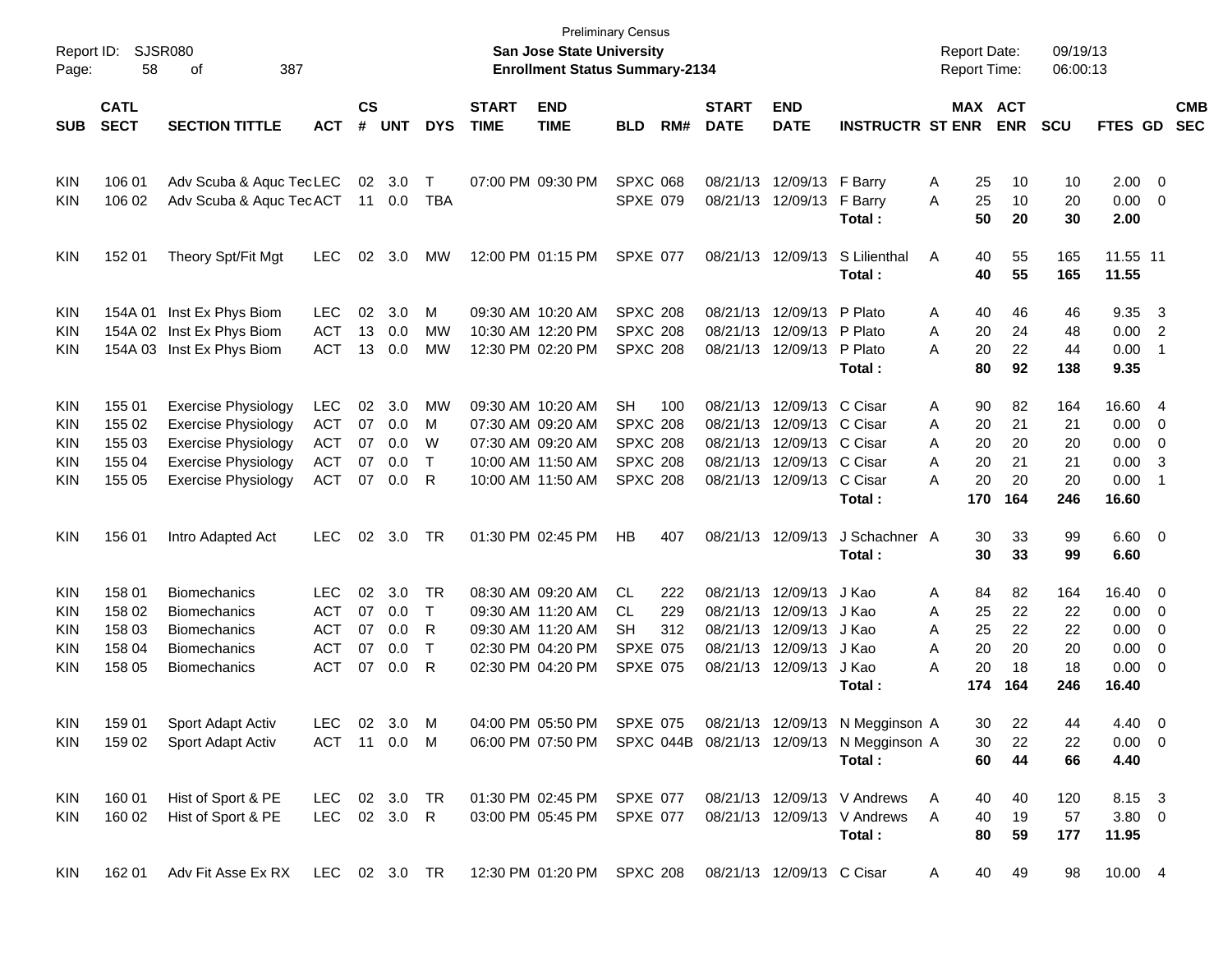| Report ID:<br>Page:                 | SJSR080<br>59                                           | 387                                                                                                                                    |                                                                           |                                  |                                        |                                                                     | <b>San Jose State University</b><br><b>Enrollment Status Summary-2134</b> | <b>Preliminary Census</b>                                                                                                  |                                                                            |                          |              |                                                             | <b>Report Date:</b><br><b>Report Time:</b>                                                                                           |                            |                                     | 09/19/13<br>06:00:13                |                                         |                                                         |                                                                            |                                                                                        |
|-------------------------------------|---------------------------------------------------------|----------------------------------------------------------------------------------------------------------------------------------------|---------------------------------------------------------------------------|----------------------------------|----------------------------------------|---------------------------------------------------------------------|---------------------------------------------------------------------------|----------------------------------------------------------------------------------------------------------------------------|----------------------------------------------------------------------------|--------------------------|--------------|-------------------------------------------------------------|--------------------------------------------------------------------------------------------------------------------------------------|----------------------------|-------------------------------------|-------------------------------------|-----------------------------------------|---------------------------------------------------------|----------------------------------------------------------------------------|----------------------------------------------------------------------------------------|
|                                     | <b>CATL</b>                                             |                                                                                                                                        |                                                                           | $\mathsf{cs}$                    |                                        |                                                                     | <b>START</b>                                                              | <b>END</b>                                                                                                                 |                                                                            |                          | <b>START</b> | <b>END</b>                                                  |                                                                                                                                      | MAX ACT                    |                                     |                                     |                                         |                                                         |                                                                            | <b>CMB</b>                                                                             |
| <b>SUB</b>                          | <b>SECT</b>                                             | <b>SECTION TITTLE</b>                                                                                                                  | <b>ACT</b>                                                                | #                                | <b>UNT</b>                             | <b>DYS</b>                                                          | <b>TIME</b>                                                               | <b>TIME</b>                                                                                                                | <b>BLD</b>                                                                 | RM#                      | <b>DATE</b>  | <b>DATE</b>                                                 | <b>INSTRUCTR ST ENR</b>                                                                                                              |                            |                                     | <b>ENR</b>                          | <b>SCU</b>                              | FTES GD                                                 |                                                                            | <b>SEC</b>                                                                             |
| KIN                                 | 162 02                                                  | Adv Fit Asse Ex RX                                                                                                                     | <b>ACT</b>                                                                | 11                               | 0.0                                    | TR                                                                  |                                                                           | 01:30 PM 02:20 PM                                                                                                          | <b>SPXC 208</b>                                                            |                          |              | 08/21/13 12/09/13                                           | C Cisar<br>Total:                                                                                                                    | Α                          | 40<br>80                            | 49<br>98                            | 49<br>147                               | 0.004<br>10.00                                          |                                                                            |                                                                                        |
| KIN<br>KIN                          | 164 01<br>164 02                                        | Soc-cult Perspectv<br>Soc-cult Perspectv                                                                                               | <b>LEC</b><br><b>LEC</b>                                                  | 02<br>02                         | 3.0<br>3.0                             | TR<br>TR                                                            |                                                                           | 10:30 AM 11:45 AM<br>12:00 PM 01:15 PM                                                                                     | <b>SPXC 068</b><br><b>SPXC 068</b>                                         |                          |              | 08/21/13 12/09/13<br>08/21/13 12/09/13                      | T Butryn<br>T Butryn<br>Total:                                                                                                       | A<br>A                     | 40<br>40<br>80                      | 46<br>44<br>90                      | 138<br>132<br>270                       | 9.20<br>8.90<br>18.10                                   | $\overline{\mathbf{0}}$<br>$\overline{2}$                                  |                                                                                        |
| KIN<br>KIN<br>KIN                   | 165 01<br>165 02<br>165 03                              | Motor Development<br>Motor Development<br>Motor Development                                                                            | <b>LEC</b><br><b>LEC</b><br><b>LEC</b>                                    | 02<br>02<br>02                   | 3.0<br>3.0<br>3.0                      | MW<br>TR<br>$\mathsf{T}$                                            |                                                                           | 07:30 AM 08:45 AM<br>09:00 AM 10:15 AM<br>03:00 PM 05:45 PM                                                                | <b>SPXC 068</b><br><b>SPXC 068</b><br><b>SPXE 077</b>                      |                          |              | 08/21/13 12/09/13<br>08/21/13 12/09/13<br>08/21/13 12/09/13 | J Kao<br>J Clair<br>J Yan<br>Total:                                                                                                  | A<br>Α<br>Α                | 40<br>40<br>40<br>120               | 46<br>45<br>29<br>120               | 138<br>135<br>87<br>360                 | 9.20<br>9.00<br>5.85<br>24.05                           | $\overline{\mathbf{0}}$<br>$\mathbf{0}$<br>-1                              |                                                                                        |
| <b>KIN</b><br>KIN<br>KIN<br>KIN     | 166 01<br>166 02<br>166 03<br>166 04                    | Motor Learning<br>Motor Learning<br>Motor Learning<br>Motor Learning                                                                   | <b>LEC</b><br><b>ACT</b><br><b>ACT</b><br><b>ACT</b>                      | 02<br>07<br>07<br>07             | 3.0<br>0.0<br>0.0<br>0.0               | TR<br>$\mathsf{T}$<br>R<br>R                                        |                                                                           | 12:00 PM 12:50 PM<br>01:30 PM 02:50 PM<br>01:00 PM 02:50 PM<br>03:00 PM 04:50 PM                                           | <b>BBC</b><br><b>SPXE 082</b><br><b>SPXE 082</b><br>SPXE 082               | 102                      |              | 08/21/13 12/09/13                                           | 08/21/13 12/09/13 E Wughalter A<br>08/21/13 12/09/13 E Wughalter A<br>08/21/13 12/09/13 E Wughalter<br>J Yan<br>Total:               | A<br>Α                     | 60<br>20<br>20<br>20<br>120         | 60<br>21<br>20<br>19<br>120         | 120<br>21<br>20<br>19<br>180            | 12.10<br>0.00<br>0.00<br>0.00<br>12.10                  | $\overline{\phantom{0}}$<br>$\overline{2}$<br>0<br>$\overline{\mathbf{0}}$ |                                                                                        |
| KIN<br>НS<br>KIN<br>HS<br>KIN<br>HS | 169 01<br>169 01<br>169 02<br>169 02<br>169 03<br>16903 | Divrsty/Stress/Hlth<br>Divrsty/Stress/Hlth<br>Divrsty/Stress/Hlth<br>Divrsty/Stress/Hlth<br>Divrsty/Stress/Hlth<br>Divrsty/Stress/Hlth | <b>SEM</b><br><b>SEM</b><br><b>SEM</b><br><b>SEM</b><br><b>SEM</b><br>SEM | 05<br>05<br>05<br>05<br>05<br>05 | 3.0<br>3.0<br>3.0<br>3.0<br>3.0<br>3.0 | <b>MW</b><br>MW<br><b>TR</b><br><b>TR</b><br><b>TR</b><br><b>TR</b> |                                                                           | 10:30 AM 11:45 AM<br>10:30 AM 11:45 AM<br>12:00 PM 01:15 PM<br>12:00 PM 01:15 PM<br>10:30 AM 11:45 AM<br>10:30 AM 11:45 AM | <b>BBC</b><br><b>BBC</b><br><b>SPXC 211</b><br><b>SPXC 211</b><br>MН<br>MН | 225<br>225<br>322<br>322 |              | 08/21/13 12/09/13<br>08/21/13 12/09/13<br>08/21/13 12/09/13 | 08/21/13 12/09/13 D Murphy<br>08/21/13 12/09/13 D Murphy<br>D Murphy<br>D Murphy<br>08/21/13 12/09/13 D Murphy<br>D Murphy<br>Total: | A<br>A<br>A<br>A<br>A<br>A | 30<br>0<br>30<br>0<br>30<br>0<br>90 | 24<br>5<br>24<br>6<br>26<br>5<br>90 | 72<br>15<br>72<br>18<br>78<br>15<br>270 | 4.80<br>1.00<br>4.80<br>1.20<br>5.25<br>1.00<br>18.05   |                                                                            | $0\,$ C<br>0 <sup>o</sup><br>0 <sup>o</sup><br>0 <sup>o</sup><br>1 C<br>0 <sup>o</sup> |
| KIN<br>KIN                          |                                                         | 170B 01 Fld Exp Teach<br>170B 02 Fld Exp Teach                                                                                         | <b>SUP</b><br><b>SUP</b>                                                  | 36<br>36                         | 1.0<br>1.0                             | <b>TBA</b><br><b>TBA</b>                                            |                                                                           |                                                                                                                            |                                                                            |                          |              | 08/21/13 12/09/13<br>08/21/13 12/09/13                      | T Kloeppel<br>T Kloeppel<br>Total:                                                                                                   | A<br>Α                     | 25<br>25<br>50                      | 8<br>10<br>18                       | 8<br>10<br>18                           | 0.53<br>0.67<br>1.20                                    | $\overline{\mathbf{0}}$<br>$\overline{\mathbf{0}}$                         |                                                                                        |
| <b>KIN</b><br>KIN<br><b>KIN</b>     |                                                         | 170C 01 Fieldwork-Adapted<br>170C 02 Fieldwork-Adapted<br>170C 03 Fieldwork-Adapted                                                    | <b>SUP</b><br><b>SUP</b><br><b>SUP</b>                                    |                                  | 36 1.0 TBA<br>36 2.0                   | TBA<br>36 3.0 TBA                                                   |                                                                           |                                                                                                                            |                                                                            |                          |              |                                                             | 08/21/13 12/09/13 N Megginson A<br>08/21/13 12/09/13 N Megginson A<br>08/21/13 12/09/13 N Megginson A<br>Total:                      |                            | 25<br>25<br>25<br>75                | $\overline{0}$<br>3<br>0<br>3       | 0<br>6<br>0<br>6                        | $0.00 \quad 0$<br>$0.40 \quad 0$<br>$0.00 \t 0$<br>0.40 |                                                                            |                                                                                        |
| KIN<br><b>KIN</b><br><b>KIN</b>     |                                                         | 170D 01 Fldwrk Sport Mngmt<br>170D 02 Fldwrk Sport Mngmt<br>170D 03 Fldwrk Sport Mngmt                                                 | SUP<br><b>SUP</b><br><b>SUP</b>                                           |                                  | 36 1.0<br>36 2.0                       | TBA<br>TBA<br>36 3.0 TBA                                            |                                                                           |                                                                                                                            |                                                                            |                          |              |                                                             | 08/21/13 12/09/13 S Lilienthal<br>08/21/13 12/09/13 S Lilienthal<br>08/21/13 12/09/13 S Lilienthal<br>Total:                         | A<br>Α<br>A                | 25<br>25<br>25<br>75                | 4<br>6                              | $\mathbf{1}$<br>2<br>12<br>15           | $0.07 \quad 0$<br>$0.13 \quad 0$<br>$0.80 \t 0$<br>1.00 |                                                                            |                                                                                        |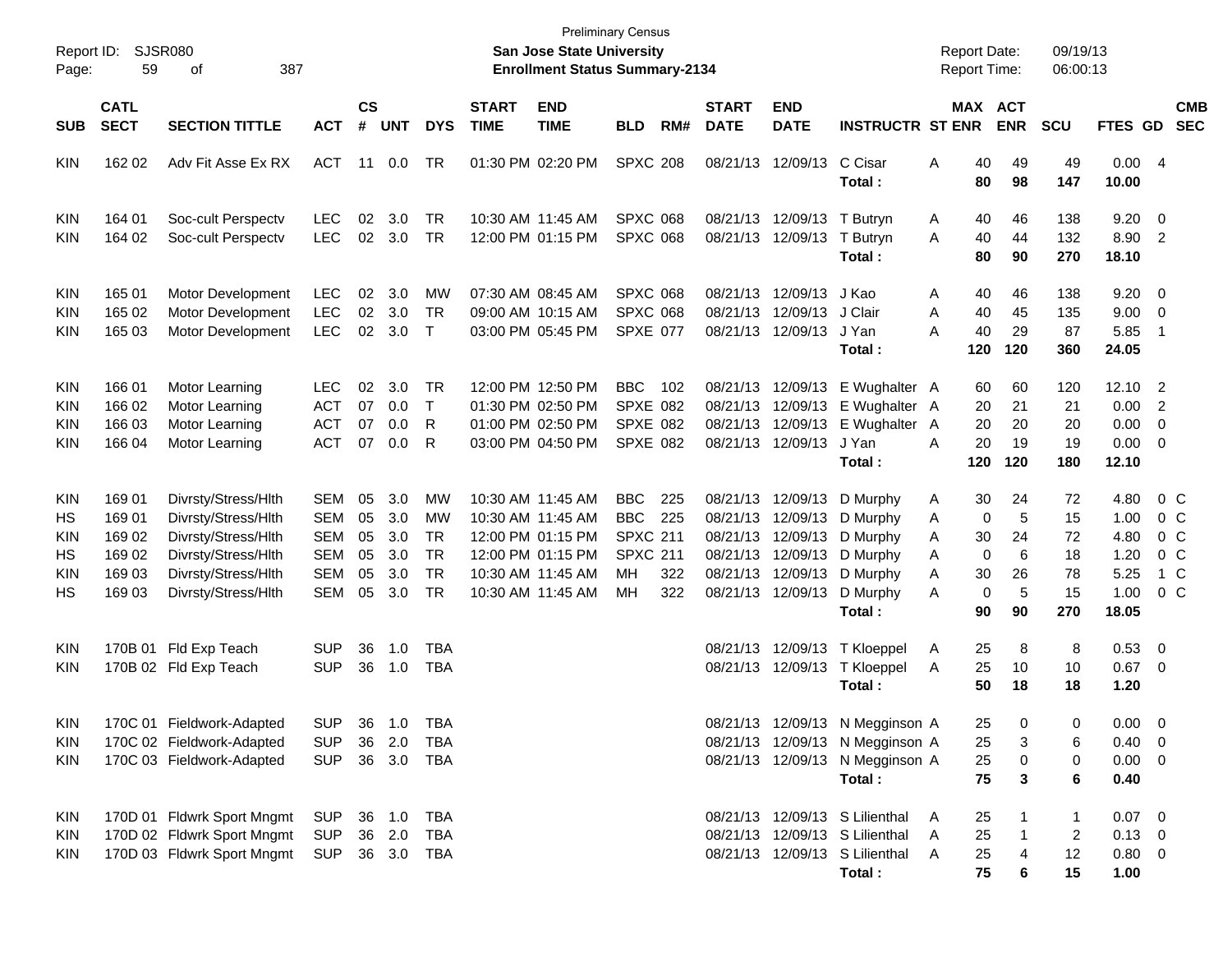| Report ID:<br>Page:                    | <b>SJSR080</b><br>60                           | 387<br>of                                                                                                                                     |                                                                    |                            |                                      |                                                             |                             | <b>San Jose State University</b><br><b>Enrollment Status Summary-2134</b>        | <b>Preliminary Census</b>     |                          |                             |                                                                                                                |                                                                                                                                 | <b>Report Date:</b><br>Report Time:                                     |                                              | 09/19/13<br>06:00:13                 |                                                                      |                                                        |  |
|----------------------------------------|------------------------------------------------|-----------------------------------------------------------------------------------------------------------------------------------------------|--------------------------------------------------------------------|----------------------------|--------------------------------------|-------------------------------------------------------------|-----------------------------|----------------------------------------------------------------------------------|-------------------------------|--------------------------|-----------------------------|----------------------------------------------------------------------------------------------------------------|---------------------------------------------------------------------------------------------------------------------------------|-------------------------------------------------------------------------|----------------------------------------------|--------------------------------------|----------------------------------------------------------------------|--------------------------------------------------------|--|
| <b>SUB</b>                             | <b>CATL</b><br><b>SECT</b>                     | <b>SECTION TITTLE</b>                                                                                                                         | <b>ACT</b>                                                         | $\mathsf{cs}$              | # UNT                                | <b>DYS</b>                                                  | <b>START</b><br><b>TIME</b> | <b>END</b><br><b>TIME</b>                                                        | <b>BLD</b>                    | RM#                      | <b>START</b><br><b>DATE</b> | <b>END</b><br><b>DATE</b>                                                                                      | <b>INSTRUCTR ST ENR ENR</b>                                                                                                     |                                                                         | MAX ACT                                      | <b>SCU</b>                           | FTES GD SEC                                                          | <b>CMB</b>                                             |  |
| KIN                                    |                                                | 170E 01 Fld Exp Coaching                                                                                                                      | <b>SUP</b>                                                         |                            | 36 2.0                               | TBA                                                         |                             |                                                                                  |                               |                          |                             | 08/21/13 12/09/13 S Reekie                                                                                     | Total:                                                                                                                          | Α<br>25<br>25                                                           | 1<br>$\blacktriangleleft$                    | 2<br>$\mathbf 2$                     | $0.13 \quad 0$<br>0.13                                               |                                                        |  |
| KIN<br>KIN                             |                                                | 170F 01 Fld Exp Coaching<br>170F 02 Fld Exp Coaching                                                                                          | <b>SUP</b><br><b>SUP</b>                                           | 36<br>36                   | 2.0<br>2.0                           | TBA<br><b>TBA</b>                                           |                             |                                                                                  |                               |                          |                             | 08/21/13 12/09/13 T Butryn                                                                                     | 08/21/13 12/09/13 R Friedrich<br>Total:                                                                                         | 25<br>A<br>A<br>10<br>35                                                | 2<br>$\mathbf{1}$<br>3                       | 4<br>2<br>6                          | $0.27$ 0<br>$0.13 \ 0$<br>0.40                                       |                                                        |  |
| KIN<br>KIN<br>KIN<br>KIN<br>KIN        |                                                | 170G 01 Fld Exp Act Prgms<br>170G 02 Fld Exp Act Prgms<br>170G 03 Fld Exp Act Prgms<br>170G 04 Fld Exp Act Prgms<br>170G 05 Fld Exp Act Prgms | <b>SUP</b><br><b>SUP</b><br><b>SUP</b><br><b>SUP</b><br><b>SUP</b> | 36<br>36<br>36<br>36<br>36 | 1.0<br>1.0<br>1.0<br>1.0<br>1.0      | TBA<br><b>TBA</b><br><b>TBA</b><br><b>TBA</b><br><b>TBA</b> |                             |                                                                                  |                               |                          |                             | 08/21/13 12/09/13<br>08/21/13 12/09/13 S Reekie<br>08/21/13 12/09/13<br>08/21/13 12/09/13                      | 08/21/13 12/09/13 J Schachner<br>Total:                                                                                         | 25<br>Α<br>25<br>$\overline{A}$<br>25<br>A<br>25<br>Α<br>Α<br>25<br>125 | 0<br>1<br>1<br>0<br>0<br>$\mathbf{2}$        | 0<br>1<br>1<br>0<br>0<br>$\mathbf 2$ | $0.00 \t 0$<br>0.07<br>0.07<br>$0.00 \t 0$<br>$0.00 \t 0$<br>0.13    | $\overline{\phantom{0}}$<br>$\overline{\phantom{0}}$   |  |
| KIN                                    |                                                | 170H 01 Fld Exp Sk & Sc Dive SUP                                                                                                              |                                                                    |                            |                                      | 36 1.0 TBA                                                  |                             |                                                                                  |                               |                          |                             | 08/21/13 12/09/13 F Barry                                                                                      | Total:                                                                                                                          | 25<br>Α<br>25                                                           | 0<br>$\bf{0}$                                | 0<br>0                               | $0.00 \t 0$<br>0.00                                                  |                                                        |  |
| KIN<br>KIN                             | 173 01<br>173 02                               | Intro Teach PE<br>Intro Teach PE                                                                                                              | <b>LEC</b><br><b>LEC</b>                                           | 02                         | 3.0<br>$3.0$ T                       |                                                             |                             | 04:30 PM 07:15 PM                                                                | CL                            | 216                      |                             | 08/21/13 12/09/13                                                                                              | R Friedrich<br>Total:                                                                                                           | $\mathbf 0$<br>X<br>A<br>22<br>22                                       | $\mathbf 0$<br>10<br>10                      | 0<br>30<br>30                        | $0.00 \t 0$<br>$2.00 \t 0$<br>2.00                                   |                                                        |  |
| KIN<br>KIN<br>KIN<br>KIN               | 175 01<br>175 02<br>175 03<br>175 04           | Meas & Eval in Kines LEC<br>Meas & Eval in Kines<br>Meas & Eval in Kines<br>Meas & Eval in Kines ACT                                          | ACT<br>ACT                                                         | 13<br>13                   | 02 3.0<br>0.0<br>0.0<br>13 0.0       | МW<br>F<br>F<br>F                                           |                             | 12:30 PM 01:20 PM<br>10:00 AM 11:50 AM<br>12:00 PM 01:50 PM<br>02:00 PM 03:50 PM | CL.<br>MН<br>CL.<br><b>CL</b> | 222<br>321<br>111<br>111 |                             | 08/21/13 12/09/13                                                                                              | <b>B</b> Shifflett<br>08/21/13 12/09/13 B Shifflett<br>08/21/13 12/09/13 B Shifflett<br>08/21/13 12/09/13 B Shifflett<br>Total: | 80<br>A<br>25<br>A<br>30<br>A<br>A<br>25<br>160                         | 82<br>27<br>31<br>24<br>164                  | 164<br>27<br>31<br>24<br>246         | 16.50 2<br>0.00<br>0.00<br>$0.00 \t 0$<br>16.50                      | $\overline{\phantom{0}}$ 1<br>$\overline{\phantom{1}}$ |  |
| KIN<br>KIN<br><b>KIN</b><br>KIN.       | 178 01<br>178 02<br>178 03<br>178 04           | Mgt Practice TE<br>Mgt Practice TE<br>Mgt Practice TE<br>Mgt Practice TE                                                                      | LEC<br><b>ACT</b><br>LEC<br>ACT                                    |                            | 3.0<br>0.0<br>02 3.0<br>13 0.0       | MW<br>MW                                                    |                             | 09:00 AM 09:50 AM                                                                |                               |                          |                             |                                                                                                                | 08:00 AM 08:50 AM OFF CAMP 08/21/13 12/09/13 R Friedrich<br>OFF CAMP 08/21/13 12/09/13 R Friedrich<br>Total:                    | X<br>X<br>22<br>A<br>22<br>A<br>44                                      | 0<br>0<br>0<br>$\mathbf 0$<br>10<br>10<br>20 | 0<br>0<br>20<br>10<br>30             | $0.00 \ 0$<br>$0.00 \t 0$<br>$2.00 \t 0$<br>$0.00 \t 0$<br>2.00      |                                                        |  |
| KIN<br><b>KIN</b><br>KIN<br>KIN<br>KIN | 180 01<br>180 02<br>180 03<br>180 04<br>180 05 | Ind Studies<br>Ind Studies<br><b>Ind Studies</b><br>Ind Studies<br><b>Ind Studies</b>                                                         | <b>SUP</b><br><b>SUP</b><br><b>SUP</b><br><b>SUP</b><br><b>SUP</b> |                            | 36 1.0<br>36 2.0<br>36 3.0<br>36 4.0 | TBA<br>TBA<br>TBA<br>TBA<br>36 1.0 TBA                      |                             |                                                                                  |                               |                          |                             | 08/21/13 12/09/13<br>08/21/13 12/09/13<br>08/21/13 12/09/13<br>08/21/13 12/09/13<br>08/21/13 12/09/13 T Butryn |                                                                                                                                 | 10<br>Α<br>10<br>Α<br>10<br>Α<br>10<br>Α<br>10<br>Α                     | 0<br>0<br>0<br>0<br>2                        | 0<br>0<br>0<br>0<br>2                | $0.00 \t 0$<br>$0.00 \t 0$<br>$0.00 \t 0$<br>$0.00 \t 0$<br>$0.15$ 1 |                                                        |  |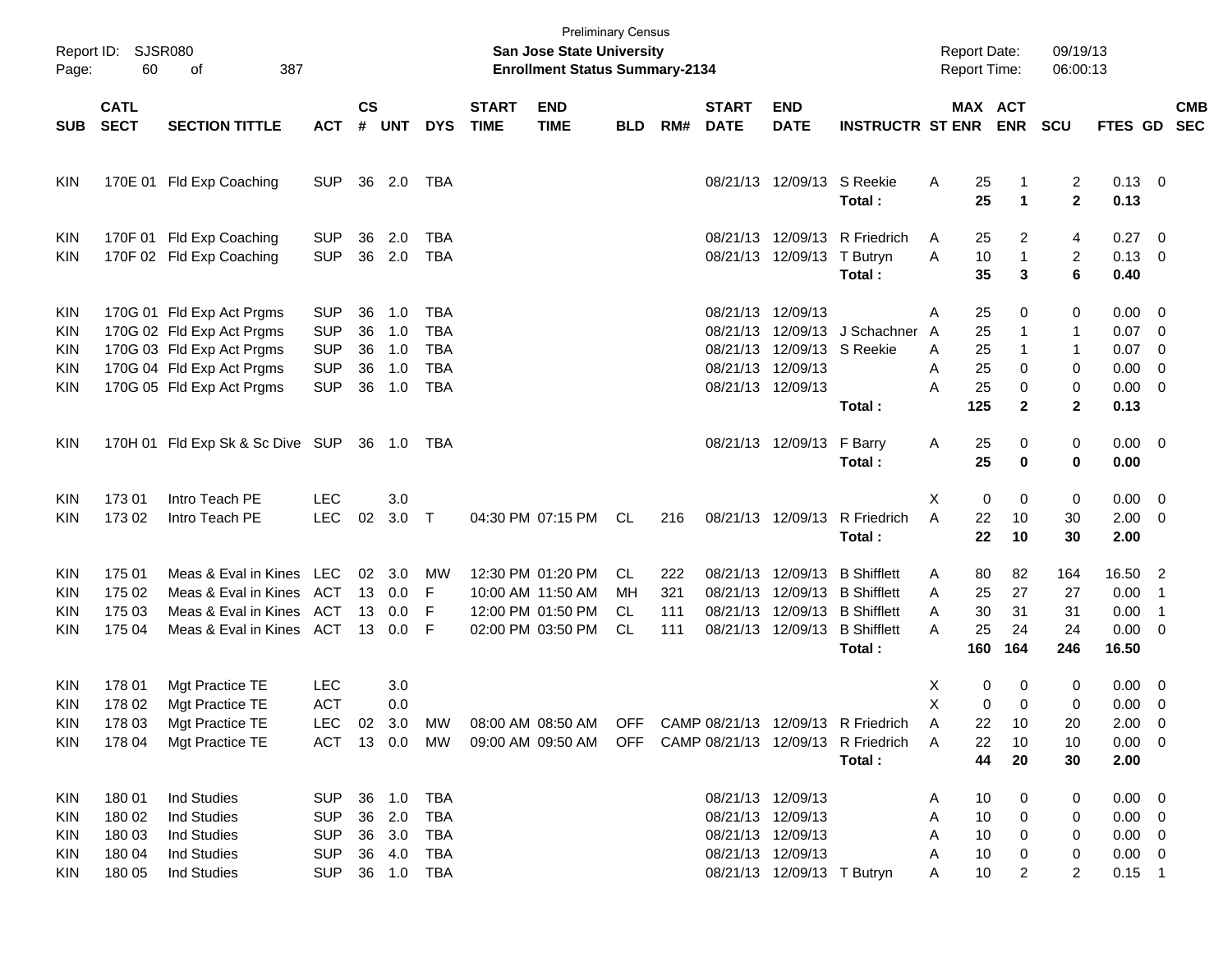| Report ID:<br>Page: | 61                         | SJSR080<br>387<br>οf      |            |                |            |            |                             | San Jose State University<br><b>Enrollment Status Summary-2134</b> | <b>Preliminary Census</b> |     |                             |                            |                                 |   | <b>Report Date:</b><br><b>Report Time:</b> |            | 09/19/13<br>06:00:13 |             |    |            |
|---------------------|----------------------------|---------------------------|------------|----------------|------------|------------|-----------------------------|--------------------------------------------------------------------|---------------------------|-----|-----------------------------|----------------------------|---------------------------------|---|--------------------------------------------|------------|----------------------|-------------|----|------------|
| <b>SUB</b>          | <b>CATL</b><br><b>SECT</b> | <b>SECTION TITTLE</b>     | <b>ACT</b> | <b>CS</b><br># | <b>UNT</b> | <b>DYS</b> | <b>START</b><br><b>TIME</b> | <b>END</b><br><b>TIME</b>                                          | <b>BLD</b>                | RM# | <b>START</b><br><b>DATE</b> | <b>END</b><br><b>DATE</b>  | <b>INSTRUCTR ST ENR</b>         |   | MAX ACT                                    | <b>ENR</b> | SCU                  | FTES GD SEC |    | <b>CMB</b> |
| KIN                 | 180 06                     | <b>Ind Studies</b>        | <b>SUP</b> | 36             | 1.0        | TBA        |                             |                                                                    |                           |     |                             | 08/21/13 12/09/13 H Brown  |                                 | A | 10                                         | 3          | 3                    | 0.20        | 0  |            |
| KIN                 | 180 07                     | <b>Ind Studies</b>        | <b>SUP</b> | 36             | 2.0        | <b>TBA</b> |                             |                                                                    |                           |     | 08/21/13                    | 12/09/13 C Cisar           |                                 | A | 10                                         | 1          | 2                    | 0.13        | 0  |            |
| KIN                 | 180 08                     | <b>Ind Studies</b>        | <b>SUP</b> | 36             | 2.0        | <b>TBA</b> |                             |                                                                    |                           |     | 08/21/13                    | 12/09/13                   | <b>B</b> Shifflett              | A | 10                                         | 2          | 4                    | 0.27        | 0  |            |
| KIN                 | 180 09                     | <b>Ind Studies</b>        | <b>SUP</b> | 36             | 3.0        | <b>TBA</b> |                             |                                                                    |                           |     | 08/21/13                    | 12/09/13                   | C Cisar                         | A | 10                                         | 2          | 6                    | 0.50        | 2  |            |
| KIN                 | 180 10                     | <b>Ind Studies</b>        | <b>SUP</b> | 36             | 3.0        | <b>TBA</b> |                             |                                                                    |                           |     | 08/21/13                    | 12/09/13 P Plato           |                                 | A | 10                                         | 5          | 15                   | 1.10        | 2  |            |
| KIN                 | 180 11                     | <b>Ind Studies</b>        | <b>SUP</b> | 36             | 3.0        | <b>TBA</b> |                             |                                                                    |                           |     | 08/21/13                    |                            | 12/09/13 E Wughalter A          |   | 10                                         | 4          | 12                   | 0.80        | 0  |            |
| KIN                 | 180 12                     | <b>Ind Studies</b>        | <b>SUP</b> | 36             | 3.0        | <b>TBA</b> |                             |                                                                    |                           |     | 08/21/13                    | 12/09/13                   | <b>B</b> Shifflett              | A | 10                                         | 2          | 6                    | 0.40        | 0  |            |
| KIN                 | 180 13                     | <b>Ind Studies</b>        | <b>SUP</b> | 36             | 3.0        | <b>TBA</b> |                             |                                                                    |                           |     | 08/21/13                    | 12/09/13 H Brown           |                                 | A | 10                                         | 3          | 9                    | 0.60        | 0  |            |
| KIN                 | 180 14                     | <b>Ind Studies</b>        | <b>SUP</b> | 36             | 3.0        | <b>TBA</b> |                             |                                                                    |                           |     | 08/21/13                    |                            | 12/09/13 T Semerjian            | A | 10                                         | 2          | 6                    | 0.45        | -1 |            |
| KIN                 | 180 15                     | <b>Ind Studies</b>        | <b>SUP</b> | 36             | 1.0        | <b>TBA</b> |                             |                                                                    |                           |     | 08/21/13                    | 12/09/13 J Chin            |                                 | A | 10                                         | 4          | 4                    | 0.27        | 0  |            |
| KIN                 | 180 16                     | <b>Ind Studies</b>        | <b>SUP</b> | 36             | 3.0        | <b>TBA</b> |                             |                                                                    |                           |     | 08/21/13                    | 12/09/13 J Kao             |                                 | A | 5                                          | 1          | 3                    | 0.20        | 0  |            |
| KIN                 | 180 17                     | <b>Ind Studies</b>        | <b>SUP</b> | 36             | 1.0        | <b>TBA</b> |                             |                                                                    |                           |     | 08/21/13                    | 12/09/13                   | <b>B</b> Shifflett              | A | 5                                          | 0          | 0                    | 0.00        | 0  |            |
| KIN                 | 180 18                     | <b>Ind Studies</b>        | <b>SUP</b> | 36             | 2.0        | <b>TBA</b> |                             |                                                                    |                           |     | 08/21/13                    | 12/09/13 P Plato           |                                 | A | 5                                          | 1          | $\overline{c}$       | 0.13        | 0  |            |
| KIN                 | 180 19                     | <b>Ind Studies</b>        | <b>SUP</b> | 36             | 3.0        | <b>TBA</b> |                             |                                                                    |                           |     | 08/21/13                    |                            | 12/09/13 E Wughalter A          |   | 5                                          | 2          | 6                    | 0.40        | 0  |            |
| KIN                 | 180 20                     | <b>Ind Studies</b>        | <b>SUP</b> | 36             | 1.0        | <b>TBA</b> |                             |                                                                    |                           |     |                             |                            | 08/21/13 12/09/13 T Semerjian A |   | 5                                          | 1          | 1                    | 0.07        | 0  |            |
| KIN                 | 180 21                     | <b>Ind Studies</b>        | <b>SUP</b> | 36             | 1.0        | <b>TBA</b> |                             |                                                                    |                           |     | 08/21/13                    | 12/09/13 S Reekie          |                                 | A | 5                                          | 1          | 1                    | 0.07        | 0  |            |
| KIN                 | 180 22                     | <b>Ind Studies</b>        | <b>SUP</b> | 36             | 1.0        | <b>TBA</b> |                             |                                                                    |                           |     | 08/21/13                    |                            | 12/09/13 S Lilienthal           | A | 5                                          | 1          | 1                    | 0.08        | -1 |            |
| KIN                 | 180 23                     | <b>Ind Studies</b>        | <b>SUP</b> | 36             | 1.0        | <b>TBA</b> |                             |                                                                    |                           |     | 08/21/13 12/09/13           |                            |                                 | A | 5                                          | 0          | 0                    | 0.00        | 0  |            |
| KIN                 | 180 24                     | <b>Ind Studies</b>        | <b>SUP</b> | 36             | 2.0        | <b>TBA</b> |                             |                                                                    |                           |     | 08/21/13                    | 12/09/13 J Kao             |                                 | A | 5                                          | 1          | 2                    | 0.13        | 0  |            |
| KIN                 | 180 25                     | <b>Ind Studies</b>        | <b>SUP</b> | 36             | 2.0        | <b>TBA</b> |                             |                                                                    |                           |     | 08/21/13                    | 12/09/13                   | H Brown                         | A | 5                                          | 1          | 2                    | 0.13        | 0  |            |
| KIN                 | 180 26                     | <b>Ind Studies</b>        | <b>SUP</b> | 36             | 2.0        | <b>TBA</b> |                             |                                                                    |                           |     | 08/21/13 12/09/13           |                            |                                 | Α | 5                                          | 0          | 0                    | 0.00        | 0  |            |
| KIN                 | 180 27                     | <b>Ind Studies</b>        | <b>SUP</b> | 36             | 2.0        | <b>TBA</b> |                             |                                                                    |                           |     | 08/21/13 12/09/13           |                            |                                 | A | 5                                          | 0          | 0                    | 0.00        | 0  |            |
| KIN                 | 180 28                     | <b>Ind Studies</b>        | <b>SUP</b> | 36             | 2.0        | <b>TBA</b> |                             |                                                                    |                           |     | 08/21/13 12/09/13           |                            |                                 | A | 5                                          | 0          | 0                    | 0.00        | 0  |            |
| KIN                 | 180 29                     | <b>Ind Studies</b>        | <b>SUP</b> | 36             | 3.0        | <b>TBA</b> |                             |                                                                    |                           |     |                             | 08/21/13 12/09/13          | T Butryn                        | A | 5                                          | 1          | 3                    | 0.20        | 0  |            |
| <b>KIN</b>          | 180 30                     | Ind Studies               | <b>SUP</b> | 36             | 3.0        | <b>TBA</b> |                             |                                                                    |                           |     | 08/21/13 12/09/13           |                            |                                 | Α | 5                                          | 0          | 0                    | 0.00        | 0  |            |
|                     |                            |                           |            |                |            |            |                             |                                                                    |                           |     |                             |                            | Total:                          |   | 225                                        | 40         | 90                   | 6.28        |    |            |
| KIN                 |                            | 180C 01 Ind Studies Coach | <b>SUP</b> | 36             | 2.0        | TBA        |                             |                                                                    |                           |     | 08/21/13 12/09/13           |                            |                                 | A | 10                                         | 0          | 0                    | 0.00        | 0  |            |
|                     |                            |                           |            |                |            |            |                             |                                                                    |                           |     |                             |                            | Total:                          |   | 10                                         | 0          | 0                    | 0.00        |    |            |
| <b>KIN</b>          | 184 01                     | <b>Directed Reading</b>   | <b>SUP</b> |                | 36 1.0     | TBA        |                             |                                                                    |                           |     | 08/21/13 12/09/13           |                            |                                 | A | 10                                         | 0          | 0                    | 0.00        | 0  |            |
| KIN                 | 184 02                     | Directed Reading          | <b>SUP</b> |                | 36 2.0     | TBA        |                             |                                                                    |                           |     | 08/21/13 12/09/13           |                            |                                 | A | 10                                         | 0          | 0                    | 0.00        | 0  |            |
| KIN                 | 184 03                     | <b>Directed Reading</b>   | <b>SUP</b> |                | 36 3.0     | TBA        |                             |                                                                    |                           |     | 08/21/13 12/09/13           |                            |                                 | A | 10                                         | 0          | 0                    | 0.00        | 0  |            |
| KIN                 | 184 04                     | <b>Directed Reading</b>   | <b>SUP</b> |                | 36 4.0     | TBA        |                             |                                                                    |                           |     |                             |                            | 08/21/13 12/09/13 B Shifflett   | A | 10                                         |            | 4                    | 0.27        | 0  |            |
|                     |                            |                           |            |                |            |            |                             |                                                                    |                           |     |                             |                            | Total:                          |   | 40                                         | 1          | 4                    | 0.27        |    |            |
| KIN                 | 18501                      | Senior Seminar            | SEM 05 3.0 |                |            | TR         |                             | 09:00 AM 10:15 AM                                                  | SPXE 077                  |     |                             | 08/21/13 12/09/13 L Wilkin |                                 | A | 20                                         | 24         | 72                   | 4.80 0      |    |            |
| <b>KIN</b>          | 185 02                     | <b>Senior Seminar</b>     | SEM 05 3.0 |                |            | MW         |                             | 09:00 AM 10:15 AM                                                  | SPXE 077                  |     |                             | 08/21/13 12/09/13 J Chin   |                                 | A | 20                                         | 20         | 60                   | $4.00 \ 0$  |    |            |
|                     |                            |                           |            |                |            |            |                             |                                                                    |                           |     |                             |                            | Total:                          |   | 40                                         | 44         | 132                  | 8.80        |    |            |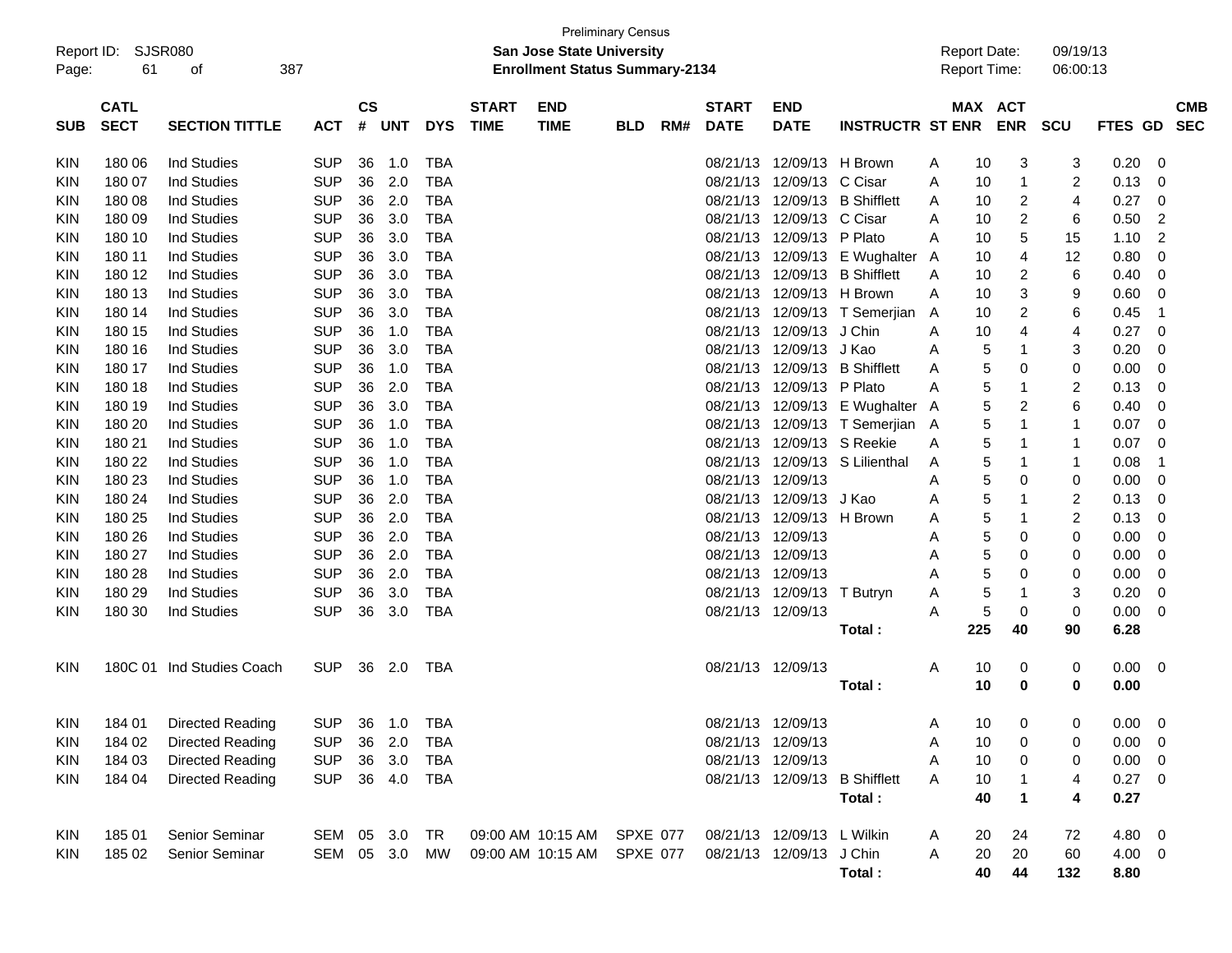| Report ID:<br>Page: | 62                         | <b>SJSR080</b><br>387<br>of      |            |                |            |              |                             | <b>Preliminary Census</b><br><b>San Jose State University</b><br><b>Enrollment Status Summary-2134</b> |                 |     |                             |                            |                               | <b>Report Date:</b><br><b>Report Time:</b> |                       |                | 09/19/13<br>06:00:13 |                |                          |                          |
|---------------------|----------------------------|----------------------------------|------------|----------------|------------|--------------|-----------------------------|--------------------------------------------------------------------------------------------------------|-----------------|-----|-----------------------------|----------------------------|-------------------------------|--------------------------------------------|-----------------------|----------------|----------------------|----------------|--------------------------|--------------------------|
| <b>SUB</b>          | <b>CATL</b><br><b>SECT</b> | <b>SECTION TITTLE</b>            | <b>ACT</b> | <b>CS</b><br># | <b>UNT</b> | <b>DYS</b>   | <b>START</b><br><b>TIME</b> | <b>END</b><br><b>TIME</b>                                                                              | <b>BLD</b>      | RM# | <b>START</b><br><b>DATE</b> | <b>END</b><br><b>DATE</b>  | <b>INSTRUCTR ST ENR</b>       |                                            | MAX ACT<br><b>ENR</b> |                | <b>SCU</b>           | FTES GD        |                          | <b>CMB</b><br><b>SEC</b> |
|                     |                            |                                  |            |                |            |              |                             |                                                                                                        |                 |     |                             |                            |                               |                                            |                       |                |                      |                |                          |                          |
| <b>KIN</b>          | 185H 01                    | Senior Sem Honors                | <b>SEM</b> | 05             | 3.0        | TR           | 09:00 AM 10:15 AM           |                                                                                                        | <b>SPXE 077</b> |     |                             | 08/21/13 12/09/13          | L Wilkin                      | A                                          | 5                     | 4              | 12                   | $0.80 \quad 0$ |                          |                          |
| KIN                 |                            | 185H 02 Senior Sem Honors        | <b>SEM</b> | 05             | 3.0        | MW           |                             | 09:00 AM 10:15 AM                                                                                      | SPXE 077        |     |                             | 08/21/13 12/09/13          | J Chin                        | Α                                          | 5                     | $\mathbf{1}$   | 3                    | 0.20           | $\overline{\mathbf{0}}$  |                          |
|                     |                            |                                  |            |                |            |              |                             |                                                                                                        |                 |     |                             |                            | Total:                        |                                            | 10                    | 5              | 15                   | 1.00           |                          |                          |
| <b>KIN</b>          | 188 01                     | Prev Care Ath Inj                | <b>LEC</b> | 02             | 2.0        | TR           |                             | 11:30 AM 12:20 PM                                                                                      | <b>SPXE 075</b> |     |                             | 08/21/13 12/09/13          | K Han                         | Α                                          | 40                    | 41             | 82                   | 5.50           | - 1                      |                          |
|                     |                            |                                  |            |                |            |              |                             |                                                                                                        |                 |     |                             |                            | Total:                        |                                            | 40                    | 41             | 82                   | 5.50           |                          |                          |
| <b>KIN</b>          | 18901                      | Care & Prev Lab                  | LAB        | 15             | 1.0        | $\mathsf{T}$ |                             | 12:30 PM 02:20 PM                                                                                      | <b>SPXE 075</b> |     |                             | 08/21/13 12/09/13          | M Tsuruike                    | A                                          | 20                    | 24             | 24                   | 1.60           | $\overline{\mathbf{0}}$  |                          |
| KIN                 | 18902                      | Care & Prev Lab                  | LAB        | 15             | 1.0        | W            | 02:30 PM 04:20 PM           |                                                                                                        | <b>SPXE 075</b> |     |                             | 08/21/13 12/09/13          | M Tsuruike                    | A                                          | 20                    | 16             | 16                   | 1.08           | -1                       |                          |
|                     |                            |                                  |            |                |            |              |                             |                                                                                                        |                 |     |                             |                            | Total:                        |                                            | 40                    | 40             | 40                   | 2.68           |                          |                          |
| <b>KIN</b>          | 191A 01                    | Adv Assess Lower Ext LEC         |            | 02             | 3.0        | TR           |                             | 08:30 AM 09:20 AM                                                                                      | <b>SPXE 075</b> |     |                             | 08/21/13 12/09/13          | K Han                         | A                                          | 40                    | 49             | 98                   | 9.80           | - 0                      |                          |
| <b>KIN</b>          |                            | 191A 02 Adv Assess Lower Ext LAB |            | 15             | 0.0        | $\mathsf{T}$ | 09:30 AM 11:20 AM           |                                                                                                        | <b>SPXE 075</b> |     |                             | 08/21/13 12/09/13          | K Han                         | A                                          | 20                    | 27             | 27                   | 0.00           | $\overline{0}$           |                          |
| KIN                 |                            | 191A 03 Adv Assess Lower Ext LAB |            | 15             | 0.0        | R            |                             | 09:30 AM 11:20 AM                                                                                      | <b>SPXE 075</b> |     |                             | 08/21/13 12/09/13          | K Han                         | А                                          | 20                    | 22             | 22                   | 0.00           | $\overline{\mathbf{0}}$  |                          |
|                     |                            |                                  |            |                |            |              |                             |                                                                                                        |                 |     |                             |                            | Total:                        |                                            | 80                    | 98             | 147                  | 9.80           |                          |                          |
| <b>KIN</b>          | 193 01                     | Org/Adm Ath Traing               | <b>LEC</b> |                | 02 2.0 F   |              |                             | 08:30 AM 10:20 AM                                                                                      | <b>SPXE 075</b> |     |                             | 08/21/13 12/09/13          | H Brown                       | Α                                          | 40                    | 26             | 52                   | $3.47 \quad 0$ |                          |                          |
|                     |                            |                                  |            |                |            |              |                             |                                                                                                        |                 |     |                             |                            | Total:                        |                                            | 40                    | 26             | 52                   | 3.47           |                          |                          |
| <b>KIN</b>          | 194 01                     | <b>Therapeutic Exercise</b>      | LEC        | 02             | 3.0        | MW           |                             | 10:30 AM 11:20 AM                                                                                      | <b>SPXE 075</b> |     |                             | 08/21/13 12/09/13          | H Brown                       | A                                          | 40                    | 43             | 86                   | 8.60           | $\overline{\mathbf{0}}$  |                          |
| <b>KIN</b>          | 194 02                     | <b>Therapeutic Exercise</b>      | ACT        | 13             | 0.0        | М            |                             | 08:30 AM 10:20 AM                                                                                      | <b>SPXE 075</b> |     |                             | 08/21/13 12/09/13          | H Brown                       | A                                          | 20                    | 20             | 20                   | 0.00           | $\overline{0}$           |                          |
| <b>KIN</b>          | 194 03                     | <b>Therapeutic Exercise</b>      | ACT        | 13             | 0.0        | W            |                             | 08:30 AM 10:20 AM                                                                                      | <b>SPXE 075</b> |     |                             | 08/21/13 12/09/13          | H Brown                       | А                                          | 20                    | 23             | 23                   | 0.00           | $\overline{\mathbf{0}}$  |                          |
|                     |                            |                                  |            |                |            |              |                             |                                                                                                        |                 |     |                             |                            | Total:                        |                                            | 80                    | 86             | 129                  | 8.60           |                          |                          |
| <b>KIN</b>          | 197A 01                    | Practicum Ath Trn I              | <b>SUP</b> | 36             | 1.0        | $\top$       |                             | 07:30 AM 08:20 AM                                                                                      | <b>SPXE 075</b> |     |                             | 08/21/13 12/09/13          | K Han                         | Α                                          | 12                    | 22             | 22                   | $1.47 \quad 0$ |                          |                          |
|                     |                            |                                  |            |                |            |              |                             |                                                                                                        |                 |     |                             |                            | Total:                        |                                            | 12                    | 22             | 22                   | 1.47           |                          |                          |
| KIN                 |                            | 197C 01 Practicum Ath Trn II     | <b>SUP</b> | 36             | 1.0        | W            |                             | 07:30 AM 08:20 AM                                                                                      | <b>SPXE 075</b> |     |                             | 08/21/13 12/09/13          | H Brown                       | Α                                          | 12                    | 14             | 14                   | $0.93$ 0       |                          |                          |
|                     |                            |                                  |            |                |            |              |                             |                                                                                                        |                 |     |                             |                            | Total:                        |                                            | 12                    | 14             | 14                   | 0.93           |                          |                          |
| <b>KIN</b>          | 198 01                     | Internship Kinesiolo             | <b>SUP</b> | 36             | 1.0        | TBA          |                             |                                                                                                        |                 |     |                             | 08/21/13 12/09/13 K Han    |                               | A                                          | 10                    | 2              | 2                    | 0.13           | $\overline{\mathbf{0}}$  |                          |
| <b>KIN</b>          | 198 02                     | Internship Kinesiolo             | <b>SUP</b> | 36             | 2.0        | <b>TBA</b>   |                             |                                                                                                        |                 |     |                             | 08/21/13 12/09/13          |                               | Α                                          | $10$                  | 0              | 0                    | 0.00           | 0                        |                          |
| <b>KIN</b>          | 198 03                     | Internship Kinesiolo             | <b>SUP</b> | 36             | 3.0        | <b>TBA</b>   |                             |                                                                                                        |                 |     |                             | 08/21/13 12/09/13          |                               | Α                                          | 10                    | 0              | 0                    | 0.00           | 0                        |                          |
| <b>KIN</b>          | 198 04                     | Internship Kinesiolo             | <b>SUP</b> | 36             | 4.0        | <b>TBA</b>   |                             |                                                                                                        |                 |     |                             | 08/21/13 12/09/13          |                               | Α                                          | 10                    | 0              | 0                    | 0.00           | $\mathbf 0$              |                          |
| <b>KIN</b>          | 198 05                     | Internship Kinesiolo             | <b>SUP</b> | 36             | 1.0        | <b>TBA</b>   |                             |                                                                                                        |                 |     |                             | 08/21/13 12/09/13 H Brown  |                               | Α                                          | 10                    | 2              | $\overline{2}$       | 0.13           | $\mathbf 0$              |                          |
| <b>KIN</b>          | 198 06                     | Internship Kinesiolo             | <b>SUP</b> | 36             | 1.0        | <b>TBA</b>   |                             |                                                                                                        |                 |     |                             | 08/21/13 12/09/13          | P Plato                       | Α                                          | 10                    |                | $\mathbf 1$          | 0.07           | $\overline{\phantom{0}}$ |                          |
| <b>KIN</b>          | 198 07                     | Internship Kinesiolo             | <b>SUP</b> | 36             | 1.0        | <b>TBA</b>   |                             |                                                                                                        |                 |     |                             |                            | 08/21/13 12/09/13 B Shifflett | Α                                          | 10                    | 3              | 3                    | 0.20           | $\overline{\mathbf{0}}$  |                          |
| <b>KIN</b>          | 198 08                     | Internship Kinesiolo             | <b>SUP</b> |                | 36 1.0     | <b>TBA</b>   |                             |                                                                                                        |                 |     |                             | 08/21/13 12/09/13 T Butryn |                               | Α                                          | 10                    | $\overline{2}$ | $\overline{c}$       | $0.13 \ 0$     |                          |                          |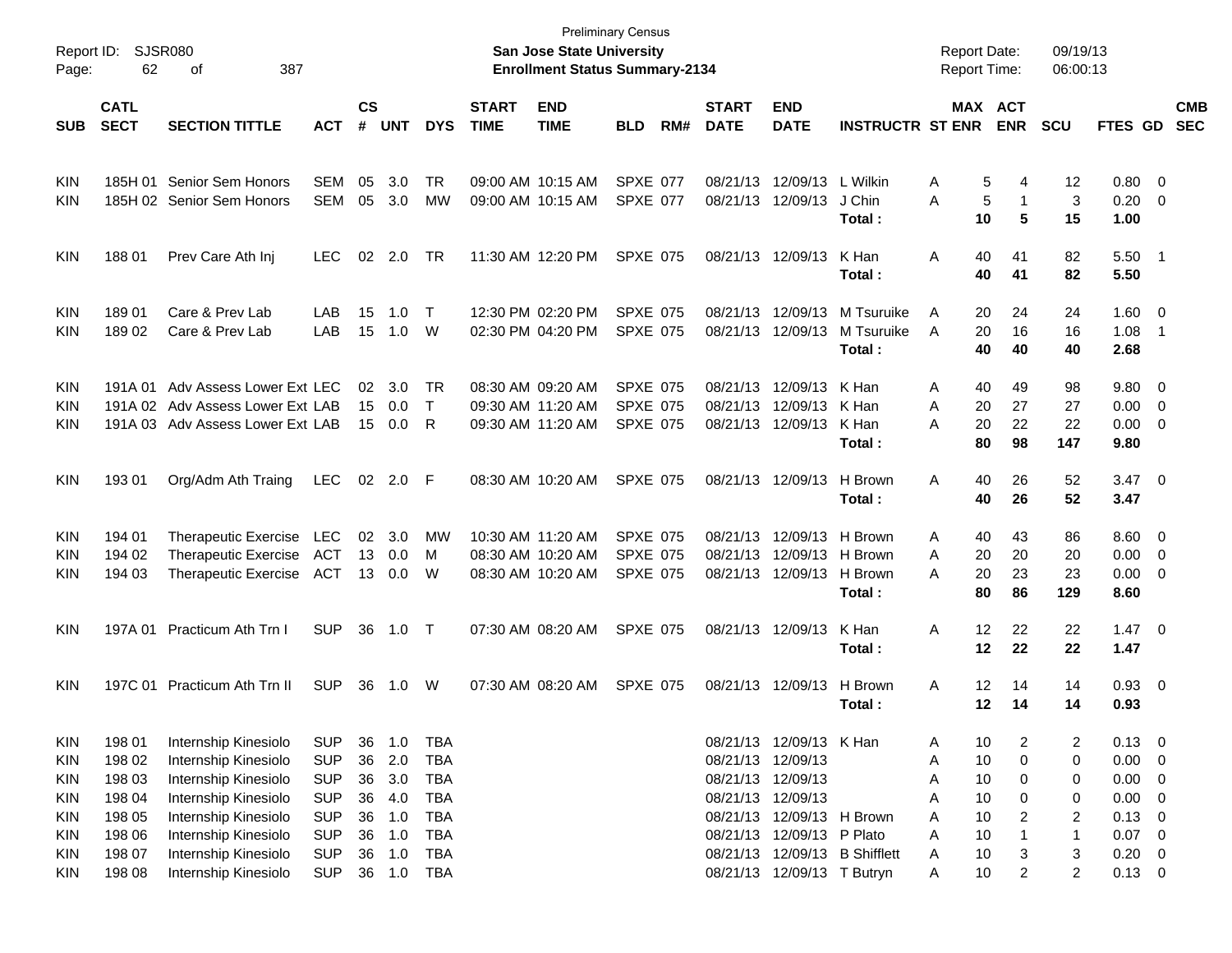| Report ID:<br>Page: | 63                         | <b>SJSR080</b><br>387<br>οf              |                |                |            |            |                             | <b>Preliminary Census</b><br><b>San Jose State University</b><br><b>Enrollment Status Summary-2134</b> |                 |     |                             |                           |                                 | <b>Report Date:</b><br><b>Report Time:</b> |     |                       | 09/19/13<br>06:00:13      |                |             |                          |
|---------------------|----------------------------|------------------------------------------|----------------|----------------|------------|------------|-----------------------------|--------------------------------------------------------------------------------------------------------|-----------------|-----|-----------------------------|---------------------------|---------------------------------|--------------------------------------------|-----|-----------------------|---------------------------|----------------|-------------|--------------------------|
| <b>SUB</b>          | <b>CATL</b><br><b>SECT</b> | <b>SECTION TITTLE</b>                    | <b>ACT</b>     | <b>CS</b><br># | <b>UNT</b> | <b>DYS</b> | <b>START</b><br><b>TIME</b> | <b>END</b><br><b>TIME</b>                                                                              | <b>BLD</b>      | RM# | <b>START</b><br><b>DATE</b> | <b>END</b><br><b>DATE</b> | <b>INSTRUCTR ST ENR</b>         |                                            |     | MAX ACT<br><b>ENR</b> | <b>SCU</b>                | <b>FTES GD</b> |             | <b>CMB</b><br><b>SEC</b> |
| <b>KIN</b>          | 198 09                     | Internship Kinesiolo                     | <b>SUP</b>     | 36             | 1.0        | <b>TBA</b> |                             |                                                                                                        |                 |     | 08/21/13                    | 12/09/13                  | N Megginson A                   |                                            | 10  | 1                     | 1                         | 0.07           | 0           |                          |
| KIN                 | 198 10                     | Internship Kinesiolo                     | <b>SUP</b>     | 36             | 1.0        | <b>TBA</b> |                             |                                                                                                        |                 |     | 08/21/13                    | 12/09/13                  | E Wughalter A                   |                                            | 10  | 5                     | 5                         | 0.33           | 0           |                          |
| KIN                 | 198 11                     | Internship Kinesiolo                     | <b>SUP</b>     | 36             | 1.0        | <b>TBA</b> |                             |                                                                                                        |                 |     | 08/21/13                    | 12/09/13                  | G Chen                          | A                                          | 10  | 1                     | $\mathbf{1}$              | 0.07           | 0           |                          |
| KIN                 | 198 12                     | Internship Kinesiolo                     | <b>SUP</b>     | 36             | 1.0        | <b>TBA</b> |                             |                                                                                                        |                 |     | 08/21/13                    | 12/09/13                  | T Semerjian A                   |                                            | 10  | 7                     | 7                         | 0.47           | 0           |                          |
| KIN                 | 198 13                     | Internship Kinesiolo                     | <b>SUP</b>     | 36             | 2.0        | <b>TBA</b> |                             |                                                                                                        |                 |     | 08/21/13                    |                           | 12/09/13 E Wughalter A          |                                            | 10  | $\overline{c}$        | 4                         | 0.27           | 0           |                          |
| KIN                 | 198 14                     | Internship Kinesiolo                     | <b>SUP</b>     | 36             | 2.0        | <b>TBA</b> |                             |                                                                                                        |                 |     | 08/21/13                    | 12/09/13                  |                                 | A                                          | 10  | 0                     | 0                         | 0.00           | 0           |                          |
| KIN                 | 198 15                     | Internship Kinesiolo                     | <b>SUP</b>     | 36             | 2.0        | <b>TBA</b> |                             |                                                                                                        |                 |     | 08/21/13                    | 12/09/13                  | <b>B</b> Shifflett              | A                                          | 10  | 2                     | 4                         | 0.27           | $\mathbf 0$ |                          |
| KIN                 | 198 16                     | Internship Kinesiolo                     | <b>SUP</b>     | 36             | 2.0        | <b>TBA</b> |                             |                                                                                                        |                 |     | 08/21/13                    | 12/09/13                  | C Cisar                         | A                                          | 10  | 1                     | $\overline{c}$            | 0.13           | 0           |                          |
| KIN                 | 198 17                     | Internship Kinesiolo                     | <b>SUP</b>     | 36             | 2.0        | <b>TBA</b> |                             |                                                                                                        |                 |     | 08/21/13                    | 12/09/13                  | J Chin                          | A                                          | 10  | 1                     | $\overline{c}$            | 0.13           | 0           |                          |
| KIN                 | 198 18                     | Internship Kinesiolo                     | <b>SUP</b>     | 36             | 2.0        | <b>TBA</b> |                             |                                                                                                        |                 |     | 08/21/13                    | 12/09/13                  |                                 | A                                          | 10  | 0                     | 0                         | 0.00           | 0           |                          |
| KIN                 | 198 19                     | Internship Kinesiolo                     | <b>SUP</b>     | 36             | 3.0        | <b>TBA</b> |                             |                                                                                                        |                 |     | 08/21/13                    | 12/09/13                  | C Cisar                         | A                                          | 10  | 1                     | 3                         | 0.20           | $\mathbf 0$ |                          |
| KIN                 | 198 20                     | Internship Kinesiolo                     | <b>SUP</b>     | 36             | 3.0        | <b>TBA</b> |                             |                                                                                                        |                 |     | 08/21/13                    | 12/09/13 P Plato          |                                 | A                                          | 10  | $\overline{c}$        | 6                         | 0.40           | 0           |                          |
| KIN                 | 198 21                     | Internship Kinesiolo                     | <b>SUP</b>     | 36             | 3.0        | <b>TBA</b> |                             |                                                                                                        |                 |     | 08/21/13                    | 12/09/13 H Brown          |                                 | A                                          | 10  | $\overline{c}$        | 6                         | 0.40           | 0           |                          |
| KIN                 | 198 22                     | Internship Kinesiolo                     | <b>SUP</b>     | 36             | 3.0        | <b>TBA</b> |                             |                                                                                                        |                 |     | 08/21/13                    |                           | 12/09/13 S Lilienthal           | A                                          | 10  | 4                     | 12                        | 0.80           | 0           |                          |
| KIN                 | 198 23                     | Internship Kinesiolo                     | <b>SUP</b>     | 36             | 3.0        | <b>TBA</b> |                             |                                                                                                        |                 |     | 08/21/13                    |                           | 12/09/13 B Shifflett            | A                                          | 10  | 4                     | 12                        | 0.80           | 0           |                          |
| KIN                 | 198 24                     | Internship Kinesiolo                     | <b>SUP</b>     | 36             | 3.0        | <b>TBA</b> |                             |                                                                                                        |                 |     | 08/21/13                    |                           | 12/09/13 T Semerjian A          |                                            | 10  | 1                     | $\ensuremath{\mathsf{3}}$ | 0.20           | $\mathbf 0$ |                          |
| KIN                 | 198 25                     | Internship Kinesiolo                     | <b>SUP</b>     | 36             | 3.0        | <b>TBA</b> |                             |                                                                                                        |                 |     | 08/21/13                    | 12/09/13                  | J Chin                          | A                                          | 10  | 1                     | 3                         | 0.20           | $\mathbf 0$ |                          |
| KIN                 | 198 26                     | Internship Kinesiolo                     | <b>SUP</b>     | 36             | 3.0        | <b>TBA</b> |                             |                                                                                                        |                 |     | 08/21/13                    | 12/09/13                  | N Megginson A                   |                                            | 10  | 1                     | 3                         | 0.20           | 0           |                          |
| KIN                 | 198 27                     | Internship Kinesiolo                     | <b>SUP</b>     | 36             | 1.0        | <b>TBA</b> |                             |                                                                                                        |                 |     | 08/21/13                    | 12/09/13                  | J Chin                          | A                                          | 10  | 4                     | 4                         | 0.27           | $\mathbf 0$ |                          |
| KIN                 | 198 28                     | Internship Kinesiolo                     | <b>SUP</b>     | 36             | 1.0        | <b>TBA</b> |                             |                                                                                                        |                 |     | 08/21/13                    | 12/09/13                  | J Kao                           | A                                          | 10  | 1                     | $\mathbf 1$               | 0.07           | 0           |                          |
| <b>KIN</b>          | 198 29                     | Internship Kinesiolo                     | <b>SUP</b>     | 36             | 4.0        | <b>TBA</b> |                             |                                                                                                        |                 |     | 08/21/13                    | 12/09/13                  | S Lilienthal                    | A                                          | 10  | $\mathbf{1}$          | $\overline{\mathbf{4}}$   | 0.27           | $\mathbf 0$ |                          |
|                     |                            |                                          |                |                |            |            |                             |                                                                                                        |                 |     |                             |                           | Total:                          |                                            | 290 | 52                    | 93                        | 6.20           |             |                          |
| <b>KIN</b>          | 250 01                     | <b>Fund Quant Resrch</b>                 | SEM 05 3.0     |                |            | $\top$     |                             | 07:00 PM 09:45 PM                                                                                      | SPXE 077        |     |                             | 08/21/13 12/09/13         | E Wughalter A                   |                                            | 22  | 28                    | 84                        | 7.00 28        |             |                          |
|                     |                            |                                          |                |                |            |            |                             |                                                                                                        |                 |     |                             |                           | Total:                          |                                            | 22  | 28                    | 84                        | 7.00           |             |                          |
| <b>KIN</b>          | 251 01                     | <b>Fund Qual Resrch</b>                  | SEM            | 05             | 3.0        | W          |                             | 04:00 PM 06:45 PM                                                                                      | <b>SPXE 077</b> |     |                             | 08/21/13 12/09/13         | J Chin                          | A                                          | 22  | 20                    | 60                        | 5.00 20        |             |                          |
|                     |                            |                                          |                |                |            |            |                             |                                                                                                        |                 |     |                             |                           | Total:                          |                                            | 22  | 20                    | 60                        | 5.00           |             |                          |
| KIN                 | 255 01                     | Adv Exercise Physiol SEM                 |                |                | 3.0        |            |                             |                                                                                                        |                 |     |                             |                           |                                 | X                                          | 0   | 0                     | 0                         | 0.00           | 0           |                          |
| KIN                 |                            | 255 02 Adv Exercise Physiol SEM 05 3.0 T |                |                |            |            |                             | 04:00 PM 06:45 PM SPXC 208 08/21/13 12/09/13 P Plato                                                   |                 |     |                             |                           |                                 | A                                          | 15  | 19                    | 57                        | 4.75 19        |             |                          |
|                     |                            |                                          |                |                |            |            |                             |                                                                                                        |                 |     |                             |                           | Total:                          |                                            | 15  | 19                    | 57                        | 4.75           |             |                          |
| KIN                 | 257 01                     | <b>Biomechanics</b>                      | SEM 05 3.0 R   |                |            |            |                             | 04:00 PM 06:45 PM SPXC 208                                                                             |                 |     |                             | 08/21/13 12/09/13 J Kao   |                                 | A                                          | 15  | 13                    | 39                        | 3.25 13        |             |                          |
|                     |                            |                                          |                |                |            |            |                             |                                                                                                        |                 |     |                             |                           | Total:                          |                                            | 15  | 13                    | 39                        | 3.25           |             |                          |
|                     |                            |                                          |                |                |            |            |                             |                                                                                                        |                 |     |                             |                           |                                 |                                            |     |                       |                           |                |             |                          |
| KIN                 |                            | 259 01 Adv APA Internship                | SUP 25 3.0 TBA |                |            |            |                             |                                                                                                        |                 |     |                             |                           | 08/21/13 12/09/13 N Megginson A |                                            | 15  | 0                     | 0                         | $0.00 \t 0$    |             |                          |
|                     |                            |                                          |                |                |            |            |                             |                                                                                                        |                 |     |                             |                           | Total:                          |                                            | 15  | 0                     | 0                         | 0.00           |             |                          |
|                     |                            |                                          |                |                |            |            |                             |                                                                                                        |                 |     |                             |                           |                                 |                                            |     |                       |                           |                |             |                          |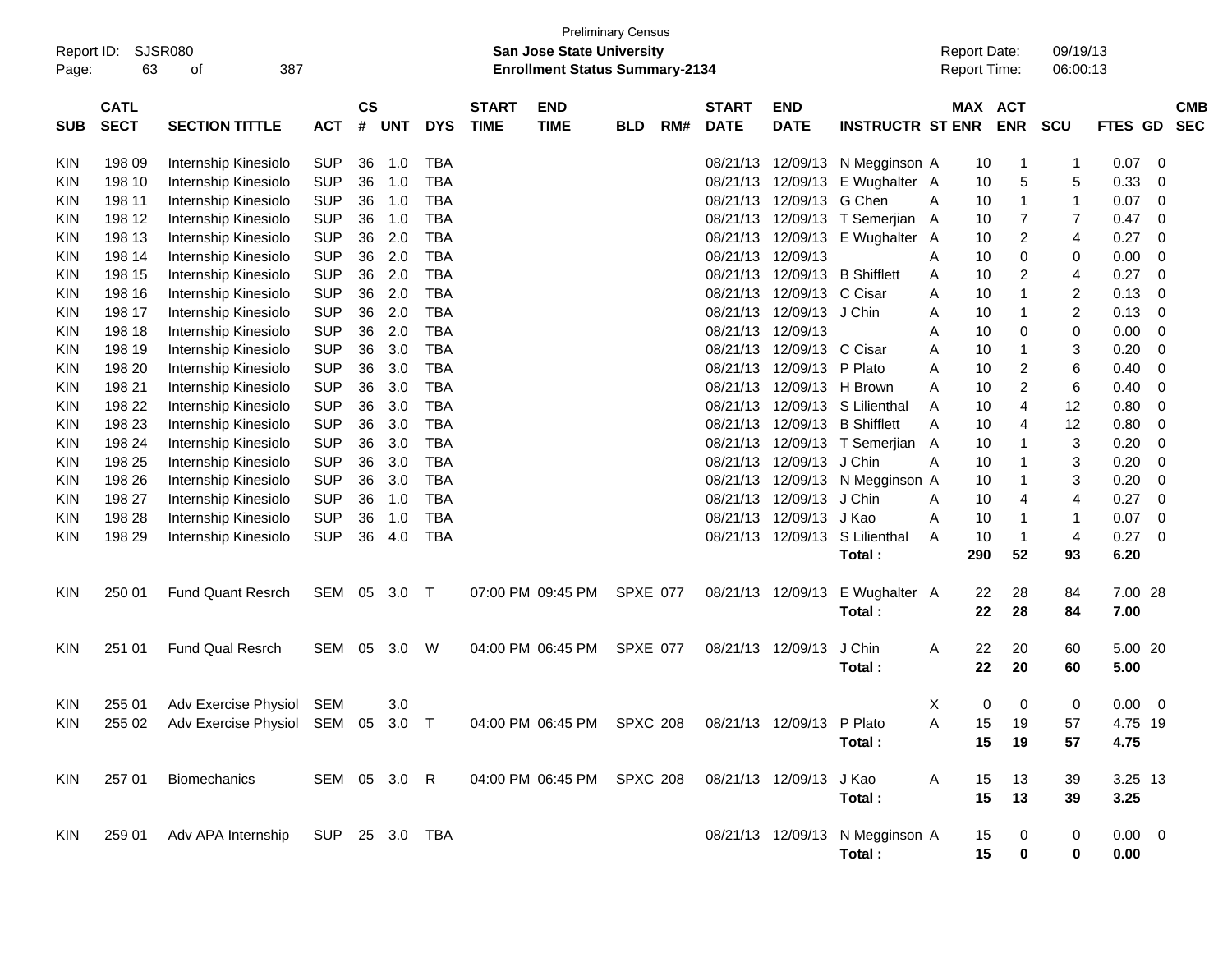| Page:      | Report ID: SJSR080<br>64   | 387<br>of                       |              |                    |            |            |                             | San Jose State University<br><b>Enrollment Status Summary-2134</b> | Preliminary Census |     |                             |                           |                                | <b>Report Date:</b><br><b>Report Time:</b> |                                   | 09/19/13<br>06:00:13 |                     |                          |            |
|------------|----------------------------|---------------------------------|--------------|--------------------|------------|------------|-----------------------------|--------------------------------------------------------------------|--------------------|-----|-----------------------------|---------------------------|--------------------------------|--------------------------------------------|-----------------------------------|----------------------|---------------------|--------------------------|------------|
| <b>SUB</b> | <b>CATL</b><br><b>SECT</b> | <b>SECTION TITTLE</b>           | <b>ACT</b>   | $\mathsf{cs}$<br># | <b>UNT</b> | <b>DYS</b> | <b>START</b><br><b>TIME</b> | <b>END</b><br><b>TIME</b>                                          | <b>BLD</b>         | RM# | <b>START</b><br><b>DATE</b> | <b>END</b><br><b>DATE</b> | <b>INSTRUCTR ST ENR</b>        |                                            | MAX ACT<br><b>ENR</b>             | <b>SCU</b>           | FTES GD SEC         |                          | <b>CMB</b> |
| <b>KIN</b> | 265 01                     | Adv Motor Develop               | <b>SEM</b>   |                    | 3.0        |            |                             |                                                                    |                    |     |                             |                           |                                | Χ                                          | 0<br>0                            | 0                    | 0.00                | $\overline{\phantom{0}}$ |            |
| <b>KIN</b> | 265 02                     | Adv Motor Develop               | SEM          | 05                 | 3.0        | W          |                             | 04:00 PM 06:45 PM                                                  | <b>SH</b>          | 413 |                             | 08/21/13 12/09/13         | V Payne<br>Total:              | Α<br>15<br>15                              | 8<br>8                            | 24<br>24             | 2.00<br>2.00        | 8                        |            |
| <b>KIN</b> | 266 01                     | Prin & Conc Mot Lrng SEM        |              |                    | 3.0        |            |                             |                                                                    |                    |     |                             |                           | Total:                         | Χ                                          | 0<br>0<br>$\mathbf 0$<br>$\bf{0}$ | 0<br>0               | $0.00 \t 0$<br>0.00 |                          |            |
| <b>KIN</b> | 267 01                     | Adv Sport Psych                 | SEM          | 05                 | 3.0        | W          |                             | 07:00 PM 09:45 PM                                                  | <b>SPXC 068</b>    |     |                             | 08/21/13 12/09/13         | T Semerjian A<br>Total:        | 15<br>15                                   | 11<br>11                          | 33<br>33             | 2.75 11<br>2.75     |                          |            |
| <b>KIN</b> | 268 01                     | Res/Prac/Mgmt/Inj-LE SEM 05 2.0 |              |                    |            | W          |                             | 07:00 PM 08:50 PM                                                  | <b>SPXE 075</b>    |     |                             | 08/21/13 12/09/13         | K Han<br>Total:                | 15<br>Α<br>15                              | 12<br>12                          | 24<br>24             | 2.00 12<br>2.00     |                          |            |
| <b>KIN</b> | 272 01                     | Res/Prac Ther Exerci SEM 05 3.0 |              |                    |            | M          |                             | 07:00 PM 09:45 PM                                                  | <b>SPXE 075</b>    |     |                             | 08/21/13 12/09/13         | M Tsuruike<br>Total:           | 15<br>A<br>15                              | 9<br>9                            | 27<br>27             | $2.25$ 9<br>2.25    |                          |            |
| <b>KIN</b> | 280 01                     | Adv Fldwk Sprt Mgt              | <b>SUP</b>   | 25                 | 1.0        | <b>TBA</b> |                             |                                                                    |                    |     |                             | 08/21/13 12/09/13         |                                | A                                          | 5<br>0                            | 0                    | 0.00                | $\overline{\phantom{0}}$ |            |
| <b>KIN</b> | 280 02                     | Adv Fldwk Sprt Mgt              | <b>SUP</b>   |                    | 25 2.0     | <b>TBA</b> |                             |                                                                    |                    |     | 08/21/13 12/09/13           |                           |                                | A                                          | 5<br>0                            | 0                    | 0.00                | $\overline{\phantom{0}}$ |            |
| KIN        | 280 03                     | Adv Fldwk Sprt Mgt              | <b>SUP</b>   | 25                 | 3.0        | <b>TBA</b> |                             |                                                                    |                    |     |                             |                           | 08/21/13 12/09/13 S Lilienthal | A                                          | 5<br>4                            | 12                   | 1.00                | - 4                      |            |
| <b>KIN</b> | 280 04                     | Adv Fldwk Sprt Mgt              | <b>SUP</b>   |                    | 25 3.0     | <b>TBA</b> |                             |                                                                    |                    |     |                             | 08/21/13 12/09/13         |                                | A                                          | 5<br>0                            | 0                    | 0.00                | $\overline{\mathbf{0}}$  |            |
|            |                            |                                 |              |                    |            |            |                             |                                                                    |                    |     |                             |                           | Total:                         | 20                                         | 4                                 | 12                   | 1.00                |                          |            |
| <b>KIN</b> | 282 01                     | Marketing/Sport                 | SEM 05 3.0   |                    |            | M          |                             | 04:00 PM 06:45 PM                                                  | <b>SPXC 068</b>    |     |                             | 08/21/13 12/09/13         | S Lilienthal<br>Total:         | 15<br>Α<br>15                              | 17<br>17                          | 51<br>51             | 4.25 17<br>4.25     |                          |            |
| <b>KIN</b> | 283 01                     | Mgt Lead Comm/Spt               | SEM 05 3.0 T |                    |            |            |                             | 04:00 PM 06:45 PM                                                  | <b>SH</b>          | 444 |                             | 08/21/13 12/09/13         | S Lilienthal<br>Total:         | Α<br>15<br>15                              | 17<br>17                          | 51<br>51             | 4.25 17<br>4.25     |                          |            |
| <b>KIN</b> | 285 01                     | Internship Kinesiolo            | <b>SUP</b>   |                    | 25 1.0     | <b>TBA</b> |                             |                                                                    |                    |     | 08/21/13 12/09/13           |                           |                                | A                                          | 5<br>0                            | 0                    | 0.00                | $\overline{\phantom{0}}$ |            |
| <b>KIN</b> | 285 02                     | Internship Kinesiolo            | <b>SUP</b>   |                    | 25 2.0     | <b>TBA</b> |                             |                                                                    |                    |     | 08/21/13 12/09/13           |                           |                                | A                                          | 5<br>0                            | 0                    | 0.00                | $\overline{\mathbf{0}}$  |            |
| <b>KIN</b> | 285 03                     | Internship Kinesiolo            | <b>SUP</b>   |                    | 25 3.0     | TBA        |                             |                                                                    |                    |     |                             | 08/21/13 12/09/13         |                                | A                                          | 5<br>0                            | 0                    | $0.00 \quad 0$      |                          |            |
| KIN        | 285 04                     | Internship Kinesiolo            | <b>SUP</b>   |                    | 25 1.0     | <b>TBA</b> |                             |                                                                    |                    |     |                             | 08/21/13 12/09/13         |                                | A                                          | 5<br>0                            | 0                    | 0.00                | $\overline{\mathbf{0}}$  |            |
| <b>KIN</b> | 285 05                     | Internship Kinesiolo            | <b>SUP</b>   |                    | 25 2.0     | <b>TBA</b> |                             |                                                                    |                    |     |                             | 08/21/13 12/09/13         |                                | 10<br>A                                    | 0                                 | 0                    | 0.00                | - 0                      |            |
| <b>KIN</b> | 285 06                     | Internship Kinesiolo            | <b>SUP</b>   |                    | 25 3.0     | TBA        |                             |                                                                    |                    |     |                             | 08/21/13 12/09/13 P Plato |                                | 10<br>A                                    | $\overline{\mathbf{c}}$           | 6                    | 0.50                | $\overline{2}$           |            |
| <b>KIN</b> | 285 07                     | Internship Kinesiolo            | <b>SUP</b>   |                    | 25 3.0     | TBA        |                             |                                                                    |                    |     |                             | 08/21/13 12/09/13 C Cisar |                                | 10<br>A                                    | 2                                 | 6                    | 0.50                | $\overline{2}$           |            |
| <b>KIN</b> | 285 08                     | Internship Kinesiolo            | <b>SUP</b>   |                    | 25 3.0     | TBA        |                             |                                                                    |                    |     |                             | 08/21/13 12/09/13         |                                | 10<br>Α                                    | 0                                 | 0                    | 0.00                | $\overline{\mathbf{0}}$  |            |
| <b>KIN</b> | 285 09                     | Internship Kinesiolo            | <b>SUP</b>   |                    | 25 2.0     | TBA        |                             |                                                                    |                    |     |                             | 08/21/13 12/09/13         |                                | A                                          | 5<br>0                            | 0                    | $0.00 \t 0$         |                          |            |
|            |                            |                                 |              |                    |            |            |                             |                                                                    |                    |     |                             |                           | Total:                         | 65                                         |                                   | 12                   | 1.00                |                          |            |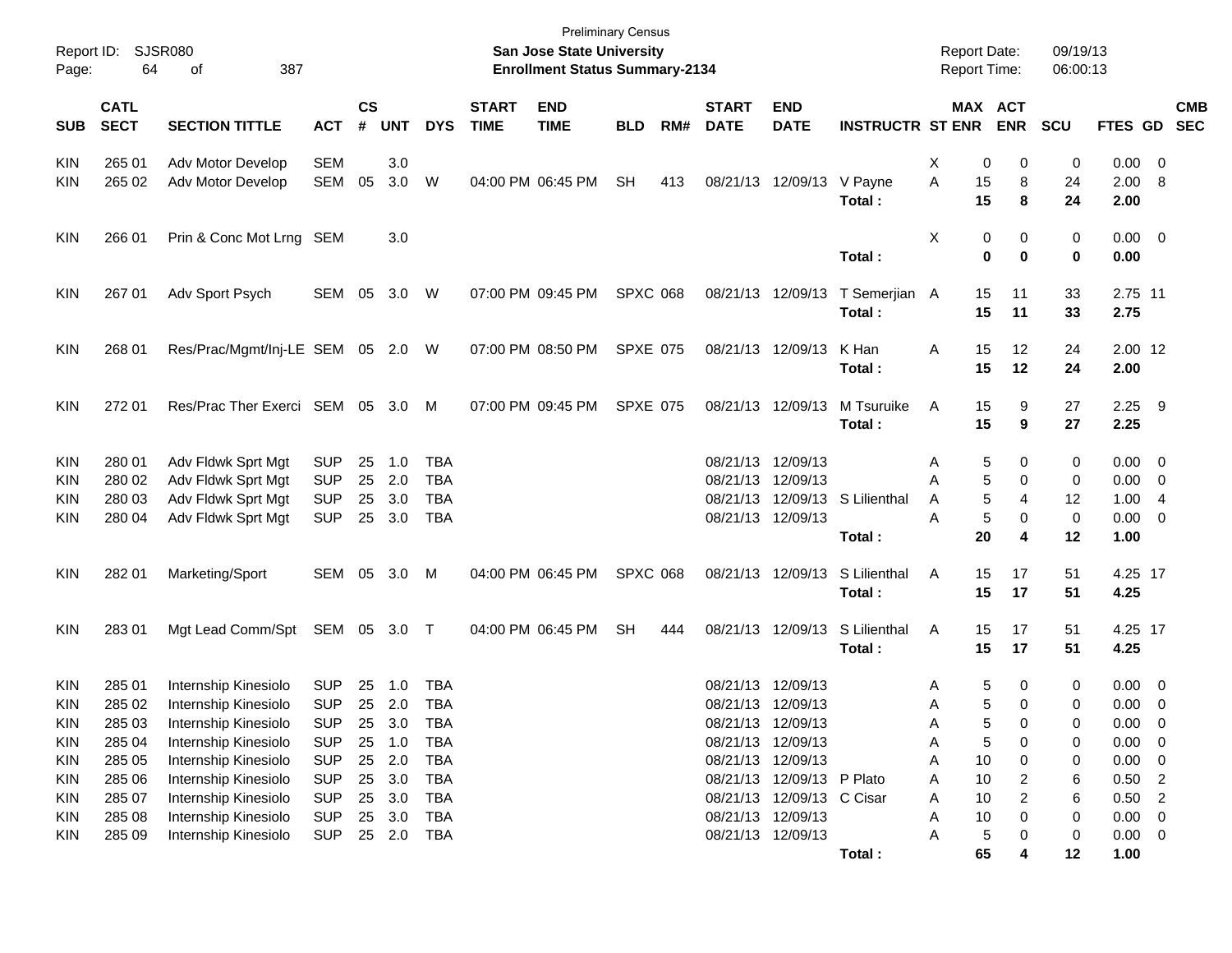| Report ID:<br>Page:                           | 65                                   | SJSR080<br>387<br>οf                                                                             |                                                              |                    |                   |                                        |                             | <b>Preliminary Census</b><br><b>San Jose State University</b><br><b>Enrollment Status Summary-2134</b> |            |     |                                  |                                                                                  |                                                      |                  |                            | <b>Report Date:</b><br>Report Time: | 09/19/13<br>06:00:13 |                                                      |                                        |                          |
|-----------------------------------------------|--------------------------------------|--------------------------------------------------------------------------------------------------|--------------------------------------------------------------|--------------------|-------------------|----------------------------------------|-----------------------------|--------------------------------------------------------------------------------------------------------|------------|-----|----------------------------------|----------------------------------------------------------------------------------|------------------------------------------------------|------------------|----------------------------|-------------------------------------|----------------------|------------------------------------------------------|----------------------------------------|--------------------------|
| <b>SUB</b>                                    | <b>CATL</b><br><b>SECT</b>           | <b>SECTION TITTLE</b>                                                                            | <b>ACT</b>                                                   | $\mathsf{cs}$<br># | <b>UNT</b>        | <b>DYS</b>                             | <b>START</b><br><b>TIME</b> | <b>END</b><br><b>TIME</b>                                                                              | <b>BLD</b> | RM# | <b>START</b><br><b>DATE</b>      | <b>END</b><br><b>DATE</b>                                                        | <b>INSTRUCTR ST ENR</b>                              |                  |                            | MAX ACT<br><b>ENR</b>               | <b>SCU</b>           | <b>FTES GD</b>                                       |                                        | <b>CMB</b><br><b>SEC</b> |
| <b>KIN</b>                                    |                                      | 292A 01 Lead & Admin Ath Tra SEM 05 1.0 T                                                        |                                                              |                    |                   |                                        |                             | 05:00 PM 06:50 PM                                                                                      | SPXE 082   |     |                                  | 08/21/13 12/09/13                                                                | M Tsuruike<br>Total:                                 | A                | 15<br>15                   | 13<br>13                            | 13<br>13             | 1.08 13<br>1.08                                      |                                        |                          |
| <b>KIN</b><br><b>KIN</b>                      |                                      | 293A 01 Fieldwork AT I<br>293A 02 Fieldwork AT I                                                 | SEM<br><b>SUP</b>                                            | 05<br>25           | 3.0<br>0.0        | <b>TBA</b><br><b>TBA</b>               |                             |                                                                                                        |            |     | 08/21/13                         | 12/09/13 H Brown<br>08/21/13 12/09/13 H Brown                                    | Total:                                               | A<br>A           | 15<br>15<br>30             | 13<br>13<br>26                      | 13<br>26<br>39       | 3.25 13<br>$0.00$ 13<br>3.25                         |                                        |                          |
| <b>KIN</b><br><b>KIN</b>                      |                                      | 293C 01 Fieldwork AT III<br>293C 02 Fieldwork AT III                                             | SEM<br><b>SUP</b>                                            | 05<br>25           | 3.0<br>0.0        | <b>TBA</b><br><b>TBA</b>               |                             |                                                                                                        |            |     | 08/21/13<br>08/21/13             | 12/09/13<br>12/09/13                                                             | M Tsuruike<br>M Tsuruike<br>Total:                   | A<br>A           | 15<br>15<br>30             | 5<br>5<br>10                        | 5<br>10<br>15        | 1.25<br>0.00<br>1.25                                 | 5<br>5                                 |                          |
| <b>KIN</b><br>KIN<br>KIN                      | 298 01<br>298 02<br>298 03           | Spec Studies P E<br>Spec Studies P E<br>Spec Studies P E                                         | <b>SUP</b><br><b>SUP</b><br><b>SUP</b>                       | 25<br>25<br>25     | 3.0<br>3.0<br>3.0 | <b>TBA</b><br><b>TBA</b><br><b>TBA</b> |                             |                                                                                                        |            |     | 08/21/13<br>08/21/13<br>08/21/13 | 12/09/13<br>12/09/13 T Butryn<br>12/09/13                                        | J Chin<br>C Cisar                                    | A<br>Α<br>A      | 5<br>5<br>5                | 1<br>$\overline{\mathbf{c}}$<br>1   | 3<br>6<br>3          | 0.25<br>0.50<br>0.25                                 | $\overline{1}$<br>$\overline{2}$<br>-1 |                          |
| <b>KIN</b><br><b>KIN</b><br><b>KIN</b>        | 298 04<br>298 05<br>298 06           | Spec Studies P E<br>Spec Studies P E<br>Spec Studies P E                                         | <b>SUP</b><br><b>SUP</b><br><b>SUP</b>                       | 25<br>25<br>25     | 3.0<br>3.0<br>3.0 | <b>TBA</b><br><b>TBA</b><br><b>TBA</b> |                             |                                                                                                        |            |     | 08/21/13<br>08/21/13<br>08/21/13 | 12/09/13<br>12/09/13                                                             | E Wughalter A<br>M Tsuruike<br>12/09/13 S Lilienthal | A<br>A           | 5<br>5<br>5                | 1<br>1<br>3                         | 3<br>3<br>9          | 0.25<br>0.25<br>0.75                                 | -1<br>-1<br>3                          |                          |
| <b>KIN</b><br><b>KIN</b><br><b>KIN</b>        | 298 07<br>298 08<br>298 09           | Spec Studies P E<br>Spec Studies P E<br>Spec Studies P E                                         | <b>SUP</b><br><b>SUP</b><br><b>SUP</b>                       | 25<br>25<br>25     | 3.0<br>3.0<br>3.0 | <b>TBA</b><br><b>TBA</b><br><b>TBA</b> |                             |                                                                                                        |            |     | 08/21/13<br>08/21/13<br>08/21/13 | 12/09/13<br>12/09/13 H Brown<br>12/09/13                                         | P Plato<br>M Masucci                                 | A<br>A<br>A      | 5<br>5<br>5                | 2<br>1<br>1                         | 6<br>3<br>3          | 0.50<br>0.25<br>0.25                                 | $\overline{2}$<br>-1<br>-1             |                          |
| <b>KIN</b>                                    | 298 10                               | Spec Studies P E                                                                                 | <b>SUP</b>                                                   | 25                 | 3.0               | <b>TBA</b>                             |                             |                                                                                                        |            |     |                                  |                                                                                  | 08/21/13 12/09/13 T Semerjian A<br>Total:            |                  | 5<br>50                    | $\mathbf{1}$<br>14                  | 3<br>42              | 0.25<br>3.50                                         | -1                                     |                          |
| <b>KIN</b><br>KIN<br>KIN                      | 299 01<br>299 02<br>299 03           | <b>Masters Thesis</b><br><b>Masters Thesis</b><br><b>Masters Thesis</b>                          | <b>SUP</b><br><b>SUP</b><br><b>SUP</b>                       | 25<br>25<br>25     | 1.0<br>2.0<br>3.0 | <b>TBA</b><br><b>TBA</b><br><b>TBA</b> |                             |                                                                                                        |            |     | 08/21/13<br>08/21/13<br>08/21/13 | 12/09/13<br>12/09/13<br>12/09/13                                                 | E Wughalter                                          | Α<br>A<br>A      | 5<br>5<br>5                | 0<br>$\overline{\mathbf{c}}$<br>0   | 0<br>4<br>0          | 0.00<br>0.33<br>0.00                                 | 0<br>$\overline{2}$<br>0               |                          |
| <b>KIN</b><br><b>KIN</b><br><b>KIN</b>        | 299 04<br>299 05<br>299 06           | <b>Masters Thesis</b><br><b>Masters Thesis</b><br><b>Masters Thesis</b>                          | <b>SUP</b><br><b>SUP</b><br><b>SUP</b>                       | 25<br>25<br>25     | 6.0<br>3.0<br>3.0 | <b>TBA</b><br><b>TBA</b><br><b>TBA</b> |                             |                                                                                                        |            |     | 08/21/13<br>08/21/13<br>08/21/13 | 12/09/13<br>12/09/13<br>12/09/13                                                 | T Butryn                                             | A<br>Α<br>A      | 5<br>5<br>5                | 0<br>2<br>$\mathbf 0$               | 0<br>6<br>0          | 0.00<br>0.50<br>0.00                                 | 0<br>$\overline{c}$<br>0               |                          |
| <b>KIN</b><br><b>KIN</b><br>KIN<br><b>KIN</b> | 299 07<br>299 08<br>299 09<br>299 10 | <b>Masters Thesis</b><br><b>Masters Thesis</b><br><b>Masters Thesis</b><br><b>Masters Thesis</b> | <b>SUP</b><br>SUP 25 3.0 TBA<br><b>SUP</b><br>SUP 25 3.0 TBA | 25                 | 3.0<br>25 3.0     | <b>TBA</b><br>TBA                      |                             |                                                                                                        |            |     |                                  | 08/21/13 12/09/13<br>08/21/13 12/09/13<br>08/21/13 12/09/13<br>08/21/13 12/09/13 |                                                      | A<br>A<br>A<br>Α | 5<br>5<br>5<br>$\,$ 5 $\,$ | $\Omega$<br>0<br>0<br>0             | 0<br>0<br>0<br>0     | 0.00<br>$0.00 \quad 0$<br>$0.00 \t 0$<br>$0.00 \t 0$ | 0                                      |                          |
|                                               |                                      | KNED 184Y 01 Stdt Tchg II                                                                        | SUP 25 4.0 TBA                                               |                    |                   |                                        |                             |                                                                                                        |            |     |                                  |                                                                                  | Total:<br>08/21/13 12/09/13 T Kloeppel               | <b>A</b>         | 50<br>10                   | 4<br>7                              | 10<br>28             | 0.83<br>$1.87 \ 0$                                   |                                        |                          |
|                                               |                                      | KNED 184Z 01 Stdt Tchg III                                                                       | SUP 25 4.0 TBA                                               |                    |                   |                                        |                             |                                                                                                        |            |     |                                  |                                                                                  | Total:<br>08/21/13 12/09/13 T Kloeppel A             |                  | 10<br>10                   | $\overline{7}$<br>$\overline{7}$    | 28<br>28             | 1.87<br>$1.87 \t 0$                                  |                                        |                          |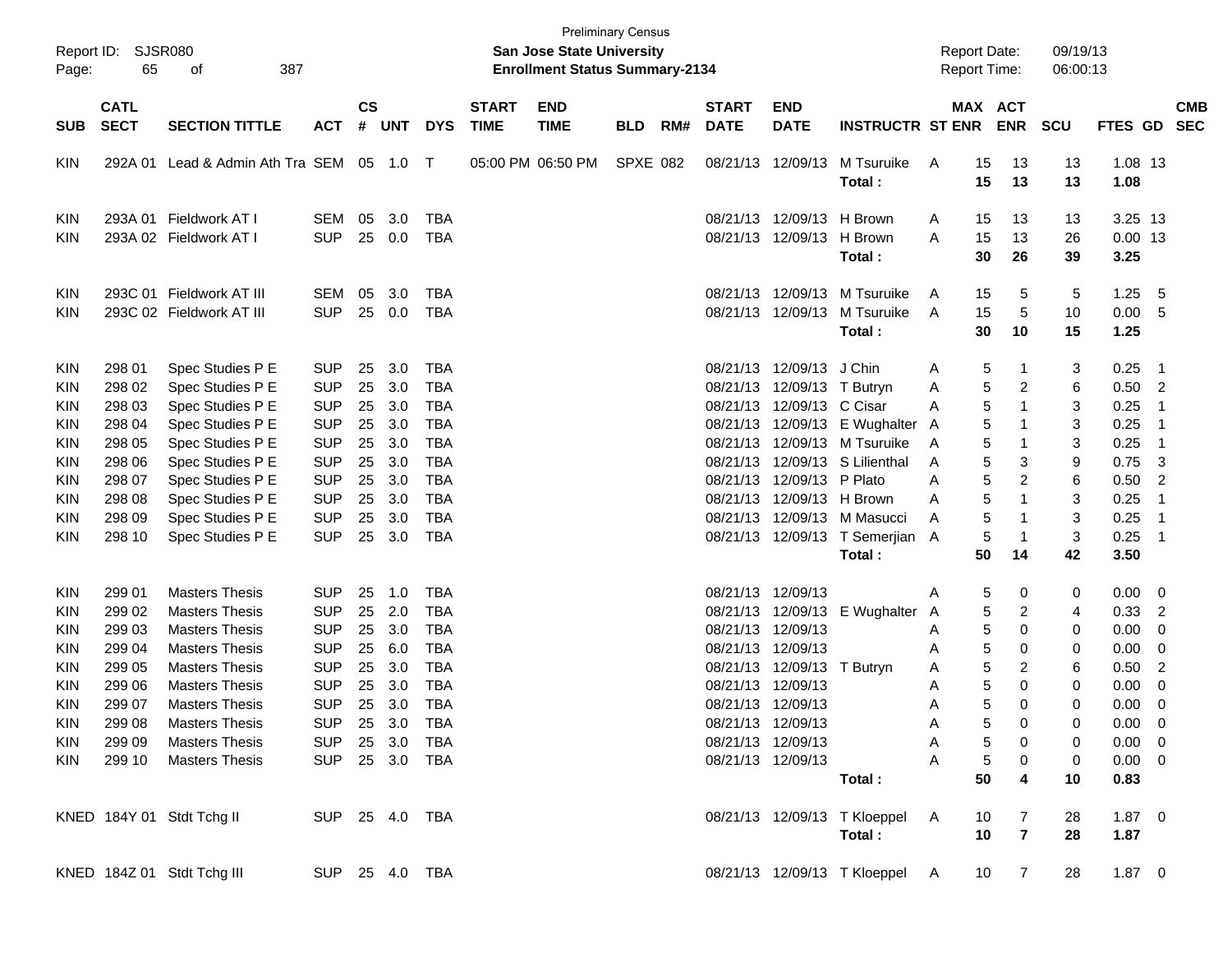| Report ID:<br>Page: | 66                         | <b>SJSR080</b><br>387<br>οf                  |                    |                |            |                 |                             | <b>Preliminary Census</b><br><b>San Jose State University</b><br><b>Enrollment Status Summary-2134</b> |            |     |                             |                                                                               |                                             | <b>Report Date:</b><br><b>Report Time:</b> |                                | 09/19/13<br>06:00:13        |                                     |                                                    |
|---------------------|----------------------------|----------------------------------------------|--------------------|----------------|------------|-----------------|-----------------------------|--------------------------------------------------------------------------------------------------------|------------|-----|-----------------------------|-------------------------------------------------------------------------------|---------------------------------------------|--------------------------------------------|--------------------------------|-----------------------------|-------------------------------------|----------------------------------------------------|
| <b>SUB</b>          | <b>CATL</b><br><b>SECT</b> | <b>SECTION TITTLE</b>                        | <b>ACT</b>         | <b>CS</b><br># | <b>UNT</b> | <b>DYS</b>      | <b>START</b><br><b>TIME</b> | <b>END</b><br><b>TIME</b>                                                                              | <b>BLD</b> | RM# | <b>START</b><br><b>DATE</b> | <b>END</b><br><b>DATE</b>                                                     | <b>INSTRUCTR ST ENR</b>                     | MAX                                        | ACT<br><b>ENR</b>              | <b>SCU</b>                  | FTES GD                             | <b>CMB</b><br><b>SEC</b>                           |
|                     |                            |                                              |                    |                |            |                 |                             |                                                                                                        |            |     |                             |                                                                               | Total:                                      |                                            | $\overline{7}$<br>10           | 28                          | 1.87                                |                                                    |
| KNED                | KNED 339 01<br>339 02      | Instr Matl & Proc PE<br>Instr Matl & Proc PE | LEC.<br><b>ACT</b> | 02<br>08       | 3.0<br>0.0 | W<br><b>TBA</b> | 04:00 PM 06:45 PM           |                                                                                                        | SPXC 068   |     | 08/21/13<br>08/21/13        | 12/09/13                                                                      | 12/09/13 T Kloeppel<br>T Kloeppel<br>Total: | A<br>A                                     | 8<br>15<br>15<br>8<br>30<br>16 | 16<br>8<br>24               | 1.60<br>0.00<br>1.60                | $\overline{\mathbf{0}}$<br>$\overline{\mathbf{0}}$ |
|                     | Department :               | Kinesiology                                  |                    |                |            |                 |                             |                                                                                                        |            |     |                             | <b>Department Total:</b><br><b>Lower Division :</b><br><b>Upper Division:</b> | <b>Graduate Division:</b>                   | 8153<br>4771<br>2913<br>469                | 7064<br>4794<br>2025<br>245    | 9975<br>5235<br>4123<br>617 | 677.05<br>349.13<br>276.90<br>51.02 |                                                    |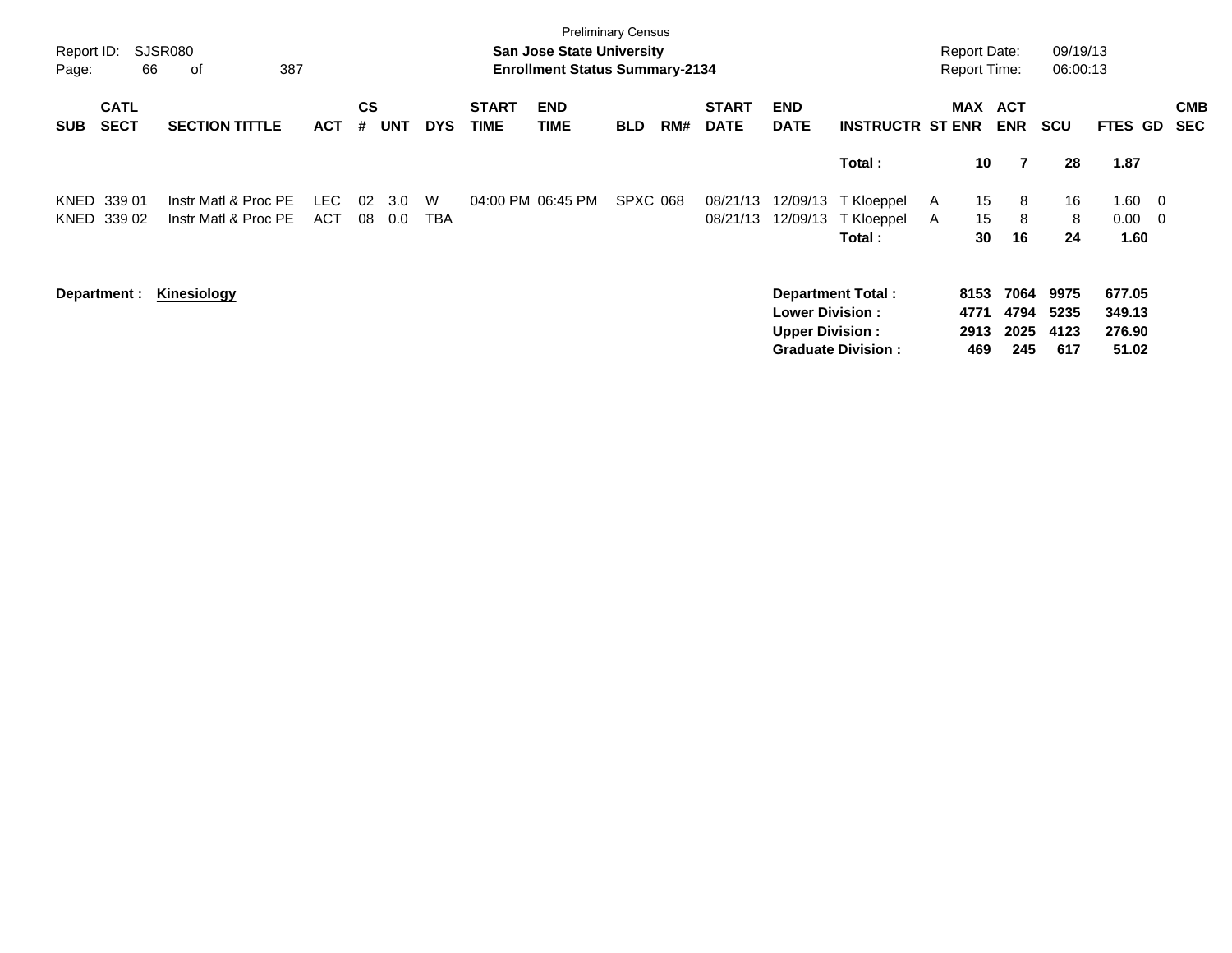| Report ID:<br>Page:        | 67                         | SJSR080<br>387<br>оf                                   |                          |                    |            |                        |                             | San Jose State University<br><b>Enrollment Status Summary-2134</b> | <b>Preliminary Census</b> |     |                             |                                        |                                 |        | <b>Report Date:</b> | <b>Report Time:</b>   | 09/19/13<br>06:00:13 |                |                          |                          |
|----------------------------|----------------------------|--------------------------------------------------------|--------------------------|--------------------|------------|------------------------|-----------------------------|--------------------------------------------------------------------|---------------------------|-----|-----------------------------|----------------------------------------|---------------------------------|--------|---------------------|-----------------------|----------------------|----------------|--------------------------|--------------------------|
| <b>SUB</b>                 | <b>CATL</b><br><b>SECT</b> | <b>SECTION TITTLE</b>                                  | <b>ACT</b>               | $\mathsf{cs}$<br># | <b>UNT</b> | <b>DYS</b>             | <b>START</b><br><b>TIME</b> | <b>END</b><br><b>TIME</b>                                          | <b>BLD</b>                | RM# | <b>START</b><br><b>DATE</b> | <b>END</b><br><b>DATE</b>              | <b>INSTRUCTR ST ENR</b>         |        |                     | MAX ACT<br><b>ENR</b> | <b>SCU</b>           | <b>FTES GD</b> |                          | <b>CMB</b><br><b>SEC</b> |
| <b>College</b>             |                            | <b>Applied Sciences &amp; Arts</b>                     |                          |                    |            |                        |                             |                                                                    |                           |     |                             |                                        |                                 |        |                     |                       |                      |                |                          |                          |
|                            | Department :               | <b>Recreation &amp; Leisure Studies</b>                |                          |                    |            |                        |                             |                                                                    |                           |     |                             |                                        |                                 |        |                     |                       |                      |                |                          |                          |
| <b>RECL</b>                | 10 01                      | <b>Creat Meaning Life</b>                              | <b>LEC</b>               | 02                 | 3.0        | TR                     |                             | 09:00 AM 10:15 AM                                                  | <b>SPXC 209</b>           |     |                             | 08/21/13 12/09/13                      | H Joyner                        | A      | 55                  | 53                    | 159                  | 10.60          | $\overline{\mathbf{0}}$  |                          |
| <b>RECL</b>                | 10 02                      | <b>Creat Meaning Life</b>                              | LEC                      | 02                 | 3.0        | TBA                    |                             |                                                                    |                           |     |                             | 08/21/13 12/09/13                      | M Duphily                       | A      | 45                  | 34                    | 102                  | 6.80           | $\overline{0}$           |                          |
| <b>RECL</b>                | 10 03                      | <b>Creat Meaning Life</b>                              | <b>LEC</b>               | 02                 | 3.0        | <b>TR</b><br><b>TR</b> |                             | 12:00 PM 01:15 PM                                                  | CL                        | 324 |                             | 08/21/13 12/09/13<br>08/21/13 12/09/13 | H Joyner                        | Α      | 50                  | 50                    | 150                  | 10.00          | $\overline{0}$           |                          |
| <b>RECL</b><br><b>RECL</b> | 10 04<br>10 05             | <b>Creat Meaning Life</b><br><b>Creat Meaning Life</b> | <b>LEC</b><br><b>LEC</b> | 02<br>02           | 3.0<br>3.0 | МW                     |                             | 10:30 AM 11:45 AM<br>01:30 PM 02:45 PM                             | CL.<br><b>SPXC 209</b>    | 324 |                             | 08/21/13 12/09/13                      | D McClure<br>S Dowling          | Α<br>Α | 50                  | 49<br>50              | 147                  | 9.80<br>10.00  | 0                        |                          |
| <b>RECL</b>                | 10 06                      | <b>Creat Meaning Life</b>                              | <b>LEC</b>               | 02                 | 3.0        | MW                     |                             | 12:00 PM 01:15 PM                                                  | <b>SH</b>                 | 344 |                             | 08/21/13 12/09/13                      | M Duphily                       | Α      | 55<br>50            | 48                    | 150<br>144           | 9.60           | 0<br>- 0                 |                          |
|                            |                            |                                                        |                          |                    |            |                        |                             |                                                                    |                           |     |                             |                                        | Total:                          |        | 305                 | 284                   | 852                  | 56.80          |                          |                          |
| <b>RECL</b>                | 90 01                      | <b>Rec Parks Tourism</b>                               | <b>LEC</b>               | 02                 | 3.0        | TR                     |                             | 10:30 AM 11:45 AM                                                  | <b>HGH</b>                | 124 |                             | 08/21/13 12/09/13                      | P Toney                         | A      | 45                  | 46                    | 138                  | $9.20 \ 0$     |                          |                          |
|                            |                            |                                                        |                          |                    |            |                        |                             |                                                                    |                           |     |                             |                                        | Total:                          |        | 45                  | 46                    | 138                  | 9.20           |                          |                          |
| <b>RECL</b>                | 94 02                      | <b>Outdoor Rec</b>                                     | LEC                      | 02                 | 3.0        | M                      |                             | 03:00 PM 05:45 PM                                                  | <b>SH</b>                 | 344 |                             | 08/21/13 12/09/13                      | E Hammack A                     |        | 45                  | 30                    | 90                   | $6.00 \quad 0$ |                          |                          |
|                            |                            |                                                        |                          |                    |            |                        |                             |                                                                    |                           |     |                             |                                        | Total:                          |        | 45                  | 30                    | 90                   | 6.00           |                          |                          |
|                            |                            |                                                        |                          |                    |            |                        |                             |                                                                    |                           |     |                             |                                        |                                 |        |                     |                       |                      |                |                          |                          |
| <b>RECL</b>                | 97A 01                     | <b>Event Planning</b>                                  | <b>LEC</b>               | 02                 | 3.0        | <b>TR</b>              |                             | 12:00 PM 01:15 PM                                                  | <b>BBC</b>                | 205 |                             | 08/21/13 12/09/13                      | P Toney                         | A      | 35                  | 26                    | 52                   | 5.20           | $\overline{\phantom{0}}$ |                          |
| <b>RECL</b>                | 97A 02                     | <b>Event Planning</b>                                  | <b>ACT</b>               | 11                 | 0.0        | F                      |                             | 12:00 PM 02:45 PM                                                  | <b>SPXC 209</b>           |     |                             | 08/21/13 12/09/13                      | P Toney                         | A      | 35                  | 26                    | 26                   | 0.00           | $\overline{\phantom{0}}$ |                          |
|                            |                            |                                                        |                          |                    |            |                        |                             |                                                                    |                           |     |                             |                                        | Total:                          |        | 70                  | 52                    | 78                   | 5.20           |                          |                          |
|                            |                            |                                                        |                          |                    |            |                        |                             |                                                                    |                           |     |                             |                                        |                                 |        |                     |                       |                      |                |                          |                          |
| RECL                       |                            | 100W 01 Writing Workshop                               | SEM                      | 04                 | 3.0        | МW                     |                             | 12:00 PM 01:15 PM                                                  | <b>SPXC 211</b>           |     |                             | 08/21/13 12/09/13                      | M Lange                         | Α      | 20                  | 27                    | 81                   | $5.40 \ 0$     |                          |                          |
|                            |                            |                                                        |                          |                    |            |                        |                             |                                                                    |                           |     |                             |                                        | Total:                          |        | 20                  | 27                    | 81                   | 5.40           |                          |                          |
|                            | RECL 110 01                | Leisure, Life                                          | <b>LEC</b>               | 02                 | 3.0        | TR                     |                             | 01:30 PM 02:45 PM                                                  | <b>SPXC 209</b>           |     |                             | 08/21/13 12/09/13                      | S Latif                         | Α      | 40                  | 44                    | 132                  | 8.80 0         |                          |                          |
|                            |                            |                                                        |                          |                    |            |                        |                             |                                                                    |                           |     |                             |                                        | Total:                          |        | 40                  | 44                    | 132                  | 8.80           |                          |                          |
|                            |                            |                                                        |                          |                    |            |                        |                             |                                                                    |                           |     |                             |                                        |                                 |        |                     |                       |                      |                |                          |                          |
|                            | RECL 111 01                | Leis Cult & Ident                                      | <b>LEC</b>               | 02                 | 3.0        | МW                     |                             | 10:30 AM 11:45 AM                                                  | MН                        | 520 |                             | 08/21/13 12/09/13                      | L Levine                        | Α      | 40                  | 37                    | 111                  | $7.40 \quad 0$ |                          |                          |
|                            |                            |                                                        |                          |                    |            |                        |                             |                                                                    |                           |     |                             |                                        | Total:                          |        | 40                  | 37                    | 111                  | 7.40           |                          |                          |
|                            |                            |                                                        |                          |                    |            |                        |                             |                                                                    |                           |     |                             |                                        |                                 |        |                     |                       |                      |                |                          |                          |
|                            | RECL 112 01                | Intro to RT                                            | <b>LEC</b>               | 02                 | 3.0        | <b>MW</b>              |                             | 10:30 AM 11:45 AM                                                  | CL                        | 324 |                             | 08/21/13 12/09/13                      | <b>B</b> Grosvenor A            |        | 40                  | 58                    | 174                  | 11.60 0        |                          |                          |
|                            |                            |                                                        |                          |                    |            |                        |                             |                                                                    |                           |     |                             |                                        | Total:                          |        | 40                  | 58                    | 174                  | 11.60          |                          |                          |
|                            |                            |                                                        |                          |                    |            |                        |                             |                                                                    |                           |     |                             |                                        |                                 |        |                     |                       |                      |                |                          |                          |
|                            | RECL 132 01                | Rec Program Plan                                       |                          |                    |            |                        |                             | LEC 02 3.0 MW 09:00 AM 10:15 AM SPXC 209                           |                           |     |                             | 08/21/13 12/09/13 L Levine             |                                 | A      | 35                  | 39                    | 117                  | $7.80 \t 0$    |                          |                          |
|                            |                            |                                                        |                          |                    |            |                        |                             |                                                                    |                           |     |                             |                                        | Total:                          |        | 35                  | 39                    | 117                  | 7.80           |                          |                          |
|                            |                            |                                                        |                          |                    |            |                        |                             |                                                                    |                           |     |                             |                                        |                                 |        |                     |                       |                      |                |                          |                          |
|                            | RECL 135 01                | Rec Areas & Facilit                                    | SEM 04 3.0 T             |                    |            |                        |                             | 06:00 PM 08:45 PM SPXC 209                                         |                           |     |                             | 08/21/13 12/09/13                      | D Muela                         | A      | 40                  | 60                    | 180                  | $12.00 \t 0$   |                          |                          |
|                            |                            |                                                        |                          |                    |            |                        |                             |                                                                    |                           |     |                             |                                        | Total:                          |        | 40                  | 60                    | 180                  | 12.00          |                          |                          |
|                            |                            |                                                        |                          |                    |            |                        |                             |                                                                    |                           |     |                             |                                        |                                 |        |                     |                       |                      |                |                          |                          |
|                            | RECL 137 01                | Risk & Financial                                       | LEC 02 3.0 TR            |                    |            |                        |                             | 12:00 PM 01:15 PM CL                                               |                           | 238 |                             |                                        | 08/21/13 12/09/13 B Grosvenor A |        | 35                  | 41                    | 123                  | 8.20 0         |                          |                          |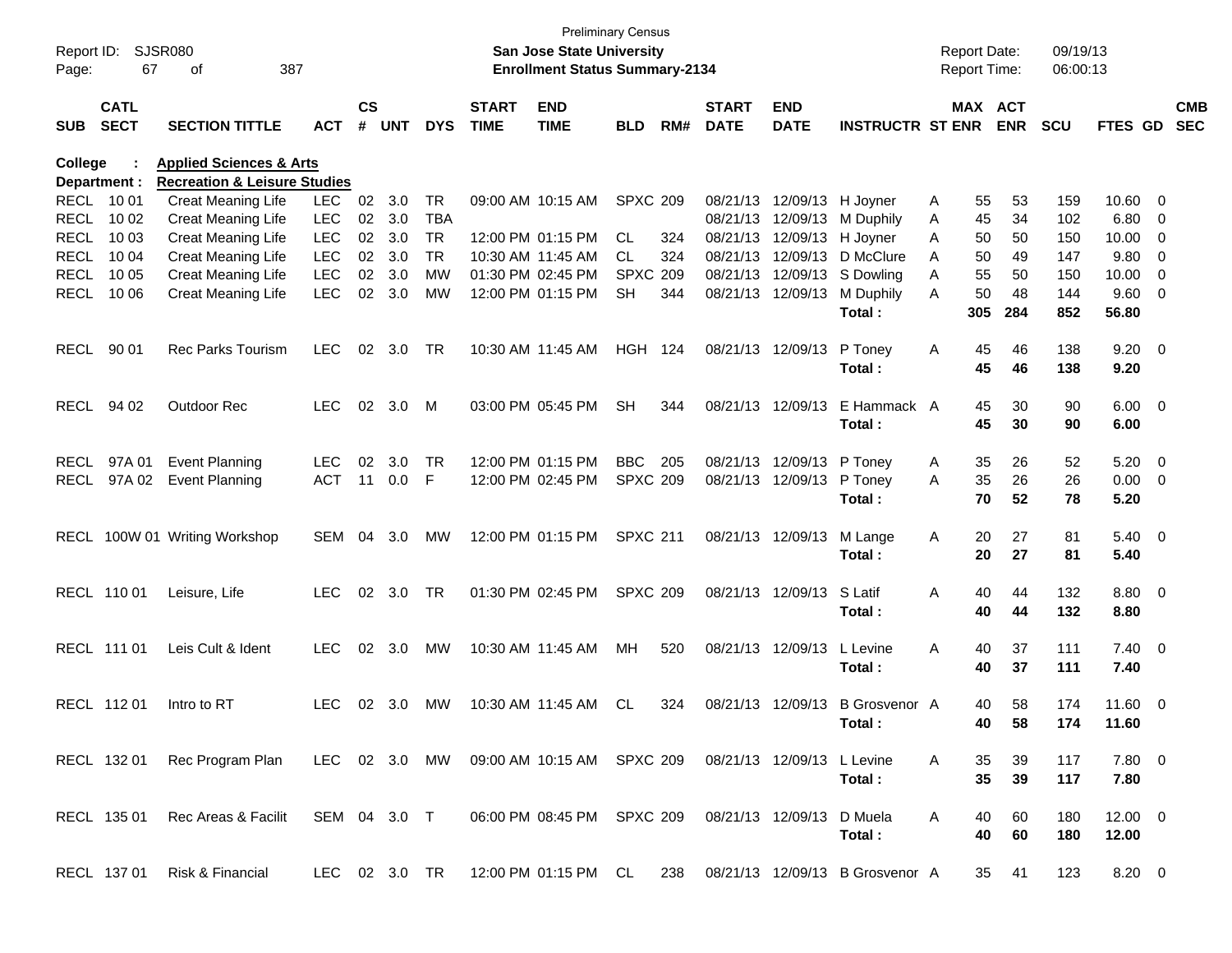| Page:      | Report ID: SJSR080<br>68                  | 387<br>of                                                      |                                        |                    |                                |                                 |                             | <b>Preliminary Census</b><br>San Jose State University<br><b>Enrollment Status Summary-2134</b> |                 |     |                             |                           |                                                                                                                 | <b>Report Date:</b><br><b>Report Time:</b> |                                                    | 09/19/13<br>06:00:13 |                                                 |                           |
|------------|-------------------------------------------|----------------------------------------------------------------|----------------------------------------|--------------------|--------------------------------|---------------------------------|-----------------------------|-------------------------------------------------------------------------------------------------|-----------------|-----|-----------------------------|---------------------------|-----------------------------------------------------------------------------------------------------------------|--------------------------------------------|----------------------------------------------------|----------------------|-------------------------------------------------|---------------------------|
| <b>SUB</b> | <b>CATL</b><br><b>SECT</b>                | <b>SECTION TITTLE</b>                                          | <b>ACT</b>                             | $\mathsf{cs}$<br># | <b>UNT</b>                     | <b>DYS</b>                      | <b>START</b><br><b>TIME</b> | <b>END</b><br><b>TIME</b>                                                                       | <b>BLD</b>      | RM# | <b>START</b><br><b>DATE</b> | <b>END</b><br><b>DATE</b> | <b>INSTRUCTR ST ENR</b>                                                                                         |                                            | MAX ACT<br><b>ENR</b>                              | <b>SCU</b>           |                                                 | <b>CMB</b><br>FTES GD SEC |
|            |                                           |                                                                |                                        |                    |                                |                                 |                             |                                                                                                 |                 |     |                             |                           | Total:                                                                                                          |                                            | 35<br>41                                           | 123                  | 8.20                                            |                           |
|            | RECL 150 01                               | <b>Rec Enterprises</b>                                         | <b>LEC</b>                             |                    | 02 3.0 TR                      |                                 |                             | 09:00 AM 10:15 AM                                                                               | BBC 201         |     |                             | 08/21/13 12/09/13         | W Spain<br>Total:                                                                                               | Α                                          | 45<br>19<br>45<br>19                               | 57<br>57             | $3.80\ 0$<br>3.80                               |                           |
|            | RECL 152 01                               | Non-Profit Leaders                                             | <b>LEC</b>                             |                    | 02 3.0 W                       |                                 |                             | 06:00 PM 08:45 PM                                                                               | <b>SPXC 209</b> |     |                             | 08/21/13 12/09/13         | R Volker<br>Total:                                                                                              | A                                          | 45<br>29<br>45<br>29                               | 87<br>87             | 6.004<br>6.00                                   |                           |
|            | RECL 156 01                               | Princ Sust Trav Tour                                           | LEC                                    |                    | 02 3.0                         | МW                              |                             | 10:30 AM 11:45 AM                                                                               | CCB 102         |     |                             | 08/21/13 12/09/13         | P Toney<br>Total:                                                                                               | Α                                          | 45<br>21<br>45<br>21                               | 63<br>63             | $4.20 \ 0$<br>4.20                              |                           |
|            | RECL 157 01                               | Sus Rec & Eco Tour                                             | LEC                                    |                    | 02 3.0 W                       |                                 |                             | 03:00 PM 05:45 PM                                                                               | CL              | 224 |                             | 08/21/13 12/09/13         | C Pon<br>Total:                                                                                                 | Α                                          | 40<br>41<br>40<br>41                               | 123<br>123           | $8.20 \ 0$<br>8.20                              |                           |
|            | RECL 169 01                               | Practicum in RT                                                | <b>SUP</b>                             |                    | 36 1.0                         | TBA                             |                             |                                                                                                 |                 |     |                             | 08/21/13 12/09/13 S Ross  | Total:                                                                                                          | Α                                          | 40<br>16<br>40<br>16                               | 16<br>16             | $1.07 \t 0$<br>1.07                             |                           |
|            |                                           | RECL 170A 01 Pre-Intern Workshp                                | <b>LEC</b>                             |                    | 02 1.0 M                       |                                 |                             | 01:30 PM 02:45 PM                                                                               | SPXC 047        |     |                             | 08/21/13 12/09/13         | <b>B</b> Grosvenor A<br>Total:                                                                                  |                                            | 28<br>30<br>28<br>30                               | 28<br>28             | $1.87 \ 0$<br>1.87                              |                           |
|            |                                           | RECL 170B 01 Intern in Rec                                     | <b>SUP</b>                             |                    | 36 10.0                        | TBA                             |                             |                                                                                                 |                 |     |                             | 08/21/13 12/09/13         | <b>B</b> Grosvenor A<br>Total:                                                                                  |                                            | 25<br>4<br>25<br>4                                 | 40<br>40             | $2.67$ 0<br>2.67                                |                           |
|            |                                           | RECL 170C 01 Intern in TR                                      | <b>SUP</b>                             |                    | 36 10.0                        | TBA                             |                             |                                                                                                 |                 |     |                             | 08/21/13 12/09/13 S Ross  | Total:                                                                                                          | Α                                          | 17<br>20<br>20<br>17                               | 170<br>170           | $11.33 \t 0$<br>11.33                           |                           |
|            | RECL 180 01<br>RECL 180 02<br>RECL 180 03 | <b>Indiv Study</b><br><b>Indiv Study</b><br><b>Indiv Study</b> | <b>SUP</b><br><b>SUP</b><br><b>SUP</b> | 36<br>36<br>36     | 1.0<br>2.0<br>3.0              | TBA<br><b>TBA</b><br><b>TBA</b> |                             |                                                                                                 |                 |     | 08/21/13                    |                           | 08/21/13 12/09/13 B Grosvenor A<br>12/09/13 B Grosvenor A<br>08/21/13 12/09/13 B Grosvenor A<br>Total:          |                                            | 10<br>1<br>10<br>$\mathbf 0$<br>10<br>4<br>30<br>5 | 1<br>0<br>12<br>13   | $0.07 \quad 0$<br>$0.00 \t 0$<br>0.80 0<br>0.87 |                           |
|            | RECL 184 01<br>RECL 184 02<br>RECL 184 03 | Directed Reading<br>Directed Reading<br>Directed Reading       | <b>SUP</b><br><b>SUP</b><br><b>SUP</b> |                    | 36 1.0<br>36 2.0<br>36 3.0 TBA | TBA<br>TBA                      |                             |                                                                                                 |                 |     |                             |                           | 08/21/13 12/09/13 B Grosvenor A<br>08/21/13 12/09/13 B Grosvenor A<br>08/21/13 12/09/13 B Grosvenor A<br>Total: |                                            | 10<br>0<br>10<br>10<br>3<br>30<br>4                | -1<br>0<br>9<br>10   | $0.07$ 0<br>$0.00 \t 0$<br>$0.60 \t 0$<br>0.67  |                           |
|            | RECL 193 01                               | RT for Phys Cond                                               | LEC                                    |                    | 02 3.0 TR                      |                                 |                             | 10:30 AM 11:45 AM IS                                                                            |                 | 113 |                             | 08/21/13 12/09/13 S Ross  | Total:                                                                                                          | A                                          | 40<br>41<br>40<br>41                               | 123<br>123           | $8.20 \ 0$<br>8.20                              |                           |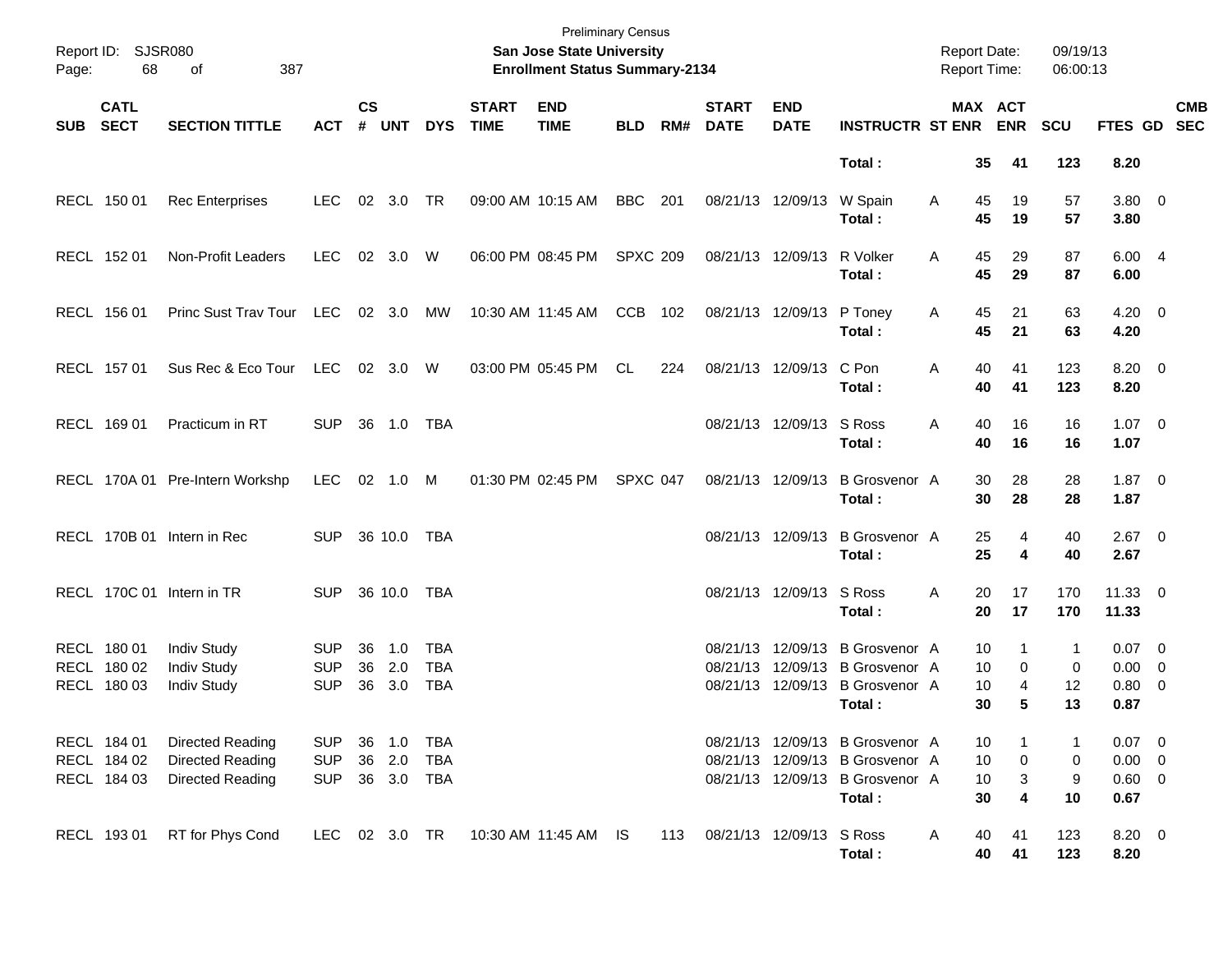| Report ID:<br>Page: | 69                         | SJSR080<br>387<br>оf                    |            |                              |            |                             | <b>Preliminary Census</b><br><b>San Jose State University</b><br><b>Enrollment Status Summary-2134</b> |            |     |                             |                                                  |                          |   | <b>Report Date:</b><br><b>Report Time:</b> |                   | 09/19/13<br>06:00:13 |                           |                   |
|---------------------|----------------------------|-----------------------------------------|------------|------------------------------|------------|-----------------------------|--------------------------------------------------------------------------------------------------------|------------|-----|-----------------------------|--------------------------------------------------|--------------------------|---|--------------------------------------------|-------------------|----------------------|---------------------------|-------------------|
| <b>SUB</b>          | <b>CATL</b><br><b>SECT</b> | <b>SECTION TITTLE</b>                   | <b>ACT</b> | <b>CS</b><br><b>UNT</b><br># | <b>DYS</b> | <b>START</b><br><b>TIME</b> | <b>END</b><br>TIME                                                                                     | <b>BLD</b> | RM# | <b>START</b><br><b>DATE</b> | <b>END</b><br><b>DATE</b>                        | <b>INSTRUCTR ST ENR</b>  |   | <b>MAX</b>                                 | ACT<br><b>ENR</b> | <b>SCU</b>           | <b>FTES GD</b>            | <b>CMB</b><br>SEC |
| <b>RECL</b>         | 198 01                     | RT Assess and Doc                       | LEC        | 02<br>3.0                    | M          |                             | 03:00 PM 05:45 PM                                                                                      | -CL        | 111 | 08/21/13                    | 12/09/13                                         | S Ross<br>Total:         | A | 40<br>40                                   | 32<br>32          | 96<br>96             | 6.40 0<br>6.40            |                   |
| Department :        |                            | <b>Recreation &amp; Leisure Studies</b> |            |                              |            |                             |                                                                                                        |            |     |                             | <b>Lower Division:</b><br><b>Upper Division:</b> | <b>Department Total:</b> |   | 1145<br>465<br>680                         | 975<br>412<br>563 | 2902<br>1158<br>1744 | 193.67<br>77.20<br>116.47 |                   |

**Graduate Division : 0 0 0 0.00**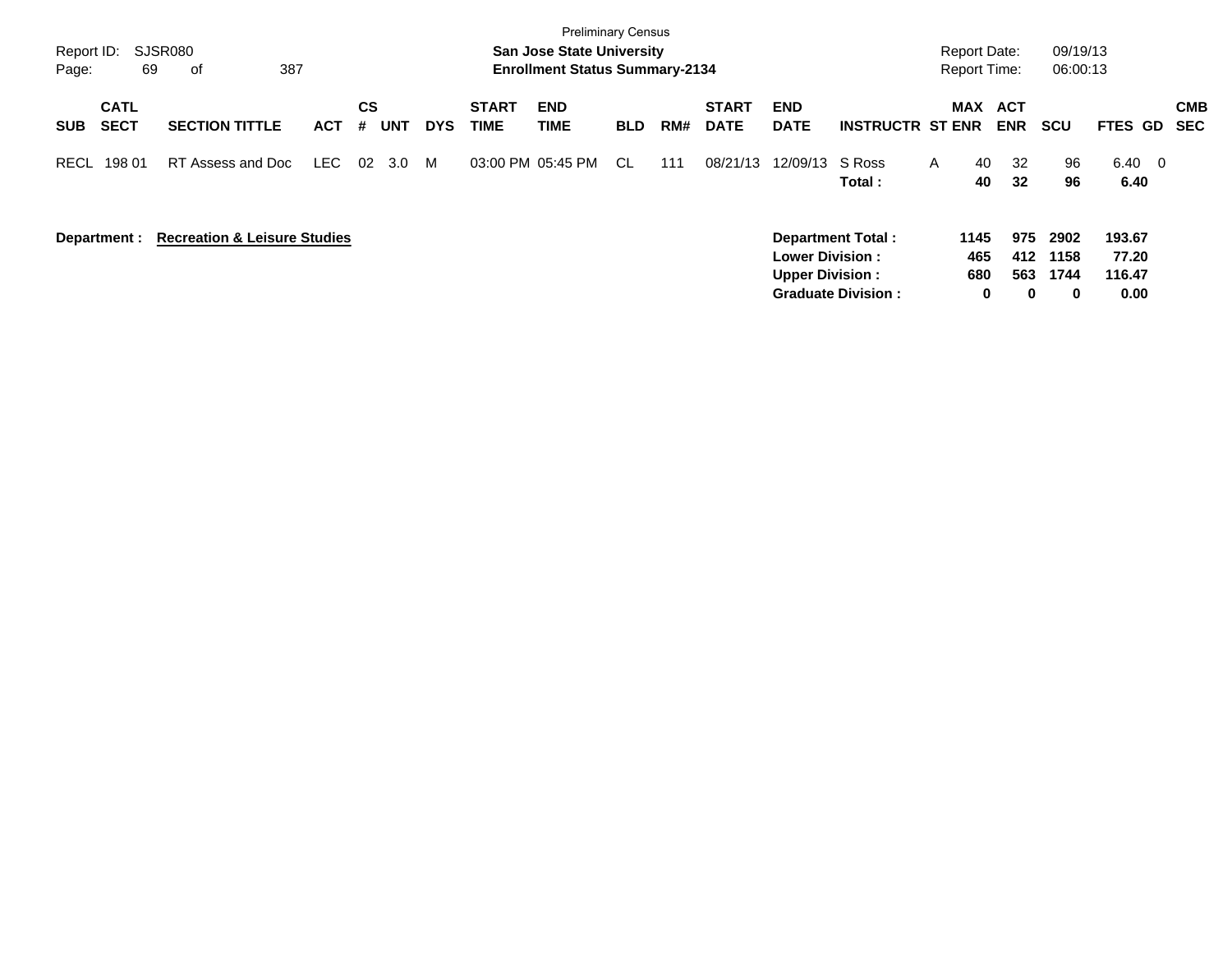| Report ID:<br>Page: | 70                         | <b>SJSR080</b><br>387<br>οf                              |            |                    |            |              |                             | <b>Preliminary Census</b><br><b>San Jose State University</b><br><b>Enrollment Status Summary-2134</b> |            |     |                             |                           |                                  | <b>Report Date:</b> |           | Report Time:          | 09/19/13<br>06:00:13 |                        |                          |                          |
|---------------------|----------------------------|----------------------------------------------------------|------------|--------------------|------------|--------------|-----------------------------|--------------------------------------------------------------------------------------------------------|------------|-----|-----------------------------|---------------------------|----------------------------------|---------------------|-----------|-----------------------|----------------------|------------------------|--------------------------|--------------------------|
| <b>SUB</b>          | <b>CATL</b><br><b>SECT</b> | <b>SECTION TITTLE</b>                                    | ACT        | $\mathsf{cs}$<br># | <b>UNT</b> | <b>DYS</b>   | <b>START</b><br><b>TIME</b> | <b>END</b><br><b>TIME</b>                                                                              | BLD        | RM# | <b>START</b><br><b>DATE</b> | <b>END</b><br><b>DATE</b> | <b>INSTRUCTR ST ENR</b>          |                     |           | MAX ACT<br><b>ENR</b> | <b>SCU</b>           | <b>FTES GD</b>         |                          | <b>CMB</b><br><b>SEC</b> |
| <b>College</b>      | Department :               | <b>Applied Sciences &amp; Arts</b><br><b>Social Work</b> |            |                    |            |              |                             |                                                                                                        |            |     |                             |                           |                                  |                     |           |                       |                      |                        |                          |                          |
|                     | <b>SCWK 1001</b>           | Int Soc Wel & SocW                                       | <b>LEC</b> | 02                 | 3.0        | R            |                             | 09:00 AM 11:45 AM                                                                                      | CL         | 229 |                             | 08/21/13 12/09/13         | G Villagran<br>Total:            | A                   | 35<br>35  | 30<br>30              | 90<br>90             | $6.00 \quad 0$<br>6.00 |                          |                          |
|                     |                            | SCWK 100W 01 Writing Workshop                            | <b>SEM</b> | 04                 | 3.0        | $\top$       |                             | 06:00 PM 08:45 PM                                                                                      | MН         | 322 |                             | 08/21/13 12/09/13         | J Hubbs<br>Total:                | A                   | 25<br>25  | 26<br>26              | 78<br>78             | $5.20 \ 0$<br>5.20     |                          |                          |
|                     | <b>SCWK 11001</b>          | <b>Fnd Sw Practice</b>                                   | SEM        | 04                 | 3.0        | Т            |                             | 09:00 AM 11:45 AM                                                                                      | SН         | 312 |                             | 08/21/13 12/09/13         | S Lee                            | A                   | 35        | 36                    | 108                  | 7.20                   | $\overline{\phantom{0}}$ |                          |
|                     | <b>SCWK 11002</b>          | <b>Fnd Sw Practice</b>                                   | <b>SEM</b> | 04                 | 3.0        | F            |                             | 09:00 AM 11:45 AM                                                                                      | <b>SH</b>  | 346 |                             | 08/21/13 12/09/13         | S Lee                            | Α                   | 35        | 32                    | 96                   | 6.40                   | $\overline{\phantom{0}}$ |                          |
|                     | <b>SCWK 11003</b>          | <b>Fnd Sw Practice</b>                                   | SEM        | 04                 | 3.0        | R            |                             | 03:00 PM 05:45 PM                                                                                      | HGH        | 217 |                             | 08/21/13 12/09/13         | R Cresci<br>Total:               | Α                   | 35<br>105 | 34<br>102             | 102<br>306           | 6.80<br>20.40          | $\overline{\phantom{0}}$ |                          |
|                     | <b>SCWK 111 01</b>         | <b>Gen SW Practice I</b>                                 | SEM        | 04                 | 3.0        | м            |                             | 06:00 PM 08:45 PM                                                                                      | SН         | 312 |                             | 08/21/13 12/09/13         | L Arieta                         | A                   | 35        | 21                    | 63                   | 4.20                   | $\overline{\phantom{0}}$ |                          |
|                     | <b>SCWK 111 02</b>         | Gen SW Practice I                                        | <b>SEM</b> | 04                 | 3.0        | W            |                             | 12:00 PM 02:45 PM                                                                                      | МH         | 322 |                             | 08/21/13 12/09/13         | F Prochaska                      | A                   | 35        | 35                    | 105                  | $7.00 \t 0$            |                          |                          |
|                     |                            |                                                          |            |                    |            |              |                             |                                                                                                        |            |     |                             |                           | Total:                           |                     | 70        | 56                    | 168                  | 11.20                  |                          |                          |
|                     | SCWK 120 01                | Soc SW Practice I                                        | <b>LEC</b> |                    | 3.0        |              |                             |                                                                                                        |            |     |                             |                           |                                  | X                   | 0         | $\mathbf 0$           | 0                    | 0.00                   | $\overline{\phantom{0}}$ |                          |
|                     | SCWK 120 02                | Soc SW Practice I                                        | <b>LEC</b> | 05                 | 3.0        | м            |                             | 06:00 PM 08:45 PM                                                                                      | MН         | 322 |                             | 08/21/13 12/09/13         | E Bruce                          | Α                   | 35        | 37                    | 111                  | 7.40                   | $\overline{\mathbf{0}}$  |                          |
|                     | <b>SCWK 12003</b>          | Soc SW Practice I                                        | <b>LEC</b> | 05                 | 3.0        | т            |                             | 12:00 PM 02:45 PM                                                                                      | <b>ENG</b> | 303 |                             | 08/21/13 12/09/13         | E Bruce                          | Α                   | 35        | 37                    | 111                  | 7.40                   | $\overline{\phantom{0}}$ |                          |
|                     | <b>SCWK 120 04</b>         | Soc SW Practice I                                        | <b>LEC</b> | 05                 | 3.0        | F            |                             | 09:00 AM 11:45 AM                                                                                      | МH         | 322 |                             | 08/21/13 12/09/13         | R Jacobsen                       | A                   | 35        | 26                    | 78                   | 5.20                   | $\overline{\phantom{0}}$ |                          |
|                     |                            |                                                          |            |                    |            |              |                             |                                                                                                        |            |     |                             |                           | Total:                           |                     | 105       | 100                   | 300                  | 20.00                  |                          |                          |
|                     | SCWK 130 01                | Hm Bhyr Soc Envt I                                       | LEC        | 02                 | 3.0        | W            |                             | 12:00 PM 02:45 PM                                                                                      | SН         | 312 |                             | 08/21/13 12/09/13         | H Calvillo                       | A                   | 35        | 35                    | 105                  | 7.00                   | $\overline{\phantom{0}}$ |                          |
|                     | SCWK 130 02                | Hm Bhyr Soc Envt I                                       | <b>LEC</b> | 02                 | 3.0        | W            |                             | 06:00 PM 08:45 PM                                                                                      | MН         | 322 |                             | 08/21/13 12/09/13         | J Morazes                        | Α                   | 35        | 32                    | 96                   | 6.40                   | $\overline{\mathbf{0}}$  |                          |
|                     | <b>SCWK 130 03</b>         | Hm Bhyr Soc Envt I                                       | <b>LEC</b> | 02                 | 3.0        | F            |                             | 12:00 PM 02:45 PM                                                                                      | МH         | 423 |                             | 08/21/13 12/09/13         | N Thomas<br>Total:               | Α                   | 35<br>105 | 32<br>99              | 96<br>297            | 6.40<br>19.80          | $\overline{\phantom{0}}$ |                          |
|                     | SCWK 131 01                | Hm Bhyr Soc Eny II                                       | <b>LEC</b> | 02                 | 3.0        | M            |                             | 03:00 PM 05:45 PM                                                                                      | MН         | 322 |                             | 08/21/13 12/09/13         | F Krebs                          | Α                   | 35        | 13                    | 39                   | $2.60 \t 0$            |                          |                          |
|                     |                            |                                                          |            |                    |            |              |                             |                                                                                                        |            |     |                             |                           | Total:                           |                     | 35        | 13                    | 39                   | 2.60                   |                          |                          |
|                     | SCWK 140 01                | Intro to Field Prac                                      | <b>SUP</b> | 36                 | 3.0        | $\top$       |                             | 03:00 PM 05:45 PM                                                                                      | SH         | 311 |                             | 08/21/13 12/09/13 S Lee   |                                  | Α                   | 35        | 36                    | 108                  | $7.20 \ 0$             |                          |                          |
|                     | SCWK 140 02                | Intro to Field Prac                                      | <b>SUP</b> | 36                 | 3.0        | F            |                             | 12:00 PM 02:45 PM                                                                                      | МH         | 222 |                             | 08/21/13 12/09/13 S Lee   |                                  | Α                   | 35        | 25                    | 75                   | $5.00 \t 0$            |                          |                          |
|                     | SCWK 140 03                | Intro to Field Prac                                      | <b>SUP</b> |                    | 36 3.0     | -R           |                             | 06:00 PM 08:45 PM                                                                                      | HGH 217    |     |                             |                           | 08/21/13 12/09/13 T Washington A |                     | 35        | 34                    | 102                  | $6.80$ 0               |                          |                          |
|                     |                            |                                                          |            |                    |            |              |                             |                                                                                                        |            |     |                             |                           | Total:                           |                     | 105       | 95                    | 285                  | 19.00                  |                          |                          |
|                     | <b>SCWK 141 01</b>         | <b>Field Practicum I</b>                                 | <b>SUP</b> |                    | 36 4.0     | <b>TBA</b>   |                             |                                                                                                        |            |     |                             |                           | 08/21/13 12/09/13 M Blandino     | $\mathsf{A}$        | 30        | 16                    | 64                   | $4.27$ 0               |                          |                          |
|                     | SCWK 141 02                | Field Practicum I                                        | <b>SUP</b> |                    | 36 4.0     | TBA          |                             |                                                                                                        |            |     |                             | 08/21/13 12/09/13 M Curry |                                  | Α                   | 30        | 15                    | 60                   | $4.00 \ 0$             |                          |                          |
|                     | <b>SCWK 141 03</b>         | Field Practicum I                                        | <b>SUP</b> |                    |            | 36  4.0  TBA |                             |                                                                                                        |            |     |                             |                           | 08/21/13 12/09/13 R Bhader       | Α                   | 30        | 11                    | 44                   | $2.93$ 0               |                          |                          |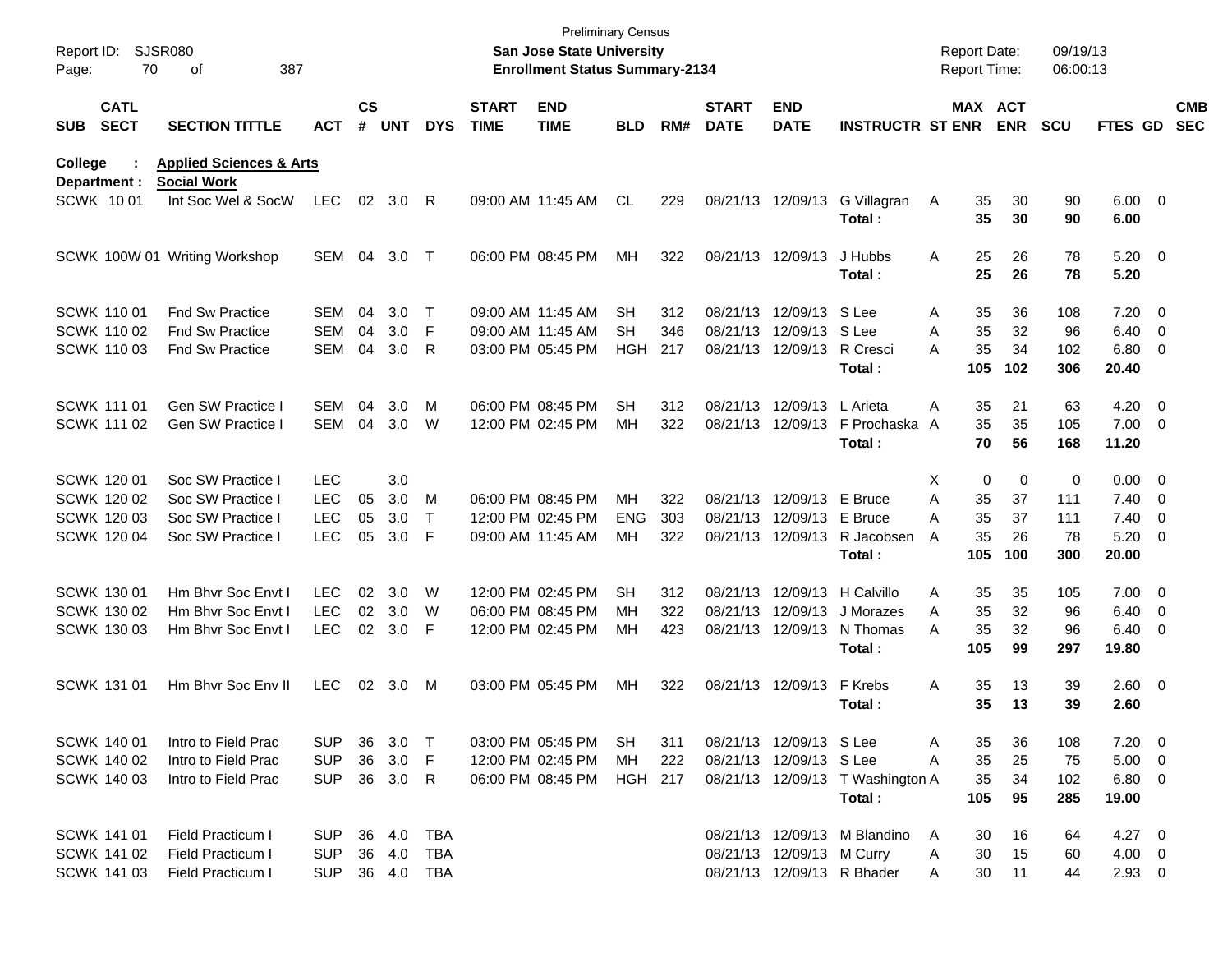| Report ID:<br>Page: | 71                                                                                                                       | <b>SJSR080</b><br>387<br>οf                                                                                                        |                                                               |                            |                                 |                                        |                             | <b>Preliminary Census</b><br><b>San Jose State University</b><br><b>Enrollment Status Summary-2134</b> |                                                      |                                 |                                        |                                                                                                           |                                                                                                      | <b>Report Date:</b><br>Report Time: |                                                                          | 09/19/13<br>06:00:13                                     |                                                                             |                          |                          |
|---------------------|--------------------------------------------------------------------------------------------------------------------------|------------------------------------------------------------------------------------------------------------------------------------|---------------------------------------------------------------|----------------------------|---------------------------------|----------------------------------------|-----------------------------|--------------------------------------------------------------------------------------------------------|------------------------------------------------------|---------------------------------|----------------------------------------|-----------------------------------------------------------------------------------------------------------|------------------------------------------------------------------------------------------------------|-------------------------------------|--------------------------------------------------------------------------|----------------------------------------------------------|-----------------------------------------------------------------------------|--------------------------|--------------------------|
| <b>SUB</b>          | <b>CATL</b><br><b>SECT</b>                                                                                               | <b>SECTION TITTLE</b>                                                                                                              | <b>ACT</b>                                                    | $\mathsf{cs}$<br>#         | <b>UNT</b>                      | <b>DYS</b>                             | <b>START</b><br><b>TIME</b> | <b>END</b><br><b>TIME</b>                                                                              | <b>BLD</b>                                           | RM#                             | <b>START</b><br><b>DATE</b>            | <b>END</b><br><b>DATE</b>                                                                                 | <b>INSTRUCTR ST ENR</b>                                                                              |                                     | MAX ACT<br><b>ENR</b>                                                    | <b>SCU</b>                                               | <b>FTES GD</b>                                                              |                          | <b>CMB</b><br><b>SEC</b> |
|                     | SCWK 141 04                                                                                                              | <b>Field Practicum I</b>                                                                                                           | <b>SUP</b>                                                    | 36                         | 4.0                             | TBA                                    |                             |                                                                                                        |                                                      |                                 |                                        | 08/21/13 12/09/13                                                                                         | J Bloom<br>Total:                                                                                    | Α<br>120                            | 30<br>14<br>56                                                           | 56<br>224                                                | $3.73 \ 0$<br>14.93                                                         |                          |                          |
|                     | <b>SCWK 17001</b>                                                                                                        | Intro Res Methods                                                                                                                  | SEM                                                           | 04                         | 3.0                             | W                                      |                             | 09:00 AM 11:45 AM                                                                                      | МH                                                   | 322                             |                                        | 08/21/13 12/09/13                                                                                         | J Brill<br>Total:                                                                                    | Α                                   | 35<br>16<br>35<br>16                                                     | 48<br>48                                                 | $3.20 \ 0$<br>3.20                                                          |                          |                          |
|                     | <b>SCWK 180 01</b><br><b>SCWK 180 02</b><br>SCWK 180 03                                                                  | <b>Individual Studies</b><br><b>Individual Studies</b><br><b>Individual Studies</b>                                                | <b>SUP</b><br><b>SUP</b><br><b>SUP</b>                        | 36<br>36<br>36             | 1.0<br>2.0<br>3.0               | <b>TBA</b><br><b>TBA</b><br><b>TBA</b> |                             |                                                                                                        |                                                      |                                 | 08/21/13 12/09/13<br>08/21/13 12/09/13 | 08/21/13 12/09/13                                                                                         | Total:                                                                                               | A<br>Α<br>A                         | 10<br>10<br>10<br>30                                                     | 0<br>0<br>0<br>0<br>$\mathbf 0$<br>0<br>$\mathbf 0$<br>0 | $0.00 \t 0$<br>0.00<br>$0.00 \t 0$<br>0.00                                  | $\overline{\phantom{0}}$ |                          |
|                     | SCWK 202 01<br><b>SCWK 202 02</b><br><b>SCWK 202 03</b><br><b>SCWK 202 04</b><br>SCWK 202 05                             | Soc Policy and Servi<br>Soc Policy and Servi<br>Soc Policy and Servi<br>Soc Policy and Servi<br>Soc Policy and Servi               | SEM<br><b>SEM</b><br><b>SEM</b><br><b>SEM</b><br>SEM          | 05<br>05<br>05<br>05<br>05 | 3.0<br>3.0<br>3.0<br>3.0<br>3.0 | М<br>Τ<br>R<br>M<br>W                  |                             | 12:00 PM 02:45 PM<br>09:00 AM 11:45 AM<br>12:00 PM 02:45 PM<br>06:00 PM 08:45 PM<br>06:00 PM 08:45 PM  | SН<br>SН<br>SН<br>CL.<br><b>CL</b>                   | 312<br>346<br>346<br>229<br>229 |                                        | 08/21/13 12/09/13<br>08/21/13 12/09/13<br>08/21/13 12/09/13<br>08/21/13 12/09/13                          | G Thomas<br>J McCabe<br>G Thomas<br>J Williamson A<br>08/21/13 12/09/13 E Gorman<br>Total:           | Α<br>Α<br>A<br>A<br>175             | 35<br>35<br>35<br>33<br>35<br>11<br>35<br>35<br>35<br>24<br>138          | 105<br>99<br>33<br>105<br>72<br>414                      | 8.75 35<br>8.25 33<br>2.75 11<br>8.75 35<br>6.00 24<br>34.50                |                          |                          |
|                     | SCWK 212 01<br><b>SCWK 212 02</b><br><b>SCWK 212 03</b><br><b>SCWK 212 04</b><br>SCWK 212 05                             | Hum Be Soc Env I<br>Hum Be Soc Env I<br>Hum Be Soc Env I<br>Hum Be Soc Env I<br>Hum Be Soc Env I                                   | SEM<br><b>SEM</b><br>SEM<br>SEM<br><b>SEM</b>                 | 05<br>05<br>05<br>05<br>05 | 3.0<br>3.0<br>3.0<br>3.0<br>3.0 | M<br>Τ<br>R<br>W<br>M                  |                             | 09:00 AM 11:45 AM<br>03:00 PM 05:45 PM<br>09:00 AM 11:45 AM<br>06:00 PM 08:45 PM<br>06:00 PM 08:45 PM  | SН<br>SН<br>SН<br>SН<br><b>BBC</b>                   | 346<br>312<br>346<br>312<br>225 |                                        | 08/21/13 12/09/13 S Sen<br>08/21/13 12/09/13 F Krebs                                                      | 08/21/13 12/09/13 Y Maxwell<br>08/21/13 12/09/13 Y Maxwell<br>08/21/13 12/09/13 R Jacobsen<br>Total: | A<br>A<br>A<br>A<br>A<br>175        | 35<br>35<br>35<br>32<br>35<br>25<br>35<br>23<br>35<br>22<br>137          | 105<br>96<br>75<br>69<br>66<br>411                       | 8.75 35<br>8.00 32<br>6.25 25<br>5.75 23<br>5.50 22<br>34.25                |                          |                          |
|                     | <b>SCWK 220 01</b><br><b>SCWK 220 02</b><br><b>SCWK 22003</b><br><b>SCWK 220 04</b><br><b>SCWK 220 05</b><br>SCWK 220 06 | <b>Trans Gen Prac I</b><br>Trans Gen Prac I<br>Trans Gen Prac I<br>Trans Gen Prac I<br><b>Trans Gen Prac I</b><br>Trans Gen Prac I | SEM<br><b>SEM</b><br>SEM<br>SEM<br><b>SEM</b><br>SEM 05 3.0 R | 05<br>05<br>05<br>05       | 3.0<br>3.0<br>3.0<br>3.0<br>3.0 | W<br>W<br>W<br>M                       |                             | 09:00 AM 11:45 AM<br>12:00 PM 02:45 PM<br>06:00 PM 08:45 PM<br>06:00 PM 08:45 PM<br>12:00 PM 02:45 PM  | SН<br><b>SH</b><br><b>SH</b><br><b>SH</b><br>ENG 303 | 312<br>345<br>345<br>345        |                                        | 08/21/13 12/09/13<br>08/21/13 12/09/13 M Reyes<br>08/21/13 12/09/13 M Reyes<br>08/21/13 12/09/13 R Cresci | R Jacobsen<br>08/21/13 12/09/13 L Moore-Guer A<br>Total:                                             | $\overline{A}$<br>A<br>Χ<br>Α<br>Α  | 35<br>27<br>35<br>34<br>0<br>32<br>35<br>35<br>33<br>35<br>19<br>175 145 | 81<br>102<br>0<br>0<br>96<br>99<br>57<br>435             | 6.75 27<br>8.50 34<br>$0.00 \t 0$<br>8.00 32<br>8.25 33<br>4.75 19<br>36.25 |                          |                          |
|                     | SCWK 222 01<br><b>SCWK 222 02</b>                                                                                        | Trans Adv Gen I<br>Trans Adv Gen I                                                                                                 | SEM 05 3.0 T<br>SEM 05 3.0 M                                  |                            |                                 |                                        |                             | 12:00 PM 02:45 PM<br>06:00 PM 08:45 PM                                                                 | SH<br>HB.                                            | 346<br>408                      |                                        | 08/21/13 12/09/13 M Reyes                                                                                 | 08/21/13 12/09/13 B Goldman-HaA<br>Total:                                                            | Α                                   | 35<br>25<br>35<br>22<br>70<br>47                                         | 75<br>66<br>141                                          | 6.25 25<br>5.50 22<br>11.75                                                 |                          |                          |
|                     | SCWK 224 01                                                                                                              | Pract with Sp Sp                                                                                                                   | SEM 05 3.0 T                                                  |                            |                                 |                                        |                             | 06:00 PM 08:45 PM                                                                                      | BBC 225                                              |                                 |                                        | 08/21/13 12/09/13 M Reyes                                                                                 | Total:                                                                                               | A                                   | 15<br>35<br>35<br>15                                                     | 45<br>45                                                 | 3.75 15<br>3.75                                                             |                          |                          |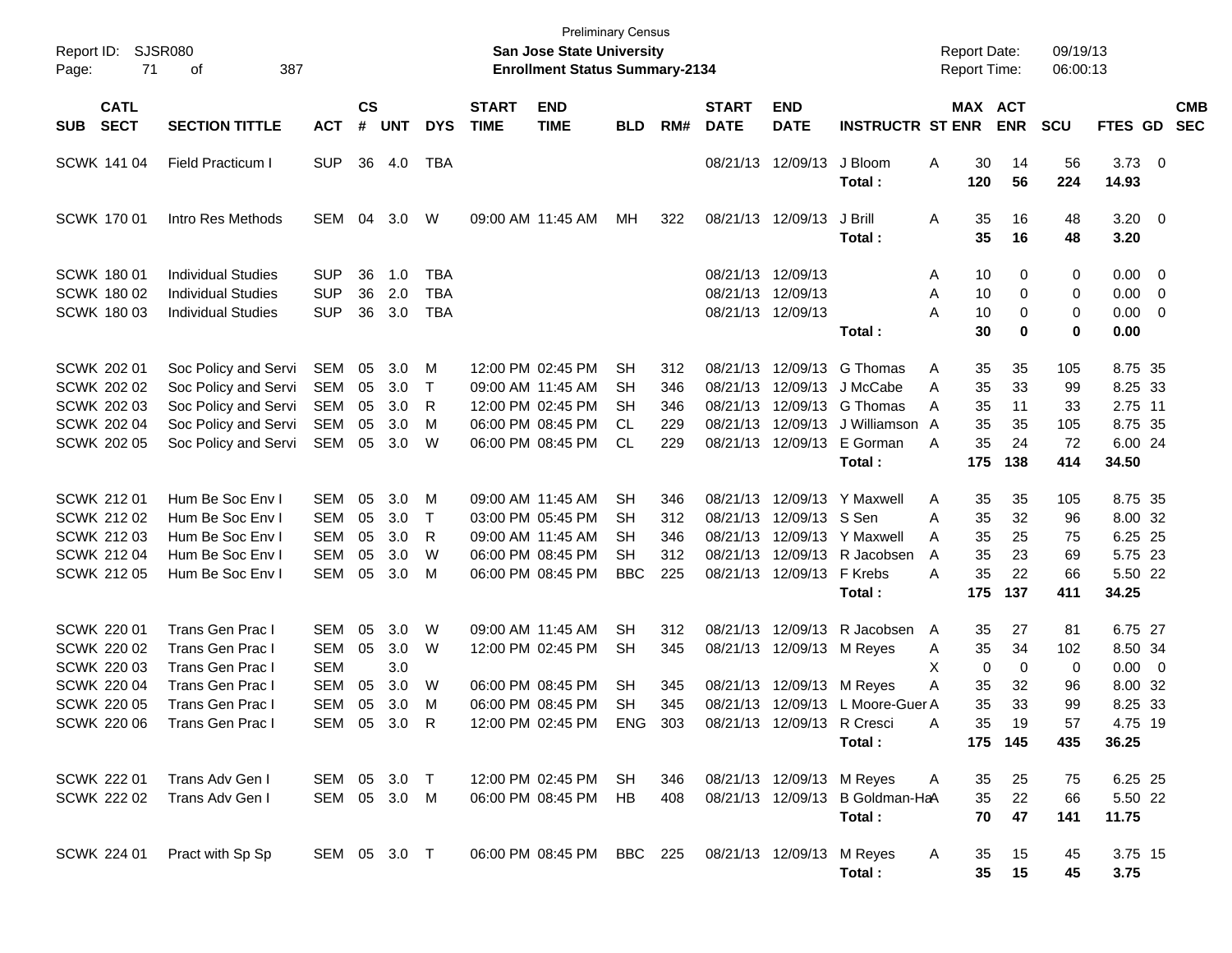| Report ID: SJSR080<br>72<br>Page:        |                                 | <b>Preliminary Census</b><br><b>San Jose State University</b><br><b>Enrollment Status Summary-2134</b> |                |            |            |                             |                           |            |     |                             |                           | <b>Report Date:</b><br><b>Report Time:</b> |              | 09/19/13<br>06:00:13 |            |               |                          |
|------------------------------------------|---------------------------------|--------------------------------------------------------------------------------------------------------|----------------|------------|------------|-----------------------------|---------------------------|------------|-----|-----------------------------|---------------------------|--------------------------------------------|--------------|----------------------|------------|---------------|--------------------------|
| <b>CATL</b><br><b>SECT</b><br><b>SUB</b> | <b>SECTION TITTLE</b>           | <b>ACT</b>                                                                                             | <b>CS</b><br># | <b>UNT</b> | <b>DYS</b> | <b>START</b><br><b>TIME</b> | <b>END</b><br><b>TIME</b> | <b>BLD</b> | RM# | <b>START</b><br><b>DATE</b> | <b>END</b><br><b>DATE</b> | <b>INSTRUCTR ST ENR</b>                    | MAX ACT      | <b>ENR</b>           | <b>SCU</b> | FTES GD       | <b>CMB</b><br><b>SEC</b> |
| SCWK 230 01                              | Soc W Pract I                   | <b>SUP</b>                                                                                             | 23             | 4.0        | TBA        |                             |                           |            |     |                             | 08/21/13 12/09/13         | L Chin                                     | 35           | 18                   | 72         | 6.00 18       |                          |
| SCWK 230 02                              | Soc W Pract I                   | <b>SUP</b>                                                                                             | 23             | 4.0        | <b>TBA</b> |                             |                           |            |     |                             | 08/21/13 12/09/13         | <b>B</b> Tavera                            | Α<br>30      | 16                   | 64         | 5.33 16       |                          |
| SCWK 230 03                              | Soc W Pract I                   | <b>SUP</b>                                                                                             | 23             | 4.0        | <b>TBA</b> |                             |                           |            |     |                             | 08/21/13 12/09/13         | J Jackson                                  | A<br>30<br>A | 13                   | 52         | 4.33 13       |                          |
| <b>SCWK 230 04</b>                       | Soc W Pract I                   | <b>SUP</b>                                                                                             | 23             | 4.0        | <b>TBA</b> |                             |                           |            |     |                             |                           | 08/21/13 12/09/13 A Fimbres-Wi A           | 30           | 13                   | 52         | 4.33 13       |                          |
| SCWK 230 05                              | Soc W Pract I                   | <b>SUP</b>                                                                                             | 23             | 4.0        | <b>TBA</b> |                             |                           |            |     |                             | 08/21/13 12/09/13         | <b>B</b> Watkins                           | 30<br>A      | 15                   | 60         | 5.00 15       |                          |
| <b>SCWK 230 06</b>                       | Soc W Pract I                   | <b>SUP</b>                                                                                             | 23             | 4.0        | <b>TBA</b> |                             |                           |            |     |                             | 08/21/13 12/09/13         | R Ghezzi                                   | 30<br>A      | 13                   | 52         | 4.33 13       |                          |
| SCWK 230 07                              | Soc W Pract I                   | <b>SUP</b>                                                                                             | 23             | 4.0        | <b>TBA</b> |                             |                           |            |     |                             | 08/21/13 12/09/13         | V Smith                                    | Α<br>30      | 13                   | 52         | 4.33 13       |                          |
| <b>SCWK 230 08</b>                       | Soc W Pract I                   | <b>SUP</b>                                                                                             | 23             | 4.0        | <b>TBA</b> |                             |                           |            |     |                             | 08/21/13 12/09/13         | M Curry                                    | 30<br>A      | 14                   | 56         | 4.67 14       |                          |
| SCWK 230 09                              | Soc W Pract I                   | <b>SUP</b>                                                                                             | 23             | 4.0        | <b>TBA</b> |                             |                           |            |     |                             | 08/21/13 12/09/13         | M Blandino                                 | 30<br>A      | 14                   | 56         | 4.67 14       |                          |
| SCWK 230 10                              | Soc W Pract I                   | <b>SUP</b>                                                                                             | 23             | 4.0        | <b>TBA</b> |                             |                           |            |     |                             | 08/21/13 12/09/13         | L Alvarez                                  | 30<br>Α      | 12                   | 48         | 4.00 12       |                          |
| <b>SCWK 230 11</b>                       | Soc W Pract I                   | <b>SUP</b>                                                                                             | 23             | 4.0        | <b>TBA</b> |                             |                           |            |     |                             | 08/21/13 12/09/13         | J Hundemer A                               | 4            | $\overline{4}$       | 16         | $1.33 + 4$    |                          |
|                                          |                                 |                                                                                                        |                |            |            |                             |                           |            |     |                             |                           | Total:                                     | 309          | 145                  | 580        | 48.33         |                          |
|                                          |                                 |                                                                                                        |                |            |            |                             |                           |            |     |                             |                           |                                            |              |                      |            |               |                          |
| SCWK 232 01                              | Soc W Pract III                 | <b>SUP</b>                                                                                             | 23             | 5.0        | TBA        |                             |                           |            |     |                             | 08/21/13 12/09/13         | L Chin                                     | 35<br>Α      | 11                   | 55         | 4.58 11       |                          |
| SCWK 232 02                              | Soc W Pract III                 | <b>SUP</b>                                                                                             | 23             | 5.0        | <b>TBA</b> |                             |                           |            |     |                             | 08/21/13 12/09/13         | <b>B</b> Tavera                            | 35<br>A      | 10                   | 50         | 4.17 10       |                          |
| SCWK 232 03                              | Soc W Pract III                 | <b>SUP</b>                                                                                             | 23             | 5.0        | <b>TBA</b> |                             |                           |            |     |                             | 08/21/13 12/09/13         | J Jackson                                  | 35<br>A      | 12                   | 60         | 5.00 12       |                          |
| <b>SCWK 232 04</b>                       | Soc W Pract III                 | <b>SUP</b>                                                                                             | 23             | 5.0        | <b>TBA</b> |                             |                           |            |     |                             |                           | 08/21/13 12/09/13 A Fimbres-Wi A           | 35           | 16                   | 80         | 6.67 16       |                          |
| SCWK 232 05                              | Soc W Pract III                 | <b>SUP</b>                                                                                             | 23             | 5.0        | <b>TBA</b> |                             |                           |            |     |                             | 08/21/13 12/09/13         | <b>B</b> Watkins                           | 35<br>A      | 14                   | 70         | 5.83 14       |                          |
| SCWK 232 06                              | Soc W Pract III                 | <b>SUP</b>                                                                                             | 23             | 5.0        | <b>TBA</b> |                             |                           |            |     |                             | 08/21/13 12/09/13         | R Ghezzi                                   | 35<br>A      | 17                   | 85         | 7.08 17       |                          |
| SCWK 232 07                              | Soc W Pract III                 | <b>SUP</b>                                                                                             | 23             | 5.0        | <b>TBA</b> |                             |                           |            |     |                             | 08/21/13 12/09/13         | V Smith                                    | 35<br>Α      | 10                   | 50         | 4.17 10       |                          |
| <b>SCWK 232 08</b>                       | Soc W Pract III                 | <b>SUP</b>                                                                                             | 23             | 5.0        | <b>TBA</b> |                             |                           |            |     |                             |                           | 08/21/13 12/09/13 R Bhader                 | 35<br>A      | 15                   | 75         | 6.25 15       |                          |
| SCWK 232 09                              | Soc W Pract III                 | <b>SUP</b>                                                                                             |                | 5.0        |            |                             |                           |            |     |                             |                           |                                            | X<br>0       | 0                    | 0          | 0.00          | $\overline{\phantom{0}}$ |
| <b>SCWK 232 10</b>                       | Soc W Pract III                 | <b>SUP</b>                                                                                             | 23             | 5.0        | TBA        |                             |                           |            |     |                             | 08/21/13 12/09/13         | L Alvarez                                  | 35<br>Α      | 6                    | 30         | 2.50          | - 6                      |
| SCWK 232 11                              | Soc W Pract III                 | <b>SUP</b>                                                                                             | 23             | 3.0        | <b>TBA</b> |                             |                           |            |     |                             | 08/21/13 12/09/13         | L Alvarez                                  | 35<br>Α      | 9                    | 27         | 2.25          | - 9                      |
|                                          |                                 |                                                                                                        |                |            |            |                             |                           |            |     |                             |                           | Total:                                     | 350          | 120                  | 582        | 48.50         |                          |
|                                          |                                 |                                                                                                        |                |            |            |                             |                           |            |     |                             |                           |                                            |              |                      |            |               |                          |
| SCWK 240 01                              | Res Method & Des                | <b>SEM</b>                                                                                             |                | 3.0        |            |                             |                           |            |     |                             |                           |                                            | X<br>0       | 0                    | 0          | 0.00          | $\overline{\phantom{0}}$ |
| SCWK 240 02                              | Res Method & Des                | <b>SEM</b>                                                                                             | 05             | 3.0        | W          |                             | 09:00 AM 11:45 AM         | <b>SH</b>  | 346 |                             | 08/21/13 12/09/13         | P Lee                                      | 35<br>Α      | 34                   | 102        | 8.50 34       |                          |
| SCWK 240 03                              | Res Method & Des                | <b>SEM</b>                                                                                             | 05             | 3.0        | F          |                             | 12:00 PM 02:45 PM         | SH.        | 312 |                             |                           | 08/21/13 12/09/13 K Lemon OsteA            | 35           | 27                   | 81         | 6.75 27       |                          |
| SCWK 240 04                              | Res Method & Des                | SEM 05 3.0 M                                                                                           |                |            |            |                             | 06:00 PM 08:45 PM         | CCB 101    |     |                             |                           | 08/21/13 12/09/13 C Ferguson A             | 35           | 24                   | $72\,$     | 6.00 24       |                          |
| SCWK 240 05                              | Res Method & Des                | SEM 05 3.0 W                                                                                           |                |            |            |                             | 06:00 PM 08:45 PM CCB 101 |            |     |                             |                           | 08/21/13 12/09/13 F Prochaska A            | 35           | 25                   | 75         | 6.25 25       |                          |
| <b>SCWK 240 06</b>                       | Res Method & Des                | SEM 05 3.0 W                                                                                           |                |            |            |                             | 03:00 PM 05:45 PM         | BBC 225    |     |                             |                           | 08/21/13 12/09/13 K Lemon OsteA            | 35           | 35                   | 105        | 8.75 35       |                          |
|                                          |                                 |                                                                                                        |                |            |            |                             |                           |            |     |                             |                           | Total:                                     |              | 175 145              | 435        | 36.25         |                          |
| SCWK 251 01                              | Soc Wk W Aging Pop SEM 05 3.0 M |                                                                                                        |                |            |            |                             | 06:00 PM 08:45 PM CL      |            | 238 |                             | 08/21/13 12/09/13 S Diwan |                                            | 35<br>A      | 13                   | 39         | 3.25 13 C     |                          |
| GERO 251 01                              | Soc Wk W Aging Pop SEM 05 3.0 M |                                                                                                        |                |            |            |                             | 06:00 PM 08:45 PM CL      |            | 238 |                             | 08/21/13 12/09/13 S Diwan |                                            | 0<br>Α       | 0                    | 0          | $0.00 \t 0 C$ |                          |
|                                          |                                 |                                                                                                        |                |            |            |                             |                           |            |     |                             |                           | Total:                                     | 35           | 13                   | 39         | 3.25          |                          |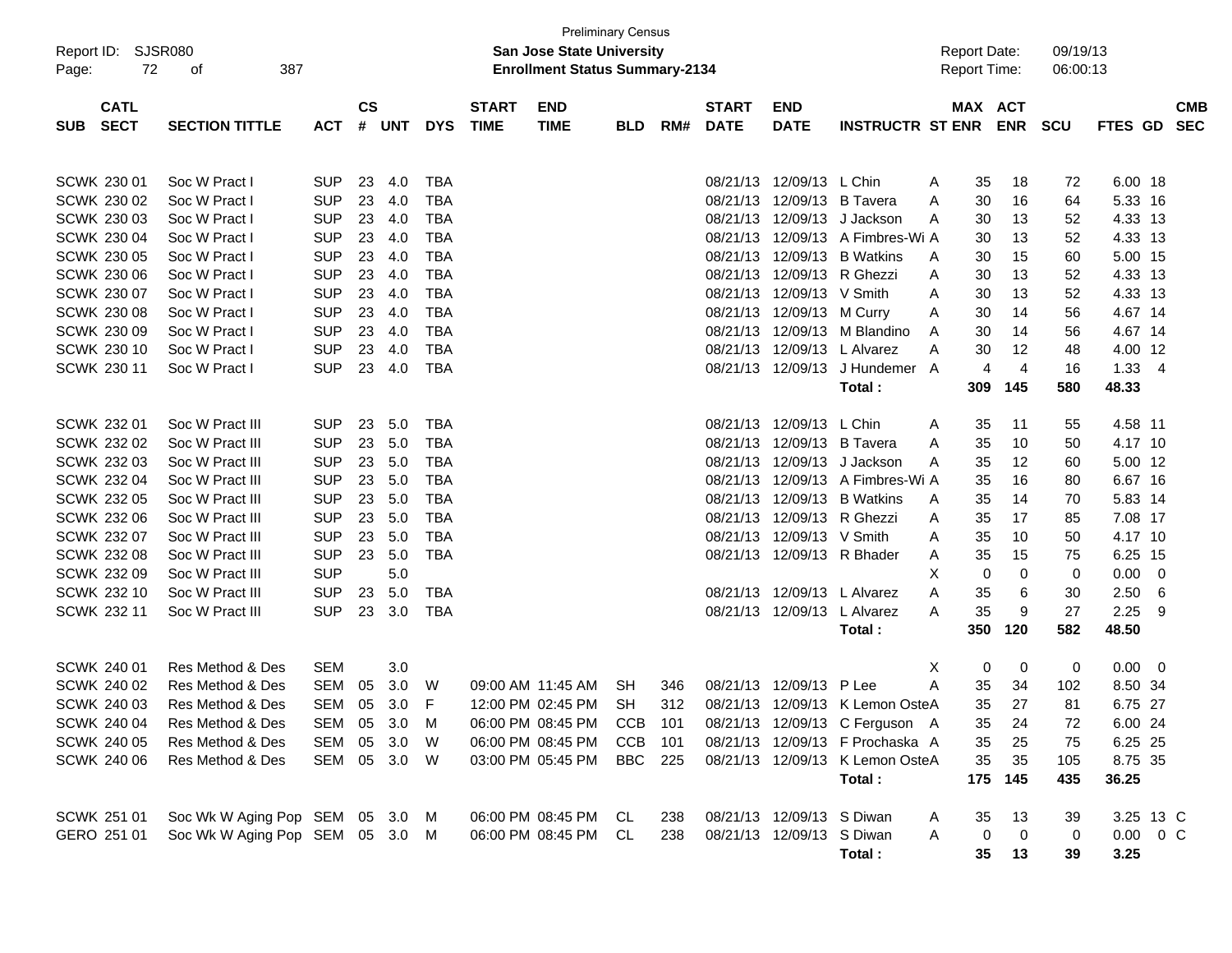| Report ID:<br>Page:                                                                                                                                                          | SJSR080<br>73 | 0f<br>387                                                                                                                                                                                    |                                                                                                              |                                        |                                                      |                                           |                             | <b>Preliminary Census</b><br><b>San Jose State University</b><br><b>Enrollment Status Summary-2134</b>                                          |                                                                       |                                 |                                                          |                                                          |                                                                                                                          | <b>Report Date:</b><br><b>Report Time:</b> |                                                              |                                                    | 09/19/13<br>06:00:13                        |                                                                                          |                         |                          |
|------------------------------------------------------------------------------------------------------------------------------------------------------------------------------|---------------|----------------------------------------------------------------------------------------------------------------------------------------------------------------------------------------------|--------------------------------------------------------------------------------------------------------------|----------------------------------------|------------------------------------------------------|-------------------------------------------|-----------------------------|-------------------------------------------------------------------------------------------------------------------------------------------------|-----------------------------------------------------------------------|---------------------------------|----------------------------------------------------------|----------------------------------------------------------|--------------------------------------------------------------------------------------------------------------------------|--------------------------------------------|--------------------------------------------------------------|----------------------------------------------------|---------------------------------------------|------------------------------------------------------------------------------------------|-------------------------|--------------------------|
| <b>CATL</b><br><b>SECT</b><br><b>SUB</b>                                                                                                                                     |               | <b>SECTION TITTLE</b>                                                                                                                                                                        | <b>ACT</b>                                                                                                   | <b>CS</b><br>#                         | <b>UNT</b>                                           | <b>DYS</b>                                | <b>START</b><br><b>TIME</b> | <b>END</b><br><b>TIME</b>                                                                                                                       | <b>BLD</b>                                                            | RM#                             | <b>START</b><br><b>DATE</b>                              | <b>END</b><br><b>DATE</b>                                | <b>INSTRUCTR ST ENR</b>                                                                                                  |                                            |                                                              | MAX ACT<br><b>ENR</b>                              | SCU                                         | FTES GD                                                                                  |                         | <b>CMB</b><br><b>SEC</b> |
| SCWK 261 01                                                                                                                                                                  |               | Dir Pract Children                                                                                                                                                                           | SEM                                                                                                          |                                        | 05 3.0                                               | M                                         |                             | 09:00 AM 11:45 AM                                                                                                                               | MH                                                                    | 322                             |                                                          | 08/21/13 12/09/13                                        | L Arieta<br>Total:                                                                                                       | A                                          | 35<br>35                                                     | 19<br>19                                           | 57<br>57                                    | 4.75 19<br>4.75                                                                          |                         |                          |
| <b>SCWK 262 01</b><br>SCWK 262 02                                                                                                                                            |               | Soc W Prac Addles<br>Soc W Prac Addles                                                                                                                                                       | <b>SEM</b><br><b>SEM</b>                                                                                     | 05<br>05                               | 3.0<br>3.0                                           | м<br>$\mathsf{T}$                         |                             | 09:00 AM 11:45 AM<br>06:00 PM 08:45 PM                                                                                                          | <b>SH</b><br><b>SH</b>                                                | 312<br>312                      | 08/21/13<br>08/21/13                                     | 12/09/13<br>12/09/13                                     | B Goldman-HaA<br><b>B</b> Tamayo<br>Total:                                                                               | A                                          | 35<br>35<br>70                                               | 34<br>10<br>44                                     | 102<br>30<br>132                            | 8.50 34<br>2.50 10<br>11.00                                                              |                         |                          |
| SCWK 263 01<br>SCWK 263 02                                                                                                                                                   |               | SW and Law<br>SW and Law                                                                                                                                                                     | <b>SEM</b><br><b>SEM</b>                                                                                     | 05<br>05                               | 3.0<br>3.0                                           | м<br>$\mathsf{T}$                         |                             | 12:00 PM 02:45 PM<br>06:00 PM 08:45 PM                                                                                                          | <b>SH</b><br><b>CL</b>                                                | 345<br>229                      | 08/21/13                                                 | 08/21/13 12/09/13<br>12/09/13                            | E Bruce<br>E Bruce<br>Total:                                                                                             | Α<br>A                                     | 35<br>35<br>70                                               | 32<br>18<br>50                                     | 96<br>54<br>150                             | 8.00 32<br>4.50 18<br>12.50                                                              |                         |                          |
| <b>SCWK 281 01</b><br><b>SCWK 281 02</b>                                                                                                                                     |               | Soc W in H/MH<br>Soc W in H/MH                                                                                                                                                               | <b>SEM</b><br><b>SEM</b>                                                                                     | 05<br>05                               | 3.0<br>3.0                                           | м<br>M                                    |                             | 12:00 PM 02:45 PM<br>06:00 PM 08:45 PM                                                                                                          | <b>SH</b><br><b>CL</b>                                                | 346<br>234                      | 08/21/13 12/09/13                                        | 08/21/13 12/09/13                                        | M Conroy<br>M Conroy<br>Total:                                                                                           | Α<br>A                                     | 35<br>35<br>70                                               | 43<br>38<br>81                                     | 129<br>114<br>243                           | 10.75 43<br>9.50 38<br>20.25                                                             |                         |                          |
| <b>SCWK 283 01</b>                                                                                                                                                           |               | <b>Pharmco for Scwkrs</b>                                                                                                                                                                    | <b>SEM</b>                                                                                                   | 05                                     | 3.0                                                  | $\mathsf{T}$                              |                             | 06:00 PM 08:45 PM                                                                                                                               | <b>SH</b>                                                             | 345                             | 08/21/13 12/09/13                                        |                                                          | N Thomas<br>Total:                                                                                                       | A                                          | 35<br>35                                                     | 35<br>35                                           | 105<br>105                                  | 8.75 35<br>8.75                                                                          |                         |                          |
| <b>SCWK 298 01</b><br><b>SCWK 298 02</b><br><b>SCWK 298 03</b><br><b>SCWK 298 04</b><br><b>SCWK 298 05</b><br><b>SCWK 298 06</b><br><b>SCWK 298 07</b><br><b>SCWK 298 08</b> |               | <b>Special Study</b><br><b>Special Study</b><br><b>Special Study</b><br><b>Special Study</b><br><b>Special Study</b><br><b>Special Study</b><br><b>Special Study</b><br><b>Special Study</b> | <b>SUP</b><br><b>SUP</b><br><b>SUP</b><br><b>SUP</b><br><b>SUP</b><br><b>SUP</b><br><b>SUP</b><br><b>SUP</b> | 25<br>25<br>25<br>25<br>25<br>25<br>25 | 3.0<br>3.0<br>3.0<br>3.0<br>3.0<br>3.0<br>3.0<br>3.0 | м<br>м<br>M<br>M<br>$\top$<br>$\top$<br>T |                             | 03:00 PM 05:45 PM<br>03:00 PM 05:45 PM<br>03:00 PM 05:45 PM<br>03:00 PM 05:45 PM<br>03:00 PM 05:45 PM<br>03:00 PM 05:45 PM<br>03:00 PM 05:45 PM | <b>HGH</b><br><b>HGH 120</b><br>HGH<br><b>HGH</b><br>HGH<br><b>CL</b> | 227<br>221<br>227<br>221<br>125 | 08/21/13<br>08/21/13<br>08/21/13<br>08/21/13<br>08/21/13 | 12/09/13<br>12/09/13<br>12/09/13<br>12/09/13<br>12/09/13 | L Drabble<br>M Han<br>S Sen<br>S Diwan<br>A D'Andrade A<br>08/21/13 12/09/13 K Lemon OsteA<br>08/21/13 12/09/13 E Gorman | A<br>A<br>A<br>А<br>X<br>A                 | -1<br>10<br>12<br>6<br>3<br>$\overline{4}$<br>$\Omega$<br>15 | 16<br>15<br>14<br>14<br>15<br>15<br>$\Omega$<br>16 | 48<br>45<br>42<br>42<br>45<br>45<br>0<br>48 | 4.00 16<br>3.75 15<br>3.50 14<br>3.50 14<br>3.75 15<br>3.75 15<br>$0.00 \t 0$<br>4.00 16 |                         |                          |
| <b>SCWK 298 09</b><br><b>SCWK 298 10</b>                                                                                                                                     |               | <b>Special Study</b><br><b>Special Study</b>                                                                                                                                                 | <b>SUP</b><br><b>SUP</b>                                                                                     | 25                                     | 4.0<br>3.0                                           | M                                         |                             | 03:00 PM 05:45 PM                                                                                                                               |                                                                       |                                 |                                                          | 08/21/13 12/09/13                                        | C Ferguson<br>Total:                                                                                                     | X<br>A                                     | $\Omega$<br>12<br>63                                         | $\Omega$<br>12<br>117                              | $\mathbf 0$<br>36<br>351                    | 0.00<br>3.00 12<br>29.25                                                                 | $\overline{\mathbf{0}}$ |                          |

**Department : Social Work Department Total : 2612 1844 5955 465.67 Lower Division : 35 30 90 6.00<br>
Upper Division : 35 563 1745 116.33 Upper Division : 735 563 1745 116.33 Graduate Division :**